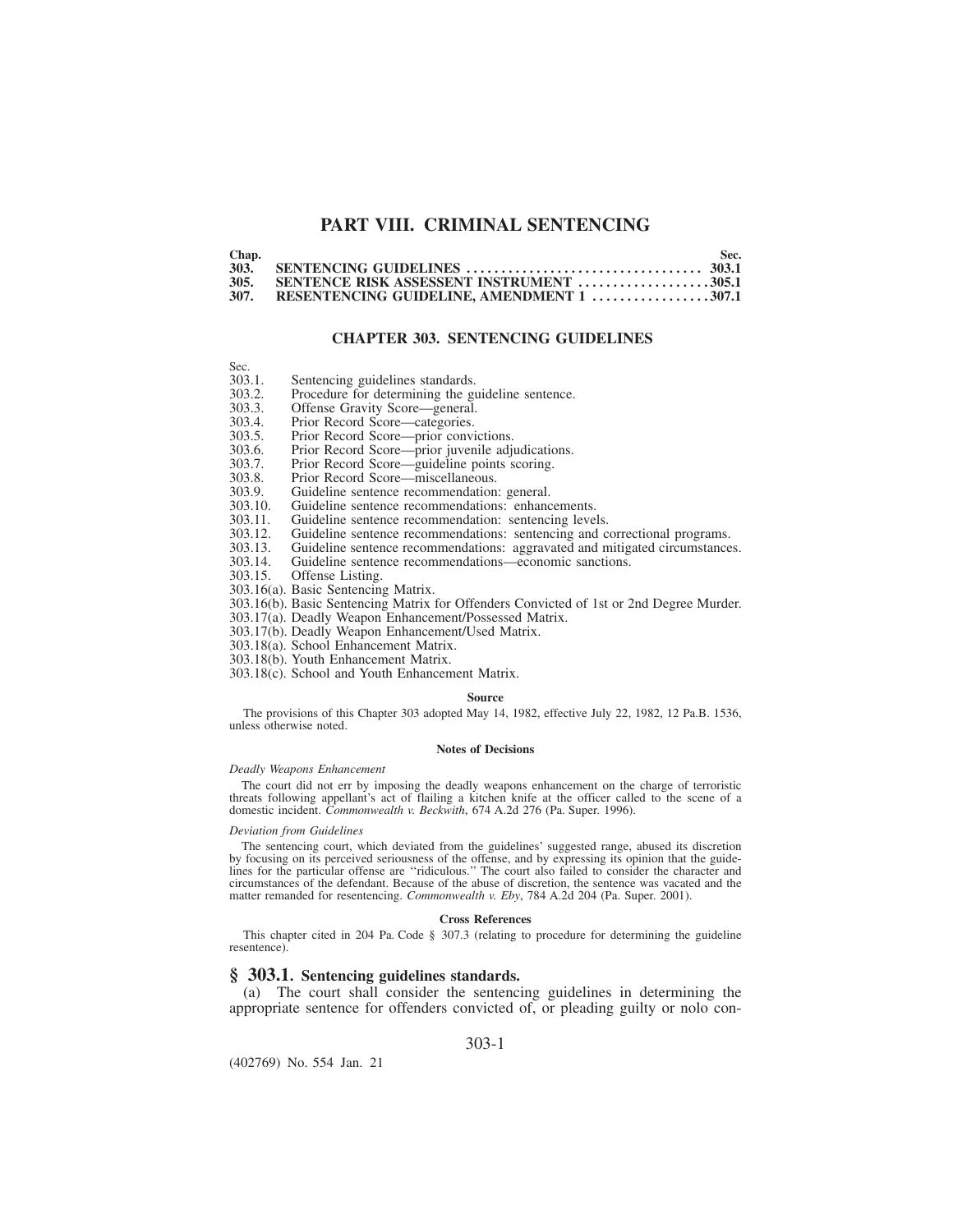tendere to, felonies and misdemeanors. Where crimes merge for sentencing purposes, the court shall consider the sentencing guidelines only on the offense assigned the higher Offense Gravity Score.

(b) The sentencing guidelines do not apply to sentences imposed as a result of the following: accelerated rehabilitative disposition; disposition in lieu of trial; direct or indirect contempt of court; violations of protection from abuse orders; revocation of probation, except as provided in 204 Pa. Code Chapter 307; or revocation of parole.

(c) The sentencing guidelines shall apply to all offenses committed on or after the effective date of the guidelines. Amendments to the guidelines shall apply to all offenses committed on or after the date the amendment becomes part of the guidelines.

(1) When there are current multiple convictions for offenses that overlap two sets of guidelines, the former guidelines shall apply to offenses that occur prior to the effective date of the amendment and the later guidelines shall apply to offenses that occur on or after the effective date of the amendment. If the specific dates of the offenses cannot be determined, the later date determines the edition of the guidelines that shall apply to the offenses.

(2) The initial sentencing guidelines went into effect on July 22, 1982 and applied to all crimes committed on or after that date. Amendments to the guidelines went into effect in June 1983, January 1986 and June 1986. On October 7, 1987 the Pennsylvania Supreme Court invalidated the guidelines due to a procedural error that occurred in 1981 when the legislature rejected the first set of guidelines. New guidelines were drafted and became effective on April 25, 1988. Amendments to the guidelines went into effect August 9, 1991 and December 20, 1991. Revised sets of guidelines became effective August 12, 1994, June 13, 1997, June 3, 2005, December 5, 2008, and December 28, 2012. Amendments to the guidelines went into effect September 27, 2013, September 26, 2014, September 25, 2015, January 1, 2018, June 1, 2018, and January 1, 2020. This amendment, Amendment 6 of the 7th Edition Sentencing Guidelines, shall take effect January 1, 2021 and apply to all crimes committed on or after that date.

(d) In every case in which a court of record imposes a sentence for a felony or misdemeanor, the court shall make as a part of the record, and disclose in open court at the time of sentencing, a statement of the reason or reasons for the sentence imposed. In every case where a court of record imposes a sentence outside the sentencing guidelines, the reason or reasons for the deviation from the guidelines shall be recorded on the Guideline Sentence Form, a copy of which shall be electronically transmitted to the Pennsylvania Commission on Sentencing in the manner described in § 303.1(e).

(e)(1) Unless otherwise provided by the Commission, the JNET-based Sentencing Guidelines Software Web application (SGS Web) shall be used at the court's direction to prepare all guideline-required sentencing information. The

303-2

(402770) No. 554 Jan. 21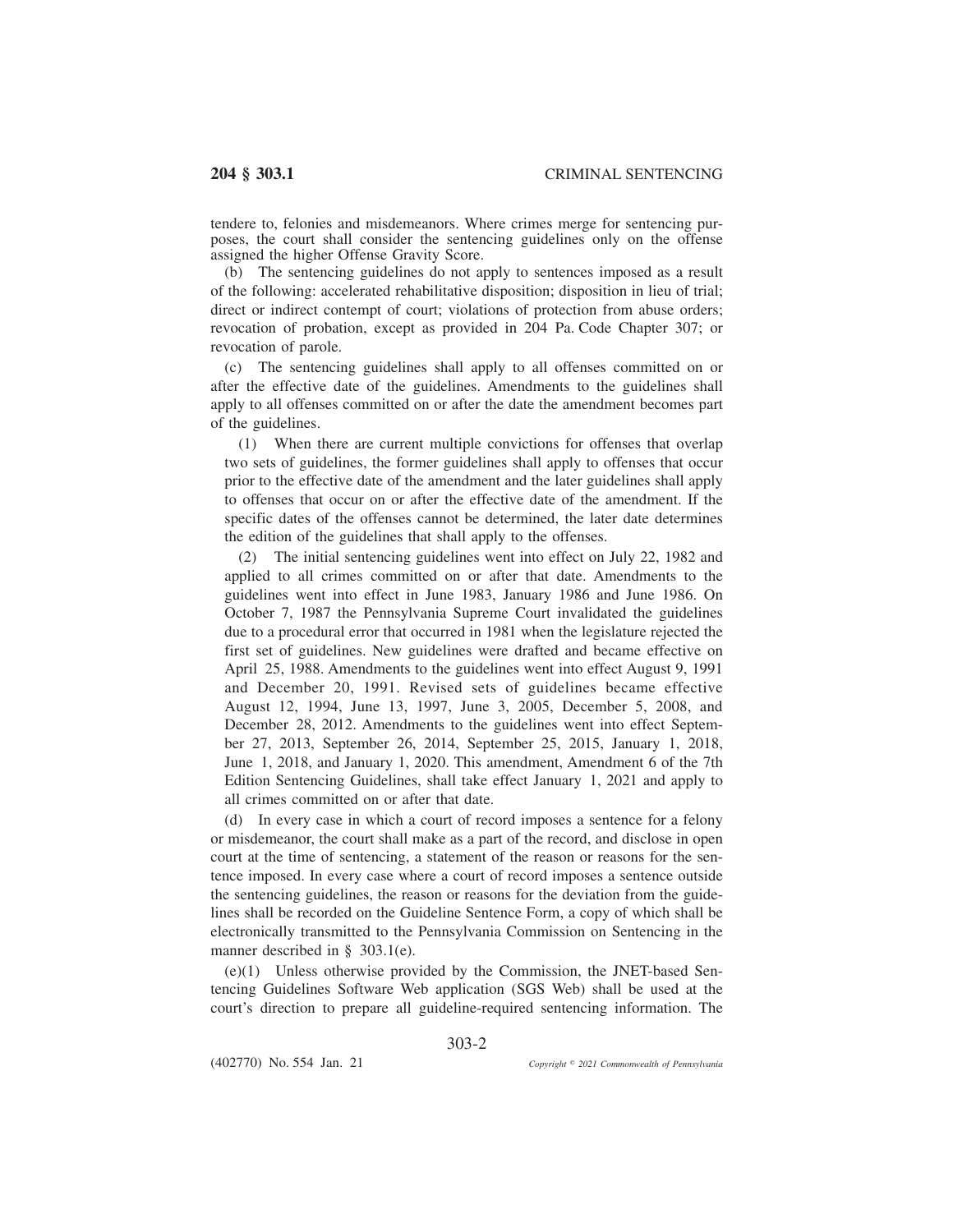completed Guideline Sentence Form shall be made a part of the record and the information electronically submitted to the Commission via SGS Web no later than 30 days after the date of sentencing.

(2) Effective for sentences imposed on or after January 1, 2016, the JNETbased Sentencing Guidelines Software Web application (SGS Web) shall be used at the court's direction to report all subsequent revocations of probation, county intermediate punishment and state intermediate punishment and related resentences to the Commission. The information shall be electronically submitted to the Commission via SGS Web no later than 30 days after the date of resentencing.

(f) Effective January 1, 2014, the State Identification Number (SID) for an offender shall be included as part of the record in the completed Guideline Sentence Form.

### **Source**

The provisions of this § 303.1 amended July 5, 1985, and applies to sentences for crimes committed after January 1, 1986, 15 Pa.B. 2447; as announced at 16 Pa.B. 439 (February 15, 1986). Prior guidelines will continue to apply when sentencing crimes committed before January 2, 1986; amended December 4, 1987, effective April 25, 1988, 18 Pa.B. 1916; amended May 11, 1991, effective August 9, 1991, 21 Pa.B. 3988; amended February 15, 1994, effective August 12, 1994, 24 Pa.B. 2483; amended March 14, 1997, effective June 13, 1997, 27 Pa.B. 1252; amended February 9, 2005, effective June 3, 2005, 35 Pa.B. 1508; amended September 5, 2008, effective December 5, 2008, 38 Pa.B. 4971; amended September 13, 2012, effective December 28, 2012, 42 Pa.B. 6072; amended June 6, 2013, effective September 27, 2013, 43 Pa.B. 3655; amended June 27, 2014, effective September 26, 2014, 44 Pa.B. 4071; amended June 26, 2015, effective September 25, 2015, 45 Pa.B. 3457; amended June 1, 2017, effective December 1, 2017, applicable to all sentences for offenses committed on or after January 1, 2018, 47 Pa.B. 5141; amended September 6, 2019, effective January 1, 2020, 49 Pa.B. 5110; amended September 25, 2020, effective January 1, 2021, 50 Pa.B. 5341. Immediately preceding text appears at serial pages (401413) to (401414) and (399061). See *Commonwealth v. Sessoms*, 532 A.2d 775 (Pa. 1987).

### **Notes of Decisions**

# *Applicability to Guilty Plea*

The defendant entered guilty pleas, and the sentencing court imposed sentences beyond those recommended in the guidelines without making the requisite statement of reasons for deviation. The sentencing court stated that since the defendant pled guilty, the guidelines do not apply, per § 303.1(b). However, in light of the express provisions of  $\S$  303.1(a), which includes those who plead guilty, the failure to provide a contemporaneous written statement of the reason or reasons for the deviation was reversible error. *Commonwealth v. Styles*, 812 A.2d 1277 (Pa. Super. 2002).

#### *Date On Which Sentencing Guidelines Apply Is a Legal Question*

For appellate purposes, the issue of which sentencing guidelines to apply is a legal question and not a discretionary matter; defendant was charged with the offense on date amendments became part of guidelines, therefore the new guidelines are controlling. *Commonwealth v. Kimbrough*, 872 A.2d 1244, 1263 (Pa. Super. 2005); denial of post-conviction relief affirmed in part, vacating in part A.2d (Pa. Super. 2007).

303-3

(402771) No. 554 Jan. 21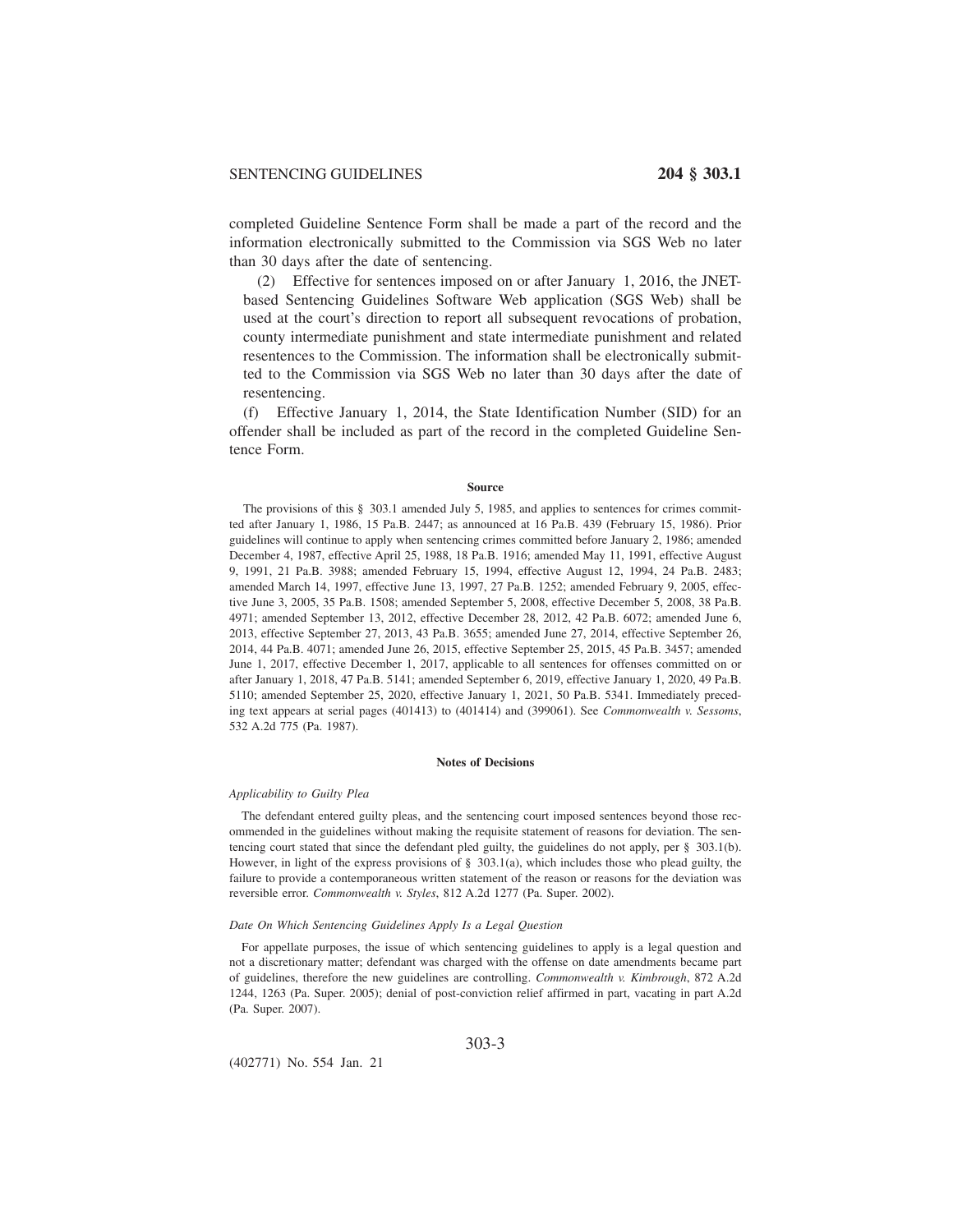### *Deviation from Guidelines*

Sentence imposed by sentencing judge pursuant to Pennsylvania's indeterminate sentencing scheme that was within the statutory maximum but exceeded the aggravated range of the sentencing guidelines was not unconstitutional; the statutory maximum is the polestar for constitutional purposes and a judge may impose a sentence outside the guidelines without unconstitutionally increasing the punishment for a crime based on judicially-determined facts as long as the maximum sentence imposed does not exceed the statutory limit. *Commonwealth v. Yuhasz*, 923 A.2d 1111, 1118—1119 (Pa. 2007)

Where the sentence substantially exceeded the aggravated range, but was within the statutory limits, and the trial court made the required contemporaneous findings to support the deviation, the Superior Court erred in not allowing an appeal of the sentence to determine if it was excessive. *Commonwealth v. Mouzon*, 812 A.2d 617 (Pa. Cmwlth. 2002); on remand 828 A.2d 1126 (Pa. Super 2003).

Although deviation from the sentencing guidelines was permitted, the Sentencing Code required that the court place of record its reasons for such deviations. Where the court failed to indicate that it was in fact sentencing appellant outside of the guidelines and failed to provide a contemporaneous statement of its reasons for such deviation, the sentence should be vacated and remanded for resentencing. *Commonwealth v. Byrd*, 657 A.2d 961 (Pa. Super. 1995).

## *Effective Dates*

Although the sentencing code does not address the issue of which guidelines apply where there is a continuing course of criminal activity occurring both before and after amendments to the guidelines are enacted, the court acted within its discretion in sentencing appellant within the guidelines prior to amendment because appellant had engaged in a continuing course of criminal activity which occurred both before and after the enactment of the August 1994 sentencing guidelines. *Commonwealth v. Gessa*, 26 D. & C. 4th 216 (1995); affirmed 685 A.2d 1042 (Pa. Super 1996).

## *Effective Dates—Ineffective Counsel Assistance*

Because the sentencing ranges on the Sentencing Guideline Worksheets were calculated according to the amended guidelines which were effective for all offenses committed after August 12, 1994, and appellant's crimes were committed prior to that date, trial counsel was ineffective in failing to object to the imposition of sentence based upon erroneous computations under this regulation. *Commonwealth v. Henry*, 681 A.2d 791 (Pa. Super. 1996); appeal denied 689 A.2d 232 (Pa. 1997).

## **Cross References**

This section cited in 204 Pa. Code § 303.13 (relating to guideline sentence recommendations: aggravated and mitigated circumstances); and 204 Pa. Code § 307.2 (relating to resentencing guidelines standards).

# **§ 303.2. Procedure for determining the guideline sentence.**

(a) For each conviction offense of a judicial proceeding, the procedure for determining the guideline sentence shall be as follows:

(1) Determine the Offense Gravity Score as described in § 303.3 and § 303.15.

(2) Determine the Prior Record Score as described in § 303.4—§ 303.8.

(3) Determine the guideline sentence recommendation as described in § 303.9—§ 303.14, including enhancements (§ 303.10), and aggravating or mitigating circumstances (§ 303.13).

## 303-4

(402772) No. 554 Jan. 21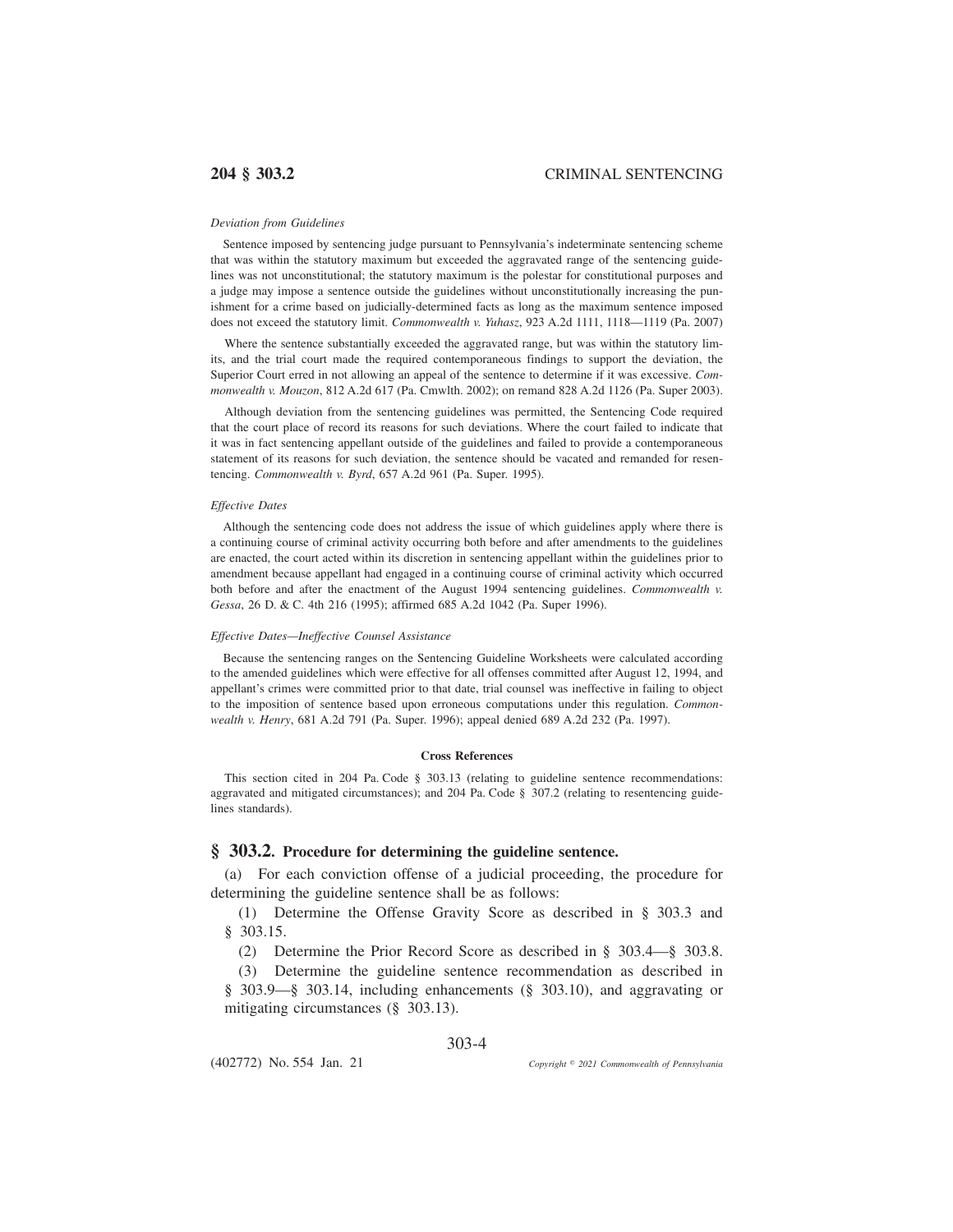(b) *Judicial proceeding*. A judicial proceeding is a proceeding in which all offenses for which the offender has been convicted are pending before the court for sentencing at the same time. A judicial proceeding may include multiple offenses and transactions.

### **Source**

The provisions of this § 303.2 amended July 5, 1985, and applies to sentences for crimes committed after January 1, 1986, 15 Pa.B. 2447; as announced at 16 Pa.B. 439 (February 15, 1986). Prior guidelines will continue to apply when sentencing crimes committed before January 2, 1986; amended May 11, 1991, effective August 9, 1991, 21 Pa.B. 3988; amended February 15, 1994, effective August 12, 1994, 24 Pa.B. 2483; amended March 14, 1997, effective June 13, 1997, 27 Pa.B. 1252; amended February 9, 2005, effective June 3, 2005, 35 Pa.B. 1508; amended September 5, 2008, effective December 5, 2008, 38 Pa.B. 4971; amended September 13, 2012, effective December 28, 2012, 42 Pa.B. 6072; amended June 6, 2013, effective September 27, 2013, 43 Pa.B. 3655; amended June 1, 2017, effective December 1, 2017, applicable to all sentences for offenses committed on or after January 1, 2018, 47 Pa.B. 5141; amended September 25, 2020, effective January 1, 2021, 50 Pa.B. 5341. Immediately preceding text appears at serial page (399062).

## **§ 303.3. Offense Gravity Score—general.**

(a) An Offense Gravity Score is assigned to each offense based on the elements of the conviction offense and the classification of the crime. The Offense Gravity Scores are located in § 303.15.

(b) *Subcategorized offenses*. Certain conviction offenses are subcategorized according to the particular circumstances of the offense. A subcategorized offense is assigned multiple offense gravity scores based on additional sentencing factors, which the court determines at sentencing. The court determines which Offense Gravity Score, located in § 303.15, applies. These offenses are designated by an asterisk [\*].

(c) *Inchoate offenses*. Inchoate offenses are scored as follows:

(1) Convictions for attempt, solicitation, or conspiracy to commit a Felony 1 offense receive an Offense Gravity Score of one point less than the offense attempted, solicited, or which was the object of the conspiracy.

(2) Convictions for attempt, solicitation, or conspiracy to commit any offense which is not a Felony 1 offense, receive the Offense Gravity Score of the offense attempted, solicited, or which was the object of the conspiracy.

(3) Convictions for attempt, solicitation, or conspiracy to commit any offense under The Controlled Substance, Drug, Device and Cosmetic Act (35 P.S. § 780-101—§ 780-144) receive the Offense Gravity Score of the offense attempted, solicited, or which was the object of the conspiracy.

(4) Exception for inchoate murder convictions. Convictions for attempt, solicitation, or conspiracy to commit murder receive the Offense Gravity Score of 14 if there is serious bodily injury and 13 if there is no serious bodily injury.

(d) *Ethnic Intimidation*. Convictions for Ethnic Intimidation (18 Pa.C.S.

§ 2710) receive an Offense Gravity Score that is one point higher than the offense which was the object of the Ethnic Intimidation. When the object offense

303-5

(402773) No. 554 Jan. 21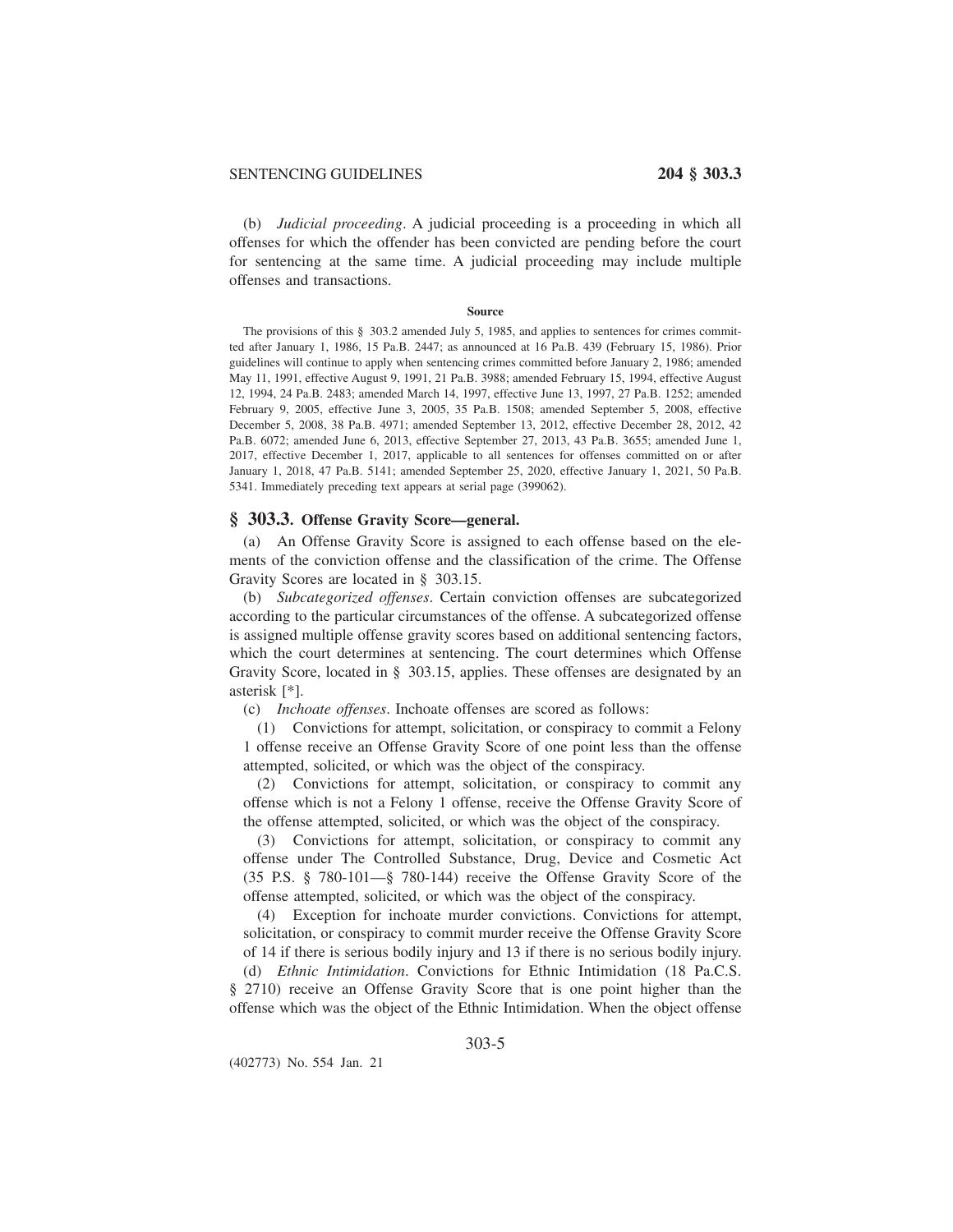is murder of the third degree, a conviction for Ethnic Intimidation receives the highest Offense Gravity Score applicable.

(e) *Violations of The Controlled Substance, Drug, Device and Cosmetic Act (35 P.S. §§ 780-101—780-144).* If any mixture or compound contains any detectable amount of a controlled substance, the entire amount of the mixture or compound shall be deemed to be composed of the controlled substance. If a mixture or compound contains a detectable amount of more than one controlled substance, the mixture or compound shall be deemed to be composed entirely of the controlled substance which has the highest Offense Gravity Score.

(1) *Exception for prescription pills*. For violations of 35 P.S. § 780-113(a)(12), (a)(14), and (a)(30) involving narcotic prescription pills of Schedule II, when both the weight and the number of pills are known, the higher Offense Gravity Score assignment applies. (See § 303.15.)

(f) *Omnibus Offense Gravity Scores*. The Omnibus Offense Gravity Scores are provided below and in the listing at § 303.15:

| Felony 1 with a statutory maximum greater than 20 years | 10 |
|---------------------------------------------------------|----|
| Felony 1                                                | 8  |
| Felony 2                                                |    |
| Felony 3                                                |    |
| Felonies not subclassified by the General Assembly      |    |
| Misdemeanor 1                                           |    |
| Misdemeanor 2                                           |    |
| Misdemeanor 3                                           |    |
| Misdemeanors not subclassified by the General Assembly  |    |

The Omnibus Offense Gravity Score shall apply to an offense not otherwise listed in § 303.15. For purposes of this section, an offense not otherwise listed includes a new section of statute added by the General Assembly.

(1) For an amendment to an existing section of statute.

(i) When the definition of an offense listed in § 303.15 is changed, the previously assigned offense gravity score shall apply.

(ii) When the grade or statutory maximum sentence of a subsection listed in § 303.15 has increased, the omnibus offense gravity score shall apply, unless the previously assigned offense gravity score is higher.

(iii) When the grade or statutory maximum sentence of a subsection listed in § 303.15 has decreased, the omnibus offense gravity score shall apply, unless the previously assigned gravity score is lower.

(2) For an addition of a new subsection of statute.

# 303-6

(402774) No. 554 Jan. 21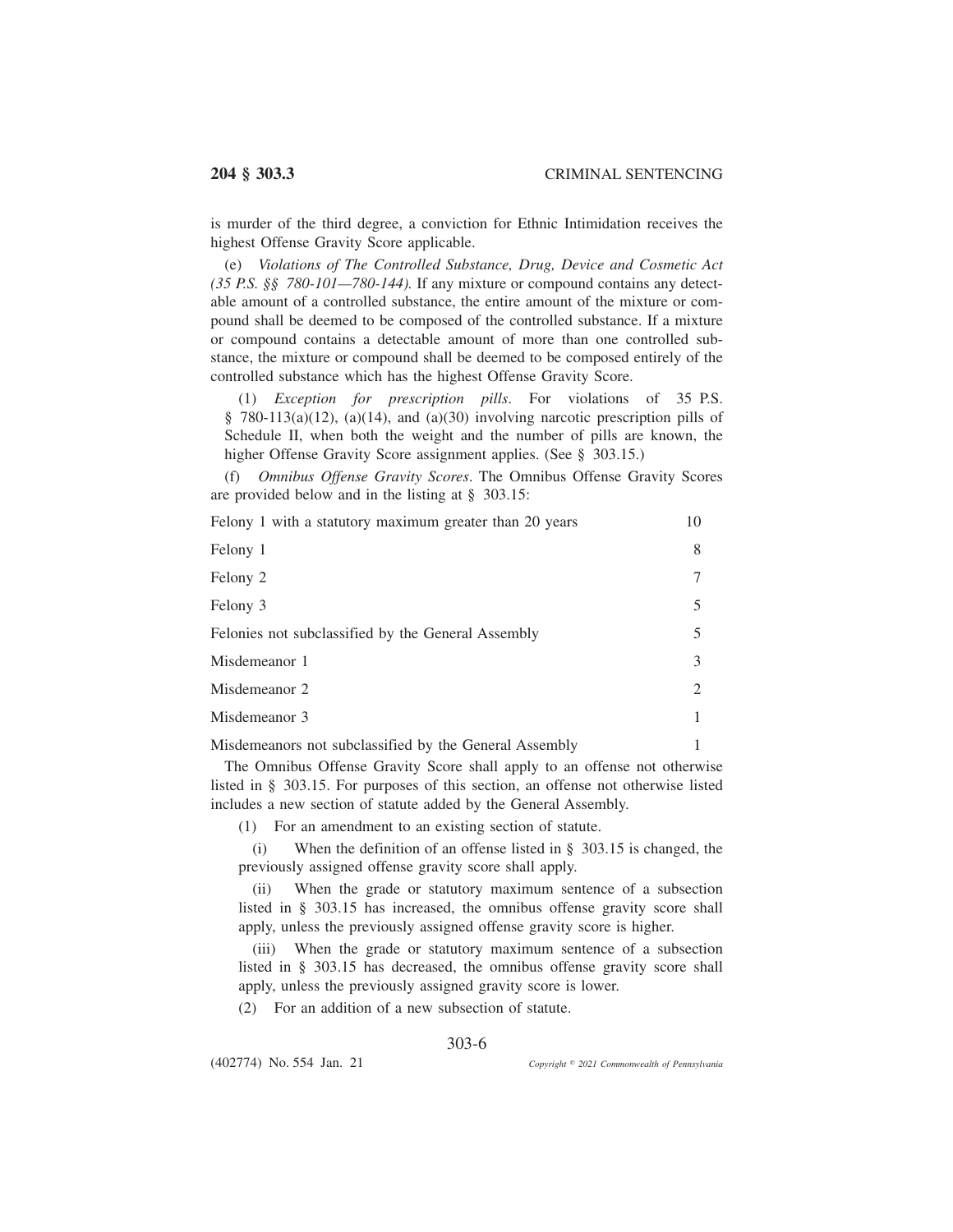(i) The lowest offense gravity score assigned within the section to the grade or the statutory maximum sentence of the offense shall apply to the new subsection.

(ii) When the grade or statutory maximum sentence of the new subsection is higher than the highest grade or statutory maximum sentence in the section, the highest assigned OGS in the section shall apply to the new subsection, unless the omnibus offense gravity score is higher.

(iii) When the grade or statutory maximum sentence of the new subsection is lower than the lowest grade or statutory maximum sentence in the section, the lowest assigned OGS in the section shall apply to the new subsection, unless the omnibus offense gravity score is lower.

(g) The Offense Gravity Score of 15 is assigned only for first and second degree murder.

#### **Source**

The provisions of this § 303.3 amended December 4, 1987, effective April 25, 1988, 18 Pa.B. 1916; amended February 15, 1994, effective August 12, 1994, 24 Pa.B. 2483; amended March 14, 1997, effective June 13, 1997, 27 Pa.B. 1252; amended February 9, 2005, effective June 3, 2005, 35 Pa.B. 1508; amended September 5, 2008, effective December 5, 2008, 38 Pa.B. 4971; amended September 13, 2012, effective December 28, 2012, 42 Pa.B. 6072; amended June 6, 2013, effective September 27, 2013, 43 Pa.B. 3655; amended June 27, 2014, effective September 26, 2014, 44 Pa.B. 4071; amended September 6, 2019, effective January 1, 2020, 49 Pa.B. 5110; amended September 25, 2020, effective January 1, 2021, 50 Pa.B. 5341. Immediately preceding text appears at serial pages (399062) to (399064).

### **Cross References**

This section cited in 204 Pa. Code § 303.2 (relating to procedure for determining the guideline sentence); 204 Pa. Code § 303.9 (relating to guideline sentence recommendation: general); 204 Pa. Code § 303.15 (relating to offense listing); and 204 Pa. Code § 307.1 (relating to preliminary provisions).

## **§ 303.4. Prior Record Score—categories.**

(a) *Prior Record Score categories*. Determination of the correct Prior Record Score category under this section is based on the type and number of prior convictions (§ 303.5) and prior juvenile adjudications (§ 303.6). There are eight Prior Record Score categories: Repeat Violent Offender (REVOC), Repeat Felony 1 and Felony 2 Offender (RFEL), and point-based categories of 0, 1, 2, 3, 4 and 5.

(1) *Repeat Violent Offender Category (REVOC).* Offenders who have two or more previous convictions or adjudications for four point offenses (§ 303.7(a)(1) and § 303.15) and whose current conviction carries an Offense Gravity Score of 9 or higher shall be classified in the Repeat Violent Offender Category.

(2) *Repeat Felony 1 and Felony 2 Offender Category (RFEL)*. Offenders who have previous convictions or adjudications for Felony 1 and/or Felony 2

303-7

(402775) No. 554 Jan. 21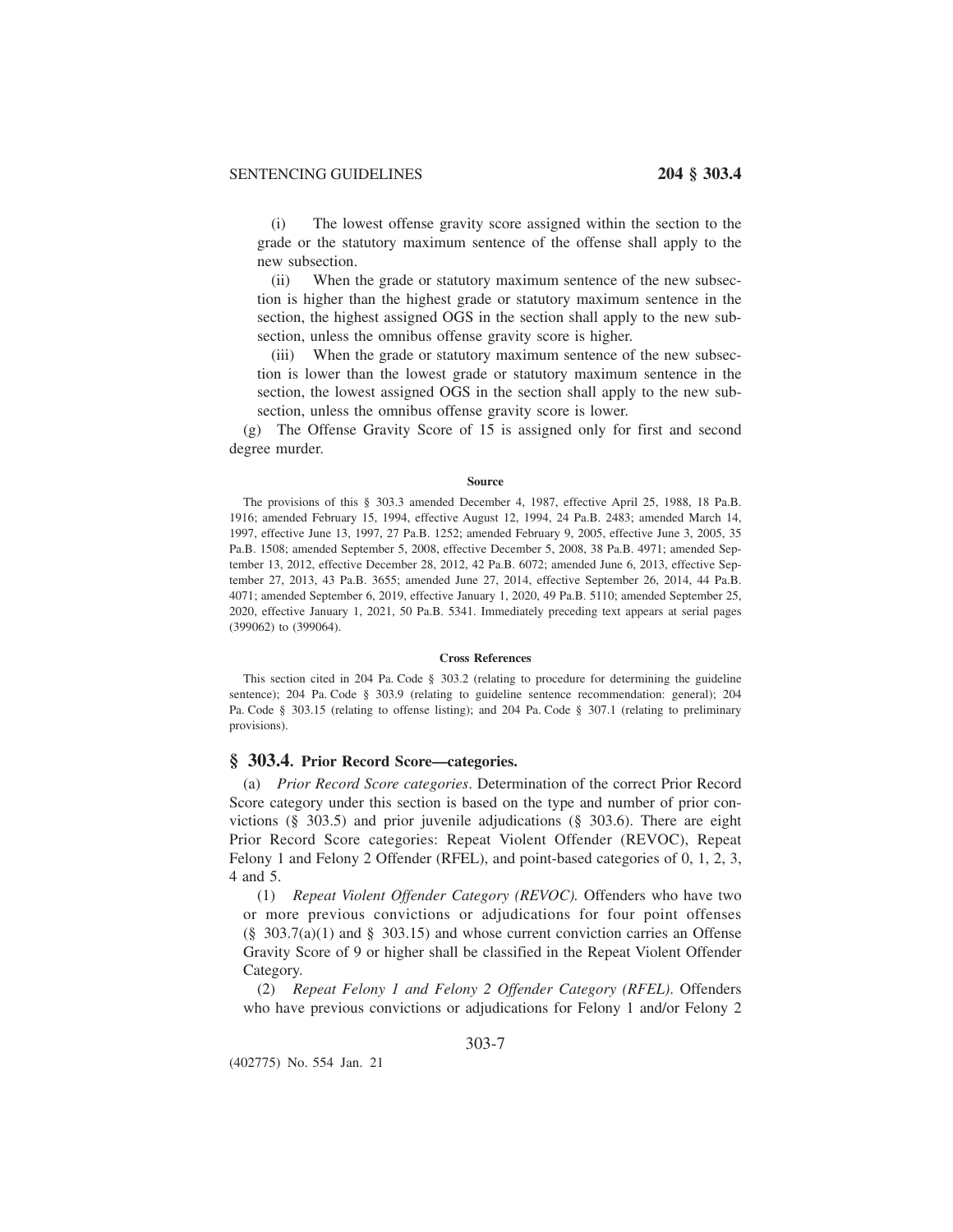offenses which total 6 or more points in the prior record, and who do not fall within the Repeat Violent Offender Category, shall be classified in the repeat Felony 1 and Felony 2 Offender Category.

(3) *Point-based Categories (0—5)*. Offenders who do not fall into the REVOC or RFEL categories shall be classified in a Point-based Category. The Prior Record Score shall be the sum of the points accrued based on previous convictions or adjudications, up to a maximum of five points.

### **Source**

The provisions of this § 303.4 amended July 5, 1985, and applies to sentences for crimes committed after January 1, 1986, 15 Pa.B. 2447; as announced at 16 Pa.B. 439 (February 15, 1986). Prior guidelines will continue to apply when sentencing crimes committed before January 2, 1986; amended December 4, 1987, effective April 25, 1988, 18 Pa.B. 1916; amended February 15, 1994, effective August 12, 1994, 24 Pa.B. 2483; amended March 14, 1997, effective June 13, 1997, 27 Pa.B. 1252; amended February 9, 2005, effective June 3, 2005, 35 Pa.B. 1508; amended September 5, 2008, effective December 5, 2008, 38 Pa.B. 4971; amended September 13, 2012, effective December 28, 2012, 42 Pa.B. 6072; amended June 6, 2013, effective September 27, 2013, 43 Pa.B. 3655; amended June 1, 2017, effective December 1, 2017, applicable to all sentences for offenses committed on or after January 1, 2018, 47 Pa.B. 5141; amended September 25, 2020, effective January 1, 2021, 50 Pa.B. 5341. Immediately preceding text appears at serial pages (399064) to (399065).

### **Notes of Decisions**

### *Deadly Weapon Enhancement*

Because the sentencing court failed to consider the guidelines with the deadly weapon enhancement, the sentence must be vacated and the case remanded for resentencing. If the sentencing court then wishes to impose a sentence outside the guidelines, it may do so provided it places adequate reasons for the deviation on the record. *Commonwealth v. Magnum*, 654 A.2d 1146 (Pa. Super. 1995).

#### *Repeat Felony Offender Designation*

Determination of Repeat Felony 1 and Felony 2 Offender Category designation is based on a calculation of points in a defendant's prior record score rather than the number of convictions or adjudications in his criminal history. *Commonwealth v. Johnson*, 125 A.3d 822 (Pa. Super. 2015).

#### **Cross References**

This section cited in 204 Pa. Code § 303.2 (relating to procedure for determining the guideline sentence); and 204 Pa. Code § 307.1 (relating to preliminary provisions).

# **§ 303.5. Prior Record Score—prior convictions.**

(a) If there is a single offense in the prior judicial proceeding, that offense shall be counted in the calculation of the Prior Record Score.

(b) If there are multiple offenses in the prior judicial proceeding:

(1) The most serious offense of the judicial proceeding shall be counted in the calculation of the Prior Record Score.

(2) Any offense for which a sentence of supervision or confinement is imposed consecutive to a sentence for another offense in the judicial proceeding shall be counted in the calculation of the Prior Record Score.

# 303-8

(402776) No. 554 Jan. 21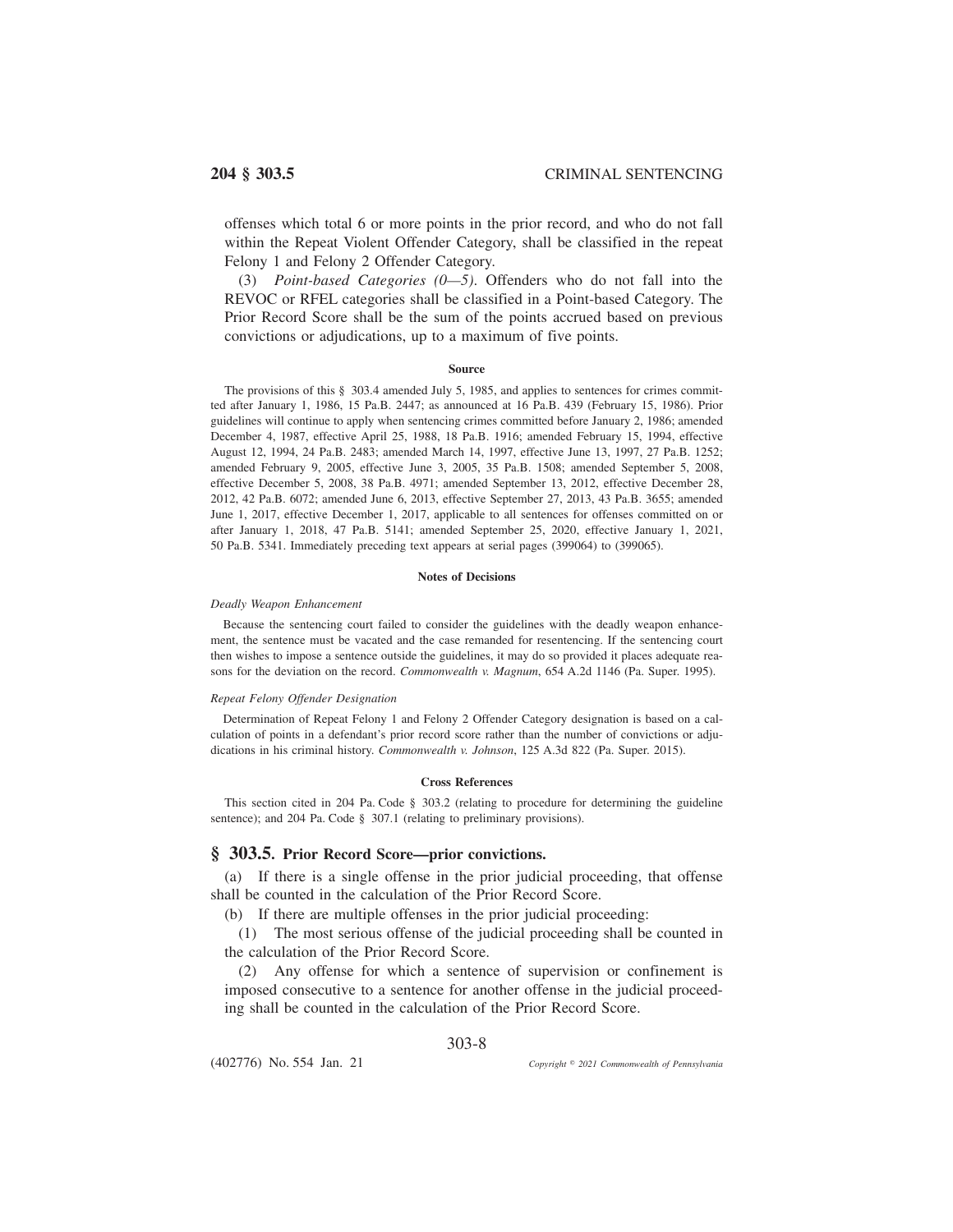# SENTENCING GUIDELINES **204 § 303.6**

(c) *Un-sentenced convictions.* If no sentence has yet to be imposed on an offense, the offense shall not be counted in the calculation of the Prior Record Score.

(d) *Adequacy of the Prior Record Score*. The court may consider at sentencing prior convictions, juvenile adjudications or dispositions not counted in the calculation of the Prior Record Score, in addition to other factors deemed appropriate by the court.

### **Source**

The provisions of this § 303.5 amended March 28, 1986, effective June 5, 1986, 16 Pa.B. 1034; amended December 4, 1987, effective April 25, 1988, 18 Pa.B. 1916; amended May 11, 1991, effective August 9, 1991, 21 Pa.B. 3988; amended February 15, 1994, effective August 12, 1994, 24 Pa.B. 2483; amended March 14, 1997, effective June 13, 1997, 27 Pa.B. 1252; amended February 9, 2005, effective June 3, 2005, 35 Pa.B. 1508; amended September 5, 2008, effective December 5, 2008, 38 Pa.B. 4971; amended September 13, 2012, effective December 28, 2012, 42 Pa.B. 6072; amended June 6, 2013, effective September 27, 2013, 43 Pa.B. 3655; amended September 25, 2020, effective January 1, 2021, 50 Pa.B. 5341. Immediately preceding text appears at serial pages (399065) to (399066).

#### **Notes of Decisions**

### *Factors*

The same factors that triggered the enhancement guidelines in the first place can also be used to sentence in the aggravated range. *Commonwealth v. Walker*, 666 A.2d 301 (Pa. Super. 1995); appeal denied 680 A.2d 1161 (Pa. 1996).

### *Illustrative Cases*

Sentencing guidelines and enhanced range of sentence were appropriately applied. *Commonwealth v. Walker*, 666 A.2d 301 (Pa. Super. 1995).

The guidelines in § 303.5 impose no restrictions on including convictions from separate judicial proceedings in separate counties toward a prior record score. *Commonwealth v. Janda*, 14 A.3d 147, 165 (Pa. Super. 2011).

### **Cross References**

This section cited in 204 Pa. Code § 303.2 (relating to procedure for determining the guideline sentence); and 204 Pa. Code § 303.4 (relating to Prior Record Score—categories).

## **§ 303.6. Prior Record Score—prior juvenile adjudications.**

(a) *Juvenile adjudication criteria*. Prior juvenile adjudications are counted in the Prior Record Score when the following criteria are met:

(1) The juvenile offense occurred on or after the offender's 14th birthday, and

(2) There was an express finding by the juvenile court that the adjudication was for a felony or one of the offenses listed in § 303.7(a)(4).

(b) Only the most serious juvenile adjudication of each prior disposition is counted in the Prior Record Score. No other prior juvenile adjudication shall be counted in the Prior Record Score.

## 303-9

(402777) No. 554 Jan. 21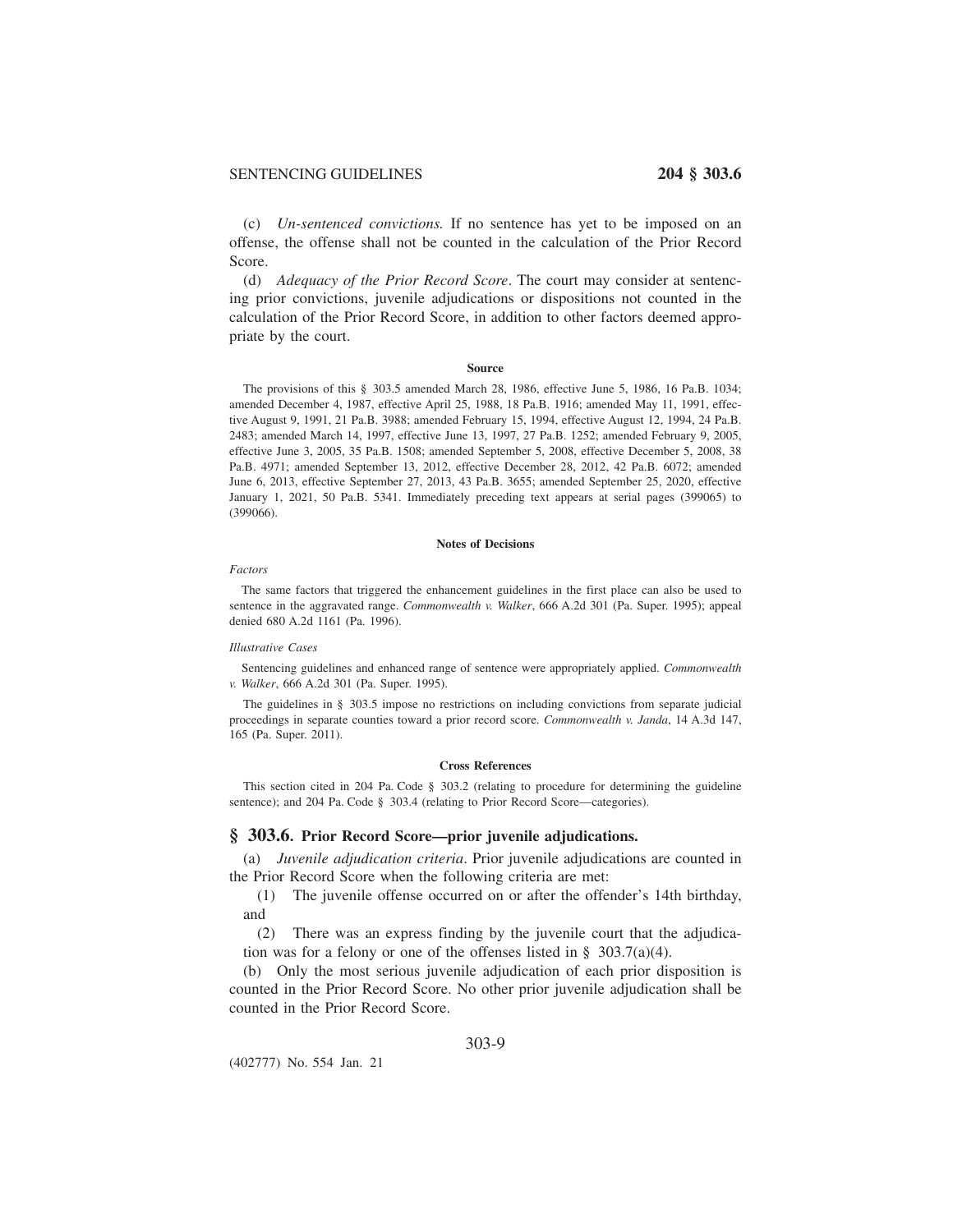(c) *Lapsing of juvenile adjudications*. Prior juvenile adjudications for four point offenses listed in § 303.7(a)(1) shall always be included in the Prior Record Score, provided the criteria in subsection (a) above are met:

(1) All other juvenile adjudications not identified above in subsection (a) lapse and shall not be counted in the Prior Record Score if:

(i) The offender was 28 years of age or older at the time the current offense was committed; and

(ii) The offender remained crime-free during the ten-year period immediately preceding the offender's 28th birthday.

(iii) *Crime-free*. Included in the definition of crime-free is any summary offense and/or one misdemeanor offense with a statutory maximum of one year or less.

(2) Nothing in this section shall prevent the court from considering lapsed prior adjudications at the time of sentencing.

### **Source**

The provisions of this § 303.6 amended July 5, 1986, and applies to sentences for crimes committed after January 1, 1986, 15 Pa.B. 2447; as announced at 16 Pa.B. 439 (February 15, 1986). Prior guidelines will continue to apply when sentencing crimes committed before January 2, 1986; amended December 4, 1987, effective April 25, 1988, 18 Pa.B. 1916; amended February 15, 1994, effective August 12, 1994, 24 Pa.B. 2483; amended March 14, 1997, effective June 13, 1997, 27 Pa.B. 1252; amended February 9, 2005, effective June 3, 2005, 35 Pa.B. 1508; amended September 5, 2008, effective December 5, 2008, 38 Pa.B. 4971; amended September 13, 2012, effective December 28, 2012, 42 Pa.B. 6072; amended June 6, 2013, effective September 27, 2013, 43 Pa.B. 3655; amended September 6, 2019, effective January 1, 2020, 49 Pa.B. 5110; amended September 25, 2020, effective January 1, 2021, 50 Pa.B. 5341. Immediately preceding text appears at serial pages (399066) to (399067).

## **Cross References**

This section cited in 204 Pa. Code § 303.2 (relating to procedure for determining the guideline sentence); and 204 Pa. Code § 303.4 (relating to Prior Record Score—categories).

## **§ 303.7. Prior Record Score—guideline points scoring.**

(a) Scoring of prior convictions and adjudications is provided below and in the listing of offenses at § 303.15:

(1) *Four Point Offenses*. Four points are added for each prior conviction or adjudication for the following offenses:

Murder, and attempt, solicitation or conspiracy to commit Murder

All other completed crimes of violence, as defined in 42 Pa.C.S. § 9714(g), excluding inchoates.

Murder of Unborn Child, and attempt, solicitation or conspiracy to commit Murder of Unborn Child

Offenses with OGS 11 or greater, excluding inchoates and Violations of the Controlled Substance Act

Ethnic Intimidation to any Felony 1 offense

# 303-10

(402778) No. 554 Jan. 21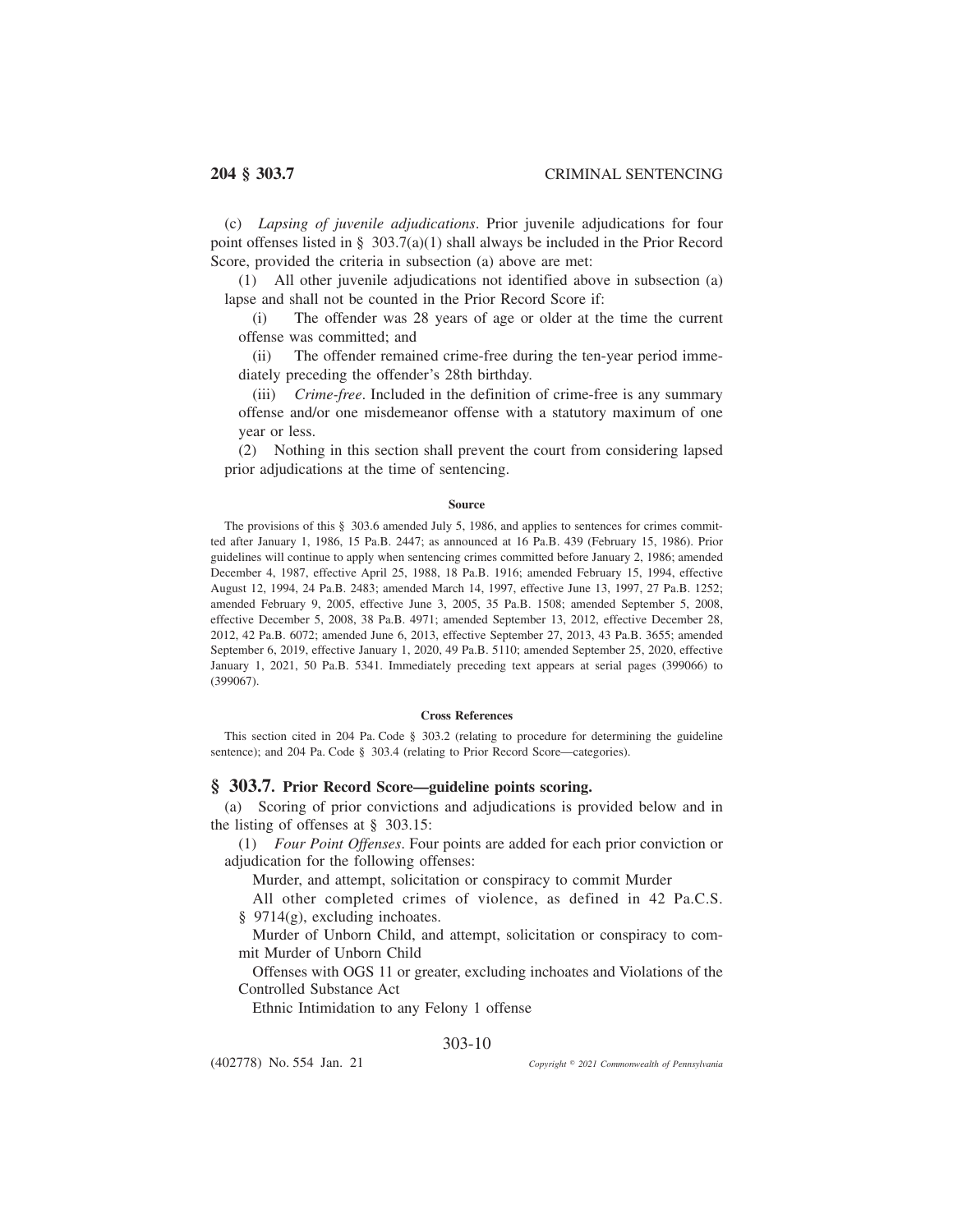(2) *Three Point Offenses*. Three points are added for each prior conviction or adjudication for the following offenses:

All other Felony 1 offenses not listed in § 303.7(a)(1).

All other inchoates to offenses listed in § 303.7(a)(1).

Violation of 35 P.S. §§ 780-113(a)(12)(14) or (30) involving 50 grams or more, including inchoates involving 50 grams or more.

(3) *Two Point Offenses*. Two points are added for each prior conviction or adjudication for the following offenses:

All other Felony 2 offenses not listed in  $\S$  303.7(a)(1) or (a)(2).

All felony drug violations not listed in § 303.7(a)(2), including inchoates.

(4) *One Point Offenses*. One point is added for each prior conviction or adjudication for the following offenses:

All other felony offenses not listed in § 303.7(a)(1), (a)(2) or (a)(3).

Any of the following Misdemeanor 1 offenses that involve weapons:

Possessing Instruments of Crime (possession of a weapon)

Prohibited Offensive Weapons

Use or Possession of Electric or Electronic Incapacitation Device

Possession of Weapon on School Property

Possession of Firearm or Other Dangerous Weapon in Court Facility Violations of the Pennsylvania Uniform Firearms Act

Any of the following Misdemeanor 1 offenses that involve death or danger to children:

Involuntary Manslaughter

Simple Assault (against child under 12 years of age by adult 18 years of age or older)

Luring a Child into a Vehicle

Indecent Assault (complainant is less than 13 years of age)

Indecent Exposure (persons present are less than age 16)

Endangering Welfare of Children

Dealing in Infant Children

Recruiting Criminal Gang Members

Driving Under the Influence of Alcohol or Controlled Substance, except for a first lifetime conviction or adjudication.

Operating a Watercraft Under the Influence of Alcohol or a Controlled Substance, except for a first lifetime conviction or adjudication.

(5) *Other Misdemeanor Offenses*. All other misdemeanor offenses*,* including a first lifetime conviction for Driving Under the Influence of Alcohol or a Controlled Substance or Operating a Watercraft Under the Influence of Alcohol or a Controlled Substance, are designated by an ''m'' in the offense listing at § 303.15, and are scored as follows:

(i) One point is added if the offender was previously convicted of two or three misdemeanors.

(ii) Two points are added if the offender was previously convicted of four to six misdemeanors.

# 303-11

(402779) No. 554 Jan. 21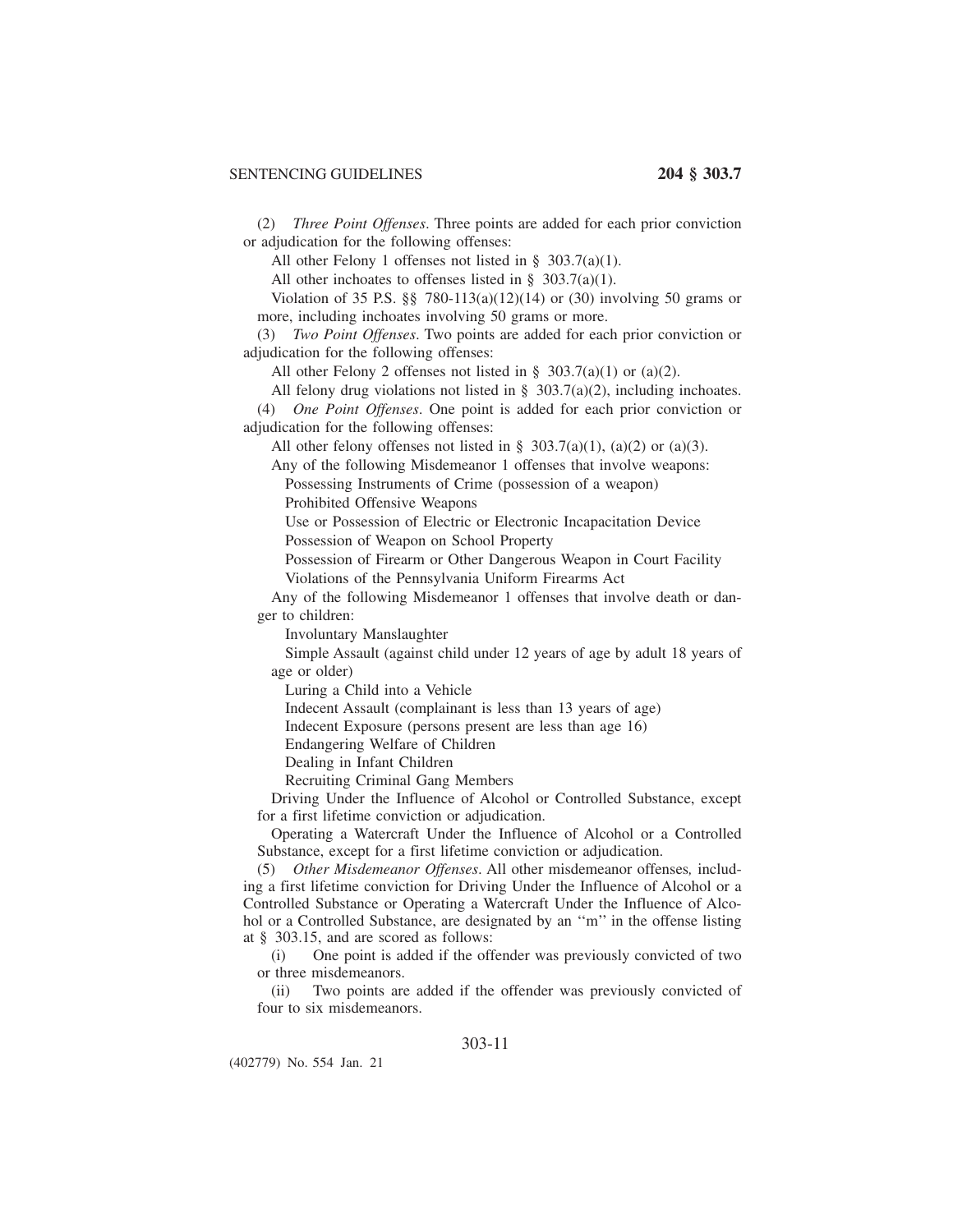(iii) Three points are added if the offender was previously convicted of seven or more misdemeanors.

#### **Source**

The provisions of this § 303.7 amended July 5, 1986, and applies to sentences for crimes committed after January 1, 1986, 15 Pa.B. 2447; as announced at 16 Pa.B. 439 (February 15, 1986). Prior guidelines will continue to apply when sentencing crimes committed before January 2, 1986; amended December 4, 1987, effective April 25, 1988, 18 Pa.B. 1916; amended February 15, 1994, effective August 12, 1994, 24 Pa.B. 2483; amended March 14, 1997, effective June 13, 1997, 27 Pa.B. 1252; amended February 9, 2005, effective June 3, 2005, 35 Pa.B. 1508; amended September 5, 2008, effective December 5, 2008, 38 Pa.B. 4971; amended September 13, 2012, effective December 28, 2012, 42 Pa.B. 6072; amended June 6, 2013, effective September 27, 2013, 43 Pa.B. 3655; amended June 27, 2014, effective September 26, 2014, 44 Pa.B. 4071; amended September 25, 2020, effective January 1, 2021, 50 Pa.B. 5341. Immediately preceding text appears at serial pages (399067) to (399068).

#### **Cross References**

This section cited in 204 Pa. Code § 303.2 (relating to procedure for determining the guideline sentence); 204 Pa. Code § 303.4 (relating to Prior Record Score—categories); 204 Pa. Code § 303.6 (relating to Prior Record Score—prior juvenile adjudications); 204 Pa. Code § 303.8 (relating to Prior Record Score—miscellaneous); and 204 Pa. Code § 303.15 (relating to offense listing).

## **§ 303.8. Prior Record Score—miscellaneous.**

(a) *Prior convictions and adjudications of delinquency*.

(1) A prior conviction means ''previously convicted'' as defined in 42 Pa.C.S. § 2154(a)(2). A prior adjudication of delinquency means ''previously adjudicated delinquent" as defined in 42 Pa.C.S.  $\S$  2154(a)(2). In order for an offense to be considered in the Prior Record Score, both the commission of and conviction for the previous offense must occur before the commission of the current offense.

(2) When the prior conviction or adjudication of delinquency was committed over a range of dates, the later date shall be used to determine if the prior offense meets the criteria in  $303.8(a)(1)$  and is counted in the prior record score.

(b) *Inchoate offenses*. Unless otherwise provided in § 303.7 or § 303.15, a prior conviction or adjudication of delinquency for criminal attempt, criminal solicitation or criminal conspiracy is scored under § 303.7 based upon the grade of the inchoate offense.

(c) *Ethnic Intimidation*. Unless otherwise provided in § 303.7 or § 303.15, a prior conviction or adjudication of delinquency for Ethnic Intimidation is scored under § 303.7 based upon the grade of the Ethnic Intimidation.

(d) *Former Pennsylvania offenses*.

(1) A prior conviction or adjudication of delinquency under former Pennsylvania law is scored as a conviction for the current equivalent Pennsylvania offense.

(2) When there is no current equivalent Pennsylvania offense, prior convictions or adjudications of delinquency are scored under § 303.7 based on the grade of the offense. When a prior conviction or adjudication of delinquency was for a felony, but the grade of the felony is unknown, it shall be treated as a Felony 3. When a prior conviction was for a misdemeanor, but the grade of

303-12

(402780) No. 554 Jan. 21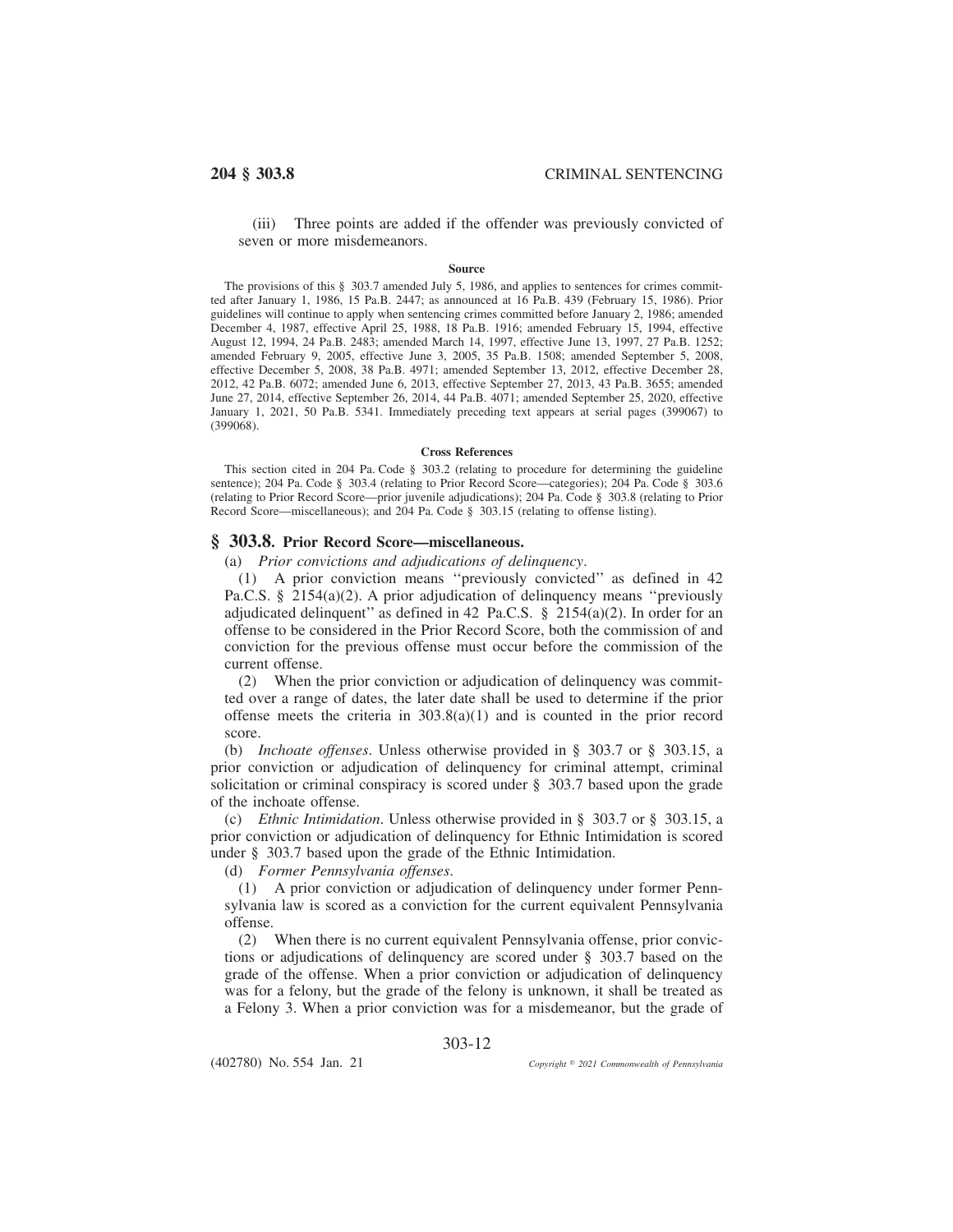the misdemeanor is unknown, it shall be treated as other misdemeanors. When it cannot be determined if the prior conviction was a felony, one point misdemeanors, or other misdemeanors, it shall be treated as other misdemeanors. When a prior conviction is for a crime which has a summary grade, and the grade of the conviction is unknown, the prior conviction shall not be counted in the Prior Record Score.

(e) A prior conviction or adjudication of delinquency for an offense which was misgraded is scored as a conviction for the current equivalent Pennsylvania offense.

## (f) *Out-of-state, federal or foreign offenses.*

(1) An out-of-state, federal or foreign conviction or adjudication of delinquency is scored as a conviction for the current equivalent Pennsylvania offense.

(2) A court-martial for a criminal offense under the Uniform Code of Military Justice is considered a federal conviction and is scored as a conviction for the current equivalent Pennsylvania offense. Non-judicial punishments or administrative actions (e.g., Article 15, Article 134) which are not convictions shall not be counted in the Prior Record Score.

(3) When there is no current equivalent Pennsylvania offense, determine the current equivalent Pennsylvania grade of the offense based on the maximum sentence permitted, and then apply  $\S$  303.8(d)(2).

(g) *Excluded offenses, charges and convictions*. The following types of offenses, charges and convictions shall not be scored in the Prior Record Score:

(1) Summary offenses, violations of local ordinances, direct or indirect contempt of court, violation of protection from abuse orders, and dispositions under Pa.R.Crim.P. Rules 300—320 (relating to accelerated rehabilitative disposition), 35 P.S. § 780-117 (relating to probation without verdict) or 35 P.S. § 780-118 (relating to disposition in lieu of trial or criminal punishment).

(2) A charge which is nolle prossed, dismissed, or on which a demurrer is sustained.

(3) Any prior conviction which contributed to an increase in the grade of a subsequent conviction, except for prior Driving Under the Influence of Alcohol or Controlled Substance convictions.

## **Source**

The provisions of this § 303.8 amended through March 28, 1986, effective June 5, 1986, 16 Pa.B. 1034; amended December 4, 1987, effective April 25, 1988, 18 Pa.B. 1916; amended May 11, 1991, effective August 9, 1991, 21 Pa.B. 3988; amended October 11, 1990, effective for all crimes committed on or after December 20, 1991, 21 Pa.B. 5933; amended February 16, 1994, effective August 12, 1994, 24 Pa.B. 2483; amended March 14, 1997, effective June 13, 1997, 27 Pa.B. 1252; amended February 9, 2005, effective June 3, 2005, 35 Pa.B. 1508; amended September 5, 2008, effective December 5, 2008, 38 Pa.B. 4971; amended September 13, 2012, effective December 28, 2012, 42 Pa.B. 6072; amended June 6, 2013, effective September 27, 2013, 43 Pa.B. 3655; amended June 1, 2017, effective December 1, 2017, applicable to all sentences for offenses committed on or after January 1, 2018, 47 Pa.B. 5141; amended September 25, 2020, effective January 1, 2021, 50 Pa.B. 5341. Immediately preceding text appears at serial pages (399068) to (399070).

## 303-13

(402781) No. 554 Jan. 21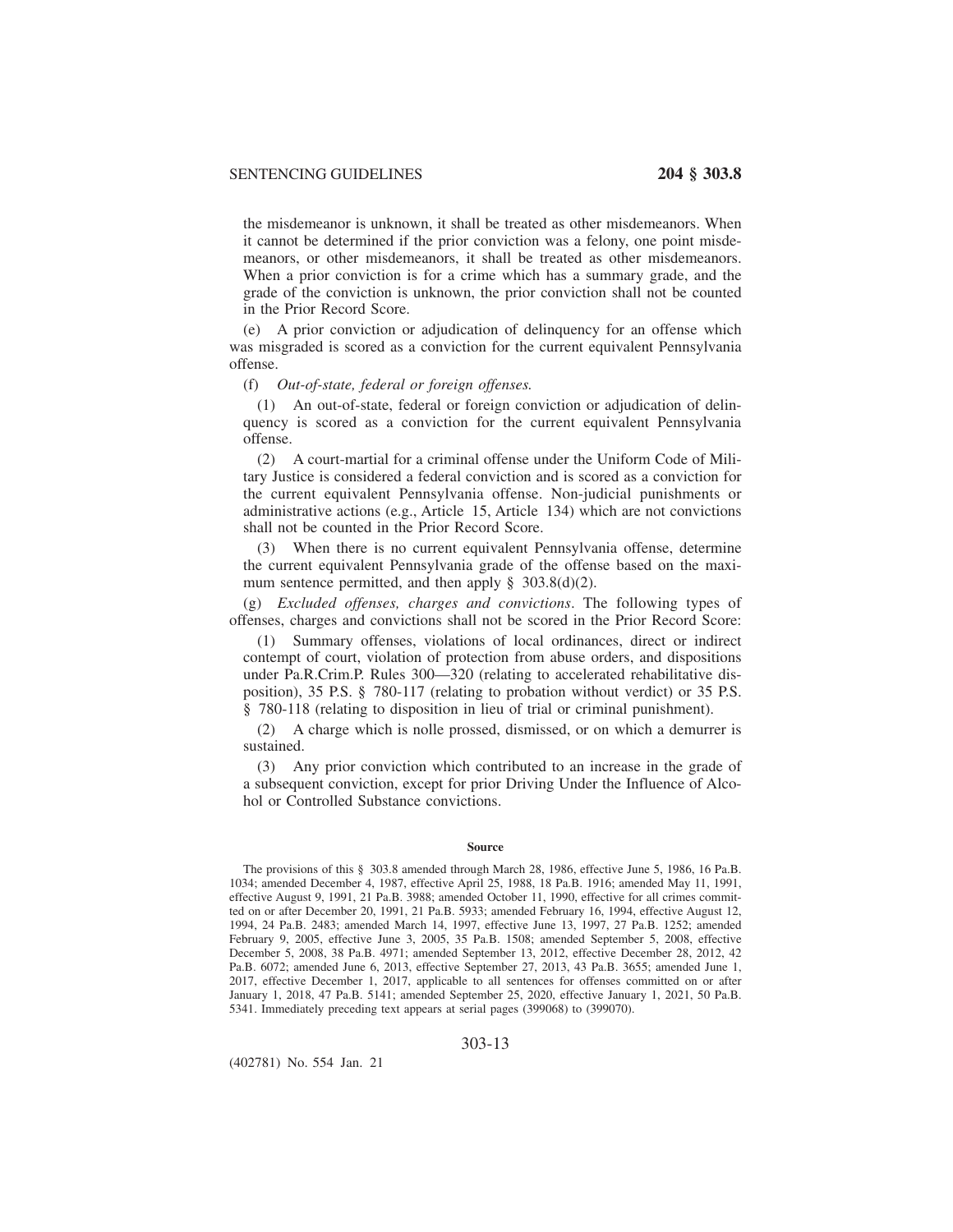### **Notes of Decisions**

### *Double Counting*

Trial court's use of prior conviction in calculating defendant's prior record score did not constitute ''double counting,'' a violation of the Sentencing Guidelines; defendant's prior conviction of burglary was not an element of charge of persons not to possess, use, control, sell or transfer firearms, but was memely a precondition to charging defendant with violation. *Commonwealth v. Keiper*, 887 A.2d 317, 321 (Pa. Super. 2005).

## *Guidelines Violated*

The sentencing court abused its discretion by unreasonably deviating from these sentencing guidelines and imposing an unreasonably lenient sentence. *Commonwealth v. Childs*, 664 A.2d 994 (Pa. Super. 1995); appeal denied 674 A.2d 1066 (Pa. 1996).

### **Cross References**

This section cited in 204 Pa. Code § 303.2 (relating to procedure for determining the guideline sentence); and 204 Pa. Code § 303.15 (relating to offense listing).

## **§ 303.9. Guideline sentence recommendation: general.**

(a)(1) *Basic sentence recommendations*. Guideline sentence recommendations are based on the Offense Gravity Score and Prior Record Score. In most cases, the sentence recommendations are found in the Basic Sentencing Matrix (§ 303.16(a)). The Basic Sentencing Matrix specifies a range of sentences (i.e. standard range) that shall be considered by the court for each combination of Offense Gravity Score (OGS) and Prior Record Score (PRS).

(2) *Sentences for offenders under age 18 for murder, murder of unborn child, or murder of law enforcement officer*. If an offender is under age 18 years at the time of the offense and the conviction occurred after June 24, 2012, the court has no authority to impose a sentence less than that required by the mandatory minimum provision established in statute and may impose a minimum sentence up to and including life (18 Pa.C.S. § 1102.1). If the court determines the convicted offender was under age 18 at the time of the offense and the conviction occurred after June 24, 2012, the court shall instead consider the Basic Sentencing Matrix for Offenders Under Age 18 Convicted of 1st or 2nd Degree Murder (§ 303.16(b)).

(3) *Enhancement sentence recommendations.* Guideline sentence recommendations may include sentence enhancements, which provide increases to the basic sentence recommendations when an enhancement factor identified by the Commission is present. Enhancement sentence recommendations are described in § 303.10. The application of an enhancement is determined by the court at sentencing, based on a preponderance of the evidence that the enhancement factor is present. Sentence enhancements can either be mandated by statute or directly adopted by the Commission.

(i) Several approaches are employed to establish enhancement sentence recommendations:

(A) assigning an offense gravity score to the offense that may be higher than comparable offenses without the enhancement, or assigning an offense gravity score equal to a comparable offense that includes the enhancement.

303-14

(402782) No. 554 Jan. 21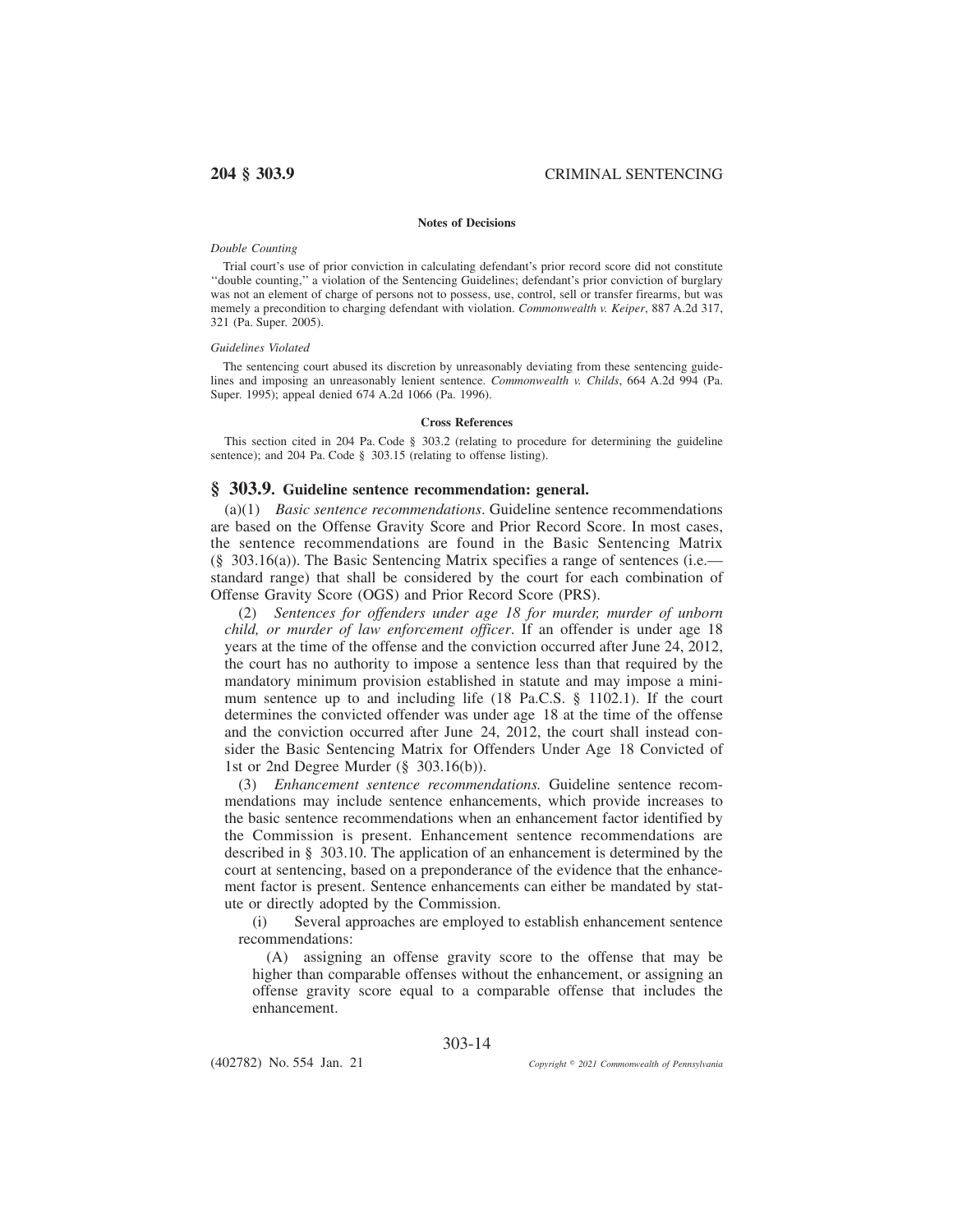(B) increasing the assignment of an offense gravity score when the enhancement factor is present, which may include a subcategorization of the offense, in which a higher offense gravity score is assigned to the offense when the enhancement factor is present.

(C) adjusting the basic sentencing recommendation when the enhancement factor is present, by adding months to the top and bottom of the standard range.

(ii) If the court determines at sentencing that enhancement factors described in § 303.10 are present, the court shall instead consider the enhancement sentence recommendations described in § 303.10. The enhancement sentence recommendations shall not apply if the enhancement factor is:

(A) an element of the offense used to assign the Offense Gravity Score, pursuant to  $\S$  303.3(a); or

(B) a sentencing factor used to subcategorize the offense, pursuant to § 303.3(b).

(b) (Reserved).

(c) (Reserved).

(d) Aggravated and mitigated sentence recommendations. To determine the aggravated and mitigated sentence recommendations, apply § 303.13. These procedures apply to both basic sentence recommen-dations and enhancement sentence recommendations.

(e) *Confinement sentence recommendations*. All numbers used for the ranges of the sentence recommendations suggest months of minimum confinement pursuant to 42 Pa.C.S. § 9755(b) (partial confinement) and § 9756(b) (total confinement), or the duration of restrictive conditions imposed through an order of probation pursuant to 42 Pa.C.S. § 9754, as described below:

(1) Confinement in a state facility (Department of Corrections) pursuant to:

- (i) 42 Pa.C.S. § 9762(b)(1)
- (ii) 42 Pa.C.S. § 9762(b)(2)

(2) Confinement in a county facility pursuant to:

- (i) 42 Pa.C.S.  $\S$  9762(b)(2)
- (ii) 75 Pa.C.S. § 3804(d)

(3) Confinement in a county facility pursuant to 42 Pa.C.S. § 9762(b)(3)

(4) Probation with restrictive conditions pursuant to:

(i) 42 Pa.C.S. § 9763(c) (relating to restrictive DUI probation conditions)

(ii) 42 Pa.C.S. § 9763(d) (relating to restrictive conditions of probation)

(5) Guidelines for restrictive conditions (42 Pa.C.S. § 2154.1)

(i) As required by statute:

(A) Probation guidelines shall address the use of county intermediate punishment programs as restrictive conditions of probation and the duration of terms of probation  $(42 \text{ Pa.C.S. } § 2154(d));$ 

## 303-15

(402783) No. 554 Jan. 21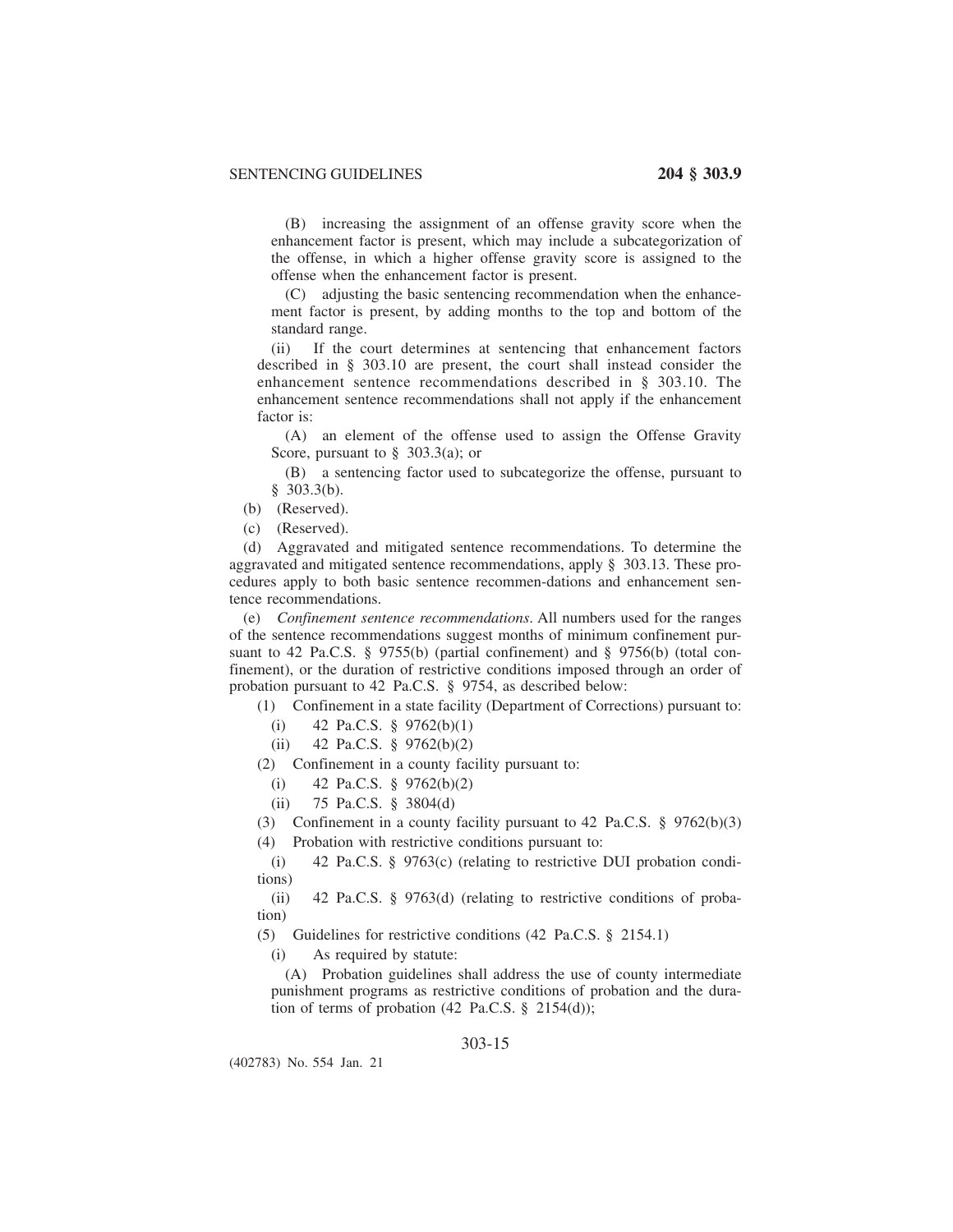(B) Guidelines for restrictive conditions shall give primary consideration to reducing recidivism for the protection of the public safety (42 Pa.C.S. § 2154.1).

(ii) The guidelines for restrictive conditions shall apply to an offender identified under the guidelines for probation (42 Pa.C.S. § 2154(d)) and the guidelines for restrictive conditions (42 Pa.C.S. § 2154.1) as eligible and appropriate for the use of county intermediate punishments programs as restrictive conditions of probation

(iii) Unless otherwise provided in § 303.12, the recommended duration of the aggregate term of probation imposed during a judicial proceeding may not exceed ten years and the duration of the restrictive conditions of probation (42 Pa.C.S. § 9763(d)) or a combination of confinement without parole (as provided in 42 Pa.C.S.  $\S$  9755(h) and 9756(c.1)) and restrictive conditions of probation may not exceed the suggested months of minimum confinement

(f) *Non-confinement sentence recommendations*. Probation with nonrestrictive conditions (P) and other restorative sanctions (RS) are nonconfinement community-based sentencing alternatives. A sentencing guidelines recommendation of RS suggests use of the least restrictive, non-confinement sentencing alternatives, and the sentencing guidelines recommendation of P suggests use of probation with non-restrictive general conditions, as described below:

(1) Probation guidelines (42 Pa.C.S. § 2154(d))

(i) As required by statute, when serving as a restorative sanction with non-restrictive conditions, probation guidelines shall address the duration of terms of probation.

(ii) When probation is imposed as a restorative sanction, the recommended duration of the term of probation may not exceed the probation recommendation provided in the Basic Sentencing Matrix (§ 303.16(a)):

 $(A)$  P1 = 1 year

(B)  $P2 = 2 \text{ years}$ 

(iii) When imposed as a restorative sanction, the recommended aggregate term of probation imposed during a judicial proceeding may not exceed five years.

(iv) Conditions of probation imposed as restorative sanctions shall be limited to those non-restrictive conditions authorized under 42 Pa.C.S. § 9763(b) (related to conditions generally).

(2) Other restorative sanctions include:

(i) 42 Pa.C.S. § 9753 (determination of guilt without further penalty)

(ii) 42 Pa.C.S. § 9758 (fine)—as provided in § 303.14(a)(4) (relating to Fines/Community Service Guidelines)

(iii) 42 Pa.C.S. § 9721(c) (mandatory restitution)

(g) When the guideline sentence recommendation exceeds that permitted by 18 Pa.C.S. § 1103 and § 1104 (relating to sentence of imprisonment for felony and misdemeanor) and 42 Pa.C.S. § 9755(b) and § 9756(b) (relating to sentence of partial and total confinement) or other applicable statute setting the maximum term of confinement, then the statutory limit is the longest guideline sentence

303-16

(402784) No. 554 Jan. 21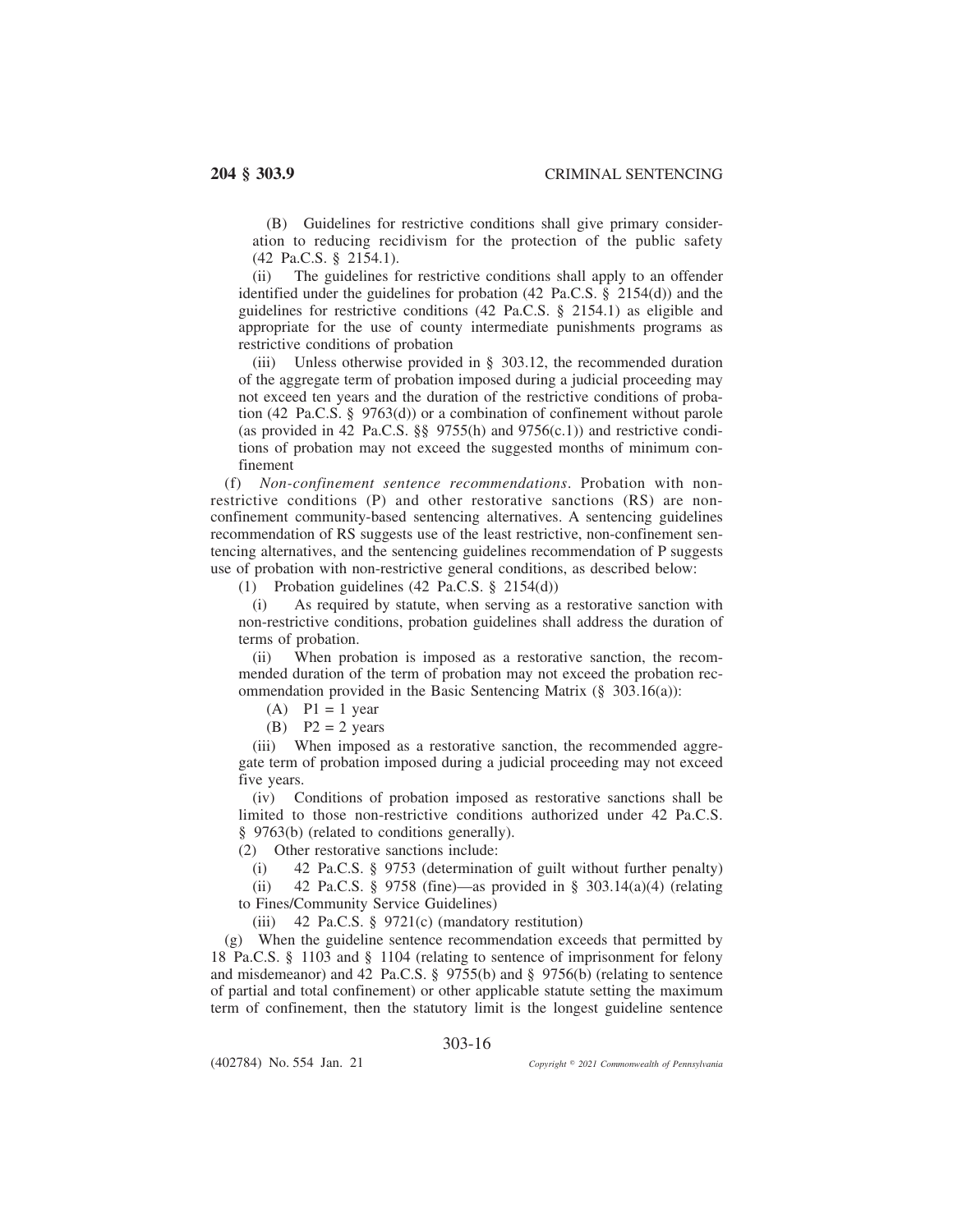recommendation. For the purposes of the guidelines, the statutory limit is the longest legal minimum sentence, which is one-half the maximum allowed by law.

(h) *Mandatory sentences.* The court has no authority to impose a sentence less than that required by a mandatory minimum provision established in statute. When the guideline range is lower than that required by a mandatory sentencing statute, the mandatory minimum requirement supersedes the sentence recommendation. When the sentence recommendation is higher than that required by a mandatory sentencing statute, the court shall consider the guideline sentence recommendation.

(i) *Mandatory sentences for which Restrictive DUI probation conditions (42 Pa.C.S. § 9763(c)) are authorized*. The court shall consider the sentence recommendations pursuant to this section (§ 303.9) for an offender convicted under 75 Pa.C.S. § 1543(b) (relating to driving while operating privilege is suspended or revoked), former 75 Pa.C.S. § 3731 (related to driving under the influence of alcohol or controlled substance) or 75 Pa.C.S. § 3804 (relating to penalties) for a first, second or third offense under 75 Pa.C.S. Chapter 38 (related to driving after imbibing alcohol or utilizing drugs). The court may use Restrictive DUI probation conditions pursuant to  $\S$  303.12(a)(6) or a combination of confinement and restrictive DUI probation conditions to satisfy the mandatory minimum requirement as provided by law.

## **Source**

The provisions of this § 303.9 amended July 6, 1985, and applies to sentences for crimes committed on or after January 1, 1986, 15 Pa.B. 2447; as announced at 16 Pa.B. 439 (February 15, 1986). Prior guidelines will continue to apply when sentencing crimes committed before January 2, 1986; a correction to the defective text was published at 16 Pa.B. 2872 (August 2, 1986); amended December 4, 1987, effective April 25, 1988, 18 Pa.B. 1916; amended May 11, 1991, effective August 9, 1991, 21 Pa.B. 3988; amended October 11, 1990, effective for all crimes committed on or after December 20, 1991, 21 Pa.B. 5933; amended February 15, 1994, effective August 12, 1994, 24 Pa.B. 2483; amended March 14, 1997, effective June 13, 1997, 27 Pa.B. 1252; amended February 9, 2005, effective June 3, 2005, 35 Pa.B. 1508; amended September 5, 2008, effective December 5, 2008, 38 Pa.B. 4971; amended September 13, 2012, effective December 28, 2012, 42 Pa.B. 6072; amended June 6, 2013, effective September 27, 2013, 43 Pa.B. 3655; amended June 27, 2014, effective September 26, 2014, 44 Pa.B. 4071; amended June 26, 2015, effective September 25, 2015, 45 Pa.B. 3457; amended June 1, 2017, effective December 1, 2017, applicable to all sentences for offenses committed on or after January 1, 2018, 47 Pa.B. 5141; amended September 6, 2019, effective January 1, 2020, 49 Pa.B. 5110; amended September 25, 2020, effective January 1, 2021, 50 Pa.B. 5341. Immediately preceding text appears at serial pages (399070) to (399074).

### **Notes of Decisions**

### *Appropriate Sentence*

The sentencing court sentenced appellant within the standard under these guidelines. Irrespective of whether the sentencing court misconstrued appellant's role in the perjury of witnesses, there was no basis to disturb the sentence as appellant was engaged in a continuing series of drug deals and had been convicted of other felonies. *Commonwealth v. Viera*, 659 A.2d 1024 (Pa. Super. 1995).

#### *Discretion*

A sentencing court has no discretion to refuse to apply the deadly weapon enhancement. *Commonwealth v. Peer*, 684 A.2d 1077 (Pa. Super. 1996).

## 303-17

(402785) No. 554 Jan. 21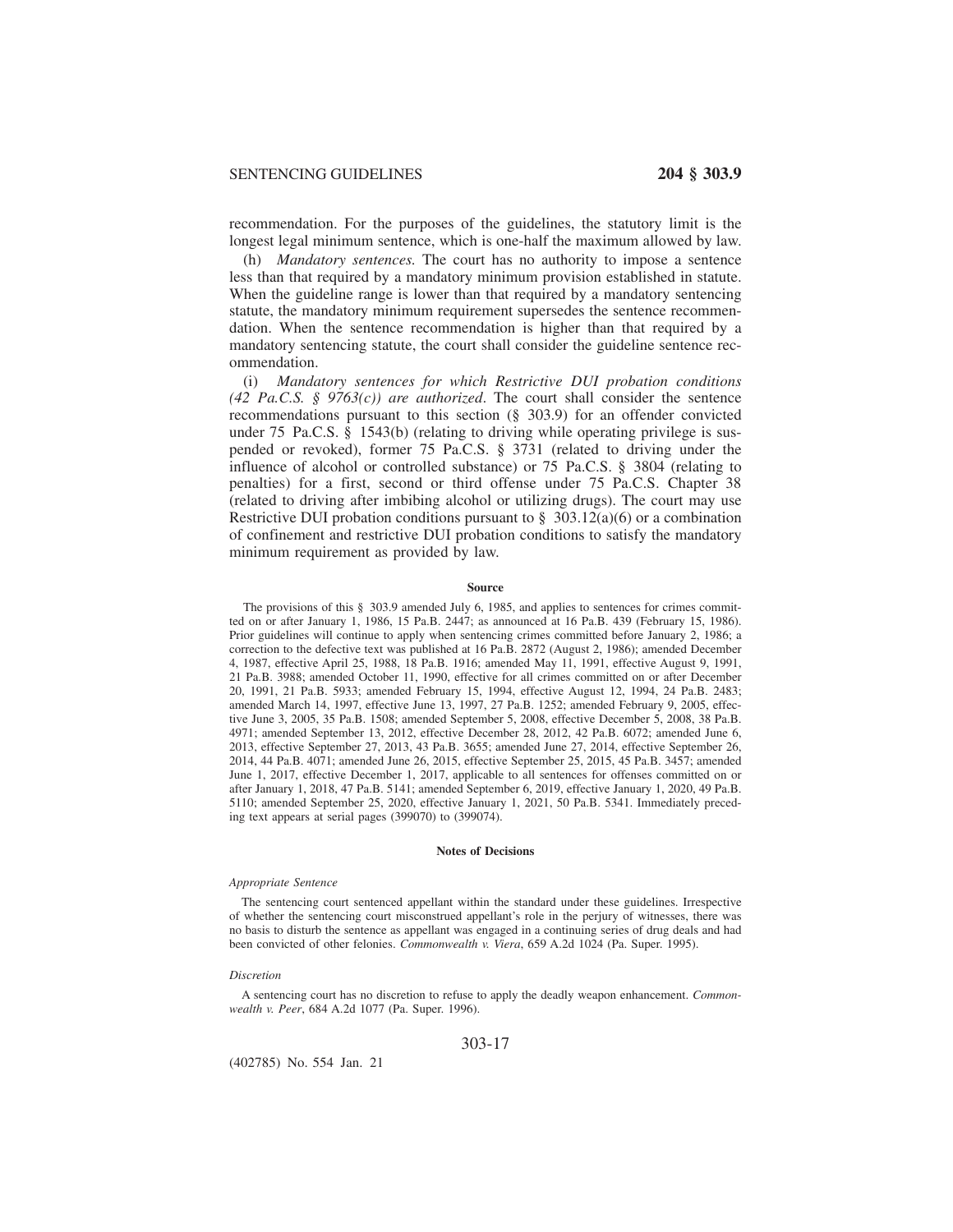### *Guidelines Violated*

The sentencing court abused its discretion by unreasonably deviating from these sentencing guidelines and imposing an unreasonably lenient sentence. *Commonwealth v. Childs*, 664 A.2d 994 (Pa. Super. 1995).

## *Mandatory Sentences*

In spite of a discrepancy between the grading of the offense in the Sentencing Guidelines and in the Motor Vehicle Code, the trial court properly followed the DUI statute in sentencing the defendant for DUI as a first-degree misdemeanor rather than a second-degree misdemeanor, where the Motor Vehicle Code provided that the Sentencing Guidelines should not supersede the mandatory penalties of the DUI statute and the Sentencing Guidelines likewise provide that the court has no authority to impose a sentence less than that required by a mandatory minimum provision established in a statute. *Commonwealth v. Fogel*, 741 A.2d 767 (Pa. Super. 1999).

### *Partial Confinement*

It seems clear that the guideline ranges in effect at the time of defendant's sentencing contemplated minimum sentences of either total or partial confinement; therefore, the trial court properly applied the guidelines sentencing the defendant to partial confinement for the rape conviction. *Commonwealth v. Widmer*, 667 A.2d 215 (Pa. Super. 1995).

#### *Range of Sentence*

Where the trial court sustained the defendant's objection and eliminated specific prior convictions from his prior record score, and prior record score is one of two determinants of the applicable sentencing range, it is clear that those prior convictions had no role in determining defendant's range of sentence. *Lackawana County District Attorney v. Coss*, 531 U. S. 923 (2001).

### *School Enhancement*

The court vacated the judgment that sentenced appellant after appellant was convicted on a controlled substance offense and a criminal conspiracy offense because the trial court erroneously applied the school enhancement provisions to the count of criminal conspiracy. *Commonwealth v. Adams*, 760 A.2d 33 (Pa. Super. 2000).

In prosecution arising out of a sale of cocaine near a parochial school, the trial court did not err in imposing a sentence applying the school enhancement provisions of the sentencing guidelines based on a measurement from the school playground area rather than from the school building, where a school encompasses not only the school building itself, but includes all of the school property located in a zone where children have access such as a school playground, and where the purpose of the school enhancement provisions is to create a drug-free zone around schools. *Commonwealth v. Davis*, 734 A.2d 879 (Pa. Super. 1999).

#### **Cross References**

This section cited in 204 Pa. Code § 303.2 (relating to procedure for determining the guideline sentence); 204 Pa. Code § 303.10 (relating to guideline sentence recommendations: enhancements); 204 Pa. Code § 303.11 (relating to guideline sentence recommendation: sentencing levels); 204 Pa. Code § 303.12 (relating to guideline sentence recommendations: sentencing and correctional programs); 204 Pa. Code § 303.14 (relating to guideline sentence recommendations—economic sanctions); 204 Pa. Code § 303.15 (relating to offense listing); 204 Pa. Code § 303.16(a) (relating to basic sentencing matrix); 204 Pa. Code § 303.17(a) (relating to Deadly Weapon Enhancement/Possessed Matrix); 204 Pa. Code § 303.17(b) (relating to Deadly Weapon Enhancement/Used Matrix); 204 Pa. Code § 303.18(a) (relating to School Enhancement Matrix); 204 Pa. Code § 303.18(b) (relating to Youth Enhancement Matrix); and 204 Pa. Code § 303.18(c) (relating to School and Youth Enhancement Matrix).

## **§ 303.10. Guideline sentence recommendations: enhancements.**

(a) *Deadly Weapon Enhancement, as required by 42 Pa.C.S. § 2154.(b)(3)*.

(1) Except for those sentenced pursuant to 18 Pa.C.S. § 1102.1 (relating to sentence of persons under the age of 18 for murder, murder of an unborn child and murder of a law enforcement officer), when the court determines that

303-18

(402786) No. 554 Jan. 21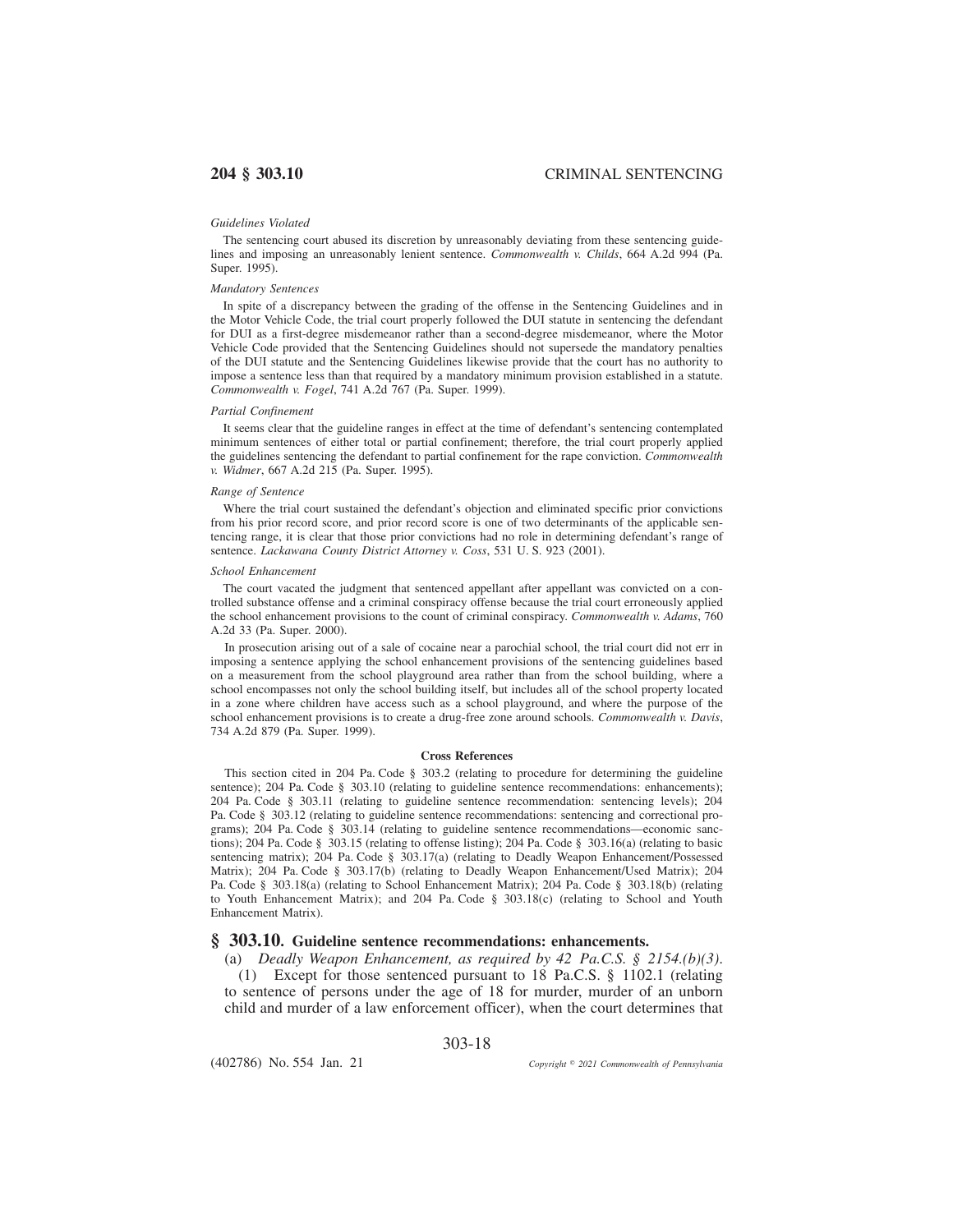the offender possessed a deadly weapon during the commission of the current conviction offense, the court shall consider the DWE/Possessed Matrix (§ 303.17(a)). An offender has possessed a deadly weapon if any of the following were on the offender's person or within his immediate physical control:

(i) Any firearm, (as defined in 42 Pa.C.S. § 9712) whether loaded or unloaded, or

(ii) Any dangerous weapon (as defined in 18 Pa.C.S. § 913), or

(iii) Any device, implement, or instrumentality designed as a weapon or capable of producing death or serious bodily injury where the court determines that the offender intended to use the weapon to threaten or injure another individual.

(2) Except for those sentenced pursuant to 18 Pa.C.S. § 1102.1 (relating to sentence of persons under the age of 18 for murder, murder of an unborn child and murder of a law enforcement officer), when the court determines that the offender used a deadly weapon during the commission of the current conviction offense, the court shall consider the DWE/Used Matrix (§ 303.17(b)). An offender has used a deadly weapon if any of the following were employed by the offender in a way that threatened or injured another individual:

(i) Any firearm, (as defined in 42 Pa.C.S. § 9712) whether loaded or unloaded, or

(ii) Any dangerous weapon (as defined in 18 Pa.C.S. § 913), or

(iii) Any device, implement, or instrumentality capable of producing death or serious bodily injury.

(3) There shall be no Deadly Weapon Enhancement for the following offenses:

(i) Possessing Instruments of Crime

(ii) Prohibited Offensive Weapons

(iii) Possession of Weapon on School Property

(iv) Possession of Firearm or Other Dangerous Weapon in Court Facility

(v) Simple Assault (18 Pa.C.S.  $\S$  2701(a)(2))

(vi) Aggravated Assault (18 Pa.C.S. § 2702(a)(4)) (vii) Theft when property stolen is a firearm (18 Pa.C.S. Chapter 39)

(viii) Violations of the Pennsylvania Uniform Firearms Act

(ix) Any other offense for which possession of a deadly weapon is an element of the statutory definition or a sentencing factor considered in the Offense Gravity Score assignment

(x) If the Arson Enhancement under  $\S$  303.10(f)(1)(iii) is applied.

(4) The Deadly Weapon Enhancement shall apply to each conviction offense for which a deadly weapon is possessed or used.

(5) The DWE/Possessed Matrix (§ 303.17(a)) is based on the following enhancement of the basic sentencing recommendations:

(i) For OGS 1—OGS 4, three months is added to the lower and upper limits of the standard range

(ii) For OGS 5—OGS 8, six months is added to the lower and upper limits of the standard range

(iii) For OGS 9—OGS 14, nine months is added to the lower and upper limits of the standard range

# 303-19

(402787) No. 554 Jan. 21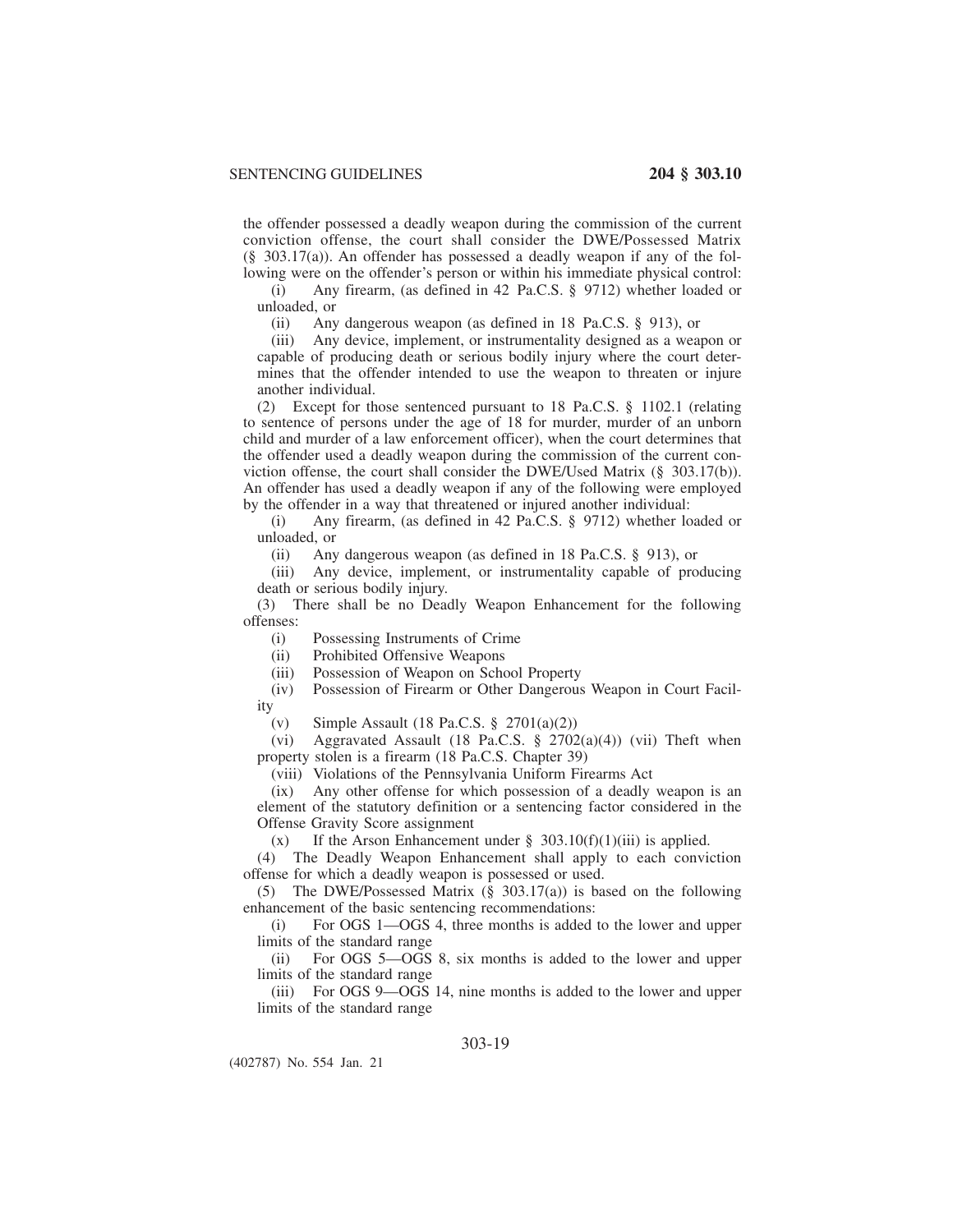(6) The DWE/Used Matrix (§ 303.17(b)) is based on the following enhancement of the basic sentencing recommendations:

(i) For OGS 1—OGS 4, six months is added to the lower and upper limits of the standard range

(ii) For OGS 5—OGS 8, 12 months is added to the lower and upper limits of the standard range

(iii) For OGS 9—OGS 14, 18 months is added to the lower and upper limits of the standard range

(b) *School/Youth Enhancement.*

(1) When the court determines that the offender distributed a controlled substance to a person or persons under the age of 18, the court shall consider the Youth Enhancement Matrix (§ 303.18(b)).

(2) When the court determines that the offender manufactured, delivered or possessed with intent to deliver a controlled substance within 250 feet of the real property on which is located a public or private elementary or secondary school, the court shall consider the School Enhancement Matrix (§ 303.18(a)).

(3) When the court determines both  $(b)(1)$  and  $(b)(2)$  apply, the court shall consider the School and Youth Enhancement Matrix (§ 303.18(c)).

(4) The School/Youth Enhancement only applies to violations of 35 P.S.  $\frac{8}{9}$  780-113(a)(14) and (a)(30).

(5) The School/Youth Enhancement shall apply to each violation which meets the criteria above.

(6) The School, Youth and School and Youth Enhancement Matrices are based on the following enhancements of the basic sentencing recommendations:

(i) For the School Enhancement Matrix (§ 303.18(a)), six months is added to the lower limits and 12 months is added to the upper limits of the standard range

(ii) For the Youth Enhancement Matrix (§ 303.18(b)), 12 months is added to the lower limits and 24 months is added to the upper limits of the standard range

(iii) For School and Youth Enhancement Matrix (§ 303.18(c)), 18 months is added to the lower limits and 36 months is added to the upper limits of the standard range

(c) *Criminal Gang Enhancement, as required by 42 Pa.C.S. § 9720.4*.

(1) When the court determines that the offender committed a crime of violence as defined in 42 Pa.C.S.  $\S$  9714(g) in association with a criminal gang, the court shall consider the sentence recommendations described in subsection  $(c)(4)$ .

(2) When the court determines that the offender committed a violation of 35 P.S. § 780-113(a)(30) in association with a criminal gang, the court shall consider the sentence recommendations described in subsection  $(c)(4)$ .

(3) The Criminal Gang Enhancement shall apply to each violation which meets the criteria above.

(4) The enhancement specifies a range of sentences (i.e., standard range) that shall be considered by the court for each combination of Offense Gravity Score (OGS) and Prior Record Score (PRS). The Criminal Gang Enhancement adds 12 months to the lower limit and adds 12 months to the upper limit of the standard range.

303-20

(402788) No. 554 Jan. 21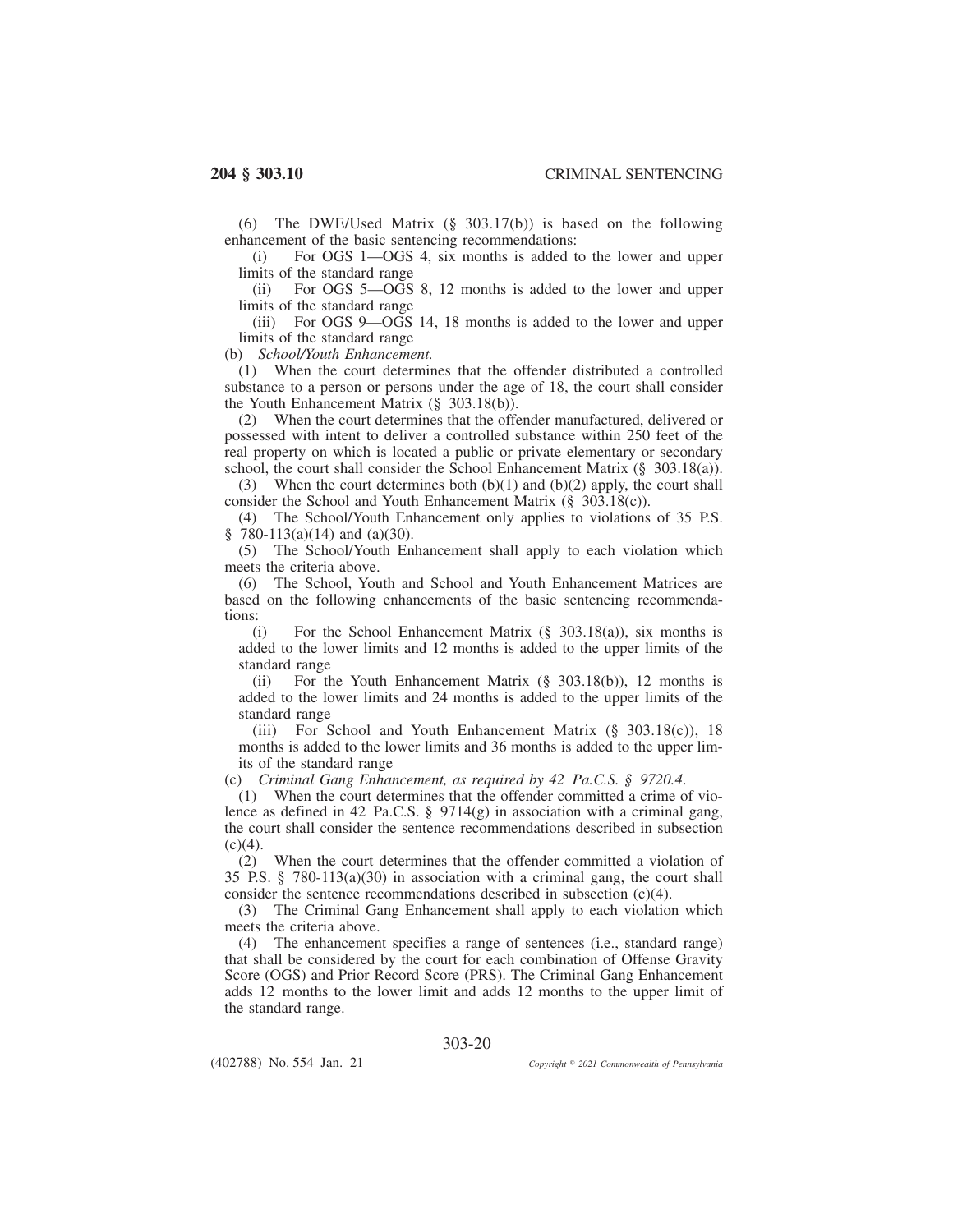(d) *Third Degree Murder of a Victim Younger than Age 13 Enhancement, as required by 42 Pa.C.S. § 9711.1*.

(1) When the court determines the victim of murder in the third degree as defined in 18 Pa.C.S. § 2502(c) was less than 13 years of age at the time of the offense, the court shall consider the sentence recommendations described in subsection  $(d)(3)$ .

(2) Third Degree Murder of a Victim Younger than Age 13 Enhancement shall apply to each violation which meets the criteria above.

(3) The enhancement adds 24 months to the lower limit of the standard range and assigns the statutory limit as the upper limit of the standard range. The sentence imposed will be served consecutive to any other sentence the person is serving and to any other sentence imposed by the court (42 Pa.C.S. § 9711.1).

(e) *Sexual Abuse of Children Enhancement, as required by 42 Pa.C.S. § 9720.5*.

(1) When the court determines that the offender violated 18 Pa.C.S. § 6312 (relating to sexual abuse of children) and that the offender possessed more than 50 images, the court shall consider the sentence recommendations described in subsection (e)(4). For purposes of this enhancement, the number of images is defined as follows:

(i) Each photograph, picture, computer generated image, or any similar visual depiction shall be considered to be one image.

(ii) Each video, video-clip, movie, or similar visual depiction shall be considered to have 50 images.

(2) When the court determines that the offender violated 18 Pa.C.S. § 6312 (relating to sexual abuse of children) and that the abuse depicted in the images possessed by the offender were of a sexual or violent nature or character, the court shall consider the sentence recommendations described in subsection (e)(4). This enhancement shall apply to any image possessed by the offender which portrays or contains any of the following:

(i) the bondage of a child;

(ii) a dangerous weapon as defined in 18 Pa.C.S. § 913 used in a sexual context;

(iii) penetration or attempted penetration of a child; or

(iv) an act which would constitute a crime under 18 Pa.C.S. Chapter 25 (relating to criminal homicide), 18 Pa.C.S. Chapter 27 (relating to assault) or 18 Pa.C.S. Chapter 31 (relating to sexual offenses).

(3) Sexual Abuse of Children Enhancement shall apply to each violation which meets the criteria above.

(4) The enhancement related to the number of images possessed by the offender or the nature and character of the abuse depicted provides the following:

(i) When applying enhancement based on the number of images possessed by the offender, if the offender possessed more than 50 images to 200 images, 6 months are added to the lower limit of the standard range and 6 months are added to the upper limit of the standard range; if the offender possessed more than 200 images to 500 images, 12 months are added to the lower limit of the standard range and 12 months are added to the upper limit of the standard range; if the offender possessed more than 500 images,

# 303-21

(402789) No. 554 Jan. 21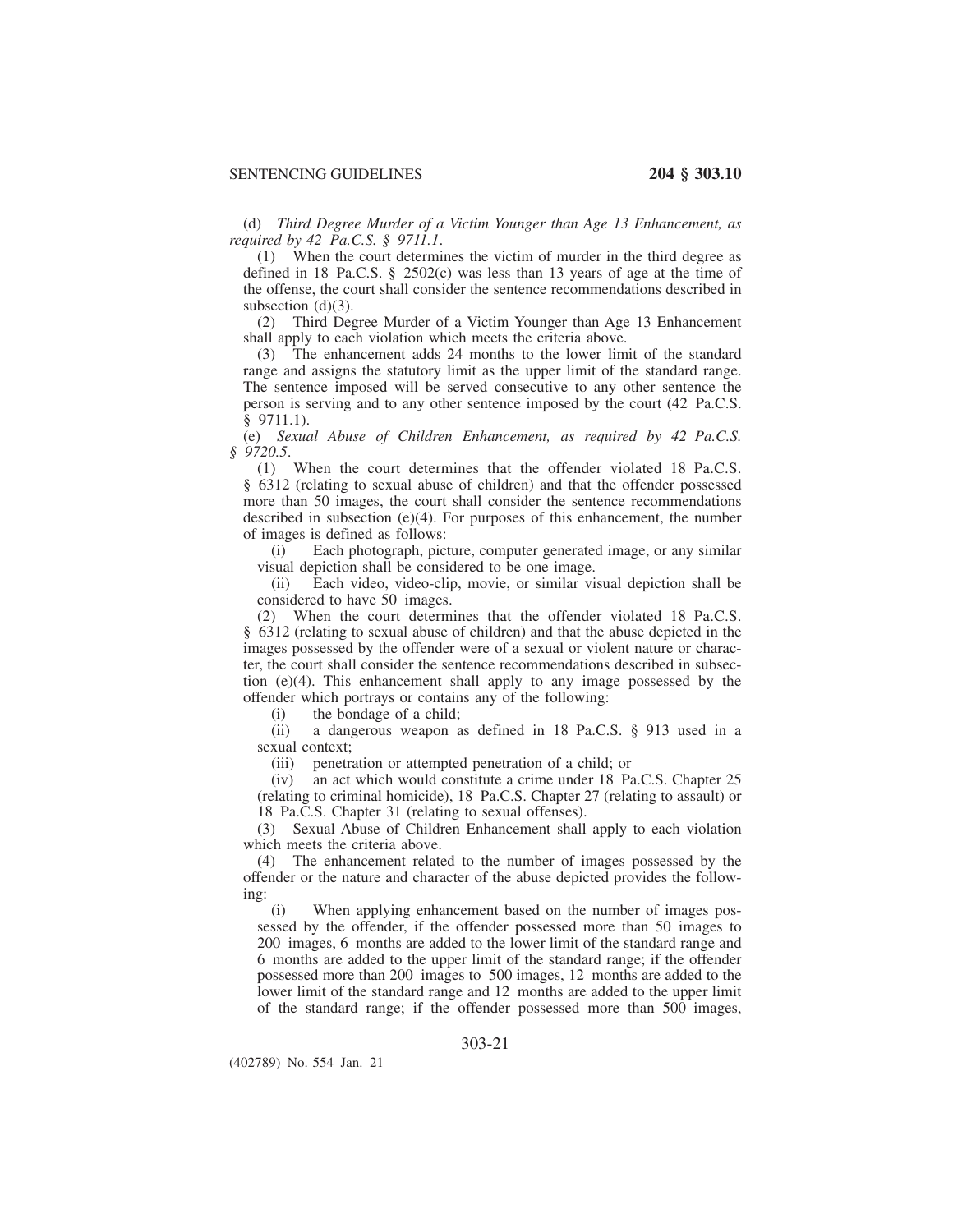18 months are added to the lower limit of the standard range and 18 months are added to the upper limit of the standard range;<br>(ii) When applying enhancement based on the

When applying enhancement based on the nature and character of the abuse depicted, the Offense Gravity Score is one point higher than the assignments for 18 Pa.C.S. § 6312 (relating to sexual abuse of children) listed in § 303.15;

(iii) When applying enhancement when both aggravating circumstances are present, the court shall consider the enhancement with the higher sentence recommendation.

(f) *Arson Enhancement, as required by 42 Pa.C.S. § 9720.6*.

(1) When the court determines that one or more of the following factors relating to arson as defined in 18 Pa.C.S. § 3301 are present, the court shall consider the sentence recommendations described in subsection (f)(3):

(i) more than three persons were present inside the property at the time of the offense;

the fire caused more than  $$1,000,000$  in property damage; or

(iii) the actor used, attempted to use or possessed an explosive or incendiary device as defined in 18 Pa.C.S. § 5515(a) (relating to prohibiting paramilitary training).

(2) Arson Enhancement shall apply to each violation which meets the criteria above.

(3) When the Arson Enhancement is applied, the Offense Gravity Score is one point higher than the assignments listed for 18 Pa.C.S. § 3301 (relating to arson) in § 303.15.

(g) *Human Trafficking Enhancement, as required by 18 Pa.C.S. § 3024.*

(1) When the court determines that the offender committed a violation of human trafficking as defined in 18 Pa.C.S. § 3011 (trafficking in individuals) or § 3012 (involuntary servitude), and any of the following factors were present and not otherwise included as an element of the offense or a sentencing factor considered in the offense gravity score assignment in § 303.15, the court shall consider the sentence recommendations as described in subsection  $(g)(2)$ :

(i) the offender committed a violation involving sexual servitude;

(ii) the victim was a minor less than 18 years of age;

(iii) an additional point is added if the victim was a minor less than 13 years of age;

(iv) in the course of committing a violation, the offender also violated one or more of the following offenses:

18 Pa.C.S. § 2901 (relating to kidnapping); or

18 Pa.C.S. § 3121 (relating to rape); or

18 Pa.C.S. § 3123 (relating to involuntary deviate sexual intercourse).

(2) When the Human Trafficking Enhancement is applied, the Offense Gravity Score assignments listed for 18 Pa.C.S. § 3011 (relating to trafficking in individuals) and § 3012 (relating to involuntary servitude) in § 303.15 are increased by one point for each additional factor listed. The points for each factor (subsections  $(i)$ — $(iv)$ ) shall be cumulative, for a maximum of four points.

(h) *Domestic Violence Enhancement, as required by 42 Pa.C.S. § 9720.8.*

(1) When the court determines that the offender committed an offense under 18 Pa.C.S. Chapters 25, 27, 29, 30, 31, or 49 against a family or house-

303-22

(402790) No. 554 Jan. 21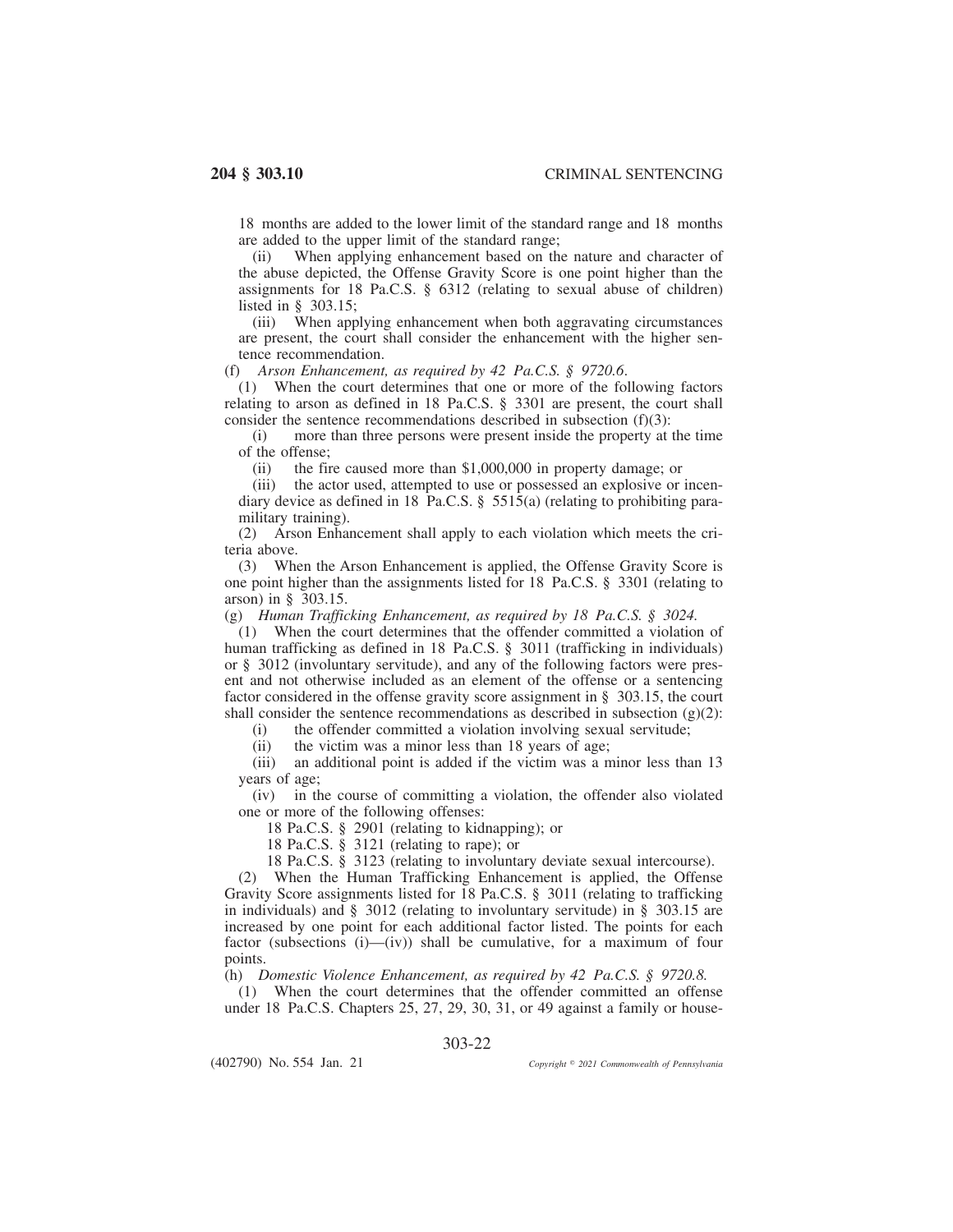hold member as defined in 23 Pa.C.S. § 6102, the court shall consider the sentence recommendation in subsection (h)(2).

(2) When the Domestic Violence Enhancement is applied, the Offense Gravity Score assignments listed in § 303.15 are increased by one point. If the court further determines that an offender knew the crime was witnessed, either through sight or sound, by a minor who is also a family or household member of the offender or the victim, the court shall consider ordering the offender to pay the costs or fees associated with the assessment and treatment of the minor for exposure to domestic violence.

(3) The following words and phrases when used in this section shall have the following meanings as defined in 23 Pa.C.S. § 6102:

''*Family or household member.''* Spouses or persons who have been spouses, persons living as spouses or who lived as spouses, parents and children, other persons related by consanguinity or affinity, current or former sexual or intimate partners or persons who share biological parenthood.

*''Minor.''* An individual who is less than 18 years of age.

(i) *Other Enhancements.*

(1) The following enhancements are provided in the sentencing guidelines through the assignment of an Offense Gravity Score or the subcategorization of the offense:

(i) 18 Pa.C.S. § 3133 (relating to sexual extortion, and the complainant is under 18 years of age or has an intellectual disability or the actor holds a position of trust or supervisory or disciplinary power over the complainant.)

(ii) 18 Pa.C.S. § 3301 (relating to arson, and bodily injury to firefighter, police officer, etc. or serious bodily injury to civilian) as provided in 42 Pa.C.S. § 4720.6.

(iii) 18 Pa.C.S. § 3502(a)(1)(i) (relating to home invasion burglary) as provided in 42 Pa.C.S. § 9720.7.

(iv) 18 Pa.C.S. § 3702 (relating to robbery of a motor vehicle).

 $(v)$  18 Pa.C.S. § 6105(a.1)(1.1) (relating to person not to possess, use, manufacture, control, sell or transfer firearms, and the person was previously convicted or was in physical possession of a firearm).

(vi) 18 Pa.C.S. § 6312 (relating to sexual abuse of children based on aggravating circumstances such as the age of the child or a determination of prepubescence) as provided in 42 Pa.C.S. § 9720.5.

(vii) 75 Pa.C.S. § 3732 (relating to homicide by vehicle, and including DUI, active work zone, and/or violation of Sections 1501, 1543, 3316, 3325, and 3327).

(viii) 75 Pa.C.S. § 3732.1 (relating to aggravated assault by vehicle, and including DUI, active work zone, and/or violation of Sections 1501, 1543, 3316, 3325, and 3327).

(vix) 75 Pa.C.S. § 3742 (relating to accidents involving death or personal injury if the victim dies).

(2) As provided in § 303.9(a)(3)(ii), no further enhancement applies.

#### **Source**

The provisions of this § 303.10 adopted February 15, 1994, effective August 12, 1994, 24 Pa.B. 2483; amended March 14, 1997, effective June 13, 1997, 27 Pa.B. 1252; amended February 9, 2005, effective June 3, 2005, 35 Pa.B. 1508; amended September 5, 2008, effective December 5, 2008, 38

(402791) No. 554 Jan. 21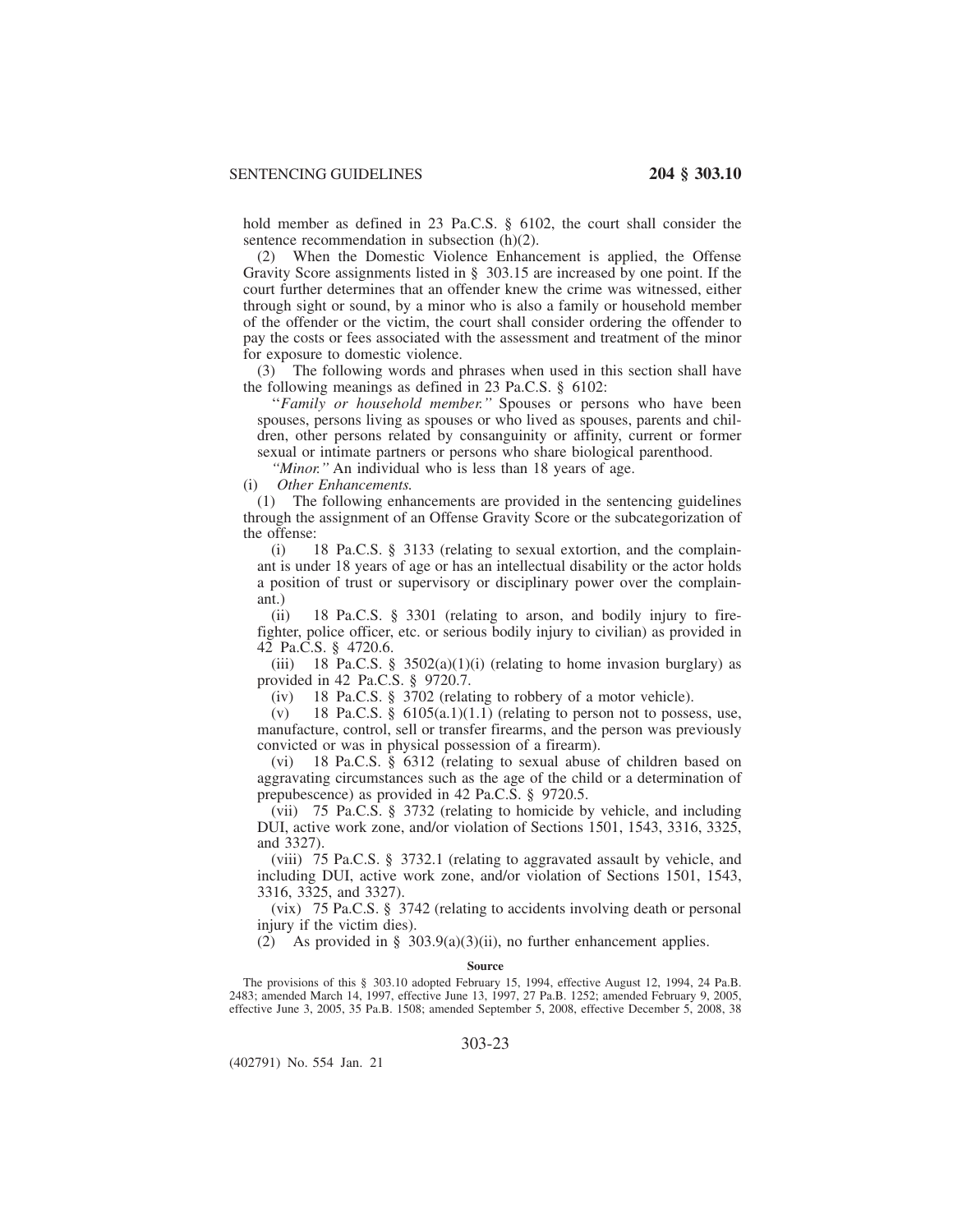Pa.B. 4971; amended September 13, 2012, effective December 28, 2012, 42 Pa.B. 6072; amended June 6, 2013, effective September 27, 2013, 43 Pa.B. 3655; amended June 27, 2014, effective September 26, 2014, 44 Pa.B. 4071; amended June 26, 2015, effective September 25, 2015, 45 Pa.B. 3457; amended June 1, 2017, effective December 1, 2017, applicable to all sentences for offenses committed on or after January 1, 2018, 47 Pa.B. 5141; amended September 6, 2019, effective January 1, 2020, 49 Pa.B. 5110 and 50 Pa.B. 787; amended September 25, 2020, effective January 1, 2021, 50 Pa.B. 5341. Immediately preceding text appears at serial pages (399075) to (399076), (400733) to (400734) and (399079).

### **Notes of Decisions**

### *School Enhancement*

The court vacated the judgment that sentenced appellant after appellant was convicted on a controlled substance offense and a criminal conspiracy offense because the trial court erroneously applied the school enhancement provisions to the count of criminal conspiracy. *Commonwealth v. Adams*, 760 A.2d 33 (Pa. Super. 2000).

In prosecution arising out of a sale of cocaine near a parochial school, the trial court did not err in imposing a sentence applying the school enhancement provisions of the sentencing guidelines based on a measurement from the school playground area rather than from the school building, where a school encompasses not only the school building itself, but includes all of the school property located in a zone where children have access such as a school playground, and where the purpose of the school enhancement provisions is to create a drug-free zone around schools. *Commonwealth v. Davis*, 734 A.2d 879 (Pa. Super. 1999).

#### *Weapons Enhancement*

While sentencing court erred in applying weapon enhancement "used" guidelines rather than ''possessed'' guidelines, court's application of the deadly weapon enhancement for defendant convicted of robbery and criminal conspiracy was appropriate; defendant was in the immediate vicinity of co-conspirator when gun was used to threaten victim, he had knowledge of the existence of weapon, and he could easily have been given or taken the gun at any moment during the robbery. *Com. v. Phillips*, 946 A.2d 103, 114-115 (Pa. Super. 2008).

Where defendant was convicted of cruelty to animals for shooting a dog, under the plain meaning of § 303.10(a)(1) (relating to guideline sentence recommendations: enhancements), the defendant possessed a firearm, as defined in that section, in the commission of the offense. Therefore, the enhancement section applies to defendant. *Commonwealth v. Hackenberger*, 795 A.2d 1040 (Pa. Super. 2002).

Because a deadly weapon was used by the defendant in committing the crime of cruelty to animals, which is not an excluded offense, the deadly weapon enhancement applies even though the victim was not a person. *Commonwealth v. Hackenberger*, 795 A.2d 1040 (Pa. Super. 2002).

Defendant claimed ineffective assistance of counsel when his trial attorney failed to request jury determination of whether his sentence should be subject to weapons enhancement. In accord with *U. S. v. Williams*, 235 F.3d 858 (3rd Cir. 2000), since defendant's actual sentence was less than the maximum allowed by statute, he was not entitled to a jury determination of the applicability of the weapons enhancement. *Commonwealth v. Lowery*, 784 A.2d 795 (Pa. Super. 2001).

Where the defendant fired a deadly weapon in connection with the offense to which he entered a guilty plea, and the court noted the standard range in light of the deadly weapon enhancement, the court's imposition of a sentence beyond the standard range was an abuse of discretion where the record indicates the judge failed to consider all factors relevant to the determination of a proper sentence. *Commonwealth v. Ritchey*, 779 A.2d 1183 (Pa. Super. 2001).

Where defendant was in close proximity to accomplice's weapon during the entire carjacking incident, the court properly applied the deadly weapon enhancement to defendant's carjacking sentence. *Commonwealth v. Burnside*, 32 Phila. 276.

## **Cross References**

This section cited in 204 Pa. Code § 303.2 (relating to procedure for determining the guideline sentence); 204 Pa. Code § 303.9 (relating to guideline sentence recommendation: general); 204 Pa. Code § 303.13 (relating to guideline sentence recommendations: aggravated and mitigated curcumstances); 204 Pa. Code § 303.17(a) (relating to Deadly Weapon Enhancement/Possessed Matrix); 204 Pa. Code § 303.17(b) (relating to Deadly Weapon Enhancement/Used Matrix); 204 Pa. Code

303-24

(402792) No. 554 Jan. 21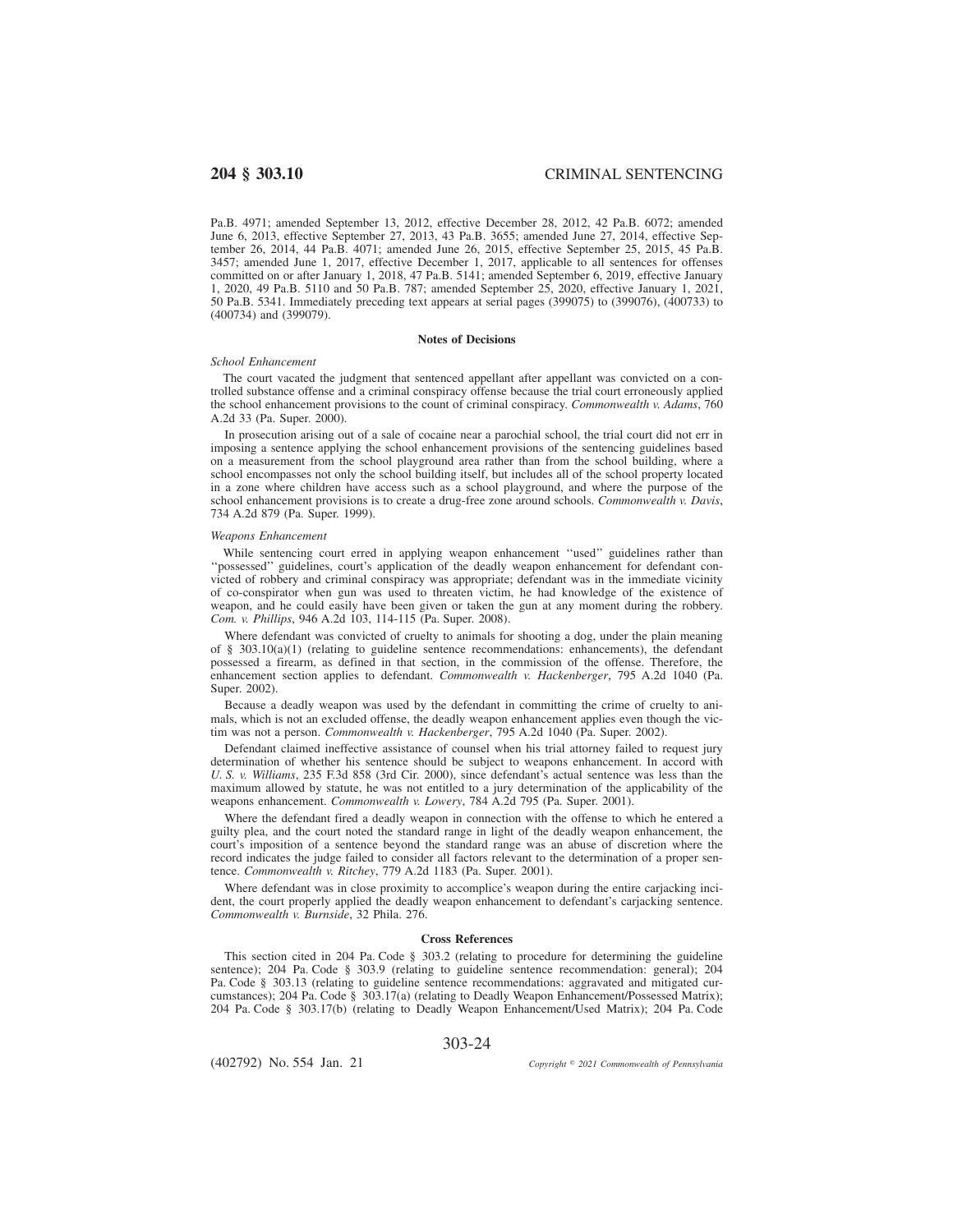§ 303.18(a) (relating to School Enhancement Matrix); 204 Pa. Code § 303.18(b) (relating to Youth Enhancement Matrix); and 204 Pa. Code § 303.18(c) (relating to School and Youth Enhancement Matrix).

## **§ 303.11. Guideline sentence recommendation: sentencing levels.**

(a) *Purpose of sentence*. In writing the sentencing guidelines, the Pennsylvania Commission on Sentencing strives to provide a benchmark for the judges of Pennsylvania, a common starting point with a range of recommendations for the typical offender. The sentencing guidelines provide sanctions proportionate to the severity of the crime and the severity of the offender's prior conviction record. This establishes a sentencing system with a primary focus on retribution, but one in which the recommendations allow for the fulfillment of other sentencing purposes including rehabilitation, deterrence, and incapacitation.

The sentencing guidelines provide recommendations regarding the type of disposition, the duration of confinement and/or community supervision, the intensity of conditions, and the requirements associated with restitution and other economic sanctions. While the sentencing guidelines provide a retributive framework for sentencing, other factors may impact the sentencing decision and other information may assist the court in determining an appropriate and individualized sentence. These include: (1) mandatory minimum sentencing provisions, which when applicable supersede the sentencing guidelines recommendations; (2) diagnostic evaluations of dependency on alcohol and other drugs and clinically prescribed treatment; and (3) the use of validated assessments of risk, needs and responsivity and related evidence-based practices to guide decisions related to the intensity and duration of community supervision.

While courts are required to consider the guidelines at sentencing, Pennsylvania's sentencing guidelines are advisory: ''Guidelines serve the laudatory role of aiding and enhancing the judicial exercise of judgement by the Court in imposing a sentence. . .they are advisory guideposts that are valuable, may provide an essential starting point, and that must be respected and considered; they recommend, however, than require a particular sentence.'' *Com. v. Walls* (926 A.2d 957) (Pa., 2007).

The imposition of a sentence involves decisions beyond disposition and duration, such as place of confinement, paroling authority and intensity of community supervision. In many cases the court is required to determine the eligibility and appropriateness of individuals for program participation, including as provided in § 303.12: county intermediate punishment programs as restrictive conditions of probation, numerous state correctional programs operated by the Pennsylvania Department of Corrections, and reentry programs authorized at the time of sentencing. Additionally, the specialized jurisdiction of problem-solving courts, as authorized by 42 Pa.C.S. § 916, provide an avenue for the use of courtsupervised individualized treatment programs and services.

(b) *Sentencing levels.* The sentencing level is based on the standard range of the sentencing recommendation. Refer to § 303.9 to determine which sentence recommendation (i.e.—Basic, Enhancement) applies. When the individual or aggregate minimum sentence recommendation includes confinement in a county facility, the court should consider the guidelines to determine the appropriateness and eligibility for probation with restrictive conditions as described in § 303.12(a) and county reentry as described in § 303.12(f)(1). When the indi-

303-25

(402793) No. 554 Jan. 21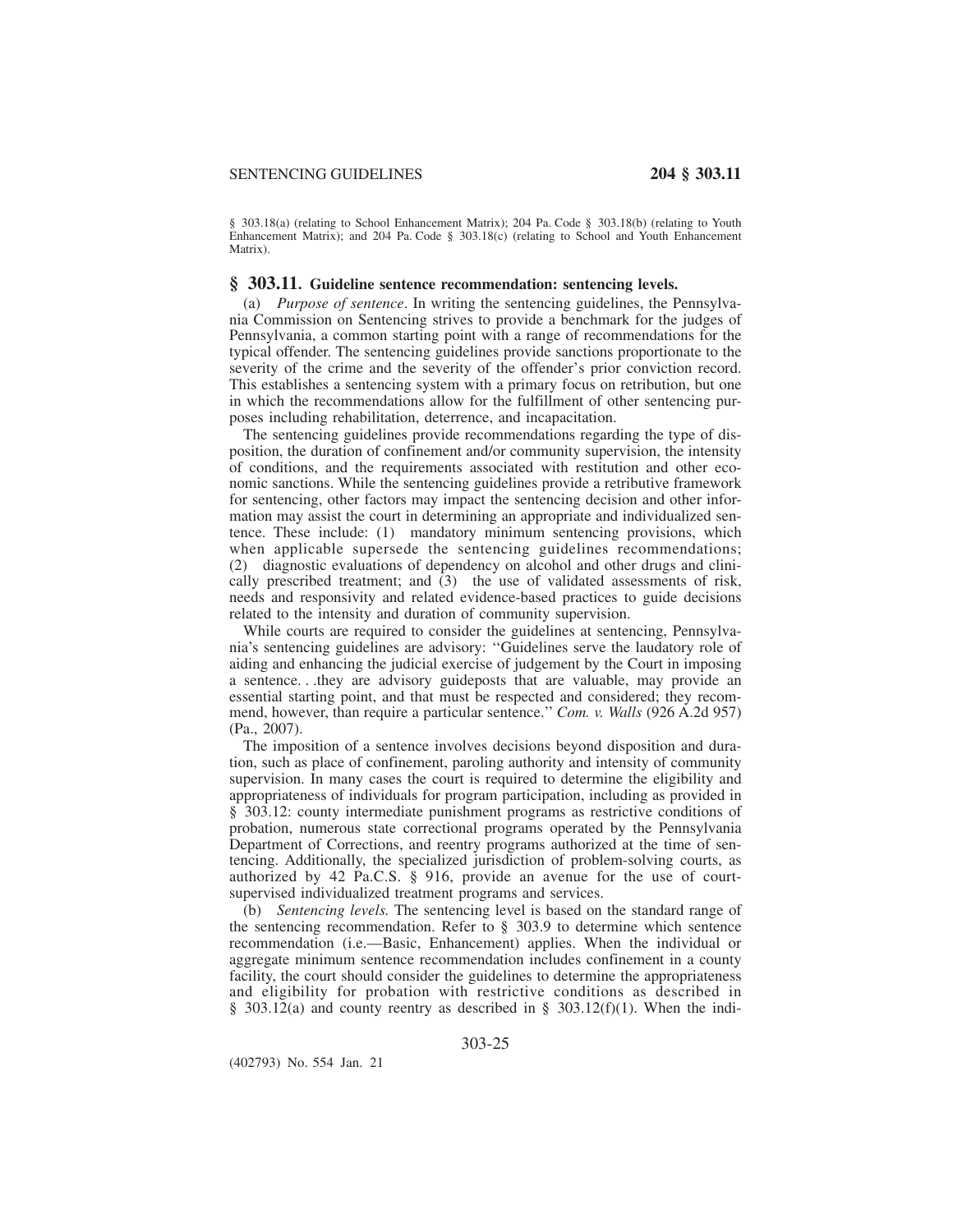vidual or aggregate minimum sentence recommendation includes confinement in a state facility, the court should consider the guidelines to determine the appropriateness and eligibility for certain correctional programs, including State Motivational Boot Camp, State Drug Treatment Program, Recidivism Risk Reduction Incentive Program and Short Sentence Parole as described in § 303.12(b)—(e). The descriptions of the five sentencing levels are as follows:<br>(1) Level  $1$ —Level 1 provides sentence recommendation

Level 1—Level 1 provides sentence recommendations for the least serious offenders with no more than one prior misdemeanor conviction, such that the standard range is limited to non-confinement sentencing recommendations as provided in § 303.9(f). The primary purpose of this level is to provide the minimal control necessary to fulfill court-ordered obligations.

(2) *Level 2*—Level 2 provides sentence recommendations for generally non-violent offenders and those with numerous less serious prior convictions, such that the standard range requires a county sentence but permits both nonconfinement sentencing recommendations as provided in § 303.9(f) and confinement sentencing recommendations served in a county facility as provided in §  $303.9(e)(2)$ ,  $(3)$  and  $(4)$ . The standard range is defined as having an upper limit of less than 12 months and a lower limit of Restorative Sanctions (RS). The primary purposes of this level are control over the offender and restitution to victims. Treatment is recommended for drug dependent offenders.

(3) *Level 3*—Level 3 provides sentence recommendations for serious offenders and those with numerous prior convictions, such that the standard range requires confinement sentencing recommendations as provided in § 303.9(e), but in all cases permits a county sentence. The standard range is defined as having a lower limit of incarceration of less than 12 months. Included in Level 3 are those offenses for which a mandatory minimum sentence of 12 months or less applies and for which the use of restrictive DUI probation conditions as provided in §  $303.9(e)(4)(i)$  is authorized by statute. The primary purposes of this level are retribution and control over the offender. If eligible, treatment is recommended for drug dependent offenders in lieu of incarceration.

(4) *Level 4*—Level 4 provides sentence recommendations for very serious offenders and those with numerous prior convictions, such that the standard range requires confinement sentencing recommendations as provided in § 303.9(e) but permits it to be served in a county facility as provided in  $§$  303.9(e)(2)(i). The standard range is defined as having a lower limit of incarceration of 12 months or greater but less than 30 months, but limited to offenses with an Offense Gravity Score of less than 9. Included in Level 4 are those offenses for which a mandatory minimum sentence of less than 30 months applies and for which the use of restrictive DUI probation conditions as provided in § 303.9(e)(4)(i) and certain correctional programs as provided in § 303.12 are authorized by statute. The primary purposes of the sentencing options at this level are punishment and incapacitation. However, it is recognized that certain offenders at this level may benefit from drug and alcohol treatment. If eligible, sentencing and correctional programs provided in § 303.12 are recommended for drug dependent offenders.

(5) *Level 5*—Level 5 provides sentence recommendations for the most violent offenders and those with major drug convictions, such that the conviction has an Offense Gravity Score of 9 or greater and requires a confinement

303-26

(402794) No. 554 Jan. 21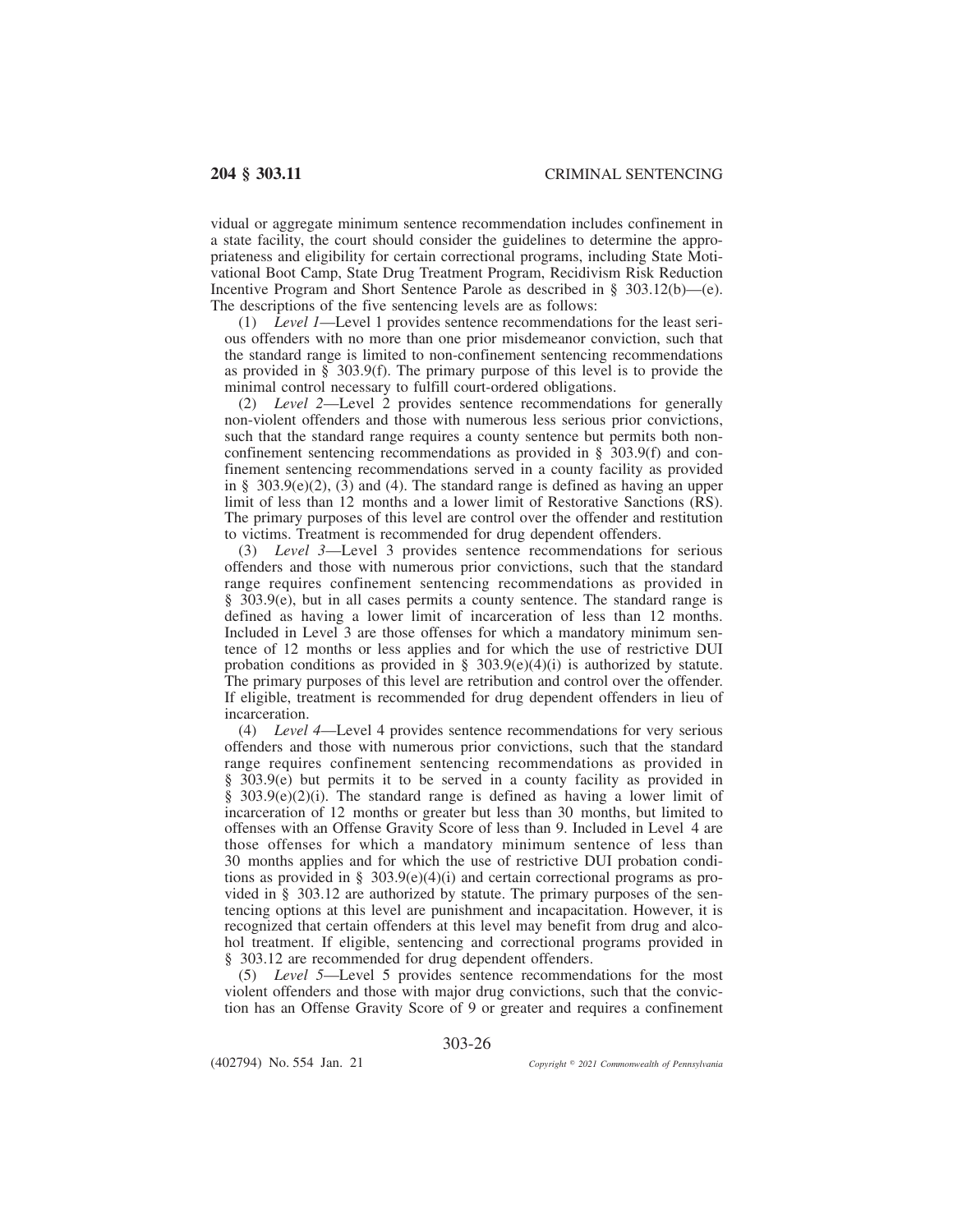sentence recommendations as provided in  $\S$  303.9(e), or the standard range requires a confinement sentence recommendations in a state facility as provided in § 303.9(e)(1). The standard range in such a case is defined as having a lower limit of 12 months or greater. Included in Level 5 are those offenses for which a mandatory minimum sentence of 30 months or greater applies and for which the use of restrictive DUI probation conditions as provided in § 303.9(e)(4)(i) and certain correctional programs as provided in § 303.12 are authorized by statute. The primary purposes of the sentencing options at this level are punishment commensurate with the seriousness of the criminal behavior and incapacitation to protect the public. If eligible, sentencing and correctional programs provided in § 303.12 are recommended for drug dependent offenders.

#### **Source**

The provisions of this § 303.11 adopted February 15, 1994, effective August 12, 1994, 24 Pa.B. 2483; amended March 14, 1997, effective June 13, 1997, 27 Pa.B. 1252; amended February 9, 2005, effective June 3, 2005, 35 Pa.B. 1508; amended September 5, 2008, effective December 5, 2008, 38 Pa.B. 4971; amended September 13, 2012, effective December 28, 2012, 42 Pa.B. 6072; amended June 6, 2013, effective September 27, 2013, 43 Pa.B. 3655; amended September 6, 2019, effective January 1, 2020, 49 Pa.B. 5110; amended September 25, 2020, effective January 1, 2021, 50 Pa.B. 5341. Immediately preceding text appears at serial pages (399079) to (399082).

### **Notes of Decisions**

### *Standard Range Designation*

Defendant's conviction for driving under the influence (DUI) was a level 2 offense which Sentencing Guidelines recommended confinement in county facility; Trial Court's sentencing of defendant to serve prison time in state correctional facility and not enumerating its reasons was contrary to Sentencing Guidelines and as such, case would be remanded for resentencing. *Commonwealth v. Hartle*, 894 A.2d 800 (Pa. Super. 2006).

The standard range designated in the sentencing guidelines is the standard range for the minimum sentence. *Dunn v. Colleran*, 247 F.3d 450 (3rd Cir. 2001).

#### **Cross References**

This section cited in 204 Pa. Code § 303.2 (relating to procedure for determining the guideline sentence); 294 Pa. Code § 303.12 (relating to guideline sentence recommendations: sentencing and correctional programs); and 204 Pa. Code § 307.4 (relating to guideline resentence recommendations).

# **§ 303.12. Guideline sentence recommendations: sentencing and correctional programs.**

(a) *County intermediate punishment (CIP) programs as restrictive conditions of probation.* County intermediate punishment programs are developed, implemented and operated for the following purposes: to protect society and promote efficiency and economy in the delivery of correctional services; to promote accountability of offenders to their local community; to fill gaps in local correctional systems and address local needs through expansion of punishment and services available to the court; and to provide opportunities for offenders who demonstrate special needs to receive services which enhance their ability to become contributing members of the community.

(1) *Eligibility.*

The following regulations and statutes govern operation of and eligibility for county intermediate punishment programs as restrictive conditions of probation:

(402795) No. 554 Jan. 21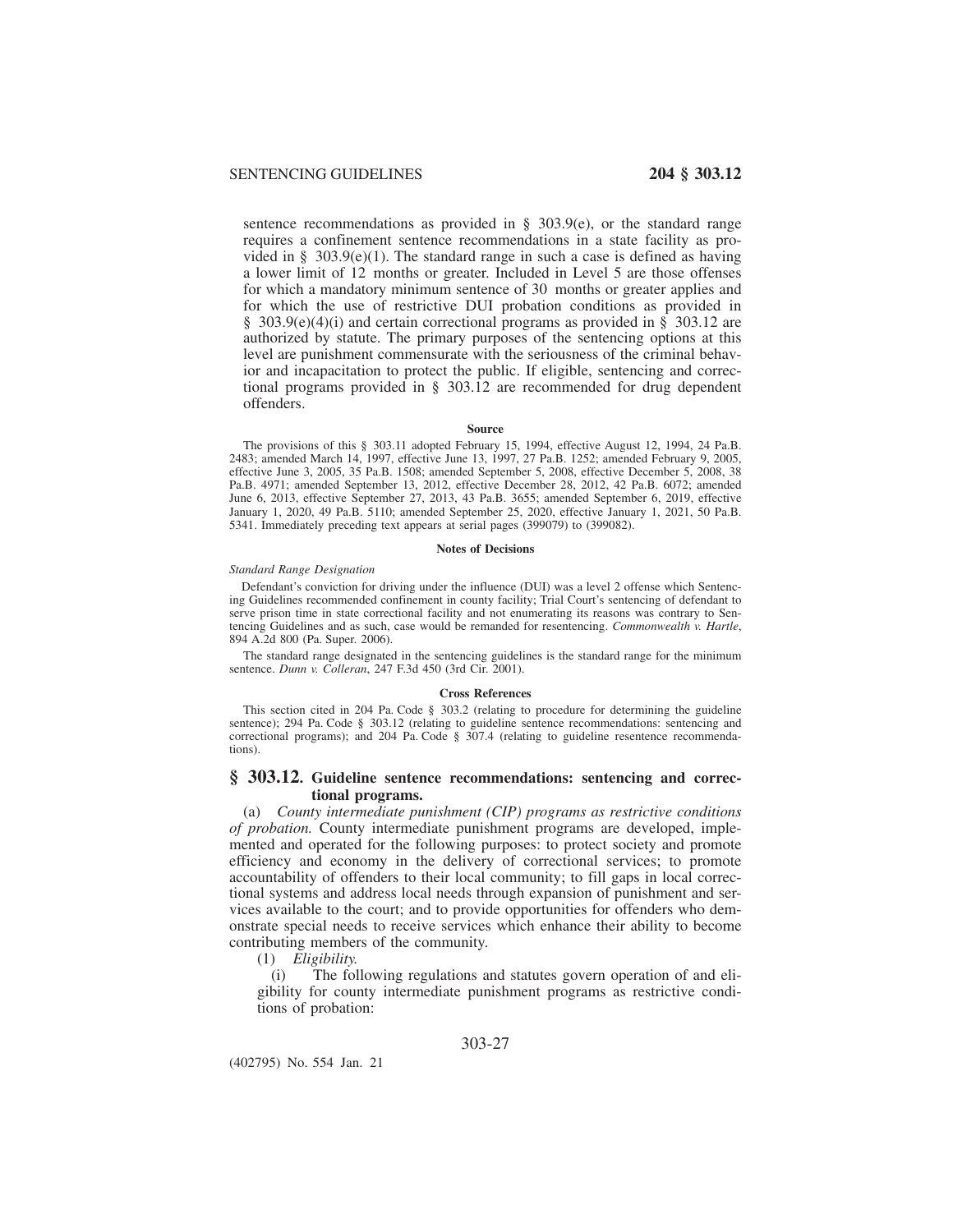37 Pa. Code § 451.111 et seq.

42 Pa.C.S. §§ 2154, 2154.1, 9754, 9763, § 9773 and Chapter 98

204 Pa. Code § 303.9 and § 303.11

(ii) Sentence recommendations which include an option of county intermediate punishment programs as restrictive conditions of probation for certain offenders are described in  $\S$  303.9(e)(4) and (5).

(2) The county intermediate punishment plan, as described in 42 Pa.C.S. Chapter 98, provides a mechanism to advise the court of the extent and availability of services and programs authorized in the county. This plan includes information on the appropriate classification and use of county programs based on program-specific requirements.

(3) (Reserved).

(4) *Restrictive conditions of probation*. Restrictive conditions of probation, as provided in 42 Pa.C.S. § 9763(d), are defined as programs that provide for strict supervision of the offender. The county intermediate punishment board is required to develop assessment and evaluation procedures to assure the appropriate targeting of offenders. All programs must meet the statutory requirements for restrictive DUI probation conditions (relating to 42 Pa.C.S. § 9763(c)) and restrictive conditions of probation (relating to 42 Pa.C.S. § 9763(d)) and the minimum standards provided in the Pennsylvania Commission on Crime and Delinquency regulations (37 Pa. Code Chapter 451) for county intermediate punishments, and comply with the guidelines adopted pursuant to 42 Pa.C.S. § 2151.1 relating to adoption of guidelines for restrictive conditions).

(i) Restrictive conditions of probation:

(A) house the person full time or part time; or

(B) significantly restrict the person's movement and monitor the offender's compliance with the program, including electronic monitoring or home confinement.

(ii) An offender under consideration for restrictive conditions of probation at Level 4 or Level 3 shall have a diagnostic assessment of dependency on alcohol or other drugs conducted by one of the following: the Pennsylvania Department of Drug and Alcohol Programs or a designee; the county authority on drugs and alcohol or a designee; or clinical personnel of a facility licensed by the Department of Drug and Alcohol Programs.

(iii) An offender assessed to be dependent shall be evaluated for purposes of a treatment recommendation by one of the above listed assessors. The evaluation shall take into account the level of motivation of the offender. If sentenced to a restrictive conditions of probation, the sentence shall be consistent with the level of care and length of stay prescribed in the treatment recommendation, regardless of the standard range sentencing recommendation.

(iv) An offender assessed as not in need of drug or alcohol treatment may be placed in any approved restrictive condition of probation. Each day of participation in a restrictive condition of probation shall be considered the equivalent of one day of total confinement for guideline sentence recommendations.

303-28

(402796) No. 554 Jan. 21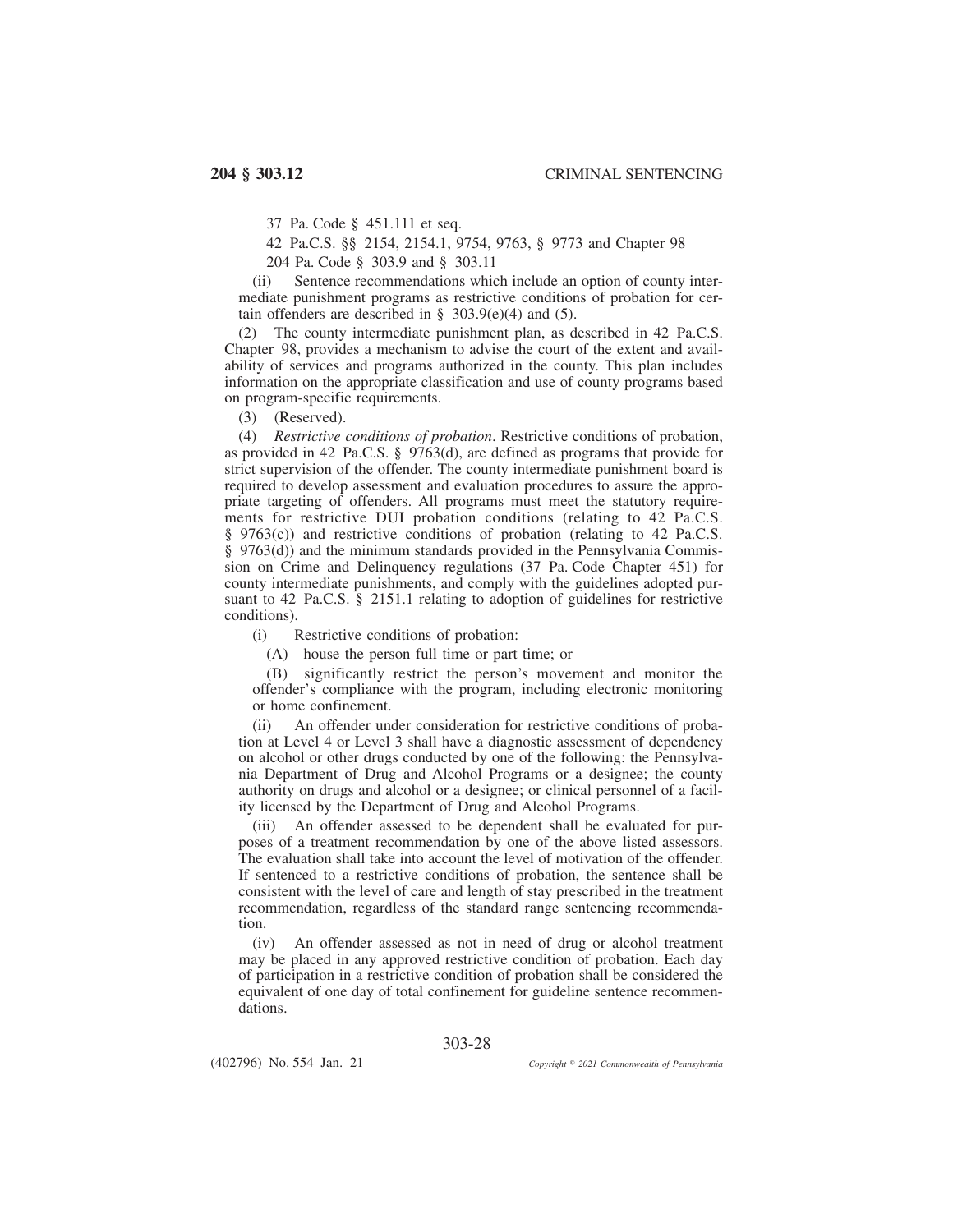(v) The court may impose restrictive DUI probation conditions in lieu of incarceration for certain convictions under 75 Pa.C.S. § 3802 (relating to Driving Under the Influence of Alcohol or Controlled Substance).

(5) (Reserved).

(6) *Restrictive DUI probation conditions*. In accordance with 42 Pa.C.S. § 9763(c) and § 303.9, restrictive DUI probation conditions may be used to satisfy the mandatory minimum sentencing requirements of certain convictions under 75 Pa.C.S. § 1543(b), former 75 Pa.C.S. § 3731 or 75 Pa.C.S. § 3804 for a first, second or third offense under 75 Pa.C.S. Chapter 38.

(i) Unless otherwise provided in statute, Restrictive DUI probation condition include:

(A) if the defendant is determined to be in need of drug and alcohol treatment, and receives a penalty imposed under 75 Pa.C.S. § 1543(b), former 75 Pa.C.S. § 3731, 75 Pa.C.S. § 3804 or a first, second or third offense under 75 Pa.C.S. Chapter 38, a sentence with restrictive DUI probation conditions shall include participation in drug and alcohol treatment under 75 Pa.C.S. § 3815(c), and shall have restrictive DUI probation conditions of:

(I) a residential inpatient program or residential rehabilitative center;

(II) house arrest with electronic surveillance;

(III) a partial confinement program such as work release, a work camp or a halfway facility; or

(IV) any combination of these programs.

(B) if the defendant is determined not to be in need of drug and alcohol treatment, the defendant shall have restrictive DUI probation conditions of:

(I) house arrest with electronic surveillance; or

(II) partial confinement programs such as work release, a work camp or a halfway facility; or

(III) any combination of these programs.

(b) *State Motivational Boot Camp (BC).* A program for eligible persons committed to the Department of Corrections in which inmates participate for a period of six months in a humane program which provides rigorous physical activity, intensive regimentation and discipline, work on public projects, substance abuse treatment services licensed by the Department of Health, continuing education, vocational training, prerelease counseling and community corrections aftercare.

(1) *Eligibility*.

(i) The following statute governs operation of and eligibility for the State Motivational Boot Camp: 61 Pa.C.S. Chapter 39.

(ii) Boot Camp is recommended for eligible persons less than 40 years of age committed to the Department of Corrections with a minimum term not more than two years and a maximum term of five years or less; or a minimum term not more than three years and within two years of completing the minimum term. The court may exercise discretion to exclude the person from eligibility. If eligible, the person must give consent to enter the program.

The court shall indicate on the offender's commitment order and the Guideline Sentence Form if the person is excluded from eligibility for the boot

# 303-29

(402797) No. 554 Jan. 21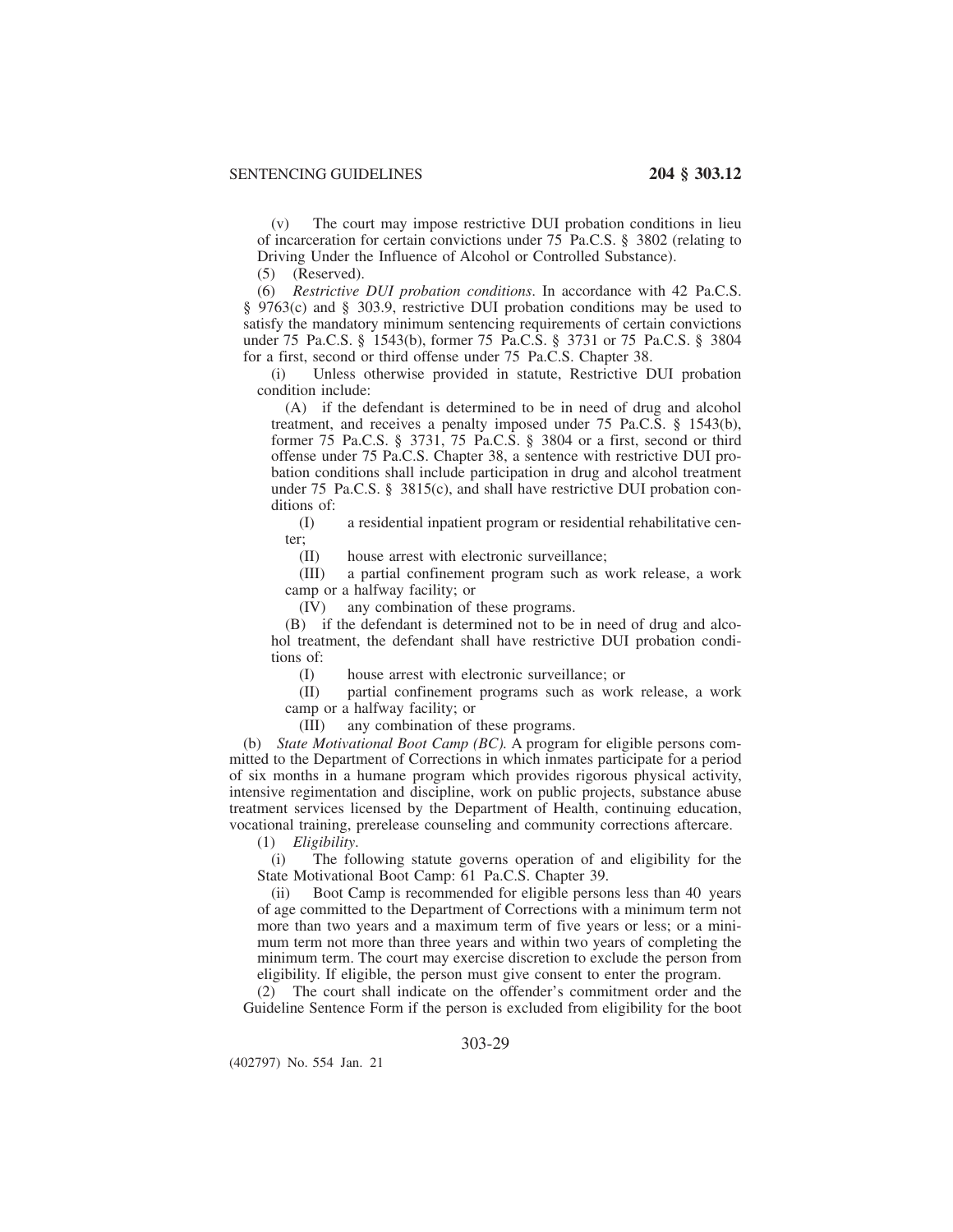camp program. The Department of Corrections makes the final determination as to whether the offender will be accepted into the boot camp program.

Upon successful completion of the program, the person shall be immediately released on parole, subject to intensive supervision. Expulsion from the program results in the person's continued service of the original sentence imposed, with consideration of parole upon completion of the minimum term.

(c) *State Drug Treatment Program (SDP)*. A 24-month program for drugrelated persons committed to the Department of Corrections designed to address the individually assessed drug and alcohol abuse and addition needs of a participant and to address other issues essential to the participant's successful reintegration into the community, including, but not limited to, educational and employment issues.

(1) *Eligibility*.

(i) The following statute governs operation of and eligibility for State Drug Treatment Program: 61 Pa.C.S. Chapter 41.

(ii) State Drug Treatment Program is recommended for eligible persons convicted of drug-related offenses committed to the Department of Corrections with a minimum term not more than two years and a maximum term of five years or less; or a minimum term not more than five years and within two years of completing the minimum term. The court and the prosecutor may exercise discretion to exclude the person from eligibility. If eligible, the person must give consent to enter the program, and the DOC assessment must conclude that the person is in need of drug and alcohol addiction treatment.

(2) The court shall indicate on the offender's commitment order and the Guideline Sentence Form if the person is excluded from eligibility for the State Drug Treatment Program. The Department of Corrections makes the final determination as to whether the offender will be accepted into the State Drug Treatment Program.

(3) Upon successful completion of the program, the entire term of confinement that rendered the person eligible to participate in the State Drug Treatment Program shall be deemed to have been served. Expulsion from the program results in the person's continued service of the original sentence imposed, with consideration of parole upon completion of the minimum term.

(4) The court may impose a consecutive period of probation. The total duration of a sentence of state confinement and consecutive probation may not exceed the maximum term for which the eligible offender could otherwise be sentenced.

(d) *Recidivism Risk Reduction Incentive (RRRI).* A program to encourage eligible non-violent offenders committed to the Department of Corrections to participate in and successfully complete evidence-based programs that reduce the likelihood of recidivism and improve public safety.

(1) *Eligibility.*

(i) The following statute governs operation of and eligibility for the Recidivism Risk Reduction Incentive Program: 61 Pa.C.S. Chapter 45.

303-30

(402798) No. 554 Jan. 21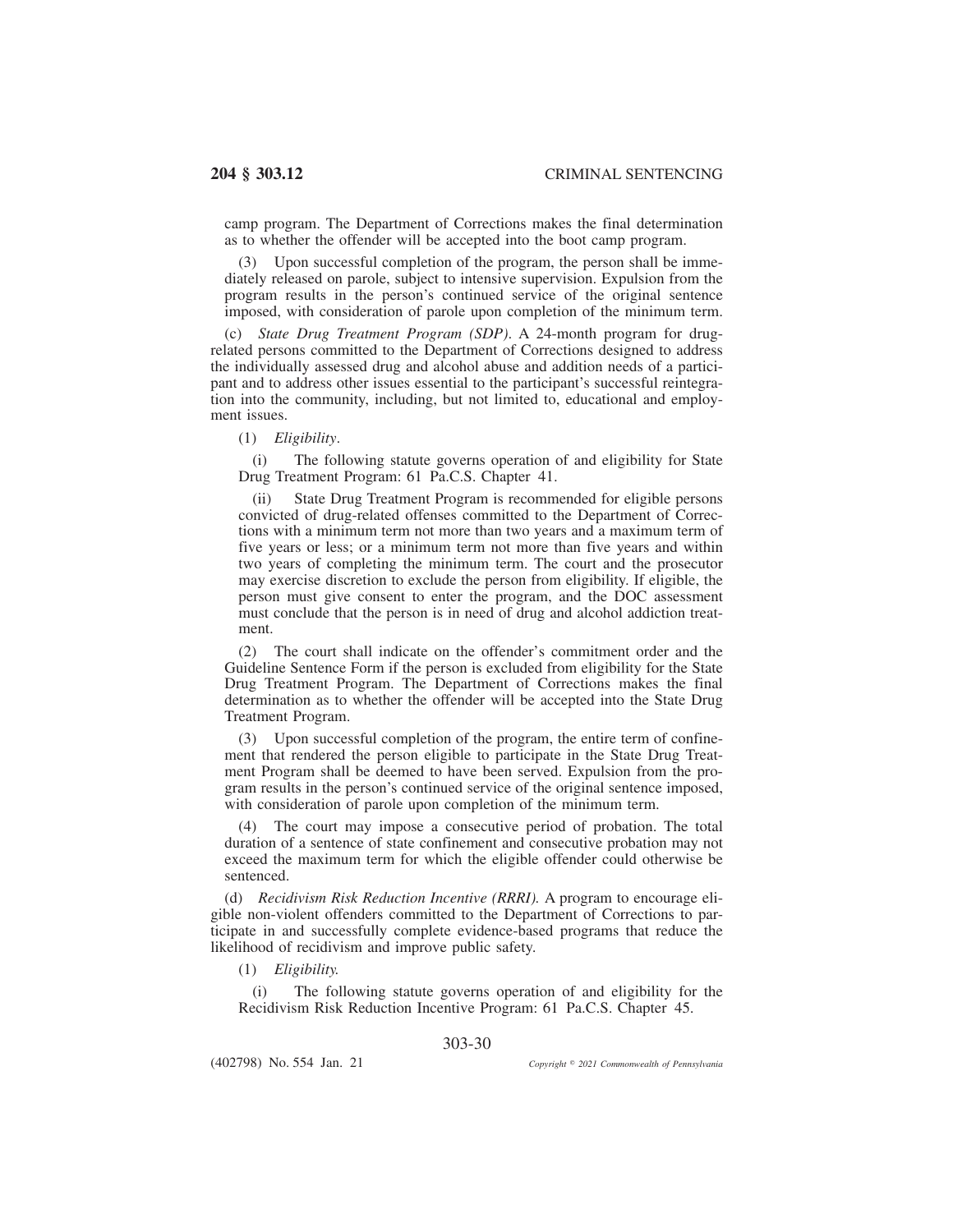(ii) Recidivism Risk Reduction Incentive Program is an individualized plan that contains approved treatment and other approved programs designed to reduce recidivism risk of a specific inmate. If the court determines the person committed to the Department is statutorily eligible, the court shall provide notice of eligibility to the person, and the court shall direct the Department to calculate the RRRI minimum sentence.

(2) The court shall indicate on the offender's commitment order and the Guideline Sentence Form if the person is eligible and direct the Department to calculate the RRRI minimum sentence. The RRRI minimum sentence is threefourths of the minimum sentence when the minimum sentence is three years or less. The RRRI minimum sentence is offender is five-sixths of the minimum sentence when the minimum sentence is greater than three years.

Upon certification by the Department that the person has completed all requirements of the program and remains an eligible offender, the Parole Board may grant parole upon the expiration of the RRRI minimum sentence.

(e) *Short Sentence Parole (SSP)*. A program for eligible non-violent offenders committed to the Department of Corrections with an aggregate minimum sentence of confinement of two years or less for which parole at minimum without an interview is authorized

(1) *Eligibility.*

(i) The following statute governs operation of and eligibility for Short Sentence Parole: 61 Pa.C.S. § 6137.1.

(ii) Short Sentence Parole requires the Parole Board to approve for parole an eligible person at the expiration of the minimum date or RRRI minimum date, whichever is shorter, without requiring an interview.

(2) A person shall not be eligible for Short Sentence Parole if found guilty of a major disciplinary infraction while confined in a county or state correctional institution, or has pending felony charges.

(f) *Reentry Programs*

(1) *County Reentry Program (as provided in 42 Pa.C.S. § 9756(b)(3))*

(i) A release plan that may include drug and alcohol treatment, behavioral health treatment, job training, skills training, education, life skills or any other condition deemed relevant by the court.

(ii) At the time of sentencing, the court shall state whether or not the defendant is eligible to participate in a reentry plan at any time prior to the expiration of the minimum sentence or at the expiration of a specified portion of the minimum sentence.

(iii) The reentry plan eligibility shall be considered a party of the sentence and subject to the requirements related to the entry, recording and reporting of sentences.

(2) *State Reentry Supervision (as provided in 61 Pa.C.S. § 6137.2)*

(i) Requirement that applies to persons committed to the Department of Corrections with an aggregate minimum sentence of total confinement of four years or more.

(ii) At the time of sentencing, a period of reentry supervision of 12 months shall be imposed consecutive to and in addition to any other lawful sentence issued by the court.

# 303-31

(402799) No. 554 Jan. 21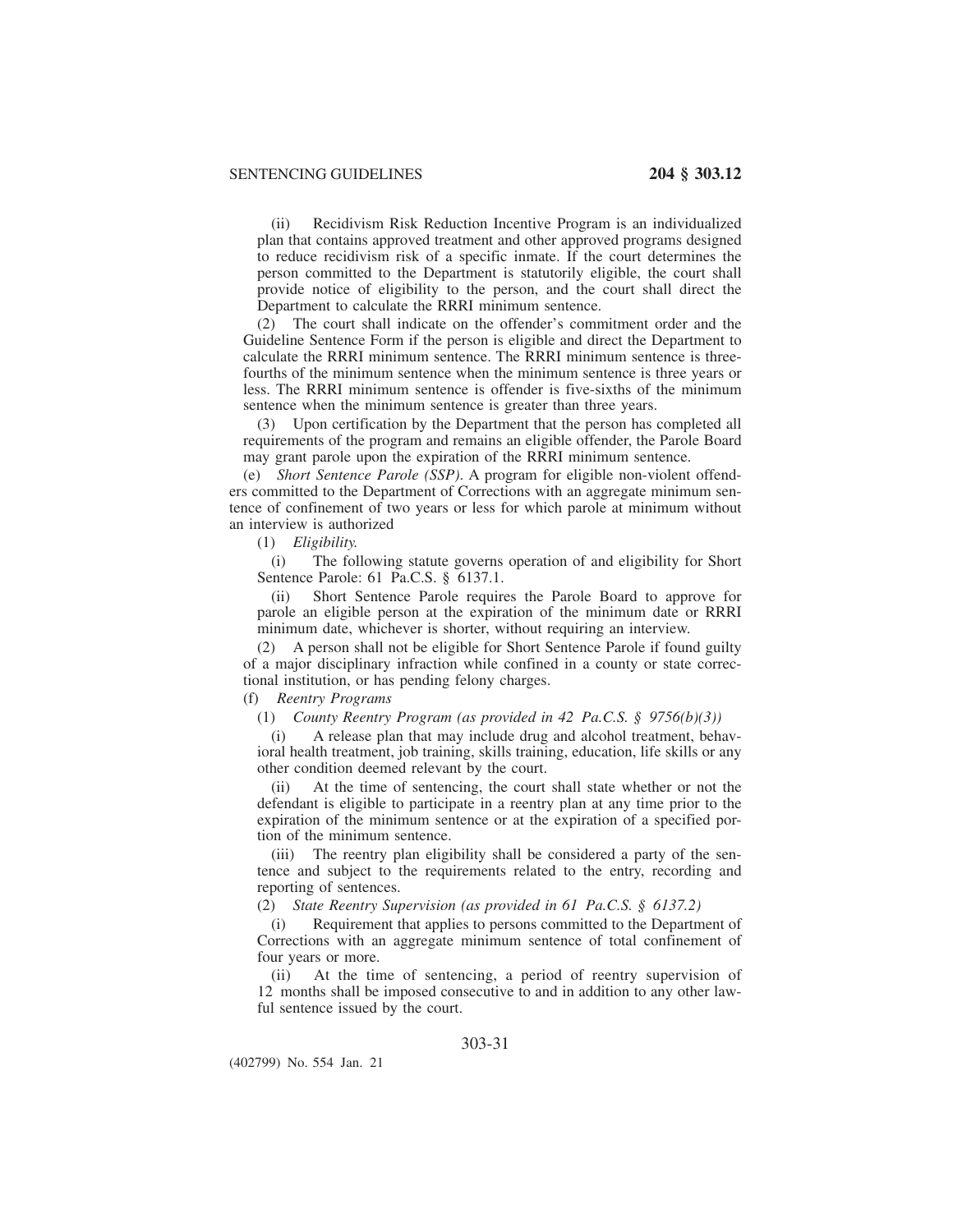(iii) The Court may impose the period of reentry supervision required in addition to the maximum sentence permitted for the offense for which the person was convicted.

(iv) Persons who have been granted any period of parole during the same period of incarceration shall be deemed to have served the reentry supervision requirement.

(3) *Mandatory period of probation for certain sexual offenders (as provided in 42 Pa.C.S. § 9718.5)*

(i) Requirement that applies to persons convicted of an offense under 42 Pa.C.S. § 9799.14(d) (relating to sexual offenses and tier system)

(ii) At the time of sentencing, a mandatory period of probation of three years shall be imposed consecutive to and in addition to any other lawful sentence issued by the court.

(iii) The court may impose the term of probation required in addition to the maximum sentence permitted for the offense for which the person was convicted.

### **Source**

The provisions of this § 303.12 adopted February 15, 1994, effective August 12, 1994, 24 Pa.B. 2483; amended March 14, 1997, effective June 13, 1997, 27 Pa.B. 1252; amended February 9, 2005, effective June 3, 2005, 35 Pa.B. 1508; amended September 5, 2008, effective December 5, 2008, 38 Pa.B. 4971; amended September 13, 2012, effective December 28, 2012, 42 Pa.B. 6072; amended June 6, 2013, effective September 27, 2013, 43 Pa.B. 3655; amended September 25, 2020, effective January 1, 2021, 50 Pa.B. 5341. Immediately preceding text appears at serial pages (399082) to (399085).

### **Notes of Decisions**

## *Alternative Housing*

When the county had designated alternative housing as intermediate punishment, the trial court could not sentence appellant to alternative housing for a crime which carries a mandatory minimum sentence. *Commonwealth v. Koskey*, 812 A.2d 509 (Pa. Cmwlth. 2002).

### *Home Confinement with Electronic Monitoring*

Individual released on bail pending appeal not considered in custody for purposes of awarding credit toward prison sentence for time spent subject to home confinement with electronic monitoring. *Commonwealth v. Kyle*, 874 A.2d 12, 13 (Pa. 2005).

### **Cross References**

This section cited in 204 Pa. Code § 303.2 (relating to procedure for determining the guideline sentence); 204 Pa. Code § 303.9 (relating to guideline sentence recommendation: general); 204 Pa. Code § 303.11 (relating to guideline sentence recommendation: sentencing levels); and 204 Pa. Code § 307.4 (relating to guideline resentence recommendations).

# **§ 303.13. Guideline sentence recommendations: aggravated and mitigated circumstances.**

(a) Unless otherwise prohibited by statute, when the court determines that an aggravating circumstance is present, including consideration of validated assessments of risk, needs and responsivity to guide decisions related to the intensity of intervention, use of restrictive conditions and duration of community supervision, the court may impose an aggravated sentence as follows:

(1) For the Offense Gravity Scores of 9, 10, 11, 12 and 13 the court may impose a sentence that is up to 12 months longer than the upper limit of the standard range.

# 303-32

(402800) No. 554 Jan. 21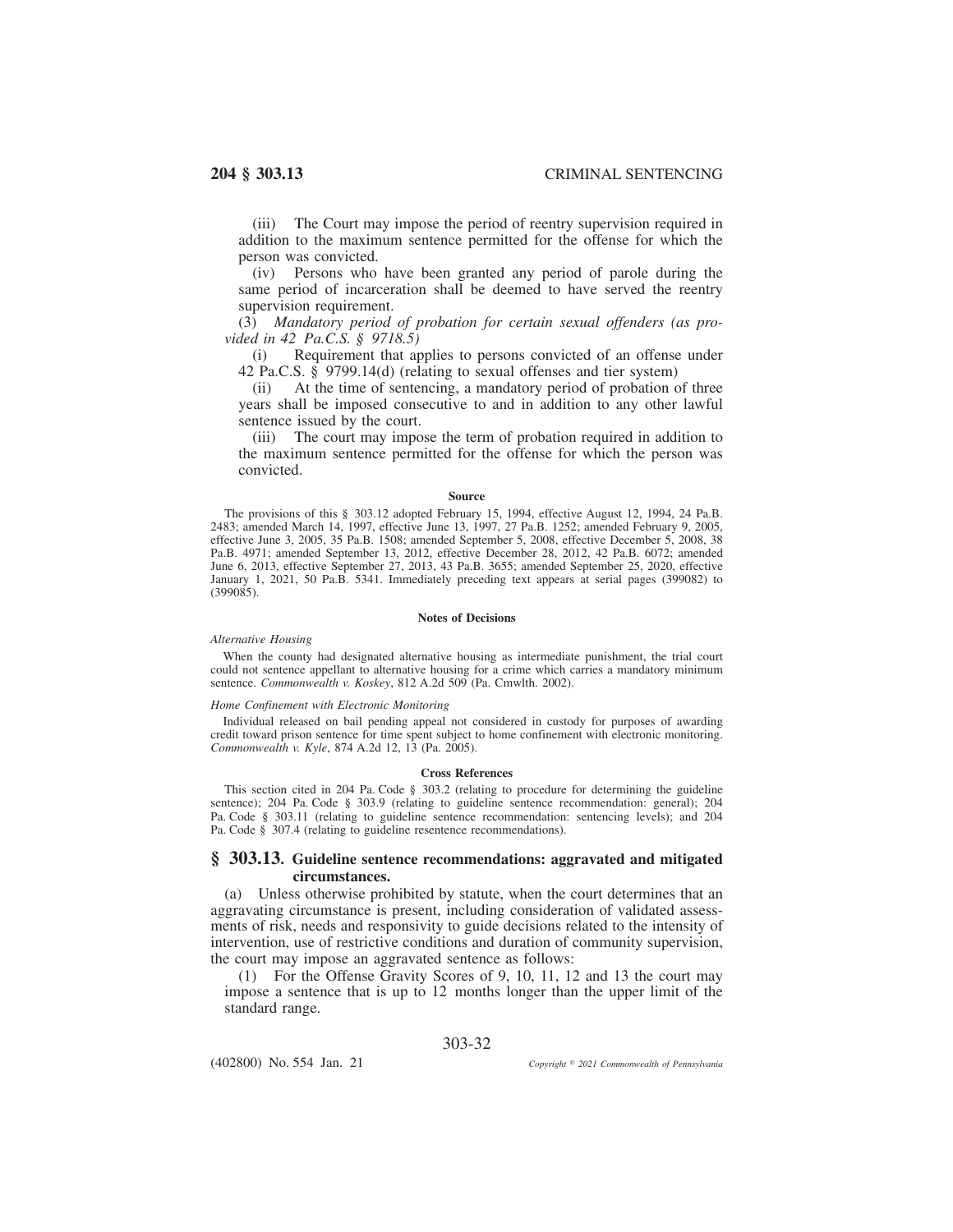(2) For the Offense Gravity Score of 8, the court may impose a sentence that is up to 9 months longer than the upper limit of the standard range.

(3) For the Offense Gravity Scores of 6 and 7, the court may impose a sentence that is up to 6 months longer than the upper limit of the standard range.

(4) For the Offense Gravity Scores of 1, 2, 3, 4, and 5, the court may impose a sentence that is up to 3 months longer than the upper limit of the standard range. When imposing a fine or community service pursuant to  $§$  303.14(a)(4), the court may impose a sentence that is up to 25 hours longer than the upper limit of the standard range.

(5) When the standard range is Restorative Sanctions (RS), the aggravated sentence recommendation is 1—3.

(b) Unless otherwise prohibited by statute, when the court determines that a mitigating circumstance is present, including consideration of validated assessments of risk, needs and responsivity to guide decisions related to the intensity of intervention, use of restrictive conditions and duration of community supervision, the court may impose a mitigated sentence as follows:

(1) For the Offense Gravity Scores of 9, 10, 11, 12, 13, and 14 the court may impose a sentence that is up to 12 months shorter than the lower limit of the standard range.

(2) For the Offense Gravity Score of 8, the court may impose a sentence that is up to 9 months shorter than the lower limit of the standard range.

(3) For the Offense Gravity Scores of 6 and 7, the court may impose a sentence that is up to 6 months shorter than the lower limit of the standard range.

(4) For the Offense Gravity Scores of 1, 2, 3, 4, and 5, the court may impose a sentence that is up to 3 months shorter than the lower limit of the standard range. When imposing a fine or community service pursuant to  $§$  303.14(a)(4), the court may impose a sentence that is up to 25 hours shorter than the lower limit of the standard range.

(5) When the bottom of the standard range is less than or equal to 3 months of incarceration, the lower limit of the mitigated sentence recommendation is Restorative Sanctions (RS).

(6) In no case where an enhancement is applied may the mitigated sentence recommendation be lower than the duration of the enhancement of the standard range described in § 303.10.

(c) When the court imposes an aggravated or mitigated sentence, it shall state the reasons on the record and on the Guideline Sentence Form, a copy of which is electronically transmitted to the Commission on Sentencing in the manner described in  $\S$  303.1(e).

### **Source**

The provisions of this § 303.13 adopted February 15, 1994, effective August 12, 1994, 24 Pa.B. 2483; amended March 14, 1997, effective June 13, 1997, 27 Pa.B. 1252; amended February 9, 2005, effective June 3, 2005, 35 Pa.B. 1508; amended September 5, 2008, effective December 5, 2008, 38 Pa.B. 4971; amended September 13, 2012, effective December 28, 2012, 42 Pa.B. 6072; amended June 6, 2013, effective September 27, 2013, 43 Pa.B. 3655; amended June 27, 2014, effective September 26, 2014, 44 Pa.B. 4071; amended September 6, 2019, effective January 1, 2020, 49 Pa.B. 5110; amended September 25, 2020, effective January 1, 2021, 50 Pa.B. 5341. Immediately preceding text appears at serial pages (399085) to (399087).

303-33

(402801) No. 554 Jan. 21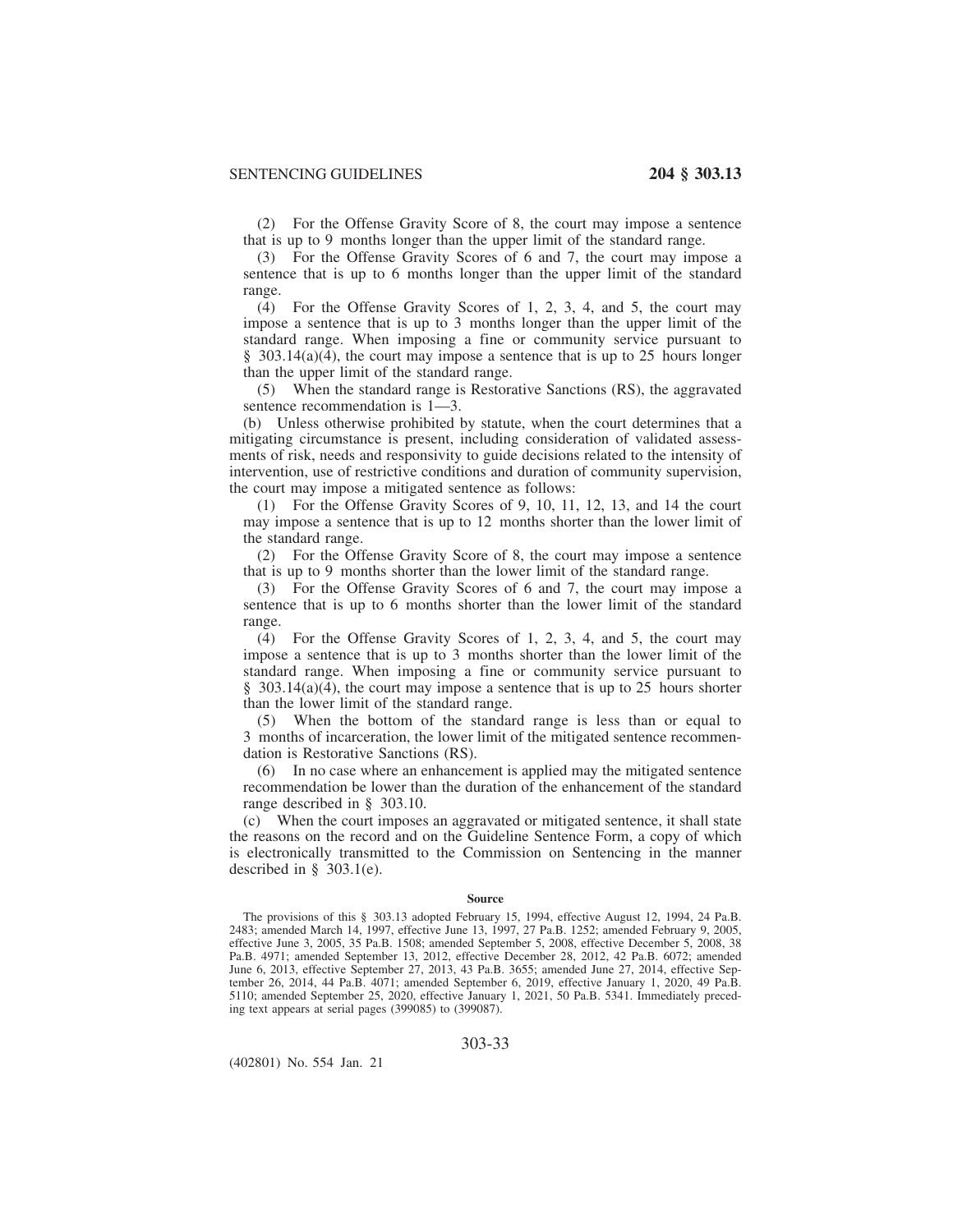## **Cross References**

This section cited in 204 Pa. Code § 303.2 (relating to procedure for determining the guideline sentence); 204 Pa. Code § 303.9 (relating to guideline sentence recommendation: general); 204 Pa. Code § 303.17(a) (relating to Deadly Weapon Enhancement/Possessed Matrix); 204 Pa. Code § 303.17(b) (relating to Deadly Weapon Enhancement/Used Matrix); and 204 Pa. Code § 307.4 (relating to guideline resentence recommendations).

## **§ 303.14. Guideline sentence recommendations—economic sanctions.**

(a) *Fines*.

(1) Fines may be added to any guideline sentence, as authorized by law. Relevant statutes include but are not limited to:

- (i) 18 Pa.C.S.  $\S$  1101 (relating to fines)
- (ii) 35 P.S.  $\S$  780-113(b)—(o) (relating to controlled substances)
- (iii) 42 Pa.C.S. § 9726 (relating to fine as a sentence)
- (iv) 42 Pa.C.S. § 9758 (relating to imposition of a fine)
- (v) 75 Pa.C.S. § 3804 (relating to fines for DUI)

(2) A fine, within the limits established by law, shall be considered by the court when the offender is convicted of 35 P.S.  $\S$  780-113(a)(12), (14) or (30), and the drug involved is any of the following: a controlled substance or counterfeit substance classified in Schedule I or II and which is a narcotic; phencyclidine, methamphetamine, or cocaine, including the isomers, salts, compounds, salts of isomers, or derivatives of phencyclidine, methamphetamine, or cocaine; or is in excess of one thousand pounds of marijuana. Such fine shall be of an amount that is at least sufficient to exhaust the assets utilized in, and the proceeds obtained by the offender from, the illegal possession, manufacture, or distribution of controlled substances. Such fine shall not include assets concerning which the attorney for the Commonwealth has filed a forfeiture petition or concerning which he has given notice to the court of his intent to file a forfeiture petition.

(3) Fines may be utilized as a condition of probation (see non-confinement sentence recommendations § 303.9(f)).

(4) *Fines/Community Service Guidelines*. The following guidelines shall be considered by the court when ordering fines or community service as a Restorative Sanction without confinement. Community service, when ordered, is imposed as a condition of probation. A fine, when ordered, is imposed as a non-confinement sentencing alternative or as a condition of probation. The fines guidelines are determined by multiplying the number of hours recommended by the offender's hourly wage or the current minimum wage, whichever is higher, but may not exceed the statutory maximum fine authorized by law

- (i) *OGS 1*
	- (A) PRS 0 25 hours-50 hours
	- (B) PRS 1 50 hours-75 hours
	- (C) PRS 2 75 hours-100 hours

## 303-34

(402802) No. 554 Jan. 21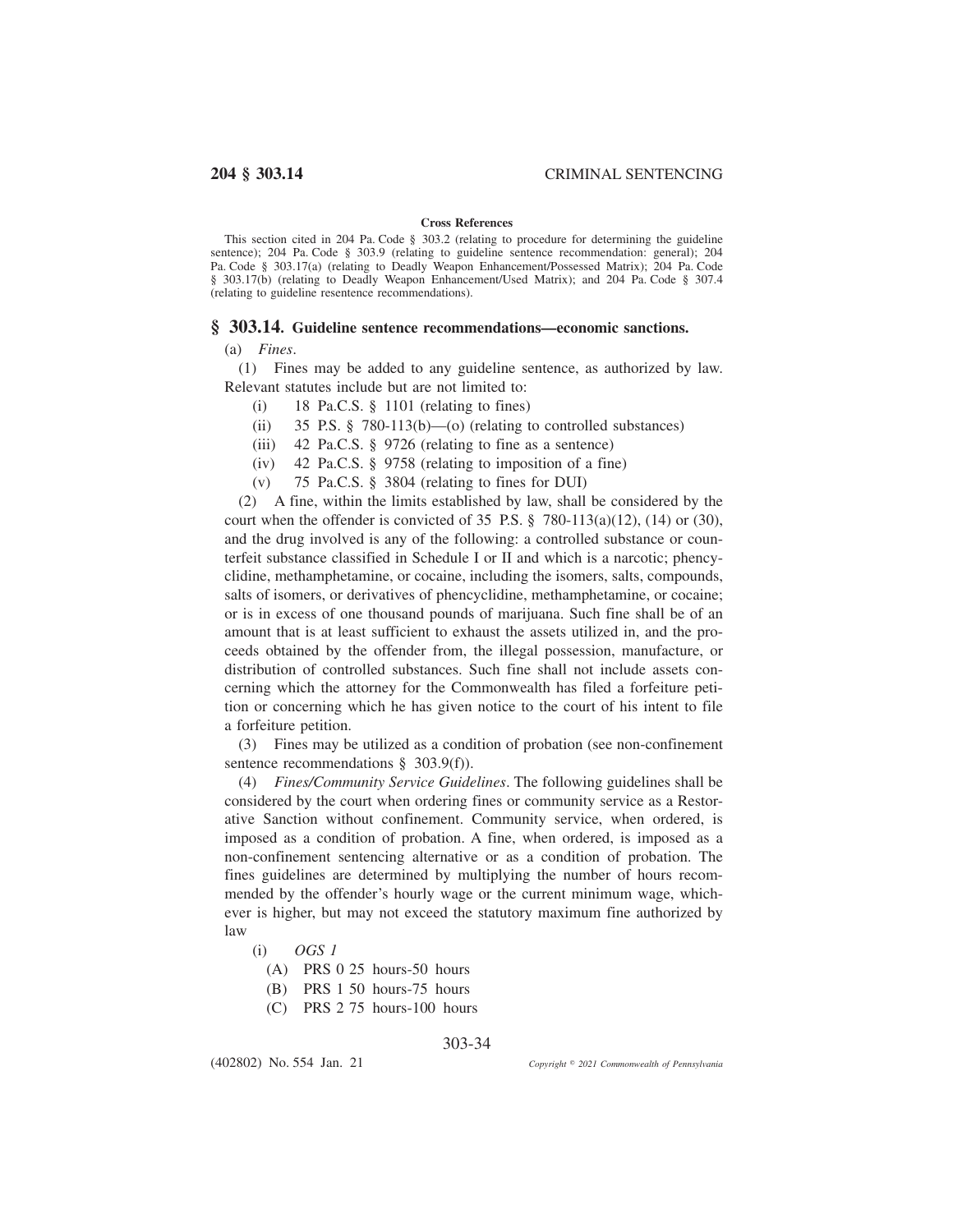- (D) PRS 3 100 hours-125 hours
- (E) PRS 4 125 hours-150 hours
- (F) PRS 5 150 hours-175 hours
- (ii) *OGS 2*
	- (A) PRS 0 25 hours-50 hours
	- (B) PRS 1 75 hours-100 hours
	- (C) PRS 2 100 hours-125 hours
	- (D) PRS 3 125 hours-150 hours
	- (E) PRS 4 150 hours-175 hours
- (iii) *OGS 3*
	- (A) PRS 0 50 hours-75 hours
	- (B) PRS 1 150 hours-175 hours
	- (C) PRS 2 225 hours-250 hours
	- (D) PRS 3 300 hours-325 hours
- (iv) *OGS 4*
	- (A) PRS 0 100 hours-125 hours
	- (B) PRS 1 225 hours-250 hours
	- (C) PRS 2 300 hours-325 hours
- (v) *OGS 5*
- (A) PRS 0 225 hours-250 hours
- (b) *Costs and fees*.

(1) Costs and fees shall be added to any guideline sentence, as required by law. Relevant statutes include but are not limited to:

(i) 18 P.S. § 11.1101 (relating to Crime Victim's Compensation Fund costs)

(ii) 18 P.S. § 11.1102 (relating to costs of offender supervision programs)

(iii) 42 Pa.C.S. § 1725.3 (relating to criminal laboratory user fees)

(iv) 42 Pa.C.S. § 9721(c.1) (relating to mandatory payment of costs)

(v) 42 Pa.C.S. § 9728(b.2) (relating to mandatory payment of costs)

(2) Costs and fees, in addition to those required by law, may be added to any guideline sentence, as authorized by law. Relevant statutes include but are not limited to:

(i) 18 Pa.C.S. § 1109 (relating to costs of any reward)

(ii) 42 Pa.C.S. § 1725 (relating to establishment of fees and charges)

(iii) 42 Pa.C.S.  $\S$  1725.1 (relating to costs)

(iv) 42 Pa.C.S. § 1725.2 (relating to assumption of summary conviction costs by county)

(v) 42 Pa.C.S. § 1726.1 (relating to forensic exam costs for sexual offenses)

(vi) 42 Pa.C.S. § 1726.2 (relating to criminal prosecution involving domestic violence)

(vii) 42 Pa.C.S. § 9728(g) (relating to costs, etc.)

## 303-35

(402803) No. 554 Jan. 21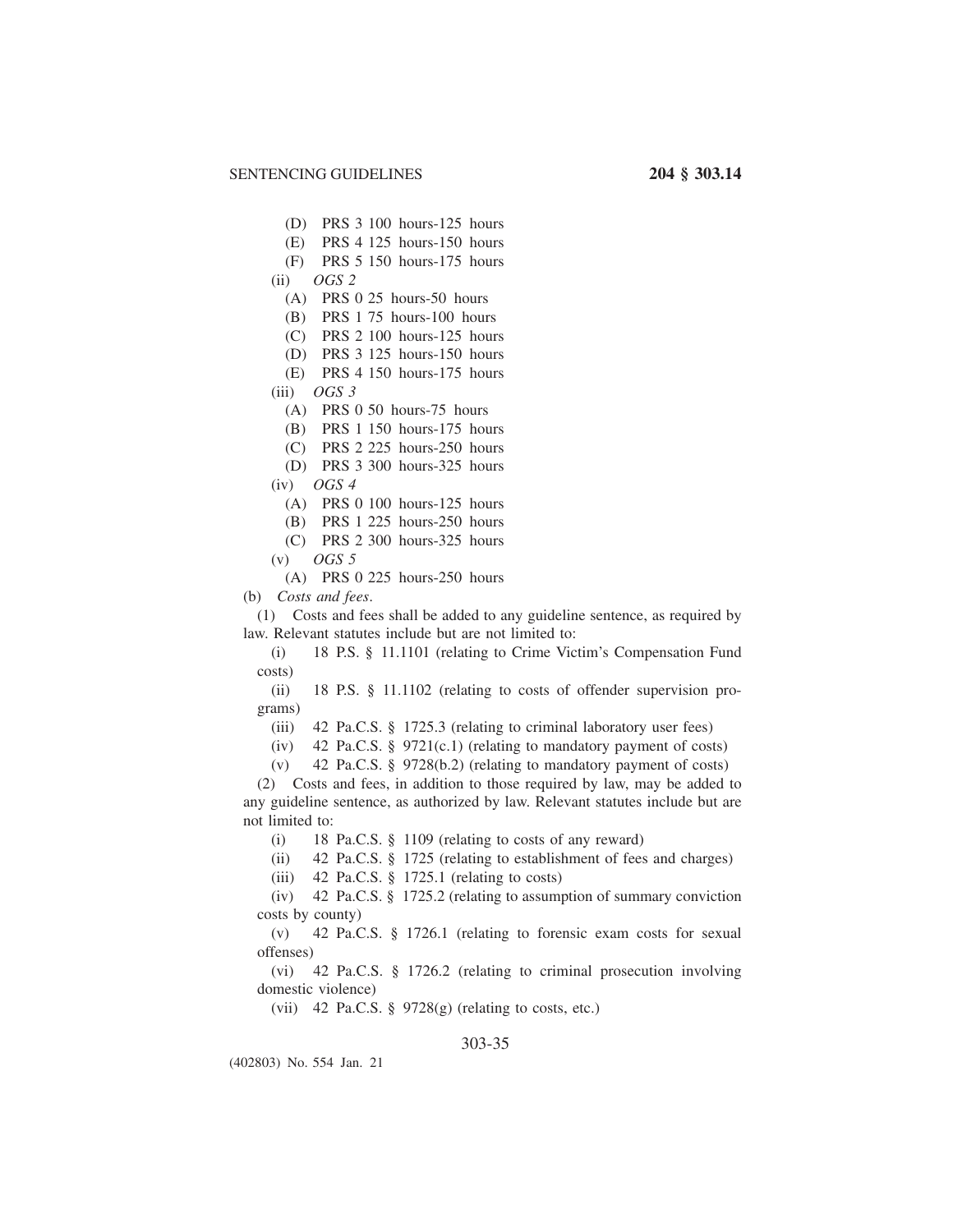(3) Costs and fees, in addition to those required by law, shall be considered by the court pursuant to the Domestic Violence Enhancement  $(\S 303.9(0))$ , as authorized by law.

(c) *Restitution*

(1) Restitution shall be added to any guideline sentence, as authorized by law. Relevant statutes include but are not limited to:

(i) 18 Pa.C.S. § 1106 (relating to injuries to person or property)

(ii) 18 Pa.C.S. § 1107 (relating to theft of timber)

(iii) 18 Pa.C.S. § 1107.1 (relating to restitution for identity theft)

(iv) 18 Pa.C.S. § 1110 (relating to restitution for cleanup of clandestine laboratories)

(iii) 18 P.S. § 11.1302 (relating to restitution to the Office of Victim Services)

(v) 42 Pa.C.S. § 9721(c) (relating to mandatory restitution)

(2) Restitution may be imposed as a direct sentence and/or as a condition of probation, and is considered a non-confinement sentence recommendation (see § 303.9(f)).

### **Source**

The provisions of this § 303.14 adopted February 15, 1994, effective August 12, 1994, 24 Pa.B. 2483; amended March 14, 1997, effective June 13, 1997, 27 Pa.B. 1252 amended February 9, 2005, effective June 3, 2005, 35 Pa.B. 1508; amended September 5, 2008, effective December 5, 2008, 38 Pa.B. 4971; amended September 13, 2012, effective December 28, 2012, 42 Pa.B. 6072; amended June 6, 2013, effective September 27, 2013, 43 Pa.B. 3655; amended June 26, 2015, effective September 25, 2015, 45 Pa.B. 3457; amended September 6, 2019, effective January 1, 2020, 49 Pa.B. 5110; amended September 25, 2020, effective January 1, 2021, 50 Pa.B. 5341. Immediately preceding text appears at serial pages (399087) to (399089).

#### **Notes of Decisions**

## *Imposition of Fine*

A defendant's contention that the court imposed a \$5,000 fine because the cash was related to crime and that he, therefore, can only be deprived of it through forfeiture proceedings, was without merit, where it is entirely appropriate for a court to impose a fine designed to exhaust assets used in the commission of an offense and, in fact, the Sentencing Guidelines require the court to consider imposing such a fine in certain instances. *Commonwealth v. Lebo*, 713 A.2d 1158 (Pa. Super. 1998); appeal denied 737 A.2d 741 (Pa. 1999).

## **Cross References**

This section cited in 204 Pa. Code § 303.2 (relating to procedure for determining the guideline sentence); 204 Pa. Code § 303.9 (relating to guideline sentence recommendation: general); 204 Pa. Code § 303.13 (relating to guideline sentence recommendations: aggravated and mitigated circumstances); 204 Pa. Code § 303.16(a) (relating to Basic Sentencing Matrix); and 204 Pa. Code § 307.4 (relating to guideline resentence recommendations).

## 303-36

(402804) No. 554 Jan. 21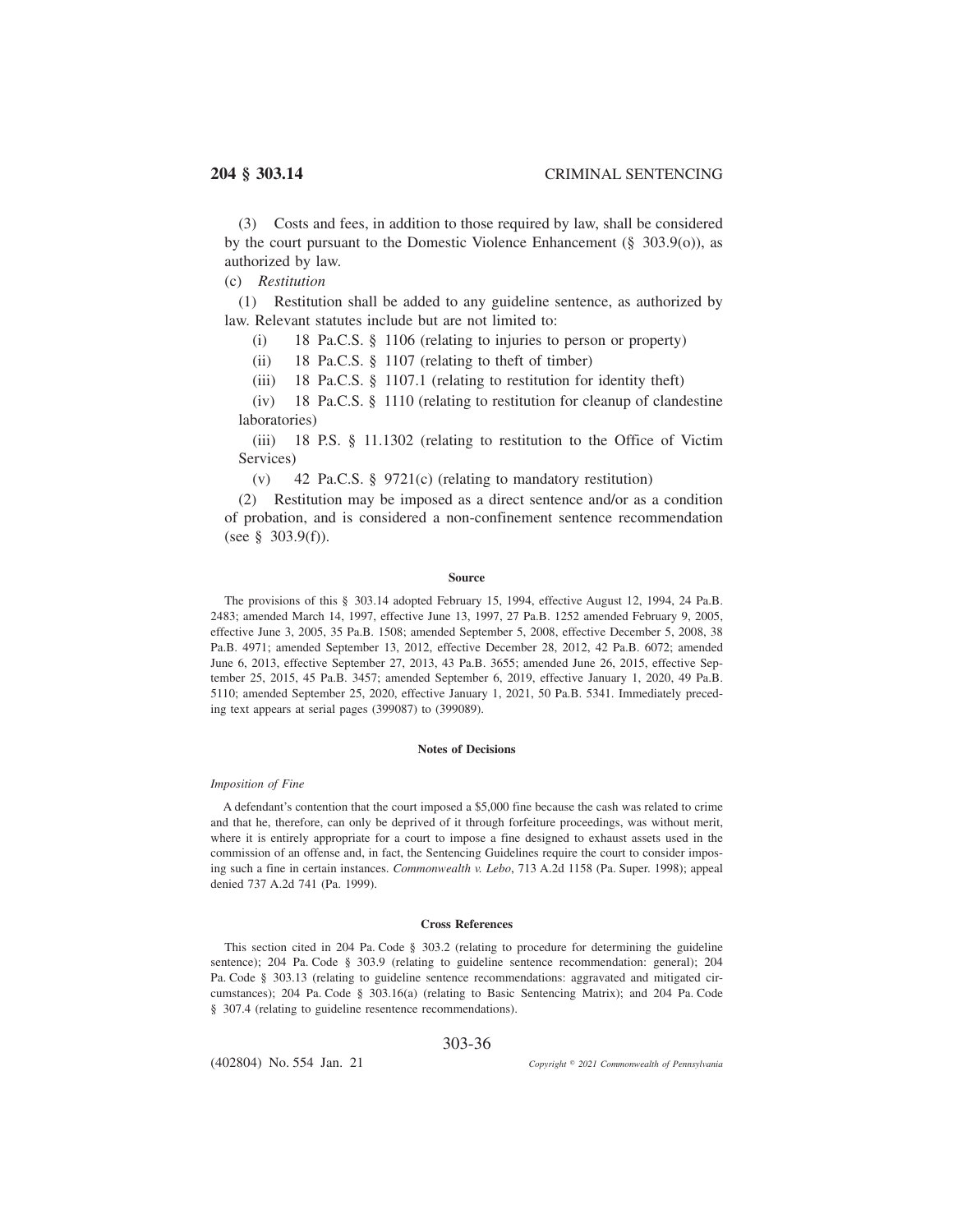# **§ 303.15. Offense Listing.**

|               |                                                                            | Statutory           | \$303.3\$<br><i>Offense</i><br>Gravity | \$303.7<br>Prior<br>Record |
|---------------|----------------------------------------------------------------------------|---------------------|----------------------------------------|----------------------------|
| 18 Pa.C.S. §  | Description                                                                | Class               | Score                                  | <b>Score Points</b>        |
| 901           | Criminal attempt (Inchoate)                                                | 18 Pa.C.S.<br>§ 905 | See<br>\$303.3(c)                      | See<br>\$303.8(b)          |
| 902           | Criminal solicitation (Inchoate)                                           | 18 Pa.C.S.<br>\$905 | See<br>\$303.3(c)                      | See<br>\$303.8(b)          |
| 903           | Criminal conspiracy (Inchoate)                                             | 18 Pa.C.S.<br>\$905 | See<br>\$303.3(c)                      | See<br>\$303.8(b)          |
| 907(a)        | Possessing instruments of crime (criminal<br>instruments)                  | $M-1$               | 3                                      | m                          |
| 907(b)        | Possessing instruments of crime (weapon)                                   | $M-1$               | $\overline{4}$                         | $\mathbf{1}$               |
| 907(c)        | Possessing instruments of crime (unlawful<br>body armor)                   | $F-3$               | 5                                      | 1                          |
| 908(a)        | Prohibited offensive weapons                                               | $M-1$               | $\overline{4}$                         | $\mathbf{1}$               |
| 908.1(a)(1)   | Use electric incapacitation device (intent to<br>commit felony)            | $F-2$               | 8                                      | $\overline{c}$             |
| 908.1(a)(1)   | Use electric incapacitation device (no intent<br>to commit felony)         | $M-1$               | 5                                      | $\mathbf{1}$               |
| 908.1(a)(2)   | Possess electric incapacitation device (intent<br>to commit felony)        | $F-2$               | $\tau$                                 | 2                          |
| 908.1(a)(2)   | Possess electric incapacitation device (no<br>intent to commit felony)     | $M-1$               | $\overline{4}$                         | $\mathbf{1}$               |
| 909(a)        | Manufacture/etc.-master key for motor vehicle                              | $M-1$               | 3                                      | m                          |
| 910(a)(1)(i)  | Manufacture/etc.-device for theft of<br>telecommunications (>50 devices)   | $F-2$               | 8                                      | $\mathfrak{2}$             |
| 910(a)(1)(i)  | Manufacture/etc.-device for theft of<br>telecommunications (10-50 devices) | $F-3$               | 6                                      | 1                          |
| 910(a)(1)(i)  | Manufacture/etc.-device for theft of<br>telecommunications (1st off)       | $M-1$               | $\overline{4}$                         | m                          |
| 910(a)(1)(i)  | Manufacture/etc.-device for theft of<br>telecommunications (2nd off)       | $F-3$               | 6                                      | $\mathbf{1}$               |
| 910(a)(1)(i)  | Manufacture/etc.-device for theft of<br>telecommunications (3rd/subsq off) | $F-2$               | 8                                      | $\overline{c}$             |
| 910(a)(1)(ii) | Manufacture/etc.-device to conceal<br>telecommunications $($ >50 devices)  | $F-2$               | 8                                      | $\overline{c}$             |
| 910(a)(1)(ii) | Manufacture/etc.-device to conceal<br>telecommunications (10-50 devices)   | $F-3$               | 6                                      | $\mathbf{1}$               |
| 910(a)(1)(ii) | Manufacture/etc.-device to conceal<br>telecommunications (1st off)         | $M-1$               | $\overline{4}$                         | m                          |
| 910(a)(1)(ii) | Manufacture/etc.-device to conceal<br>telecommunications (2nd off)         | $F-3$               | 6                                      | $\mathbf{1}$               |
| 910(a)(1)(ii) | Manufacture/etc.-device to conceal<br>telecommunications (3rd/subsq off)   | $F-2$               | 8                                      | $\mathfrak{2}$             |

### **CRIMES CODE OFFENSES**

303-37

(402805) No. 554 Jan. 21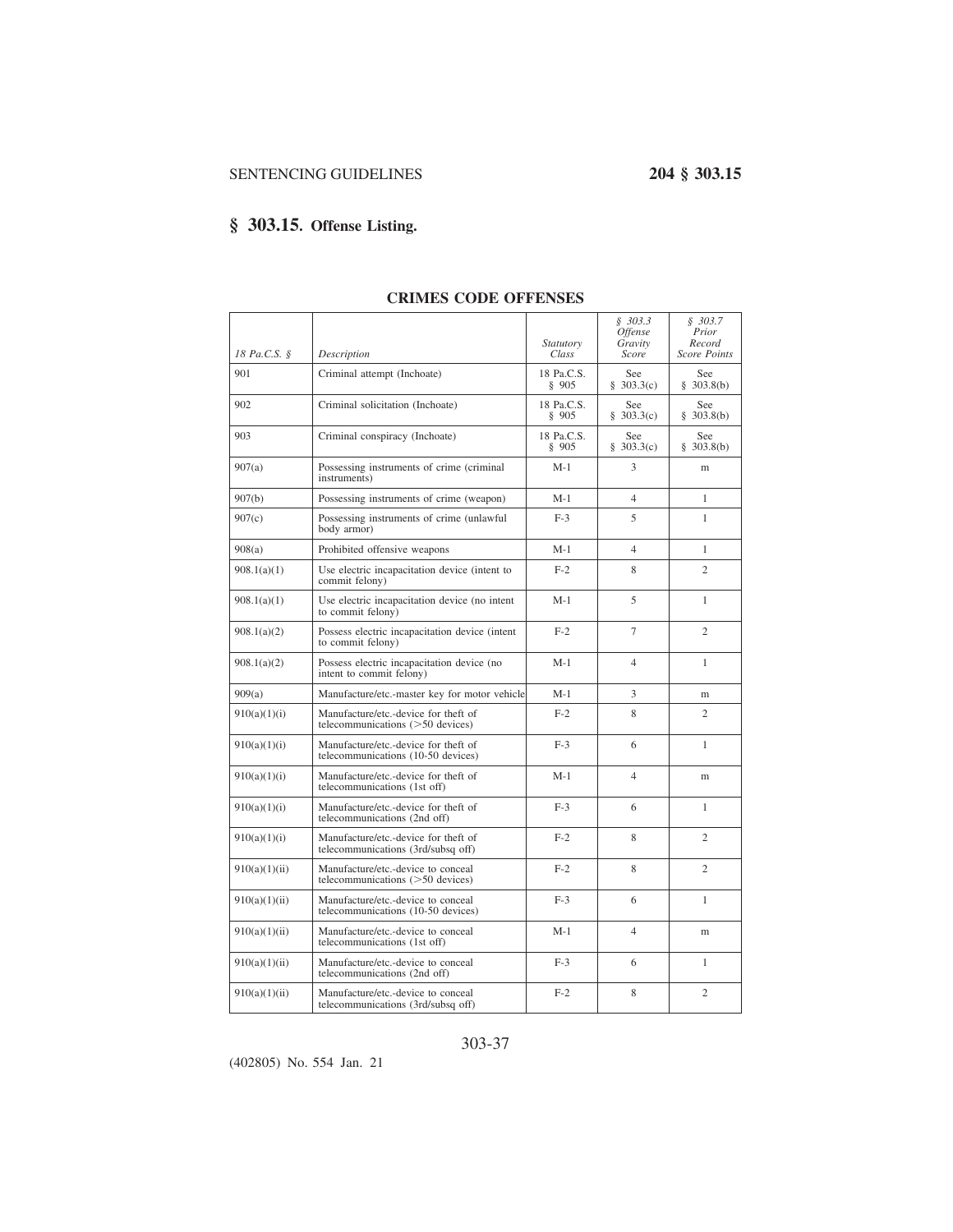| 18 Pa.C.S. §  | Description                                                                  | Statutory<br>Class      | \$303.3<br>Offense<br>Gravity<br>Score | \$303.7<br>Prior<br>Record<br><b>Score Points</b> |
|---------------|------------------------------------------------------------------------------|-------------------------|----------------------------------------|---------------------------------------------------|
| 910(a)(2)(i)  | Sell/etc. unlawful telecommunications device<br>$($ >50 devices $)$          | $F-2$                   | 8                                      | $\overline{c}$                                    |
| 910(a)(2)(i)  | Sell/etc. unlawful telecommunications device<br>$(10-50$ devices)            | $F-3$                   | 6                                      | 1                                                 |
| 910(a)(2)(i)  | Sell/etc. unlawful telecommunications device<br>$(1st$ off)                  | $M-1$                   | $\overline{4}$                         | m                                                 |
| 910(a)(2)(i)  | Sell/etc. unlawful telecommunications device<br>$(2nd$ off)                  | $F-3$                   | 6                                      | $\mathbf{1}$                                      |
| 910(a)(2)(i)  | Sell/etc. unlawful telecommunications device<br>$(3rd/subsq$ off)            | $F-2$                   | 8                                      | $\overline{c}$                                    |
| 910(a)(2)(ii) | Sell/etc. material for unlawful<br>telecommunications device (>50 devices)   | $F-2$                   | 8                                      | $\overline{c}$                                    |
| 910(a)(2)(ii) | Sell/etc. material for unlawful<br>telecommunications device (10-50 devices) | $F-3$                   | 6                                      | 1                                                 |
| 910(a)(2)(ii) | Sell/etc. material for unlawful<br>telecommunications device (1st off)       | $M-1$                   | $\overline{4}$                         | m                                                 |
| 910(a)(2)(ii) | Sell/etc. material for unlawful<br>telecommunications device (2nd off)       | $F-3$                   | 6                                      | 1                                                 |
| 910(a)(2)(ii) | Sell/etc. material for unlawful<br>telecommunications device (3rd/subsq)     | $F-2$                   | 8                                      | $\overline{c}$                                    |
| 911(b)(1)     | Corrupt organizations                                                        | $F-1$                   | 8                                      | 3                                                 |
| 911(b)(2)     | Corrupt organizations-interest in/control of<br>enterprise                   | $F-1$                   | 8                                      | 3                                                 |
| 911(b)(3)     | Corrupt organizations-employee participation                                 | $F-1$                   | 8                                      | 3                                                 |
| 911(b)(4)     | Corrupt organizations-conspire                                               | $F-1$                   | 8                                      | 3                                                 |
| 912(b)        | Possession of weapon on school property                                      | $M-1$                   | $\overline{4}$                         | $\mathbf{1}$                                      |
| 913(a)(1)     | Possession of weapon in court facility                                       | $M-3$                   | 1                                      | m                                                 |
| 913(a)(2)     | Possession of weapon in court facility (intend<br>for crime)                 | $M-1$                   | 3                                      | $\mathbf{1}$                                      |
| 2102(a)(1)    | Desecration of flag (marks or writing)                                       | $M-3$                   | $\mathbf{1}$                           | m                                                 |
| 2102(a)(2)    | Desecration of flag (public view of defiled<br>flag)                         | $M-3$                   | 1                                      | m                                                 |
| 2102(a)(3)    | Desecration of flag (manufactures for<br>advertisement)                      | $M-3$                   | 1                                      | m                                                 |
| 2102(a)(4)    | Desecration of flag (defile/mutilate)                                        | $M-3$                   | 1                                      | m                                                 |
| 2103          | Insults to national or Commonwealth flag                                     | $M-2$                   | $\overline{2}$                         | m                                                 |
| 2502 Inchoate | -Attempt/solicitation/conspiracy to Murder<br>(SBI)                          | 18 Pa.C.S.<br>\$1102(c) | 14                                     | $\overline{4}$                                    |
| 2502 Inchoate | -Attempt/solicitation/conspiracy to Murder<br>$(No$ SBI $\overline{O}$       | 18 Pa.C.S.<br>\$1102(c) | 13                                     | $\overline{4}$                                    |
| 2502(a)       | Murder-1st degree                                                            | Murder of 1st<br>Degree | 15                                     | $\overline{4}$                                    |
| 2502(a)       | Murder-1st degree (offender 15-<18 yrs)                                      | Murder of 1st<br>Degree | 15                                     | $\overline{4}$                                    |

(402806) No. 554 Jan. 21

*2021 Commonwealth of Pennsylvania*

303-38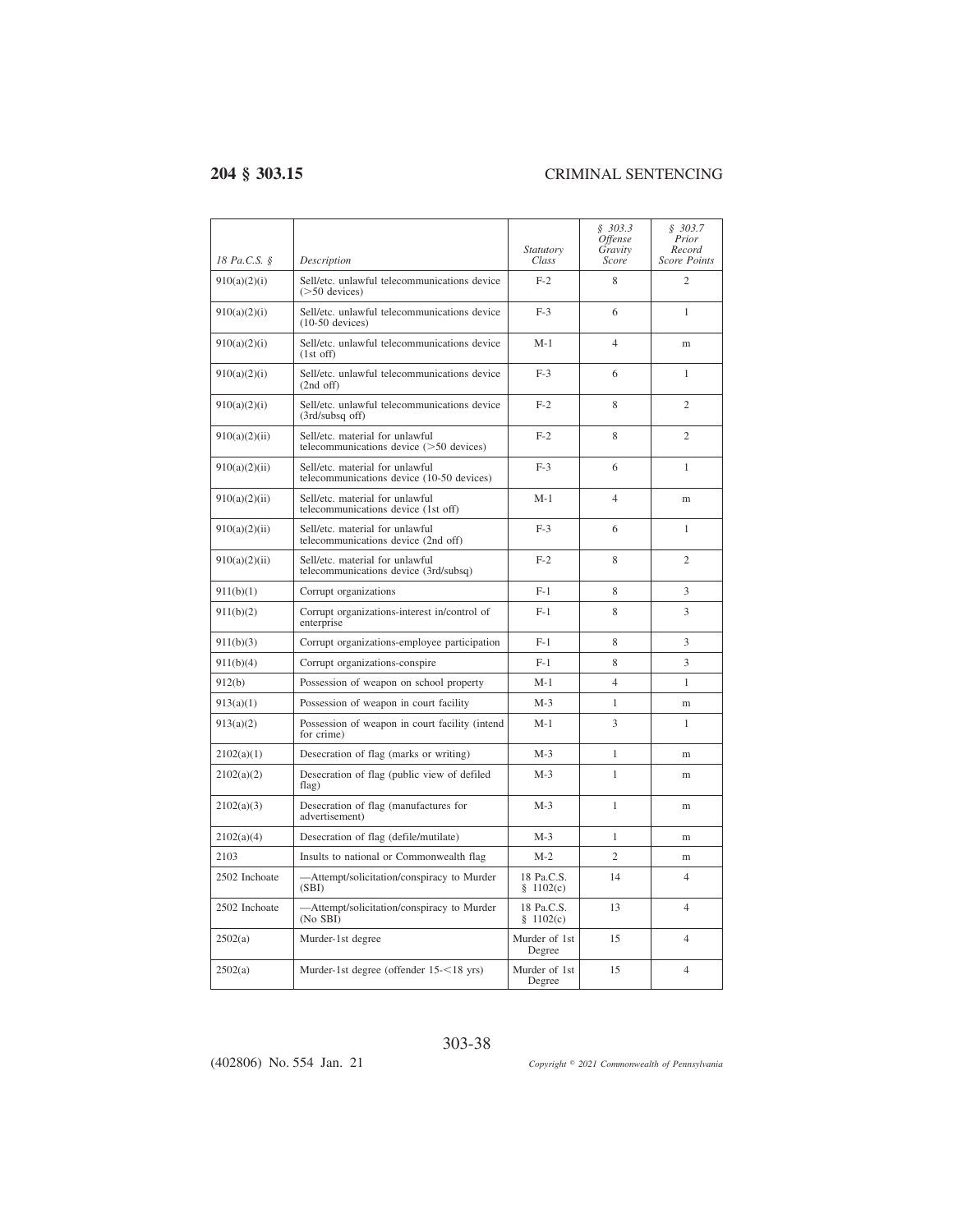| 18 Pa.C.S. §  | Description                                                                       | Statutory<br>Class      | \$303.3<br><i><b>Offense</b></i><br>Gravity<br>Score | \$303.7<br>Prior<br>Record<br><b>Score Points</b> |
|---------------|-----------------------------------------------------------------------------------|-------------------------|------------------------------------------------------|---------------------------------------------------|
| 2502(a)       | Murder-1st degree (offender $\leq$ 15 yrs)                                        | Murder of 1st<br>Degree | 15                                                   | 4                                                 |
| 2502(b)       | Murder-2nd degree                                                                 | Murder of 2nd<br>Degree | 15                                                   | $\overline{4}$                                    |
| 2502(b)       | Murder-2nd degree (offender 15-<18 yrs)                                           | Murder of 2nd<br>Degree | 15                                                   | $\overline{4}$                                    |
| 2502(b)       | Murder-2nd degree (offender <15 yrs)                                              | Murder of 2nd<br>Degree | 15                                                   | 4                                                 |
| 2502(c)       | Murder-3rd degree                                                                 | $F-1$                   | 14                                                   | $\overline{4}$                                    |
| 2502(c)       | Murder-3rd degree (victim $\leq$ 13 yrs)                                          | $F-1$                   | 14                                                   | $\overline{4}$                                    |
| 2503(a)(1)    | Voluntary manslaughter (provocation from<br>victim)                               | $F-1$                   | 11                                                   | 4                                                 |
| 2503(a)(2)    | Voluntary manslaughter (provocation from<br>another)                              | $F-1$                   | 11                                                   | $\overline{4}$                                    |
| 2503(b)       | Voluntary manslaughter (believe justified)                                        | $F-1$                   | 11                                                   | $\overline{4}$                                    |
| 2504(a)       | Involuntary manslaughter (victim $\leq$ 12 yrs)                                   | $F-2$                   | 8                                                    | $\overline{c}$                                    |
| $2504(a)*$    | Involuntary manslaughter (with DUI<br>conviction)                                 | M-1                     | 8                                                    | 1                                                 |
| $2504(a)$ *   | Involuntary manslaughter (with BUI<br>conviction)                                 | $M-1$                   | 8                                                    | 1                                                 |
| $2504(a)$ *   | Involuntary manslaughter                                                          | $M-1$                   | 6                                                    | 1                                                 |
| 2505(a)       | Suicide, causing (as homicide/murder 1)                                           | Murder of 1st<br>Degree | 15                                                   | $\overline{4}$                                    |
| 2505(a)       | Suicide, causing (as homicide/murder 2)                                           | Murder of 2nd<br>Degree | 15                                                   | $\overline{4}$                                    |
| 2505(a)       | Suicide, causing (as homicide/murder 3)                                           | $F-1$                   | 14                                                   | 4                                                 |
| 2505(a)       | Suicide, causing (as homicide/vol<br>manslaughter)                                | $F-1$                   | 11                                                   | $\overline{4}$                                    |
| 2505(a)       | Suicide, causing (as homicide/invol.<br>manslaughter)                             | $M-1$                   | 6                                                    | $\mathbf{1}$                                      |
| 2505(a)       | Suicide, causing (as homicide/invol.<br>manslaughter-victim $\leq$ 12 yrs)        | $F-2$                   | 8                                                    | $\overline{c}$                                    |
| 2505(a)       | Suicide, causing (as homicide/invol.<br>manslaughter-w/ DUI or BUI conv)          | $M-1$                   | 8                                                    | $\mathbf{1}$                                      |
| 2505(b)       | Suicide, aiding or soliciting (positive result)                                   | $F-2$                   | 6                                                    | $\overline{c}$                                    |
| 2505(b)       | Suicide, aiding or soliciting (no result)                                         | $M-2$                   | $\overline{c}$                                       | m                                                 |
| 2506(a)       | Drug delivery resulting in death                                                  | $F-1$                   | 13                                                   | 4                                                 |
| 2507 Inchoate | -Attempt/solicitation/conspiracy to Murder<br>of law enforcement officer (SBI)    | 18 Pa.C.S.<br>\$1102(c) | 14                                                   | $\overline{4}$                                    |
| 2507 Inchoate | -Attempt/solicitation/conspiracy to Murder<br>of law enforcement officer (No SBI) | 18 Pa.C.S.<br>\$1102(c) | 13                                                   | 4                                                 |
| 2507(a)       | Murder of law enforcement officer-1st degree                                      | Murder of 1st<br>Degree | 15                                                   | $\overline{4}$                                    |
| 2507(a)       | Murder of law enforcement officer-1st degree<br>(offender $15 - 18$ yrs.)         | Murder of 1st<br>Degree | 15                                                   | $\overline{\mathcal{L}}$                          |

### 303-39

(402807) No. 554 Jan. 21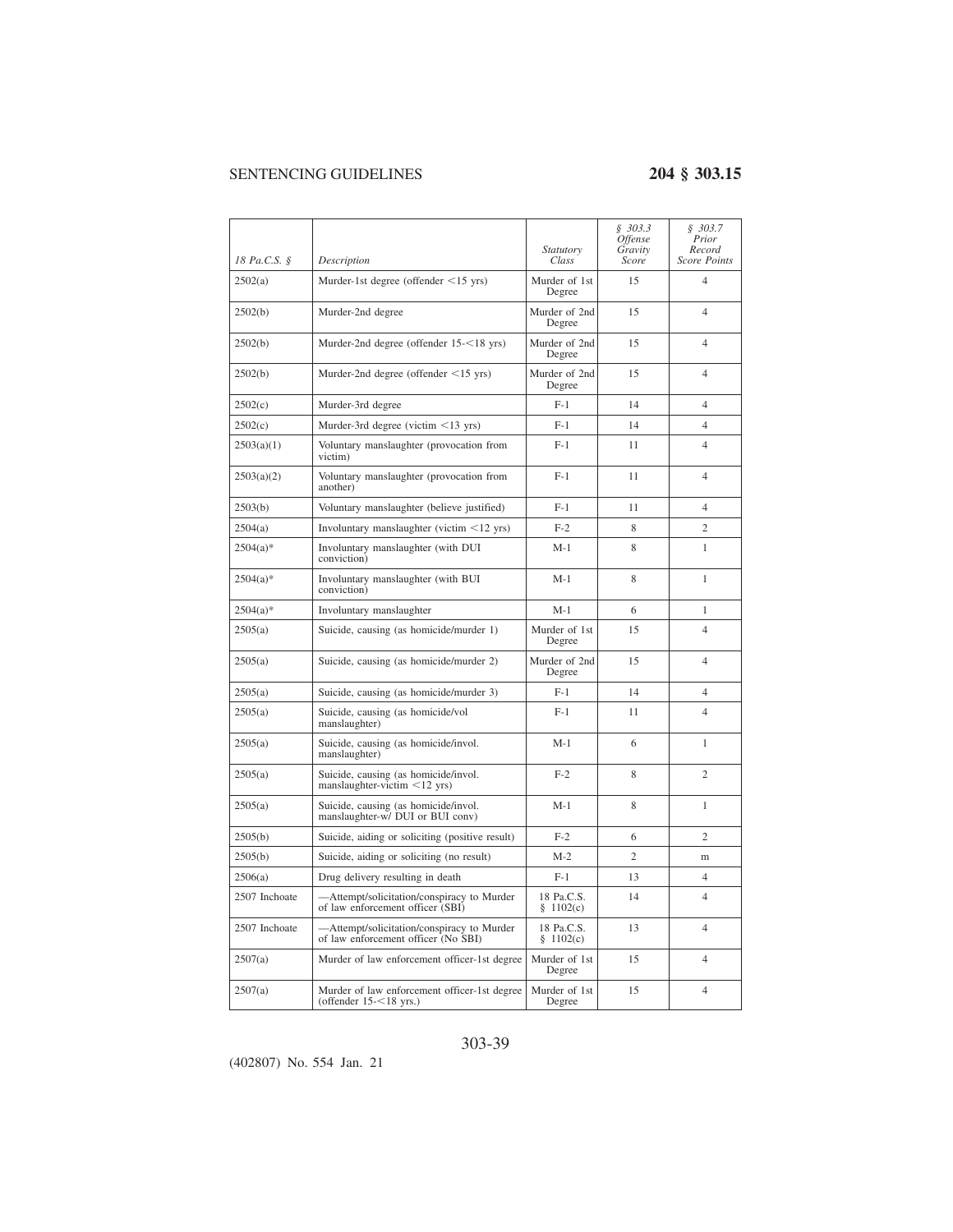| 18 Pa.C.S. §   | Description                                                                      | Statutory<br>Class        | \$303.3<br><i><b>Offense</b></i><br>Gravity<br>Score | \$303.7<br>Prior<br>Record<br><b>Score Points</b> |
|----------------|----------------------------------------------------------------------------------|---------------------------|------------------------------------------------------|---------------------------------------------------|
| 2507(a)        | Murder of law enforcement officer-1st degree<br>(offender $\leq$ 15 yrs.)        | Murder of 1st<br>Degree   | 15                                                   | $\overline{4}$                                    |
| 2507(b)        | Murder of law enforcement officer-2nd<br>degree                                  | Murder of 2nd<br>Degree   | 15                                                   | $\overline{4}$                                    |
| 2507(b)        | Murder of law enforcement officer-2nd<br>degree (offender $15 - 18$ yrs.)        | Murder of 2nd<br>Degree   | 15                                                   | $\overline{4}$                                    |
| 2507(b)        | Murder of law enforcement officer-2nd<br>degree (offender $\leq$ 15 yrs.)        | Murder of 2nd<br>Degree   | 15                                                   | $\overline{4}$                                    |
| 2507(c)(1)(i)  | Manslaughter of law enforcement officer (1st<br>degree/provocation by victim)    | $F-1$                     | 14                                                   | $\overline{4}$                                    |
| 2507(c)(1)(ii) | Manslaughter of law enforcement officer<br>(1st degree/provocation by another)   | $F-1$                     | 14                                                   | $\overline{4}$                                    |
| 2507(c)(2)     | Manslaughter of law enforcement officer<br>(1st degree/believe justified)        | $F-1$                     | 14                                                   | 4                                                 |
| 2507(d)        | Manslaughter of law enforcement officer<br>(2nd degree)                          | $F-2$                     | 9                                                    | $\overline{4}$                                    |
| 2604 Inchoate  | -Attempt/solicitation/conspiracy to Murder<br>of unborn child (SBI)              | 18 Pa.C.S.<br>§ 1102(c)   | 14                                                   | $\overline{\mathcal{L}}$                          |
| 2604 Inchoate  | -Attempt/solicitation/conspiracy to Murder<br>of unborn child (No SBI)           | 18 Pa.C.S.<br>§ $1102(c)$ | 13                                                   | $\overline{4}$                                    |
| 2604(a)(1)     | Murder of unborn child-1st degree                                                | Murder of 1st<br>Degree   | 15                                                   | 4                                                 |
| 2604(a)(1)     | Murder of unborn child-1st degree (offender<br>$15 - 18$ yrs.)                   | Murder of 1st<br>Degree   | 15                                                   | 4                                                 |
| 2604(a)(1)     | Murder of unborn child-1st degree (offender<br>$<15$ yrs.)                       | Murder of 1st<br>Degree   | 15                                                   | $\overline{4}$                                    |
| 2604(b)(1)     | Murder of unborn child-2nd degree                                                | Murder of 2nd<br>Degree   | 15                                                   | 4                                                 |
| 2604(b)(1)     | Murder of unborn child-2nd degree (offender<br>$15 - 18$ yrs.)                   | Murder of 2nd<br>Degree   | 15                                                   | $\overline{4}$                                    |
| 2604(b)(1)     | Murder of unborn child-2nd degree (offender<br>$<15$ yrs.)                       | Murder of 2nd<br>Degree   | 15                                                   | $\overline{4}$                                    |
| 2604(c)(1)     | Murder of unborn child-3rd degree                                                | $F-1$                     | 14                                                   | $\overline{4}$                                    |
| 2605(a)(1)     | Voluntary manslaughter of unborn child<br>(provocation from mother)              | $F-1$                     | 11                                                   | $\overline{4}$                                    |
| 2605(a)(2)     | Voluntary manslaughter of unborn child<br>(provocation from another)             | $F-1$                     | 11                                                   | $\overline{4}$                                    |
| 2605(b)        | Voluntary manslaughter of unborn child<br>(believe justified)                    | $F-1$                     | 11                                                   | $\overline{4}$                                    |
| $2606(a)*$     | Aggravated assault of unborn child (causes<br>SĒĪ)                               | $F-1$                     | 11                                                   | $\overline{4}$                                    |
| $2606(a)*$     | Aggravated assault of unborn child (attempts<br>to cause SBI)                    | $F-1$                     | 10                                                   | 3                                                 |
| 2701(a)(1)     | Simple assault-attempt/cause BI                                                  | $M-2$                     | 3                                                    | m                                                 |
| 2701(a)(1)     | Simple assault-attempt/cause BI (against child<br>$\leq$ 12 by adult $\geq$ =18) | $M-1$                     | $\overline{4}$                                       | $\mathbf{1}$                                      |

(402808) No. 554 Jan. 21

*2021 Commonwealth of Pennsylvania*

303-40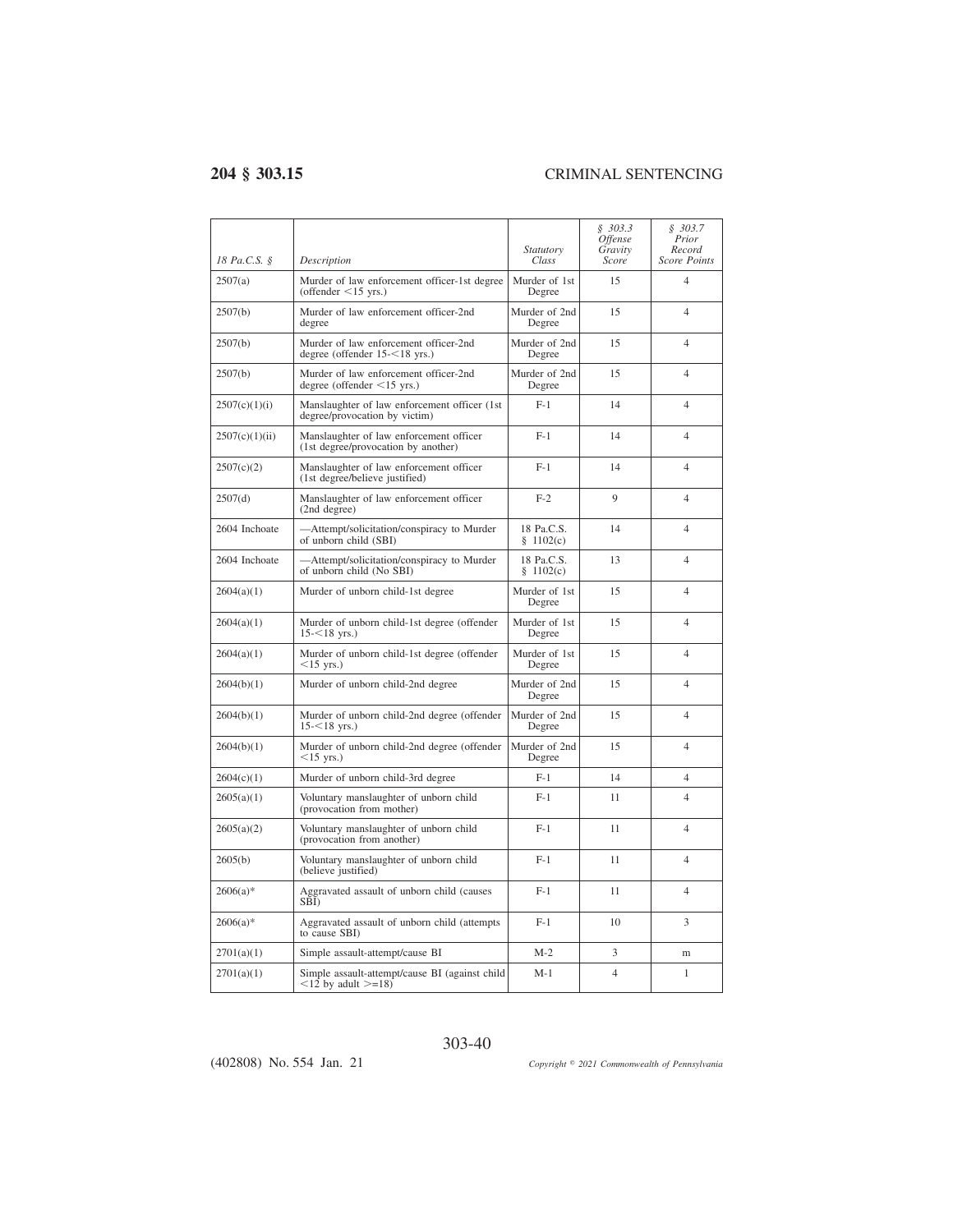|                |                                                                                                | <i>Statutory</i> | \$303.3<br><i><b>Offense</b></i><br>Gravity | \$303.7<br>Prior<br>Record |
|----------------|------------------------------------------------------------------------------------------------|------------------|---------------------------------------------|----------------------------|
| 18 Pa.C.S. §   | Description                                                                                    | Class            | Score                                       | Score Points               |
| 2701(a)(1)     | Simple assault-attempt/cause BI (mutual<br>consent)                                            | $M-3$            | 1                                           | m                          |
| 2701(a)(2)     | Simple assault-cause BI w/ deadly weapon                                                       | $M-2$            | 3                                           | m                          |
| 2701(a)(2)     | Simple assault-cause BI w/ deadly weapon<br>(against child $\leq$ 12 by adult $\geq$ =18)      | M-1              | $\overline{4}$                              | 1                          |
| 2701(a)(2)     | Simple assault-cause BI w/ deadly weapon<br>(mutual consent)                                   | $M-3$            | 1                                           | m                          |
| 2701(a)(3)     | Simple assault-cause fear of SBI                                                               | $M-2$            | 3                                           | m                          |
| 2701(a)(3)     | Simple assault-cause fear of SBI (against<br>child<br>$\leq$ 12 by adult $\geq$ =18)           | $M-1$            | $\overline{4}$                              | 1                          |
| 2701(a)(3)     | Simple assault-cause fear of SBI (mutual<br>consent)                                           | $M-3$            | 1                                           | m                          |
| 2701(a)(4)     | Simple assault-penetrate w/ hypodermic<br>needle                                               | $M-2$            | 3                                           | m                          |
| 2701(a)(4)     | Simple assault-penetrate w/ hypodermic<br>needle (against child $\leq$ 12 by adult $\geq$ =18) | $M-1$            | $\overline{4}$                              | 1                          |
| 2701(a)(4)     | Simple assault-penetrate w/ hypodermic<br>needle (mutual consent)                              | $M-3$            | 1                                           | m                          |
| $2702(a)(1)$ * | Aggravated assault-cause SBI                                                                   | $F-1$            | 11                                          | $\overline{4}$             |
| $2702(a)(1)$ * | Aggravated assault-attempt SBI                                                                 | $F-1$            | 10                                          | 3                          |
| $2702(a)(2)^*$ | Aggravated assault-cause SBI to police/<br>enumerated persons                                  | $F-1$            | 11                                          | $\overline{4}$             |
| $2702(a)(2)*$  | Aggravated assault-attempt SBI to police/<br>enumerated persons                                | $F-1$            | 10                                          | 3                          |
| 2702(a)(3)     | Aggravated assault-attempt/cause BI to<br>police/enumerated persons                            | $F-2$            | 6                                           | 2                          |
| 2702(a)(4)     | Aggravated assault-attempt/cause BI w/<br>deadly weapon                                        | $F-2$            | 8                                           | $\overline{2}$             |
| 2702(a)(5)     | Aggravated assault-attempt/cause BI to<br>teacher, etc.                                        | $F-2$            | 6                                           | $\overline{c}$             |
| 2702(a)(6)     | Aggravated assault-cause fear of SBI                                                           | $F-2$            | 6                                           | $\overline{2}$             |
| 2702(a)(7)     | Aggravated assault-use tear gas/electronic<br>device ag. police, etc.                          | $F-2$            | 6                                           | $\overline{c}$             |
| 2702(a)(8)     | Aggravated assault-attempt/cause BI (against<br>child $\leq 6$ by person $\geq = 18$ )         | $F-2$            | $\overline{7}$                              | $\overline{c}$             |
| $2702(a)(9)*$  | Aggravated assault-cause SBI (against child<br>$\leq$ 13 by person $\geq$ =18)                 | $F-1$            | 12                                          | $\overline{4}$             |
| $2702(a)(9)*$  | Aggravated assault-attempt SBI (against child<br>$<$ 13 by person $>=$ 18)                     | $F-1$            | 11                                          | $\overline{4}$             |
| 2702.1(a)      | Assault of law enforcement officer-discharge<br>firearm (1st degree)                           | $F-1$            | 13                                          | $\overline{4}$             |
| 2703(a)(1)(i)  | Assault by prisoner                                                                            | $F-2$            | $\overline{7}$                              | $\mathfrak{2}$             |
| 2703(a)(1)(ii) | Assault by prisoner-against employee<br>(attempt/cause BI)                                     | $F-2$            | $\overline{7}$                              | $\overline{c}$             |
| $2703$ (a)(2)  | Assault by prisoner-fluids                                                                     | $F-2$            | 7                                           | $\overline{2}$             |

### 303-41

(402809) No. 554 Jan. 21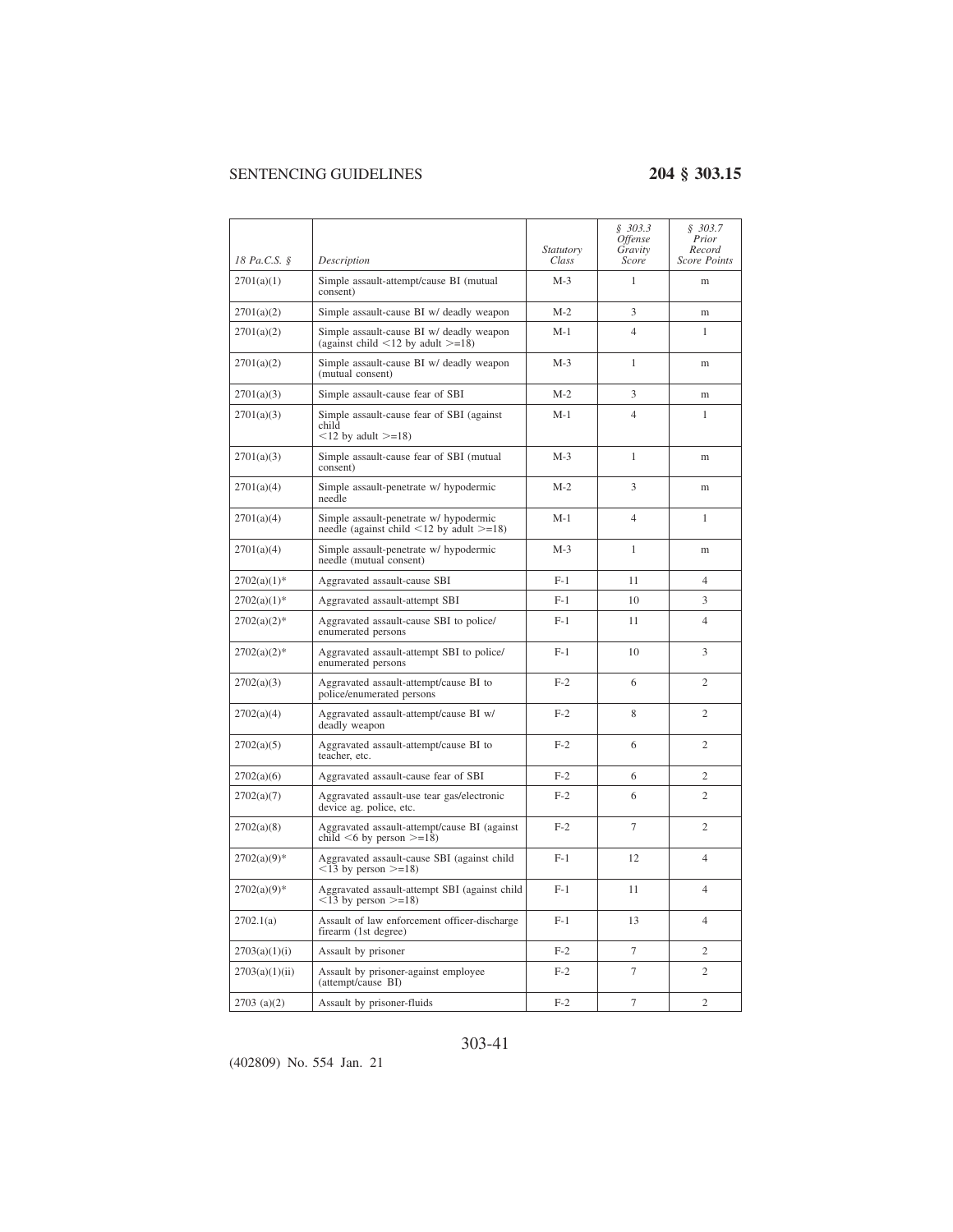| 18 Pa.C.S. §     | Description                                                                                        | <i>Statutory</i><br>Class | \$303.3<br><i><b>Offense</b></i><br>Gravity<br>Score | \$303.7<br>Prior<br>Record<br><b>Score Points</b> |
|------------------|----------------------------------------------------------------------------------------------------|---------------------------|------------------------------------------------------|---------------------------------------------------|
| 2703(a)(3)       | Assault by prisoner-against employee<br>(attempt/cause SBI)                                        | $F-1$                     | 8                                                    | 3                                                 |
| 2703.1           | Aggravated harassment by prisoner                                                                  | $F-3$                     | 6                                                    | 1                                                 |
| 2704             | Assault by life prisoner                                                                           | Murder of<br>2nd Degree   | 15                                                   | $\overline{4}$                                    |
| 2704 Inchoate    | -Attempt/solicitation/conspiracy to assault<br>by life prisoner (SBI)                              | 18 Pa.C.S.<br>\$1102(c)   | 14                                                   | $\overline{4}$                                    |
| 2704 Inchoate    | -Attempt/solicitation/conspiracy to assault<br>by life prisoner (No SBI)                           | 18 Pa.C.S.<br>\$1102(c)   | 13                                                   | $\overline{4}$                                    |
| 2705             | Recklessly endangering another person                                                              | $M-2$                     | 3                                                    | m                                                 |
| 2706(a)(1)       | Terroristic threats-intent to terrorize                                                            | $M-1$                     | 3                                                    | m                                                 |
| 2706(a)(1)       | Terroristic threats-intent to terrorize/divert<br>from activities                                  | $F-3$                     | 5                                                    | 1                                                 |
| 2706(a)(2)       | Terroristic threats-cause evacuation of<br>building                                                | $M-1$                     | 3                                                    | m                                                 |
| 2706(a)(2)       | Terroristic threats-cause evacuation of<br>building/divert from activities                         | $F-3$                     | 5                                                    | 1                                                 |
| 2706(a)(3)       | Terroristic threats-serious public<br>inconvenience                                                | $M-1$                     | 3                                                    | m                                                 |
| 2706(a)(3)       | Terroristic threats-serious public<br>inconvenience/divert from activities                         | $F-3$                     | 5                                                    | 1                                                 |
| 2707(a)          | Propulsion of missiles into an occupied<br>vehicle                                                 | $M-1$                     | 3                                                    | m                                                 |
| 2707(b)          | Propulsion of missiles onto a roadway                                                              | $M-2$                     | $\overline{2}$                                       | m                                                 |
| 2707.1(a)        | Discharge of firearm into an occupied<br>structure                                                 | $F-3$                     | 10                                                   | 1                                                 |
| 2708(a)          | Use of tear gas in labor dispute                                                                   | $M-1$                     | 3                                                    | m                                                 |
| 2709(a)(1)       | Harassment-subject other physical contact<br>(prev. violation of order)                            | $M-3$                     | 1                                                    | m                                                 |
| 2709(a)(2)       | Harassment-follow in public place (prev.<br>violation of order)                                    | $M-3$                     | 1                                                    | m                                                 |
| 2709(a)(3)       | Harassment-course of conduct w/ no<br>legitimate purpose (prev. violation of order)                | $M-3$                     | 1                                                    | m                                                 |
| 2709(a)(4)       | Harassment-lewd communication                                                                      | $M-3$                     | $\mathbf{1}$                                         | m                                                 |
| 2709(a)(5)       | Harassment-repeated, anonymous<br>communication                                                    | $M-3$                     | 1                                                    | m                                                 |
| 2709(a)(6)       | Harassment-repeated communication:<br>inconvenient hours                                           | $M-3$                     | $\mathbf{1}$                                         | m                                                 |
| 2709(a)(7)       | Harassment-repeated communication: other                                                           | $M-3$                     | $\mathbf{1}$                                         | m                                                 |
| 2709(a.1)(1)(i)  | Cyber harassment of a child; seriously<br>disparaging statements or opinion (course of<br>conduct) | $M-3$                     | 1                                                    | m                                                 |
| 2709(a.1)(1)(ii) | Cyber harassment of a child; threat to inflict<br>harm (course of conduct)                         | $M-3$                     | $\mathbf{1}$                                         | m                                                 |
| 2709.1(a)(1)     | Stalking-repeated acts to cause fear of BI (1st)<br>off)                                           | $M-1$                     | $\overline{4}$                                       | m                                                 |

### 303-42

(402810) No. 554 Jan. 21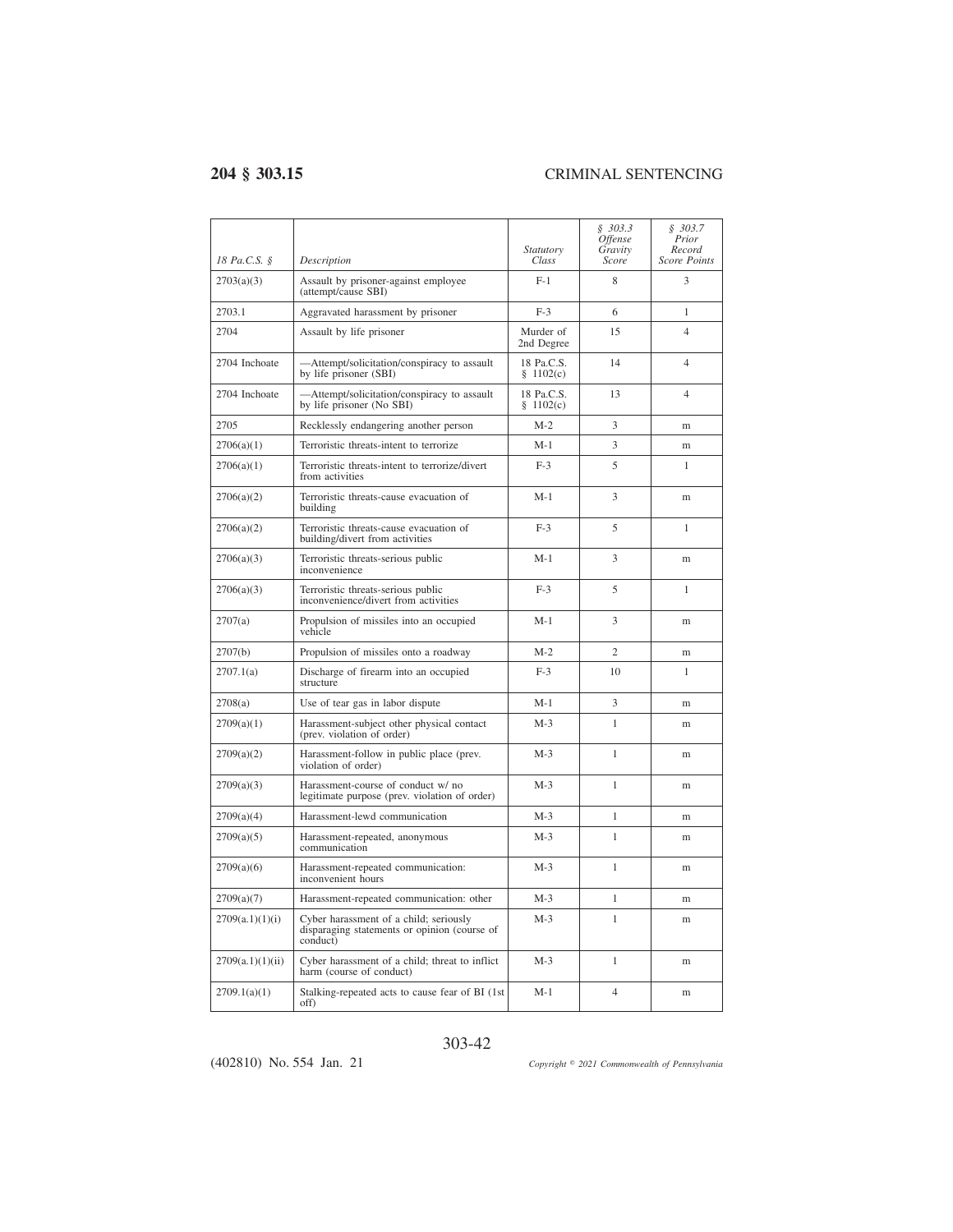|                   |                                                                                                          | Statutory                 | \$303.3<br>Offense<br>Gravity | \$303.7<br>Prior<br>Record |
|-------------------|----------------------------------------------------------------------------------------------------------|---------------------------|-------------------------------|----------------------------|
| 18 Pa.C.S. §      | Description                                                                                              | Class                     | Score                         | Score Points               |
| 2709.1(a)(1)      | Stalking-repeated acts to cause fear of BI<br>(2nd/subsq off)                                            | $F-3$                     | 6                             | 1                          |
| 2709.1(a)(1)      | Stalking-repeated acts to cause fear of BI<br>(prior crime of violence)                                  | $F-3$                     | 6                             | 1                          |
| 2709.1(a)(2)      | Stalking-course of conduct to cause fear of BI<br>$(1st$ off)                                            | $M-1$                     | $\overline{4}$                | m                          |
| 2709.1(a)(2)      | Stalking-course of conduct to cause fear of BI<br>(2nd/subsq off)                                        | $F-3$                     | 6                             | 1                          |
| 2709.1(a)(2)      | Stalking-course of conduct to cause fear of BI<br>(prior crime of violence)                              | $F-3$                     | 6                             | 1                          |
| 2710              | Ethnic Intimidation                                                                                      | 18 Pa.C.S.<br>§ $2710(b)$ | See<br>§ 303.3(d)             | See<br>§ 303.8(c)          |
| 2712(a)           | Assault-sports official                                                                                  | $M-1$                     | 3                             | m                          |
| 2713(a)(1)        | Neglect of care-dependent person-no<br>treatment (cause death)                                           | $F-1$                     | 11                            | 3                          |
| 2713(a)(1)        | Neglect of care-dependent person-no<br>treatment (cause SBI)                                             | $F-1$                     | 10                            | 3                          |
| 2713(a)(1)        | Neglect of care-dependent person-no<br>treatment (cause BI)                                              | $M-1$                     | $\overline{4}$                | m                          |
| 2713(a)(2)        | Neglect of care-dependent person-physical/<br>chemical restraint (cause death)                           | $F-1$                     | 11                            | 3                          |
| 2713(a)(2)        | Neglect of care-dependent person-physical/<br>chemical restraint (cause SBI)                             | $F-1$                     | 10                            | 3                          |
| 2713(a)(2)        | Neglect of care-dependent person-physical/<br>chemical restraint (cause BI)                              | $M-1$                     | $\overline{4}$                | m                          |
| 2713(a)(3)        | Neglect of care-dependent person-fails to<br>provide treatment, care, goods, etc. (course of<br>conduct) | $F-3$                     | 5                             | 1                          |
| 2713(a)(3)        | Neglect of care-dependent person-fails to<br>provide treatment, care, goods, etc.                        | $M-2$                     | $\overline{2}$                | m                          |
| 2713.1(a)(1)(i)   | Abuse of care-dependent person-intent to<br>harass, etc. (strike, shove kick)                            | $M-1$                     | $\overline{4}$                | m                          |
| 2713.1(a)(1)(ii)  | Abuse of care-dependent person-intent to<br>harass, etc. (course of conduct)                             | $M-1$                     | $\overline{4}$                | m                          |
| 2713.1(a)(1)(iii) | Abuse of care-dependent person-intent to<br>harass, etc. (communications-type)                           | $M-1$                     | 3                             | m                          |
| 2713.1(a)(1)(iv)  | Abuse of care-dependent person-intent to<br>harass, etc. (communicate-extremely<br>inconvenient hours)   | $M-1$                     | 3                             | m                          |
| 2713.1(a)(2)      | Abuse of care-dependent person-offense<br>under $18 \t{S}$ 2709.1 (related to stalking)                  | $F-3$                     | 5                             | $\mathbf{1}$               |
| 2714              | Unauthorized administration of intoxicant                                                                | $F-3$                     | 8                             | $\mathbf{1}$               |
| 2715(a)(3)        | Threat to use weapons of mass destruction-<br>reports w/o knowledge                                      | $M-1$                     | 3                             | m                          |
| 2715(a)(3)        | Threat to use weapons of mass destruction-<br>reports w/o knowledge (divert from activities)             | $F-3$                     | 5                             | $\mathbf{1}$               |

### 303-43

(402811) No. 554 Jan. 21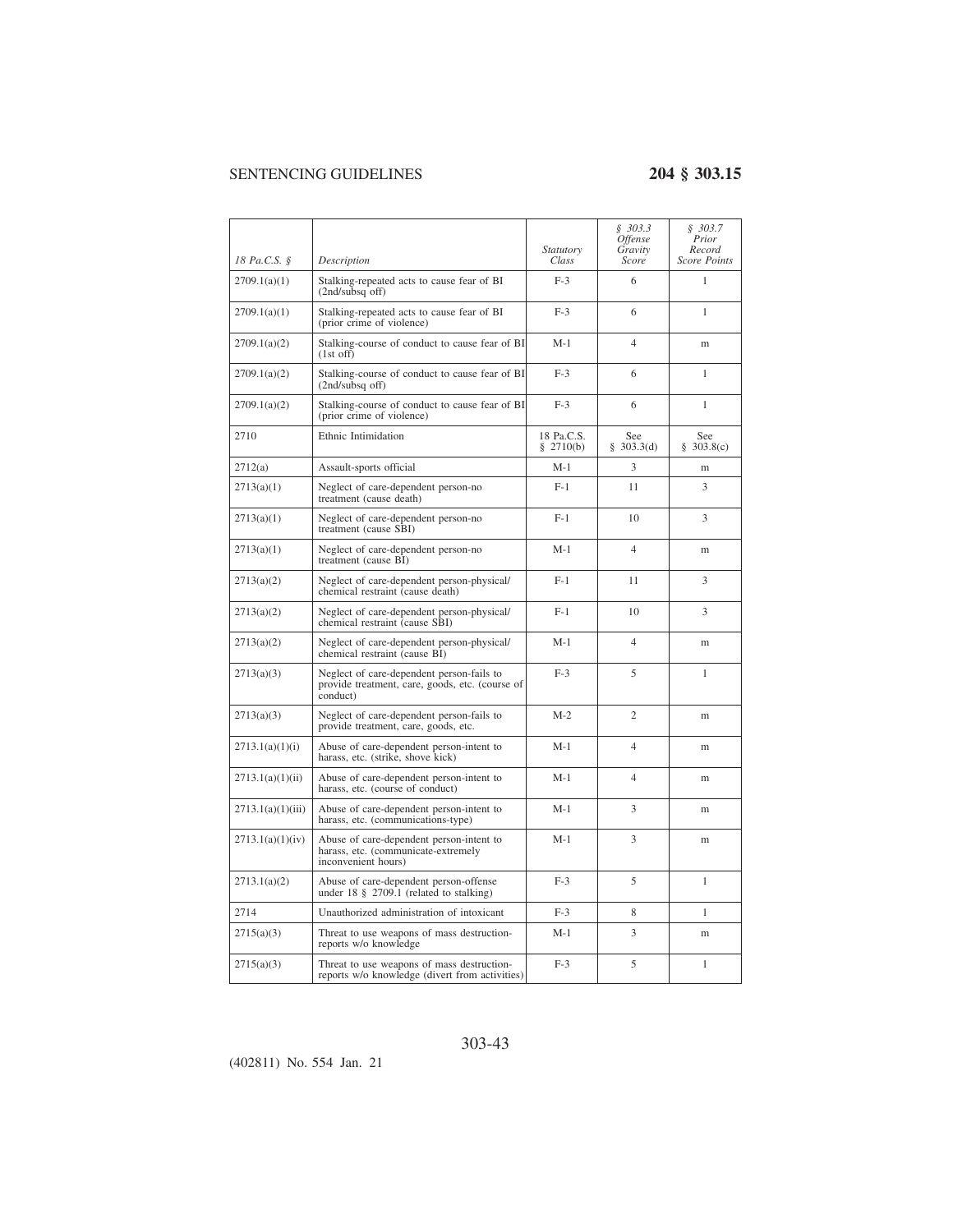| 18 Pa.C.S. § | Description                                                                               | <i>Statutory</i><br>Class | § 303.3<br><i><b>Offense</b></i><br>Gravity<br>Score | \$303.7<br>Prior<br>Record<br><b>Score Points</b> |
|--------------|-------------------------------------------------------------------------------------------|---------------------------|------------------------------------------------------|---------------------------------------------------|
| 2715(a)(3)   | Threat to use weapons of mass destruction-<br>reports w/o knowledge (during emergency)    | $F-2$                     | $\overline{7}$                                       | $\overline{c}$                                    |
| 2715(a)(4)   | Threat to use weapons of mass destruction-<br>threaten placement                          | $M-1$                     | 3                                                    | m                                                 |
| 2715(a)(4)   | Threat to use weapons of mass destruction-<br>threaten placement (divert from activities) | $F-3$                     | $\tau$                                               | 1                                                 |
| 2715(a)(4)   | Threat to use weapons of mass destruction-<br>threaten placement (during emergency)       | $F-2$                     | $\overline{7}$                                       | $\overline{c}$                                    |
| 2716(a)      | Weapons of mass destruction-possession (1st<br>off)                                       | $F-2$                     | $\overline{7}$                                       | $\overline{c}$                                    |
| 2716(a)      | Weapons of mass destruction-possession (2nd/<br>subsq off)                                | $F-1$                     | 11                                                   | $\overline{\mathcal{L}}$                          |
| 2716(b)(1)   | Weapons of mass destruction-use (cause<br>death)                                          | Murder of<br>2nd Degree   | 15                                                   | 4                                                 |
| 2716(b)(1)   | Weapons of mass destruction-use (cause<br>injury/illness)                                 | $F-1$                     | 13                                                   | $\overline{4}$                                    |
| 2716(b)(2)   | Weapons of mass destruction-use (cause<br>damage/disrupt water/food)                      | $F-1$                     | 13                                                   | $\overline{4}$                                    |
| 2716(b)(3)   | Weapons of mass destruction-use (cause<br>evacuation of building etc.)                    | $F-1$                     | 13                                                   | $\overline{4}$                                    |
| 2717(a)(1)   | Terrorism-intim/coerce population (where<br>violent offense is F-1)                       | $F-1$                     | one point<br>higher than<br>object offense           | $\overline{4}$                                    |
| 2717(a)(1)   | Terrorism-intim/coerce population (where<br>violent offense is F-2)                       | $F-1$                     | one point<br>higher than<br>object offense           | 3                                                 |
| 2717(a)(1)   | Terrorism-intim/coerce population (where<br>violent offense is F-3 or ungraded felony)    | $F-2$                     | one point<br>higher than<br>object offense           | See<br>\$303.7(a)                                 |
| 2717(a)(1)   | Terrorism-intim/coerce population (where<br>violent offense is M-1)                       | $F-3$                     | one point<br>higher than<br>object offense           | See<br>\$303.7(a)                                 |
| 2717(a)(1)   | Terrorism-intim/coerce population (where<br>violent offense is M-2)                       | $M-1$                     | one point<br>higher than<br>object offense           | See<br>\$303.7(a)                                 |
| 2717(a)(1)   | Terrorism-intim/coerce population (where<br>violent offense is M-3)                       | $M-2$                     | one point<br>higher than<br>object offense           | See<br>\$303.7(a)                                 |
| 2717(a)(2)   | Terrorism-influence govt (where violent<br>offense is $F-1$ )                             | $F-1$                     | one point<br>higher than<br>object offense           | 4                                                 |
| 2717(a)(2)   | Terrorism-influence govt (where violent<br>offense is $F-2$ )                             | $F-1$                     | one point<br>higher than<br>object offense           | 3                                                 |
| 2717(a)(2)   | Terrorism-influence govt (where violent<br>offense is F-3 or ungraded felony)             | $F-2$                     | one point<br>higher than<br>object offense           | See<br>\$303.7(a)                                 |
| 2717(a)(2)   | Terrorism-influence govt (where violent<br>offense is M-1)                                | $F-3$                     | one point<br>higher than<br>object offense           | See<br>§ 303.7(a)                                 |

(402812) No. 554 Jan. 21

303-44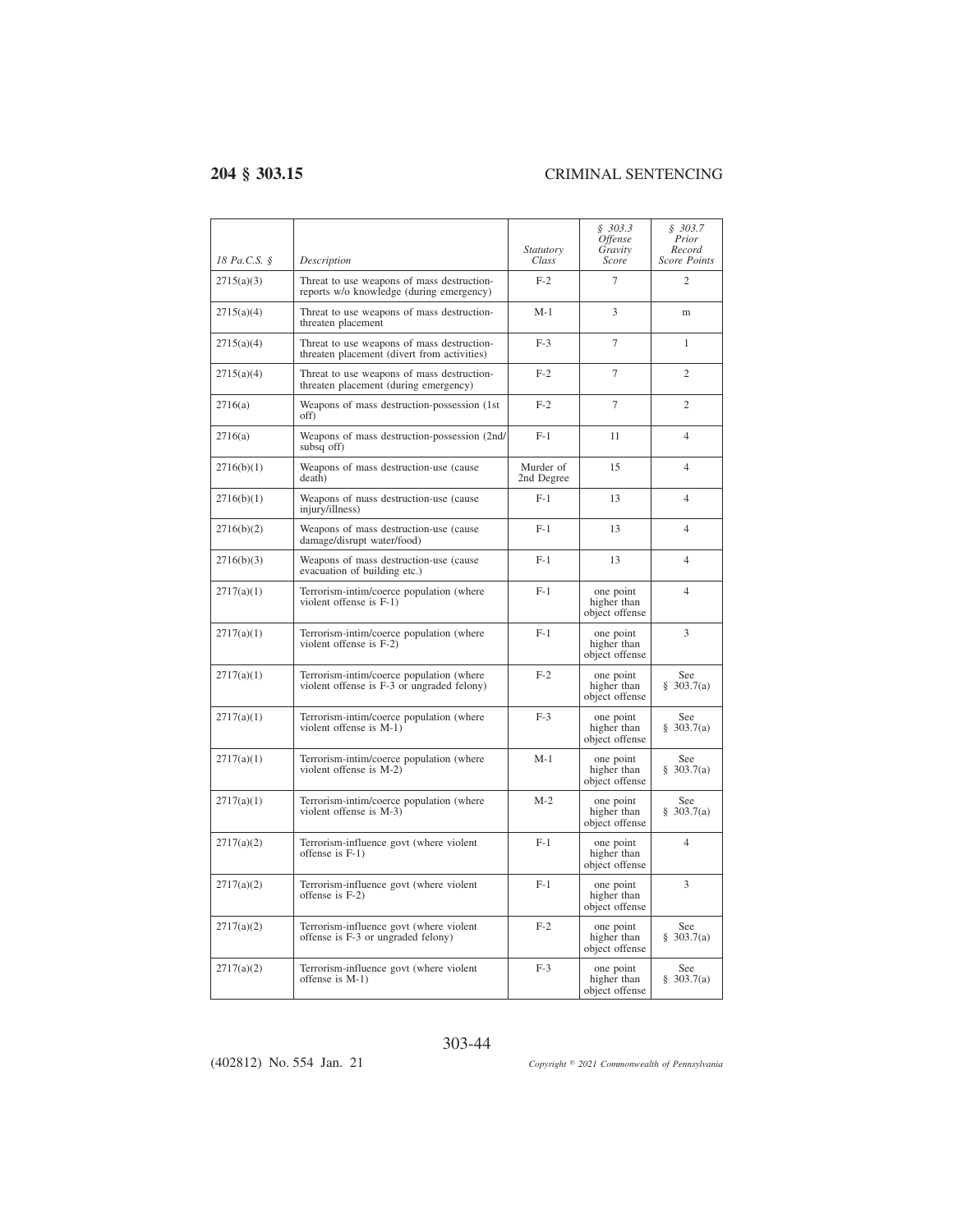| 18 Pa.C.S. §     | Description                                                                                                 | <i>Statutory</i><br>Class | \$303.3<br><i><b>Offense</b></i><br>Gravity<br><b>Score</b> | \$303.7<br>Prior<br>Record<br><b>Score Points</b> |
|------------------|-------------------------------------------------------------------------------------------------------------|---------------------------|-------------------------------------------------------------|---------------------------------------------------|
| 2717(a)(2)       | Terrorism-influence govt (where violent<br>offense is M-2)                                                  | $M-1$                     | one point<br>higher than<br>object offense                  | See<br>\$303.7(a)                                 |
| 2717(a)(2)       | Terrorism-influence govt (where violent<br>offense is M-3)                                                  | $M-2$                     | one point<br>higher than<br>object offense                  | See<br>\$303.7(a)                                 |
| 2718(a)(1)       | Strangulation-applying pressure to throat or<br>neck                                                        | $M-2$                     | 3                                                           | m                                                 |
| 2718(a)(1)       | Strangulation-applying pressure to throat or<br>neck                                                        | $F-2$                     | 9                                                           | $\overline{c}$                                    |
| 2718(a)(1)       | Strangulation-applying pressure to throat or<br>neck                                                        | $F-1$                     | 10                                                          | $\overline{4}$                                    |
| 2718(a)(2)       | Strangulation-blocking nose and mouth                                                                       | $M-2$                     | 3                                                           | m                                                 |
| 2718(a)(2)       | Strangulation-blocking nose and mouth                                                                       | $F-2$                     | 9                                                           | $\overline{c}$                                    |
| 2718(a)(2)       | Strangulation-blocking nose and mouth                                                                       | $F-1$                     | 10                                                          | $\overline{4}$                                    |
| 2802(a)(1)       | Hazing a minor or student-violate federal or<br>state criminal law (reasonable likelihood of<br>BD          | $M-3$                     | 1                                                           | m                                                 |
| 2802(a)(2)       | Hazing a minor or student-consume food,<br>liquid, alcohol, drug, etc. (reasonable<br>likelihood of BI)     | $M-3$                     | 1                                                           | m                                                 |
| 2802(a)(3)       | Hazing a minor or student-endure brutality of<br>physical nature (reasonable likelihood of BI)              | $M-3$                     | $\overline{c}$                                              | m                                                 |
| 2802(a)(4)       | Hazing a minor or student-endure brutality of<br>mental nature (reasonable likelihood of BI)                | $M-3$                     | $\overline{c}$                                              | m                                                 |
| 2802(a)(5)       | Hazing a minor or student-endure brutality of<br>sexual nature (reasonable likelihood of BI)                | $M-3$                     | $\overline{c}$                                              | m                                                 |
| 2802(a)(6)       | Hazing a minor or student-endure other<br>activity (reasonable likelihood of BI)                            | $M-3$                     | $\mathbf{1}$                                                | m                                                 |
| $2803(a)(1)$ *   | Aggravated hazing a minor or student-<br>reckless indifference (SBI)                                        | $F-3$                     | 5                                                           | 1                                                 |
| $2803(a)(1)$ *   | Aggravated hazing a minor or student-<br>reckless indifference (death)                                      | $F-3$                     | 7                                                           | 1                                                 |
| $2803(a)(2)$ *   | Aggravated hazing a minor or student-causes,<br>coerces or forces consumption of alcohol or<br>drug (SBI)   | $F-3$                     | 5                                                           | 1                                                 |
| $2803(a)(2)$ *   | Aggravated hazing a minor or student-causes,<br>coerces or forces consumption of alcohol or<br>drug (death) | $F-3$                     | 7                                                           | $\mathbf{1}$                                      |
| 2901(a)(1)       | Kidnapping-for ransom (victim $>=18$ yrs)                                                                   | $F-1$                     | 10                                                          | 4                                                 |
| 2901(a)(2)       | Kidnapping-to facilitate a felony (victim<br>$>=18$ yrs)                                                    | $F-1$                     | 10                                                          | $\overline{4}$                                    |
| 2901(a)(3)       | Kidnapping-to inflict terror, BI<br>$(victim \ge = 18 \text{ yrs})$                                         | $F-1$                     | 10                                                          | $\overline{4}$                                    |
| 2901(a)(4)       | Kidnapping-to interfere w/ performance of<br>pub. official (victim $>=18$ yrs)                              | $F-1$                     | 10                                                          | 4                                                 |
| $2901(a.1)(1)$ * | Kidnapping-minor, for ransom/etc. (victim<br>$14 - 18$ yrs)                                                 | $F-1$                     | 10                                                          | $\overline{4}$                                    |

### 303-45

(402813) No. 554 Jan. 21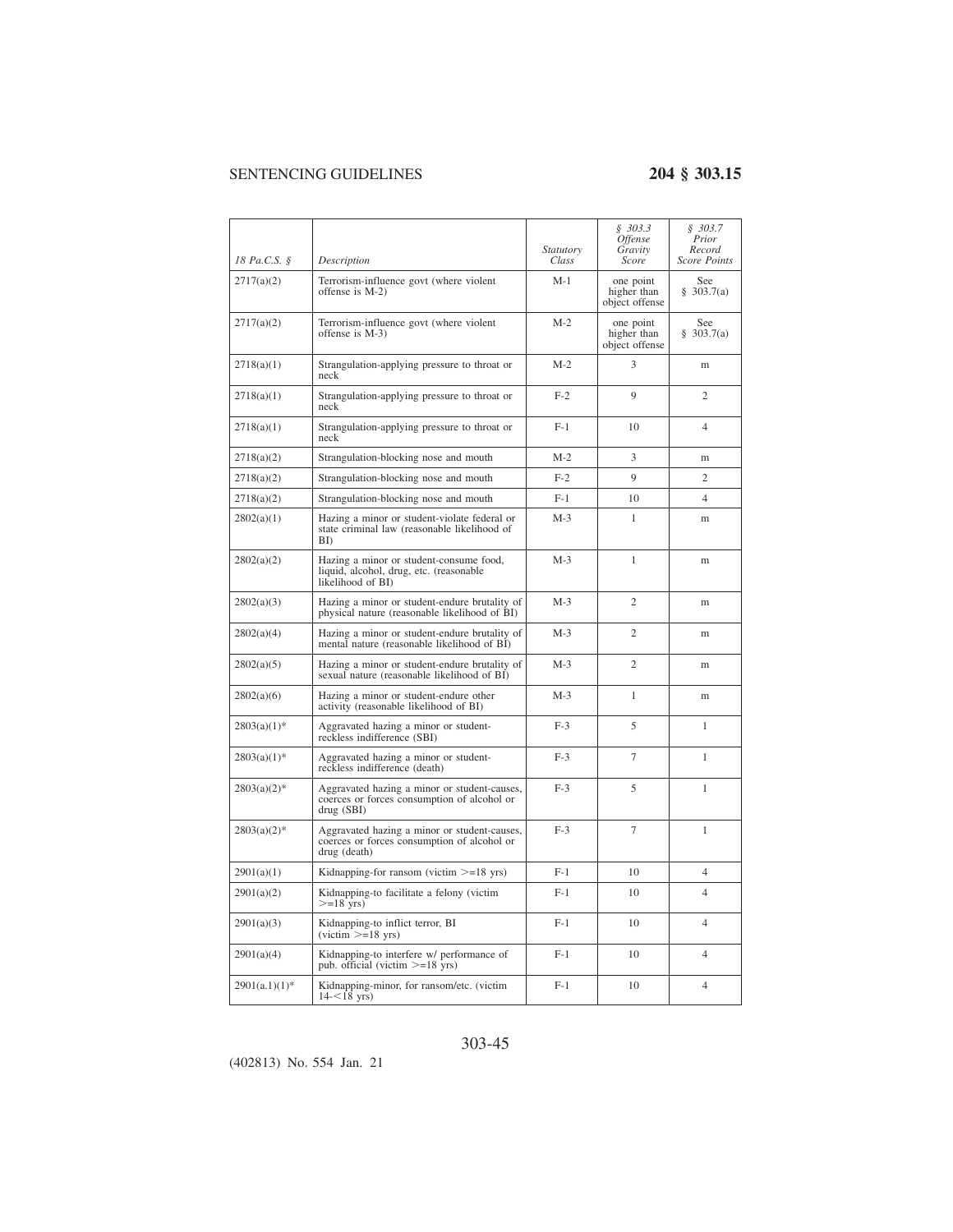$\overline{a}$ 

| 18 Pa.C.S. §     | Description                                                                                         | <i>Statutory</i><br>Class | \$303.3<br>Offense<br>Gravity<br>Score | \$303.7<br>Prior<br>Record<br>Score Points |
|------------------|-----------------------------------------------------------------------------------------------------|---------------------------|----------------------------------------|--------------------------------------------|
| $2901(a.1)(1)$ * | Kidnapping-minor, for ransom/etc. (victim<br>$<$ 14 yrs)                                            | $F-1$                     | 10                                     | $\overline{\mathcal{L}}$                   |
| $2901(a.1)(2)$ * | Kidnapping-minor, to facilitate felony (victim<br>$14 - 18$ yrs)                                    | $F-1$                     | 10                                     | 4                                          |
| $2901(a.1)(2)*$  | Kidnapping-minor, to facilitate felony (victim<br>$<$ 14 yrs)                                       | $F-1$                     | 10                                     | $\overline{4}$                             |
| $2901(a.1)(3)*$  | Kidnapping-minor, to inflict terror, BI (victim<br>$14 - 18$ yrs)                                   | $F-1$                     | 10                                     | $\overline{4}$                             |
| $2901(a.1)(3)$ * | Kidnapping-minor, to inflict terror, BI (victim<br>$<$ 14 vrs)                                      | $F-1$                     | 10                                     | 4                                          |
| 2901(a.1)(4)*    | Kidnapping-minor, to interfere w/ pub.<br>official (victim $14 - 18$ yrs)                           | $F-1$                     | 10                                     | $\overline{4}$                             |
| $2901(a.1)(4)$ * | Kidnapping-minor, to interfere w/ pub.<br>official (victim $\leq$ 14 yrs)                           | $F-1$                     | 10                                     | $\overline{4}$                             |
| 2902(a)(1)       | Unlawful restraint-risk SBI                                                                         | $M-1$                     | 3                                      | m                                          |
| 2902(a)(2)       | Unlawful restraint-involuntary servitude                                                            | $M-1$                     | 3                                      | m                                          |
| 2902(b)(1)       | Unlawful restraint-risk SBI (victim $\leq$ 18 yrs)                                                  | $F-2$                     | 8                                      | $\overline{c}$                             |
| 2902(b)(2)       | Unlawful restraint-involuntary servitude<br>$(victim < 18$ yrs)                                     | $F-2$                     | 8                                      | $\overline{c}$                             |
| 2902(c)(1)       | Unlawful restraint by parent-risk SBI (victim<br>$<$ 18 yrs)                                        | $F-2$                     | 8                                      | $\overline{c}$                             |
| 2902(c)(2)       | Unlawful restraint by parent-involuntary<br>servitude (victim $\langle 18^\circ \text{yrs} \rangle$ | $F-2$                     | 8                                      | $\overline{c}$                             |
| 2903(a)          | False imprisonment (victim $>=18$ yrs)                                                              | $M-2$                     | $\overline{c}$                         | m                                          |
| 2903(b)          | False imprisonment (victim $\leq 18$ yrs)                                                           | $F-2$                     | 8                                      | $\overline{c}$                             |
| 2903(c)          | False imprisonment by parent<br>$(victim<18$ yrs)                                                   | $F-2$                     | 7                                      | $\overline{c}$                             |
| 2904(a)          | Interfere with custody of children                                                                  | $F-3$                     | 6                                      | 1                                          |
| $2904(a)*$       | Interfere with custody of children-good cause/<br>time $<$ 24 hrs.                                  | $M-2$                     | 3                                      | m                                          |
| $2904(a)*$       | Interfere with custody of children-good cause/<br>time $<$ 24 hrs. (ML Tier I)                      | $M-2$                     | 3                                      | m                                          |
| 2904(a)          | Interfere with custody of children-w/ reckless<br>disregard                                         | $F-2$                     | 8                                      | $\overline{c}$                             |
| 2905(a)          | Interfere with custody of committed person                                                          | $M-2$                     | $\overline{4}$                         | m                                          |
| 2906(a)(1)       | Criminal coercion-threat to commit crime                                                            | $M-2$                     | $\overline{c}$                         | m                                          |
| 2906(a)(1)       | Criminal coercion-threat to commit crime<br>(felony)                                                | $M-1$                     | 3                                      | m                                          |
| 2906(a)(2)       | Criminal coercion-threat to accuse of crime                                                         | $M-2$                     | $\overline{c}$                         | m                                          |
| 2906(a)(2)       | Criminal coercion-threat to accuse of crime<br>(felony)                                             | $M-1$                     | 3                                      | m                                          |
| 2906(a)(3)       | Criminal coercion-threat to expose secret                                                           | $M-2$                     | $\overline{c}$                         | m                                          |
| 2906(a)(3)       | Criminal coercion-threat to expose secret<br>(felony)                                               | $M-1$                     | 3                                      | m                                          |

### 303-46

(402814) No. 554 Jan. 21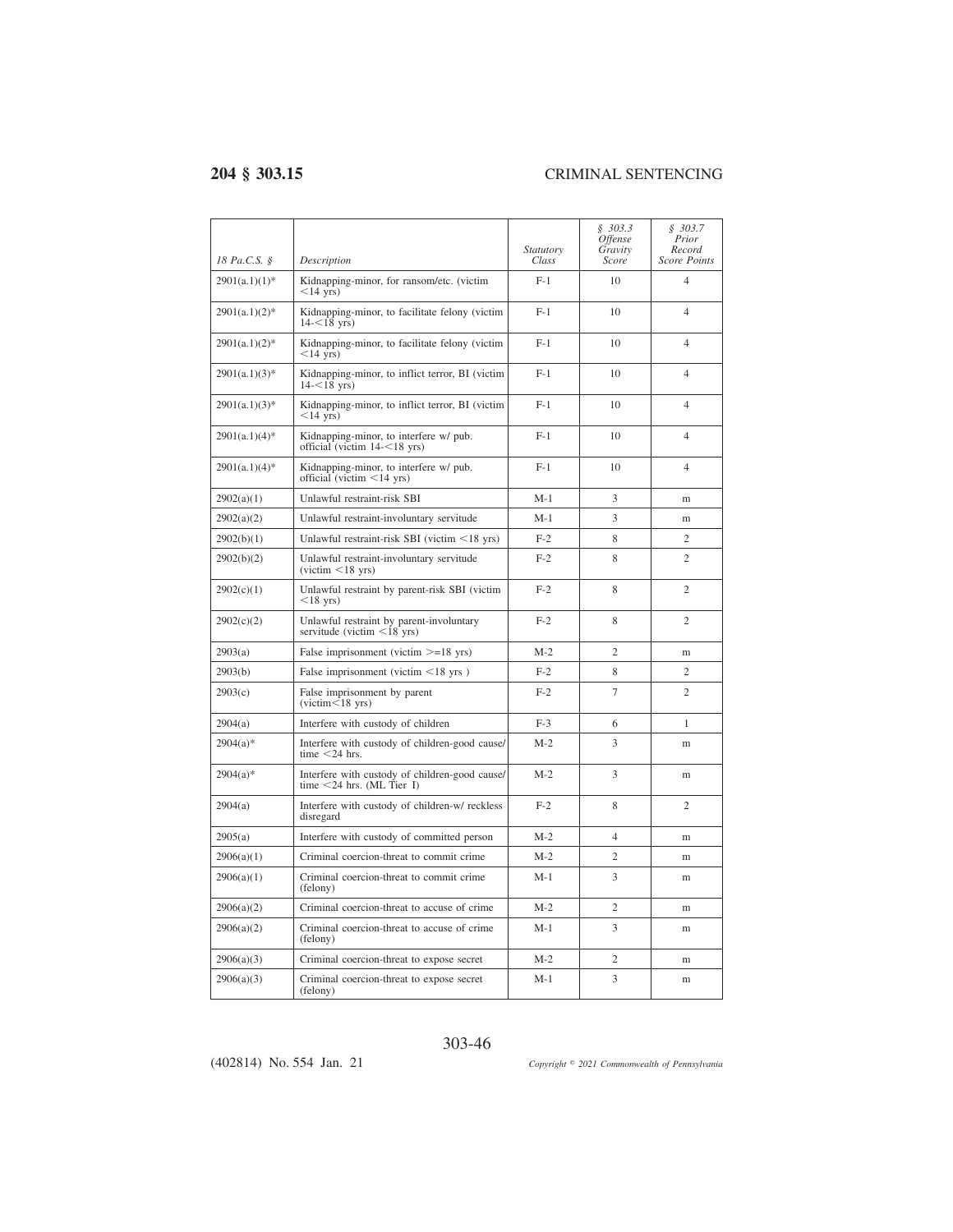|                |                                                                                                                                                                             | <b>Statutory</b> | \$303.3\$<br>Offense<br>Gravity | \$303.7<br>Prior<br>Record |
|----------------|-----------------------------------------------------------------------------------------------------------------------------------------------------------------------------|------------------|---------------------------------|----------------------------|
| 18 Pa.C.S. §   | Description                                                                                                                                                                 | Class            | Score                           | <b>Score Points</b>        |
| 2906(a)(4)     | Criminal coercion-threaten official act                                                                                                                                     | $M-2$            | $\overline{2}$                  | m                          |
| 2906(a)(4)     | Criminal coercion-threaten official act<br>(felony)                                                                                                                         | M-1              | 3                               | m                          |
| 2907           | Disposition of ransom                                                                                                                                                       | $F-3$            | 5                               | $\mathbf{1}$               |
| 2909(b)(1)     | Concealment of whereabouts of a child-in<br>Commonwealth                                                                                                                    | $F-3$            | 4                               | 1                          |
| 2909(b)(2)     | Concealment of whereabouts of a child-<br>parents in Commonwealth                                                                                                           | $F-3$            | $\overline{4}$                  | $\mathbf{1}$               |
| 2910(a)        | Luring child into motor vehicle/structure                                                                                                                                   | $M-1$            | 5                               | $\mathbf{1}$               |
| 2910           | Luring a child into motor vehicle/structure<br>$\left(\text{child} < 13 \text{ yrs}\right)$                                                                                 | $F-2$            | 8                               | $\mathfrak{D}$             |
| 3011(a)(1)     | Trafficking in individuals-recruits, entices,<br>solicits, harbors, etc.                                                                                                    | $F-1$            | 10                              | $\overline{4}$             |
| 3011(a)(1)     | Trafficking in individuals recruits, entices,<br>solicits, harbors, etc. (minor being subjected<br>to sexual servitude, course of conduct) (as<br>provided in § $3011(b)$ ) | $F-1$            | 12                              | $\overline{4}$             |
| 3011(a)(2)     | Trafficking in individuals-knowingly benefits<br>financially                                                                                                                | $F-1$            | 10                              | $\overline{4}$             |
| 3011(a)(2)     | Trafficking in individuals-knowingly benefits<br>financially (minor being subjected to sexual<br>servitude, course of conduct) (as provided in<br>\$3011(b))                | $F-1$            | 12                              | $\overline{4}$             |
| 3011(a)(3)     | Trafficking in individuals-knows or recklessly<br>disregards                                                                                                                | $F-2$            | 9                               | $\overline{c}$             |
| 3011(a)(4)     | Trafficking in individuals-knowingly benefits<br>financially                                                                                                                | $F-2$            | 9                               | $\overline{c}$             |
| $3012(b)(1)^*$ | Involuntary servitude-cause serious harm                                                                                                                                    | $F-1$            | 10                              | 3                          |
| $3012(b)(1)$ * | Involuntary servitude-threaten serious harm                                                                                                                                 | $F-1$            | 9                               | 3                          |
| $3012(b)(2)^*$ | Involuntary servitude-physically restrain<br>another                                                                                                                        | $F-1$            | 10                              | 3                          |
| $3012(b)(2)^*$ | Involuntary servitude-threaten to physically<br>restrain another                                                                                                            | $F-1$            | 9                               | 3                          |
| $3012(b)(3)*$  | Involuntary servitude-kidnap                                                                                                                                                | $F-1$            | 11                              | $\overline{4}$             |
| $3012(b)(3)*$  | Involuntary servitude-attempt to kidnap                                                                                                                                     | $F-1$            | 10                              | 3                          |
| $3012(b)(4)*$  | Involuntary servitude-abuse legal process                                                                                                                                   | $F-1$            | 10                              | 3                          |
| $3012(b)(4)$ * | Involuntary servitude-threaten to abuse legal<br>process                                                                                                                    | $F-1$            | 9                               | 3                          |
| 3012(b)(5)     | Involuntary servitude-taking/retaining<br>personal property                                                                                                                 | $F-1$            | 10                              | 3                          |
| 3012(b)(6)     | Involuntary servitude-unlawful conduct of<br>documents                                                                                                                      | $F-1$            | 10                              | 3                          |
| 3012(b)(7)     | Involuntary servitude-extortion                                                                                                                                             | $F-1$            | 10                              | 3                          |
| 3012(b)(8)     | Involuntary servitude-fraud                                                                                                                                                 | $F-1$            | 10                              | 3                          |
| 3012(b)(9)     | Involuntary servitude-criminal coercion                                                                                                                                     | $F-1$            | 10                              | 3                          |

### 303-47

(402815) No. 554 Jan. 21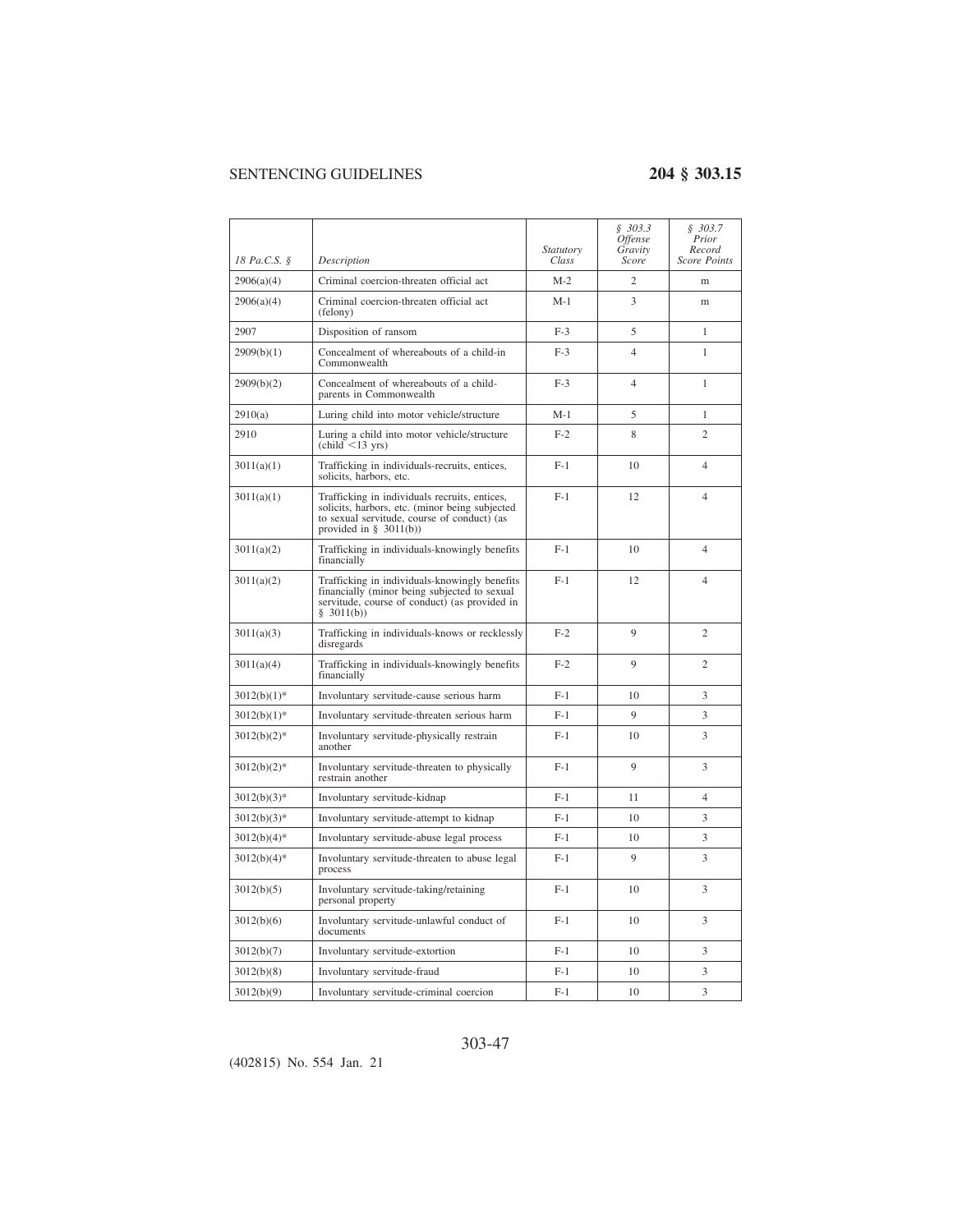| 18 Pa.C.S. §      | Description                                                                                        | <i>Statutory</i><br>Class                                             | \$303.3<br><i><b>Offense</b></i><br>Gravity<br>Score                  | \$303.7<br>Prior<br>Record<br>Score Points                            |
|-------------------|----------------------------------------------------------------------------------------------------|-----------------------------------------------------------------------|-----------------------------------------------------------------------|-----------------------------------------------------------------------|
| $3012(b)(10)*$    | Involuntary servitude-duress through force                                                         | $F-1$                                                                 | 10                                                                    | 3                                                                     |
| $3012(b)(10)*$    | Involuntary servitude-duress through threat of<br>force                                            | $F-1$                                                                 | 9                                                                     | 3                                                                     |
| 3012(b)(11)       | Involuntary servitude-(debt coercion                                                               | $F-1$                                                                 | 10                                                                    | 3                                                                     |
| 3012(b)(12)       | Involuntary servitude-facilitate/restrict access<br>to controlled substance                        | $F-1$                                                                 | 10                                                                    | 3                                                                     |
| 3012(b)(13)       | Involuntary servitude-cause believe harm/<br>restraint to another                                  | $F-1$                                                                 | 10                                                                    | 3                                                                     |
| $3013(a)(1)$ *    | Patronizing victim of sexual servitude                                                             | $F-1$                                                                 | 10                                                                    | $\overline{4}$                                                        |
| $3013(a)(1)$ *    | Patronizing victim of sexual servitude-minor<br>victim                                             | $F-1$                                                                 | 11                                                                    | $\overline{4}$                                                        |
| $3013(a)(2)(i)$ * | Patronizing victim of sexual servitude-<br>reckless disregard (1st offense)                        | $F-3$                                                                 | 6                                                                     | $\mathbf{1}$                                                          |
| $3013(a)(2)(i)*$  | Patronizing victim of sexual servitude-<br>reckless disregard; minor victim (1st offense)          | $F-3$                                                                 | 7                                                                     | 1                                                                     |
| $3013(a)(2)(ii)*$ | Patronizing victim of sexual servitude-reckless<br>disregard (2nd/subsq offense)                   | $F-1$                                                                 | 9                                                                     | $\overline{4}$                                                        |
| $3013(a)(2)(ii)*$ | Patronizing victim of sexual servitude-<br>reckless disregard: minor victim (2nd/subsq<br>offense) | $F-1$                                                                 | 10                                                                    | $\overline{4}$                                                        |
| 3014(1)           | Unlawful conduct regarding documents-<br>passport/other immigration document                       | $F-3$                                                                 | 6                                                                     | $\mathbf{1}$                                                          |
| 3014(2)           | Unlawful conduct regarding documents-<br>government ID document                                    | $F-3$                                                                 | 6                                                                     | $\mathbf{1}$                                                          |
| 3015(a)(1)        | Nonpayment of wages $(<\frac{6}{2,000})$                                                           | $M-3$                                                                 | $\overline{c}$                                                        | m                                                                     |
| 3015(a)(2)(i)     | Nonpayment of wages $(=>$ \$2,000)                                                                 | $F-3$                                                                 | 6                                                                     | 1                                                                     |
| 3015(a)(2)(ii)    | Nonpayment of wages (2nd/subsq. violation)                                                         | $F-3$                                                                 | 6                                                                     | $\mathbf{1}$                                                          |
| 3015(a)(2)(iii)   | Nonpayment of wages (falsely denies amount<br>due or validity of claim)                            | $F-3$                                                                 | 6                                                                     | $\mathbf{1}$                                                          |
| 3016              | Obstruction of justice-interfere with<br>enforcement of chapter 30                                 | Same as<br>corresponding<br>offense under<br>18 Pa.C.S.<br>Chapter 30 | Same as<br>corresponding<br>offense under<br>18 Pa.C.S.<br>Chapter 30 | Same as<br>corresponding<br>offense under<br>18 Pa.C.S.<br>Chapter 30 |
| 3121(a)(1)        | Rape-forcible compulsion                                                                           | $F-1$                                                                 | 12                                                                    | $\overline{4}$                                                        |
| 3121(a)(1)        | Rape-forcible compulsion (uses substance to<br><i>impair</i> )                                     | $F-1$                                                                 | 13                                                                    | $\overline{4}$                                                        |
| 3121(a)(2)        | Rape-threat of forcible compulsion                                                                 | $F-1$                                                                 | 12                                                                    | $\overline{4}$                                                        |
| 3121(a)(2)        | Rape-threat of forcible compulsion (uses<br>substance to impair)                                   | $F-1$                                                                 | 13                                                                    | $\overline{\mathcal{L}}$                                              |
| 3121(a)(3)        | Rape-unconscious victim                                                                            | $F-1$                                                                 | 12                                                                    | 4                                                                     |
| 3121(a)(3)        | Rape-unconscious victim (uses substance to<br><i>impair</i> )                                      | $F-1$                                                                 | 13                                                                    | $\overline{4}$                                                        |
| 3121(a)(4)        | Rape-substantially impaired victim                                                                 | $F-1$                                                                 | 12                                                                    | $\overline{4}$                                                        |
| 3121(a)(4)        | Rape-substantially impaired victim (uses<br>substance to impair)                                   | $F-1$                                                                 | 13                                                                    | $\overline{4}$                                                        |

### 303-48

(402816) No. 554 Jan. 21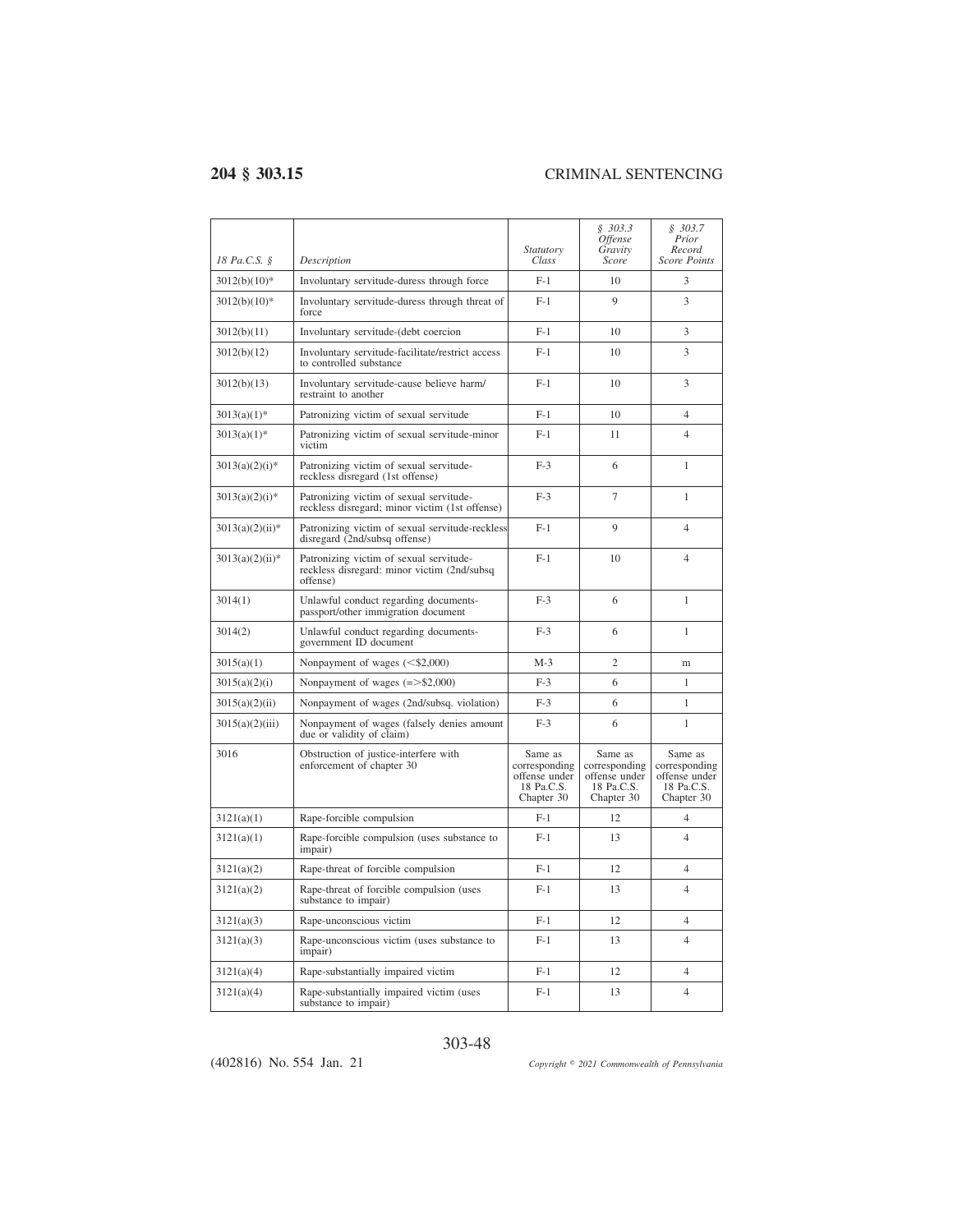|                |                                                                                       | Statutory | \$303.3<br>Offense<br>Gravity | \$303.7<br>Prior<br>Record |
|----------------|---------------------------------------------------------------------------------------|-----------|-------------------------------|----------------------------|
| 18 Pa.C.S. §   | Description                                                                           | Class     | Score                         | <b>Score Points</b>        |
| 3121(a)(5)     | Rape-mentally disabled victim                                                         | $F-1$     | 12                            | $\overline{4}$             |
| 3121(a)(5)     | Rape-mentally disabled victim (uses<br>substance to impair)                           | $F-1$     | 13                            | $\overline{4}$             |
| 3121(c)        | Rape-child (victim $\leq$ 13 yrs)                                                     | $F-1$     | 14                            | $\overline{4}$             |
| 3121(d)        | Rape-child w/ SBI (victim $\leq$ 13 yrs)                                              | $F-1$     | 14                            | $\overline{4}$             |
| 3122.1(a)(1)   | Statutory sexual assault-victim <16 yrs<br>(person $4 - 8$ yrs older)                 | $F-2$     | 7                             | $\overline{c}$             |
| 3122.1(a)(2)   | Statutory sexual assault-victim <16 yrs<br>(person $8 - 11$ yrs older)                | $F-2$     | 8                             | $\overline{c}$             |
| 3122.1(b)      | Statutory sexual assault-victim <16 yrs<br>$(person \geq 11$ yrs older)               | $F-1$     | 9                             | 3                          |
| 3123(a)(1)     | IDSI-forcible compulsion                                                              | $F-1$     | 12                            | $\overline{4}$             |
| 3123(a)(2)     | IDSI-threat of forcible compulsion                                                    | $F-1$     | 12.                           | $\overline{4}$             |
| 3123(a)(3)     | IDSI-unconscious victim                                                               | $F-1$     | 12                            | $\overline{4}$             |
| 3123(a)(4)     | IDSI-substantially impaired victim                                                    | $F-1$     | 12                            | $\overline{4}$             |
| 3123(a)(5)     | IDSI-mentally disabled victim                                                         | $F-1$     | 12                            | $\overline{4}$             |
| 3123(a)(7)     | IDSI-victim $\leq 16$ yrs (person $\geq = 4$ yrs older)                               | $F-1$     | 12                            | $\overline{4}$             |
| 3123(b)        | IDSI-child (victim $\leq$ 13 yrs)                                                     | $F-1$     | 14                            | $\overline{4}$             |
| 3123(c)        | IDSI-child w/ SBI (victim $\leq$ 13 yrs)                                              | $F-1$     | 14                            | $\overline{4}$             |
| 3124.1         | Sexual assault                                                                        | $F-2$     | 11                            | $\overline{4}$             |
| 3124.2(a)      | Institutional sexual assault-generally                                                | $F-3$     | 6                             | $\mathbf{1}$               |
| 3124.2(a.1)    | Institutional sexual assault-minor (victim<br>$<$ 18 yrs)                             | $F-3$     | 6                             | 1                          |
| 3124.2(a.2)    | Institutional sexual assault-by school<br>volunteer/employee                          | $F-3$     | 6                             | 1                          |
| 3124.2 (a.3)   | Institutional sexual assault-by childcare<br>volunteer/employee                       | $F-3$     | 6                             | $\mathbf{1}$               |
| 3124.2(a.4)(1) | Institutional sexual assault by peace officer                                         | $F-3$     | 6                             | 1                          |
| 3124.2(a.4)(1) | Institutional sexual assault by peace officer-<br>child (victim $\leq$ 18)            | $F-3$     | 6                             | 1                          |
| 3124.3(a)      | Sexual assault by sports official of non-profit<br>association                        | $F-3$     | 6                             | $\mathbf{1}$               |
| 3124.3(b)      | Sexual assault by volunteer or employee of<br>non-profit association                  | $F-3$     | 6                             | $\mathbf{1}$               |
| 3125(a)(1)     | Aggravated indecent assault-w/o consent                                               | $F-2$     | 10                            | $\overline{4}$             |
| 3125(a)(1)     | Aggravated indecent assault-of a child w/out<br>consent (victim $\leq$ 13 yrs)        | $F-1$     | 12                            | $\overline{4}$             |
| 3125(a)(2)     | Aggravated indecent assault-forcible<br>compulsion                                    | $F-2$     | 10                            | $\overline{4}$             |
| 3125(a)(2)     | Aggravated indecent assault-of a child/<br>forcible compulsion (victim $\leq$ 13 yrs) | $F-1$     | 12                            | $\overline{4}$             |
| 3125(a)(3)     | Aggravated indecent assault-threat of forcible<br>compulsion                          | $F-2$     | 10                            | $\overline{4}$             |

### 303-49

(402817) No. 554 Jan. 21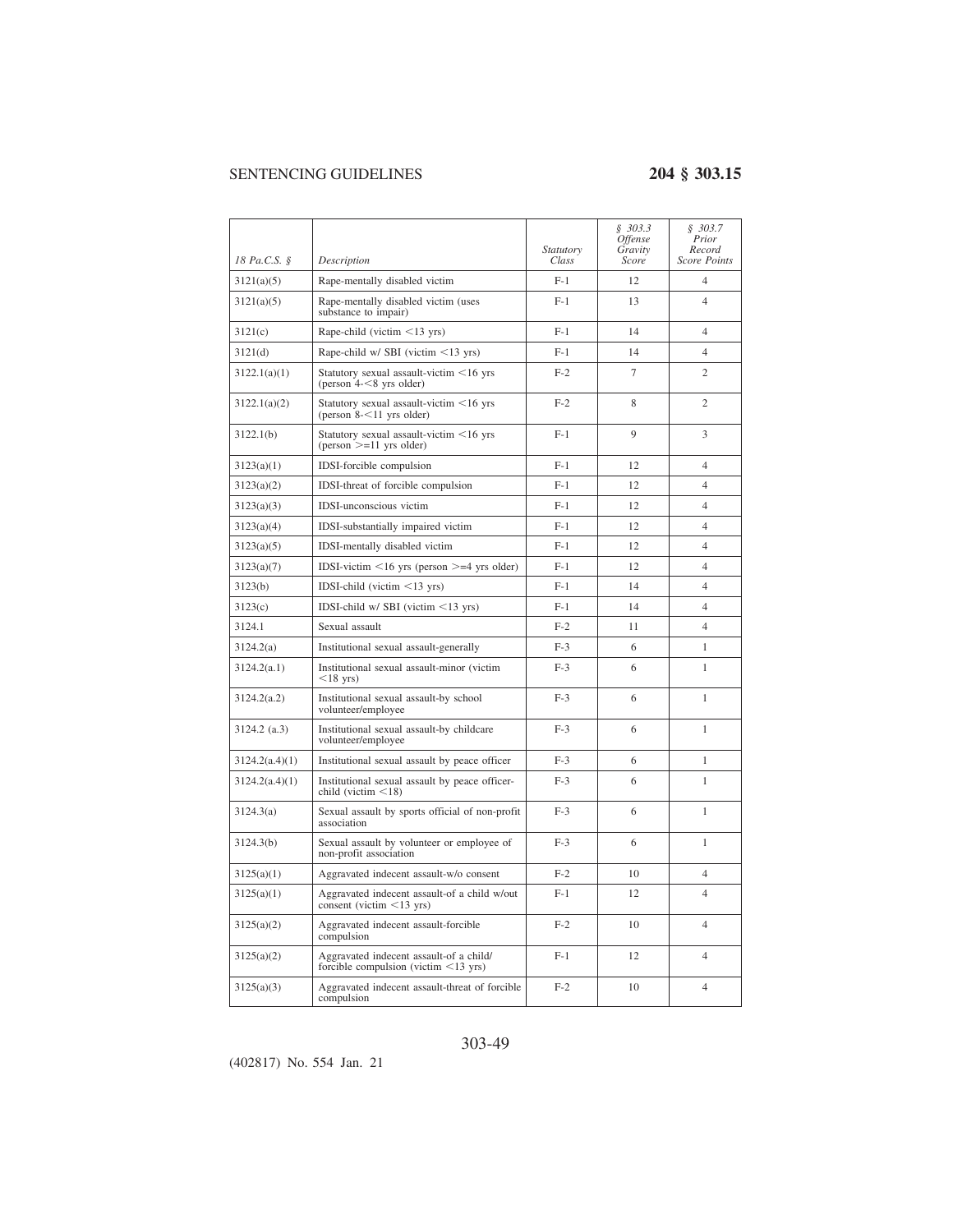| 18 Pa.C.S. § | Description                                                                                    | Statutory<br>Class | \$303.3<br><i><b>Offense</b></i><br>Gravity<br>Score | \$303.7<br>Prior<br>Record<br><b>Score Points</b> |
|--------------|------------------------------------------------------------------------------------------------|--------------------|------------------------------------------------------|---------------------------------------------------|
| 3125(a)(3)   | Aggravated indecent assault-of a child/threat<br>of forcible compulsion (victim $\leq$ 13 yrs) | $F-1$              | 12                                                   | $\overline{4}$                                    |
| 3125(a)(4)   | Aggravated indecent assault-unconscious<br>victim                                              | $F-2$              | 10                                                   | $\overline{\mathcal{L}}$                          |
| 3125(a)(4)   | Aggravated indecent assault-of a child/<br>unconscious victim (victim $\leq$ 13 yrs)           | $F-1$              | 12                                                   | $\overline{4}$                                    |
| 3125(a)(5)   | Aggravated indecent assault-substantially<br>impaired victim                                   | $F-2$              | 10                                                   | $\overline{4}$                                    |
| 3125(a)(5)   | Aggravated indecent assault-of a child/<br>substantially impaired victim $(<13$ yrs)           | $F-1$              | 12                                                   | $\overline{4}$                                    |
| 3125(a)(6)   | Aggravated indecent assault-mentally disabled<br>victim                                        | $F-2$              | 10                                                   | 4                                                 |
| 3125(a)(6)   | Aggravated indecent assault-of a child/<br>mentally disabled victim $(<13$ yrs)                | $F-1$              | 12                                                   | $\overline{\mathcal{L}}$                          |
| 3125(a)(7)   | Aggravated indecent assault-victim <13 yrs                                                     | $F-2$              | 10                                                   | $\overline{4}$                                    |
| 3125(a)(8)   | Aggravated indecent assault-victim $\leq 16$ yrs<br>(person $>=$ 4 yrs older)                  | $F-2$              | 10                                                   | $\overline{4}$                                    |
| 3126(a)(1)   | Indecent assault-w/o consent                                                                   | $M-2$              | $\overline{4}$                                       | m                                                 |
| 3126(a)(2)   | Indecent assault-forcible compulsion                                                           | $M-1$              | 5                                                    | m                                                 |
| 3126(a)(3)   | Indecent assault-threat of forcible compulsion                                                 | $M-1$              | 5                                                    | m                                                 |
| 3126(a)(4)   | Indecent assault-unconscious victim                                                            | $M-1$              | 5                                                    | m                                                 |
| 3126(a)(5)   | Indecent assault-substantially impaired victim                                                 | $M-1$              | 5                                                    | m                                                 |
| 3126(a)(6)   | Indecent assault-mentally disabled victim                                                      | $M-1$              | 5                                                    | m                                                 |
| 3126(a)(7)   | Indecent assault-victim $\leq$ 13 yrs                                                          | $M-1$              | 5                                                    | 1                                                 |
| 3126(a)(7)   | Indecent assault-victim $\leq$ 13 yrs (2nd/subsq)                                              | $F-3$              | 6                                                    | 1                                                 |
| 3126(a)(7)   | Indecent assault-victim $\leq$ 13 yrs/course of<br>conduct                                     | $F-3$              | 6                                                    | $\mathbf{1}$                                      |
| 3126(a)(7)   | Indecent assault-victim $\leq$ 13 yrs/touching<br>victim's sexual parts w/ person's            | $F-3$              | 6                                                    | 1                                                 |
| 3126(a)(7)   | Indecent assault-victim <13 yrs/touching<br>person's sexual parts w/ victim's                  | $F-3$              | 6                                                    | 1                                                 |
| 3126(a)(8)   | Indecent assault-victim $\leq 16$ yrs (person<br>$>=$ 4 yrs older)                             | $M-2$              | $\overline{4}$                                       | m                                                 |
| 3127(a)      | Indecent exposure                                                                              | $M-2$              | 3                                                    | m                                                 |
| 3127(a)      | Indecent exposure-victim $\leq 16$ yrs                                                         | $M-1$              | $\overline{4}$                                       | 1                                                 |
| 3129         | Sexual intercourse with animal                                                                 | $M-2$              | $\mathfrak{2}$                                       | m                                                 |
| 3130(a)(1)   | Conduct relating to sex offenders-withhold<br>information                                      | $F-3$              | 5                                                    | $\mathbf{1}$                                      |
| 3130(a)(2)   | Conduct relating to sex offenders-harbor sex<br>offender                                       | $F-3$              | 5                                                    | 1                                                 |
| 3130(a)(3)   | Conduct relating to sex offenders-conceal sex<br>offender                                      | $F-3$              | 5                                                    | $\mathbf{1}$                                      |
| 3130(a)(4)   | Conduct relating to sex offenders-provide<br>false information                                 | $F-3$              | 5                                                    | $\mathbf{1}$                                      |

303-50

(402818) No. 554 Jan. 21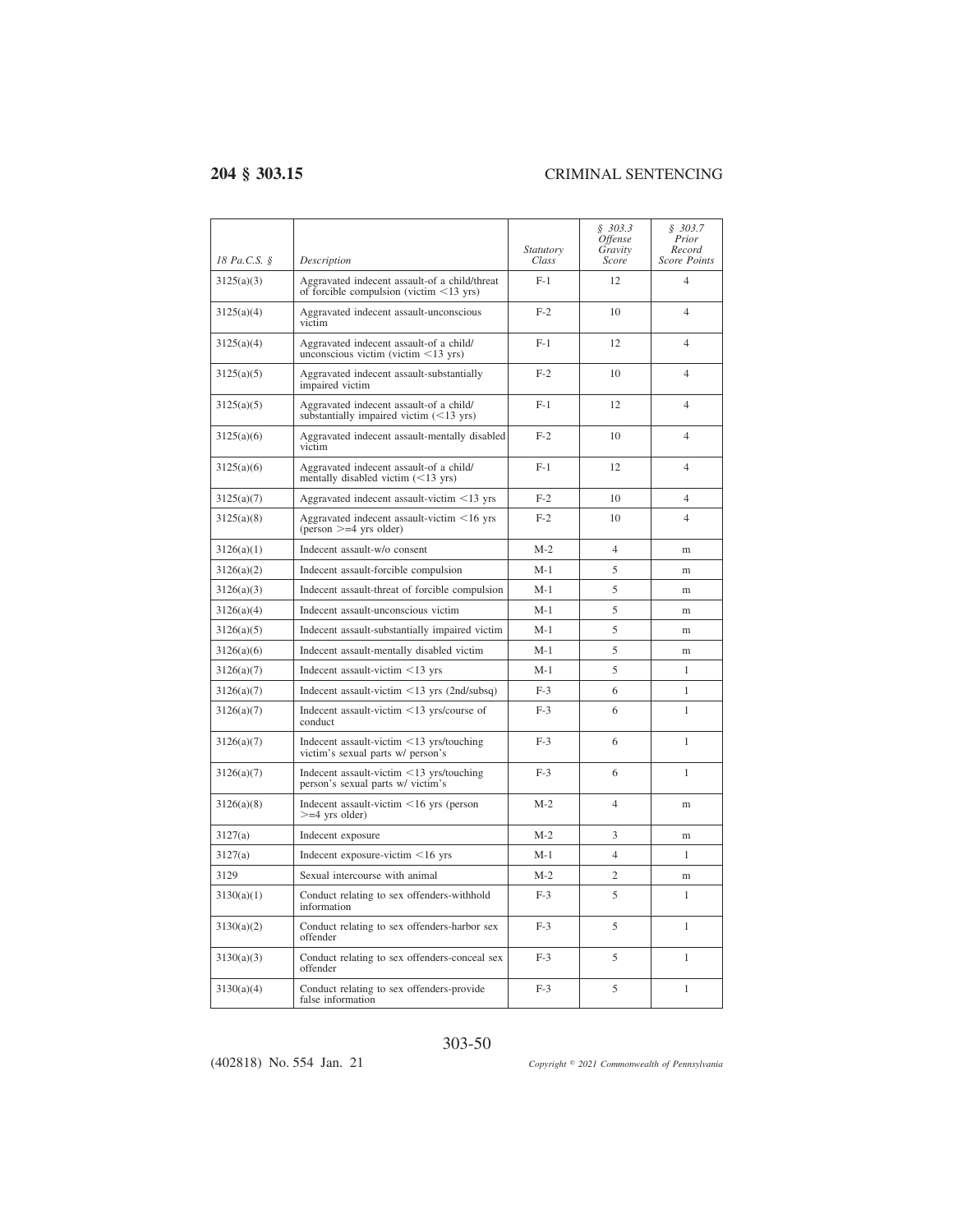| 18 Pa.C.S. § | Description                                                                                                        | <i>Statutory</i><br>Class | \$303.3<br><i><b>Offense</b></i><br>Gravity<br><b>Score</b> | \$303.7<br>Prior<br>Record<br><b>Score Points</b> |
|--------------|--------------------------------------------------------------------------------------------------------------------|---------------------------|-------------------------------------------------------------|---------------------------------------------------|
| 3131(a)      | Unlawful dissemination of intimate image<br>(person depicted is minor $\leq 18$ yrs)                               | M-1                       | 3                                                           | m                                                 |
| 3131(a)      | Unlawful dissemination of intimate image<br>(person depicted is not minor $=$ >18 yrs)                             | $M-2$                     | $\overline{2}$                                              | m                                                 |
| 3132(a)(1)   | Female mutilation                                                                                                  | $F-1$                     | 12                                                          | 3                                                 |
| 3132(a)(2)   | Female mutilation-is a parent of a minor and<br>the parent knowingly consents or permits                           | $F-1$                     | 11                                                          | 3                                                 |
| 3132(a)(3)   | Female mutilation-knowingly removes or<br>permits the removal of a minor from this<br>Commonwealth                 | $F-1$                     | 11                                                          | 3                                                 |
| 3133(a)(1)   | Sexual extortion-engage in sexual conduct                                                                          | $M-1$                     | 3                                                           | m                                                 |
| 3133(a)(1)   | Sexual extortion-engage in sexual conduct:<br>victim<18                                                            | $F-3$                     | 6                                                           | 1                                                 |
| 3133(a)(1)   | Sexual extortion-engage in sexual conduct:<br>intellectual disability                                              | $F-3$                     | 6                                                           | 1                                                 |
| 3133(a)(1)   | Sexual extortion-engage in sexual conduct:<br>offender's position                                                  | $F-3$                     | 6                                                           | 1                                                 |
| 3133(a)(1)   | Sexual extortion-engage in sexual conduct:<br>course of conduct                                                    | $F-3$                     | 5                                                           | 1                                                 |
| 3133(a)(1)   | Sexual extortion-engage in sexual conduct:<br>2nd/subsq                                                            | $F-3$                     | 5                                                           | 1                                                 |
| 3133(a)(2)   | Sexual extortion-produce/disseminate image,<br>etc.                                                                | M-1                       | 3                                                           | m                                                 |
| 3133(a)(2)   | Sexual extortion-produce/disseminate image,<br>etc.: victim<18                                                     | $F-3$                     | 6                                                           | 1                                                 |
| 3133(a)(2)   | Sexual extortion-produce/disseminate image,<br>etc.: intellectual disability                                       | $F-3$                     | 6                                                           | 1                                                 |
| 3133(a)(2)   | Sexual extortion-produce/disseminate image,<br>etc.: offender's position                                           | $F-3$                     | 6                                                           | 1                                                 |
| 3133(a)(2)   | Sexual extortion-produce/disseminate image,<br>etc.: course of conduct                                             | $F-3$                     | 5                                                           | 1                                                 |
| 3133(a)(2)   | Sexual extortion-produce/disseminate image,<br>etc.: 2nd/subsq                                                     | $F-3$                     | 5                                                           | 1                                                 |
| 3133(c)(1)   | Sexual extortion-solicit/demand payment to<br>remove/prevent disclosure of image, etc.                             | M-1                       | 3                                                           | m                                                 |
| 3133(c)(1)   | Sexual extortion-solicit/demand payment to<br>remove/prevent disclosure of image, etc.:<br>victim<18               | $F-3$                     | 6                                                           | 1                                                 |
| 3133(c)(1)   | Sexual extortion-solicit/demand payment to<br>remove/prevent disclosure of image, etc.:<br>intellectual disability | $F-3$                     | 6                                                           | 1                                                 |
| 3133(c)(1)   | Sexual extortion-solicit/demand payment to<br>remove/prevent disclosure of image, etc.:<br>offender's position     | $F-3$                     | 6                                                           | 1                                                 |
| 3133(c)(1)   | Sexual extortion solicit/demand payment to<br>remove/prevent disclosure of image, etc.:<br>course of conduct       | $F-3$                     | 5                                                           | $\mathbf{1}$                                      |

(402819) No. 554 Jan. 21

303-51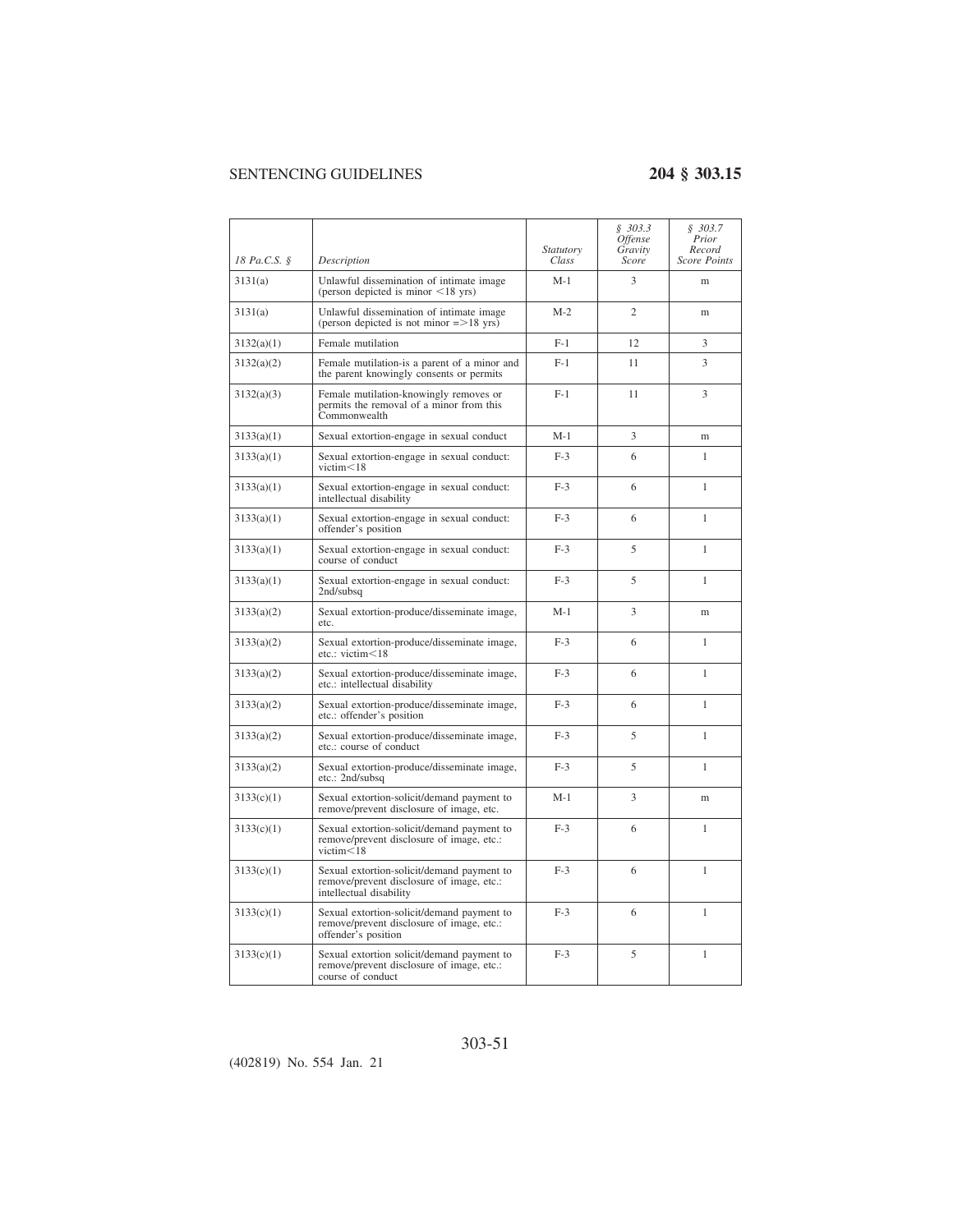$\overline{a}$ 

| 18 Pa.C.S. §       | Description                                                                                                                      | <i>Statutory</i><br>Class | \$303.3<br><i><b>Offense</b></i><br>Gravity<br>Score | \$303.7<br>Prior<br>Record<br><b>Score Points</b> |
|--------------------|----------------------------------------------------------------------------------------------------------------------------------|---------------------------|------------------------------------------------------|---------------------------------------------------|
| 3133(c)(1)         | Sexual extortion solicit/demand payment to<br>remove/prevent disclosure of image, etc.:<br>2nd/subsq                             | $F-3$                     | 5                                                    | 1                                                 |
| 3133(c)(2)         | Sexual extortion-threaten/disseminate image,<br>etc. & demand payment for removal/prevent<br>disclosure                          | $M-1$                     | 3                                                    | m                                                 |
| 3133(c)(2)         | Sexual extortion-threaten/disseminate image,<br>etc. & demand payment for removal/prevent<br>disclosure: victim<18               | $F-3$                     | 6                                                    | 1                                                 |
| 3133(c)(2)         | Sexual extortion-threaten/disseminate image,<br>etc. & demand payment for removal/prevent<br>disclosure: intellectual disability | $F-3$                     | 6                                                    | 1                                                 |
| 3133(c)(2)         | Sexual extortion-threaten/disseminate image,<br>etc. & demand payment for removal/prevent<br>disclosure: offender's position     | $F-3$                     | 6                                                    | $\mathbf{1}$                                      |
| 3133(c)(2)         | Sexual extortion-threaten/disseminate image,<br>etc. & demand payment for removal/prevent<br>disclosure: course of conduct       | $F-3$                     | 5                                                    | $\mathbf{1}$                                      |
| 3133(c)(2)         | Sexual extortion-threaten/disseminate image,<br>etc. & demand payment for removal/prevent<br>disclosure: 2nd/subsq               | $F-3$                     | 5                                                    | 1                                                 |
| $3301(a)(1)(i)$ *  | Arson endangering persons-danger of death<br>(person in building or BI results)                                                  | $F-1$                     | 10                                                   | $\overline{\mathcal{L}}$                          |
| $3301(a)(1)(i)$ *  | Arson endangering persons-danger of death<br>(no person in building and no BI)                                                   | $F-1$                     | 9                                                    | $\overline{4}$                                    |
| $3301(a)(1)(i)$ *  | Arson endangering persons-danger of death<br>(cause SBI to civilian)                                                             | $F-1$                     | 11                                                   | $\overline{4}$                                    |
| $3301(a)(1)(i)*$   | Arson endangering persons-danger of death<br>(cause BI to firefighter, etc.)                                                     | $F-1$                     | 11                                                   | $\overline{4}$                                    |
| $3301(a)(1)(ii)*$  | Arson endangering persons-inhabited building<br>(person in building or BI results)                                               | $F-1$                     | 10                                                   | $\overline{4}$                                    |
| $3301(a)(1)(ii)*$  | Arson endangering persons-inhabited building<br>(no person in building and no BI)                                                | $F-1$                     | 9                                                    | $\overline{4}$                                    |
| $3301(a)(1)(ii)*$  | Arson endangering persons-inhabited building<br>(cause SBI to civilian)                                                          | $F-1$                     | 11                                                   | 4                                                 |
| $3301(a)(1)(ii)*$  | Arson endangering persons-inhabited building<br>(cause BI to firefighter, etc.)                                                  | $F-1$                     | 11                                                   | $\overline{\mathcal{L}}$                          |
| 3301(a)(2)         | Arson endangering persons-cause death w/<br>intent (murder-1st degree)                                                           | Murder of<br>1st Degree   | 15                                                   | $\overline{4}$                                    |
| 3301(a)(2)         | Arson endangering persons-cause death<br>(murder-2nd degree)                                                                     | Murder of<br>2nd Degree   | 15                                                   | $\overline{4}$                                    |
| $3301(a.1)(1)(i)*$ | Aggravated arson-attempt BI to civilian                                                                                          | F-1                       | 10                                                   | 4                                                 |
| $3301(a.1)(1)(i)*$ | Aggravated arson-cause BI to civilian                                                                                            | $F-1$                     | 11                                                   | $\overline{4}$                                    |
| $3301(a.1)(1)(i)*$ | Aggravated arson-attempt SBI to civilian                                                                                         | $F-1$                     | 11                                                   | $\overline{4}$                                    |
| $3301(a.1)(1)(i)*$ | Aggravated arson-cause SBI to civilian                                                                                           | $F-1$                     | 12                                                   | 4                                                 |
| $3301(a.1)(1)(i)*$ | Aggravated arson-attempt BI to firefighter,<br>etc.                                                                              | $F-1$                     | 11                                                   | $\overline{4}$                                    |
| $3301(a.1)(1)(i)*$ | Aggravated arson-cause BI to firefighter, etc.                                                                                   | $F-1$                     | 12                                                   | $\overline{4}$                                    |

303-52

(402820) No. 554 Jan. 21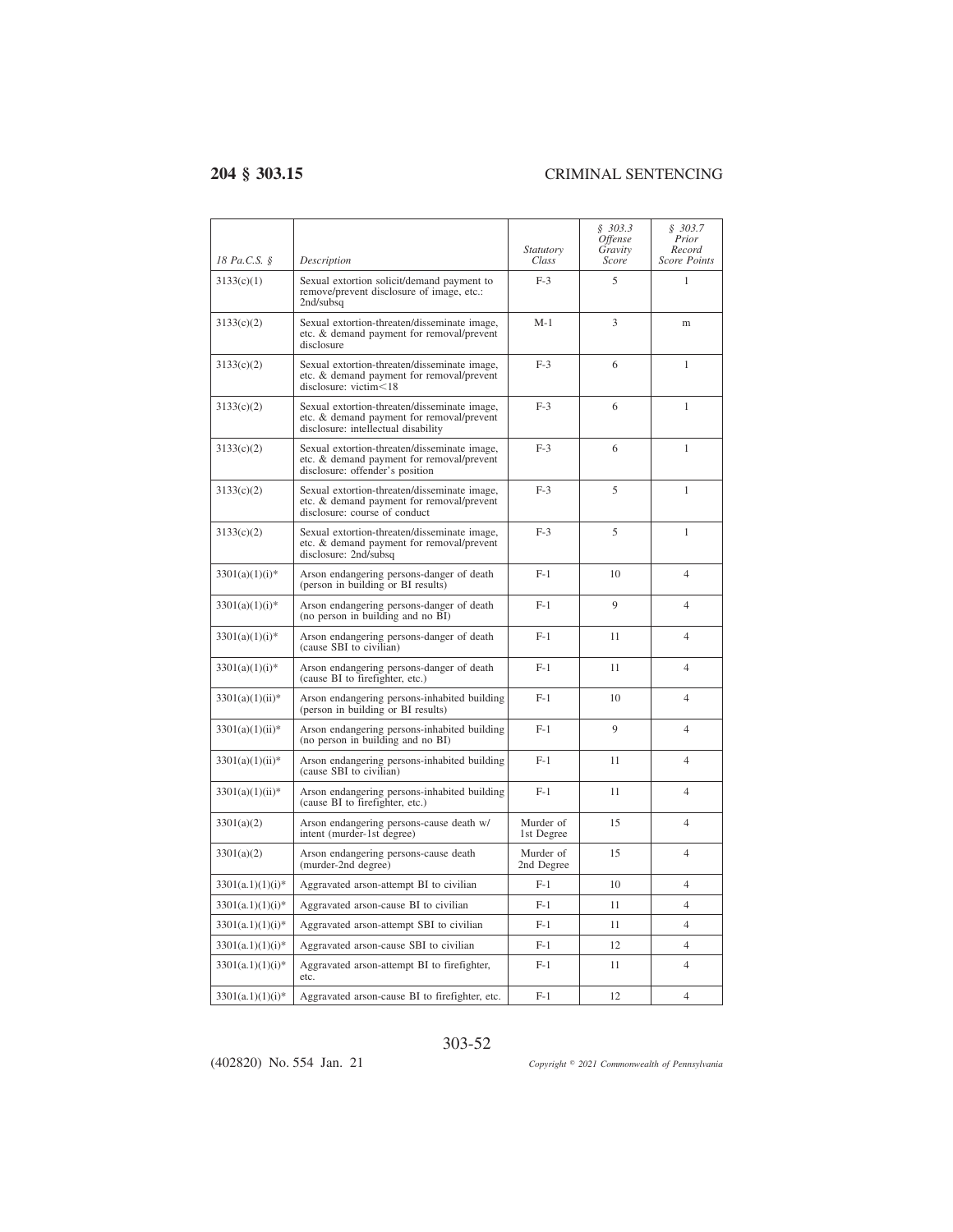| 18 Pa.C.S. §     | Description                                                                  | Statutory<br>Class      | \$303.3<br><i><b>Offense</b></i><br>Gravity<br>Score | \$303.7<br>Prior<br>Record<br><b>Score Points</b> |
|------------------|------------------------------------------------------------------------------|-------------------------|------------------------------------------------------|---------------------------------------------------|
| 3301(a.1)(1)(ii) | Aggravated arson-other felony arson (when<br>person present inside property) | $F-1$                   | 10                                                   | $\overline{4}$                                    |
| 3301(a.1)(2)     | Aggravated arson-fire/explosion causes death<br>of any person                | Murder of<br>2nd Degree | 15                                                   | $\overline{4}$                                    |
| 3301(a.2)(1)     | Arson of historic resource-w/ intent (fire/<br>explosion)                    | $F-2$                   | $\tau$                                               | $\overline{c}$                                    |
| 3301(a.2)(2)     | Arson of historic resource-aids/pays (fire/<br>explosion)                    | $F-2$                   | 7                                                    | $\overline{c}$                                    |
| 3301(c)(1)       | Arson endangering property-intent to destroy<br>unoccupied bldg              | $F-2$                   | 6                                                    | $\overline{c}$                                    |
| 3301(c)(2)       | Arson endangering property-endangers<br>inhabited building                   | $F-2$                   | 6                                                    | $\overline{c}$                                    |
| 3301(c)(3)       | Arson endangering property-intent to collect<br>insurance                    | $F-2$                   | 6                                                    | $\overline{c}$                                    |
| 3301(d)(1)       | Arson-reckless burning or exploding<br>(endanger unoccupied bldg)            | $F-3$                   | 5                                                    | 1                                                 |
| 3301(d)(2)       | Arson-reckless burning or exploding<br>(endanger property $>$ \$5000)        | $F-3$                   | 5                                                    | $\mathbf{1}$                                      |
| 3301(e)(1)       | Arson-failure to control/report (duty)                                       | $M-1$                   | 3                                                    | m                                                 |
| 3301(e)(2)       | Arson-failure to control/report (own property)                               | $M-1$                   | 3                                                    | m                                                 |
| 3301(f)          | Arson-possess explosive material (intent to<br>use)                          | $F-3$                   | 5                                                    | 1                                                 |
| 3301(g)          | Arson-failure to disclose true owner                                         | $M-3$                   | $\mathbf{1}$                                         | m                                                 |
| 3302(a)          | Catastrophe-causing (intentionally)                                          | $F-1$                   | 10                                                   | 3                                                 |
| 3302(a)          | Catastrophe-causing (recklessly)                                             | $F-2$                   | 6                                                    | $\overline{c}$                                    |
| 3302(b)          | Catastrophe-risking                                                          | $F-3$                   | $\overline{4}$                                       | 1                                                 |
| 3303(1)          | Failure to prevent catastrophe-duty                                          | $M-2$                   | $\overline{c}$                                       | m                                                 |
| 3303(2)          | Failure to prevent catastrophe-acted or<br>assented to                       | $M-2$                   | $\overline{c}$                                       | m                                                 |
| 3304(a)(1)       | Criminal mischief-damage prop/intent/<br>reckless/ neglig $(>\,$ \$5,000)    | $F-3$                   | 5                                                    | 1                                                 |
| 3304(a)(1)       | Criminal mischief-damage prop/intent/<br>reckless/ neglig $(>\$1,000)$       | $M-2$                   | $\overline{c}$                                       | m                                                 |
| 3304(a)(1)       | Criminal mischief-damage prop/intent/<br>reckless/ neglig $(>\$500)$         | $M-3$                   | $\mathbf{1}$                                         | m                                                 |
| 3304(a)(2)       | Criminal mischief-tamper w/ property<br>$(>\$5,000)$                         | $F-3$                   | 5                                                    | $\mathbf{1}$                                      |
| 3304(a)(2)       | Criminal mischief-tamper w/ property<br>$(>\$1,000)$                         | $M-2$                   | $\overline{c}$                                       | m                                                 |
| 3304(a)(2)       | Criminal mischief-tamper w/ property<br>$(>\,$ \$500)                        | $M-3$                   | $\mathbf{1}$                                         | m                                                 |
| 3304(a)(3)       | Criminal mischief-cause pecuniary loss<br>$(>\,$ \$5,000)                    | $F-3$                   | 5                                                    | 1                                                 |
| 3304(a)(3)       | Criminal mischief-cause pecuniary loss<br>$(>\!\!51,000)$                    | $M-2$                   | $\overline{c}$                                       | m                                                 |

### 303-53

(402821) No. 554 Jan. 21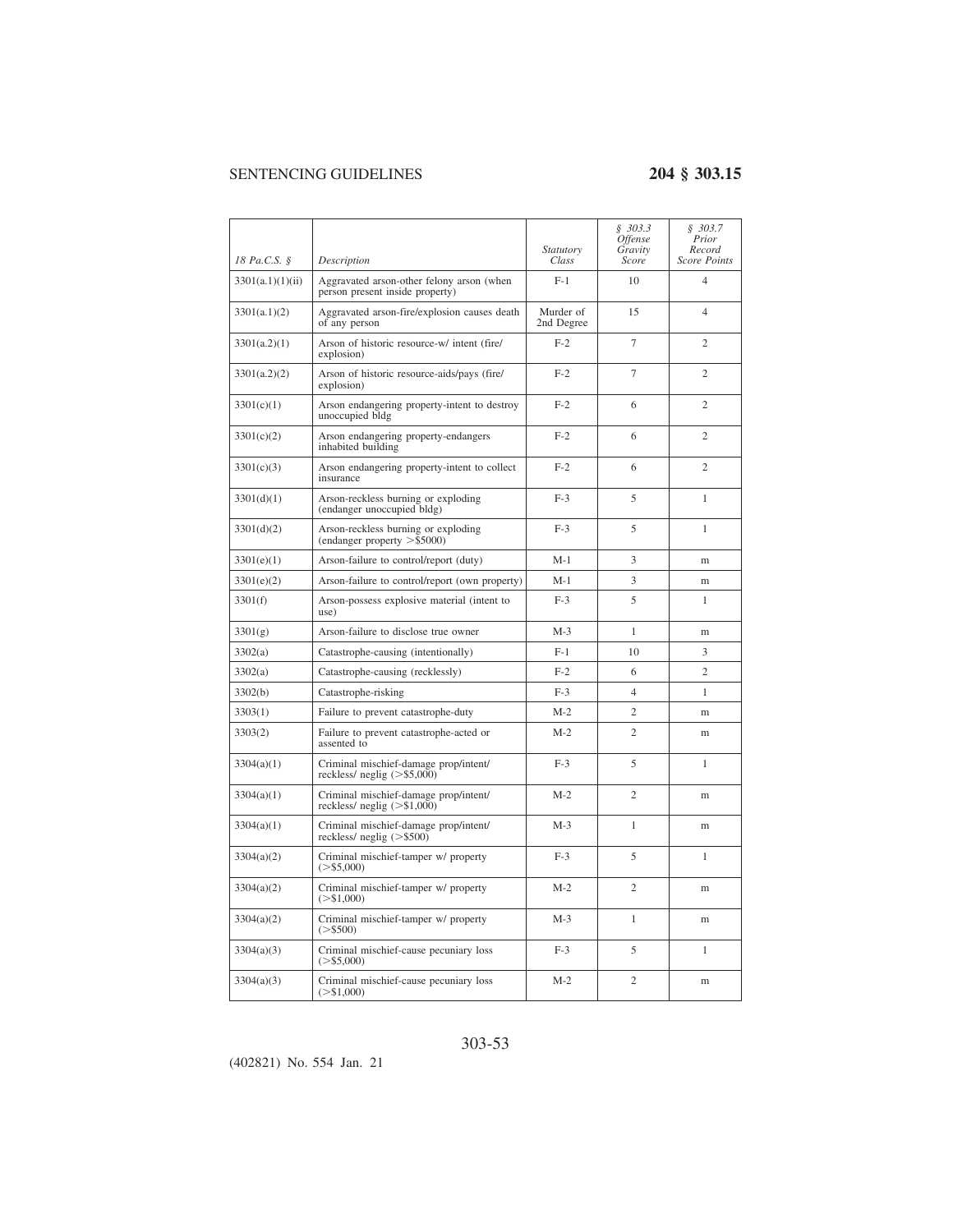| 18 Pa.C.S. §  | Description                                                               | Statutory<br>Class | \$303.3<br><i><b>Offense</b></i><br>Gravity<br>Score | \$303.7<br>Prior<br>Record<br><b>Score Points</b> |
|---------------|---------------------------------------------------------------------------|--------------------|------------------------------------------------------|---------------------------------------------------|
| 3304(a)(3)    | Criminal mischief-cause pecuniary loss<br>$(>\,$ \$500)                   | $M-3$              | $\mathbf{1}$                                         | m                                                 |
| 3304(a)(4)    | Criminal mischief-graffiti $(>\$ \$5,000)                                 | $F-3$              | 5                                                    | $\mathbf{1}$                                      |
| 3304(a)(4)    | Criminal mischief-graffiti $(>\$1,000)$                                   | $M-2$              | $\overline{c}$                                       | m                                                 |
| 3304(a)(4)    | Criminal mischief-graffiti $(>\$150)$                                     | $M-3$              | $\mathbf{1}$                                         | m                                                 |
| 3304(a)(5)    | Criminal mischief-damage property $(>\$ \$5,000)                          | $F-3$              | 5                                                    | 1                                                 |
| 3304(a)(5)    | Criminal mischief-damage property $(>\$1,000)$                            | $M-2$              | $\overline{2}$                                       | m                                                 |
| 3304(a)(5)    | Criminal mischief-damage property (>\$500)                                | $M-3$              | 1                                                    | m                                                 |
| 3304(a)(6)    | Criminal mischief-paintball (>\$5,000)                                    | $F-3$              | 5                                                    | 1                                                 |
| 3304(a)(6)    | Criminal mischief-paintball (>\$1,000)                                    | $M-2$              | $\overline{2}$                                       | m                                                 |
| 3304(a)(6)    | Criminal mischief-paintball $(>\,$ \$500)                                 | $M-3$              | 1                                                    | m                                                 |
| 3305          | Tampering w/ fire apparatus/hydrants                                      | $M-3$              | 1                                                    | m                                                 |
| 3307(a)(1)    | Institutional vandalism-place of worship<br>$($ >\$5,000 or desecration)  | $F-3$              | 5                                                    | 1                                                 |
| 3307(a)(1)    | Institutional vandalism-place of worship<br>$(<=$ \$5,000)                | $M-2$              | $\overline{2}$                                       | m                                                 |
| 3307(a)(2)    | Institutional vandalism-cemetery $(>\$ \$5,000 or<br>desecration)         | $F-3$              | 5                                                    | 1                                                 |
| 3307(a)(3)    | Institutional vandalism-school $(>\$ \$5,000 or<br>desecration)           | $F-3$              | 5                                                    | $\mathbf{1}$                                      |
| 3307(a)(3)    | Institutional vandalism-school $(\leq=$ \$5,000)                          | $M-2$              | $\mathfrak{2}$                                       | m                                                 |
| 3307(a)(3)    | Institutional vandalism-cemetery $(\leq=$ \$5,000)                        | $M-2$              | $\overline{c}$                                       | m                                                 |
| 3307(a)(4)    | Institutional vandalism-adjacent grounds<br>$($ >\$5,000 or desecration)  | $F-3$              | 5                                                    | 1                                                 |
| 3307(a)(4)    | Institutional vandalism-adjacent grounds<br>$(<= $5,000)$                 | $M-2$              | $\overline{2}$                                       | m                                                 |
| 3307(a)(5)    | Institutional vandalism-personal property<br>$($ >\$5,000 or desecration) | $F-3$              | 5                                                    | 1                                                 |
| 3307(a)(5)    | Institutional vandalism-personal property<br>$(<=$ \$5,000)               | $M-2$              | $\overline{2}$                                       | m                                                 |
| 3307(a.1)     | Institutional vandalism-possess marking<br>device on property             | $M-2$              | $\overline{2}$                                       | m                                                 |
| 3309(a)       | Agricultural vandalism (>\$5,000)                                         | $F-3$              | 5                                                    | $\mathbf{1}$                                      |
| 3309(a)       | Agricultural vandalism (>\$1,000)                                         | $M-1$              | 3                                                    | m                                                 |
| 3309(a)       | Agricultural vandalism (>\$500)                                           | $M-2$              | $\overline{c}$                                       | m                                                 |
| 3309(a)       | Agricultural vandalism (<= \$500)                                         | $M-3$              | $\mathbf{1}$                                         | m                                                 |
| 3310(a)       | Agricultural crop destruction                                             | $F-2$              | 7                                                    | $\overline{c}$                                    |
| 3311(a)(1)(i) | Ecoterrorism-intimidate individual<br>participation (if off is F-1)       | $F-1$              | 14                                                   | $\overline{4}$                                    |
| 3311(a)(1)(i) | Ecoterrorism-intimidate individual<br>participation (if off is F-2)       | $F-1$              | one point<br>higher than<br>object offense           | See<br>\$303.7(a)                                 |

303-54 (402822) No. 554 Jan. 21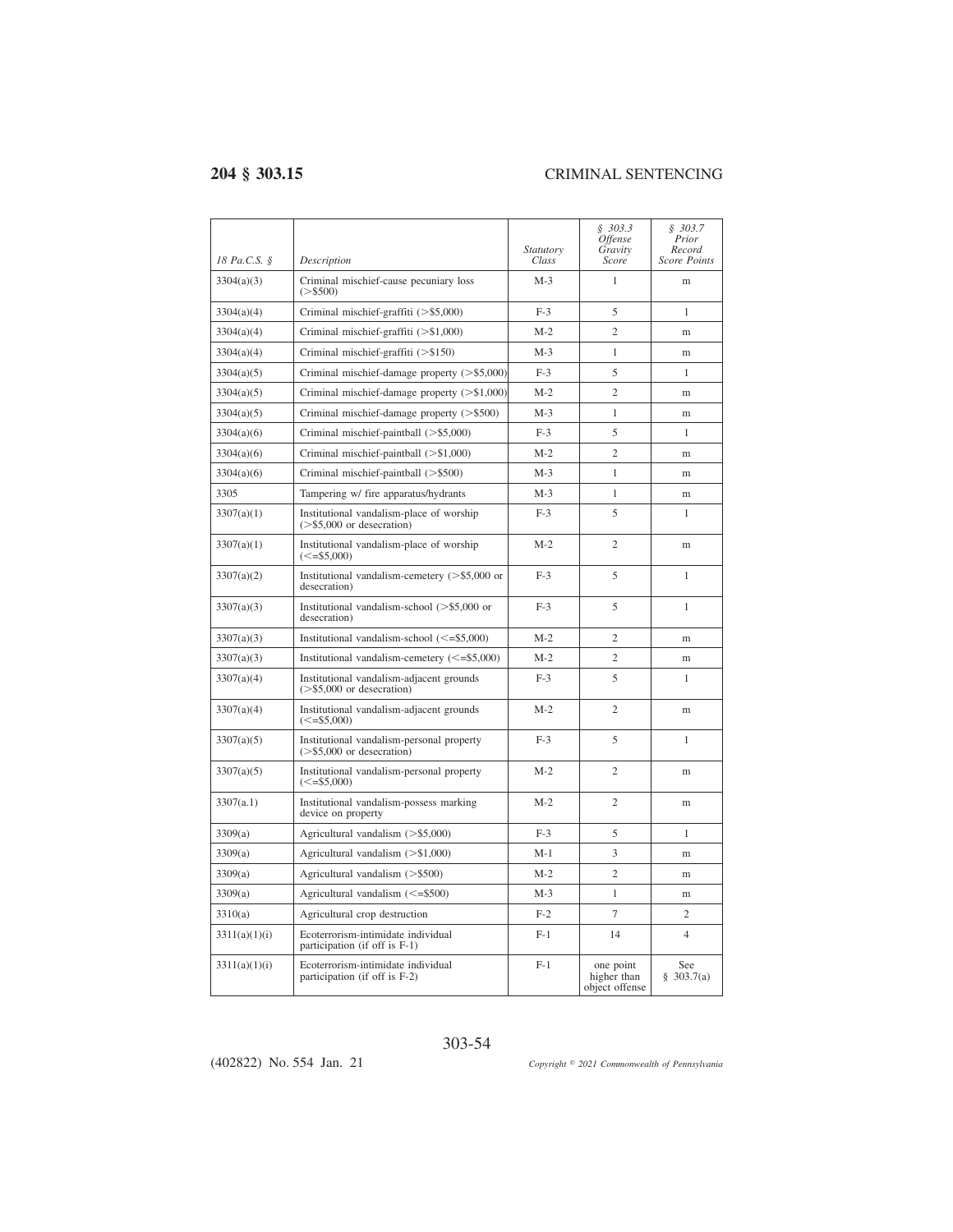$\overline{\phantom{a}}$ 

| 18 Pa.C.S. §   | Description                                                                            | Statutory<br>Class | \$303.3<br>Offense<br>Gravity<br>Score     | \$303.7<br>Prior<br>Record<br><b>Score Points</b> |
|----------------|----------------------------------------------------------------------------------------|--------------------|--------------------------------------------|---------------------------------------------------|
| 3311(a)(1)(i)  | Ecoterrorism-intimidate individual<br>participation (if off is F-3/ungr fel)           | $F-2$              | one point<br>higher than<br>object offense | See<br>\$303.7(a)                                 |
| 3311(a)(1)(i)  | Ecoterrorism-intimidate individual<br>participation (if off is M-1)                    | $F-3$              | one point<br>higher than<br>object offense | See<br>\$303.7(a)                                 |
| 3311(a)(1)(i)  | Ecoterrorism-intimidate individual<br>participation (if off is M-2)                    | $M-1$              | one point<br>higher than<br>object offense | See<br>\$303.7(a)                                 |
| 3311(a)(1)(i)  | Ecoterrorism-intimidate individual<br>participation (if off is M-3/ungr misd)          | $M-2$              | one point<br>higher than<br>object offense | See<br>\$303.7(a)                                 |
| 3311(a)(1)(i)  | Ecoterrorism-intimidate individual<br>participation (if off is S)                      | $M-3$              | one point<br>higher than<br>object offense | See<br>\$303.7(a)                                 |
| 3311(a)(1)(ii) | Ecoterrorism-intimidate individ. using animal/<br>plant/etc. (if off is F-1)           | $F-1$              | 14                                         | $\overline{4}$                                    |
| 3311(a)(1)(ii) | Ecoterrorism-intimidate individ. using animal/<br>plant/etc. (if off is F-2)           | $F-1$              | one point<br>higher than<br>object offense | See<br>\$303.7(a)                                 |
| 3311(a)(1)(ii) | Ecoterrorism-intimidate individ. using animal/<br>plant/etc. (if off is F-3/ungr fel)  | $F-2$              | one point<br>higher than<br>object offense | See<br>§ 303.7(a)                                 |
| 3311(a)(1)(ii) | Ecoterrorism-intimidate individ. using animal/<br>plant/etc. (if off is M-1)           | $F-3$              | one point<br>higher than<br>object offense | See<br>§ 303.7(a)                                 |
| 3311(a)(1)(ii) | Ecoterrorism-intimidate individ. using animal/<br>plant/etc. (if off is M-2)           | $M-1$              | one point<br>higher than<br>object offense | See<br>\$303.7(a)                                 |
| 3311(a)(1)(ii) | Ecoterrorism-intimidate individ. using animal/<br>plant/etc. (if off is M-3/ungr misd) | $M-2$              | one point<br>higher than<br>object offense | See<br>\$303.7(a)                                 |
| 3311(a)(1)(ii) | Ecoterrorism-intimidate individ. using animal/<br>plant/etc. (if off is S)             | $M-3$              | one point<br>higher than<br>object offense | See<br>\$303.7(a)                                 |
| 3311(a)(2)(i)  | Ecoterrorism-obstruct individ. from activity<br>$(if$ off is $F-1)$                    | $F-1$              | 14                                         | $\overline{4}$                                    |
| 3311(a)(2)(i)  | Ecoterrorism-obstruct individ. from activity<br>$(if off is F-2)$                      | $F-1$              | one point<br>higher than<br>object offense | See<br>\$303.7(a)                                 |
| 3311(a)(2)(i)  | Ecoterrorism-obstruct individ. from activity<br>(if off is F-3/ungr fel)               | $F-2$              | one point<br>higher than<br>object offense | See<br>\$303.7(a)                                 |
| 3311(a)(2)(i)  | Ecoterrorism-obstruct individ. from activity<br>$(if off is M-1)$                      | $F-3$              | one point<br>higher than<br>object offense | See<br>\$303.7(a)                                 |
| 3311(a)(2)(i)  | Ecoterrorism-obstruct individ. from activity<br>$(if off is M-2)$                      | $M-1$              | one point<br>higher than<br>object offense | See<br>\$303.7(a)                                 |
| 3311(a)(2)(i)  | Ecoterrorism-obstruct individ. from activity<br>(if off is M-3/ungr misd)              | $M-2$              | one point<br>higher than<br>object offense | See<br>\$303.7(a)                                 |

### 303-55

(402823) No. 554 Jan. 21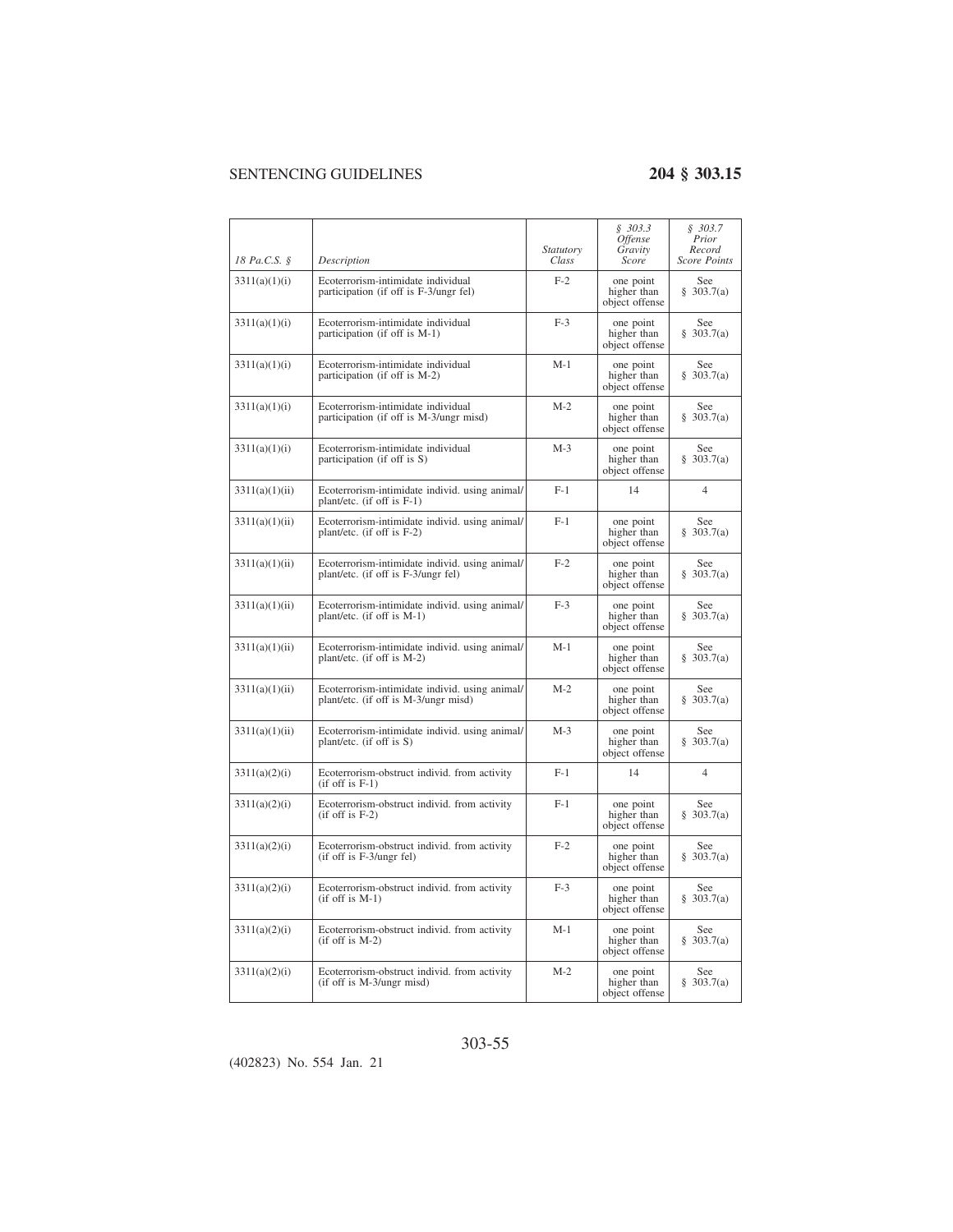| 18 Pa.C.S. §    | Description                                                                                   | <i>Statutory</i><br>Class | \$303.3<br><i><b>Offense</b></i><br>Gravity<br>Score | \$303.7<br>Prior<br>Record<br><b>Score Points</b> |
|-----------------|-----------------------------------------------------------------------------------------------|---------------------------|------------------------------------------------------|---------------------------------------------------|
| 3311(a)(2)(i)   | Ecoterrorism-obstruct individ. from activity<br>$(if$ off is $S)$                             | $M-3$                     | one point<br>higher than<br>object offense           | See<br>\$303.7(a)                                 |
| 3311(a)(2)(ii)  | Ecoterrorism-obstruct individ. using animal/<br>plant/etc. (if off is F-1)                    | $F-1$                     | 14                                                   | 4                                                 |
| 3311(a)(2)(ii)  | Ecoterrorism-obstruct individ. using animal/<br>plant/etc. (if off is F-2)                    | $F-1$                     | one point<br>higher than<br>object offense           | <b>See</b><br>\$303.7(a)                          |
| 3311(a)(2)(ii)  | Ecoterrorism-obstruct individ, using animal/<br>plant/etc. (if off is F-3/ungr fel)           | $F-2$                     | one point<br>higher than<br>object offense           | See<br>\$303.7(a)                                 |
| 3311(a)(2)(ii)  | Ecoterrorism-obstruct individ. using animal/<br>plant/etc. (if off is M-1)                    | $F-3$                     | one point<br>higher than<br>object offense           | See<br>\$303.7(a)                                 |
| 3311(a)(2)(ii)  | Ecoterrorism-obstruct individ. using animal/<br>plant/ etc. (if off is M-2)                   | M-1                       | one point<br>higher than<br>object offense           | See<br>\$303.7(a)                                 |
| 3311(a)(2)(ii)  | Ecoterrorism-obstruct individ. using animal/<br>plant/ etc. (if off is M-3)                   | $M-2$                     | one point<br>higher than<br>object offense           | See<br>\$303.7(a)                                 |
| 3311(a)(2)(ii)  | Ecoterrorism-obstruct individ. using animal/<br>plant/ etc. (if off is S)                     | $M-3$                     | one point<br>higher than<br>object offense           | See<br>\$303.7(a)                                 |
| 3312(a)(2)      | Destruction of survey monument-call<br>boundary into question                                 | $M-2$                     | 3                                                    | m                                                 |
| 3313(a)         | Illegal dumping of methamphetamine waste                                                      | $F-3$                     | 5                                                    | $\mathbf{1}$                                      |
| 3502(a)(1)(i)   | Burglary-home/person present and bodily<br>injury crime as defined in 18 Pa.C.S.<br>\$3502(e) | $F-1$                     | 10                                                   | $\overline{\mathcal{L}}$                          |
| 3502(a)(1)(ii)  | Burglary-home/person present                                                                  | $F-1$                     | $\mathbf Q$                                          | $\overline{4}$                                    |
| 3502(a)(2)      | Burglary-home/no person present                                                               | $F-1$                     | $\overline{7}$                                       | 3                                                 |
| 3502(a)(3)      | Burglary-not a home/person present                                                            | $F-1$                     | 6                                                    | 3                                                 |
| 3502(a)(4)      | Burglary-not a home/no person present                                                         | $F-2$                     | 5                                                    | $\overline{c}$                                    |
| 3502(a)(4)      | Burglary-not a home/no person present<br>(commit theft of drugs)                              | $F-1$                     | $\overline{7}$                                       | 3                                                 |
| 3503(a)(1)(i)   | Criminal trespass-buildings                                                                   | $F-3$                     | 3                                                    | $\mathbf{1}$                                      |
| 3503(a)(1)(ii)  | Criminal trespass-buildings (break in)                                                        | $F-2$                     | $\overline{4}$                                       | $\overline{c}$                                    |
| 3503(b)(1)(i)   | Criminal trespass-defiant (notice by<br>communication)                                        | $M-3$                     | 1                                                    | m                                                 |
| 3503(b)(1)(ii)  | Criminal trespass-defiant (notice posted)                                                     | $M-3$                     | 1                                                    | m                                                 |
| 3503(b)(1)(iii) | Criminal trespass-defiant (notice by fencing)                                                 | $M-3$                     | $\mathbf{1}$                                         | m                                                 |
| 3503(b)(1)(iv)  | Criminal trespass-defiant (notice posted/<br>school grounds)                                  | $M-3$                     | 1                                                    | m                                                 |
| 3503(b)(1)(v)   | Criminal trespass-defiant (communication/<br>leave school grounds)                            | $M-1$                     | 3                                                    | m                                                 |
| 3503(b.2)(1)(i) | Criminal trespass-agricultural trespass (posted<br>land)                                      | $M-3$                     | $\mathbf{1}$                                         | m                                                 |

303-56

(402824) No. 554 Jan. 21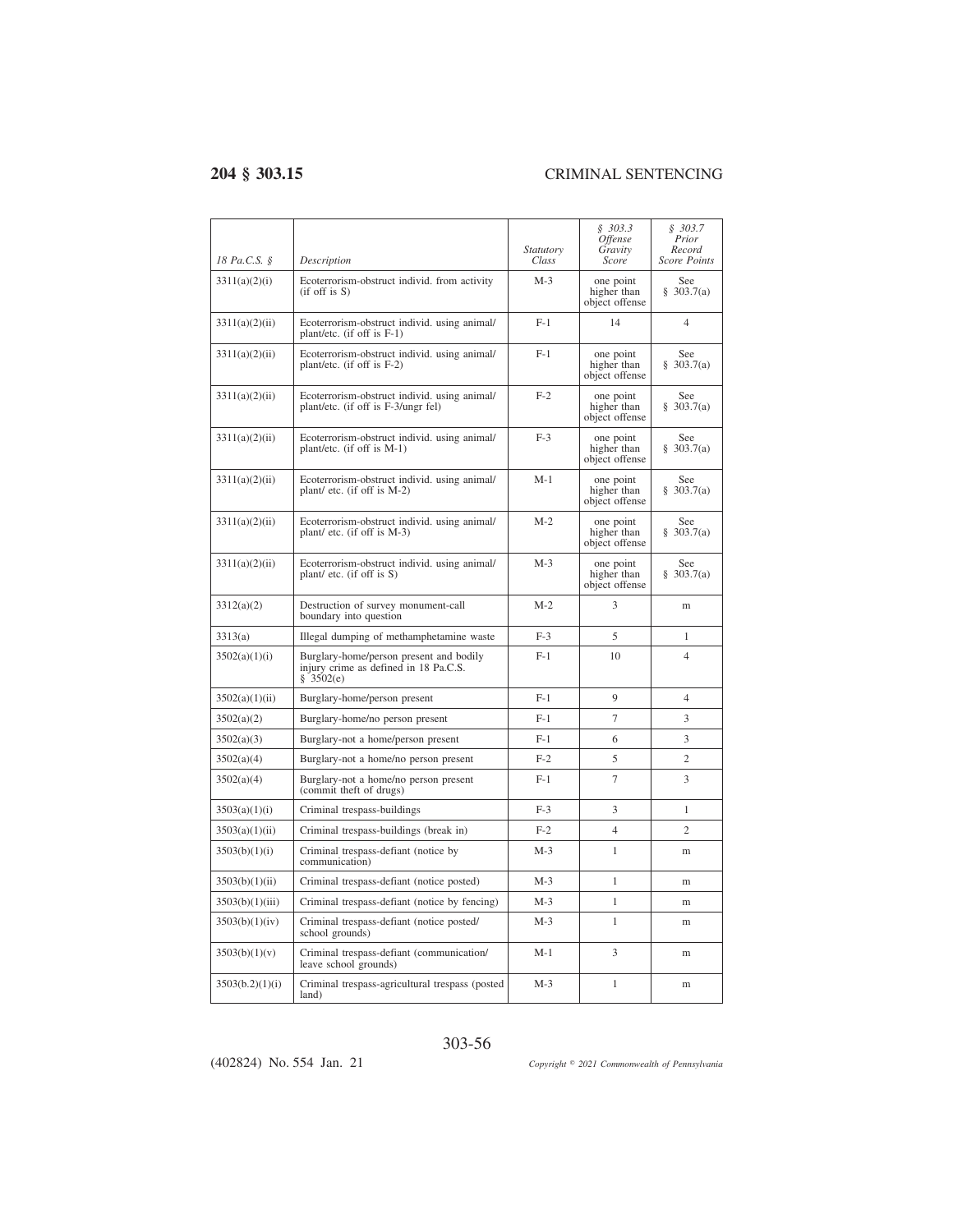|                  |                                                                                                                    | <i>Statutory</i> | \$303.3<br>Offense<br>Gravity | \$303.7<br>Prior<br>Record |
|------------------|--------------------------------------------------------------------------------------------------------------------|------------------|-------------------------------|----------------------------|
| 18 Pa.C.S. §     | Description                                                                                                        | Class            | Score                         | Score Points               |
| 3503(b.2)(1)(ii) | Criminal trespass-agricultural trespass (defies<br>order)                                                          | $M-2$            | 3                             | m                          |
| 3503(b.3)(1)(i)  | Agricultural biosecurity trespass-enter w/o<br>license                                                             | $M-3$            | 1                             | m                          |
| 3503(b.3)(1)(i)  | Agricultural biosecurity trespass-enter w/o<br>license (damage plant/animal)                                       | M-1              | 3                             | m                          |
| 3503(b.3)(1)(ii) | Agricultural biosecurity trespass-fail to<br>perform measure (damage plant/animal)                                 | M-1              | 3                             | m                          |
| 3504(a)(1)(i)    | Railroad vandalism to RR property-by<br>disrupting train operation                                                 | $M-3$            | 1                             | m                          |
| 3504(a)(1)(ii)   | Railroad vandalism to RR property-by driving<br>vehicle                                                            | $M-3$            | $\mathbf{1}$                  | m                          |
| 3504(a)(1)(iii)  | Railroad vandalism to RR property-by<br>damaging property/equipment                                                | $M-3$            | 1                             | m                          |
| 3504(b)          | Railroad protection-stowaways prohibited                                                                           | $M-3$            | 1                             | m                          |
| 3505(a)(3)       | Unlawful use of unmanned aircraft:<br>intentionally or knowingly deliver, provide,<br>transmit, furnish contraband | $F-2$            | $\overline{7}$                | $\overline{2}$             |
| 3701(a)(1)(i)    | Robbery-inflicts SBI                                                                                               | $F-1$            | 12                            | $\overline{4}$             |
| 3701(a)(1)(i)    | Robbery-inflicts SBI (drug-related)                                                                                | $F-1$            | 13                            | $\overline{4}$             |
| 3701(a)(1)(ii)   | Robbery-threatens SBI                                                                                              | $F-1$            | 10                            | $\overline{4}$             |
| 3701(a)(1)(ii)   | Robbery-threaten SBI (drug-related)                                                                                | $F-1$            | 11                            | $\overline{4}$             |
| 3701(a)(1)(iii)  | Robbery-commit/threaten any F1 or F2                                                                               | $F-1$            | 9                             | $\overline{4}$             |
| 3701(a)(1)(iii)  | Robbery-commit/threaten any F1 or F2<br>(drug-related)                                                             | $F-1$            | 10                            | $\overline{4}$             |
| 3701(a)(1)(iv)   | Robbery-inflicts/threatens BI                                                                                      | $F-2$            | $\overline{7}$                | $\overline{2}$             |
| 3701(a)(1)(iv)   | Robbery-inflicts/threatens BI (drug-related)                                                                       | $F-1$            | 8                             | 3                          |
| 3701(a)(1)(v)    | Robbery-takes property by force                                                                                    | $F-3$            | 5                             | 1                          |
| 3701(a)(1)(v)    | Robbery-takes property by force (drug-<br>related)                                                                 | $F-1$            | 6                             | 3                          |
| 3701(a)(1)(vi)   | Robbery-demand money from financial<br>institution                                                                 | $F-2$            | 7                             | $\overline{c}$             |
| $3702(a)$ *      | Robbery of motor vehicle-with SBI                                                                                  | $F-1$            | 12                            | $\overline{4}$             |
| $3702(a)$ *      | Robbery of motor vehicle-without SBI                                                                               | $F-1$            | 9                             | $\overline{4}$             |
| 3921(a)          | Theft by unlaw taking-movable property<br>(anhydrous ammonia)                                                      | $F-2$            | 8                             | $\overline{c}$             |
| 3921(a)          | Theft by unlaw taking-movable property<br>(disaster)                                                               | $F-2$            | 8                             | $\overline{c}$             |
| 3921(a)          | Theft by unlaw taking-movable property<br>(firearm)                                                                | $F-2$            | 8                             | $\overline{c}$             |
| 3921(a)          | Theft by unlaw taking-movable property<br>$(=>$ \$500,000)                                                         | $F-1$            | 8                             | 3                          |
| 3921(a)          | Theft by unlaw taking-movable property<br>$(\$100,000 - \$500,000)$                                                | $F-2$            | $\tau$                        | $\overline{c}$             |

### 303-57

(402825) No. 554 Jan. 21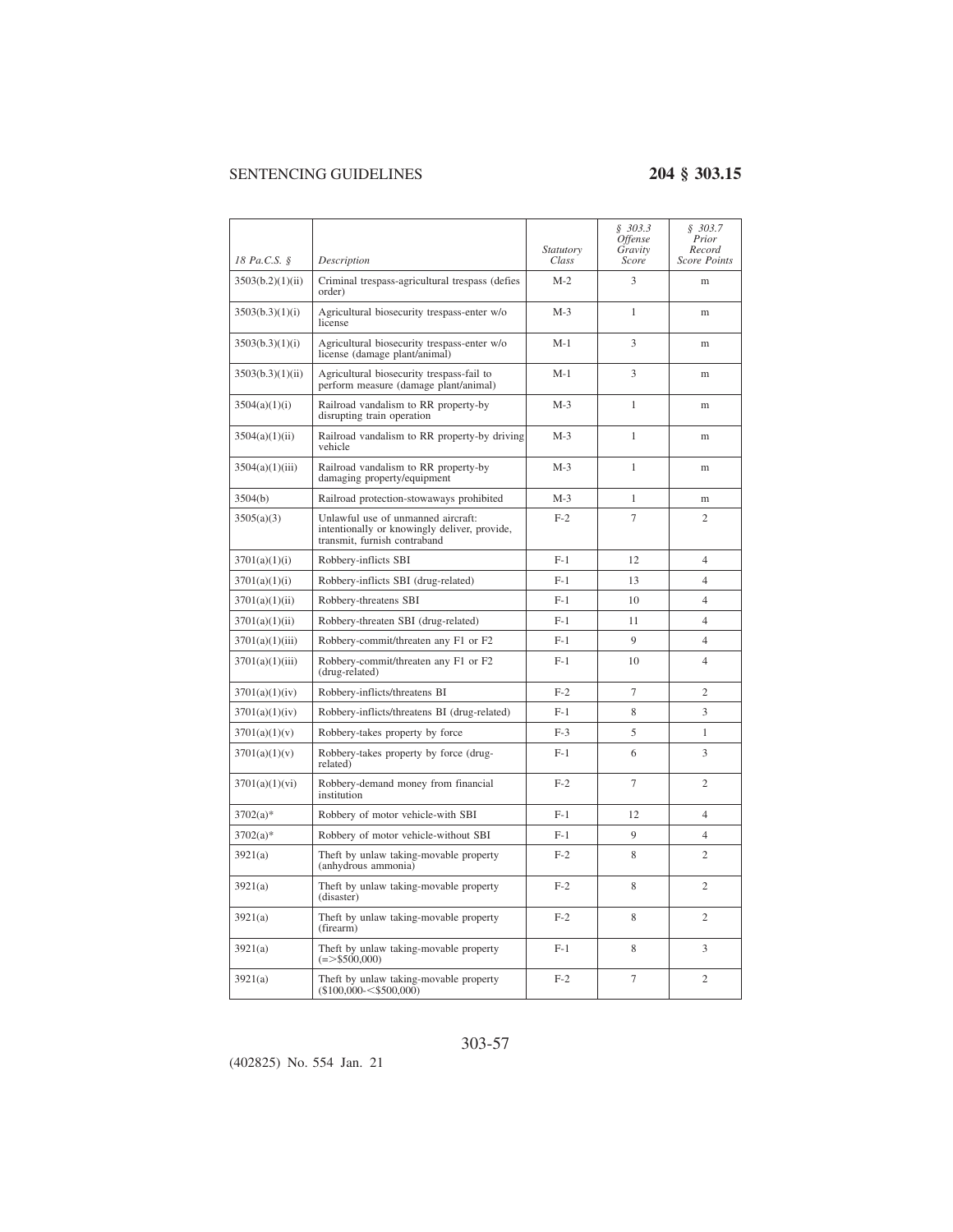$\overline{a}$ 

| 18 Pa.C.S. §   | Description                                                                                                       | <i>Statutory</i><br>Class | \$303.3<br>Offense<br>Gravity<br>Score | \$303.7<br>Prior<br>Record<br>Score Points |
|----------------|-------------------------------------------------------------------------------------------------------------------|---------------------------|----------------------------------------|--------------------------------------------|
| $3921(a)*$     | Theft by unlaw taking-movable property<br>$(>\$25,000<\$100,000$ /or motorized vehicle)                           | $F-3$                     | 6                                      | 1                                          |
| $3921(a)*$     | Theft by unlaw taking-movable property<br>$(>\$2,000-\$25,000)$                                                   | $F-3$                     | 5                                      | 1                                          |
| 3921(a)        | Theft by unlaw taking-movable property<br>$\le$ =\$2,000/from indiv./by threat/breach)                            | $M-1$                     | 3                                      | m                                          |
| 3921(a)        | Theft by unlaw taking-movable property<br>$(\$200-\$2,000/no$ threat)                                             | $M-1$                     | 3                                      | m                                          |
| 3921(a)        | Theft by unlaw taking-movable property<br>$(\$50 - < \$200/no$ threat)                                            | $M-2$                     | $\mathfrak{D}$                         | m                                          |
| 3921(a)        | Theft by unlaw taking-movable property<br>$(<$ \$50/no threat)                                                    | $M-3$                     | 1                                      | m                                          |
| 3921(b)        | Theft by unlaw taking-immovable property<br>(anhydrous ammonia)                                                   | $F-2$                     | 8                                      | $\overline{c}$                             |
| 3921(b)        | Theft by unlaw taking-immovable property<br>(disaster)                                                            | $F-2$                     | 8                                      | $\overline{c}$                             |
| 3921(b)        | Theft by unlaw taking-immovable property<br>(firearm)                                                             | $F-2$                     | 8                                      | $\overline{c}$                             |
| 3921(b)        | Theft by unlaw taking-immovable property<br>$(=>$ \$500,000)                                                      | $F-1$                     | 8                                      | 3                                          |
| 3921(b)        | Theft by unlaw taking-immovable property<br>$($100.000 - $500.000)$                                               | $F-2$                     | $\overline{7}$                         | 2                                          |
| $3921(b)*$     | Theft by unlaw taking-immovable property<br>$(>\$25,000<\$100,000$ /or motorized vehicle)                         | $F-3$                     | 6                                      | $\mathbf{1}$                               |
| $3921(b)*$     | Theft by unlaw taking-immovable property<br>$(>\$2.000-S25.000)$                                                  | $F-3$                     | 5                                      | 1                                          |
| 3921(b)        | Theft by unlaw taking-immovable property<br>$\left(\leq = \frac{52,000}{\text{from indiv}}\right)$ threat/breach) | $M-1$                     | 3                                      | m                                          |
| 3921(b)        | Theft by unlaw taking-immovable property<br>(\$200-\$2,000/no threat)                                             | $M-1$                     | 3                                      | m                                          |
| 3921(b)        | Theft by unlaw taking-immovable property<br>$(\$50 - < \$200/no$ threat)                                          | $M-2$                     | $\overline{c}$                         | m                                          |
| 3921(b)        | Theft by unlaw taking-immovable property<br>$(<$ \$50/no threat)                                                  | $M-3$                     | $\mathbf{1}$                           | m                                          |
| 3922(a)(1)     | Theft by deception-false impression<br>(anhydrous ammonia)                                                        | $F-2$                     | 8                                      | $\overline{c}$                             |
| 3922(a)(1)     | Theft by deception-false impression (firearm)                                                                     | $F-2$                     | 8                                      | $\overline{c}$                             |
| 3922(a)(1)     | Theft by deception-false impression<br>$(=>$ \$500,000)                                                           | $F-1$                     | 8                                      | 3                                          |
| 3922(a)(1)     | Theft by deception-false impression<br>$($100,000 - $500,000)$                                                    | $F-2$                     | $\overline{7}$                         | $\overline{c}$                             |
| $3922(a)(1)$ * | Theft by deception-false impression<br>$(>\frac{$25,000}{\$}$ < \$100,000/or motorized vehicle)                   | $F-3$                     | 6                                      | $\mathbf{1}$                               |
| $3922(a)(1)$ * | Theft by deception-false impression<br>$(>\$2,000-\$25,000)$                                                      | $F-3$                     | 5                                      | 1                                          |
| 3922(a)(1)     | Theft by deception-false impression<br>(<= \$2,000/from indiv./by threat/breach)                                  | $M-1$                     | 3                                      | m                                          |

303-58

(402826) No. 554 Jan. 21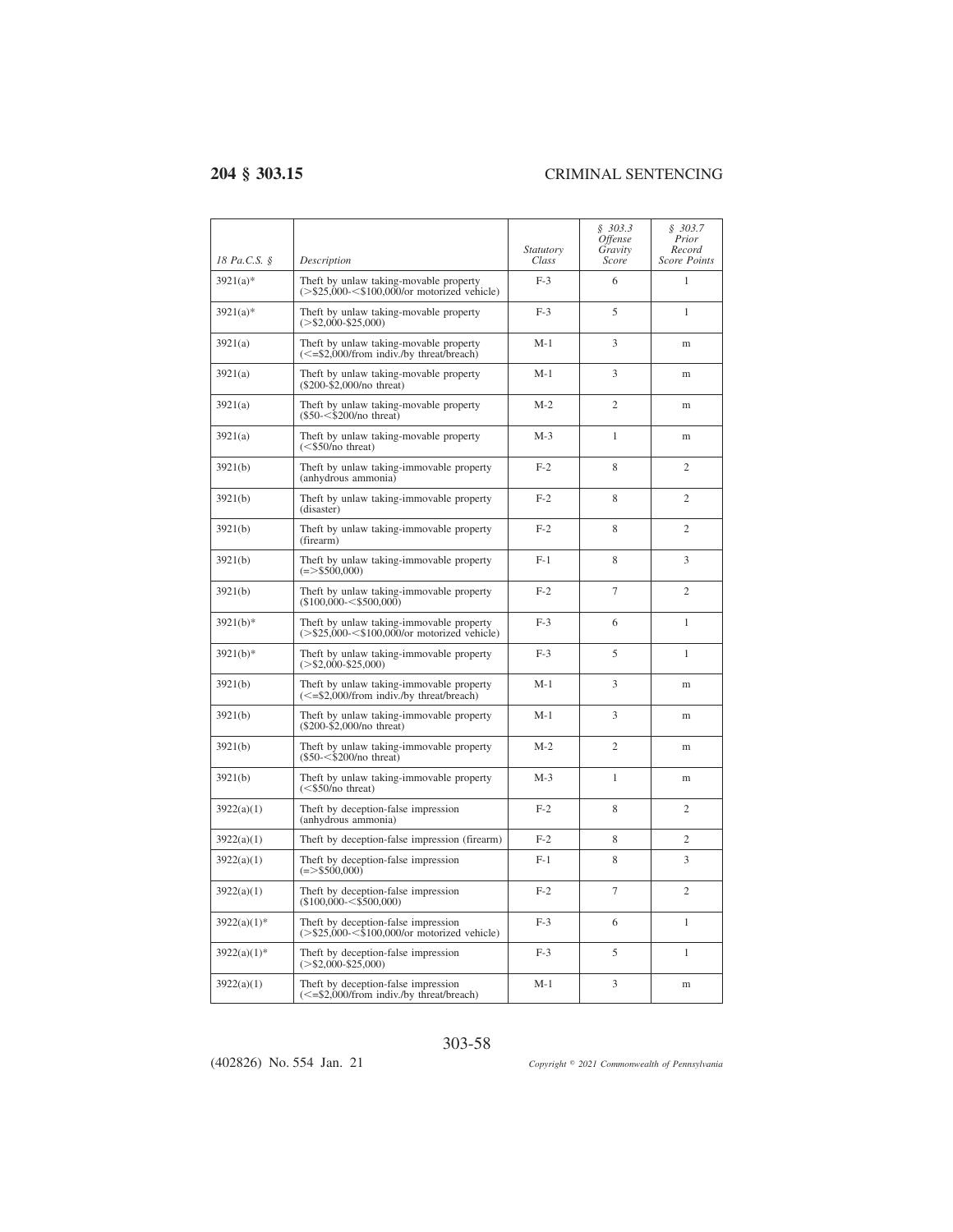|                |                                                                                                         | Statutory | \$303.3<br><i><b>Offense</b></i><br>Gravity | \$303.7<br>Prior<br>Record |
|----------------|---------------------------------------------------------------------------------------------------------|-----------|---------------------------------------------|----------------------------|
| 18 Pa.C.S. §   | Description                                                                                             | Class     | Score                                       | <b>Score Points</b>        |
| 3922(a)(1)     | Theft by deception-false impression<br>(\$200-\$2,000/no threat)                                        | $M-1$     | 3                                           | m                          |
| 3922(a)(1)     | Theft by deception-false impression<br>$(>\$50-\$200/no$ threat)                                        | $M-2$     | $\overline{c}$                              | m                          |
| 3922(a)(1)     | Theft by deception-false impression<br>$(<$ \$50/no threat)                                             | $M-3$     | $\mathbf{1}$                                | m                          |
| 3922(a)(2)     | Theft by deception-conceal information<br>(anhydrous ammonia)                                           | $F-2$     | 8                                           | $\overline{c}$             |
| 3922(a)(2)     | Theft by deception-conceal information<br>(firearm)                                                     | $F-2$     | 8                                           | $\mathcal{D}_{\alpha}$     |
| 3922(a)(2)     | Theft by deception-conceal information<br>$(= > $500,000)$                                              | $F-1$     | 8                                           | 3                          |
| 3922(a)(2)     | Theft by deception-conceal information<br>$($100,000 - $500,000)$                                       | $F-2$     | 7                                           | $\overline{c}$             |
| $3922(a)(2)$ * | Theft by deception-conceal information<br>$(>\frac{$25,000}{\$}$ < \$100,000/or motorized vehicle)      | $F-3$     | 6                                           | 1                          |
| $3922(a)(2)$ * | Theft by deception-conceal information<br>$(>\$2,000-\$25,000)$                                         | $F-3$     | 5                                           | $\mathbf{1}$               |
| 3922(a)(2)     | Theft by deception-conceal information<br>$\left( \leq =\frac{6}{2,000}$ /from indiv./by threat/breach) | $M-1$     | 3                                           | m                          |
| 3922(a)(2)     | Theft by deception-conceal information<br>$(\$200-\$2,000/no$ threat)                                   | $M-1$     | 3                                           | m                          |
| 3922(a)(2)     | Theft by deception-conceal information<br>$(\$50 - < $200/no$ threat)                                   | $M-2$     | $\overline{c}$                              | m                          |
| 3922(a)(2)     | Theft by deception-conceal information<br>$(<$ \$50/no threat)                                          | $M-3$     | $\mathbf{1}$                                | m                          |
| 3922(a)(3)     | Theft by deception-fail to correct (anhydrous<br>ammonia)                                               | $F-2$     | 8                                           | $\overline{c}$             |
| 3922(a)(3)     | Theft by deception-fail to correct (firearm)                                                            | $F-2$     | 8                                           | $\overline{c}$             |
| 3922(a)(3)     | Theft by deception-fail to correct<br>$(= > $500,000)$                                                  | $F-1$     | 8                                           | 3                          |
| 3922(a)(3)     | Theft by deception-fail to correct<br>$(\$100,000-<\$500,000)$                                          | $F-2$     | 7                                           | $\overline{c}$             |
| $3922(a)(3)*$  | Theft by deception-fail to correct<br>$(>\frac{$25,000}{\$}$ < \$100,000/or motorized vehicle)          | $F-3$     | 6                                           | $\mathbf{1}$               |
| $3922(a)(3)*$  | Theft by deception-fail to correct<br>$(>\frac{$2,000}{$2,000}$ -\$25,000)                              | $F-3$     | 5                                           | 1                          |
| 3922(a)(3)     | Theft by deception-fail to correct<br>$\epsilon$ = \$2,000/from indiv./by threat/breach)                | $M-1$     | 3                                           | m                          |
| 3922(a)(3)     | Theft by deception-fail to correct<br>$(\$200-\$2,000/no$ threat)                                       | $M-1$     | 3                                           | m                          |
| 3922(a)(3)     | Theft by deception-fail to correct<br>$($50<\$200/no$$ threat)                                          | $M-2$     | $\overline{c}$                              | m                          |
| 3922(a)(3)     | Theft by deception-fail to correct<br>$(<$ \$50/no threat)                                              | $M-3$     | $\mathbf{1}$                                | m                          |
| 3923(a)(1)     | Theft by extortion-commit crime (anhydrous<br>ammonia)                                                  | $F-2$     | 8                                           | $\overline{c}$             |

# 303-59

(402827) No. 554 Jan. 21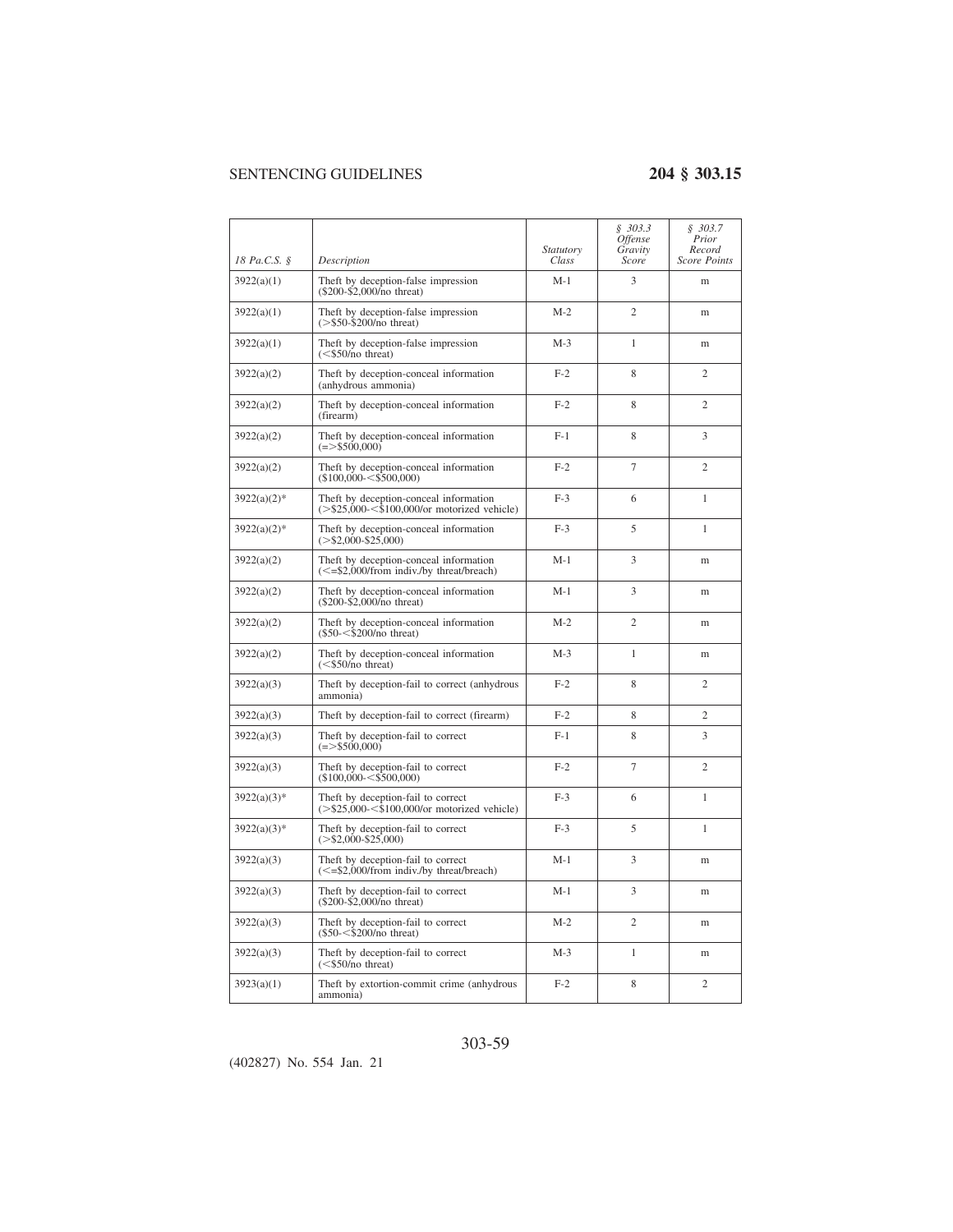| 18 Pa.C.S. §   | Description                                                                         | Statutory<br>Class | \$303.3<br><i><b>Offense</b></i><br>Gravity<br>Score | \$303.7<br>Prior<br>Record<br><b>Score Points</b> |
|----------------|-------------------------------------------------------------------------------------|--------------------|------------------------------------------------------|---------------------------------------------------|
| 3923(a)(1)     | Theft by extortion-commit crime (firearm)                                           | $F-2$              | 8                                                    | $\overline{c}$                                    |
| 3923(a)(1)     | Theft by extortion-commit crime<br>$(=>$ \$500,000)                                 | $F-1$              | 8                                                    | 3                                                 |
| 3923(a)(1)     | Theft by extortion-commit crime<br>$($100,000 - $500,000)$                          | $F-2$              | 7                                                    | $\mathfrak{2}$                                    |
| $3923(a)(1)$ * | Theft by extortion-commit crime<br>$(>\$25,000<\$100,000/$ or motorized vehicle)    | $F-3$              | 6                                                    | $\mathbf{1}$                                      |
| $3923(a)(1)$ * | Theft by extortion-commit crime<br>$(>\$2,000-\$25,000)$                            | $F-3$              | 5                                                    | 1                                                 |
| 3923(a)(1)     | Theft by extortion-commit crime<br>$\leq$ =\$2,000/from indiv./by threat/breach)    | $M-1$              | $\overline{4}$                                       | m                                                 |
| 3923(a)(1)     | Theft by extortion-commit crime<br>$(\$200-\$2,000/no$ threat)                      | $M-1$              | $\overline{4}$                                       | m                                                 |
| 3923(a)(1)     | Theft by extortion-commit crime<br>$(S50 - < $200/no$ threat)                       | $M-2$              | $\overline{2}$                                       | m                                                 |
| 3923(a)(1)     | Theft by extortion-commit crime<br>$(<$ \$50/no threat)                             | $M-3$              | $\mathbf{1}$                                         | m                                                 |
| 3923(a)(2)     | Theft by extortion-accuse of crime (anhydrous<br>ammonia)                           | $F-2$              | 8                                                    | $\overline{c}$                                    |
| 3923(a)(2)     | Theft by extortion-accuse of crime (firearm)                                        | $F-2$              | 8                                                    | $\overline{c}$                                    |
| 3923(a)(2)     | Theft by extortion-accuse of crime<br>$(=>$ \$500,000)                              | $F-1$              | 8                                                    | 3                                                 |
| 3923(a)(2)     | Theft by extortion-accuse of crime<br>$($100,000 - $500,000)$                       | $F-2$              | $\overline{7}$                                       | 2                                                 |
| $3923(a)(2)$ * | Theft by extortion-accuse of crime<br>$(>\$25,000<\$100,000$ /or motorized vehicle) | $F-3$              | 6                                                    | $\mathbf{1}$                                      |
| $3923(a)(2)*$  | Theft by extortion-accuse of crime<br>$(>\$2,000-\$25,000)$                         | $F-3$              | 5                                                    | 1                                                 |
| 3923(a)(2)     | Theft by extortion-accuse of crime<br>$\leq$ =\$2,000/from indiv./by threat/breach) | $M-1$              | 4                                                    | m                                                 |
| 3923(a)(2)     | Theft by extortion-accuse of crime<br>$(\$200-\$2,000/no$ threat)                   | $M-1$              | $\overline{4}$                                       | m                                                 |
| 3923(a)(2)     | Theft by extortion-accuse of crime<br>$(\$50 - < \$200/no$ threat)                  | $M-2$              | $\overline{2}$                                       | m                                                 |
| 3923(a)(2)     | Theft by extortion-accuse of crime<br>$(<$ \$50/no threat)                          | $M-3$              | 1                                                    | m                                                 |
| 3923(a)(3)     | Theft by extortion-expose secret (anhydrous<br>ammonia)                             | $F-2$              | 8                                                    | $\overline{c}$                                    |
| 3923(a)(3)     | Theft by extortion-expose secret (firearm)                                          | $F-2$              | 8                                                    | $\overline{c}$                                    |
| 3923(a)(3)     | Theft by extortion-expose secret<br>$(=>$ \$500,000)                                | $F-1$              | 8                                                    | 3                                                 |
| 3923(a)(3)     | Theft by extortion-expose secret<br>$($100,000 - $500,000)$                         | $F-2$              | $\overline{7}$                                       | $\overline{c}$                                    |
| $3923(a)(3)*$  | Theft by extortion-expose secret<br>$(>\$25,000<\$100,000/$ or motorized vehicle)   | $F-3$              | 6                                                    | $\mathbf{1}$                                      |
| $3923(a)(3)*$  | Theft by extortion-expose secret<br>$(>\$2,000-\$25,000)$                           | $F-3$              | 5                                                    | $\mathbf{1}$                                      |

### 303-60

(402828) No. 554 Jan. 21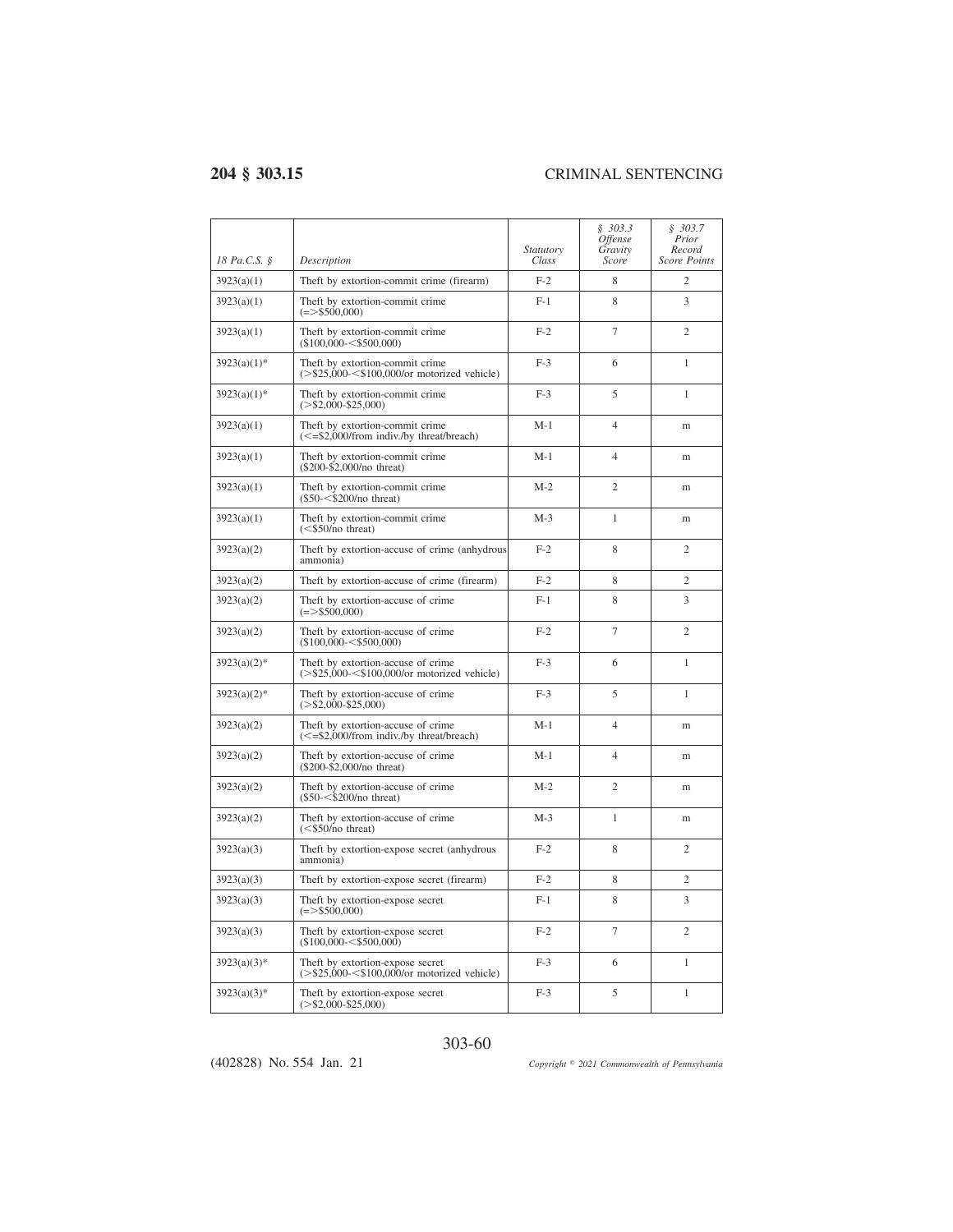|                |                                                                                     | Statutory | \$303.3<br><i><b>Offense</b></i><br>Gravity | \$303.7<br>Prior<br>Record |
|----------------|-------------------------------------------------------------------------------------|-----------|---------------------------------------------|----------------------------|
| 18 Pa.C.S. §   | Description                                                                         | Class     | Score                                       | Score Points               |
| 3923(a)(3)     | Theft by extortion-expose secret<br>$\leq$ =\$2,000/from indiv./by threat/breach)   | $M-1$     | $\overline{4}$                              | m                          |
| 3923(a)(3)     | Theft by extortion-expose secret<br>$($200-$2,000/no$ threat)                       | $M-1$     | $\overline{4}$                              | m                          |
| 3923(a)(3)     | Theft by extortion-expose secret<br>$(\$50 - < \$200/no$ threat)                    | $M-2$     | $\overline{c}$                              | m                          |
| 3923(a)(3)     | Theft by extortion-expose secret<br>$(<$ \$50/no threat)                            | $M-3$     | 1                                           | m                          |
| 3923(a)(4)     | Theft by extortion-official action (anhydrous<br>ammonia)                           | $F-2$     | 8                                           | $\overline{2}$             |
| 3923(a)(4)     | Theft by extortion-official action (firearm)                                        | $F-2$     | 8                                           | $\mathfrak{2}$             |
| 3923(a)(4)     | Theft by extortion-official action<br>$(= > $500,000)$                              | $F-1$     | 8                                           | 3                          |
| 3923(a)(4)     | Theft by extortion-official action<br>$($100,000 - $500,000)$                       | $F-2$     | 7                                           | 2                          |
| $3923(a)(4)*$  | Theft by extortion-official action<br>$(>\$25,000<\$100,000$ /or motorized vehicle) | $F-3$     | 6                                           | $\mathbf{1}$               |
| $3923(a)(4)$ * | Theft by extortion-official action<br>$(>\$2,000-\$25,000)$                         | $F-3$     | 5                                           | 1                          |
| 3923(a)(4)     | Theft by extortion-official action<br>$\leq$ =\$2,000/from indiv./by threat/breach) | $M-1$     | $\overline{4}$                              | m                          |
| 3923(a)(4)     | Theft by extortion-official action<br>$($200-$2,000/no$ threat)                     | M-1       | $\overline{4}$                              | m                          |
| 3923(a)(4)     | Theft by extortion-official action<br>$(\$50 - < \$200/no$ threat)                  | $M-2$     | $\overline{2}$                              | m                          |
| 3923(a)(4)     | Theft by extortion-official action<br>$(<$ \$50/no threat)                          | $M-3$     | 1                                           | m                          |
| 3923(a)(5)     | Theft by extortion-strike/boycott (anhydrous<br>ammonia)                            | $F-2$     | 8                                           | $\overline{c}$             |
| 3923(a)(5)     | Theft by extortion-strike/boycott (firearm)                                         | $F-2$     | 8                                           | 2                          |
| 3923(a)(5)     | Theft by extortion-strike/boycott<br>$(= > $500,000)$                               | $F-1$     | 8                                           | 3                          |
| 3923(a)(5)     | Theft by extortion-strike/boycott<br>$($100,000 - $500,000)$                        | $F-2$     | 7                                           | 2                          |
| $3923(a)(5)*$  | Theft by extortion-strike/boycott<br>$(>\$25,000<\$100,000$ /or motorized vehicle)  | $F-3$     | 6                                           | 1                          |
| $3923(a)(5)*$  | Theft by extortion-strike/boycott<br>$(>\frac{$2,000}{$2,000}$ -\$25,000)           | $F-3$     | 5                                           | 1                          |
| 3923(a)(5)     | Theft by extortion-strike/boycott<br>$\leq$ =\$2,000/from indiv./by threat/breach)  | $M-1$     | $\overline{4}$                              | m                          |
| 3923(a)(5)     | Theft by extortion-strike/boycott<br>$(\$200-\$2,000/no$ threat)                    | M-1       | 4                                           | m                          |
| 3923(a)(5)     | Theft by extortion-strike/boycott<br>$($50-<$200/no$ threat)                        | $M-2$     | $\mathfrak{2}$                              | m                          |
| 3923(a)(5)     | Theft by extortion-strike/boycott<br>$(<\frac{$50}{no}$ threat)                     | $M-3$     | 1                                           | m                          |

### 303-61

(402829) No. 554 Jan. 21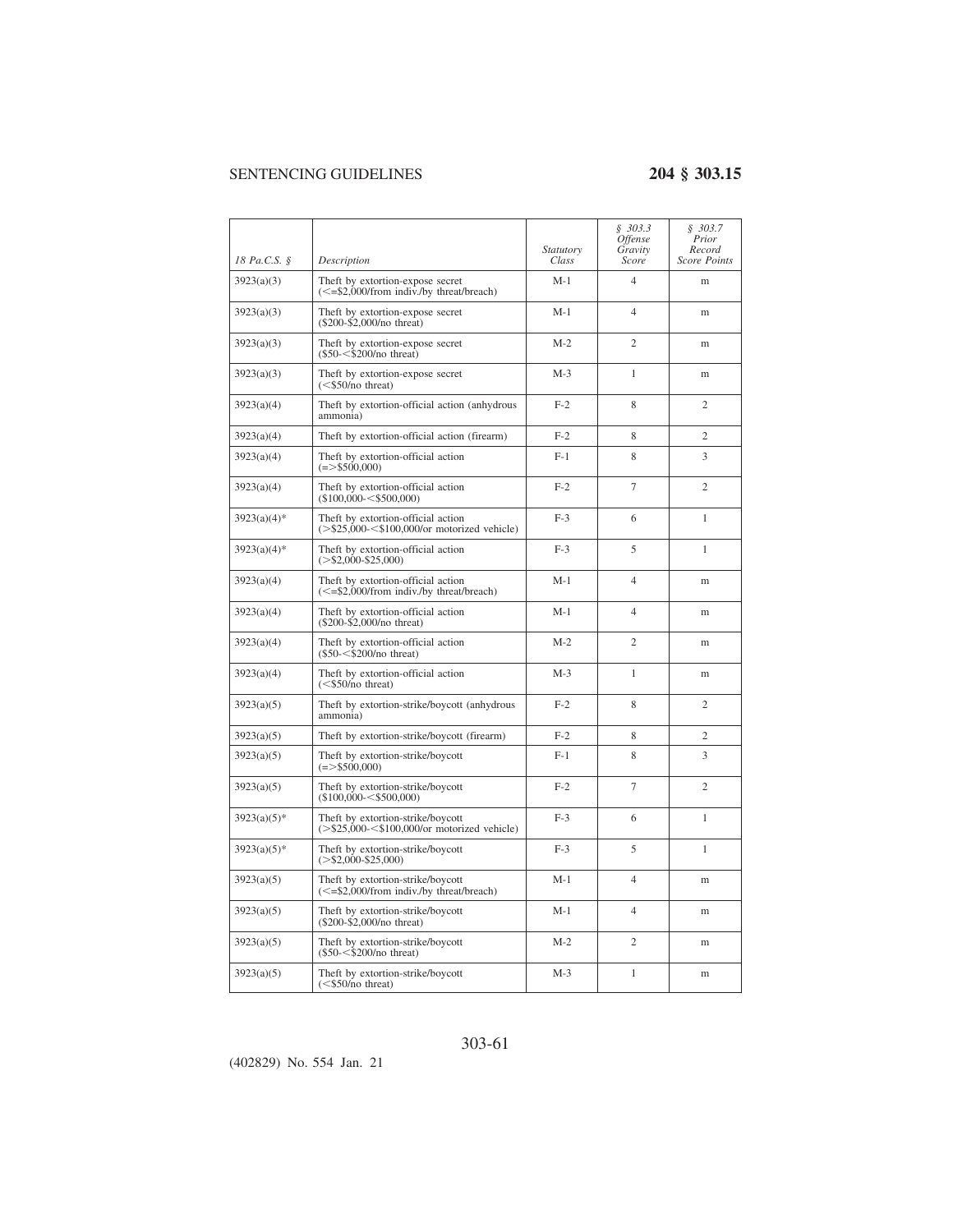| 18 Pa.C.S. §   | Description                                                                      | Statutory<br>Class | \$303.3<br>Offense<br>Gravity<br>Score | \$303.7<br>Prior<br>Record<br>Score Points |
|----------------|----------------------------------------------------------------------------------|--------------------|----------------------------------------|--------------------------------------------|
| 3923(a)(6)     | Theft by extortion-testimony (anhydrous<br>ammonia)                              | $F-2$              | 8                                      | $\overline{c}$                             |
| 3923(a)(6)     | Theft by extortion-testimony (firearm)                                           | $F-2$              | 8                                      | $\overline{c}$                             |
| 3923(a)(6)     | Theft by extortion-testimony $(= > $500,000)$                                    | $F-1$              | 8                                      | 3                                          |
| 3923(a)(6)     | Theft by extortion-testimony<br>$($100.000 - $500.000)$                          | $F-2$              | 7                                      | $\overline{c}$                             |
| $3923(a)(6)$ * | Theft by extortion-testimony<br>$(>\$25,000<\$100,000$ /or motorized vehicle)    | $F-3$              | 6                                      | $\mathbf{1}$                               |
| $3923(a)(6)$ * | Theft by extortion-testimony<br>$(>\$2,000-\$25,000)$                            | $F-3$              | 5                                      | $\mathbf{1}$                               |
| 3923(a)(6)     | Theft by extortion-testimony<br>$\leq$ =\$2,000/from indiv./by threat/breach)    | $M-1$              | $\overline{4}$                         | m                                          |
| 3923(a)(6)     | Theft by extortion-testimony<br>$(\$200-\$2,000/no$ threat)                      | $M-1$              | $\overline{4}$                         | m                                          |
| 3923(a)(6)     | Theft by extortion-testimony<br>$(\$50 - < \$200/no$ threat)                     | $M-2$              | $\overline{c}$                         | m                                          |
| 3923(a)(6)     | Theft by extortion-testimony $(<\frac{550}{no}$ threat)                          | $M-3$              | 1                                      | m                                          |
| 3923(a)(7)     | Theft by extortion-inflict harm (anhydrous<br>ammonia)                           | $F-2$              | 8                                      | $\overline{c}$                             |
| 3923(a)(7)     | Theft by extortion-inflict harm (firearm)                                        | $F-2$              | 8                                      | $\overline{c}$                             |
| 3923(a)(7)     | Theft by extortion-inflict harm $(=>$ \$500,000)                                 | $F-1$              | 8                                      | 3                                          |
| 3923(a)(7)     | Theft by extortion-inflict harm<br>$(\$100,000-<\$500,000)$                      | $F-2$              | 7                                      | $\overline{c}$                             |
| $3923(a)(7)$ * | Theft by extortion-inflict harm<br>$(>\$25,000<\$100,000$ /or motorized vehicle) | $F-3$              | 6                                      | $\mathbf{1}$                               |
| $3923(a)(7)$ * | Theft by extortion-inflict harm<br>$(>\$2.000-S25.000)$                          | $F-3$              | 5                                      | 1                                          |
| 3923(a)(7)     | Theft by extortion-inflict harm<br>$\leq$ =\$2,000/from indiv./by threat/breach) | $M-1$              | $\overline{4}$                         | m                                          |
| 3923(a)(7)     | Theft by extortion-inflict harm<br>$(\$200-\$2,000/no$ threat)                   | $M-1$              | $\overline{4}$                         | m                                          |
| 3923(a)(7)     | Theft by extortion-inflict harm<br>$(\$50 - < \$200/no$ threat)                  | $M-2$              | $\overline{c}$                         | m                                          |
| 3923(a)(7)     | Theft by extortion-inflict harm<br>$(<\frac{$50}{no}$ threat)                    | $M-3$              | 1                                      | m                                          |
| 3924           | Theft of property-lost/mislaid (anhydrous<br>ammonia)                            | $F-2$              | 8                                      | $\overline{c}$                             |
| 3924           | Theft of property-lost/mislaid (firearm)                                         | $F-2$              | 8                                      | $\overline{c}$                             |
| 3924           | Theft of property-lost/mislaid $(=>$ \$500,000)                                  | $F-1$              | 8                                      | 3                                          |
| 3924           | Theft of property-lost/mislaid<br>$($100.000 - $500.000)$                        | $F-2$              | $\tau$                                 | $\overline{c}$                             |
| 3924*          | Theft of property-lost/mislaid<br>$(>\$25,000-\$100,000$ /or motorized vehicle)  | $F-3$              | 6                                      | $\mathbf{1}$                               |
| 3924*          | Theft of property-lost/mislaid<br>$(>\$2,000-\$25,000)$                          | $F-3$              | 5                                      | $\mathbf{1}$                               |

303-62

(402830) No. 554 Jan. 21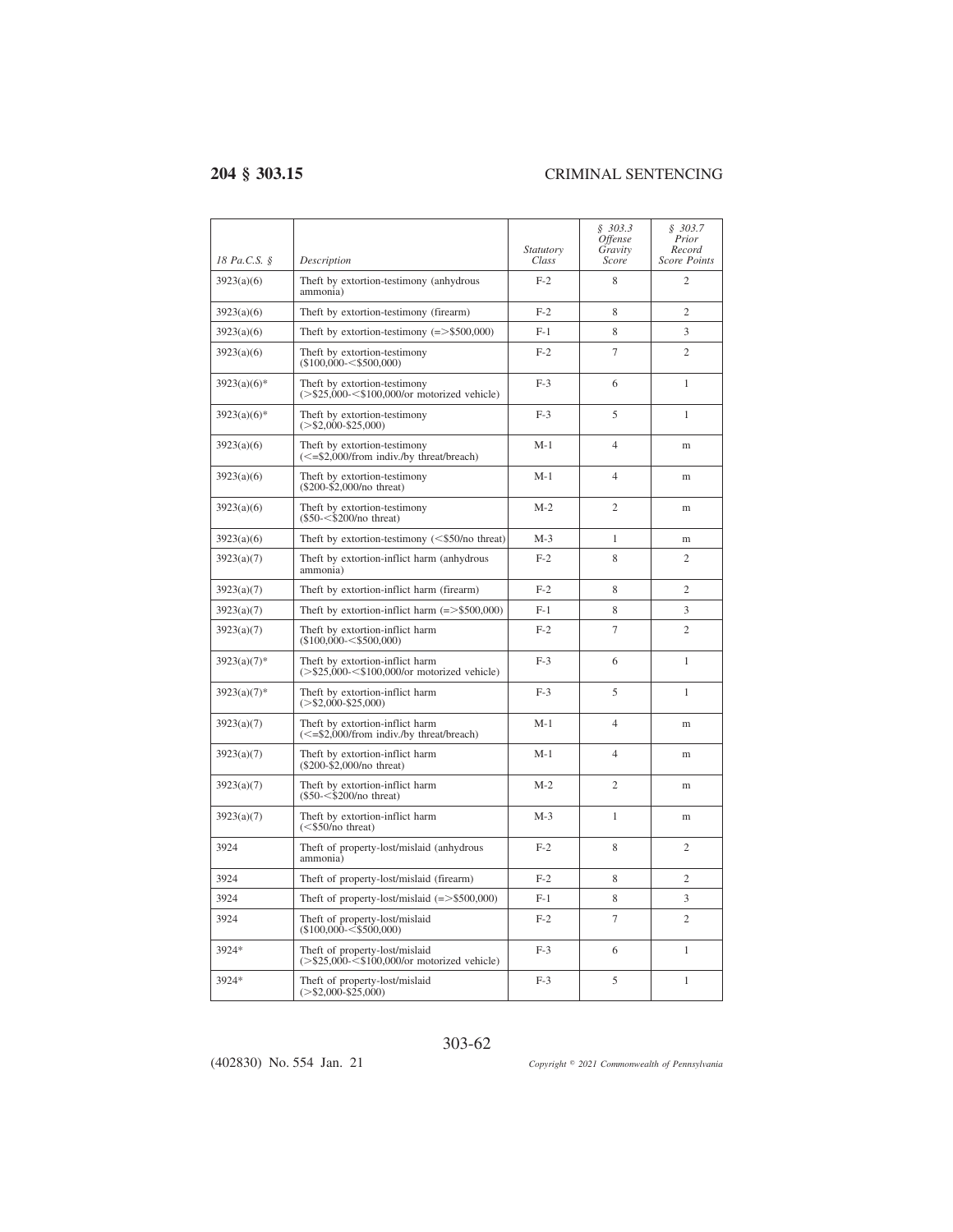| 18 Pa.C.S. §     | Description                                                                         | Statutory<br>Class | \$303.3<br>Offense<br>Gravity<br>Score | \$303.7<br>Prior<br>Record<br>Score Points |
|------------------|-------------------------------------------------------------------------------------|--------------------|----------------------------------------|--------------------------------------------|
| 3924             | Theft of property-lost/mislaid<br>$\epsilon$ =\$2.000/from indiv./by threat/breach) | $M-1$              | 3                                      | m                                          |
| 3924             | Theft of property-lost/mislaid<br>(\$200-\$2,000/no threat)                         | $M-1$              | 3                                      | m                                          |
| 3924             | Theft of property-lost/mislaid<br>$(\$50<\$200/no$ threat)                          | $M-2$              | $\overline{2}$                         | m                                          |
| 3924             | Theft of property-lost/mislaid<br>$(<$ \$50/no threat)                              | $M-3$              | 1                                      | m                                          |
| 3925(a)          | Theft by receiving stolen property (anhydrous<br>ammonia)                           | $F-2$              | 8                                      | $\overline{2}$                             |
| 3925(a)          | Theft by receiving stolen property (disaster)                                       | $F-2$              | 8                                      | $\overline{c}$                             |
| 3925(a)          | Theft by receiving stolen property (firearm/<br>receiver in business)               | $F-1$              | 9                                      | 3                                          |
| 3925(a)          | Theft by receiving stolen property (firearm/<br>receiver not in business)           | $F-2$              | 8                                      | $\overline{c}$                             |
| 3925(a)          | Theft of receiving stolen property<br>$(=>$ \$500,000)                              | $F-1$              | 8                                      | 3                                          |
| 3925(a)          | Theft by receiving stolen property<br>$(\$100,000-<\$500,000)$                      | $F-2$              | $\overline{7}$                         | $\overline{2}$                             |
| $3925(a)*$       | Theft of receiving stolen property<br>$(>\$25,000<\$100,000$ /or motorized vehicle) | $F-3$              | 6                                      | 1                                          |
| $3925(a)*$       | Theft by receiving stolen property<br>$(>\frac{$2,000}{$2,000}$                     | $F-3$              | 5                                      | 1                                          |
| 3925(a)          | Theft by receiving stolen property<br>$\leq$ =\$2,000/from indiv./by threat/breach) | $M-1$              | 3                                      | m                                          |
| 3925(a)          | Theft by receiving stolen property<br>(\$200-\$2,000/no threat)                     | $M-1$              | 3                                      | m                                          |
| 3925(a)          | Theft by receiving stolen property<br>$($50-<$200/no$ threat)                       | $M-2$              | 2                                      | m                                          |
| 3925(a)          | Theft by receiving stolen property<br>$(<$ \$50/no threat)                          | $M-3$              | 1                                      | m                                          |
| 3926(a)(1)       | Theft of services-obtain service (anhydrous<br>ammonia)                             | $F-2$              | 8                                      | $\overline{c}$                             |
| 3926(a)(1)       | Theft of services-obtain service (firearm)                                          | $F-2$              | 8                                      | $\overline{c}$                             |
| 3926(a)(1)       | Theft of services-obtain service $(=)>$ \$500,000)                                  | $F-1$              | 8                                      | 3                                          |
| 3926(a)(1)       | Theft of services-obtain service<br>$($100,000 - $500,000)$                         | $F-2$              | $\overline{7}$                         | $\mathfrak{2}$                             |
| 3926 (a) $(1)$ * | Theft of services-obtain service<br>$(>\$25,000<\$100,000$ /or motorized vehicle)   | $F-3$              | 6                                      | $\mathbf{1}$                               |
| $3926(a)(1)$ *   | Theft of services-obtain service<br>$(>\$2,000-\$25,000)$                           | $F-3$              | 5                                      | 1                                          |
| 3926(a)(1)       | Theft of services-obtain service<br>(<= \$2,000/from indiv./by threat/breach)       | $M-1$              | 3                                      | m                                          |
| 3926(a)(1)       | Theft of services-obtain service<br>(\$200-\$2,000/no threat)                       | $M-1$              | 3                                      | m                                          |
| 3926(a)(1)       | Theft of services-obtain service<br>$($50-<$200/no$ threat)                         | $M-2$              | $\overline{c}$                         | m                                          |

### 303-63

(402831) No. 554 Jan. 21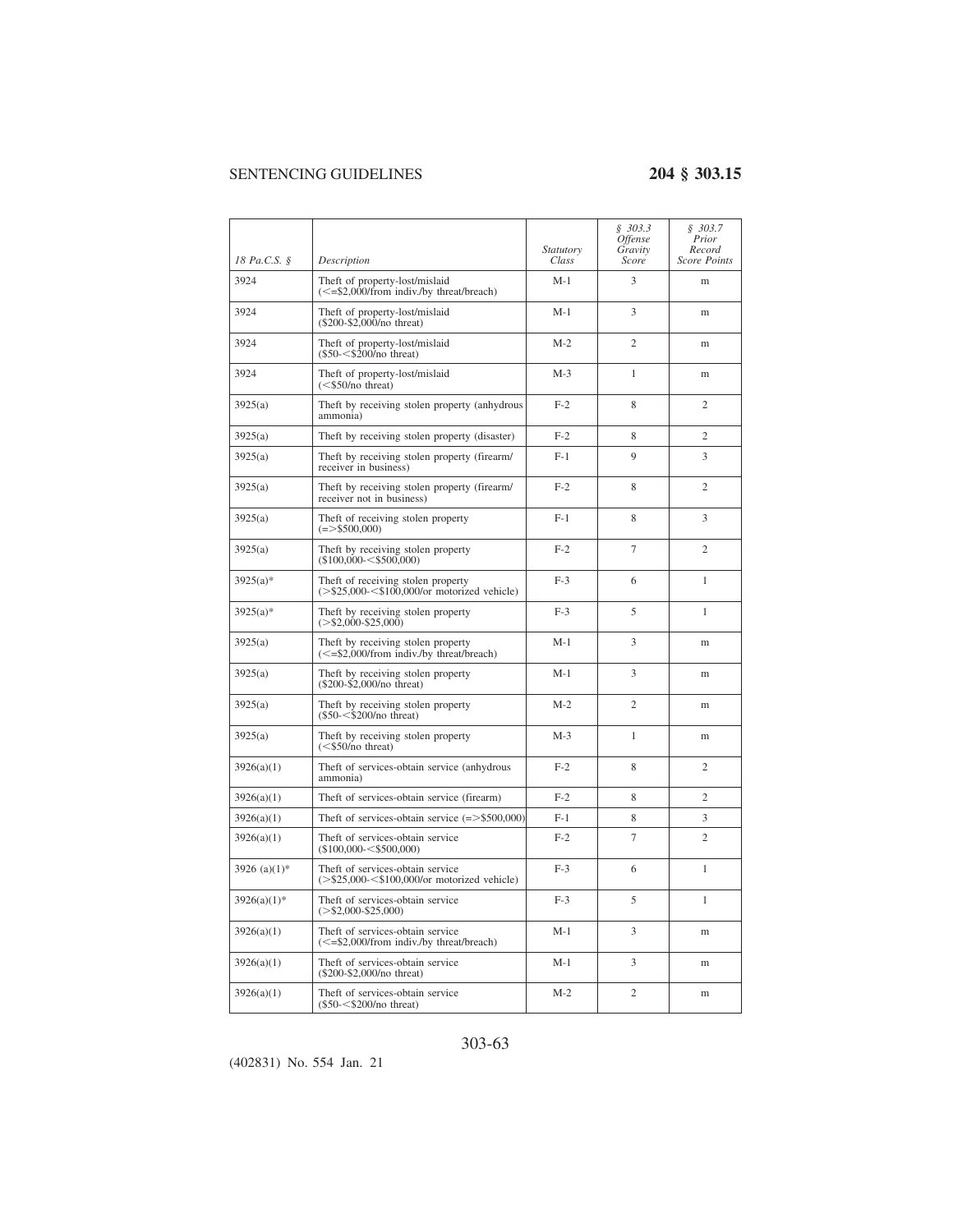| 18 Pa.C.S. §     | Description                                                                                  | Statutory<br>Class | \$303.3<br><i><b>Offense</b></i><br>Gravity<br>Score | \$303.7<br>Prior<br>Record<br>Score Points |
|------------------|----------------------------------------------------------------------------------------------|--------------------|------------------------------------------------------|--------------------------------------------|
| 3926(a)(1)       | Theft of services-obtain service<br>$(<$ \$50/no threat)                                     | $M-3$              | $\mathbf{1}$                                         | m                                          |
| 3926(a)(1.1)     | Theft of services-obtain telecommunications<br>(anhydrous ammonia)                           | $F-2$              | 8                                                    | $\overline{c}$                             |
| 3926(a)(1.1)     | Theft of services-obtain telecommunications<br>(firearm)                                     | $F-2$              | 8                                                    | $\overline{c}$                             |
| 3926(a)(1.1)     | Theft of services-obtain telecommunications<br>$(=>$ \$500,000)                              | $F-1$              | 8                                                    | 3                                          |
| 3926(a)(1.1)     | Theft of services-obtain telecommunications<br>$($100.000 - $500.000)$                       | $F-2$              | 7                                                    | $\overline{c}$                             |
| $3926(a)(1.1)^*$ | Theft of services-obtain telecommunications<br>$(>\$25,000<\$100,000$ /or motorized vehicle) | $F-3$              | 6                                                    | $\mathbf{1}$                               |
| $3926(a)(1.1)^*$ | Theft of services-obtain telecommunications<br>$(>\$2,000-\$25,000)$                         | $F-3$              | 5                                                    | 1                                          |
| 3926(a)(1.1)     | Theft of services-obtain telecommunications<br>(<= \$2,000/from indiv./by threat/breach)     | $M-1$              | 3                                                    | m                                          |
| 3926(a)(1.1)     | Theft of services-obtain telecommunications<br>(\$200-\$2,000/no threat)                     | $M-1$              | 3                                                    | m                                          |
| 3926(a)(1.1)     | Theft of services-obtain telecommunications<br>$($50-<$200/no$ threat)                       | $M-2$              | $\overline{2}$                                       | m                                          |
| 3926(a)(1.1)     | Theft of services-obtain telecommunications<br>$(<\frac{$50}{no}$ threat)                    | $M-2$              | $\overline{c}$                                       | m                                          |
| 3926(b)          | Theft of services-divert service (anhydrous<br>ammonia)                                      | $F-2$              | 8                                                    | $\overline{c}$                             |
| 3926(b)          | Theft of services-divert service (firearm)                                                   | $F-2$              | 8                                                    | $\overline{c}$                             |
| 3926(b)          | Theft of services-divert service $(=>$ \$500,000)                                            | $F-1$              | 8                                                    | 3                                          |
| 3926(b)          | Theft of services-divert service<br>$($100,000 - $500,000)$                                  | $F-2$              | 7                                                    | $\overline{c}$                             |
| $3926(b)*$       | Theft of services-divert service<br>$(>\$25,000<\$100,000$ /or motorized vehicle)            | $F-3$              | 6                                                    | $\mathbf{1}$                               |
| $3926(b)*$       | Theft of services-divert service<br>$(>\$2,000-\$25,000)$                                    | $F-3$              | 5                                                    | 1                                          |
| 3926(b)          | Theft of services-divert service<br>(<= \$2,000/from indiv./by threat/breach)                | $M-1$              | 3                                                    | m                                          |
| 3926(b)          | Theft of services-divert service<br>(\$200-\$2,000/ no threat)                               | $M-1$              | 3                                                    | m                                          |
| 3926(b)          | Theft of services-divert service<br>$(\$50 - < $200/$ no threat)                             | $M-2$              | $\overline{c}$                                       | m                                          |
| 3926(b)          | Theft of services-divert service<br>$(<\frac{$50}{no}$ threat)                               | $M-3$              | $\mathbf{1}$                                         | m                                          |
| 3926(e)          | Theft of services-transfer device/plan                                                       | $M-3$              | 1                                                    | m                                          |
| 3927(a)          | Theft by failure-req. disposition funds<br>(anhydrous ammonia)                               | $F-2$              | 8                                                    | $\overline{c}$                             |
| 3927(a)          | Theft by failure-req. disposition funds<br>(firearm)                                         | $F-2$              | 8                                                    | $\overline{c}$                             |
| 3927(a)          | Theft by failure-req. disposition funds<br>$(= > $500,000)$                                  | $F-1$              | 8                                                    | 3                                          |

### 303-64

(402832) No. 554 Jan. 21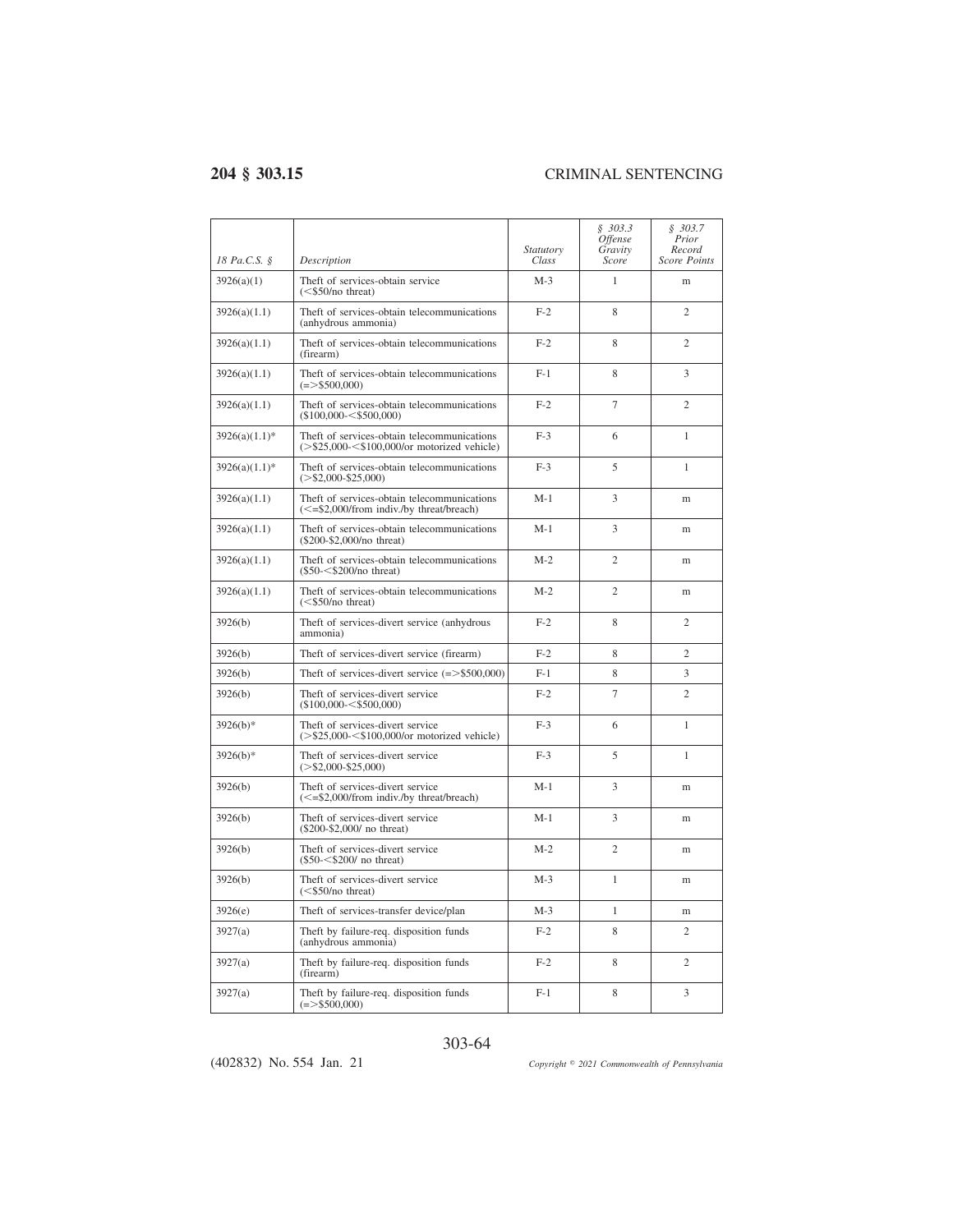| 18 Pa.C.S. § | Description                                                                                                            | Statutory<br>Class | \$303.3\$<br><i><b>Offense</b></i><br>Gravity<br>Score | \$303.7<br>Prior<br>Record<br>Score Points |
|--------------|------------------------------------------------------------------------------------------------------------------------|--------------------|--------------------------------------------------------|--------------------------------------------|
| 3927(a)      | Theft by failure-req. disposition funds<br>$($100,000 - $500,000)$                                                     | $F-2$              | $\overline{7}$                                         | $\overline{c}$                             |
| $3927(a)*$   | Theft by failure-req. disposition funds<br>$(>\$25,000<\$100,000/$ or motorized vehicle)                               | $F-3$              | 6                                                      | $\mathbf{1}$                               |
| $3927(a)*$   | Theft by failure-req. disposition funds<br>$(>\$2,000-\$25,000)$                                                       | $F-3$              | 5                                                      | $\mathbf{1}$                               |
| 3927(a)      | Theft by failure-req. disposition funds<br>$\left( \leq = \frac{52,000}{\text{from indiv}} \text{.}$ by threat/breach) | $M-1$              | 3                                                      | m                                          |
| 3927(a)      | Theft by failure-req. disposition funds<br>(\$200-\$2,000/no threat)                                                   | $M-1$              | 3                                                      | m                                          |
| 3927(a)      | Theft by failure-req. disposition funds<br>$(\$50 - < $200/no$ threat)                                                 | $M-2$              | $\overline{c}$                                         | m                                          |
| 3927(a)      | Theft by failure-req. disposition funds<br>$(<$ \$50/no threat)                                                        | $M-3$              | 1                                                      | m                                          |
| 3928(a)      | Unauthorized use of auto                                                                                               | $M-2$              | $\overline{2}$                                         | m                                          |
| 3928(a)      | Unauthorized use of auto (disaster)                                                                                    | $F-2$              | 8                                                      | $\overline{c}$                             |
| 3929(a)(1)   | Retail theft-take merchandise<br>$(>\$1,000$ /or firearm/motor vehicle)                                                | $F-3$              | 5                                                      | 1                                          |
| 3929(a)(1)   | Retail theft-take merchandise (1st/2nd off &<br>$>=$ \$150)                                                            | $M-1$              | $\overline{2}$                                         | m                                          |
| 3929(a)(1)   | Retail theft-take merchandise (2nd off &<br>$<$ \$150)                                                                 | $M-2$              | $\overline{c}$                                         |                                            |
| 3929(a)(1)   | Retail theft-take merchandise (3rd/subsq off)                                                                          | $F-3$              | 3                                                      | $\mathbf{1}$                               |
| 3929(a)(1)   | Retail theft-take merchandise (disaster)                                                                               | $F-2$              | 8                                                      | $\overline{c}$                             |
| 3929(a)(2)   | Retail theft-alter price (>\$1,000/or firearm/<br>motor vehicle)                                                       | $F-3$              | 5                                                      | 1                                          |
| 3929(a)(2)   | Retail theft-alter price (1st/2nd off &<br>$>=$ \$150)                                                                 | $M-1$              | $\overline{2}$                                         | m                                          |
| 3929(a)(2)   | Retail theft-alter price (2nd off $\< $150$ )                                                                          | $M-2$              | $\overline{2}$                                         | m                                          |
| 3929(a)(2)   | Retail theft-alter price (3rd/subsq off)                                                                               | $F-3$              | 3                                                      | 1                                          |
| 3929(a)(2)   | Retail theft-alter price (disaster)                                                                                    | $F-2$              | 8                                                      | $\overline{c}$                             |
| 3929(a)(3)   | Retail theft-transfer container (>\$1,000/or<br>firearm/motor vehicle)                                                 | $F-3$              | 5                                                      | 1                                          |
| 3929(a)(3)   | Retail theft-transfer container (1st/2nd off &<br>$>=$ \$150)                                                          | $M-1$              | $\overline{c}$                                         | m                                          |
| 3929(a)(3)   | Retail theft-transfer container (2nd off &<br>$<$ \$150)                                                               | $M-2$              | $\overline{2}$                                         | m                                          |
| 3929(a)(3)   | Retail theft-transfer container (3rd/subsq off)                                                                        | $F-3$              | 3                                                      | $\mathbf{1}$                               |
| 3929(a)(3)   | Retail theft-transfer container (disaster)                                                                             | $F-2$              | 8                                                      | $\overline{c}$                             |
| 3929(a)(4)   | Retail theft-under-rings (>\$1,000/or firearm/<br>motor vehicle)                                                       | $F-3$              | 5                                                      | 1                                          |
| 3929(a)(4)   | Retail theft-under-rings (1st/2nd off &<br>$>=$ \$150)                                                                 | M-1                | 2                                                      | m                                          |
| 3929(a)(4)   | Retail theft-under-rings (2nd off $<\$150$ )                                                                           | $M-2$              | $\overline{c}$                                         | m                                          |

### 303-65

(402833) No. 554 Jan. 21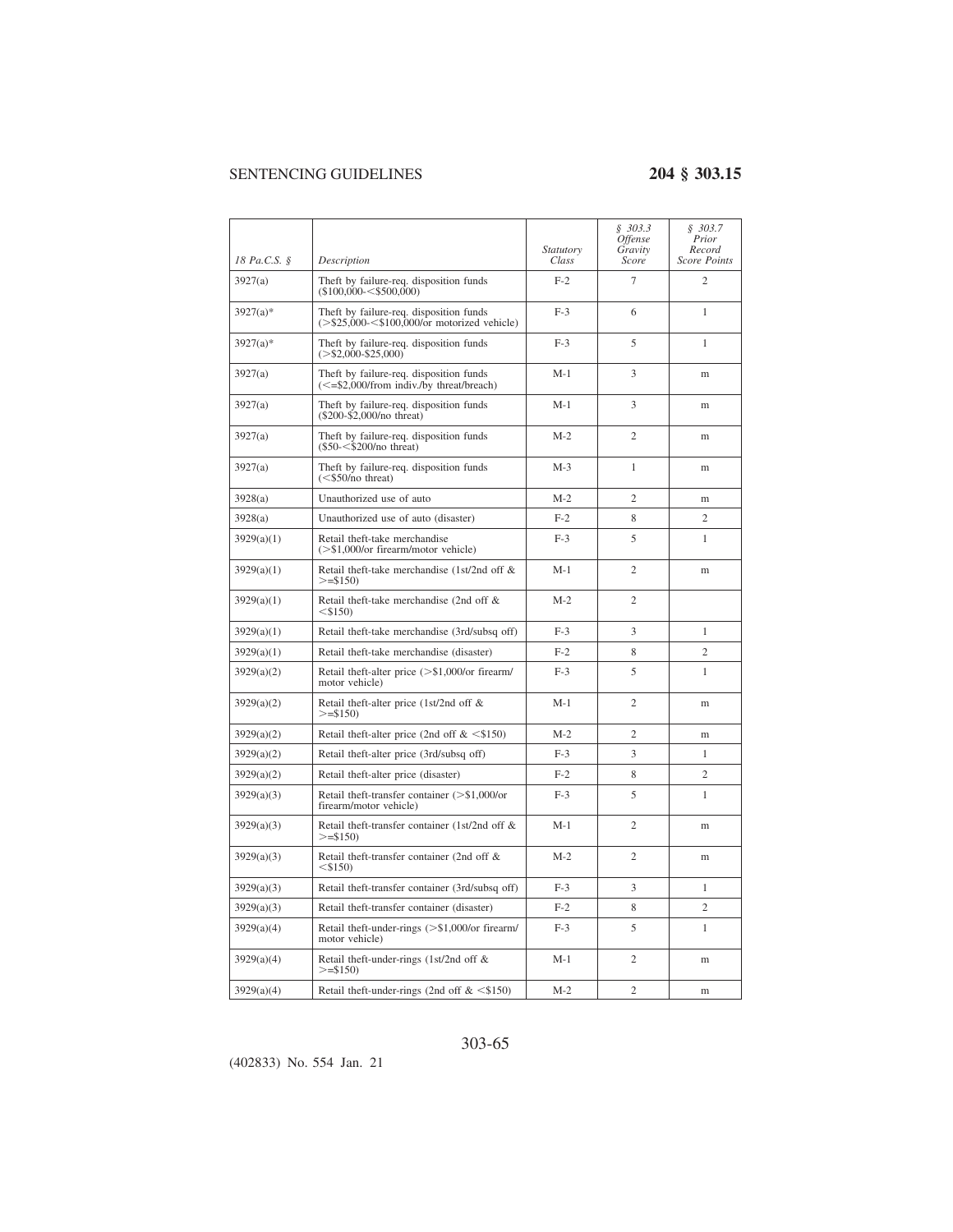| 18 Pa.C.S. § | Description                                                                        | Statutory<br>Class | \$303.3<br><i>Offense</i><br>Gravity<br>Score | \$303.7<br>Prior<br>Record<br><b>Score Points</b> |
|--------------|------------------------------------------------------------------------------------|--------------------|-----------------------------------------------|---------------------------------------------------|
| 3929(a)(4)   | Retail theft-under-rings (3rd/subsq off)                                           | $F-3$              | 3                                             | 1                                                 |
| 3929(a)(4)   | Retail theft-under-rings (disaster)                                                | $F-2$              | 8                                             | $\overline{c}$                                    |
| 3929(a)(5)   | Retail theft-tamper w/ inventory tag<br>$(>\$1,000$ /or firearm/motor vehicle)     | $F-3$              | 5                                             | 1                                                 |
| 3929(a)(5)   | Retail theft-tamper w/ inventory tag<br>$(1st/2nd$ off $>=\$150$                   | $M-1$              | $\overline{2}$                                | m                                                 |
| 3929(a)(5)   | Retail theft-tamper w/ inventory tag<br>(2nd off $< $150$ )                        | $M-2$              | $\overline{2}$                                | m                                                 |
| 3929(a)(5)   | Retail theft-tamper w/ inventory tag<br>$(3rd/subsq$ off)                          | $F-3$              | 3                                             | 1                                                 |
| 3929(a)(5)   | Retail theft-tamper w/ inventory tag (disaster)                                    | $F-2$              | 8                                             | 2                                                 |
| 3929.1(a)    | Library Theft (1st/2nd off $>=$ \$150)                                             | $M-1$              | 3                                             | m                                                 |
| 3929.1(a)    | Library Theft (2nd off $<\$150$ )                                                  | $M-2$              | $\overline{2}$                                | m                                                 |
| 3929.1(a)    | Library Theft (3rd/Subsq off)                                                      | $F-3$              | 5                                             | 1                                                 |
| 3929.2(a)    | Unlawful possession-retail/library theft<br>instruments                            | $M-1$              | 3                                             | m                                                 |
| 3929.3(a)    | Organized retail theft $(>=\$20,000)$                                              | $F-2$              | $\overline{7}$                                | $\overline{c}$                                    |
| 3929.3(a)    | Organized retail theft (\$5,000-\$19,999)                                          | $F-3$              | 6                                             | $\mathbf{1}$                                      |
| 3930(a)(1)   | Theft of trade secrets-by force                                                    | $F-2$              | $\overline{7}$                                | $\overline{c}$                                    |
| 3930(a)(2)   | Theft of trade secrets-willful entry of building                                   | $F-2$              | $\overline{7}$                                | $\overline{c}$                                    |
| 3930(a)(3)   | Theft of trade secrets-willful access of<br>computer                               | $F-2$              | $\overline{7}$                                | $\overline{c}$                                    |
| 3930(b)(1)   | Theft of trade secrets-unlawful possession                                         | $F-3$              | 5                                             | $\mathbf{1}$                                      |
| 3930(b)(2)   | Theft of trade secrets-unlawful conversion to<br>own use                           | $F-3$              | 5                                             | 1                                                 |
| 3931         | Theft of unpublished drama, etc. $(>\$2,000)$                                      | $F-3$              | 5                                             | 1                                                 |
| 3931         | Theft of unpublished drama, etc. $\leq$ =\$2,000/<br>from indiv./by threat/breach) | $M-1$              | 3                                             | m                                                 |
| 3931         | Theft of unpublished drama, etc.<br>$(\$200-\$2,000/no$ threat)                    | $M-1$              | 3                                             | m                                                 |
| 3931         | Theft of unpublished drama, etc.<br>$($50$ - $\leq $200$ /no threat)               | $M-2$              | $\mathfrak{2}$                                | m                                                 |
| 3931         | Theft of unpublished drama, etc.<br>$(<\frac{$50}{no}$ threat)                     | $M-3$              | 1                                             | m                                                 |
| 3932(a)      | Theft of leased property (anhydrous ammonia)                                       | $F-2$              | 8                                             | $\overline{c}$                                    |
| 3932(a)      | Theft of leased property (firearm)                                                 | $F-2$              | 8                                             | $\overline{c}$                                    |
| 3932(a)      | Theft of leased property $(=>$ \$500,000)                                          | F-1                | 8                                             | 3                                                 |
| 3932(a)      | Theft of leased property (\$100,000-<br>$<$ \$500,000)                             | $F-2$              | 7                                             | $\overline{c}$                                    |
| $3932(a)*$   | Theft of leased property $(>\$25,000-$<br><\$100,000/or motorized vehicle)         | $F-3$              | 6                                             | 1                                                 |
| $3932(a)*$   | Theft of leased property $(>\$2,000-\$25,000)$                                     | $F-3$              | 5                                             | 1                                                 |

303-66

(402834) No. 554 Jan. 21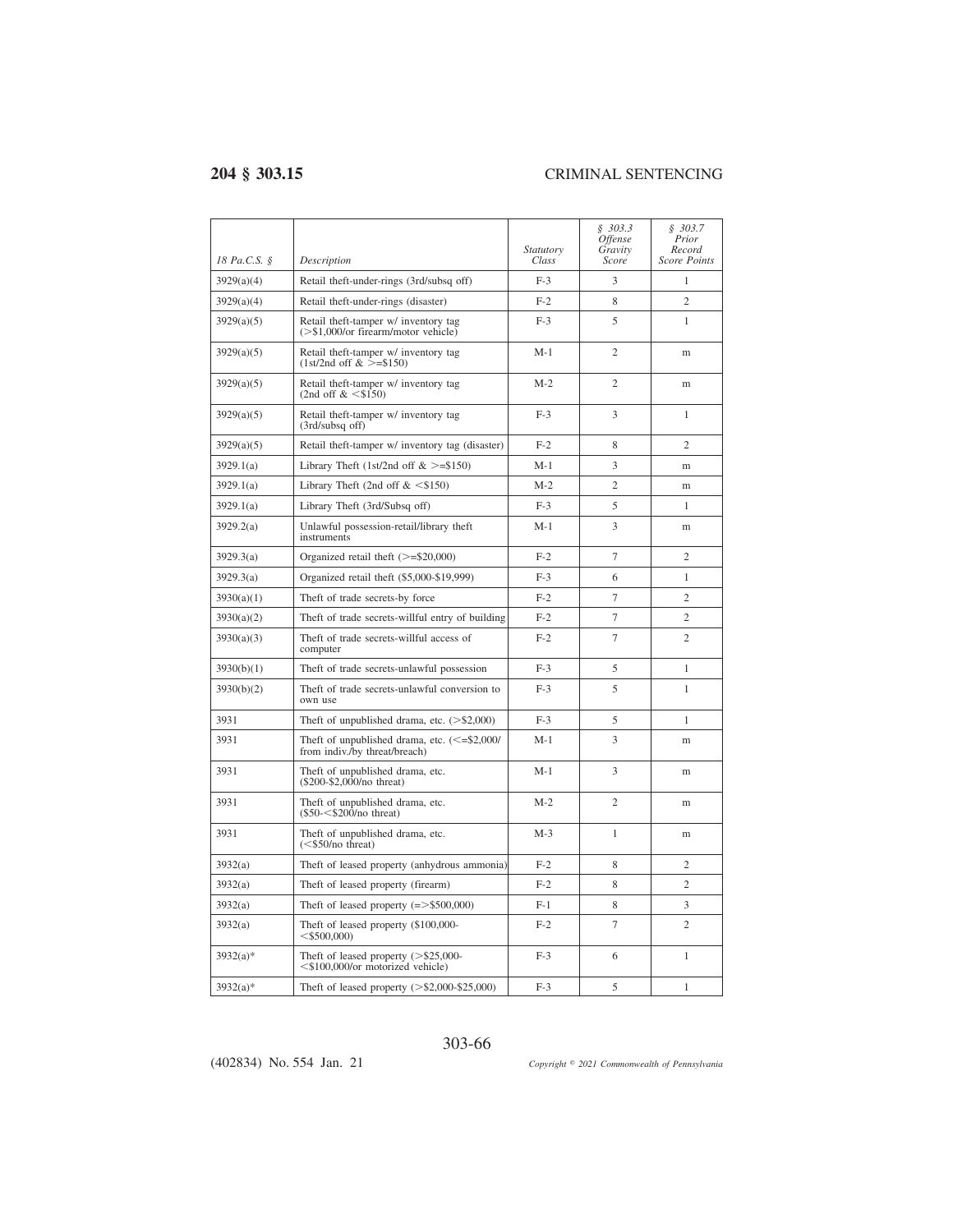| 18 Pa.C.S. § | Description                                                             | Statutory<br>Class | \$303.3<br><i>Offense</i><br>Gravity<br>Score | \$303.7<br>Prior<br>Record<br><b>Score Points</b> |
|--------------|-------------------------------------------------------------------------|--------------------|-----------------------------------------------|---------------------------------------------------|
| 3932(a)      | Theft of leased property $(<= $2,000$ /from<br>indiv./by threat/breach) | $M-1$              | 3                                             | m                                                 |
| 3932(a)      | Theft of leased property (\$200-\$2,000/no<br>threat)                   | $M-1$              | 3                                             | m                                                 |
| 3932(a)      | Theft of leased property $(\$50 - < \$200/no$<br>threat)                | $M-2$              | $\overline{c}$                                | m                                                 |
| 3932(a)      | Theft of leased property $(<\frac{250}{no}$ threat)                     | $M-3$              | $\mathbf{1}$                                  | m                                                 |
| 3934(a)      | Theft from a motor vehicle (3rd/subsq)<br>w/in 5 yrs)                   | $F-3$              | 6                                             | 1                                                 |
| 3934(a)      | Theft from a motor vehicle $(>\$200)$                                   | $M-1$              | 3                                             | m                                                 |
| 3934(a)      | Theft from a motor vehicle $(>=\$50-<\$200)$                            | $M-2$              | $\overline{c}$                                | m                                                 |
| 3934(a)      | Theft from a motor vehicle $(<\$ 50)                                    | $M-3$              | $\mathbf{1}$                                  | m                                                 |
| 3935.1(a)    | The ft of secondary metal $(<$ \$50)                                    | $M-3$              | 1                                             | m                                                 |
| 3935.1(a)    | Theft of secondary metal $(\$50 - < \$200)$                             | $M-2$              | $\overline{2}$                                | m                                                 |
| 3935.1(a)    | Theft of secondary metal $(\$200<\$1,000)$                              | $M-1$              | 3                                             | m                                                 |
| 3935.1(a)    | Theft of secondary metal $(\$ = > 1,000)$                               | $F-3$              | 5                                             | 1                                                 |
| 3935.1(a)    | Theft of secondary metal (third/subsq offense)                          | $F-3$              | 5                                             | 1                                                 |
| 4101(a)(1)   | Forgery-altered writing (money/stocks/govt<br>docs/etc.)                | $F-2$              | $\overline{4}$                                | $\overline{c}$                                    |
| 4101(a)(1)   | Forgery-altered writing (will//deed/other legal<br>doc)                 | $F-3$              | 3                                             | $\mathbf{1}$                                      |
| 4101(a)(1)   | Forgery-altered writing (other)                                         | $M-1$              | 3                                             | m                                                 |
| 4101(a)(2)   | Forgery-unauthorized writing (money/stocks/<br>govt docs/etc.)          | $F-2$              | 4                                             | $\overline{c}$                                    |
| 4101(a)(2)   | Forgery-unauthorized writing (will//deed/other<br>legal doc)            | $F-3$              | 3                                             | 1                                                 |
| 4101(a)(2)   | Forgery-unauthorized writing (other)                                    | $M-1$              | 3                                             | m                                                 |
| 4101(a)(3)   | Forgery-utter forged writing (money/stocks/<br>govt docs/etc.)          | $F-2$              | 4                                             | $\overline{c}$                                    |
| 4101(a)(3)   | Forgery-utter forged writing (will//deed/other<br>legal doc)            | $F-3$              | 3                                             | $\mathbf{1}$                                      |
| 4101(a)(3)   | Forgery-utter forged writing (other)                                    | $M-1$              | 3                                             | m                                                 |
| 4102         | Simulating objects of antiquity                                         | $M-1$              | 3                                             | m                                                 |
| 4103         | Fraudulent destruction of recordable<br>instruments                     | $F-3$              | 5                                             | 1                                                 |
| 4104(a)      | Tampering w/ records or identification                                  | $M-1$              | 3                                             | m                                                 |
| 4105(a)(1)   | Bad checks-issues/passes check $(=> $75,000)$                           | $F-3$              | 5                                             | 1                                                 |
| 4105(a)(1)   | Bad checks-issues/passes check<br>$($1,000 - $75,000)$                  | $M-1$              | 3                                             | m                                                 |
| 4105(a)(1)   | Bad checks-issues/passes check<br>$(\$500 - < $1,000)$                  | $M-2$              | $\overline{c}$                                | m                                                 |
| 4105(a)(1)   | Bad checks-issues/passes check (\$200-<\$500)                           | $M-3$              | 1                                             | m                                                 |

### 303-67

(402835) No. 554 Jan. 21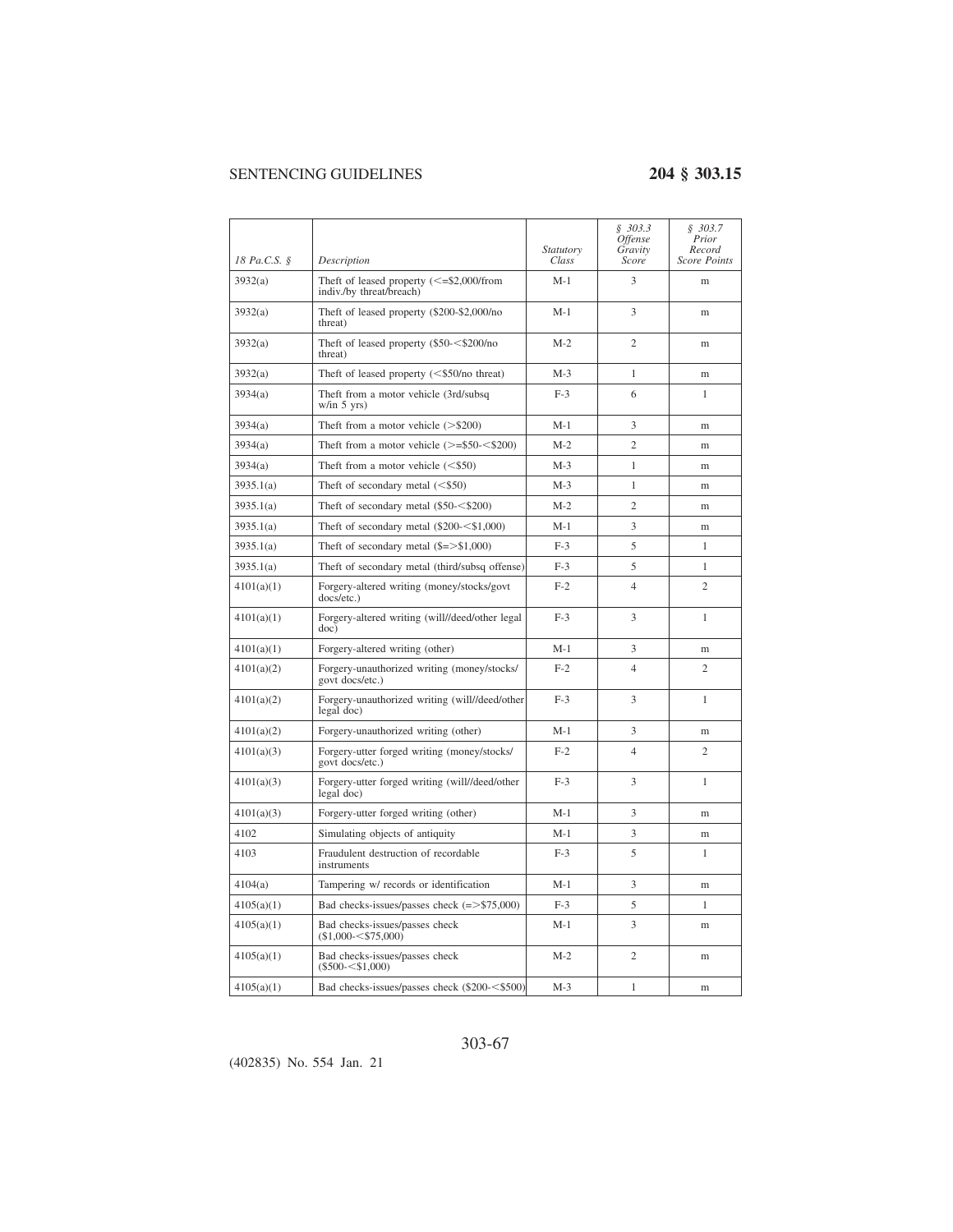| 18 Pa.C.S. §    | Description                                                                            | <i>Statutory</i><br>Class | \$303.3<br><i>Offense</i><br>Gravity<br>Score | \$303.7<br>Prior<br>Record<br><b>Score Points</b> |
|-----------------|----------------------------------------------------------------------------------------|---------------------------|-----------------------------------------------|---------------------------------------------------|
| 4105(a)(1)      | Bad checks-issues/passes check (3rd/subsq off<br>$<$ \$75,000)                         | $M-1$                     | 3                                             | m                                                 |
| 4105(a)(2)      | Bad checks-issues/passes check in<br>Commonwealth $(=> $75,000)$                       | $F-3$                     | 5                                             | 1                                                 |
| 4105(a)(2)      | Bad checks-issues/passes check in<br>Commonwealth $(\$1.000<\$75.000)$                 | $M-1$                     | 3                                             | m                                                 |
| 4105(a)(2)      | Bad checks-issues/passes check in<br>Commonwealth $(\$500=<\$1,000)$                   | $M-2$                     | $\overline{c}$                                | m                                                 |
| 4105(a)(2)      | Bad checks-issues/passes check in<br>Commonwealth $(\$200=<\$500)$                     | $M-3$                     | 1                                             | m                                                 |
| 4105(a)(2)      | Bad checks-issues/passes check in<br>Commonwealth (3rd/subsq off $< $75,000$ )         | $M-1$                     | 3                                             | m                                                 |
| 4106(a)(1)(i)   | Access device fraud-altered/counterfeit device<br>$(>= $500)$                          | $F-3$                     | 5                                             | $\mathbf{1}$                                      |
| 4106(a)(1)(i)   | Access device fraud-altered/counterfeit device<br>$(\$50 - < $500)$                    | $M-1$                     | $\overline{4}$                                | m                                                 |
| 4106(a)(1)(i)   | Access device fraud-altered/counterfeit device<br>$(<\frac{1}{50}$ )                   | $M-2$                     | 3                                             | m                                                 |
| 4106(a)(1)(ii)  | Access device fraud-unauthorized use of<br>device $(>\$500)$                           | $F-3$                     | 5                                             | $\mathbf{1}$                                      |
| 4106(a)(1)(ii)  | Access device fraud-unauthorized use of<br>device $(\$50 - < $500)$                    | $M-1$                     | $\overline{4}$                                | m                                                 |
| 4106(a)(1)(ii)  | Access device fraud-unauthorized use of<br>device $(<$ \$50)                           | $M-2$                     | 3                                             | m                                                 |
| 4106(a)(1)(iii) | Access device fraud-device revoked/cancelled<br>$(>= $500)$                            | $F-3$                     | 5                                             | 1                                                 |
| 4106(a)(1)(iii) | Access device fraud-device revoked/cancelled<br>$(\$50 - < $500)$                      | $M-1$                     | $\overline{4}$                                | m                                                 |
| 4106(a)(1)(iii) | Access device fraud-device revoked/cancelled<br>$(<\frac{$50}{50}$                     | $M-2$                     | 3                                             | m                                                 |
| 4106(a)(1)(iv)  | Access device fraud-other $(>=\$500)$                                                  | $F-3$                     | 5                                             | 1                                                 |
| 4106(a)(1)(iv)  | Access device fraud-other (\$50-<\$500)                                                | $M-1$                     | $\overline{4}$                                | m                                                 |
| 4106(a)(1)(iv)  | Access device fraud-other $(<$ \$50)                                                   | $M-2$                     | 3                                             | m                                                 |
| 4106(a)(2)      | Access device fraud-publishes/makes/sells<br>illegal device                            | $F-3$                     | 5                                             | 1                                                 |
| 4106(a)(3)      | Access device fraud-knowingly possesses<br>illegal device                              | $M-3$                     | $\overline{c}$                                | m                                                 |
| 4106.1(a)(1)    | Unlawful device-making equipment<br>(produces/traffics)                                | $F-3$                     | 6                                             | $\mathbf{1}$                                      |
| 4106.1(a)(2)    | Unlawful device-making equipment<br>(possesses)                                        | $M-1$                     | $\overline{4}$                                | m                                                 |
| 4107(a)(1)      | Deceptive business practices-false weight/<br>measure $(>\,$ \$2,000)                  | $F-3$                     | 5                                             | 1                                                 |
| 4107(a)(1)      | Deceptive business practices-false weight/<br>measure (\$200-\$2,000)                  | $M-1$                     | 3                                             | m                                                 |
| 4107(a)(1)      | Deceptive business practices-false weight/<br>measure $(<\frac{$200}{\text{amt}}$ unk) | $M-2$                     | $\overline{c}$                                | m                                                 |

### 303-68

(402836) No. 554 Jan. 21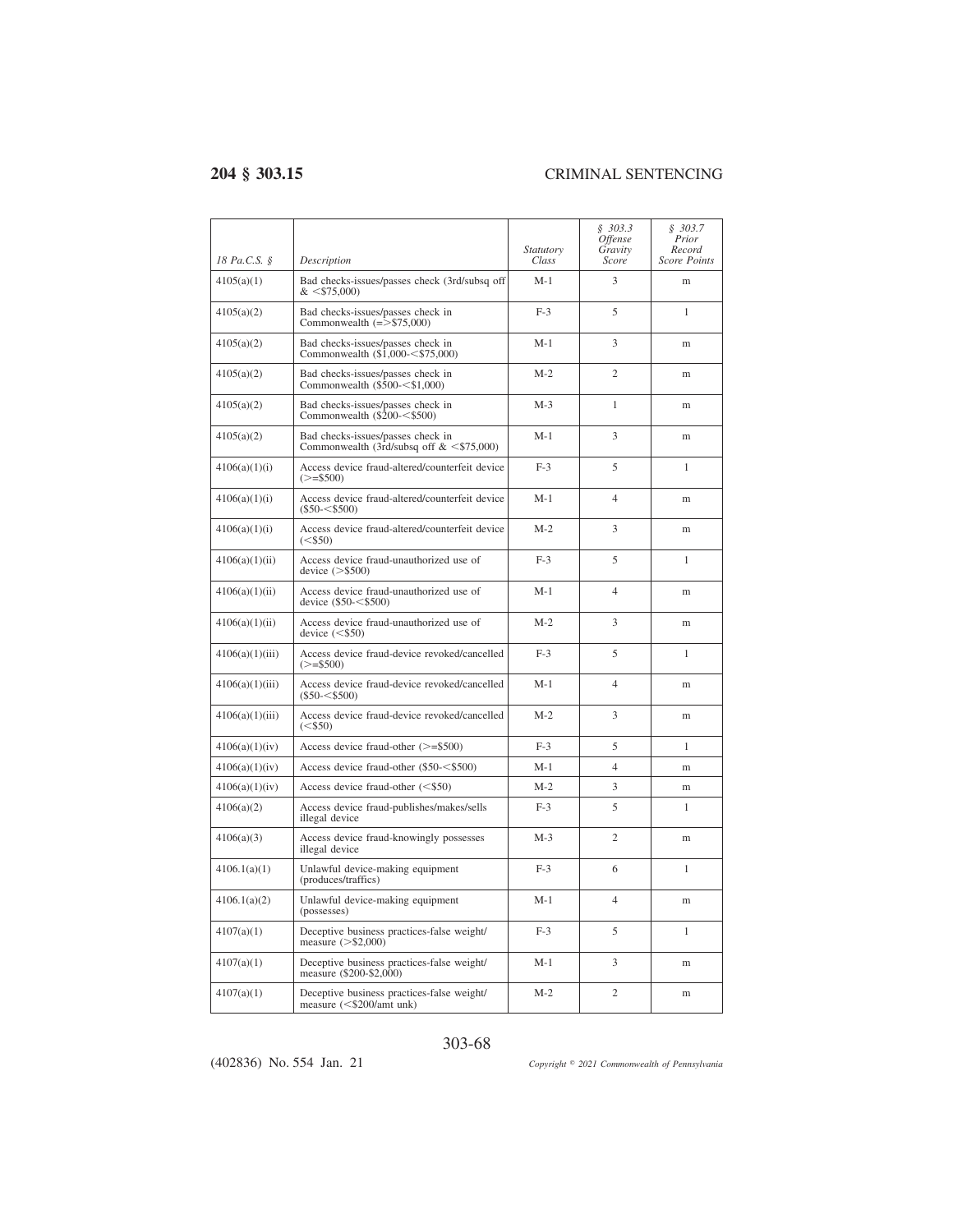|              |                                                                                                        | Statutory | \$303.3<br><i><b>Offense</b></i><br>Gravity | \$303.7<br>Prior<br>Record |
|--------------|--------------------------------------------------------------------------------------------------------|-----------|---------------------------------------------|----------------------------|
| 18 Pa.C.S. § | Description                                                                                            | Class     | Score                                       | <b>Score Points</b>        |
| 4107(a)(1)   | Deceptive business practices-false weight/<br>measure $(>\$2,000 \& \text{victim} >=60 \text{ yrs})$   | $F-2$     | $\overline{7}$                              | $\overline{2}$             |
| 4107(a)(1)   | Deceptive business practices-false weight/<br>measure (\$200-\$2,000 & victim >=60 yrs)                | $F-3$     | 5                                           | 1                          |
| 4107(a)(1)   | Deceptive business practices-false weight/<br>measure ( $\leq$ \$200/amt unk & victim $\geq$ =60 yrs)  | $M-1$     | 3                                           | m                          |
| 4107(a)(2)   | Deceptive business practices-sells $\le$ rep.<br>quantity $(>\$2,000)$                                 | $F-3$     | 5                                           | 1                          |
| 4107(a)(2)   | Deceptive business practices-sells $\le$ rep.<br>quantity (\$200-\$2,000)                              | $M-1$     | 3                                           | m                          |
| 4107(a)(2)   | Deceptive business practices-sells $\le$ rep.<br>quantity $(<\frac{$200}{amt}$ unk)                    | $M-2$     | $\overline{c}$                              | m                          |
| 4107(a)(2)   | Deceptive business practices-sells $\le$ rep.<br>quantity ( $>$ \$2,000 & victim $>=$ 60 yrs)          | $F-2$     | $\tau$                                      | $\overline{c}$             |
| 4107(a)(2)   | Deceptive business practices-sells $\le$ rep.<br>quantity (\$200-\$2,000 & victim >=60 yrs)            | $F-3$     | 5                                           | 1                          |
| 4107(a)(2)   | Deceptive business practices-sells $\le$ rep.<br>quantity (<\$200/amt unk & victim >= $60$ yrs)        | $M-1$     | 3                                           | m                          |
| 4107(a)(3)   | Deceptive business practices-take $>$ rep.<br>quantity $(>\,$ \$2,000)                                 | $F-3$     | 5                                           | 1                          |
| 4107(a)(3)   | Deceptive business practices-take $>$ rep.<br>quantity (\$200-\$2,000)                                 | $M-1$     | 3                                           | m                          |
| 4107(a)(3)   | Deceptive business practices-take $>$ rep.<br>quantity $(<\frac{$200}{\text{amt}}$ unk)                | $M-2$     | $\overline{c}$                              | m                          |
| 4107(a)(3)   | Deceptive business practices-take $>$ rep.<br>quantity ( $>$ \$2,000 & victim $>=$ 60 yrs)             | $F-2$     | $\overline{7}$                              | $\overline{2}$             |
| 4107(a)(3)   | Deceptive business practices-take $>$ rep.<br>quantity (\$200-\$2,000 & victim $>= 60$ yrs)            | $F-3$     | 5                                           | $\mathbf{1}$               |
| 4107(a)(3)   | Deceptive business practices-take $>$ rep.<br>quantity ( $\leq$ \$200/amt unk & victim $\geq$ =60 yrs) | $M-1$     | 3                                           | m                          |
| 4107(a)(4)   | Deceptive business practices-sell adulterated<br>goods $(>\$2,000)$                                    | $F-3$     | 5                                           | $\mathbf{1}$               |
| 4107(a)(4)   | Deceptive business practices-sell adulterated<br>goods (\$200-\$2,000)                                 | $M-1$     | 3                                           | m                          |
| 4107(a)(4)   | Deceptive business practices-sell adulterated<br>goods $(<$ \$200/amt unk)                             | $M-2$     | $\overline{2}$                              | m                          |
| 4107(a)(4)   | Deceptive business practices-sell adulterated<br>goods ( $>$ \$2,000 & victim $>=$ 60 yrs)             | $F-2$     | $\overline{7}$                              | $\overline{2}$             |
| 4107(a)(4)   | Deceptive business practices-sell adulterated<br>goods (\$200-\$2,000 & victim >=60 yrs)               | $F-3$     | 5                                           | 1                          |
| 4107(a)(4)   | Deceptive business practices-sell adulterated<br>goods ( $\leq$ \$200/amt unk & victim $\geq$ =60 yrs) | $M-1$     | 3                                           | m                          |
| 4107(a)(5)   | Deceptive business practices-false<br>advertisement $(>\$2,000)$                                       | $F-3$     | 5                                           | 1                          |
| 4107(a)(5)   | Deceptive business practices-false<br>advertisement (\$200-\$2,000)                                    | $M-1$     | 3                                           | m                          |

### 303-69

(402837) No. 554 Jan. 21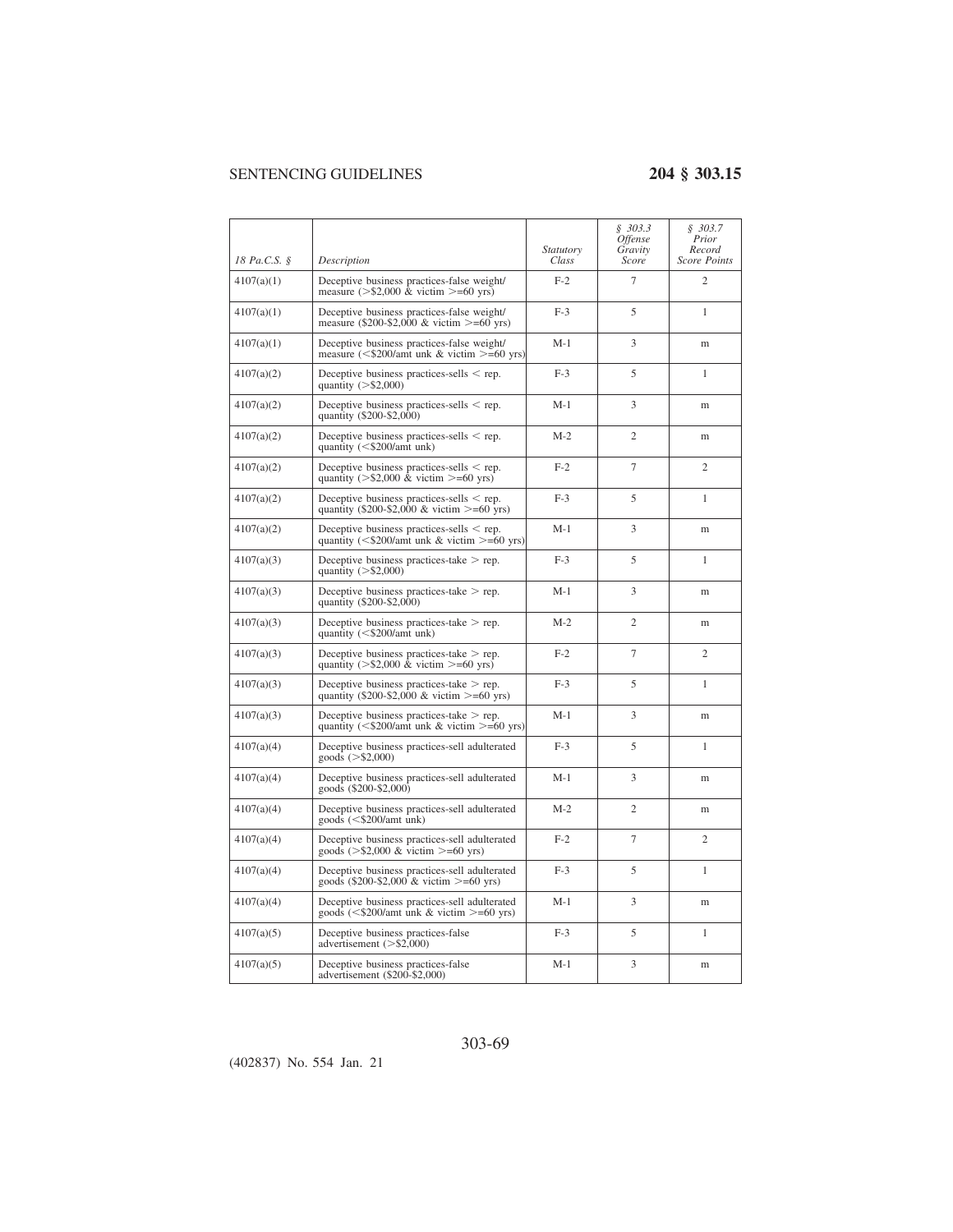| 18 Pa.C.S. § | Description                                                                                                                | <i>Statutory</i><br>Class | \$303.3<br><i><b>Offense</b></i><br>Gravity<br>Score | \$303.7<br>Prior<br>Record<br><b>Score Points</b> |
|--------------|----------------------------------------------------------------------------------------------------------------------------|---------------------------|------------------------------------------------------|---------------------------------------------------|
| 4107(a)(5)   | Deceptive business practices-false<br>advertisement (<\$200/amt unk)                                                       | $M-2$                     | $\overline{c}$                                       | m                                                 |
| 4107(a)(5)   | Deceptive business practices-false<br>advertisement ( $>$ \$2,000 & victim $>=$ 60 yrs)                                    | $F-2$                     | $\overline{7}$                                       | $\overline{c}$                                    |
| 4107(a)(5)   | Deceptive business practices-false<br>advertisement (\$200-\$2,000 & victim<br>$>= 60$ yrs)                                | $F-3$                     | 5                                                    | 1                                                 |
| 4107(a)(5)   | Deceptive business practices-false<br>advertisement (<\$200/amt unk & victim<br>$>= 60$ yrs)                               | $M-1$                     | 3                                                    | m                                                 |
| 4107(a)(6)   | Deceptive business practices-false statement<br>to obtain credit $(>\frac{5}{2,000})$                                      | $F-3$                     | 5                                                    | 1                                                 |
| 4107(a)(6)   | Deceptive business practices-false statement<br>to obtain credit $(\$200-\$2,000)$                                         | $M-1$                     | 3                                                    | m                                                 |
| 4107(a)(6)   | Deceptive business practices-false statement<br>to obtain credit $(<\frac{$200}{\text{amt}}$ unk)                          | $M-2$                     | 2                                                    | m                                                 |
| 4107(a)(6)   | Deceptive business practices-false statement<br>to obtain credit ( $>$ \$2,000 & victim $>=$ 60 yrs)                       | $F-2$                     | 7                                                    | $\overline{c}$                                    |
| 4107(a)(6)   | Deceptive business practices-false statement<br>to obtain credit (\$200-\$2,000 & victim<br>$>= 60$ yrs)                   | $F-3$                     | 5                                                    | $\mathbf{1}$                                      |
| 4107(a)(6)   | Deceptive business practices-false statement<br>to obtain credit $(<\frac{$200}{\text{amt}})$ unk & victim<br>$>= 60$ yrs) | $M-1$                     | 3                                                    | m                                                 |
| 4107(a)(7)   | Deceptive business practices-false statement<br>to sell securities $(>\$2,000)$                                            | $F-3$                     | 5                                                    | $\mathbf{1}$                                      |
| 4107(a)(7)   | Deceptive business practices-false statement<br>to sell securities $(\$200-\$2,000)$                                       | $M-1$                     | 3                                                    | m                                                 |
| 4107(a)(7)   | Deceptive business practices-false statement<br>to sell securities $\langle \langle \$ {5200/amt}} unk)                    | $M-2$                     | $\overline{c}$                                       | m                                                 |
| 4107(a)(7)   | Deceptive business practices-false statement<br>to sell securities ( $>$ \$2,000 & victim $>=$ 60<br>yrs)                  | $F-2$                     | 7                                                    | $\overline{c}$                                    |
| 4107(a)(7)   | Deceptive business practices-false statement<br>to sell securities $(\$200-\$2,000 \& \text{victim})$<br>$>=60$ yrs)       | $F-3$                     | 5                                                    | $\mathbf{1}$                                      |
| 4107(a)(7)   | Deceptive business practices-false statement<br>to sell securities (<\$200/amt unk & victim<br>$>= 60$ yrs)                | $M-1$                     | 3                                                    | m                                                 |
| 4107(a)(8)   | Deceptive business practices-false statement<br>to investor $(>\$2,000)$                                                   | $F-3$                     | 5                                                    | 1                                                 |
| 4107(a)(8)   | Deceptive business practices-false statement<br>to investor (\$200-\$2,000)                                                | $M-1$                     | 3                                                    | m                                                 |
| 4107(a)(8)   | Deceptive business practices-false statement<br>to investor $(<\frac{$200}{\text{amt}}$ unk)                               | $M-2$                     | $\overline{c}$                                       | m                                                 |
| 4107(a)(8)   | Deceptive business practices-false statement<br>to investor ( $>$ \$2,000 & victim $>=$ 60 yrs)                            | $F-2$                     | $\overline{7}$                                       | $\overline{c}$                                    |
| 4107(a)(8)   | Deceptive business practices-false statement<br>to investor (\$200-\$2,000 & victim >=60 yrs)                              | $F-3$                     | 5                                                    | $\mathbf{1}$                                      |

(402838) No. 554 Jan. 21

*2021 Commonwealth of Pennsylvania*

303-70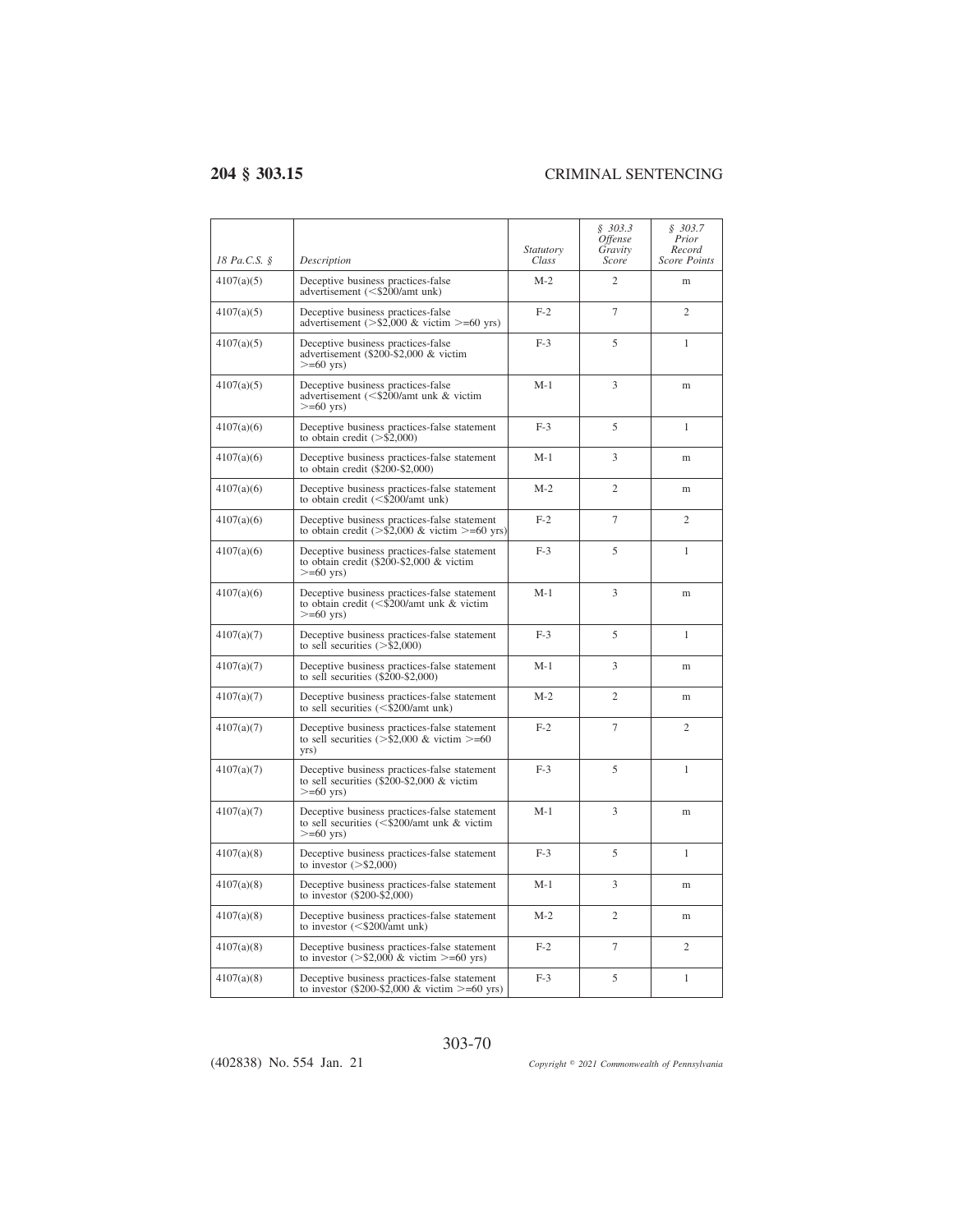| 18 Pa.C.S. § | Description                                                                                                                            | Statutory<br>Class | \$303.3<br>Offense<br>Gravity<br>Score | \$303.7<br>Prior<br>Record<br><b>Score Points</b> |
|--------------|----------------------------------------------------------------------------------------------------------------------------------------|--------------------|----------------------------------------|---------------------------------------------------|
| 4107(a)(8)   | Deceptive business practices-false statement<br>to investor $(<\frac{$200}{\text{amt}}$ unk & victim<br>$>= 60$ yrs)                   | $M-1$              | 3                                      | m                                                 |
| 4107(a)(9)   | Deceptive business practices-false statement<br>via phone $(>\$2,000)$                                                                 | $F-3$              | 5                                      | 1                                                 |
| 4107(a)(9)   | Deceptive business practices-false statement<br>via phone (\$200-\$2,000)                                                              | $M-1$              | 3                                      | m                                                 |
| 4107(a)(9)   | Deceptive business practices-false statement<br>via phone $(<\frac{$200}{\text{amt}}$ unk)                                             | $M-2$              | $\overline{2}$                         | m                                                 |
| 4107(a)(9)   | Deceptive business practices-false statement<br>via phone $(>\$2,000 \& \text{victim} >=60 \text{ yrs})$                               | $F-2$              | $\overline{7}$                         | $\overline{2}$                                    |
| 4107(a)(9)   | Deceptive business practices-false statement<br>via phone (\$200-\$2,000 & victim >=60 yrs)                                            | $F-3$              | 5                                      | 1                                                 |
| 4107(a)(9)   | Deceptive business practices-false statement<br>via phone $\left( \frac{5200}{\text{amt}} \right)$ unk & victim $\right) = 60$<br>yrs) | $M-1$              | 3                                      | m                                                 |
| 4107.1(a)    | Deception relating to kosher food products                                                                                             | $M-3$              | 1                                      | m                                                 |
| 4107.2(a)(1) | Deception minority/women's business-fraud<br>to obtain certif.                                                                         | $F-3$              | 4                                      | 1                                                 |
| 4107.2(a)(2) | Deception minority/women's business-false<br>statement to deny certif.                                                                 | $F-3$              | 4                                      | 1                                                 |
| 4107.2(a)(3) | Deception minority/women's business-<br>obstruct investigation for certif.                                                             | $F-3$              | 4                                      | 1                                                 |
| 4107.2(a)(4) | Deception minority/women's business-<br>fraudulent obtain public money                                                                 | $F-3$              | 4                                      | 1                                                 |
| 4108(a)      | Commercial bribery/breach of duty-corrupt<br>employee/agent/fiduciary                                                                  | $M-2$              | $\overline{c}$                         | m                                                 |
| 4108(b)      | Commercial bribery/breach of duty-corrupt<br>disinterested person                                                                      | $M-2$              | $\overline{c}$                         | m                                                 |
| 4108(c)      | Commercial bribery/breach of duty-<br>solicitation                                                                                     | $M-2$              | $\overline{2}$                         | m                                                 |
| 4109(a)(1)   | Rigging publicly exhibited contest-confer<br>benefit/threaten injury                                                                   | $M-1$              | 3                                      | m                                                 |
| 4109(a)(2)   | Rigging publicly exhibited contest-tamper w/<br>person/animal/thing                                                                    | $M-1$              | 3                                      | m                                                 |
| 4109(b)      | Rigging publicly exhibited contest-solicit/<br>accept benefit for rigging                                                              | $M-1$              | 3                                      | m                                                 |
| 4109(c)      | Rigging publicly exhibited contest-participate<br>in rigged contest                                                                    | $M-1$              | 3                                      | m                                                 |
| 4110         | Defrauding secured creditors                                                                                                           | $M-2$              | $\overline{c}$                         | m                                                 |
| 4111         | Fraud in Insolvency                                                                                                                    | $M-2$              | $\overline{c}$                         | m                                                 |
| 4111(1)      | Fraud in insolvency-destroys/etc. property to<br>obstruct creditor claim                                                               | $M-2$              | $\overline{2}$                         | m                                                 |
| 4111(2)      | Fraud in insolvency-falsify writing/record of<br>property                                                                              | $M-2$              | $\overline{2}$                         | m                                                 |
| 4111(3)      | Fraud in insolvency-knowingly misrepresent/<br>refuse to disclose property                                                             | $M-2$              | $\overline{2}$                         | m                                                 |

### 303-71

(402839) No. 554 Jan. 21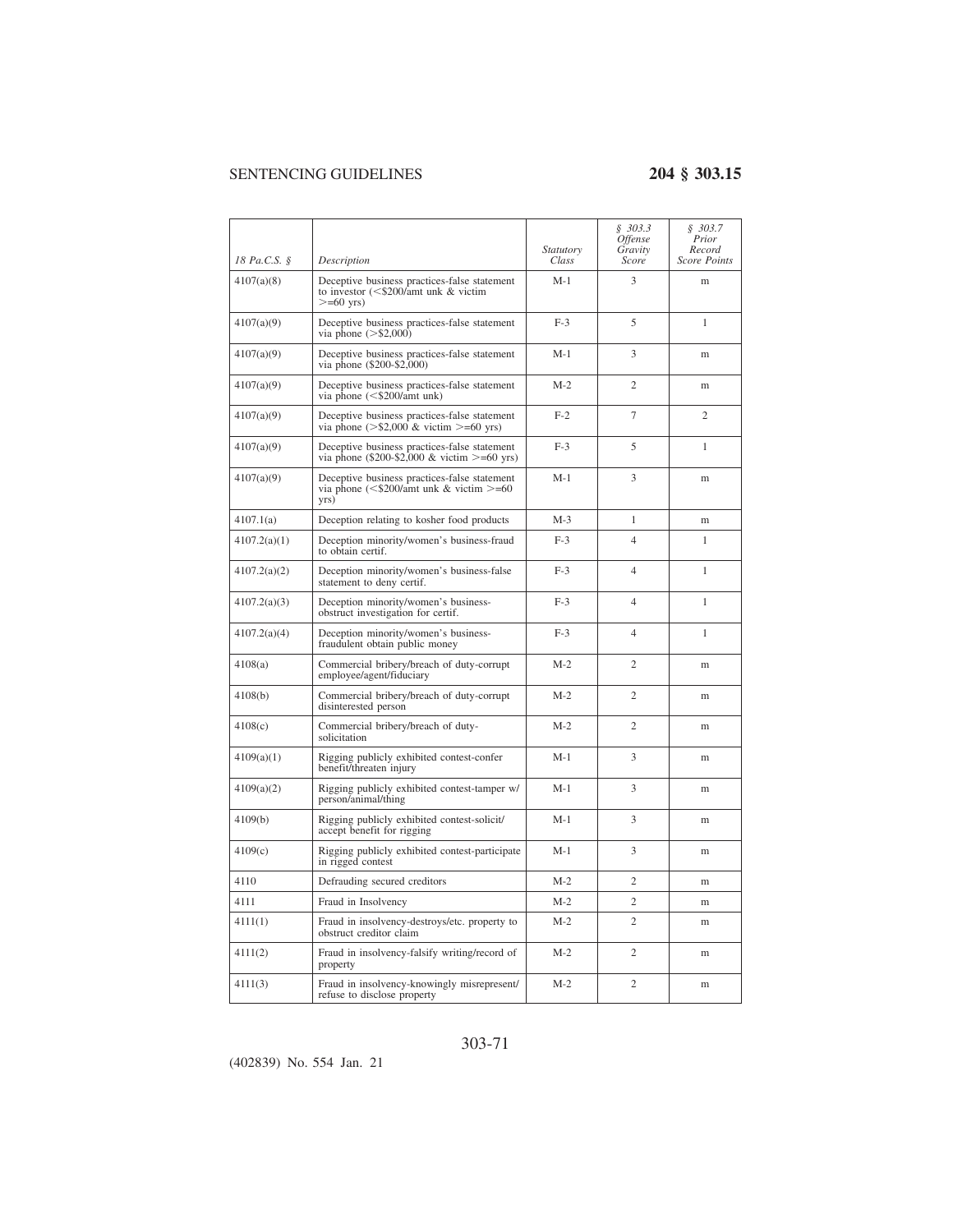$\overline{a}$ 

| 18 Pa.C.S. § | Description                                                                                                                        | Statutory<br>Class | \$303.3<br><i><b>Offense</b></i><br>Gravity<br>Score | \$303.7<br>Prior<br>Record<br>Score Points |
|--------------|------------------------------------------------------------------------------------------------------------------------------------|--------------------|------------------------------------------------------|--------------------------------------------|
| 4112         | Receiving deposits in failing financial<br>institution                                                                             | $M-2$              | $\overline{c}$                                       | m                                          |
| 4113(a)      | Misapplication of entrusted property $(>\,$ \$50)                                                                                  | $M-2$              | $\overline{2}$                                       | m                                          |
| 4113(a)      | Misapplication of entrusted property $(\leq=\$50)$                                                                                 | $M-3$              | $\mathbf{1}$                                         | m                                          |
| 4114         | Securing execution of documents by<br>deception                                                                                    | $M-2$              | $\overline{2}$                                       | m                                          |
| 4115         | Falsely impersonating persons privately<br>employed                                                                                | $M-2$              | $\overline{c}$                                       | m                                          |
| 4116(b)(1)   | Copying; recording devices-knowingly<br>transfer sounds for profit (100+ motion pict./<br>$1000+$ recordings)                      | $F-3$              | 5                                                    | 1                                          |
| 4116(b)(1)   | Copying; recording devices-knowingly<br>transfer sounds for profit (100+ motion pict./<br>1000+ recordings and 2nd/subsq off)      | $F-2$              | 7                                                    | $\overline{c}$                             |
| 4116(b)(1)   | Copying; recording devices-knowingly<br>transfer sounds for profit (any other 1st off)                                             | $M-1$              | 3                                                    | m                                          |
| 4116(b)(1)   | Copying; recording devices-knowingly<br>transfer sounds for profit (any other<br>2nd/subsq off)                                    | $F-3$              | 5                                                    | 1                                          |
| 4116(b)(2)   | Copying; recording devices-manufacture/etc.<br>w/knowledge of transfer (100+ motion pict./<br>$1000+$ recordings)                  | $F-3$              | 5                                                    | $\mathbf{1}$                               |
| 4116(b)(2)   | Copying; recording devices-manufacture/etc.<br>w/knowledge of transfer (100+ motion pict./<br>1000+ recordings and 2nd/subsq off)  | $F-2$              | 7                                                    | $\overline{c}$                             |
| 4116(b)(2)   | Copying; recording devices-manufacture/etc.<br>w/knowledge of transfer (any other 1st off)                                         | $M-1$              | 3                                                    | m                                          |
| 4116(b)(2)   | Copying; recording devices-manufacture/etc.<br>w/knowledge of transfer (any other 2nd/subsq<br>off)                                | $F-3$              | 5                                                    | $\mathbf{1}$                               |
| 4116(d)      | Copying; recording devices-sell/rent illegal<br>recording device $(100+$ motion pict./1000+<br>recordings)                         | $F-3$              | 5                                                    | 1                                          |
| 4116(d)      | Copying; recording devices-sell/rent illegal<br>recording device $(100+$ motion pict./1000+<br>recordings and 2nd/subsq off)       | $F-2$              | 7                                                    | $\overline{c}$                             |
| 4116(d)      | Copying; recording devices-sell/rent illegal<br>recording device (any other 1st off)                                               | $M-1$              | 3                                                    | m                                          |
| 4116(d)      | Copying; recording devices-sell/rent illegal<br>recording device (any other 2nd/subsq off)                                         | $F-3$              | 5                                                    | 1                                          |
| 4116(d.1)(1) | Copying; recording devices-sell/rent live<br>recording w/o owner consent (100+ motion<br>$picture(1000 + recordings))$             | $F-3$              | 5                                                    | 1                                          |
| 4116(d.1)(1) | Copying; recording devices-sell/rent live<br>recording w/o owner consent (100+ motion<br>pict./1000+ recordings and 2nd/subsq off) | $F-2$              | $\overline{7}$                                       | $\overline{c}$                             |
| 4116(d.1)(1) | Copying; recording devices-sell/rent live<br>recording w/o owner consent (any other 1st<br>off)                                    | $M-1$              | 3                                                    | m                                          |

(402840) No. 554 Jan. 21

*2021 Commonwealth of Pennsylvania*

303-72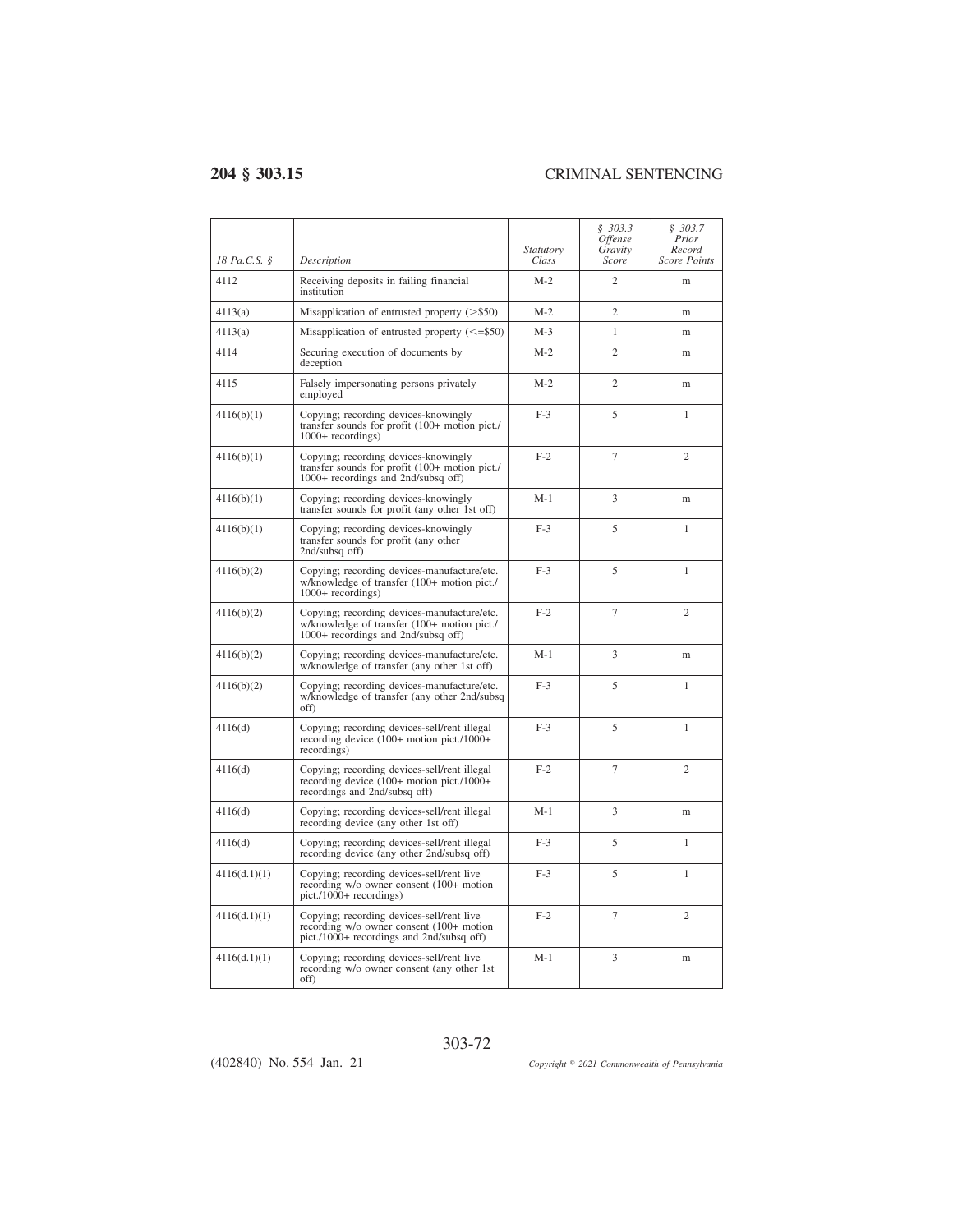| 18 Pa.C.S. § | Description                                                                                                    | <i>Statutory</i><br>Class | \$303.3<br><i><b>Offense</b></i><br>Gravity<br>Score | \$303.7<br>Prior<br>Record<br><b>Score Points</b> |
|--------------|----------------------------------------------------------------------------------------------------------------|---------------------------|------------------------------------------------------|---------------------------------------------------|
| 4116(d.1)(1) | Copying; recording devices-sell/rent live<br>recording w/o owner consent (any other 2nd/<br>subsq off)         | $F-3$                     | 5                                                    | 1                                                 |
| 4116(e)      | Copying; recording devices-mfr. name on<br>packaging (100+ motion pict./1000+<br>recordings)                   | $F-3$                     | 5                                                    | 1                                                 |
| 4116(e)      | Copying; recording devices-mfr. name on<br>packaging (100+ motion pict./1000+<br>recordings & 2nd/subsq off)   | $F-2$                     | 7                                                    | $\overline{c}$                                    |
| 4116(e)      | Copying; recording devices-mfr. name on<br>packaging (any other 1st off)                                       | $M-1$                     | 3                                                    | m                                                 |
| 4116(e)      | Copying; recording devices-mfr. name on<br>packaging (any other 2nd/subsq off)                                 | $F-3$                     | 5                                                    | 1                                                 |
| 4116.1(a)    | Unlawful use of recording device in movie<br>theater (1st off)                                                 | $M-1$                     | 3                                                    | m                                                 |
| 4116.1(a)    | Unlawful use of recording device in movie<br>theater (2nd/subsq off)                                           | $F-3$                     | $\overline{4}$                                       | 1                                                 |
| 4117(a)(1)   | Insurance fraud-false document to gvt. agency<br>for ins. rate                                                 | $F-3$                     | 4                                                    | 1                                                 |
| 4117(a)(2)   | Insurance fraud-false insurance claim                                                                          | $F-3$                     | $\overline{4}$                                       | 1                                                 |
| 4117(a)(3)   | Insurance fraud-assist/conspire/etc. in false<br>insurance claim                                               | $F-3$                     | 4                                                    | 1                                                 |
| 4117(a)(4)   | Insurance fraud-unlicensed agent activity                                                                      | $F-3$                     | $\overline{4}$                                       | $\mathbf{1}$                                      |
| 4117(a)(5)   | Insurance fraud-knowingly benefits from<br>proceeds                                                            | $F-3$                     | $\overline{4}$                                       | 1                                                 |
| 4117(a)(6)   | Insurance fraud-health care facility allows<br>insurance fraud                                                 | $F-3$                     | $\overline{4}$                                       | 1                                                 |
| 4117(a)(7)   | Insurance fraud-borrows/uses another's ins.<br>ID w/intent to defraud                                          | $F-3$                     | 4                                                    | 1                                                 |
| 4117(a)(8)   | Insurance fraud-direct/indirect solicitation for<br>pecuniary gain                                             | $F-3$                     | $\overline{4}$                                       | 1                                                 |
| 4117(b)(1)   | Insurance fraud-unlawful compensation by<br>attorney                                                           | $M-1$                     | 3                                                    | m                                                 |
| 4117(b)(2)   | Insurance fraud-unlawful compensation by<br>provider                                                           | $M-1$                     | 3                                                    | m                                                 |
| 4117(b)(3)   | Insurance fraud-unlawful compensation for<br>patient referral                                                  | $M-1$                     | 3                                                    | m                                                 |
| 4117(b)(4)   | Insurance fraud-false insurance application                                                                    | $M-1$                     | 3                                                    | m                                                 |
| 4118         | Washing vehicle titles                                                                                         | $F-3$                     | $\overline{4}$                                       | $\mathbf{1}$                                      |
| 4119(a)(1)   | Trademark counterfeiting-mfr.                                                                                  | $M-1$                     | 3                                                    | m                                                 |
| 4119(a)(1)   | Trademark counterfeiting-mfr. (prev conv/<br>$>100$ items- $<$ 1000 items/ $>$ \$2,000- $<$ \$10,000<br>value) | $F-3$                     | 5                                                    | 1                                                 |
| 4119(a)(1)   | Trademark counterfeiting-mfr. (2+ prev conv/<br>mfr. of items/ $> = 1000$ items/ $>$ \$10,000 value)           | $F-2$                     | $\overline{7}$                                       | $\overline{c}$                                    |
| 4119(a)(2)   | Trademark counterfeiting-sells                                                                                 | $M-1$                     | 3                                                    | m                                                 |

### 303-73

(402841) No. 554 Jan. 21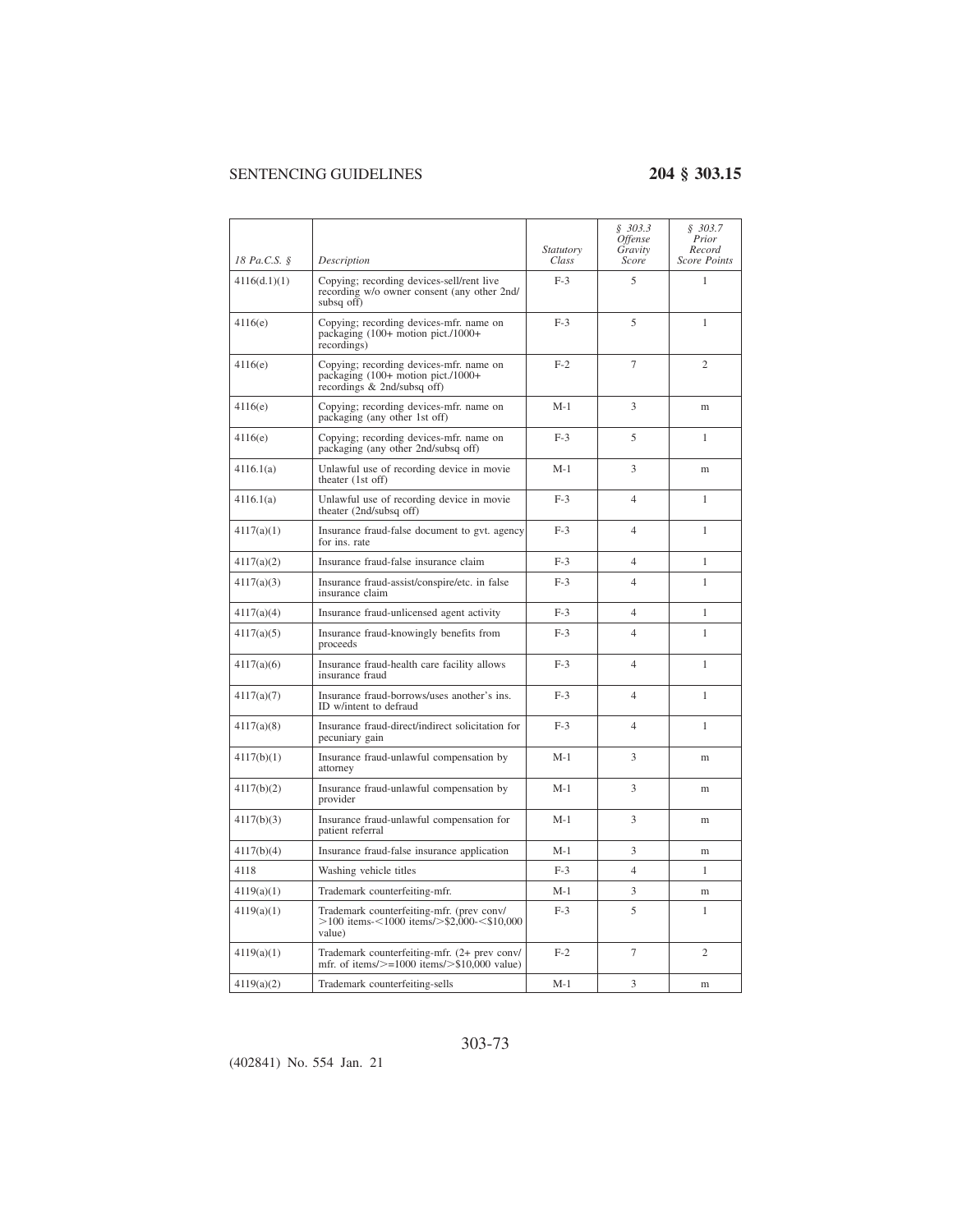$\overline{a}$ 

| 18 Pa.C.S. § | Description                                                                                                                                  | <i>Statutory</i><br>Class | \$303.3<br>Offense<br>Gravity<br>Score | \$303.7<br>Prior<br>Record<br><b>Score Points</b> |
|--------------|----------------------------------------------------------------------------------------------------------------------------------------------|---------------------------|----------------------------------------|---------------------------------------------------|
| 4119(a)(2)   | Trademark counterfeiting-sells (prev conv/<br>$>100$ items- $<$ 1000 items/ $>$ \$2,000- $<$ \$10,000<br>value)                              | $F-3$                     | 5                                      | 1                                                 |
| 4119(a)(2)   | Trademark counterfeiting-sells (2+ prev conv/<br>mfr. of items/ $> = 1000$ items/ $>$ \$10,000 value)                                        | $F-2$                     | 7                                      | 2                                                 |
| 4119(a)(3)   | Trademark counterfeiting-offers for sale                                                                                                     | $M-1$                     | 3                                      | m                                                 |
| 4119(a)(3)   | Trademark counterfeiting-offers for sale (prev<br>$\text{conv}_{>100}$ items- $\leq 1000$ items/ $>$ \$2,000-<br>$<$ \$10,000 value)         | $F-3$                     | 5                                      | $\mathbf{1}$                                      |
| 4119(a)(3)   | Trademark counterfeiting-offers for sale<br>$(2+$ prev conv/mfr. of items/ $> = 1000$ items/<br>$>$ \$10,000 value)                          | $F-2$                     | $\overline{7}$                         | $\overline{c}$                                    |
| 4119(a)(4)   | Trademark counterfeiting-displays                                                                                                            | $M-1$                     | 3                                      | m                                                 |
| 4119(a)(4)   | Trademark counterfeiting-displays (prev conv/<br>$>$ 100 items- $<$ 1000 items/ $>$ \$2,000- $<$ \$10,000<br>value)                          | $F-3$                     | 5                                      | 1                                                 |
| 4119(a)(4)   | Trademark counterfeiting-displays (2+ prev<br>conv/mfr. of items/ $> = 1000$ items/ $>$ \$10,000<br>value)                                   | $F-2$                     | $\overline{7}$                         | 2                                                 |
| 4119(a)(5)   | Trademark counterfeiting-advertises                                                                                                          | $M-1$                     | 3                                      | m                                                 |
| 4119(a)(5)   | Trademark counterfeiting-advertises (prev<br>$\text{conv}_{\text{s}} > 100$ items $\text{0.100}$ items $\text{0.100}$<br>$<$ \$10,000 value) | $F-3$                     | 5                                      | $\mathbf{1}$                                      |
| 4119(a)(5)   | Trademark counterfeiting-advertises (2+ prev<br>conv/mfr. of items/ $> = 1000$ items/ $>$ \$10,000<br>value)                                 | $F-2$                     | $\overline{7}$                         | $\overline{c}$                                    |
| 4119(a)(6)   | Trademark counterfeiting-distributes                                                                                                         | $M-1$                     | 3                                      | m                                                 |
| 4119(a)(6)   | Trademark counterfeiting-distributes (prev<br>$\text{conv}_{\geq 100}$ items-<1000 items/>\$2,000-<br>$<$ \$10,000 value)                    | $F-3$                     | 5                                      | 1                                                 |
| 4119(a)(6)   | Trademark counterfeiting-distributes (2+ prev<br>conv/mfr. of items/ $\ge$ =1000 items/ $>$ \$10.000<br>value)                               | $F-2$                     | 7                                      | 2                                                 |
| 4119(a)(7)   | Trademark counterfeiting-transports                                                                                                          | $M-1$                     | 3                                      | m                                                 |
| 4119(a)(7)   | Trademark counterfeiting-transports (prev<br>conv/>100 items-<1000 items/>\$2,000-<br>$<$ \$10,000 value)                                    | $F-3$                     | 5                                      | 1                                                 |
| 4119(a)(7)   | Trademark counterfeiting-transports (2+ prev<br>conv/mfr. of items/ $> = 1000$ items/ $>$ \$10,000<br>value)                                 | $F-2$                     | $\overline{7}$                         | $\overline{c}$                                    |
| 4120(a)      | Identity theft $(>=\$2,000)$                                                                                                                 | $F-3$                     | 5                                      | 1                                                 |
| 4120(a)      | Identity theft $(<\frac{20,000}{20,000})$                                                                                                    | $M-1$                     | 3                                      | m                                                 |
| 4120(a)      | Identity theft (3rd/subsq off)                                                                                                               | $F-2$                     | $\overline{7}$                         | $\overline{c}$                                    |
| 4120(a)      | Identity theft (furtherance of conspiracy)                                                                                                   | $F-3$                     | 5                                      | $\mathbf{1}$                                      |
| 4120(a)      | Identity theft $(>=\$2,000$ and victim<br>$>= 60$ yrs/care-dependent)                                                                        | $F-2$                     | $\overline{7}$                         | $\overline{c}$                                    |
| 4120(a)      | Identity theft $(<\frac{6}{2,000}$ and victim $>=$ 60 yrs/<br>care-dependent)                                                                | $F-3$                     | 5                                      | $\mathbf{1}$                                      |

303-74

(402842) No. 554 Jan. 21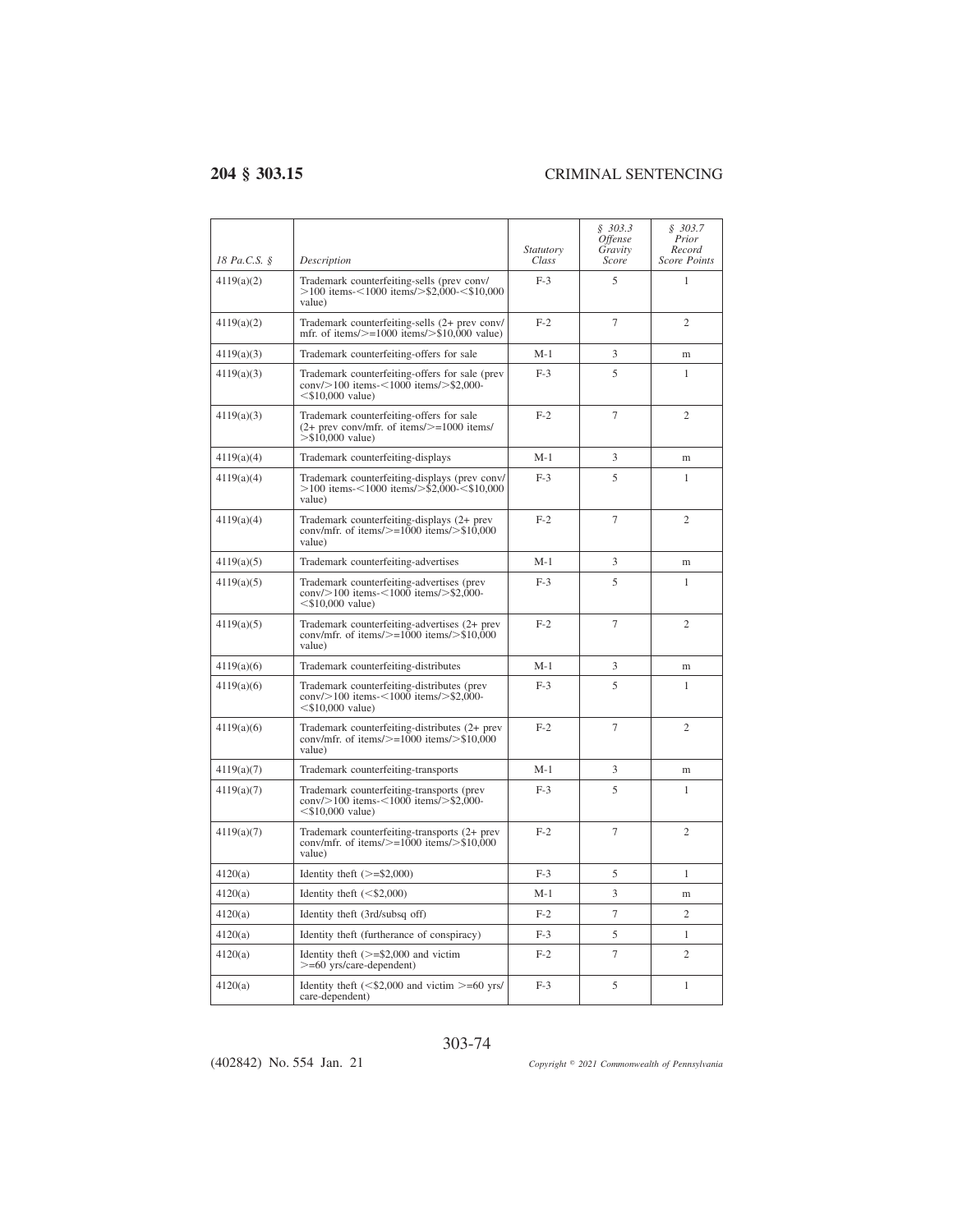| 18 Pa.C.S. §   | Description                                                                                                    | Statutory<br>Class | \$303.3<br><i>Offense</i><br>Gravity<br>Score | \$303.7<br>Prior<br>Record<br><b>Score Points</b> |
|----------------|----------------------------------------------------------------------------------------------------------------|--------------------|-----------------------------------------------|---------------------------------------------------|
| 4120(a)        | Identity theft (3rd/subsq off and victim<br>$>= 60$ yrs/care-dependent)                                        | $F-1$              | 8                                             | $\mathbf{3}$                                      |
| 4120(a)        | Identity theft (furtherance of conspiracy and<br>victim $>= 60$ yrs/care-dependent)                            | $F-2$              | 7                                             | $\overline{c}$                                    |
| 4120(a)        | Identity theft $(<\frac{20,000}{20,000}$ and victim $<$ 18 yrs)                                                | $F-3$              | 5                                             | $\mathbf{1}$                                      |
| 4120(a)        | Identity theft $(>=\$2,000$ and victim $<18$ yrs)                                                              | $F-2$              | $\overline{7}$                                | $\overline{c}$                                    |
| 4120(a)        | Identity theft (3rd/subsq off and victim<br>$<$ 18 yrs)                                                        | $F-1$              | 8                                             | 3                                                 |
| 4120(a)        | Identity theft (furtherance of conspiracy and<br>victim $\leq$ 18 yrs)                                         | $F-2$              | $\tau$                                        | $\overline{c}$                                    |
| 4121(a)(1)(i)  | Possession and use of unlawful device-intent<br>to defraud (access, read, etc)                                 | $F-3$              | 5                                             | 1                                                 |
| 4121(a)(1)(i)  | Possession and use of unlawful device-intent<br>to defraud (access, read, etc.) (2nd/subsq<br>offense)         | $F-2$              | $\overline{7}$                                | $\overline{c}$                                    |
| 4121(a)(1)(ii) | Possession and use of unlawful device-intent<br>to defraud (places information)                                | $F-3$              | 5                                             | 1                                                 |
| 4121(a)(1)(ii) | Possession and use of unlawful device-intent<br>to defraud (places information) (2nd/subsq<br>offense)         | $F-2$              | $\overline{7}$                                | $\overline{c}$                                    |
| 4121(a)(2)     | Possession and use of unlawful device-<br>knowingly possesses, sells or delivers device                        | $F-3$              | 5                                             | 1                                                 |
| 4121(a)(2)     | Possession and use of unlawful device-<br>knowingly possesses, sells or delivers device<br>(2nd/subsq offense) | $F-2$              | 7                                             | $\overline{c}$                                    |
| 4301(a)        | Bigamy (by married person)                                                                                     | $M-2$              | 3                                             | m                                                 |
| 4301(b)        | Bigamy (knowing other person committing<br>bigamy)                                                             | $M-2$              | 3                                             | m                                                 |
| 4302(a)        | Incest (victim $>18$ yrs.)                                                                                     | $F-2$              | 9                                             | $\overline{4}$                                    |
| 4302(b)(1)     | Incest-of a minor (victim $\leq$ 13 yrs.)                                                                      | $F-2$              | 9                                             | $\overline{4}$                                    |
| 4302(b)(2)     | Incest-of a minor (victim 13-18 yrs. and<br>offender at least 4 yrs. older)                                    | $F-2$              | 9                                             | $\overline{4}$                                    |
| 4303(a)        | Concealing death of child                                                                                      | $M-1$              | 3                                             | m                                                 |
| 4304(a)(1)     | Endangering welfare of children-violate duty<br>of care                                                        | $M-1$              | 5                                             | 1                                                 |
| 4304(a)(1)     | Endangering welfare of children-violate duty<br>of care (child $\leq 6$ yrs)                                   | $F-3$              | 6                                             | 1                                                 |
| 4304(a)(1)     | Endangering welfare of children-violate duty<br>of care (course of conduct)                                    | $F-3$              | 6                                             | $\mathbf{1}$                                      |
| 4304(a)(1)     | Endangering welfare of children-violate duty<br>of care (course of conduct $& child <6$ yrs)                   | $F-2$              | 8                                             | $\mathfrak{2}$                                    |
| 4304(a)(1)     | Endangering welfare of children-violate duty<br>of care: substantial risk of death/SBI                         | $F-3$              | 6                                             | $\mathbf{1}$                                      |
| 4304(a)(1)     | Endangering welfare of children-violate duty<br>of care: substantial risk of death/SBI (child<br>$<$ 6 yrs)    | $F-2$              | 8                                             | $\mathfrak{2}$                                    |

### 303-75

(402843) No. 554 Jan. 21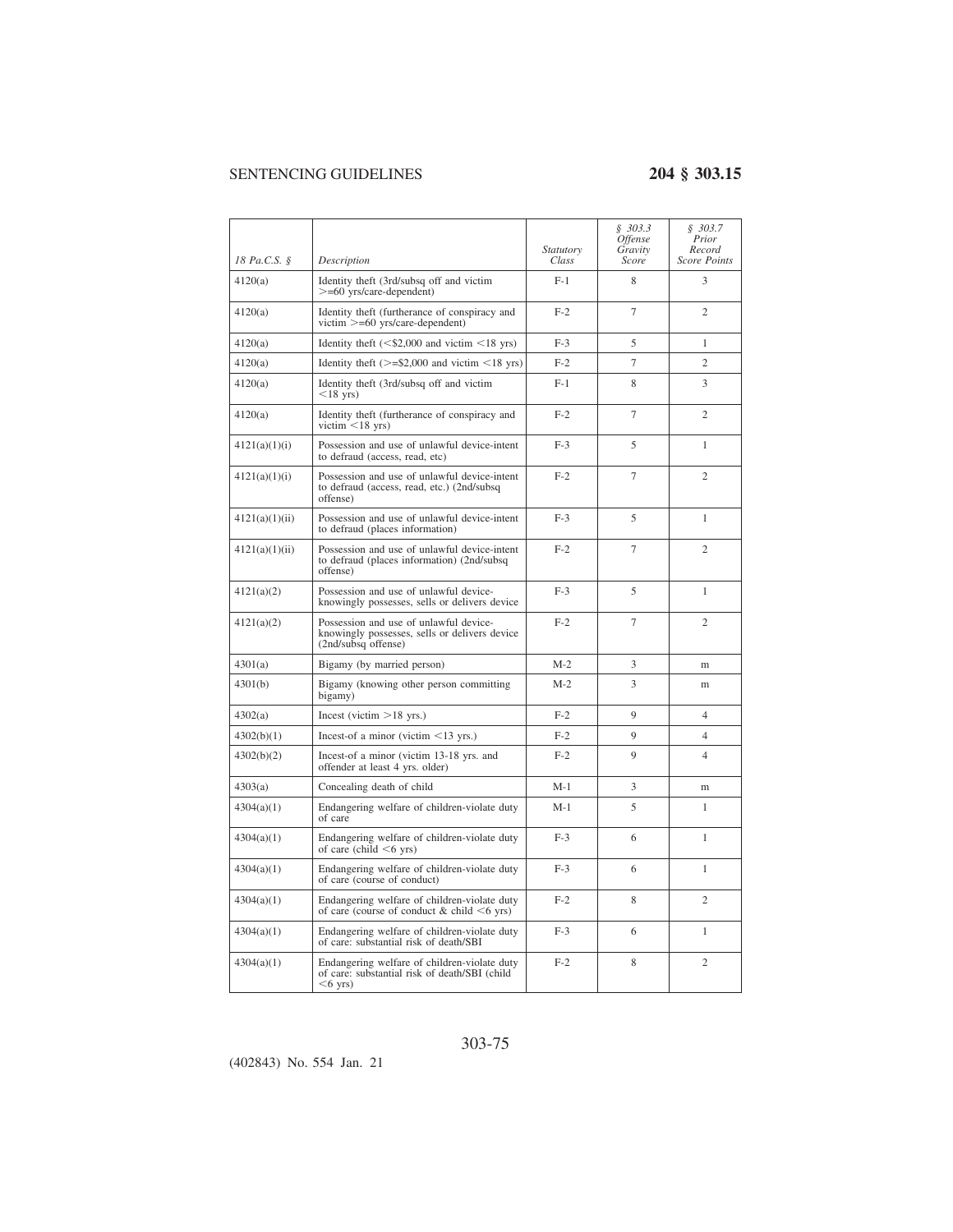| 18 Pa.C.S. § | Description                                                                                                                        | Statutory<br>Class | \$303.3<br><i>Offense</i><br>Gravity<br>Score | \$303.7<br>Prior<br>Record<br><b>Score Points</b> |
|--------------|------------------------------------------------------------------------------------------------------------------------------------|--------------------|-----------------------------------------------|---------------------------------------------------|
| 4304(a)(1)   | Endangering welfare of children-violate duty<br>of care: substantial risk of death/SBI (course<br>of conduct)                      | $F-2$              | 8                                             | $\overline{c}$                                    |
| 4304(a)(1)   | Endangering welfare of children-violate duty<br>of care: substantial risk of death/SBI (course<br>of conduct & child $\leq 6$ yrs) | $F-1$              | 9                                             | 3                                                 |
| 4304(a)(2)   | Endangering welfare of children-official<br>prevents/interferes w/ reporting                                                       | $M-1$              | 5                                             | 1                                                 |
| 4304(a)(2)   | Endangering welfare of children-official<br>prevents/interferes w/ reporting (child $\leq 6$ yrs)                                  | $F-3$              | 6                                             | 1                                                 |
| 4304(a)(2)   | Endangering welfare of children-official<br>prevents/interferes w/ reporting (course of<br>conduct)                                | $F-3$              | 6                                             | 1                                                 |
| 4304(a)(2)   | Endangering welfare of children-official<br>prevents/interferes w/ reporting (course of<br>conduct $& child < 6$ yrs)              | $F-2$              | 8                                             | $\overline{c}$                                    |
| 4305         | Dealing in infant children                                                                                                         | M-1                | 4                                             | 1                                                 |
| 4701(a)(1)   | Bribery in official & political matters-<br>pecuniary benefit as public servant                                                    | $F-3$              | 5                                             | 1                                                 |
| 4701(a)(2)   | Bribery in official & political matters-benefit<br>for judicial/admin./legis. proceedings                                          | $F-3$              | 5                                             | 1                                                 |
| 4701(a)(3)   | Bribery in official & political matters-benefit<br>for legal duty as public servant                                                | $F-3$              | 5                                             | 1                                                 |
| 4702(a)(1)   | Threats-to influence decision as public servant                                                                                    | $M-2$              | $\overline{c}$                                | m                                                 |
| 4702(a)(1)   | Threats-to influence decision as public servant<br>(threat to commit crime)                                                        | $F-3$              | 5                                             | 1                                                 |
| 4702(a)(2)   | Threats-to influence decision in judicial/<br>admin. proceedings                                                                   | $M-2$              | $\overline{c}$                                | m                                                 |
| 4702(a)(2)   | Threats-to influence decision in judicial/<br>admin. proceedings (threat to commit crime)                                          | $F-3$              | 5                                             | 1                                                 |
| 4702(a)(3)   | Threats-harm for legal duty as public servant                                                                                      | $M-2$              | $\overline{c}$                                | m                                                 |
| 4702(a)(3)   | Threats-harm for legal duty as public servant<br>(threat to commit crime)                                                          | $F-3$              | 5                                             | 1                                                 |
| 4703         | Retaliation for past official action                                                                                               | $M-2$              | $\overline{2}$                                | m                                                 |
| 4902(a)      | Perjury                                                                                                                            | $F-3$              | 5                                             | 1                                                 |
| 4903(a)(1)   | False swearing in official matters-in official<br>proceeding                                                                       | $M-2$              | $\overline{2}$                                | m                                                 |
| 4903(a)(2)   | False swearing in official matters-to mislead<br>public servant                                                                    | $M-2$              | $\overline{c}$                                | m                                                 |
| 4903(b)      | False swearing-statement required to be sworn                                                                                      | $M-3$              | 1                                             | m                                                 |
| 4904(a)(1)   | Unsworn falsification to authorities-written<br>statement                                                                          | $M-2$              | $\overline{c}$                                | m                                                 |
| 4904(a)(2)   | Unsworn falsification to authorities-relies on<br>false writing                                                                    | $M-2$              | $\overline{c}$                                | m                                                 |
| 4904(a)(3)   | Unsworn falsification to authorities-relies on<br>false specimen/map/boundary, etc.                                                | $M-2$              | $\overline{c}$                                | m                                                 |

(402844) No. 554 Jan. 21

*2021 Commonwealth of Pennsylvania*

303-76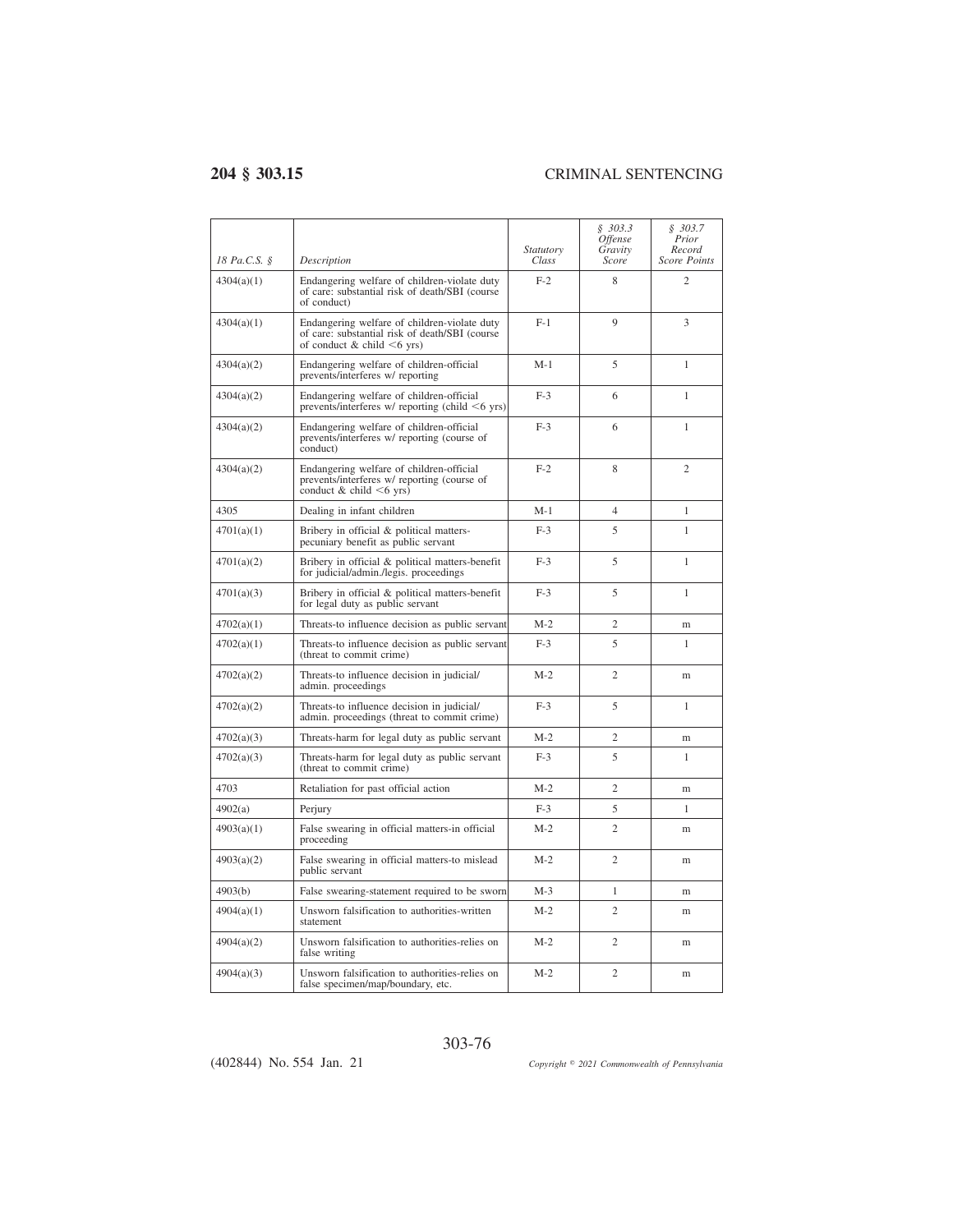| 18 Pa.C.S. § | Description                                                                             | <i>Statutory</i><br>Class | \$303.3<br>Offense<br>Gravity<br>Score | \$303.7<br>Prior<br>Record<br><b>Score Points</b> |
|--------------|-----------------------------------------------------------------------------------------|---------------------------|----------------------------------------|---------------------------------------------------|
| 4904(b)      | Unsworn falsification to authorities-statement                                          | $M-3$                     | 1                                      | m                                                 |
|              | under penalty                                                                           |                           |                                        |                                                   |
| 4905(a)      | False alarms to agency of public safety                                                 | $M-1$                     | 3                                      | m                                                 |
| 4905(a)      | False alarms to agency of public safety (state<br>of emergency)                         | $F-3$                     | 5                                      | 1                                                 |
| 4906(a)      | False reports-falsely incriminate another                                               | $M-2$                     | $\overline{c}$                         | m                                                 |
| 4906(a)      | False reports-falsely incriminate another<br>(report of theft/loss of firearm)          | $M-1$                     | 3                                      | m                                                 |
| 4906(a)      | False reports-falsely incriminate another (state<br>of emergency)                       | M-1                       | 3                                      | m                                                 |
| 4906(b)(1)   | False reports-fictitious report to law<br>enforcement                                   | $M-3$                     | 1                                      | m                                                 |
| 4906(b)(1)   | False reports-fictitious report to law<br>enforcement (report of theft/loss of firearm) | $M-2$                     | $\overline{c}$                         | m                                                 |
| 4906(b)(1)   | False reports-fictitious report to law<br>enforcement (state of emergency)              | $M-2$                     | $\overline{c}$                         | m                                                 |
| 4906(b)(2)   | False reports-fictitious report of information                                          | $M-3$                     | $\mathbf{1}$                           | m                                                 |
| 4906(b)(2)   | False reports-fictitious report of information<br>(report of theft/loss of firearm)     | $M-2$                     | $\overline{c}$                         | m                                                 |
| 4906(b)(2)   | False Reports-fictitious report of information<br>(state of emergency)                  | $M-2$                     | $\overline{2}$                         | m                                                 |
| 4906.1       | False reports of child abuse                                                            | $M-2$                     | $\overline{c}$                         | m                                                 |
| 4909         | Witness or informant taking bribe                                                       | $F-3$                     | 5                                      | 1                                                 |
| 4910(1)      | Tampering w/ physical evidence-intent to<br>impair availability                         | $M-2$                     | $\overline{2}$                         | m                                                 |
| 4910(2)      | Tampering w/ physical evidence-false record<br>etc.                                     | $M-2$                     | $\overline{c}$                         | m                                                 |
| 4911(a)(1)   | Tampering w/ public records-false entry/govt.<br>doc                                    | $M-2$                     | $\overline{c}$                         | m                                                 |
| 4911(a)(1)   | Tampering w/ public records-false entry/govt.<br>doc. (to defraud)                      | $F-3$                     | 4                                      | 1                                                 |
| 4911(a)(2)   | Tampering w/ public records-presenting false<br>document                                | $M-2$                     | $\overline{c}$                         | m                                                 |
| 4911(a)(2)   | Tampering w/ public records-presenting false<br>document (to defraud)                   | $F-3$                     | 4                                      | 1                                                 |
| 4911(a)(3)   | Tampering w/ public records-intent to impair<br>doc. availability                       | $M-2$                     | $\overline{c}$                         | m                                                 |
| 4911(a)(3)   | Tampering w/ public records-intent to impair<br>doc. availability (to defraud)          | $F-3$                     | 4                                      | 1                                                 |
| 4912         | Impersonating a public servant                                                          | $M-2$                     | $\overline{c}$                         | m                                                 |
| 4913(a)      | Impersonating a notary public                                                           | $M-2$                     | 2                                      | m                                                 |
| 4913(a)      | Impersonating a notary public (intent to harm/<br>defraud)                              | $M-1$                     | 3                                      | m                                                 |
| 4913(a)      | Impersonating a doctor of medicine (provides<br>medical advice or treatment)            | $M-1$                     | 3                                      | m                                                 |

### 303-77

(402845) No. 554 Jan. 21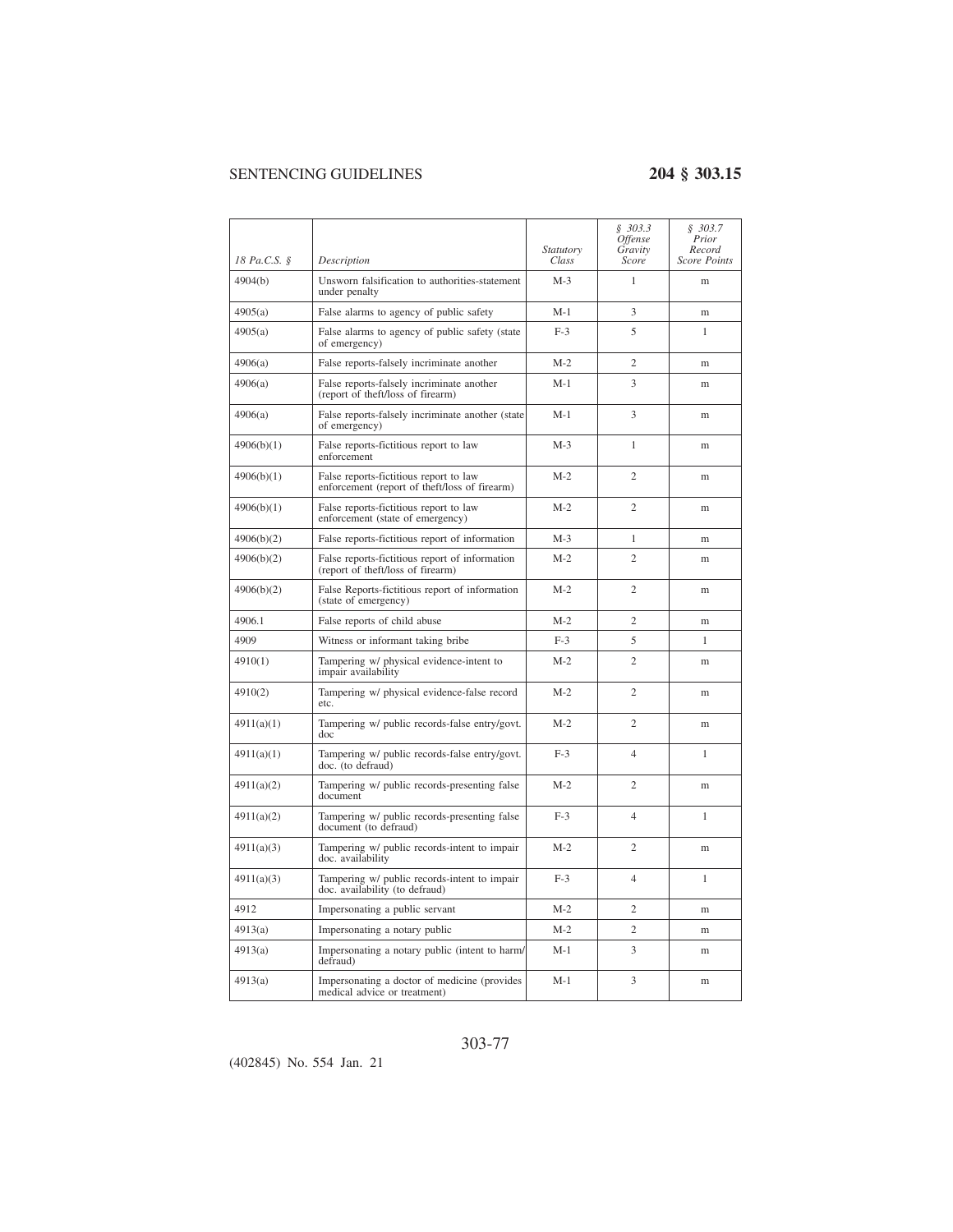|                |                                                                                | Statutory | \$303.3<br><i><b>Offense</b></i><br>Gravity | \$303.7<br>Prior<br>Record |
|----------------|--------------------------------------------------------------------------------|-----------|---------------------------------------------|----------------------------|
| 18 Pa.C.S. §   | Description                                                                    | Class     | Score                                       | <b>Score Points</b>        |
| 4914(a)        | False identification to law enforcement<br>authorities                         | $M-3$     | 1                                           | m                          |
| 4915.1(a)(1)   | Fail to register with PSP-15 yr. registration<br>$(1st$ off)                   | $F-3$     | 6                                           | 1                          |
| 4915.1(a)(1)   | Fail to register with PSP-15 yr. registration<br>(2nd/subsq off)               | $F-2$     | 8                                           | $\overline{c}$             |
| 4915.1(a)(1)   | Fail to register with PSP-25 yr. registration<br>$(1st$ off)                   | $F-2$     | 8                                           | $\overline{c}$             |
| 4915.1(a)(1)   | Fail to register with PSP-25 yr. registration<br>$(2nd/subsq$ off)             | $F-1$     | 10                                          | 3                          |
| 4915.1(a)(1)   | Fail to register with PSP-lifetime registration<br>$(1st$ off)                 | $F-2$     | 8                                           | $\overline{c}$             |
| 4915.1(a)(1)   | Fail to register with PSP-lifetime registration<br>(2nd/subsq off)             | $F-1$     | 10                                          | 3                          |
| 4915.1(a)(2)   | Fail to verify address/be photo'd-15 yr.<br>registration (1st off)             | $F-3$     | 6                                           | 1                          |
| 4915.1(a)(2)   | Fail to verify address/be photo'd-15 yr.<br>registration (2nd/subsq off)       | $F-2$     | 8                                           | $\overline{c}$             |
| 4915.1(a)(2)   | Fail to verify address/be photo'd-25 yr.<br>registration (1st off)             | $F-2$     | 8                                           | $\overline{c}$             |
| 4915.1(a)(2)   | Fail to verify address/be photo'd-25 yr.<br>registration (2nd/subsq off)       | $F-1$     | 10                                          | 3                          |
| 4915.1(a)(2)   | Fail to verify address/be photo'd-lifetime<br>registration (1st off)           | $F-2$     | 8                                           | $\overline{c}$             |
| 4915.1(a)(2)   | Fail to verify address/be photo'd-lifetime<br>registration (2nd/subsq off)     | $F-1$     | 10                                          | 3                          |
| 4915.1(a)(3)   | Fail to provide accurate information-15 yr.<br>registration                    | $F-2$     | 8                                           | $\overline{c}$             |
| 4915.1(a)(3)   | Fail to provide accurate information-25 yr.<br>registration                    | $F-1$     | 10                                          | 3                          |
| 4915.1(a)(3)   | Fail to provide accurate information-lifetime<br>registration                  | $F-1$     | 10                                          | 3                          |
| 4915.1(a.1)(1) | Fail to register with PSP: transient-15 yr.<br>registration (1st off)          | $F-3$     | 6                                           | $\mathbf{1}$               |
| 4915.1(a.1)(1) | Fail to register with PSP: transient-15 yr.<br>registration (2nd/subsq off)    | $F-2$     | 8                                           | $\overline{c}$             |
| 4915.1(a.1)(1) | Fail to register with PSP: transient-25 yr.<br>registration (1st off)          | $F-2$     | 8                                           | $\overline{c}$             |
| 4915.1(a.1)(1) | Fail to register with PSP: transient-25 yr.<br>registration (2nd/subsq off)    | $F-1$     | 10                                          | 3                          |
| 4915.1(a.1)(1) | Fail to register with PSP: transient-lifetime<br>registration (1st off)        | $F-2$     | 8                                           | $\overline{c}$             |
| 4915.1(a.1)(1) | Fail to register with PSP: transient-lifetime<br>registration (2nd/subsq off)  | $F-1$     | 10                                          | 3                          |
| 4915.1(a.1)(2) | Fail to verify address/be photo'd: transient-<br>15 yr. registration (1st off) | $F-3$     | 6                                           | $\mathbf{1}$               |

(402846) No. 554 Jan. 21

*2021 Commonwealth of Pennsylvania*

303-78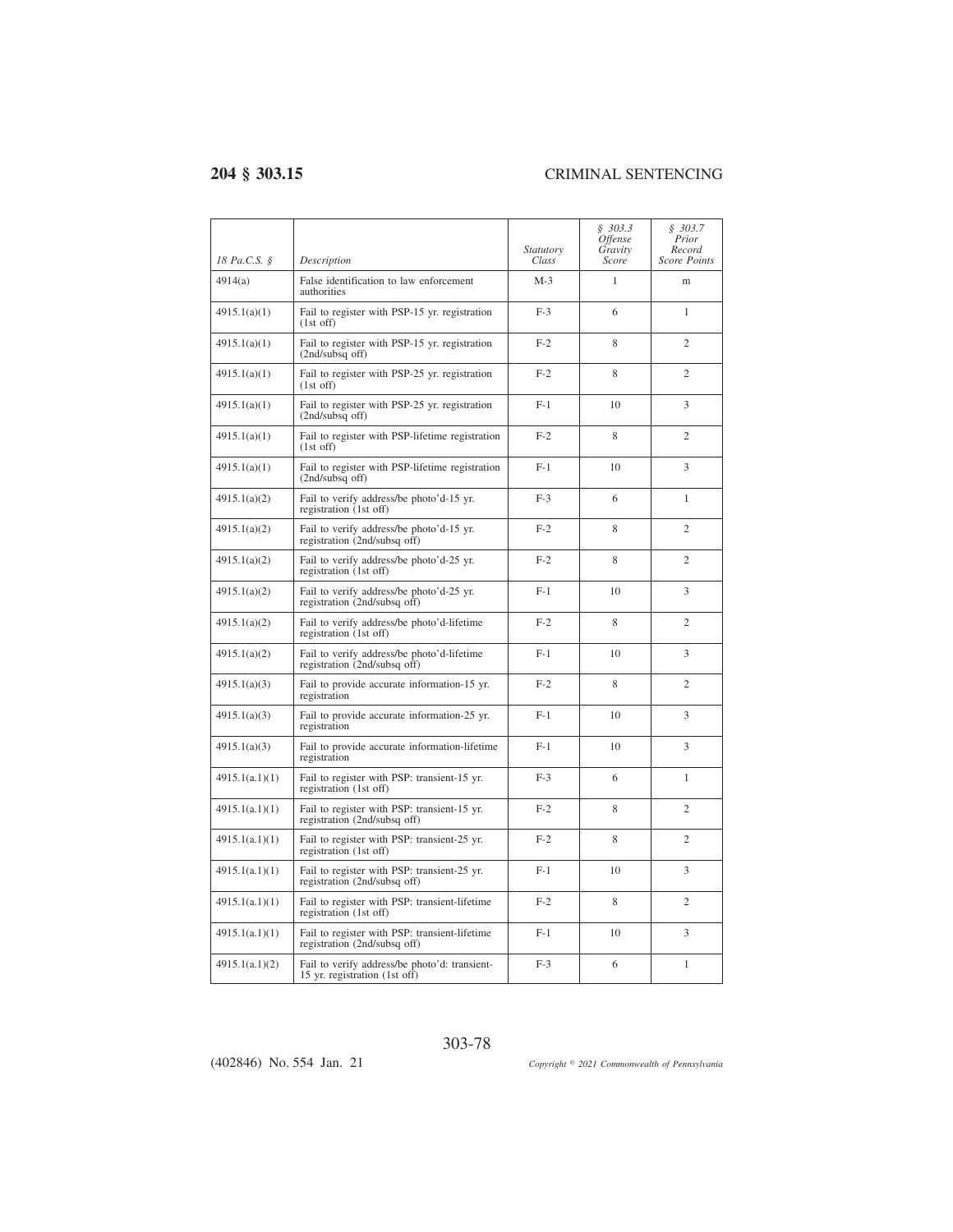|                |                                                                                                | <i>Statutory</i> | \$303.3<br><i>Offense</i><br>Gravity | \$303.7<br>Prior<br>Record |
|----------------|------------------------------------------------------------------------------------------------|------------------|--------------------------------------|----------------------------|
| 18 Pa.C.S. §   | Description                                                                                    | Class            | Score                                | Score Points               |
| 4915.1(a.1)(2) | Fail to verify address/be photo'd: transient-<br>15 yr. registration (2nd/subsq off)           | $F-2$            | 8                                    | $\overline{c}$             |
| 4915.1(a.1)(2) | Fail to verify address/be photo'd: transient-<br>25 yr. registration (1st off)                 | $F-2$            | 8                                    | $\overline{c}$             |
| 4915.1(a.1)(2) | Fail to verify address/be photo'd: transient-<br>25 yr. registration (2nd/subsq off)           | $F-1$            | 10                                   | 3                          |
| 4915.1(a.1)(2) | Fail to verify address/be photo'd: transient-<br>lifetime registration (1st off)               | $F-2$            | 8                                    | $\overline{c}$             |
| 4915.1(a.1)(2) | Fail to verify address/be photo'd: transient-<br>lifetime registration (2nd/subsq off)         | $F-1$            | 10                                   | 3                          |
| 4915.1(a.1)(3) | Fail to provide accurate info.: transient-15 yr.<br>registration                               | $F-2$            | 8                                    | $\overline{c}$             |
| 4915.1(a.1)(3) | Fail to provide accurate info.: transient-25 yr.<br>registration                               | $F-1$            | 10                                   | 3                          |
| 4915.1(a.1)(3) | Fail to provide accurate info.: transient-<br>lifetime registration                            | $F-1$            | 10                                   | 3                          |
| 4915.1(a.2)(1) | Fail to comply w/ SVP outpatient review/<br>counseling                                         | $M-1$            | 5                                    | m                          |
| 4915.1(a.2)(2) | Fail to comply w/ counseling req. from other<br>jurisdiction                                   | $M-1$            | 5                                    | m                          |
| 4915.2(a)(1)   | Fail to register-10 year registration                                                          | $F-3$            | 6                                    | $\mathbf{1}$               |
| 4915.2(a)(1)   | Fail to register-10 year registration (2nd/subsq<br>off)                                       | $F-2$            | 8                                    | $\overline{c}$             |
| 4915.2(a)(1)   | Fail to register-lifetime registration                                                         | $F-2$            | 8                                    | $\overline{c}$             |
| 4915.2(a)(1)   | Fail to register-lifetime registration (2nd/subsq<br>off)                                      | $F-1$            | 10                                   | 3                          |
| 4915.2(a)(2)   | Fail to verify address/be photographed-<br>10 year registration                                | $F-3$            | 6                                    | 1                          |
| 4915.2(a)(2)   | Fail to verify address/be photographed-<br>10 year registration (2nd/subsq off)                | $F-2$            | 8                                    | $\overline{c}$             |
| 4915.2(a)(2)   | Fail to verify address/be photographed-<br>lifetime registration                               | $F-2$            | 8                                    | 2                          |
| 4915.2(a)(2)   | Fail to verify address/be photographed-<br>lifetime registration (2nd/subsq off)               | $F-1$            | 10                                   | 3                          |
| 4915.2(a)(3)   | Fail to provide accurate information-10 year<br>registration                                   | $F-2$            | 8                                    | $\overline{c}$             |
| 4915.2(a)(3)   | Fail to provide accurate information-lifetime<br>registration                                  | $F-1$            | 10                                   | 3                          |
| 4915.2(a.1)(1) | Fail to comply with SVP counseling<br>requirements                                             | $M-1$            | 5                                    | m                          |
| 4915.2(a.1)(2) | Fail to comply with SVP counseling<br>requirements (another jurisdiction)                      | $M-1$            | 5                                    | m                          |
| 4952(a)(1)     | Intimidation of witness/victim-refrain from<br>reporting (listed factor $& F-1/Murder 1$ or 2) | $F-1$            | 11                                   | $\overline{4}$             |
| 4952(a)(1)     | Intimidation of witness/victim-refrain from<br>reporting (listed factor $& F-2$ )              | $F-2$            | 9                                    | $\overline{c}$             |

### 303-79

(402847) No. 554 Jan. 21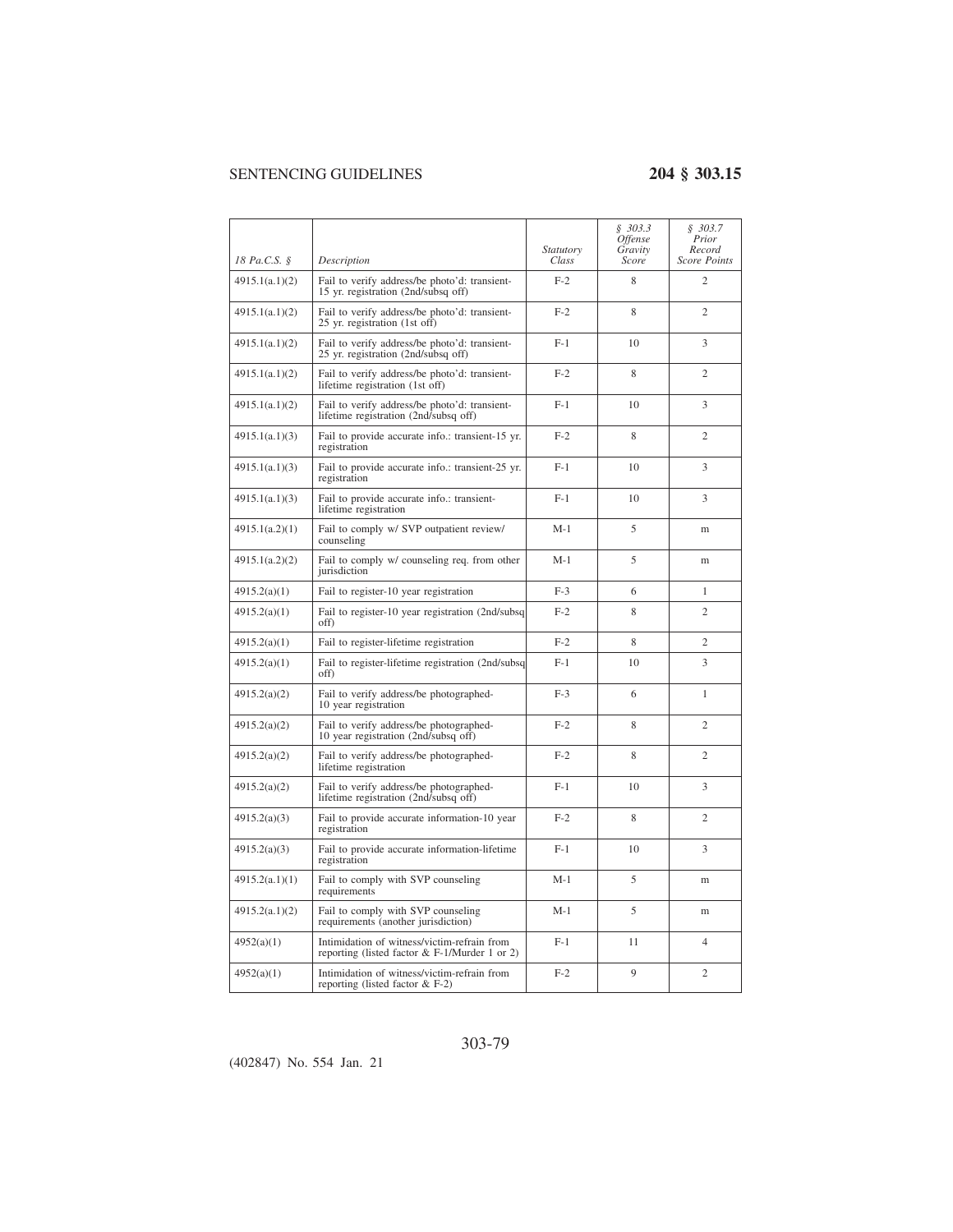| 18 Pa.C.S. § | Description                                                                                                  | <i>Statutory</i><br>Class | \$303.3<br><i>Offense</i><br>Gravity<br>Score | \$303.7<br>Prior<br>Record<br><b>Score Points</b> |
|--------------|--------------------------------------------------------------------------------------------------------------|---------------------------|-----------------------------------------------|---------------------------------------------------|
| 4952(a)(1)   | Intimidation of witness/victim-refrain from<br>reporting (listed factor)                                     | $F-3$                     | $\overline{7}$                                | 1                                                 |
| 4952(a)(1)   | Intimidation of witness/victim-refrain from<br>reporting (general)                                           | $M-2$                     | 5                                             | m                                                 |
| 4952(a)(2)   | Intimidation of witness/victim-false/<br>misleading info. (listed factor & F-1/Murder 1<br>or $2)$           | $F-1$                     | 11                                            | 4                                                 |
| 4952(a)(2)   | Intimidation of witness/victim-false/<br>misleading info. (listed factor $& F-2$ )                           | $F-2$                     | $\mathbf{Q}$                                  | $\overline{c}$                                    |
| 4952(a)(2)   | Intimidation of witness/victim-false/<br>misleading info. (listed factor)                                    | $F-3$                     | $\overline{7}$                                | $\mathbf{1}$                                      |
| 4952(a)(2)   | Intimidation of witness/victim-false/<br>misleading info. (general)                                          | $M-2$                     | 5                                             | m                                                 |
| 4952(a)(3)   | Intimidation of witness/victim-Withhold<br>Information, (listed factor & F-1/Murder 1 or<br>2)               | $F-1$                     | 11                                            | 4                                                 |
| 4952(a)(3)   | Intimidation of witness/victim-withhold info.<br>(listed factor $& F-2$ )                                    | $F-2$                     | 9                                             | $\overline{c}$                                    |
| 4952(a)(3)   | Intimidation of witness/victim-withhold info.<br>(listed factor)                                             | $F-3$                     | $\overline{7}$                                | 1                                                 |
| 4952(a)(3)   | Intimidation of witness/victim-withhold info.<br>(general)                                                   | $M-2$                     | 5                                             | m                                                 |
| 4952(a)(4)   | Intimidation of witness/victim-false info/<br>refuse testimony (listed factor & F-1/Murder<br>$1$ or $2)$    | $F-1$                     | 11                                            | $\overline{4}$                                    |
| 4952(a)(4)   | Intimidation of witness/victim-false info/<br>refuse testimony (listed factor & F-2)                         | $F-2$                     | 9                                             | $\overline{c}$                                    |
| 4952(a)(4)   | Intimidation of witness/victim-false info/<br>refuse testimony (listed factor)                               | $F-3$                     | $\tau$                                        | 1                                                 |
| 4952(a)(4)   | Intimidation of witness/victim-false info/<br>refuse testimony (general)                                     | $M-2$                     | 5                                             | m                                                 |
| 4952(a)(5)   | Intimidation of witness/victim-evade/ignore<br>summons (listed factor $&$ F-1/Murder 1 or 2)                 | $F-1$                     | 11                                            | $\overline{4}$                                    |
| 4952(a)(5)   | Intimidation of witness/victim-evade/ignore<br>summons (listed factor $& F-2$ )                              | $F-2$                     | 9                                             | $\overline{c}$                                    |
| 4952(a)(5)   | Intimidation of witness/victim-evade/ignore<br>summons (listed factor)                                       | $F-3$                     | $\overline{7}$                                | 1                                                 |
| 4952(a)(5)   | Intimidation of witness/victim-evade/ignore<br>summons (general)                                             | $M-2$                     | 5                                             | m                                                 |
| 4952(a)(6)   | Intimidation of witness/victim-absent from<br>proceeding, (listed factor $& F-1/Murder 1$ or<br>$\mathbf{2}$ | $F-1$                     | 11                                            | $\overline{4}$                                    |
| 4952(a)(6)   | Intimidation of witness/victim-absent from<br>proceeding (listed factor $& F-2$ )                            | $F-2$                     | 9                                             | $\overline{2}$                                    |
| 4952(a)(6)   | Intimidation of witness/victim-absent from<br>proceeding (listed factor)                                     | $F-3$                     | $\overline{7}$                                | $\mathbf{1}$                                      |
| 4952(a)(6)   | Intimidation of witness/victim-absent from<br>proceeding (general)                                           | $M-2$                     | 5                                             | m                                                 |

303-80

*2021 Commonwealth of Pennsylvania*

(402848) No. 554 Jan. 21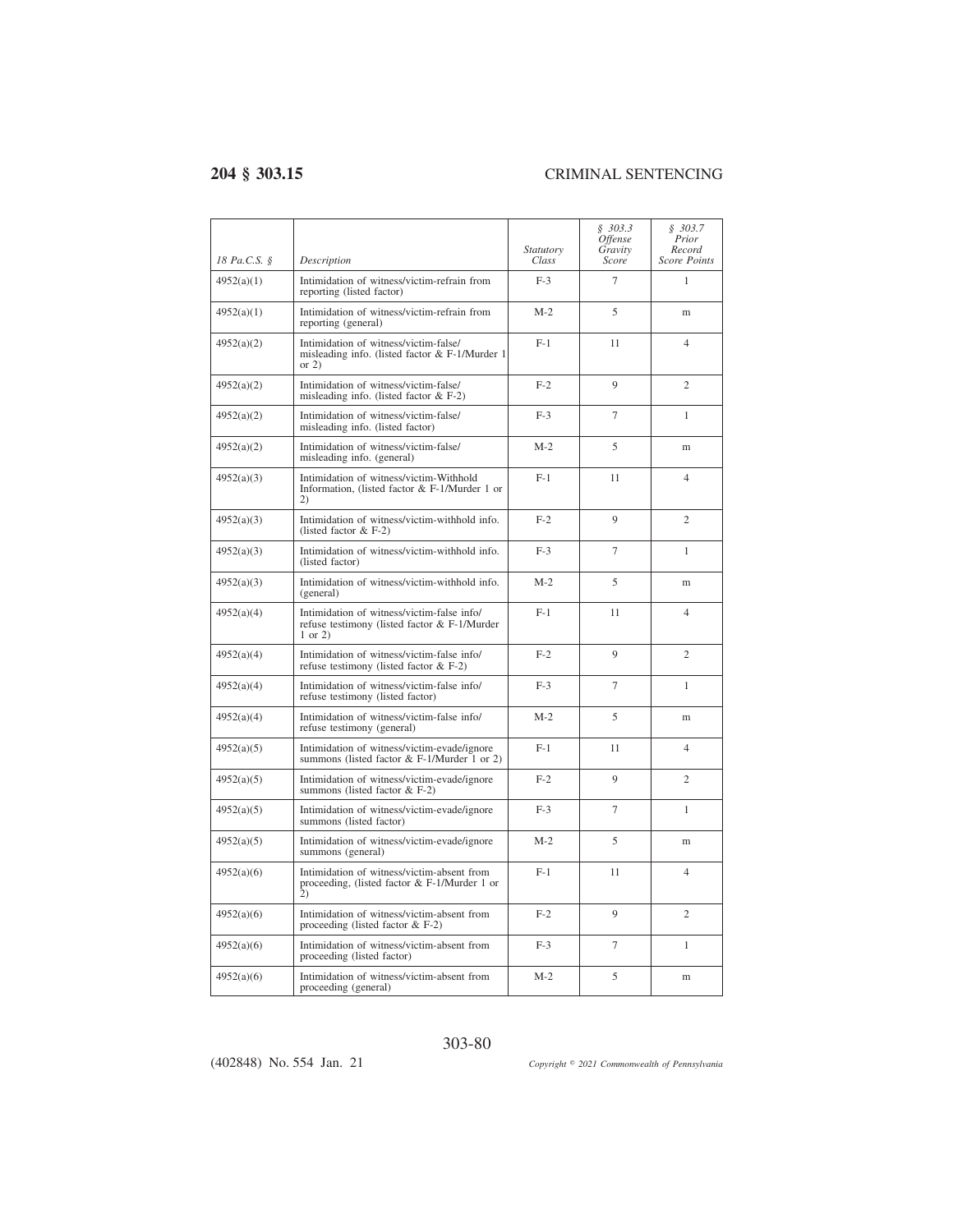|                |                                                                                                            | Statutory | \$303.3<br><i><b>Offense</b></i><br>Gravity | \$303.7<br>Prior<br>Record |
|----------------|------------------------------------------------------------------------------------------------------------|-----------|---------------------------------------------|----------------------------|
| 18 Pa.C.S. §   | Description                                                                                                | Class     | Score                                       | <b>Score Points</b>        |
| 4953(a)        | Retaliation against witness/victim-listed factor                                                           | $F-3$     | 8                                           | 1                          |
| 4953(a)        | Retaliation against witness/victim-general                                                                 | $M-2$     | 5                                           | m                          |
| 4953.1(a)      | Retaliation against prosecutor/judicial official-<br>listed factor                                         | $F-2$     | 9                                           | $\overline{c}$             |
| 4953.1(a)      | Retaliation against prosecutor/judicial official-<br>general                                               | $M-1$     | 6                                           | m                          |
| 4958(a)(1)     | Intimidation child abuse case-knowledge/<br>intent to impede, etc.                                         | $M-2$     | 5                                           | m                          |
| 4958(a)(1)     | Intimidation child abuse case-knowledge/<br>intent to impede, etc. (force, etc.)                           | $F-2$     | 7                                           | 2                          |
| 4958(a)(1)     | Intimidation child abuse case-knowledge/<br>intent to impede, etc. (benefit)                               | $F-2$     | $\overline{7}$                              | $\overline{c}$             |
| 4958(a)(1)     | Intimidation child abuse case-knowledge/<br>intent to impede, etc. (furtherance consp)                     | $F-2$     | $\overline{7}$                              | $\mathfrak{D}$             |
| 4958(a)(1)     | Intimidation child abuse case-knowledge/<br>intent to impede, etc. (other person)                          | $F-2$     | $\overline{7}$                              | $\mathcal{D}_{\alpha}$     |
| 4958(a)(1)     | Intimidation child abuse case-knowledge/<br>intent to impede, etc. (prior conv)                            | $F-2$     | 7                                           | $\overline{c}$             |
| 4958(a)(2)(i)  | Intimidation child abuse cases-intimidate/<br>attempt refrain from/cause not report                        | $M-2$     | 5                                           | m                          |
| 4958(a)(2)(i)  | Intimidation child abuse cases-intimidate/<br>attempt refrain from/cause not report (force,<br>$etc.$ )    | $F-2$     | 7                                           | $\overline{c}$             |
| 4958(a)(2)(i)  | Intimidation child abuse cases-intimidate/<br>attempt refrain from/cause not report (benefit)              | $F-2$     | $\overline{7}$                              | $\overline{c}$             |
| 4958(a)(2)(i)  | Intimidation child abuse cases-intimidate/<br>attempt refrain from/cause not report<br>(furtherance consp) | $F-2$     | $\tau$                                      | $\mathfrak{2}$             |
| 4958(a)(2)(i)  | Intimidation child abuse cases-intimidate/<br>attempt refrain from/cause not report (other<br>person)      | $F-2$     | 7                                           | $\overline{c}$             |
| 4958(a)(2)(i)  | Intimidation child abuse cases-intimidate/<br>attempt refrain from/cause not report (prior<br>conv)        | $F-2$     | $\overline{7}$                              | $\overline{c}$             |
| 4958(a)(2)(ii) | Intimidation child abuse cases-intimidate/<br>attempt withhold information                                 | $M-2$     | 5                                           | m                          |
| 4958(a)(2)(ii) | Intimidation child abuse cases-intimidate/<br>attempt withhold information (force, etc.)                   | $F-2$     | 7                                           | $\mathfrak{2}$             |
| 4958(a)(2)(ii) | Intimidation child abuse cases-intimidate/<br>attempt withhold information (benefit)                       | $F-2$     | 7                                           | $\overline{c}$             |
| 4958(a)(2)(ii) | Intimidation child abuse cases-intimidate/<br>attempt withhold information (furtherance<br>consp)          | $F-2$     | 7                                           | $\overline{c}$             |
| 4958(a)(2)(ii) | Intimidation child abuse cases-intimidate/<br>attempt withhold information (other person)                  | $F-2$     | $\tau$                                      | $\mathfrak{2}$             |
| 4958(a)(2)(ii) | Intimidation child abuse cases-intimidate/<br>attempt withhold information (prior conv)                    | $F-2$     | 7                                           | $\overline{c}$             |

(402849) No. 554 Jan. 21

303-81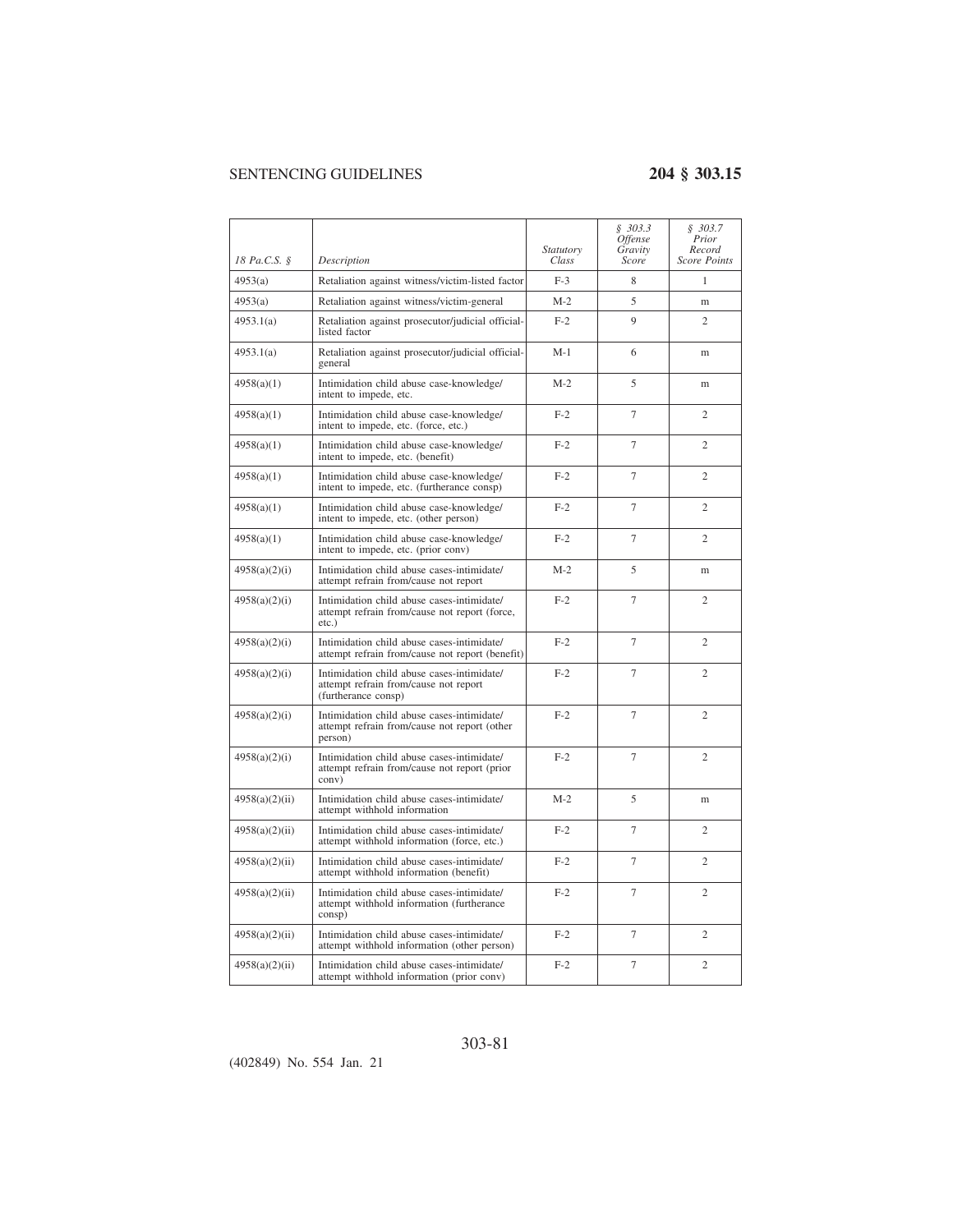$\overline{a}$ 

| 18 Pa.C.S. §    | Description                                                                                                        | <i>Statutory</i><br>Class | \$303.3<br>Offense<br>Gravity<br>Score | \$303.7<br>Prior<br>Record<br><b>Score Points</b> |
|-----------------|--------------------------------------------------------------------------------------------------------------------|---------------------------|----------------------------------------|---------------------------------------------------|
| 4958(a)(2)(iii) | Intimidation child abuse cases-intimidate/<br>attempt false/misleading information                                 | $M-2$                     | 5                                      | m                                                 |
| 4958(a)(2)(iii) | Intimidation child abuse cases-intimidate/<br>attempt false/misleading information (force,<br>$etc.$ )             | $F-2$                     | 7                                      | $\overline{c}$                                    |
| 4958(a)(2)(iii) | Intimidation child abuse cases-intimidate/<br>attempt false/misleading information (benefit)                       | $F-2$                     | $\tau$                                 | $\overline{c}$                                    |
| 4958(a)(2)(iii) | Intimidation child abuse cases-intimidate/<br>attempt false/misleading information<br>(furtherance consp)          | $F-2$                     | $\overline{7}$                         | $\overline{c}$                                    |
| 4958(a)(2)(iii) | Intimidation child abuse cases-intimidate/<br>attempt false/misleading information (other<br>person)               | $F-2$                     | $\overline{7}$                         | $\overline{c}$                                    |
| 4958(a)(2)(iii) | Intimidation child abuse cases-intimidate/<br>attempt false/misleading information (prior<br>conv)                 | $F-2$                     | $\overline{7}$                         | $\mathfrak{D}$                                    |
| 4958(a)(2)(iv)  | Intimidation child abuse cases-intimidate/<br>attempt evade etc. request/legal process                             | $M-2$                     | 5                                      | m                                                 |
| 4958(a)(2)(iv)  | Intimidation child abuse cases-intimidate/<br>attempt evade etc. request/legal process<br>(force)                  | $F-2$                     | 7                                      | $\overline{c}$                                    |
| 4958(a)(2)(iv)  | Intimidation child abuse cases-intimidate/<br>attempt evade etc. request/legal process<br>(benefit)                | $F-2$                     | $\overline{7}$                         | $\overline{c}$                                    |
| 4958(a)(2)(iv)  | Intimidation child abuse cases-intimidate/<br>attempt evade etc. request/legal process<br>(furtherance consp)      | $F-2$                     | $\overline{7}$                         | $\overline{c}$                                    |
| 4958(a)(2)(iv)  | Intimidation child abuse cases-intimidate/<br>attempt evade etc. request/legal process (other<br>person)           | $F-2$                     | 7                                      | $\overline{c}$                                    |
| 4958(a)(2)(iv)  | Intimidation child abuse cases-intimidate/<br>attempt evade etc. request/legal process (prior<br>conv)             | $F-2$                     | 7                                      | $\overline{c}$                                    |
| 4958(a)(2)(v)   | Intimidation child abuse cases-intimidate/<br>attempt fail appear/participate legal process                        | $M-2$                     | 5                                      | m                                                 |
| 4958(a)(2)(v)   | Intimidation child abuse cases-intimidate/<br>attempt fail appear/participate legal process<br>(force)             | $F-2$                     | 7                                      | $\overline{c}$                                    |
| 4958(a)(2)(v)   | Intimidation child abuse cases-intimidate/<br>attempt fail appear/participate legal process<br>(benefit)           | $F-2$                     | 7                                      | $\overline{c}$                                    |
| 4958(a)(2)(v)   | Intimidation child abuse cases-intimidate/<br>attempt fail appear/participate legal process<br>(furtherance consp) | $F-2$                     | 7                                      | $\overline{c}$                                    |
| 4958(a)(2)(v)   | Intimidation child abuse cases-intimidate/<br>attempt fail appear/participate legal process<br>(other person)      | $F-2$                     | 7                                      | $\overline{c}$                                    |
| 4958(a)(2)(v)   | Intimidation child abuse cases-intimidate/<br>attempt fail appear/participate legal process<br>(prior conv)        | $F-2$                     | 7                                      | $\overline{c}$                                    |
| 4958(b)         | Retaliation child abuse cases                                                                                      | $M-2$                     | 5                                      | m                                                 |

### 303-82

(402850) No. 554 Jan. 21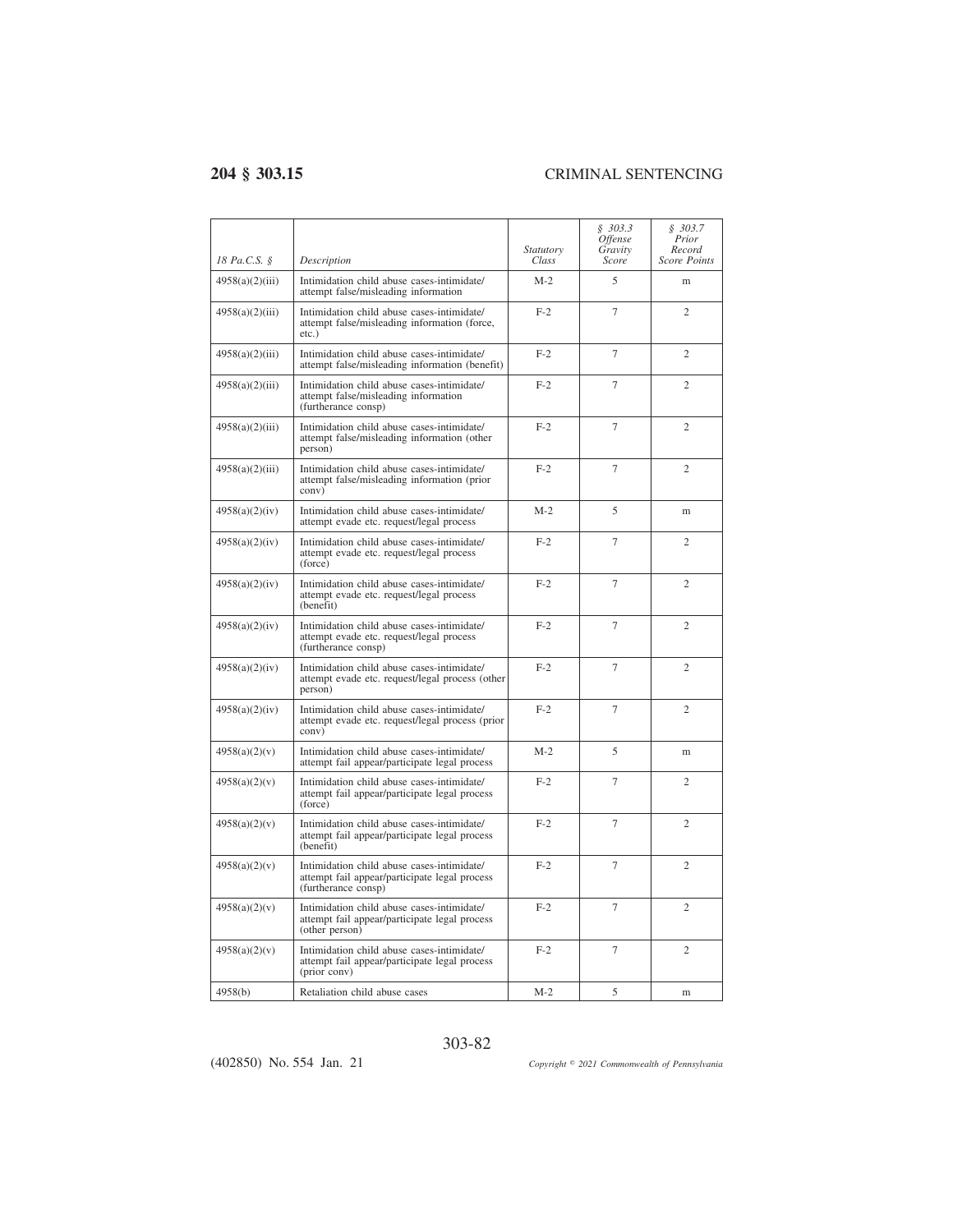| 18 Pa.C.S. § | Description                                                                                                                                   | <i>Statutory</i><br>Class | § 303.3<br><i>Offense</i><br>Gravity<br>Score | \$303.7<br>Prior<br>Record<br><b>Score Points</b> |
|--------------|-----------------------------------------------------------------------------------------------------------------------------------------------|---------------------------|-----------------------------------------------|---------------------------------------------------|
| 4958(b)      | Retaliation child abuse cases (force)                                                                                                         | $F-2$                     | 8                                             | $\overline{c}$                                    |
| 4958(b)      | Retaliation child abuse cases (benefit)                                                                                                       | $F-2$                     | 8                                             | $\overline{c}$                                    |
| 4958(b)      | Retaliation child abuse cases (furtherance<br>consp)                                                                                          | $F-2$                     | 8                                             | $\overline{c}$                                    |
| 4958(b)      | Retaliation child abuse cases (other person)                                                                                                  | $F-2$                     | 8                                             | $\overline{c}$                                    |
| 4958(b)      | Retaliation child abuse cases (prior conv)                                                                                                    | $F-2$                     | 8                                             | $\overline{c}$                                    |
| 4958(b.1)    | Obstruction child abuse cases                                                                                                                 | $M-2$                     | 5                                             | m                                                 |
| 4958(b.1)    | Obstruction child abuse cases (force)                                                                                                         | $F-2$                     | $\tau$                                        | $\overline{c}$                                    |
| 4958(b.1)    | Obstruction child abuse cases (benefit)                                                                                                       | $F-2$                     | 7                                             | $\overline{c}$                                    |
| 4958(b.1)    | Obstruction child abuse cases (furtherance<br>consp)                                                                                          | $F-2$                     | $\overline{7}$                                | $\overline{c}$                                    |
| 4958(b.1)    | Obstruction child abuse cases (other person)                                                                                                  | $F-2$                     | 7                                             | $\overline{c}$                                    |
| 4958(b.1)    | Obstruction child abuse cases (prior conv)                                                                                                    | $F-2$                     | $\overline{7}$                                | $\overline{c}$                                    |
| 5101         | Obstructing admin. of law/other govt. function                                                                                                | $M-2$                     | 3                                             | m                                                 |
| 5102(a)      | Obstructing/impeding justice by picketing                                                                                                     | $M-2$                     | $\overline{2}$                                | m                                                 |
| 5103         | Unlawfully listening into deliberations of jury                                                                                               | $M-3$                     | 1                                             | m                                                 |
| 5103.1       | Use or operate device to capture, record, etc.<br>photograph, video, etc. of proceeding or<br>person in judicial facility or area             | $M-2$                     | $\overline{c}$                                | m                                                 |
| 5103.1       | Use or operate device to capture, record, etc.<br>photograph, video, etc. of proceeding or<br>person in judicial facility or area (2nd/subsq) | $M-1$                     | 3                                             | m                                                 |
| 5104         | Resisting arrest, etc.                                                                                                                        | $M-2$                     | $\overline{2}$                                | m                                                 |
| 5104.1(a)    | Disarming law enforcement officer                                                                                                             | $F-3$                     | 5                                             | 1                                                 |
| 5105(a)(1)   | Hindering apprehension-harbors/conceals                                                                                                       | $M-2$                     | $\mathfrak{2}$                                | m                                                 |
| 5105(a)(1)   | Hindering apprehension-harbors/conceals<br>(charge is F1/F2)                                                                                  | $F-3$                     | $\overline{4}$                                | 1                                                 |
| 5105(a)(2)   | Hindering apprehension-provides aid to avoid<br>apprehension                                                                                  | $M-2$                     | $\overline{2}$                                | m                                                 |
| 5105(a)(2)   | Hindering apprehension-provides aid to avoid<br>apprehension (charge is $F1/F2$ )                                                             | $F-3$                     | $\overline{4}$                                | 1                                                 |
| 5105(a)(3)   | Hindering apprehension-conceal/destroy<br>evidence                                                                                            | $M-2$                     | $\overline{2}$                                | m                                                 |
| 5105(a)(3)   | Hindering apprehension-conceal/destroy<br>evidence (charge is F1/F2)                                                                          | $F-3$                     | $\overline{4}$                                | 1                                                 |
| 5105(a)(4)   | Hindering apprehension-warn of apprehension                                                                                                   | $M-2$                     | $\overline{2}$                                | m                                                 |
| 5105(a)(4)   | Hindering apprehension-warn of apprehension<br>(charge is F1/F2)                                                                              | $F-3$                     | $\overline{4}$                                | $\mathbf{1}$                                      |
| 5105(a)(5)   | Hindering apprehension-false info. to law<br>enforcement ofc.                                                                                 | $M-2$                     | $\mathfrak{2}$                                | m                                                 |
| 5105(a)(5)   | Hindering apprehension-false info. to law<br>enforcement ofc. (charge is F1/F2)                                                               | $F-3$                     | 4                                             | 1                                                 |
| 5107(a)      | Aiding consummation of crime                                                                                                                  | $M-2$                     | $\mathfrak{2}$                                | m                                                 |

### 303-83

(402851) No. 554 Jan. 21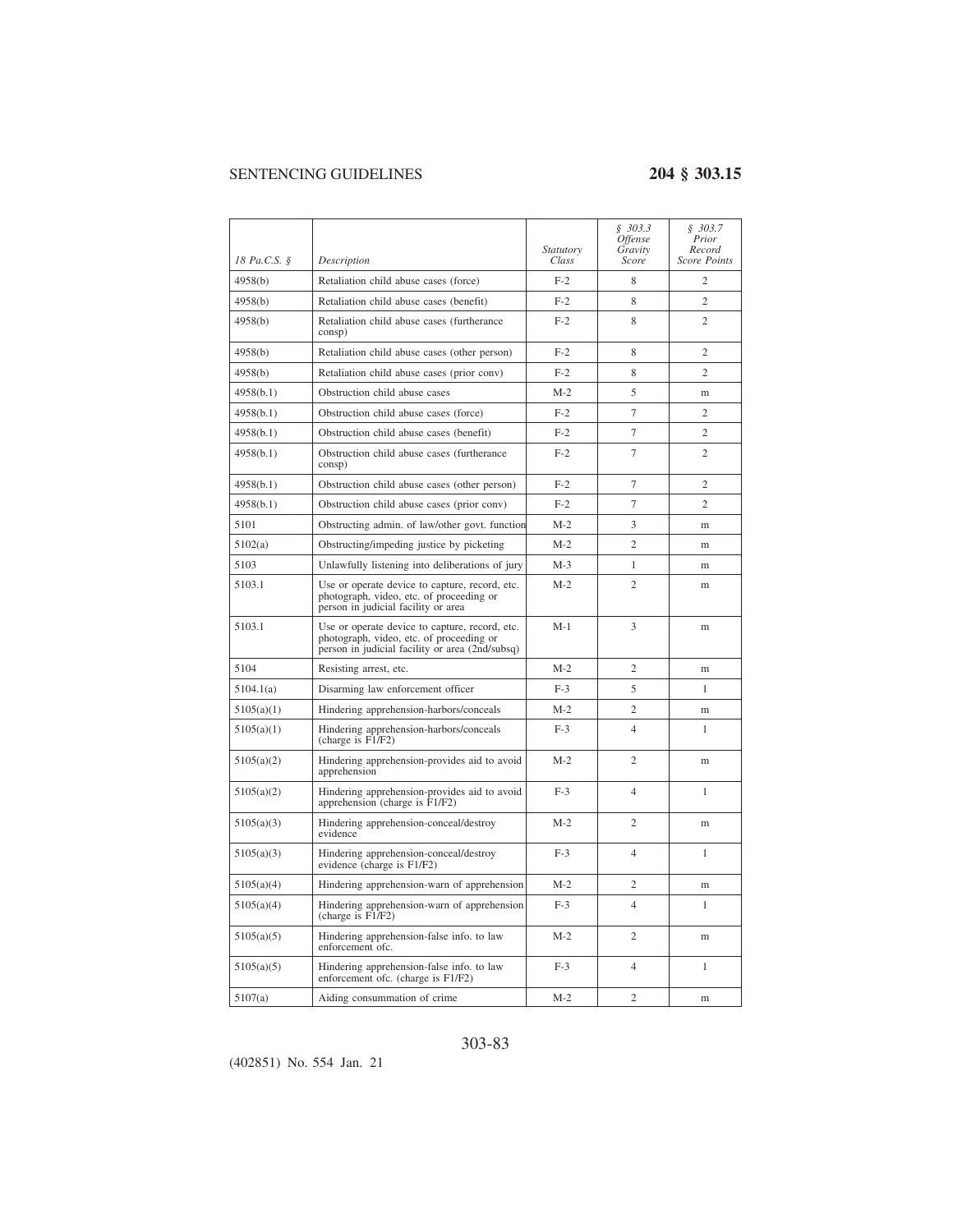$\overline{a}$ 

| 18 Pa.C.S. § | Description                                                                                                                                                                               | <i>Statutory</i><br>Class | \$303.3<br><i><b>Offense</b></i><br>Gravity<br>Score | \$303.7<br>Prior<br>Record<br>Score Points |
|--------------|-------------------------------------------------------------------------------------------------------------------------------------------------------------------------------------------|---------------------------|------------------------------------------------------|--------------------------------------------|
| 5107(a)      | Aiding consummation of crime (principal off<br>is $F1/F2$ )                                                                                                                               | $F-3$                     | 5                                                    | 1                                          |
| 5108(a)      | Compounding                                                                                                                                                                               | $M-2$                     | $\overline{c}$                                       | m                                          |
| 5109         | Barratry-vex with unjust/vexatious suits                                                                                                                                                  | $M-3$                     | 1                                                    | m                                          |
| 5110         | Contempt of General Assembly                                                                                                                                                              | $M-3$                     | $\mathbf{1}$                                         | m                                          |
| 5111(a)(1)   | Dealing in proceeds of unlawful activities-<br>intent to promote act                                                                                                                      | $F-1$                     | 8                                                    | 3                                          |
| 5111(a)(2)   | Dealing in proceeds of unlawful activities-<br>designed to conceal proceeds                                                                                                               | $F-1$                     | 8                                                    | 3                                          |
| 5111(a)(3)   | Dealing in proceeds of unlawful activities-<br>avoid transaction report req.                                                                                                              | $F-1$                     | 8                                                    | 3                                          |
| 5112(a)      | Obstructing emergency services                                                                                                                                                            | $M-3$                     | 1                                                    | m                                          |
| 5121(a)      | Permitting/facilitating escape                                                                                                                                                            | $M-2$                     | 3                                                    | m                                          |
| 5121(a)      | Escape                                                                                                                                                                                    | $M-2$                     | 3                                                    | m                                          |
| $5121(a)$ *  | Escape (from: halfway house, pre-release ctr.,<br>treatment ctr., work-release ctr., work-release,<br>or failure to return from an authorized leave/<br>furlough)                         | $F-3$                     | 5                                                    | 1                                          |
| $5121(a)$ *  | Escape (all other specified escapes)                                                                                                                                                      | $F-3$                     | 6                                                    | 1                                          |
| $5121(a)$ *  | Permitting/facilitating escape (from: halfway<br>house, pre-release ctr., treatment ctr., work-<br>release ctr., work-release, or failure to return<br>from an authorized leave/furlough) | $F-3$                     | 5                                                    | 1                                          |
| $5121(a)*$   | Permitting/facilitating escape (all other<br>specified escapes)                                                                                                                           | $F-3$                     | 6                                                    | 1                                          |
| 5122(a)(1)   | Weapons/implements for escape-provide to<br>inmate                                                                                                                                        | $M-1$                     | 8                                                    | m                                          |
| 5122(a)(2)   | Weapons/implements for escape-possession<br>by inmate                                                                                                                                     | $M-1$                     | $\overline{4}$                                       | m                                          |
| 5123(a)      | Contraband-provide controlled substance to<br>inmate                                                                                                                                      | $F-2$                     | 7                                                    | $\overline{c}$                             |
| 5123(a.2)    | Contraband-possession of controlled<br>substance by inmate                                                                                                                                | $F-2$                     | 7                                                    | $\overline{c}$                             |
| 5123(b)      | Contraband-provide money to inmate                                                                                                                                                        | $M-3$                     | 1                                                    | m                                          |
| 5123(c)      | Contraband-provide other contraband to<br>inmate                                                                                                                                          | $M-1$                     | 3                                                    | m                                          |
| 5123(c.1)    | Contraband-provide telecom. device to inmate                                                                                                                                              | $M-1$                     | 5                                                    | m                                          |
| 5123(c.2)    | Contraband-possession of telecom. device by<br>inmate                                                                                                                                     | $M-1$                     | 3                                                    | m                                          |
| 5124(a)      | Default in required appearance (felony)                                                                                                                                                   | $F-3$                     | $\overline{4}$                                       | 1                                          |
| 5124(a)      | Default in required appearance (non-felony)                                                                                                                                               | $M-2$                     | $\overline{c}$                                       | m                                          |
| 5125         | Absconding witness                                                                                                                                                                        | $M-3$                     | $\mathbf{1}$                                         | m                                          |
| 5126(a)      | Flight to avoid apprehension (felony)                                                                                                                                                     | $F-3$                     | 5                                                    | 1                                          |
| 5126(a)      | Flight to avoid apprehension (misd.)                                                                                                                                                      | $M-2$                     | $\overline{c}$                                       | m                                          |

### 303-84

(402852) No. 554 Jan. 21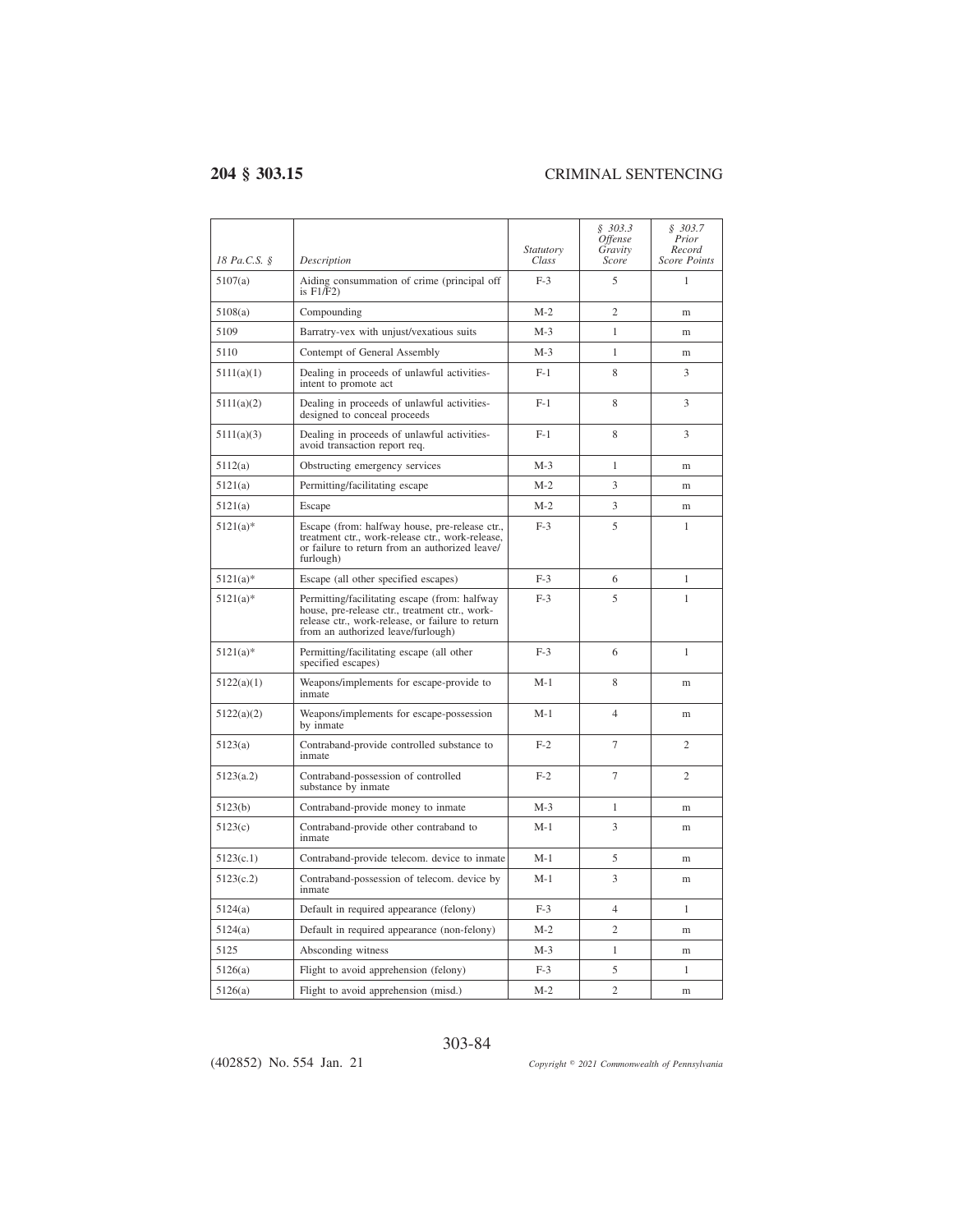| 18 Pa.C.S. § | Description                                                                                        | Statutory<br>Class | \$303.3<br>Offense<br>Gravity<br>Score | \$303.7<br>Prior<br>Record<br>Score Points |
|--------------|----------------------------------------------------------------------------------------------------|--------------------|----------------------------------------|--------------------------------------------|
| 5131(a)(1)   | Recruiting criminal gang member-solicit/<br>cause/attempt cause (recruitee<br>$>=16$ yrs)          | $M-2$              | $\overline{2}$                         | m                                          |
| 5131(a)(1)   | Recruiting criminal gang member-solicit/<br>cause/<br>attempt cause (recruitee $\leq 16$ yrs)      | $M-1$              | 3                                      | 1                                          |
| 5131(a)(2)   | Recruiting criminal gang member-inflict<br>BI/physical menace/force (recruitee<br>$>=16$ yrs)      | $M-1$              | 3                                      | $\mathbf{1}$                               |
| 5131(a)(2)   | Recruiting criminal gang member-inflict<br>$BI/physical$ menace/force (recruitee $\leq 16$ yrs)    | $F-3$              | 5                                      | 1                                          |
| 5131(a)(3)   | Recruiting criminal gang member-inflict SBI<br>$(recruitee \ge = 16 \text{ yrs})$                  | $F-3$              | 5                                      | 1                                          |
| 5131(a)(3)   | Recruiting criminal gang member-inflict SBI<br>$(recruitee < 16 \text{ yrs})$                      | $F-2$              | $\overline{7}$                         | $\overline{c}$                             |
| 5301(1)      | Official oppression-subjects another to arrest,<br>etc.                                            | $M-2$              | $\overline{2}$                         | m                                          |
| 5301(2)      | Official oppression-denies another enjoyment<br>of rights                                          | $M-2$              | $\overline{2}$                         | m                                          |
| 5302(1)      | Speculating/wagering on official action-<br>acquires pecuniary interest                            | $M-2$              | $\overline{2}$                         | m                                          |
| 5302(2)      | Speculating/wagering on official action-<br>speculates on information                              | $M-2$              | $\overline{2}$                         | m                                          |
| 5302(3)      | Speculating/wagering on official action-aids<br>another                                            | $M-2$              | $\overline{2}$                         | m                                          |
| 5501(1)      | Riot-intent to commit felony/misd.                                                                 | $F-3$              | $\overline{4}$                         | 1                                          |
| 5501(2)      | Riot-intent to prevent/coerce official action                                                      | $F-3$              | $\overline{4}$                         | 1                                          |
| 5501(3)      | Riot-actor/other plans to use deadly weapon                                                        | $F-3$              | $\overline{4}$                         | 1                                          |
| 5502         | Failure to disperse upon official order                                                            | $M-2$              | $\overline{2}$                         | m                                          |
| 5503(a)(1)   | Disorderly conduct-frightening/threatening<br>behavior (substantial harm/persist after<br>warning) | $M-3$              | 1                                      | m                                          |
| 5503(a)(2)   | Disorderly conduct-unreasonable noise<br>(substantial harm/persist after warning)                  | $M-3$              | 1                                      | m                                          |
| 5503(a)(3)   | Disorderly conduct-obscene language<br>(substantial harm/persist after warning)                    | $M-3$              | 1                                      | m                                          |
| 5503(a)(4)   | Disorderly conduct-hazardous condition<br>(substantial harm/persist after warning)                 | $M-3$              | 1                                      | m                                          |
| 5506         | Loitering and prowling at night time                                                               | $M-3$              | $\mathbf{1}$                           | m                                          |
| 5507(a)      | Obstructing highway, etc.-after warning                                                            | $M-3$              | 1                                      | m                                          |
| 5508         | Disrupting meetings and processions                                                                | $M-3$              | 1                                      | m                                          |
| 5509(a)(1)   | Desecration of venerated objects-intentional<br>(public monument, etc.)                            | $M-2$              | $\overline{2}$                         | m                                          |
| 5509(a)(2)   | Desecration of venerated objects-intentional<br>(object of veneration)                             | $M-2$              | $\mathfrak{2}$                         | m                                          |
| 5509(a)(3)   | Desecration of venerated objects-sell veteran's<br>marker                                          | $M-2$              | $\mathfrak{2}$                         | m                                          |

### 303-85

(402853) No. 554 Jan. 21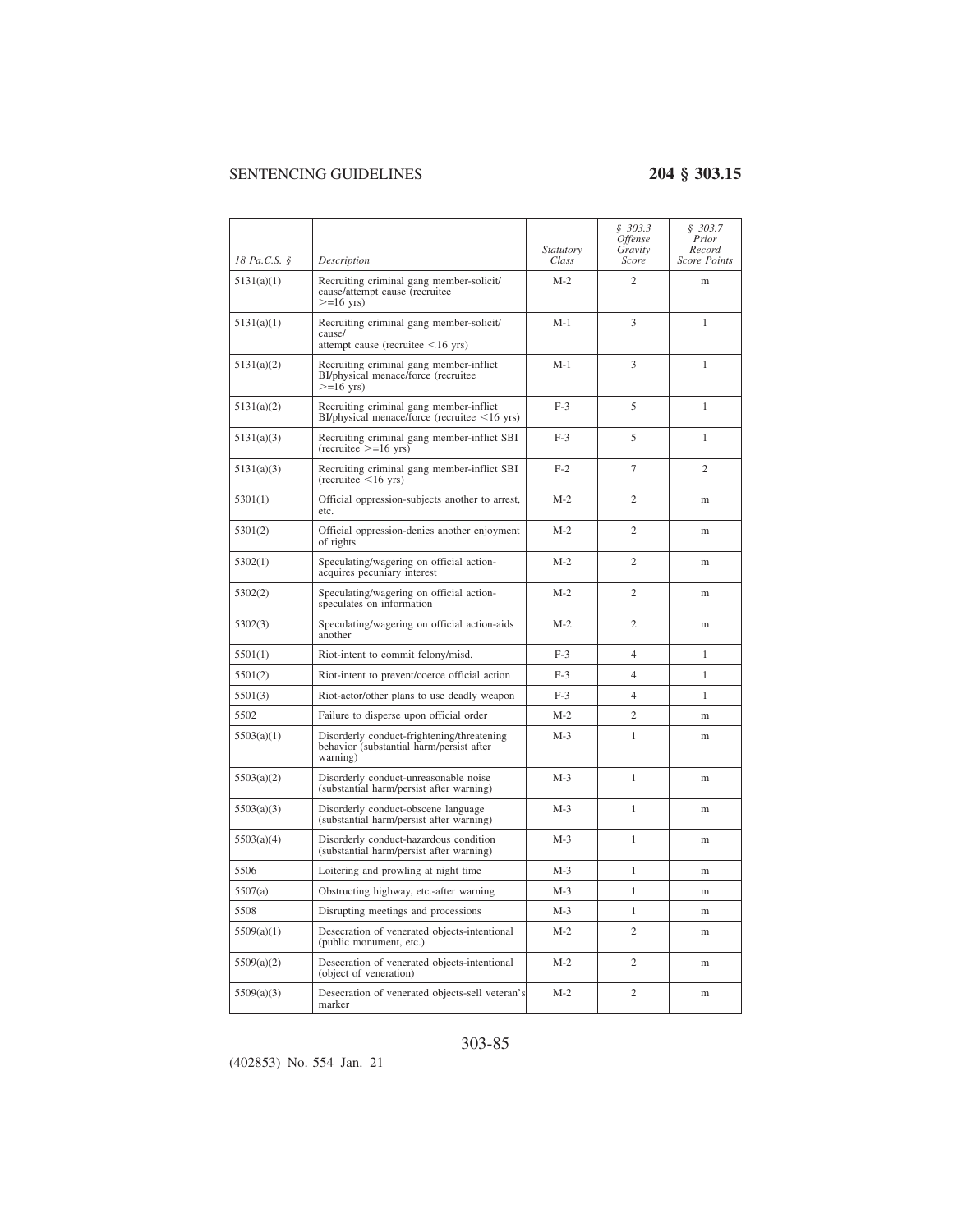| 18 Pa.C.S. §   | Description                                                                                                            | Statutory<br>Class | \$303.3<br><i><b>Offense</b></i><br>Gravity<br>Score | \$303.7<br>Prior<br>Record<br><b>Score Points</b> |
|----------------|------------------------------------------------------------------------------------------------------------------------|--------------------|------------------------------------------------------|---------------------------------------------------|
| 5509(a.1)      | Desecration of venerated objects-historic<br>burial lots                                                               | $M-1$              | 3                                                    | m                                                 |
| 5510           | Abuse of corpse                                                                                                        | $M-2$              | 3                                                    | m                                                 |
| $5532(a)(1)$ * | Neglect of animal-fails to provide sustenance/<br>water (cause BI/risk SBI)                                            | $M-3$              | 1                                                    | m                                                 |
| $5532(a)(1)$ * | Neglect of animal-violates 5536 tethering an<br>unattended dog (cause BI/risk SBI)                                     | $M-3$              | 1                                                    | m                                                 |
| 5532(a)(2)     | Neglect of animal-fails to provide shelter<br>(cause BI/risk SBI)                                                      | $M-3$              | 1                                                    | m                                                 |
| 5532(a)(3)     | Neglect of animal-fails to provide veterinary<br>care (cause BI/risk SBI)                                              | $M-3$              | $\mathbf{1}$                                         | m                                                 |
| $5533(a)*$     | Cruelty to animal-abuse, abandon, etc. (cause<br>BI/risk SBI)                                                          | $M-2$              | $\overline{c}$                                       | m                                                 |
| $5533(a)*$     | Cruelty to animal-abuse, abandon, etc.:<br>violates 5542(a) animal mutilation cropping<br>of ear (cause BI/risk SBI)   | $M-2$              | $\overline{2}$                                       | m                                                 |
| $5533(a)*$     | Cruelty to animal-abuse, abandon, etc.:<br>violates 5542(b) animal mutilation debarking<br>(cause BI/risk SBI)         | $M-2$              | $\overline{c}$                                       | m                                                 |
| $5533(a)*$     | Cruelty to animal-abuse, abandon, etc.:<br>violates $5542(c)$ animal mutilation docking<br>of tail (cause BI/risk SBI) | $M-2$              | $\overline{c}$                                       | m                                                 |
| $5533(a)*$     | Cruelty to animal-abuse, abandon, etc.:<br>violates 5542(d) animal mutilation surgical<br>birth (cause BI/risk SBI)    | $M-2$              | $\overline{c}$                                       | m                                                 |
| $5533(a)*$     | Cruelty to animal-abuse, abandon, etc.:<br>violates $5542(e)$ animal mutilation<br>dewclawing (cause BI/risk SBI)      | $M-2$              | $\overline{c}$                                       | m                                                 |
| 5534(a)(1)     | Aggravated cruelty to animal-tortures animal                                                                           | $F-3$              | 5                                                    | $\mathbf{1}$                                      |
| $5534(a)(2)$ * | Aggravated cruelty to animal-violates 5532<br>(cause SBI/death)                                                        | $F-3$              | 6                                                    | 1                                                 |
| $5534(a)(2)$ * | Aggravated cruelty to animal-violates 5533<br>(cause SBI/death)                                                        | $F-3$              | 6                                                    | $\mathbf{1}$                                      |
| 5535(a)        | Attack of service, guide, or support dog                                                                               | $M-3$              | $\mathbf{1}$                                         | m                                                 |
| 5539           | Transporting equine animals in cruel manner<br>(2nd/subsq)                                                             | $M-3$              | 1                                                    | m                                                 |
| 5543(1)        | Animal fighting (for amusement/gain)                                                                                   | $F-3$              | 5                                                    | $\mathbf{1}$                                      |
| 5543(2)        | Animal fighting (receives compensation)                                                                                | $F-3$              | 5                                                    | $\mathbf{1}$                                      |
| 5543(3)        | Animal fighting (owns fighting animal)                                                                                 | $F-3$              | 5                                                    | 1                                                 |
| 5543(4)        | Animal fighting (encourage/aid/assist)                                                                                 | $F-3$              | 5                                                    | $\mathbf{1}$                                      |
| 5543(5)        | Animal fighting (wagers on fight outcome)                                                                              | $F-3$              | 5                                                    | $\mathbf{1}$                                      |
| 5543(6)        | Animal fighting (pays admission)                                                                                       | $F-3$              | 5                                                    | 1                                                 |
| 5543(7)        | Animal fighting (permits use of animal for<br>fight)                                                                   | $F-3$              | 5                                                    | 1                                                 |
| 5544           | Possession of animal fighting paraphernalia                                                                            | $M-3$              | 1                                                    | m                                                 |
| 5548(a)        | Police animals-illegal to taunt                                                                                        | $F-3$              | 5                                                    | $\mathbf{1}$                                      |

### 303-86

(402854) No. 554 Jan. 21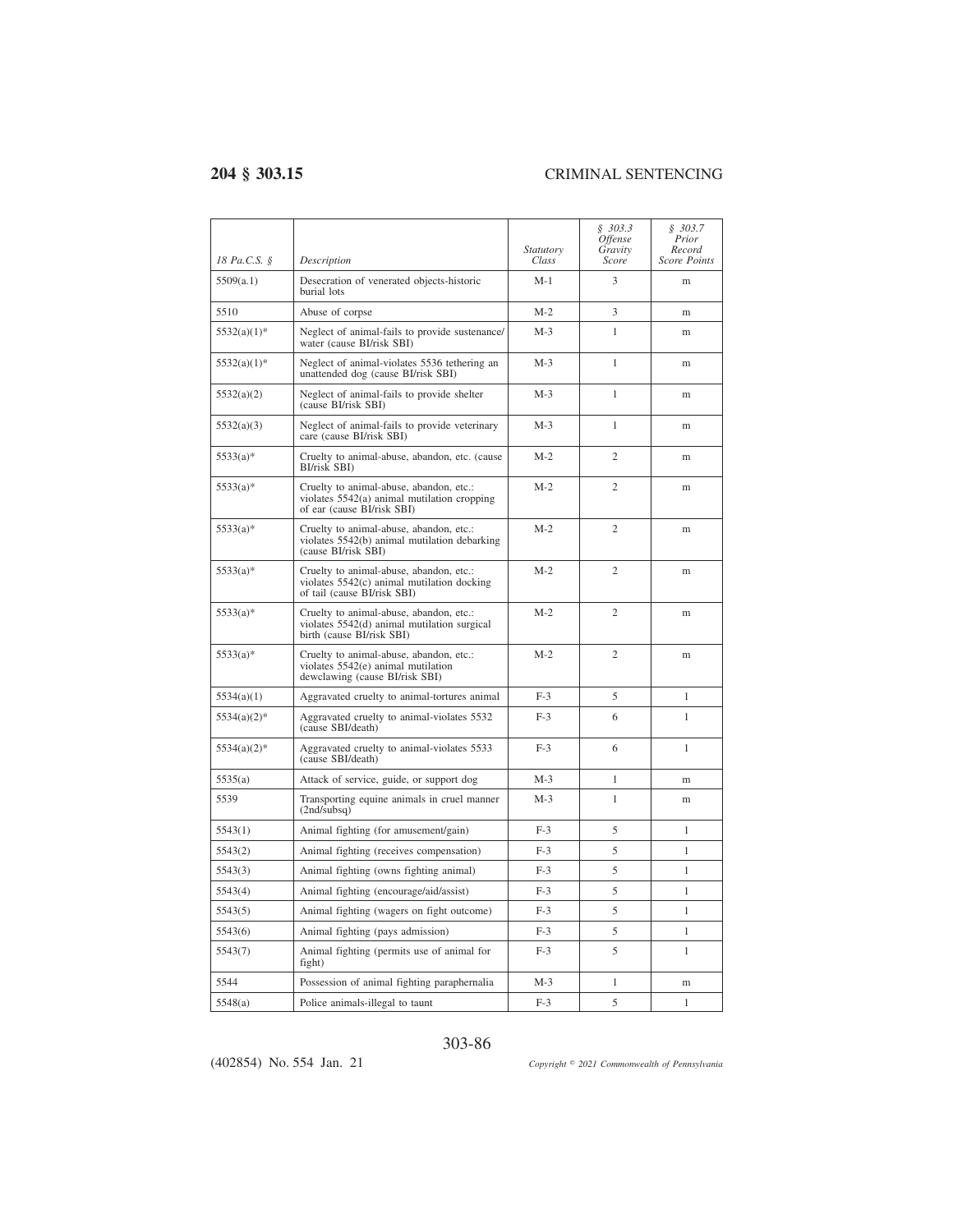|                |                                                                                   | <i>Statutory</i> | \$303.3<br>Offense<br>Gravity | \$303.7<br>Prior<br>Record |
|----------------|-----------------------------------------------------------------------------------|------------------|-------------------------------|----------------------------|
| 18 Pa.C.S. §   | Description                                                                       | Class            | Score                         | <b>Score Points</b>        |
| 5548(b)        | Police animals-illegal to torture                                                 | $F-2$            | $\overline{7}$                | 2                          |
| 5549(a)        | Assault with biological agent on animal/fowl/<br>honey bees                       | $F-2$            | $\overline{7}$                | $\overline{c}$             |
| 5512(b)(1)     | Lotteries-set up unlawful game                                                    | $M-1$            | 3                             | m                          |
| 5512(b)(2)     | Lotteries-manuf./etc. unlawful tickets                                            | $M-1$            | 3                             | m                          |
| 5512(b)(3)     | Lotteries-publish advertisement                                                   | $M-1$            | 3                             | m                          |
| 5513(a)(1)     | Gambling devices-intentionally makes<br>gambling device                           | $M-1$            | 3                             | m                          |
| 5513(a)(2)     | Gambling devices-allows assemble for<br>gambling                                  | $M-1$            | 3                             | m                          |
| 5513(a)(3)     | Gambling devices-solicits/invites person for<br>gambling                          | $M-1$            | 3                             | m                          |
| 5513(a)(4)     | Gambling devices-allows gambling on<br>premises                                   | $M-1$            | 3                             | m                          |
| 5513(a.1)(1)   | Gambling devices-electronic video monitor:<br>indirect or direct consideration    | $M-1$            | 3                             | m                          |
| 5513(a.1)(2)   | Gambling devices-electronic video monitor:<br>player eligible for prize           | $M-1$            | 3                             | m                          |
| 5514(1)        | Pool selling and bookmaking-engage in                                             | $M-1$            | 3                             | m                          |
| 5514(2)        | Pool selling and bookmaking-occupy place                                          | $M-1$            | 3                             | m                          |
| 5514(3)        | Pool selling and bookmaking-receives bet on<br>political outcome                  | $M-1$            | 3                             | m                          |
| 5514(4)        | Pool selling and bookmaking-custodian of<br>property wagered (for gain)           | $M-1$            | 3                             | m                          |
| 5514(5)        | Pool selling and bookmaking-knowingly<br>permit premises to be used               | $M-1$            | 3                             | m                          |
| 5515(b)(1)     | Prohibiting of paramilitary training-teaching                                     | $M-1$            | 3                             | m                          |
| 5515(b)(2)     | Prohibiting of paramilitary training-assembles<br>for training                    | $M-1$            | 3                             | m                          |
| 5516(a)(1)     | Facsimile weapons of mass destruction-<br>terrifying/etc. individual              | $F-3$            | 5                             | 1                          |
| 5516(a)(2)(i)  | Facsimile weapons of mass destruction-<br>reaction of org. wh/ deals w/ emergency | $F-3$            | 5                             | 1                          |
| 5516(a)(2)(ii) | Facsimile weapons of mass destruction-<br>reaction of law enforcement agency      | $F-3$            | 5                             | 1                          |
| 5516(a)(3)     | Facsimile weapons of mass destruction-<br>serious public inconvenience            | $F-3$            | 5                             | 1                          |
| 5517(a)        | Unauthorized school bus entry                                                     | $M-3$            | 1                             | m                          |
| 5703           | Interception of wire/oral communication                                           | $F-3$            | 5                             | 1                          |
| 5703(1)        | Interception of wire/oral communication-<br>intentionally intercepts              | $F-3$            | 5                             | 1                          |
| 5703(2)        | Interception of wire/oral communication-<br>discloses contents                    | $F-3$            | 5                             | 1                          |
| 5703(3)        | Interception of wire/oral communication-use<br>contents                           | $F-3$            | 5                             | 1                          |

### 303-87

(402855) No. 554 Jan. 21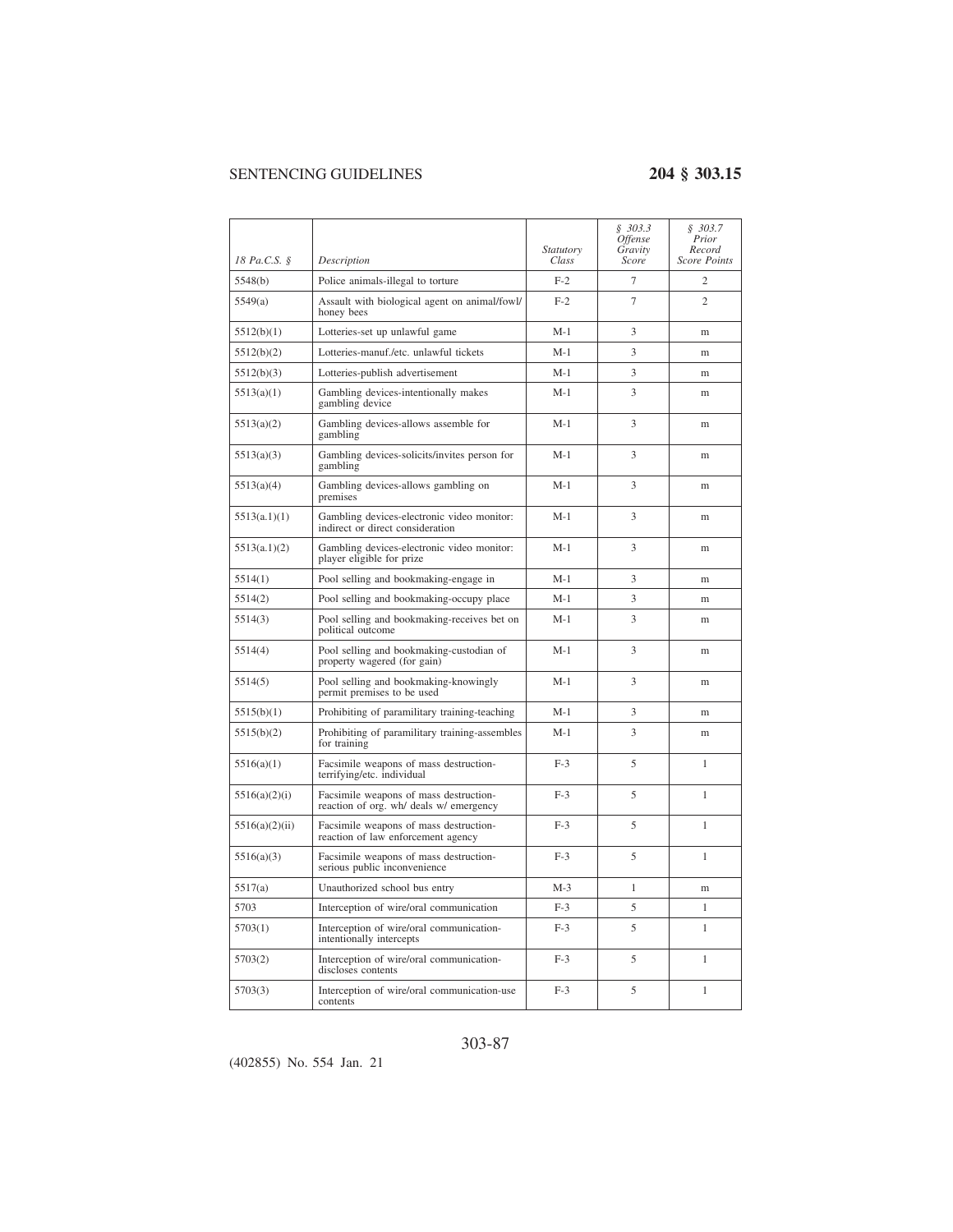| 18 Pa.C.S. § | Description                                                                           | <i>Statutory</i><br>Class | \$303.3<br><i><b>Offense</b></i><br>Gravity<br>Score | \$303.7<br>Prior<br>Record<br><b>Score Points</b> |
|--------------|---------------------------------------------------------------------------------------|---------------------------|------------------------------------------------------|---------------------------------------------------|
| 5705(1)      | Possess/etc. of interception devices-<br>intentionally possess/etc.                   | $F-3$                     | 5                                                    | 1                                                 |
| 5705(2)      | Possess/etc. of interception devices-<br>intentionally sells/etc.                     | $F-3$                     | 5                                                    | 1                                                 |
| 5705(3)      | Possess/etc. of interception devices-<br>intentionally manufactures/etc.              | $F-3$                     | 5                                                    | 1                                                 |
| 5705(4)      | Possess/etc. of interception devices-<br>intentionally advertises/etc.                | $F-3$                     | 5                                                    | 1                                                 |
| 5719         | Unlawful use of order concerning intercepted<br>communications                        | $M-2$                     | $\overline{c}$                                       | m                                                 |
| 5741(a)(1)   | Unlawf, access stored communications-access<br>w/o authority-for gain (1st off)       | $M-3$                     | 1                                                    | m                                                 |
| 5741(a)(1)   | Unlawf. access stored communications-access<br>w/o authority-for gain (2nd/subsq off) | $M-2$                     | $\overline{c}$                                       | m                                                 |
| 5741(a)(2)   | Unlawf. access stored communications-exceed<br>authorization-for gain (1st off)       | $M-3$                     | 1                                                    | m                                                 |
| 5741(a)(2)   | Unlawf. access stored communications-exceed<br>authorization-for gain (2nd/subsq off) | $M-2$                     | $\overline{c}$                                       | m                                                 |
| 5771(a)      | Prohibit pen register & trap/trace device                                             | M-3                       | 1                                                    | m                                                 |
| 5901         | Open lewdness                                                                         | $M-3$                     | 1                                                    | m                                                 |
| 5902(a)(1)   | Prostitution-business (1st/2nd off)                                                   | $M-3$                     | 1                                                    | m                                                 |
| 5902(a)(1)   | Prostitution-business (3rd off)                                                       | $M-2$                     | 3                                                    | m                                                 |
| 5902(a)(1)   | Prostitution-business (4th/subsq off)                                                 | $M-1$                     | $\overline{4}$                                       | m                                                 |
| 5902(a)(1)   | Prostitution-business (HIV positive/AIDS)                                             | $F-3$                     | 7                                                    | $\mathbf{1}$                                      |
| 5902(a)(2)   | Prostitution (1st/2nd off)                                                            | $M-3$                     | $\mathbf{1}$                                         | m                                                 |
| 5902(a)(2)   | Prostitution (3rd off)                                                                | $M-2$                     | 3                                                    | m                                                 |
| 5902(a)(2)   | Prostitution (4th/subsq off)                                                          | M-1                       | 4                                                    | m                                                 |
| 5902(a)(2)   | Prostitution (HIV positive/AIDS)                                                      | $F-3$                     | 7                                                    | 1                                                 |
| 5902(b)(1)   | Promoting prostitution-own house/business                                             | $F-3$                     | 5                                                    | 1                                                 |
| 5902(b)(2)   | Promoting prostitution-procure prostitute for<br>house                                | $F-3$                     | 5                                                    | 1                                                 |
| 5902(b)(3)   | Promoting prostitution-encourage prostitution                                         | $F-3$                     | 5                                                    | 1                                                 |
| 5902(b)(4)   | Promoting prostitution-solicit patron                                                 | $M-2$                     | 3                                                    | m                                                 |
| 5902(b)(4)   | Promoting prostitution-solicit patron (compel)                                        | $F-3$                     | 5                                                    | 1                                                 |
| 5902(b)(4)   | Promoting prostitution-solicit patron (HIV<br>positive/AIDS)                          | $F-3$                     | 5                                                    | 1                                                 |
| 5902(b)(4)   | Promoting prostitution-solicit patron (spouse/<br>child/ward)                         | $F-3$                     | 5                                                    | 1                                                 |
| 5902(b)(5)   | Promoting prostitution-procure prostitute                                             | M-2                       | 3                                                    | m                                                 |
| 5902(b)(5)   | Promoting prostitution-procure prostitute<br>(compel)                                 | $F-3$                     | 5                                                    | 1                                                 |
| 5902(b)(5)   | Promoting prostitution-procure prostitute<br>(HIV positive/AIDS)                      | $F-3$                     | 5                                                    | 1                                                 |

### 303-88

(402856) No. 554 Jan. 21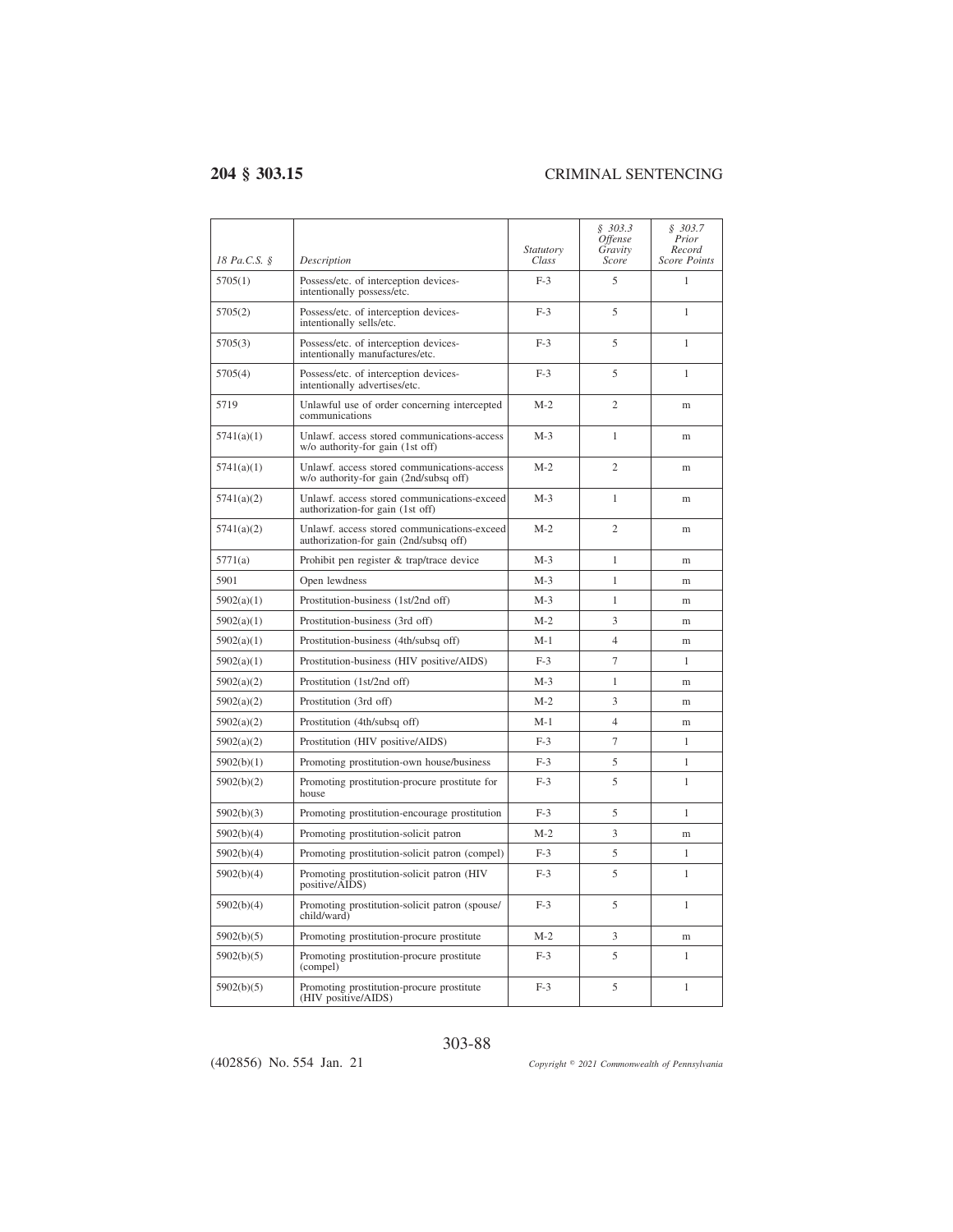| 18 Pa.C.S. §     | Description                                                                                    | <i>Statutory</i><br>Class | \$303.3<br>Offense<br>Gravity<br>Score | \$303.7<br>Prior<br>Record<br>Score Points |
|------------------|------------------------------------------------------------------------------------------------|---------------------------|----------------------------------------|--------------------------------------------|
| 5902(b)(5)       | Promoting prostitution-procure prostitute<br>(spouse/child/ward)                               | $F-3$                     | 5                                      | 1                                          |
| 5902(b)(6)       | Promoting prostitution-transport prostitute                                                    | $M-2$                     | 3                                      | m                                          |
| 5902(b)(6)       | Promoting prostitution-transport prostitute<br>(compel)                                        | $F-3$                     | 5                                      | 1                                          |
| 5902(b)(6)       | Promoting prostitution-transport prostitute<br>(HIV positive/AIDS)                             | $F-3$                     | 5                                      | $\mathbf{1}$                               |
| 5902(b)(6)       | Promoting prostitution-transport prostitute<br>(spouse/child/ward)                             | $F-3$                     | 5                                      | 1                                          |
| 5902(b)(7)       | Promoting prostitution-provide place for<br>prostitution                                       | $M-2$                     | 3                                      | m                                          |
| 5902(b)(7)       | Promoting prostitution-provide place for<br>prostitution (compel)                              | $F-3$                     | 5                                      | 1                                          |
| 5902(b)(7)       | Promoting prostitution-provide place for<br>prostitution (HIV positive/AIDS)                   | $F-3$                     | 5                                      | 1                                          |
| 5902(b)(7)       | Promoting prostitution-provide place for<br>prostitution (spouse/child/ward)                   | $F-3$                     | 5                                      | $\mathbf{1}$                               |
| 5902(b)(8)       | Promoting prostitution-receive benefit                                                         | $M-2$                     | 3                                      | m                                          |
| 5902(b)(8)       | Promoting prostitution-receive benefit<br>(compel)                                             | $F-3$                     | 5                                      | 1                                          |
| 5902(b)(8)       | Promoting prostitution-receive benefit<br>(HIV positive/AIDS)                                  | $F-3$                     | 5                                      | 1                                          |
| 5902(b)(8)       | Promoting prostitution-receive benefit<br>(spouse/child/ward)                                  | $F-3$                     | 5                                      | 1                                          |
| $5902(b.1)(1)$ * | Promoting prostitution of minor-business<br>$(16 - 18 \text{ yrs})$                            | $F-3$                     | 6                                      | 1                                          |
| $5902(b.1)(1)$ * | Promoting prostitution of minor-business<br>$(<16$ yrs)                                        | $F-3$                     | 8                                      | 1                                          |
| $5902(b.1)(2)$ * | Promoting prostitution of minor-procure<br>$(16 - 18 \text{ yrs})$                             | $F-3$                     | 6                                      | 1                                          |
| $5902(b.1)(2)$ * | Promoting prostitution of minor-procure<br>$(<16$ yrs)                                         | $F-3$                     | 8                                      | 1                                          |
| $5902(b.1)(3)$ * | Promoting prostitution of minor-induce<br>$(16 - 18 \text{ yrs})$                              | $F-3$                     | 6                                      | 1                                          |
| $5902(b.1)(3)*$  | Promoting prostitution of minor-induce<br>$(<16$ yrs)                                          | $F-3$                     | 8                                      | 1                                          |
| $5902(b.1)(4)$ * | Promoting prostitution of minor-solicit minor<br>to patronize $(16 - 18$ yrs)                  | $F-3$                     | 6                                      | 1                                          |
| $5902(b.1)(4)$ * | Promoting prostitution of minor-solicit minor<br>to patronize $(<16$ yrs)                      | $F-3$                     | 8                                      | $\mathbf{1}$                               |
| $5902(b.1)(5)$ * | Promoting prostitution of minor-procure<br>minor prostitute for patron $(16 - 18 \text{ yrs})$ | $F-3$                     | 6                                      | $\mathbf{1}$                               |
| $5902(b.1)(5)$ * | Promoting prostitution of minor-procure<br>minor prostitute for patron $(<16$ yrs)             | $F-3$                     | 8                                      | 1                                          |
| $5902(b.1)(6)$ * | Promoting prostitution of minor-transport<br>minor for prostitution $(16 - 18 \text{ yrs})$    | $F-3$                     | 6                                      | $\mathbf{1}$                               |

## 303-89

(402857) No. 554 Jan. 21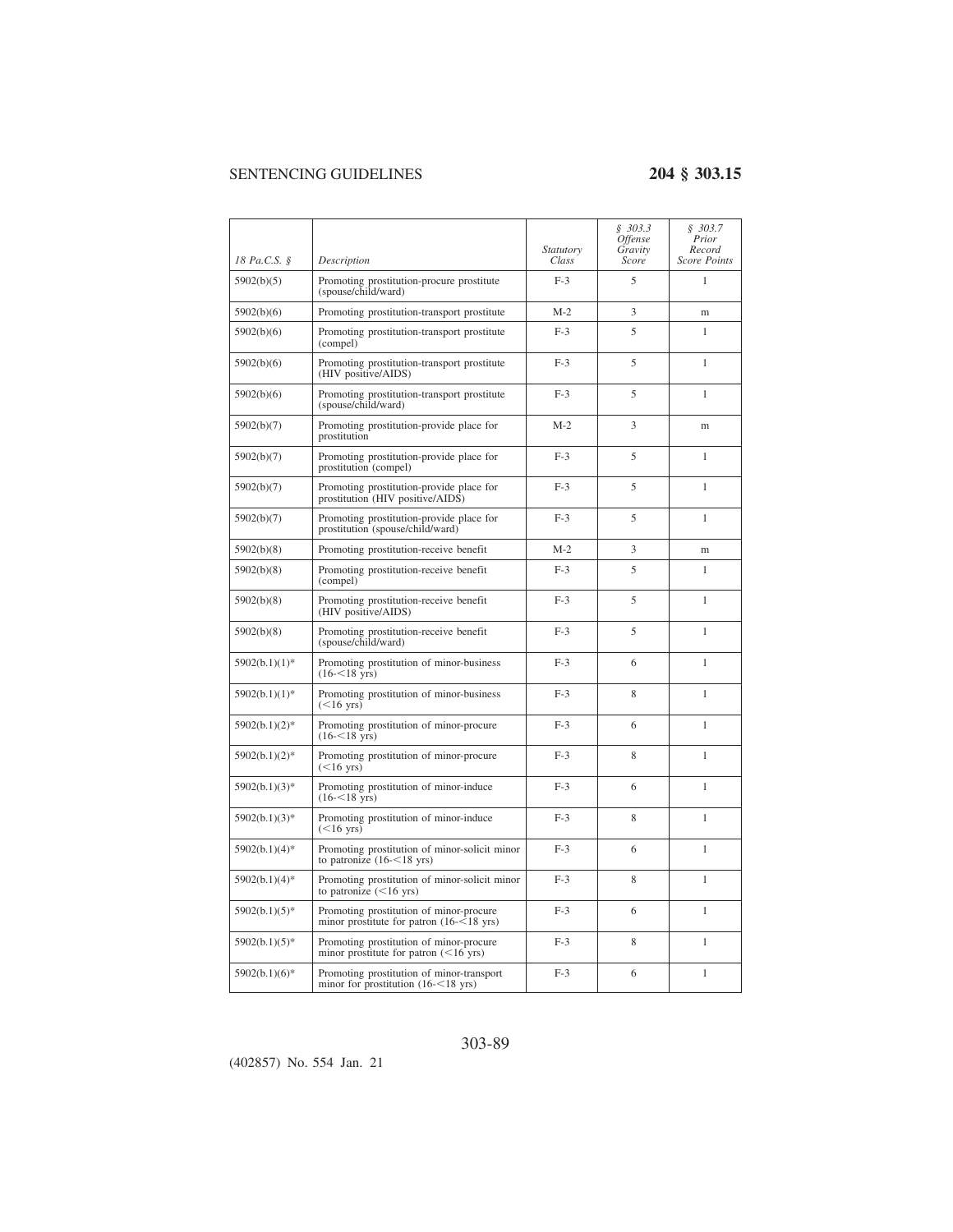| 18 Pa.C.S. §     | Description                                                                                       | Statutory<br>Class | \$303.3<br><i>Offense</i><br>Gravity<br>Score | \$303.7<br>Prior<br>Record<br><b>Score Points</b> |
|------------------|---------------------------------------------------------------------------------------------------|--------------------|-----------------------------------------------|---------------------------------------------------|
| $5902(b.1)(6)$ * | Promoting prostitution of minor-transport<br>minor for prostitution $(<16$ yrs)                   | $F-3$              | 8                                             | 1                                                 |
| $5902(b.1)(7)$ * | Promoting prostitution of minor-provide place<br>for prostitution $(16 - 18$ yrs)                 | $F-3$              | 6                                             | $\mathbf{1}$                                      |
| 5902(b.1)(7)*    | Promoting prostitution of minor-provide place<br>for prostitution $(<16$ yrs)                     | $F-3$              | 8                                             | 1                                                 |
| $5902(b.1)(8)$ * | Promoting prostitution of minor-receive<br>benefit $(16 - 18$ yrs)                                | $F-3$              | 6                                             | $\mathbf{1}$                                      |
| $5902(b.1)(8)$ * | Promoting prostitution of minor-receive<br>benefit $(<16$ yrs)                                    | $F-3$              | 8                                             | 1                                                 |
| 5902(d)          | Living off prostitutes                                                                            | $M-2$              | 3                                             | m                                                 |
| 5902(d)          | Living off prostitutes (compel)                                                                   | $F-3$              | 5                                             | 1                                                 |
| 5902(d)          | Living off prostitutes (HIV positive/AIDS)                                                        | $F-3$              | 5                                             | $\mathbf{1}$                                      |
| 5902(d)          | Living off prostitutes (spouse/child/ward)                                                        | $F-3$              | 5                                             | 1                                                 |
| 5902(e)          | Patronizing prostitutes (1st/2nd off)                                                             | $M-3$              | 1                                             | m                                                 |
| 5902(e)          | Patronizing prostitutes (3rd off)                                                                 | $M-2$              | 3                                             | m                                                 |
| 5902(e)          | Patronizing prostitutes (4th/subsq off)                                                           | $M-1$              | $\overline{4}$                                | m                                                 |
| 5902(e)          | Patronizing prostitutes (HIV positive/AIDS)                                                       | $F-3$              | $\overline{7}$                                | 1                                                 |
| 5903(a)(1)       | Obscene materials-display (1st off $\&$ not for<br>resale)                                        | $M-1$              | 3                                             | m                                                 |
| 5903(a)(1)       | Obscene materials-display (2nd/subsq off or<br>for resale)                                        | $F-3$              | 5                                             | $\mathbf{1}$                                      |
| 5903(a.1)        | Obscene materials-disseminate via elec.<br>comm. (1st off & not for resale)                       | $M-1$              | 3                                             | m                                                 |
| 5903(a.1)        | Obscene materials-disseminate via elec.<br>comm. att. evade prosec. (1st) (additional<br>penalty) | $M-1$              | 3                                             | m                                                 |
| 5903(a.1)        | Obscene materials-disseminate via elec.<br>comm: att. evade prosec. (2nd) (additional<br>penalty) | $M-1$              | 3                                             | m                                                 |
| 5903(a)(2)       | Obscene materials-sell (1st off & not for<br>resale)                                              | $M-1$              | 3                                             | m                                                 |
| 5903(a)(2)       | Obscene materials-sell (2nd/subsq off or for<br>resale)                                           | $F-3$              | 5                                             | $\mathbf{1}$                                      |
| 5903(a)(3)(i)    | Obscene materials-design (1st off $\&$ not for<br>resale)                                         | $M-1$              | 3                                             | m                                                 |
| 5903(a)(3)(i)    | Obscene materials-design (2nd/subsq off or<br>for resale)                                         | $F-3$              | 5                                             | $\mathbf{1}$                                      |
| 5903(a)(3)(ii)   | Obscene materials-design: minor depicted<br>$(1st$ off $\&$ not for resale)                       | $M-1$              | $\overline{4}$                                | m                                                 |
| 5903(a)(3)(ii)   | Obscene materials-design: minor depicted<br>(2nd/subsq off or for resale)                         | $F-3$              | 6                                             | 1                                                 |
| 5903(a)(4)(i)    | Obscene materials-prepare ad (1st off & not<br>for resale)                                        | $M-1$              | 3                                             | m                                                 |
| 5903(a)(4)(i)    | Obscene materials-prepare ad (2nd/subsq off<br>or for resale)                                     | $F-3$              | 5                                             | $\mathbf{1}$                                      |

### 303-90

(402858) No. 554 Jan. 21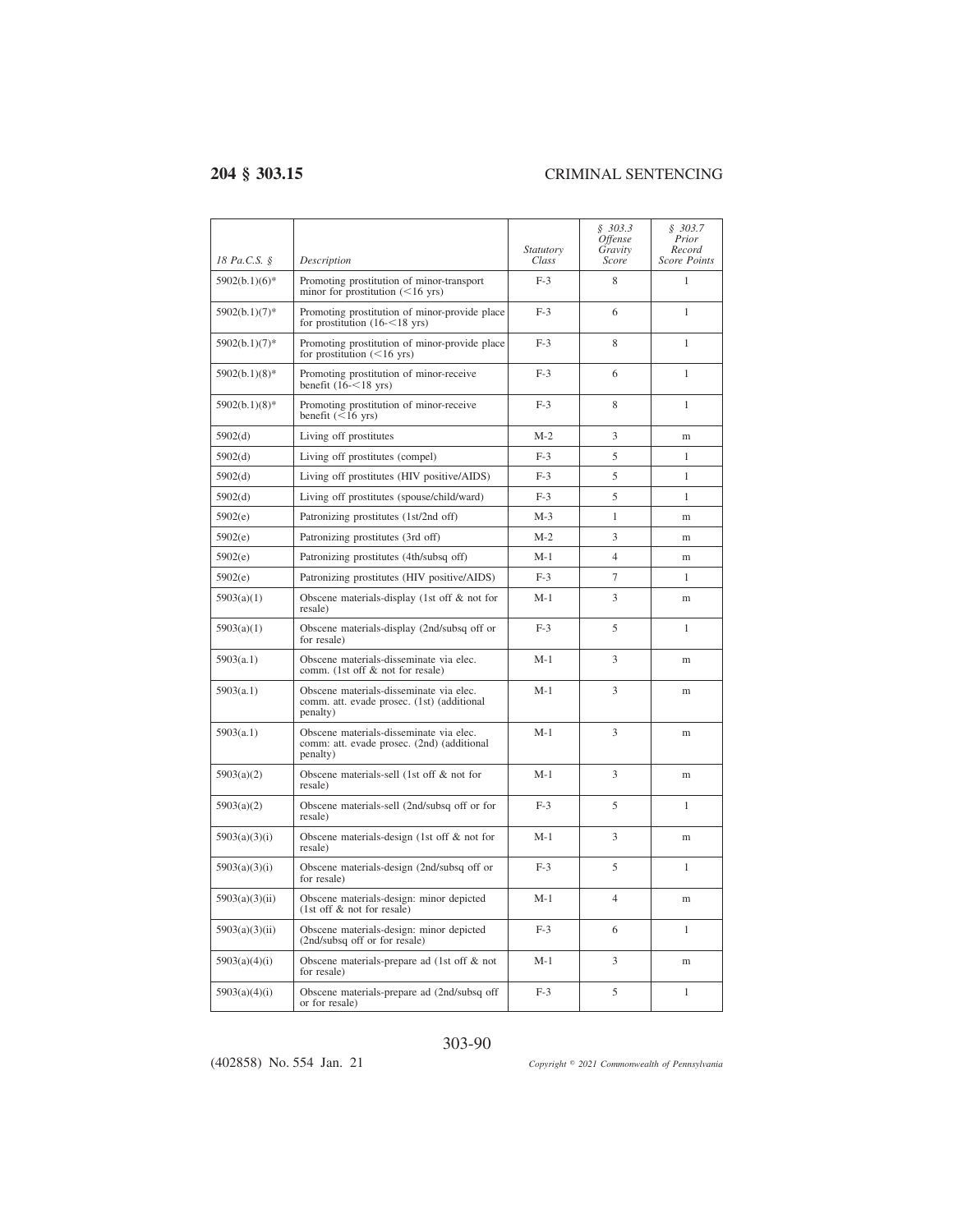|                |                                                                                                                            | Statutory | \$303.3<br><i><b>Offense</b></i><br>Gravity | \$303.7<br>Prior<br>Record |
|----------------|----------------------------------------------------------------------------------------------------------------------------|-----------|---------------------------------------------|----------------------------|
| 18 Pa.C.S. §   | Description                                                                                                                | Class     | Score                                       | <b>Score Points</b>        |
| 5903(a)(4)(ii) | Obscene materials-prepare ad: minor included<br>(1st off & not for resale)                                                 | $M-1$     | $\overline{4}$                              | m                          |
| 5903(a)(4)(ii) | Obscene materials-prepare ad: minor included<br>(2nd/subsq off or for resale)                                              | $F-3$     | 6                                           | 1                          |
| 5903(a)(5)(i)  | Obscene materials-produce performance (1st)<br>off & not for resale)                                                       | $M-1$     | 3                                           | m                          |
| 5903(a)(5)(i)  | Obscene materials-produce performance (2nd/<br>subsq off or for resale)                                                    | $F-3$     | 5                                           | $\mathbf{1}$               |
| 5903(a)(5)(ii) | Obscene materials-produce performance:<br>minor included (1st off & not for resale)                                        | $M-1$     | $\overline{4}$                              | m                          |
| 5903(a)(5)(ii) | Obscene materials-produce performance:<br>minor included (2nd/subsq off or for resale)                                     | $F-3$     | 6                                           | 1                          |
| 5903(a)(6)     | Obscene materials-use minor to assist (1st off<br>& not for resale)                                                        | $M-1$     | 4                                           | m                          |
| 5903(a)(6)     | Obscene materials-use minor to assist (2nd/<br>subsq off or for resale)                                                    | $F-3$     | 6                                           | $\mathbf{1}$               |
| 5903(a)(7)     | Obscene materials-deliver to correct a facility<br>(1st off & not for resale)                                              | M-1       | 3                                           | m                          |
| 5903(a)(7)     | Obscene materials-deliver to correctnl facility<br>(2nd/subsq off or for resale)                                           | $F-3$     | 5                                           | 1                          |
| 5903(a)(8)     | Obscene materials-inmate possesses (1st off<br>& not for resale)                                                           | $M-1$     | 3                                           | m                          |
| 5903(a)(8)     | Obscene materials-inmate possesses (2nd/<br>subsq off or for resale)                                                       | $F-3$     | 5                                           | $\mathbf{1}$               |
| 5903(a)(9)     | Obscene materials-permit into correctnl inst<br>(1st off & not for resale)                                                 | $M-1$     | 3                                           | m                          |
| 5903(a)(9)     | Obscene materials-permit into correctnl inst<br>(2nd/subsq off or for resale)                                              | $F-3$     | 5                                           | 1                          |
| 5903(c)(1)     | Obscene materials-disseminate pictures to<br>minors (1st off)                                                              | $F-3$     | 5                                           | 1                          |
| 5903(c)(1)     | Obscene materials-disseminate pictures to<br>minors (2nd/subsq off)                                                        | $F-2$     | $\overline{7}$                              | $\mathfrak{2}$             |
| 5903(c)(2)     | Obscene materials-disseminate print/audio to<br>$minors$ (1st off)                                                         | $F-3$     | 5                                           | $\mathbf{1}$               |
| 5903(c)(2)     | Obscene materials-disseminate print/audio to<br>minors (2nd/subsq off)                                                     | $F-2$     | 7                                           | $\mathfrak{2}$             |
| 5903(d)        | Obscene materials-admit minor to show (1st)<br>off)                                                                        | $F-3$     | 5                                           | 1                          |
| 5903(d)        | Obscene materials-admit minor to show (2nd/<br>subsq off)                                                                  | $F-2$     | $\overline{7}$                              | $\mathfrak{2}$             |
| 5903(f)        | Obscene materials-require sale                                                                                             | $M-1$     | 3                                           | m                          |
| 5904           | Public exhibition of insane/deformed person                                                                                | $M-2$     | $\overline{c}$                              | m                          |
| $6105(a)(1)$ * | Firearms-persons not to possess: convicted of<br>enumerated felony or drug felony (loaded/<br>ammo available) $((a.1)(1))$ | $F-2$     | 10                                          | $\overline{c}$             |

### 303-91

(402859) No. 554 Jan. 21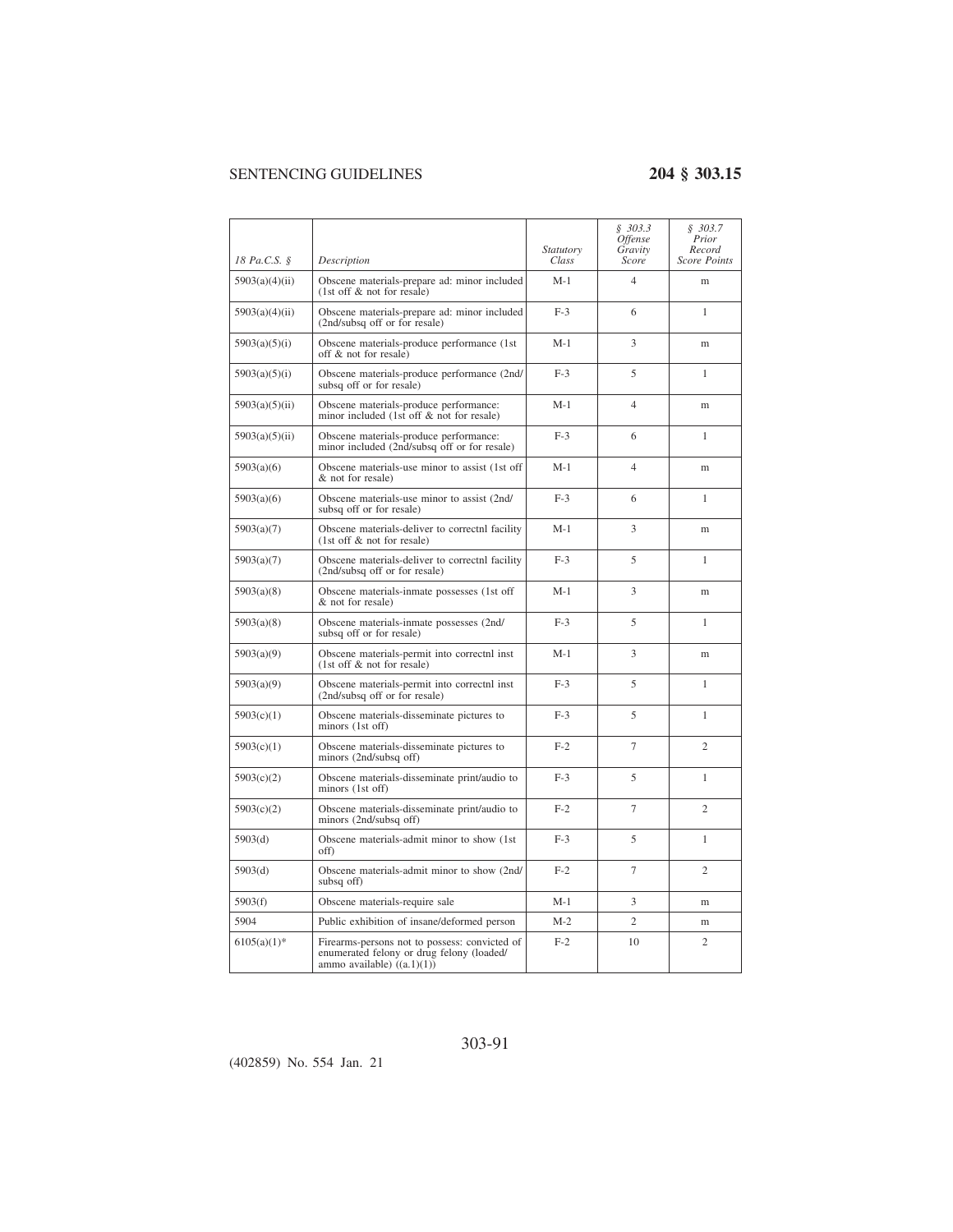$\overline{a}$ 

| 18 Pa.C.S. §   | Description                                                                                                                                                                       | <i>Statutory</i><br>Class | \$303.3<br>Offense<br>Gravity<br>Score | \$303.7<br>Prior<br>Record<br><b>Score Points</b> |
|----------------|-----------------------------------------------------------------------------------------------------------------------------------------------------------------------------------|---------------------------|----------------------------------------|---------------------------------------------------|
| $6105(a)(1)$ * | Firearms-persons not to possess: convicted of<br>enumerated felony or drug felony (loaded/<br>ammo available) $((a.1)(1))$ (previous<br>conviction)                               | $F-1$                     | 11                                     | 3                                                 |
| $6105(a)(1)$ * | Firearms-persons not to possess: convicted of<br>enumerated felony or drug felony (loaded/<br>ammo available) $((a.1)(1))$ (possession/control<br>of firearm or within reach)     | $F-1$                     | 11                                     | 3                                                 |
| $6105(a)(1)$ * | Firearms-persons not to possess: convicted of<br>enumerated felony or drug felony<br>(unloaded/no ammo available) $((a.1)(1))$                                                    | $F-2$                     | $\mathbf Q$                            | $\overline{c}$                                    |
| $6105(a)(1)$ * | Firearms-persons not to possess: convicted of<br>enumerated felony or drug felony<br>(unloaded/no ammo available) $((a.1)(1))$<br>(previous conviction)                           | $F-1$                     | 10                                     | 3                                                 |
| $6105(a)(1)$ * | Firearms-persons not to possess: convicted of<br>enumerated felony or drug felony<br>(unloaded/no ammo available) $((a.1)(1))$<br>(possession/control of firearm or within reach) | $F-1$                     | 10                                     | 3                                                 |
| $6105(a)(1)$ * | Firearms-persons not to possess: convicted of<br>enumerated misd. (loaded/ammo available)<br>((a.1)(1))                                                                           | $M-1$                     | 3                                      | $\mathbf{1}$                                      |
| $6105(a)(1)$ * | Firearms-persons not to possess: convicted of<br>enumerated misd. (unloaded/no ammo<br>available) $((a.1)(1))$                                                                    | M-1                       | 3                                      | 1                                                 |
| $6105(a)(1)$ * | Firearms-persons not to possess: accept<br>$w/PPA$ (loaded/ammo available) $((a.1)(2)(i))$                                                                                        | $M-3$                     | $\overline{c}$                         | m                                                 |
| $6105(a)(1)$ * | Firearms-persons not to possess: accept<br>w/PFA (unloaded/no ammo available)<br>((a.1)(2)(i))                                                                                    | $M-3$                     | 1                                      | m                                                 |
| 6105(a)(1)     | Firearms-persons not to possess: fail to<br>relinquish $w/PFA$ $((a.1)(2))$                                                                                                       | $M-2$                     | $\overline{4}$                         | $\mathbf{1}$                                      |
| $6105(a)(1)$ * | Firearms-persons not to possess: return to<br>person w/PFA (loaded/ammo available)<br>((a.1)(5))                                                                                  | M-1                       | 6                                      | $\mathbf{1}$                                      |
| $6105(a)(1)$ * | Firearms-persons not to possess: return to<br>person w/PFA (unloaded/no ammo available)<br>((a.1)(5))                                                                             | $M-1$                     | 5                                      | $\mathbf{1}$                                      |
| $6105(a)(1)$ * | Firearms-persons not to possess: fugitive from<br>justice (loaded/ammo available) $((c)(1))$                                                                                      | $M-1$                     | 6                                      | $\mathbf{1}$                                      |
| $6105(a)(1)$ * | Firearms-persons not to possess: fugitive from<br>justice (unloaded/no ammo available) $((c)(1))$                                                                                 | $M-1$                     | 5                                      | 1                                                 |
| $6105(a)(1)$ * | Firearms-persons not to possess: convicted of<br>drug misdemeanor (loaded/ammo available)<br>((c)(2))                                                                             | $M-1$                     | 6                                      | 1                                                 |
| $6105(a)(1)$ * | Firearms-persons not to possess: convicted of<br>drug misdemeanor (unloaded/no ammo<br>available) $((c)(2))$                                                                      | $M-1$                     | 5                                      | $\mathbf{1}$                                      |
| $6105(a)(1)$ * | Firearms-persons not to possess: convicted of<br>DUI (loaded/ammo available) ((c)(3))                                                                                             | M-1                       | 6                                      | 1                                                 |
| $6105(a)(1)$ * | Firearms-persons not to possess: convicted of<br>DUI (unloaded/no ammo available) $((c)(3))$                                                                                      | M-1                       | 5                                      | $\mathbf{1}$                                      |

303-92

(402860) No. 554 Jan. 21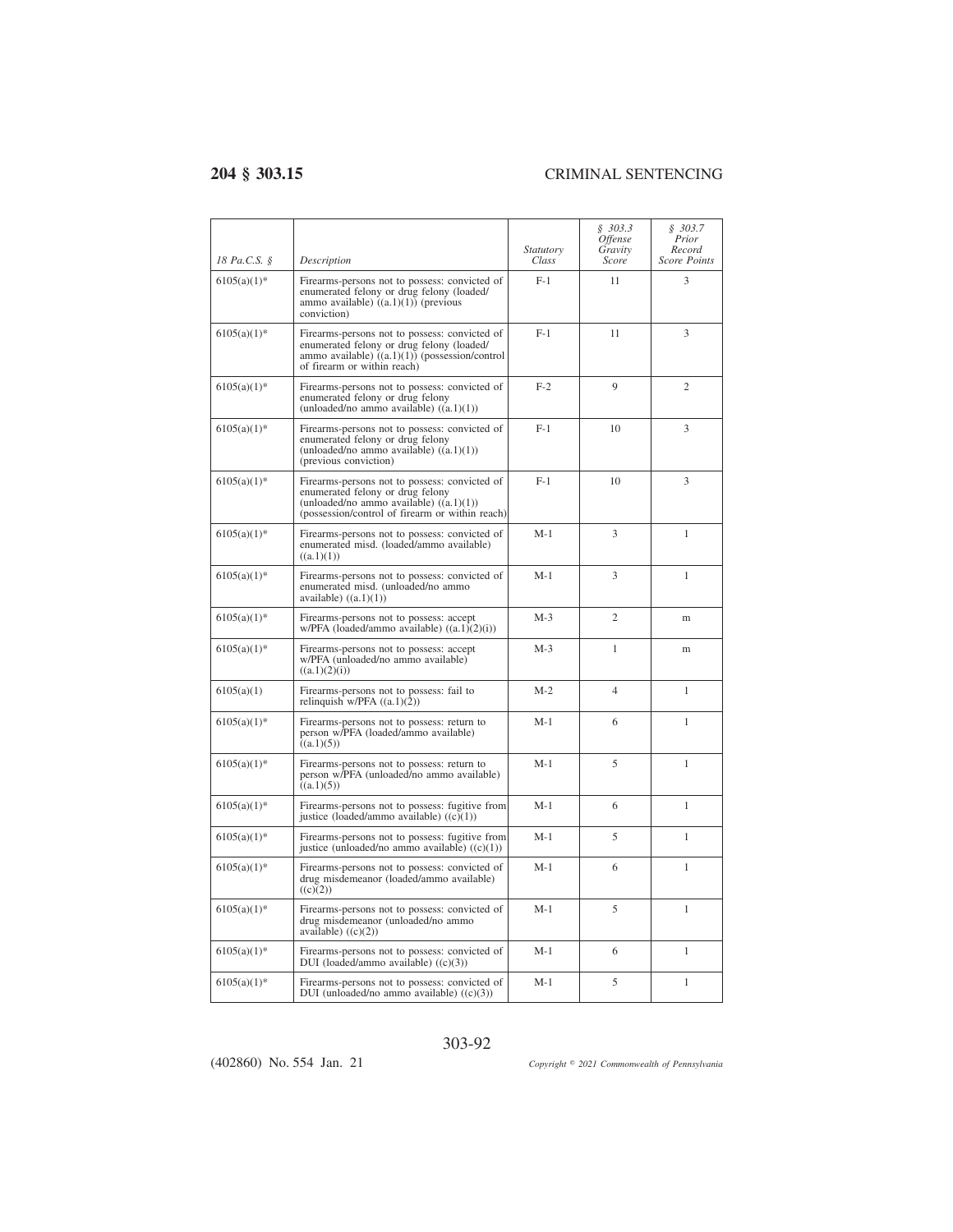|                |                                                                                                          | Statutory | \$303.3<br>Offense<br>Gravity | \$303.7<br>Prior<br>Record |
|----------------|----------------------------------------------------------------------------------------------------------|-----------|-------------------------------|----------------------------|
| 18 Pa.C.S. §   | Description                                                                                              | Class     | Score                         | <b>Score Points</b>        |
| $6105(a)(1)$ * | Firearms-persons not to possess: incompetent/<br>mental illness (loaded/ammo available)<br>((c)(4))      | $M-1$     | 5                             | 1                          |
| $6105(a)(1)$ * | Firearms-persons not to possess: incompetent/<br>mental illness (unloaded/no ammo available)<br>((c)(4)) | $M-1$     | 4                             | $\mathbf{1}$               |
| $6105(a)(1)$ * | Firearms-persons not to possess: alien<br>(loaded/ammo available) ((c)(5))                               | M-1       | 6                             | 1                          |
| $6105(a)(1)$ * | Firearms-persons not to possess: alien<br>(unloaded/<br>no ammo available) $((c)(5))$                    | $M-1$     | 5                             | 1                          |
| $6105(a)(1)$ * | Firearms-persons not to possess: active PFA<br>(loaded/ammo available) $((c)(6))$                        | $M-2$     | 6                             | $\mathbf{1}$               |
| $6105(a)(1)$ * | Firearms-persons not to possess: active PFA<br>(unloaded/no ammo available) $((c)(6))$                   | $M-2$     | 5                             | $\mathbf{1}$               |
| $6105(a)(1)$ * | Firearms-persons not to possess: adjudicated<br>delinquent (loaded/ammo available) $((c)(7))$            | M-1       | 6                             | 1                          |
| $6105(a)(1)$ * | Firearms-persons not to possess: adjudicated<br>delinquent (unloaded/no ammo available)<br>((c)(7))      | $M-1$     | 5                             | $\mathbf{1}$               |
| $6105(a)(1)$ * | Firearms-persons not to possess: adjudicated<br>delinquent (loaded/ammo available) $((c)(8))$            | $M-1$     | 6                             | $\mathbf{1}$               |
| $6105(a)(1)$ * | Firearms-persons not to possess: adjudicated<br>delinquent (unloaded/no ammo available)<br>((c)(8))      | $M-1$     | 5                             | 1                          |
| $6105(a)(1)$ * | Firearms-persons not to possess: other under<br>U.S.C. (loaded/ammo available) ((c)(9))                  | $M-1$     | 6                             | $\mathbf{1}$               |
| $6105(a)(1)$ * | Firearms-persons not to possess: other under<br>U.S.C. (unloaded/no ammo available) $((c)(9))$           | $M-1$     | 5                             | $\mathbf{1}$               |
| 6105.2(a)(1)   | Firearms-persons not to possess:<br>relinquishment of firearms/licenses by<br>convicted persons          | $M-2$     | $\overline{4}$                | 1                          |
| $6106(a)(1)$ * | Firearms-carried w/o license: ineligible<br>(loaded/ammo available)                                      | $F-3$     | 9                             | 1                          |
| $6106(a)(1)$ * | Firearms-carried w/o license: ineligible<br>(unloaded/no ammo available)                                 | $F-3$     | $\overline{7}$                | $\mathbf{1}$               |
| $6106(a)(2)$ * | Firearms-carried w/o license: eligible (loaded/<br>ammo available & crim act.)                           | $F-3$     | 9                             | 1                          |
| $6106(a)(2)$ * | Firearms-carried w/o license: eligible<br>(unloaded/no ammo available & crim act.)                       | $F-3$     | $\overline{7}$                | 1                          |
| $6106(a)(2)$ * | Firearms-carried w/o license (loaded/ammo<br>available/no other crim. act.)                              | $M-1$     | $\overline{4}$                | 1                          |
| $6106(a)(2)$ * | Firearms-carried w/o license (unloaded/no<br>ammo available/no other crim. act.)                         | $M-1$     | 3                             | $\mathbf{1}$               |
| 6107(a)        | Firearms-prohibited conduct during emergency                                                             | M-1       | 3                             | 1                          |
| 6108*          | Firearms-carrying in Philadelphia (loaded/<br>ammo available)                                            | $M-1$     | 5                             | 1                          |
| 6108*          | Firearms-carrying in Philadelphia (unloaded/<br>no ammo available)                                       | $M-1$     | $\overline{4}$                | 1                          |

## 303-93

(402861) No. 554 Jan. 21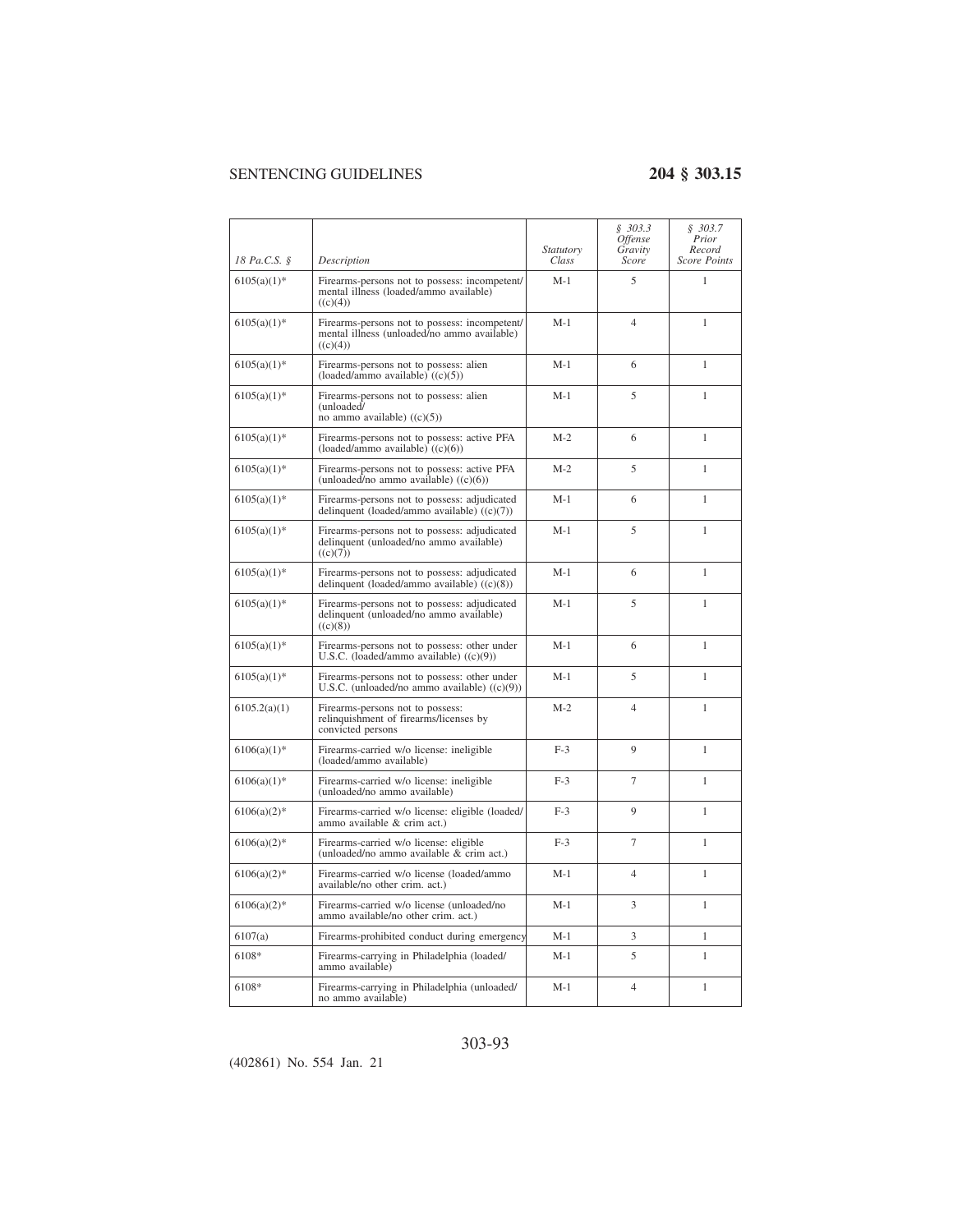| 18 Pa.C.S. §  | Description                                                                                      | <i>Statutory</i><br>Class | \$303.3<br><i><b>Offense</b></i><br>Gravity<br>Score | \$303.7<br>Prior<br>Record<br><b>Score Points</b> |
|---------------|--------------------------------------------------------------------------------------------------|---------------------------|------------------------------------------------------|---------------------------------------------------|
| 6110.1(a)     | Firearms-possession by minor                                                                     | $M-1$                     | 3                                                    | 1                                                 |
| 6110.1(c)     | Firearms-delivery to minor by adult                                                              | $F-3$                     | $\overline{7}$                                       | $\mathbf{1}$                                      |
| $6110.2(a)$ * | Firearms-possession w/ altered mfr. num.<br>(loaded/ammo available)                              | $F-2$                     | 10                                                   | $\overline{2}$                                    |
| $6110.2(a)$ * | Firearms-possession w/ altered mfr. num.<br>(unloaded/no ammo available)                         | $F-2$                     | 9                                                    | $\overline{c}$                                    |
| 6111(a)(1)    | Firearms-sale/transfer: deliver before 48 hrs                                                    | $M-2$                     | $\overline{c}$                                       | m                                                 |
| 6111(a)(1)    | Firearms-sale/transfer: deliver before 48 hrs<br>(2nd/subsq off)                                 | $F-2$                     | 9                                                    | $\overline{2}$                                    |
| 6111(a)(1)    | Firearms-sale/transfer: deliver before 48 hrs<br>(false statements)                              | $F-3$                     | 8                                                    | 1                                                 |
| 6111(a)(1)    | Firearms-sale/transfer: deliver before 48 hrs<br>(inappropriate use of crim history)             | $F-3$                     | 5                                                    | 1                                                 |
| 6111(a)(1)    | Firearms-sale/transfer: deliver before 48 hrs<br>(sell to ineligible)                            | $F-3$                     | 8                                                    | 1                                                 |
| 6111(a)(1)    | Firearms-sale/transfer: deliver before 48 hrs<br>(unlawful crim history request)                 | $F-3$                     | 5                                                    | 1                                                 |
| 6111(a)(2)    | Firearms-sale/transfer: deliver w/o crim<br>history check                                        | $M-2$                     | $\overline{2}$                                       | m                                                 |
| 6111(a)(2)    | Firearms-sale/transfer: deliver w/o crim<br>history check (2nd/subsq off)                        | $F-2$                     | 9                                                    | $\overline{c}$                                    |
| 6111(a)(2)    | Firearms-sale/transfer: deliver w/o crim<br>history check (false statements)                     | $F-3$                     | 8                                                    | 1                                                 |
| 6111(a)(2)    | Firearms-sale/transfer: deliver w/o crim<br>history check (inappropriate use of crim<br>history) | $F-3$                     | 5                                                    | 1                                                 |
| 6111(a)(2)    | Firearms-sale/transfer: deliver w/o crim<br>history check (sell to ineligible)                   | $F-3$                     | 8                                                    | 1                                                 |
| 6111(a)(2)    | Firearms-sale/transfer: deliver w/o crim<br>history check (unlawful crim history request)        | $F-3$                     | 5                                                    | 1                                                 |
| 6111(b)(1)    | Firearms-sale/transfer: full app/record of sale                                                  | $M-2$                     | $\overline{2}$                                       | m                                                 |
| 6111(b)(1)    | Firearms-sale/transfer: full app/record of sale<br>(2nd/subsq off)                               | $F-2$                     | 9                                                    | $\overline{c}$                                    |
| 6111(b)(1)    | Firearms-sale/transfer: full app/record of sale<br>(false statements)                            | $F-3$                     | 8                                                    | 1                                                 |
| 6111(b)(1)    | Firearms-sale/transfer: full app/record of sale<br>(inappropriate use of crim history)           | $F-3$                     | 5                                                    | 1                                                 |
| 6111(b)(1)    | Firearms-sale/transfer: full app/record of sale<br>(sell to ineligible)                          | $F-3$                     | 8                                                    | $\mathbf{1}$                                      |
| 6111(b)(1)    | Firearms-sale/transfer: full app/record of sale<br>(unlawful crim history request)               | $F-3$                     | 5                                                    | $\mathbf{1}$                                      |
| 6111(b)(1.2)  | Firearms-sale/transfer: transmit fee                                                             | $M-2$                     | $\overline{c}$                                       | m                                                 |
| 6111(b)(1.2)  | Firearms-sale/transfer: transmit fee (2nd/subsq)<br>off)                                         | $F-2$                     | 9                                                    | $\overline{2}$                                    |
| 6111(b)(1.2)  | Firearms-sale/transfer: transmit fee (false)<br>statements)                                      | $F-3$                     | 8                                                    | $\mathbf{1}$                                      |

303-94

(402862) No. 554 Jan. 21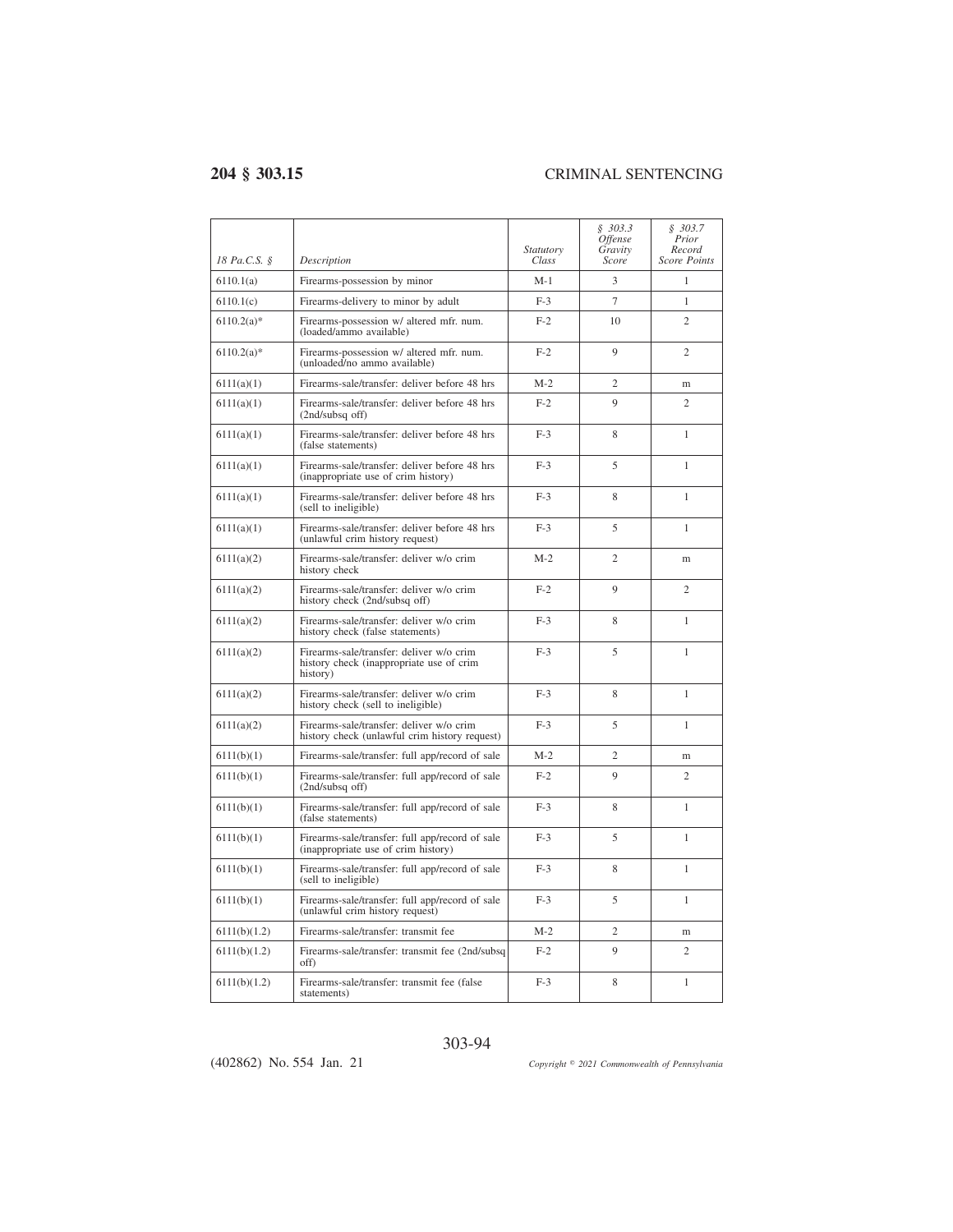| 18 Pa.C.S. §  | Description                                                                         | <i>Statutory</i><br>Class | \$303.3<br><i>Offense</i><br>Gravity<br>Score | \$303.7<br>Prior<br>Record<br><b>Score Points</b> |
|---------------|-------------------------------------------------------------------------------------|---------------------------|-----------------------------------------------|---------------------------------------------------|
| 6111(b)(1.2)  | Firearms-sale/transfer: transmit fee<br>(inappropriate use of crim history)         | $F-3$                     | 5                                             | $\mathbf{1}$                                      |
| 6111(b)(1.2)  | Firearms-sale/transfer: transmit fee (sell to<br>ineligible)                        | $F-3$                     | 8                                             | $\mathbf{1}$                                      |
| 6111(b)(1.2)  | Firearms-sale/transfer: transmit fee (unlawful<br>crim history request)             | $F-3$                     | 5                                             | 1                                                 |
| 6111(c)       | Firearms-sale/transfer: thru licensed dealer                                        | $M-2$                     | $\overline{2}$                                | m                                                 |
| 6111(c)       | Firearms-sale/transfer: thru licensed dealer<br>$(2nd/subsq$ off)                   | $F-2$                     | 9                                             | $\overline{c}$                                    |
| 6111(c)       | Firearms-sale/transfer: thru licensed dealer<br>(false statements)                  | $F-3$                     | 8                                             | 1                                                 |
| 6111(c)       | Firearms-sale/transfer: thru licensed dealer<br>(inappropriate use of crim history) | $F-3$                     | 5                                             | 1                                                 |
| 6111(c)       | Firearms-sale/transfer: thru licensed dealer<br>(sell to ineligible)                | $F-3$                     | 8                                             | $\mathbf{1}$                                      |
| 6111(c)       | Firearms-sale/transfer: thru licensed dealer<br>(unlawful crim history request)     | $F-3$                     | 5                                             | 1                                                 |
| 6111(g)(2)    | Firearms-sale/transfer: to unqualified or<br>ineligible person                      | $F-3$                     | 8                                             | 1                                                 |
| 6111(g)(2)    | Firearms-sale/transfer: to unqualified or<br>ineligible person (2nd/subsq off)      | $F-2$                     | 9                                             | $\overline{c}$                                    |
| 6111(g)(4)    | Firearms-sale/transfer: false statements,<br>materials. ID                          | $F-3$                     | 8                                             | $\mathbf{1}$                                      |
| 6111(g)(4)    | Firearms-sale/transfer: false statements,<br>materials, ID (2nd/subsq off)          | $F-2$                     | 9                                             | $\overline{c}$                                    |
| 6112          | Firearms-dealer to be licensed                                                      | $M-1$                     | 3                                             | $\mathbf{1}$                                      |
| 6113(a)(1)    | Firearms-dealer license: sell in undesignated<br>area                               | $M-1$                     | 3                                             | $\mathbf{1}$                                      |
| 6113(a)(2)    | Firearms-dealer license: fail to display license                                    | $M-1$                     | 3                                             | 1                                                 |
| 6113(a)(3)    | Firearms-dealer license: violation of act                                           | $M-1$                     | 3                                             | 1                                                 |
| 6113(a)(4)    | Firearms-dealer license: w/o knowledge of<br>purchaser                              | $M-1$                     | 3                                             | $\mathbf{1}$                                      |
| 6113(a)(5)    | Firearms-dealer license: fail to keep record                                        | $M-1$                     | 3                                             | 1                                                 |
| 6113(a)(6)    | Firearms-dealer license: display firearm in<br>public view                          | $M-1$                     | 3                                             | 1                                                 |
| 6115(a)       | Firearms-lending prohibited                                                         | $M-1$                     | 3                                             | 1                                                 |
| 6116          | Firearms-give false info/identity for purchase                                      | M-1                       | 3                                             | $\mathbf{1}$                                      |
| 6117(a)       | Firearms-alter mfr. number/ID                                                       | $F-2$                     | $\overline{7}$                                | $\overline{c}$                                    |
| 6121(a)       | Firearms-certain bullets prohibited                                                 | $F-3$                     | 5                                             | 1                                                 |
| 6122          | Firearms-proof of license                                                           | $M-1$                     | 3                                             | $\mathbf{1}$                                      |
| 6161(a)       | Carrying explosives on conveyances                                                  | $M-2$                     | 3                                             | m                                                 |
| 6162(a)       | Shipping explosives                                                                 | $M-3$                     | 3                                             | m                                                 |
| 6301(a)(1)(i) | Corruption of minors                                                                | $M-1$                     | $\overline{4}$                                | m                                                 |

## 303-95

(402863) No. 554 Jan. 21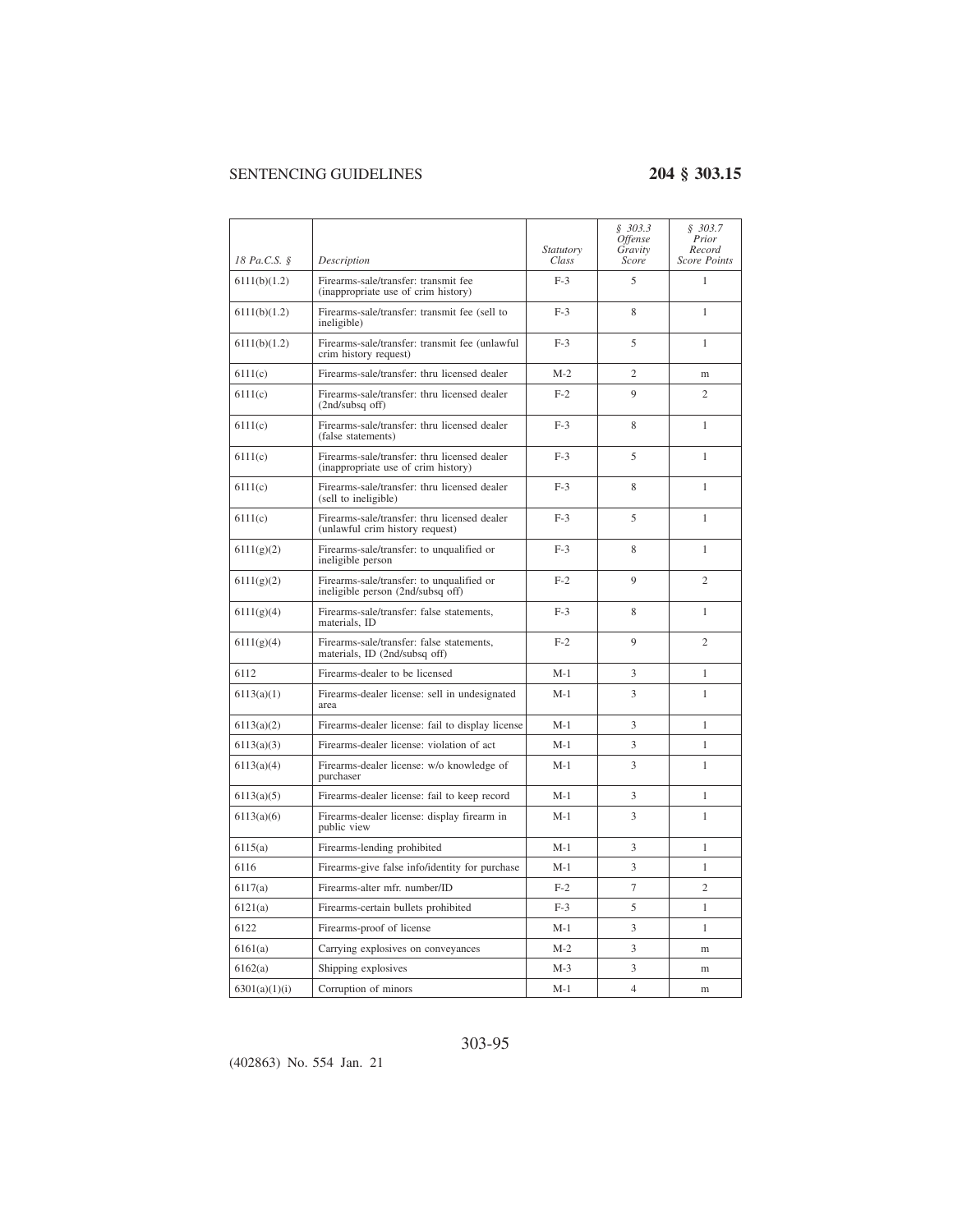| 18 Pa.C.S. §   | Description                                                                                                                                 | Statutory<br>Class | \$303.3<br><i><b>Offense</b></i><br>Gravity<br>Score | \$303.7<br>Prior<br>Record<br><b>Score Points</b> |
|----------------|---------------------------------------------------------------------------------------------------------------------------------------------|--------------------|------------------------------------------------------|---------------------------------------------------|
| 6301(a)(1)(ii) | Corruption of minors-course of conduct (of a<br>sexual nature)                                                                              | $F-3$              | 6                                                    | 1                                                 |
| 6301(a)(2)     | Corruption of minors-encourage 2nd truancy<br>in one year                                                                                   | $M-3$              | 1                                                    | m                                                 |
| 6302(a)        | Sale/lease of weapons/explosives (to minor)                                                                                                 | $M-1$              | $\overline{4}$                                       | m                                                 |
| 6303(a)        | Sale of starter pistols-to minors                                                                                                           | M-1                | 4                                                    | m                                                 |
| 6304(a)(1)     | Sale/use of air rifles-sale or transfer (to<br>minor)                                                                                       | $M-3$              | $\mathbf{1}$                                         | m                                                 |
| 6307(a)        | Misrepresentation of age to secure alcohol<br>$(2nd/subsq$ off)                                                                             | $M-3$              | 1                                                    | m                                                 |
| 6309(a)        | Representing that minor is of age                                                                                                           | $M-3$              | 1                                                    | m                                                 |
| 6310(a)        | Inducement of minors to buy liquor/beer                                                                                                     | $M-3$              | 1                                                    | m                                                 |
| 6310.1(a)      | Selling/furnishing liquor/beer to minors                                                                                                    | $M-3$              | $\mathbf{1}$                                         | m                                                 |
| 6310.2(a)      | Manufacture/sale of false ID card                                                                                                           | $M-2$              | $\overline{c}$                                       | m                                                 |
| 6310.3(a)      | Carrying a false ID card (2nd/subsq off)                                                                                                    | $M-3$              | $\mathbf{1}$                                         | m                                                 |
| 6311(a)        | Tattooing a minor (1st off)                                                                                                                 | $M-3$              | 1                                                    | m                                                 |
| 6311(a)        | Tattooing a minor (2nd/subsq off)                                                                                                           | $M-2$              | $\overline{c}$                                       | m                                                 |
| 6311(b)        | Body piercing a minor (1st off)                                                                                                             | $M-3$              | $\mathbf{1}$                                         | m                                                 |
| 6311(b)        | Body piercing a minor (2nd/subsq off)                                                                                                       | $M-2$              | $\overline{c}$                                       | m                                                 |
| $6312(b)*$     | Sexual abuse of children-photographing/etc.<br>sexual acts $(13 - 18 \text{ yrs})$                                                          | $F-2$              | 8                                                    | 2                                                 |
| 6312(b)*       | Sexual abuse of children-photographing/etc.<br>sexual acts $(<13$ yrs or determination of<br>prepubescence)                                 | $F-2$              | 9                                                    | $\overline{c}$                                    |
| $6312(b)*$     | Sexual abuse of children-photographing/etc.<br>sexual acts: when indecent contact depicted<br>$(13 - 518 \text{ yrs})$                      | $F-1$              | 10                                                   | 3                                                 |
| $6312(b)*$     | Sexual abuse of children-photographing/etc.<br>sexual acts: when indecent contact depicted<br>$(<13$ yrs or determination of prepubescence) | $F-1$              | 10                                                   | 3                                                 |
| $6312(c)$ *    | Sexual abuse of children-dissemination (13-<br>$\leq$ 18 yrs) (1st off)                                                                     | $F-3$              | 6                                                    | $\mathbf{1}$                                      |
| $6312(c)$ *    | Sexual abuse of children-dissemination (13-<br>$\leq$ 18 yrs) (2nd/subsq off)                                                               | $F-2$              | 8                                                    | $\overline{c}$                                    |
| $6312(c)$ *    | Sexual abuse of children-dissemination $(<13$<br>yrs or determination of prepubescence) (1st<br>off)                                        | $F-3$              | 7                                                    | 1                                                 |
| $6312(c)$ *    | Sexual abuse of children-dissemination (<13<br>yrs or determination of prepubescence) (2nd/<br>subsq off)                                   | $F-2$              | 9                                                    | $\overline{c}$                                    |
| $6312(c)$ *    | Sexual abuse of children-dissemination: when<br>indecent contact depicted (13-<18 yrs) (1st<br>offense)                                     | $F-2$              | 9                                                    | $\overline{c}$                                    |
| $6312(c)$ *    | Sexual abuse of children-dissemination: when<br>indecent contact depicted (13-<18 yrs) (2nd/<br>subsq offense)                              | $F-2$              | 10                                                   | $\overline{c}$                                    |

303-96

(402864) No. 554 Jan. 21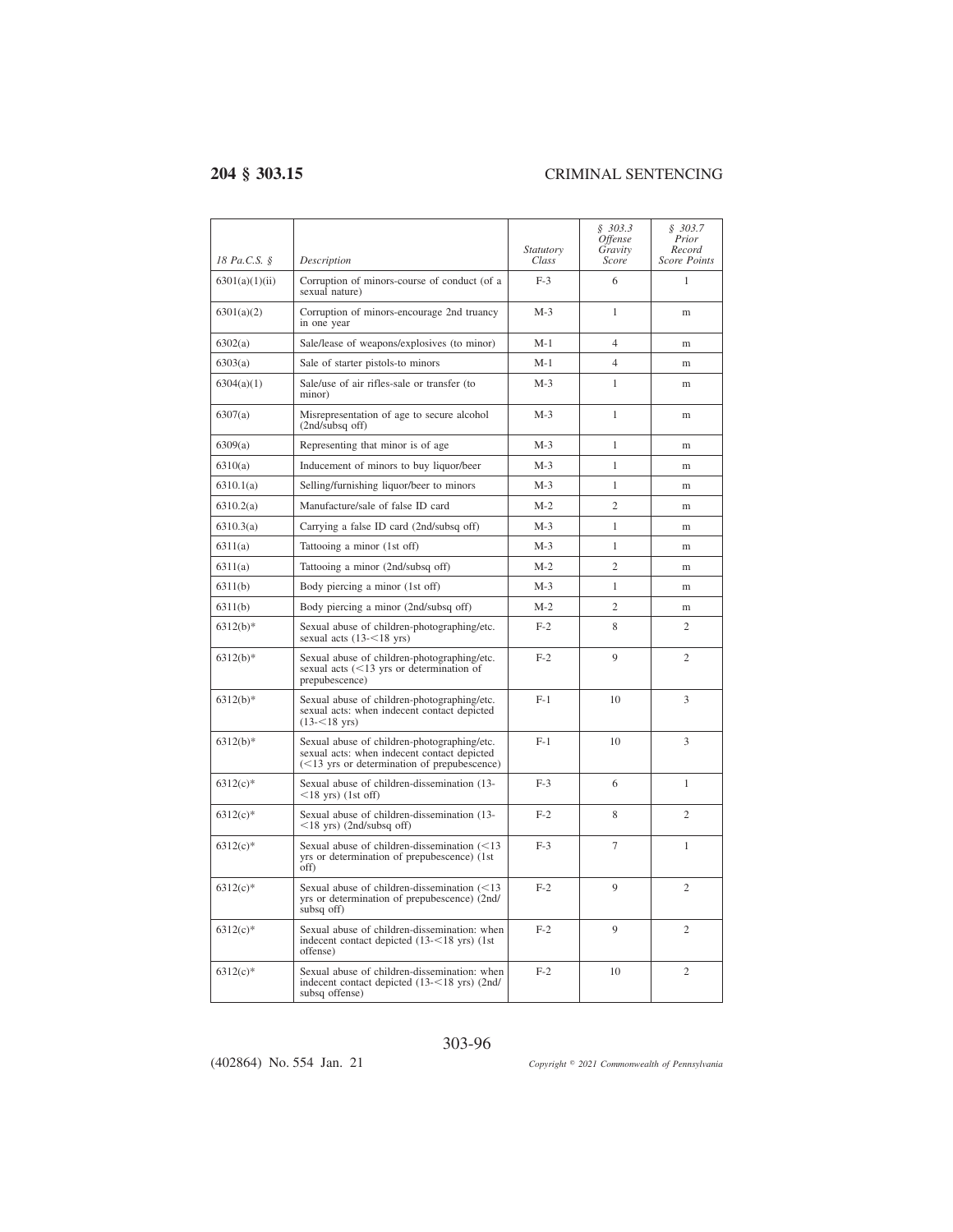| 18 Pa.C.S. § | Description                                                                                                                                                   | <i>Statutory</i><br>Class        | \$303.3<br>Offense<br>Gravity<br>Score                                    | \$303.7<br>Prior<br>Record<br>Score Points                         |
|--------------|---------------------------------------------------------------------------------------------------------------------------------------------------------------|----------------------------------|---------------------------------------------------------------------------|--------------------------------------------------------------------|
| $6312(c)$ *  | Sexual abuse of children-dissemination: when<br>indecent contact depicted $(<13$ yrs or<br>determination of prepubescence) (1st offense)                      | $F-2$                            | 9                                                                         | $\overline{c}$                                                     |
| $6312(c)$ *  | Sexual abuse of children-dissemination:<br>indecent contact depicted $(<13$ yrs or<br>determination of prepubescence) (2nd/subsq<br>offense)                  | $F-2$                            | 10                                                                        | 2                                                                  |
| $6312(d)$ *  | Sexual abuse of children-possess child<br>pornography (13-<18 yrs) (1st off)                                                                                  | $F-3$                            | 6                                                                         | $\mathbf{1}$                                                       |
| $6312(d)$ *  | Sexual abuse of children-possess child<br>pornography $(13 - 18 \text{ yrs})$ $(2nd/subsq off)$                                                               | $F-2$                            | 8                                                                         | $\mathfrak{2}$                                                     |
| $6312(d)$ *  | Sexual abuse of children-possess child<br>pornography $(<13$ yrs or determination of<br>prepubescence)<br>$(1st$ off)                                         | $F-3$                            | $\overline{7}$                                                            | 1                                                                  |
| $6312(d)*$   | Sexual abuse of children-possess child<br>pornography $(<13$ yrs or determination of<br>prepubescence) (2nd/subsq off)                                        | $F-2$                            | 9                                                                         | $\overline{2}$                                                     |
| $6312(d)$ *  | Sexual abuse of children-possess child<br>pornography: when indecent contact depicted<br>$(13 - 518)$<br>(1st offense)                                        | $F-2$                            | 9                                                                         | 2                                                                  |
| $6312(d)$ *  | Sexual abuse of children-possess child<br>pornography: when indecent contact depicted<br>$(13 - 18)$ (2nd/subsq offense)                                      | $F-2$                            | 10                                                                        | 2                                                                  |
| $6312(d)$ *  | Sexual abuse of children-possess child<br>pornography: when indecent contact depicted<br>$(<13$ yrs or determination of prepubescence)<br>(1st offense)       | $F-2$                            | 9                                                                         | $\mathfrak{2}$                                                     |
| $6312(d)*$   | Sexual abuse of children-possess child<br>pornography: when indecent contact depicted<br>$(<13$ yrs or determination of prepubescence)<br>(2nd/subsq offense) | $F-2$                            | 10                                                                        | $\overline{c}$                                                     |
| 6318(a)(1)   | Unlaw. contact w/ minor-sexual offenses<br>[underlying offense=F-3 or greater]                                                                                | Same as<br>underlying<br>offense | same as<br>underlying<br>offense, or<br>OGS 6.<br>whichever is<br>greater | same as<br>underlying<br>offense, or 1,<br>whichever is<br>greater |
| 6318(a)(1)   | Unlaw. contact w/ minor-sexual offenses<br>[underlying offense $\leq$ F-3]                                                                                    | $F-3$                            | 6                                                                         | $\mathbf{1}$                                                       |
| 6318(a)(2)   | Unlaw. contact w/ minor-open lewdness<br>[underlying offense=F-3 or greater]                                                                                  | Same as<br>underlying<br>offense | same as<br>underlying<br>offense, or<br>OGS 6.<br>whichever is<br>greater | same as<br>underlying<br>offense, or 1,<br>whichever is<br>greater |
| 6318(a)(2)   | Unlaw. contact w/ minor-open lewdness<br>[underlying offense $\leq$ F-3]                                                                                      | $F-3$                            | 6                                                                         | 1                                                                  |
| 6318(a)(3)   | Unlaw. contact w/ minor-prostitution<br>[underlying offense=F-3 or greater]                                                                                   | Same as<br>underlying<br>offense | same as<br>underlying<br>offense, or<br>OGS 6.<br>whichever is<br>greater | same as<br>underlying<br>offense, or 1,<br>whichever is<br>greater |

## 303-97

(402865) No. 554 Jan. 21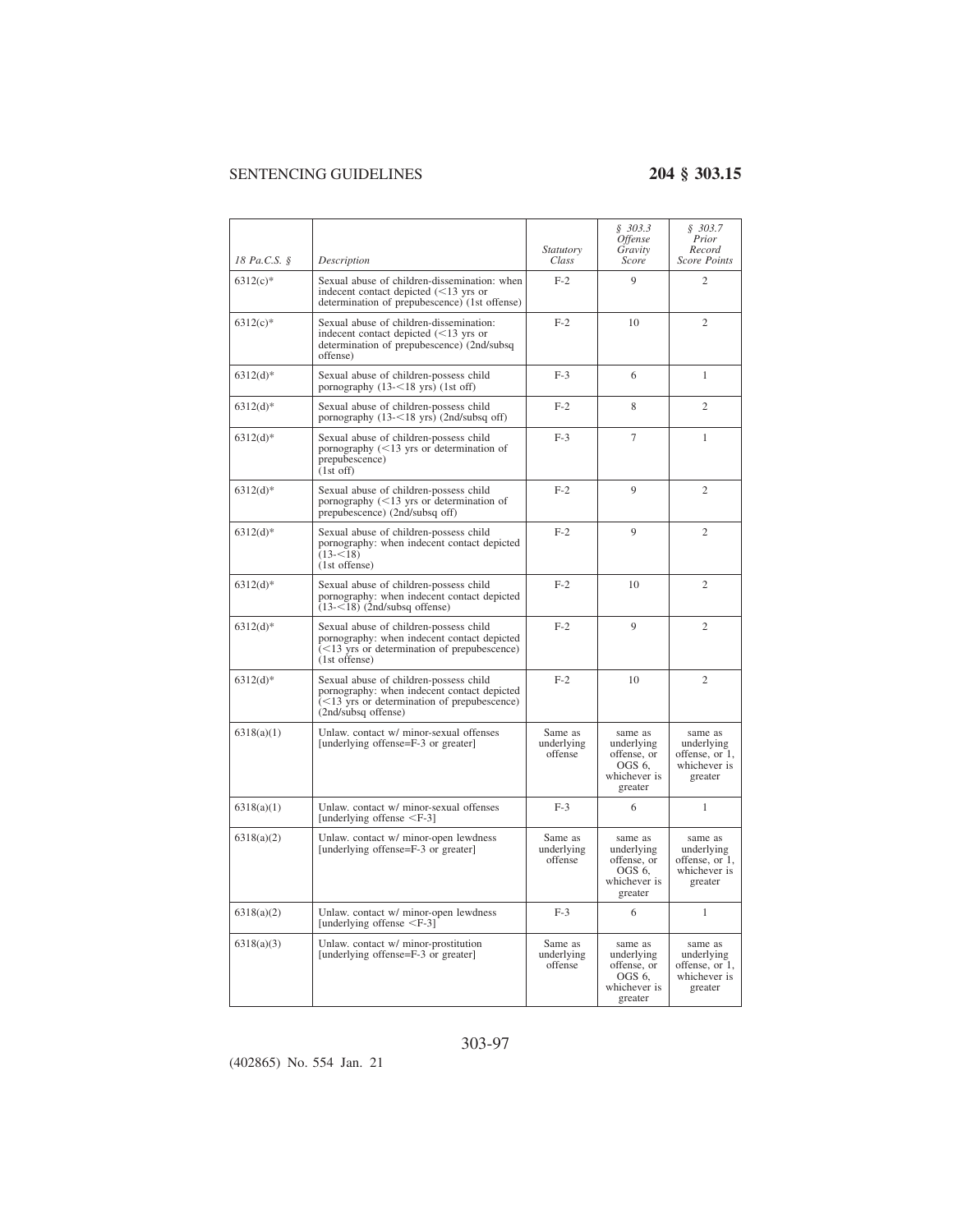| 18 Pa.C.S. § | Description                                                                                                                                   | Statutory<br>Class               | \$303.3<br><i><b>Offense</b></i><br>Gravity<br>Score                      | \$303.7<br>Prior<br>Record<br>Score Points                         |
|--------------|-----------------------------------------------------------------------------------------------------------------------------------------------|----------------------------------|---------------------------------------------------------------------------|--------------------------------------------------------------------|
| 6318(a)(3)   | Unlaw. contact w/ minor-prostitution<br>[underlying offense $\leq$ F-3]                                                                       | $F-3$                            | 6                                                                         | 1                                                                  |
| 6318(a)(4)   | Unlaw. contact w/ minor-sexual materials<br>[underlying offense=F-3 or greater]                                                               | Same as<br>underlying<br>offense | same as<br>underlying<br>offense, or<br>OGS 6,<br>whichever is<br>greater | same as<br>underlying<br>offense, or 1,<br>whichever is<br>greater |
| 6318(a)(4)   | Unlaw. contact w/ minor-sexual materials<br>[underlying offense $\leq$ F-3]                                                                   | $F-3$                            | 6                                                                         | 1                                                                  |
| 6318(a)(5)   | Unlaw. contact w/ minor-sexual abuse<br>[underlying offense=F-3 or greater]                                                                   | Same as<br>underlying<br>offense | same as<br>underlying<br>offense, or<br>OGS 6.<br>whichever is<br>greater | same as<br>underlying<br>offense, or 1,<br>whichever is<br>greater |
| 6318(a)(5)   | Unlaw. contact w/ minor-sexual abuse<br>[underlying offense $\leq$ F-3]                                                                       | $F-3$                            | 6                                                                         | 1                                                                  |
| 6318(a)(6)   | Unlaw. contact w/ minor-sexual exploitation<br>[underlying offense=F-3 or greater]                                                            | Same as<br>underlying<br>offense | same as<br>underlying<br>offense, or<br>OGS 6.<br>whichever is<br>greater | same as<br>underlying<br>offense, or 1,<br>whichever is<br>greater |
| 6318(a)(6)   | Unlaw. contact w/ minor-sexual exploitation<br>[underlying offense <f-3]< td=""><td><math>F-3</math></td><td>6</td><td>1</td></f-3]<>         | $F-3$                            | 6                                                                         | 1                                                                  |
| 6319(a)      | Solicitation of minors to traffic drugs-general                                                                                               | $F-2$                            | $\mathbf{Q}$                                                              | $\overline{c}$                                                     |
| 6319(b)      | Solicitation of minors to traffic drugs-drug-<br>free school zone                                                                             | $F-1$                            | 10                                                                        | 3                                                                  |
| 6320         | Sexual exploitation of children                                                                                                               | $F-2$                            | 9                                                                         | $\overline{c}$                                                     |
| 6321(b)      | Transmission, sexually explicit image by<br>minor-of another minor (victim $>=12$ yrs)                                                        | $M-3$                            | 1                                                                         | m                                                                  |
| 6321(c)(1)   | Transmission, sexually explicit image by<br>minor-w/ intent to harass: makes depiction of<br>minor w/ nudity w/o knowledge and consent        | $M-2$                            | 3                                                                         | m                                                                  |
| 6321(c)(2)   | Transmission, sexually explicit image by<br>minor-w/ intent to harass: transmits depiction<br>of minor w/ nudity w/o knowledge and<br>consent | $M-2$                            | 3                                                                         | m                                                                  |
| 6501(a)(1)   | Scattering rubbish-upon land/stream (2nd/<br>subsq off)                                                                                       | $M-3$                            | 1                                                                         | m                                                                  |
| 6501(a)(2)   | Scattering rubbish-interferes w/ contents of<br>receptacle (2nd/subsq off)                                                                    | $M-3$                            | 1                                                                         | m                                                                  |
| 6501(a)(3)   | Scattering rubbish-deposit trash on street<br>$(2nd/subsq$ off)                                                                               | $M-1$                            | 3                                                                         | m                                                                  |
| 6501(a)(3)   | Scattering rubbish-deposit trash on street<br>$(1st$ off)                                                                                     | $M-2$                            | $\mathfrak{2}$                                                            | m                                                                  |
| 6504         | Public nuisances                                                                                                                              | $M-2$                            | $\overline{c}$                                                            | m                                                                  |
| 6701(b)(1)   | Misrepresentation of military service                                                                                                         | $M-3$                            | 1                                                                         | m                                                                  |
| 6701(b)(2)   | Misrepresentation of military honors                                                                                                          | $M-3$                            | $\mathbf{1}$                                                              | m                                                                  |

(402866) No. 554 Jan. 21

*2021 Commonwealth of Pennsylvania*

### 303-98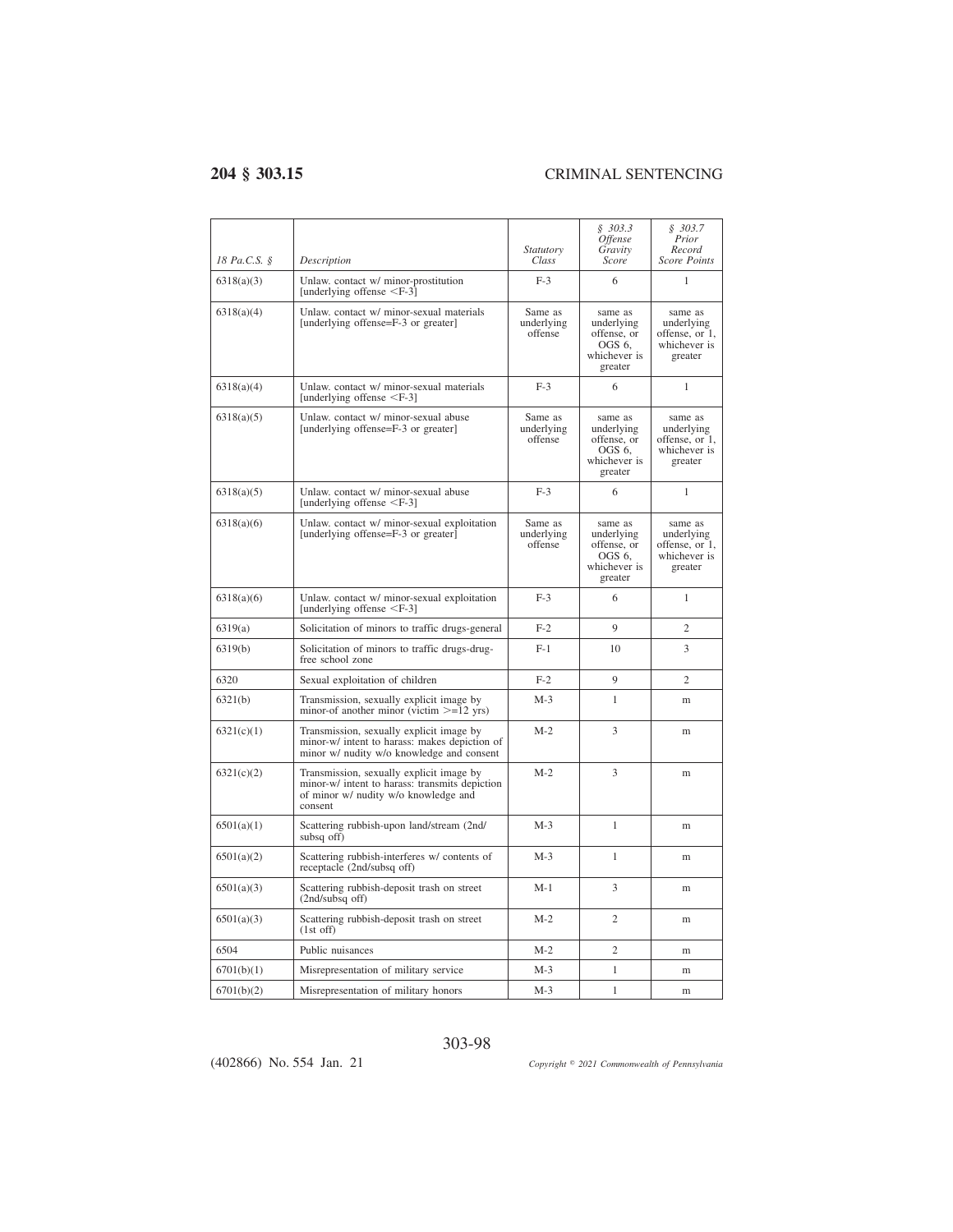| 18 Pa.C.S. § | Description                                                                | <i>Statutory</i><br>Class | \$303.3<br><i>Offense</i><br>Gravity<br>Score | \$303.7<br>Prior<br>Record<br><b>Score Points</b> |
|--------------|----------------------------------------------------------------------------|---------------------------|-----------------------------------------------|---------------------------------------------------|
| 6703         | Dealing in military decorations                                            | $M-3$                     | 1                                             | m                                                 |
| 6707         | False registration of domestic animals                                     | $M-3$                     | 1                                             | m                                                 |
| 6709(1)      | Use of union labels-insignia                                               | $M-3$                     | $\mathbf{1}$                                  | m                                                 |
| 6709(2)      | Use of union labels-nonunion product                                       | $M-3$                     | 1                                             | m                                                 |
| 6709(3)      | Use of union labels-not authorized by union                                | M-3                       | 1                                             | m                                                 |
| 6901         | Extension of water line-w/o permit                                         | $M-3$                     | 1                                             | m                                                 |
| 6910(a)      | Unauthorized sale of tickets                                               | $M-3$                     | 1                                             | m                                                 |
| 7102         | Administer drugs to race horses                                            | M-1                       | 3                                             | m                                                 |
| 7103(a)      | Horse racing                                                               | $M-3$                     | 1                                             | m                                                 |
| 7104(a)      | Fortune telling-for gain or lucre                                          | $M-3$                     | 1                                             | m                                                 |
| 7107(a)(1)   | Unlawf. action by athlete agent-prior to<br>eligibility expired            | M-1                       | 3                                             | m                                                 |
| 7107(a)(2)   | Unlawf. action by athlete agent-give prior to<br>eligibility expired       | $M-1$                     | 3                                             | m                                                 |
| 7107(a)(3)   | Unlawf. action by athlete agent-agreement<br>w/univ. employee for referral | $M-1$                     | 3                                             | m                                                 |
| 7302(a)      | Sale of solidified alcohol                                                 | $M-2$                     | $\mathfrak{2}$                                | m                                                 |
| 7302(b)      | Labeling of solidified alcohol                                             | M-1                       | 3                                             | m                                                 |
| 7303(a)      | Sale/illegal use of certain solvents-smell/<br>inhale toxic subst          | $M-3$                     | $\mathbf{1}$                                  | m                                                 |
| 7303(c)      | Sale/illegal use of certain solvents-possess<br>solvent for toxic vapors   | $M-3$                     | 1                                             | m                                                 |
| 7303(d)      | Sale/illegal use of certain solvents-sell solvent<br>for toxic vapors      | $M-3$                     | 1                                             | m                                                 |
| 7306(a)      | Incendiary devices                                                         | M-1                       | 3                                             | m                                                 |
| 7307         | Out-of-state convict made goods-sell/<br>exchange                          | $M-2$                     | $\overline{2}$                                | m                                                 |
| 7308(a)      | Unlawful advertising of insurance business                                 | $M-2$                     | $\overline{c}$                                | m                                                 |
| 7309(a)      | Unlawful coercion in contracting insurance                                 | M-1                       | 3                                             | m                                                 |
| 7310(a)      | Furnishing free insurance as inducement for<br>purchase                    | $M-3$                     | $\mathbf{1}$                                  | m                                                 |
| 7311(a)      | Unlawful collection agency practices-<br>assignment of claims              | $M-3$                     | 1                                             | m                                                 |
| 7311(b)      | Unlawful collection agency practices-<br>appearance for creditor           | $M-3$                     | 1                                             | m                                                 |
| 7311(b.1)    | Unlawful collection agency practices-unfair/<br>deceptive methods          | $M-3$                     | 1                                             | m                                                 |
| 7311(c)      | Unlawful collection agency practices-unlaw.<br>furnish legal services      | $M-3$                     | 1                                             | m                                                 |
| 7311(d)      | Unlawful collection agency practices-unlaw.<br>service for debtor          | $M-3$                     | 1                                             | m                                                 |
| 7311(e)      | Unlawful collection agency practices-unlaw.<br>solicit job for attorney    | $M-3$                     | 1                                             | m                                                 |

## 303-99

(402867) No. 554 Jan. 21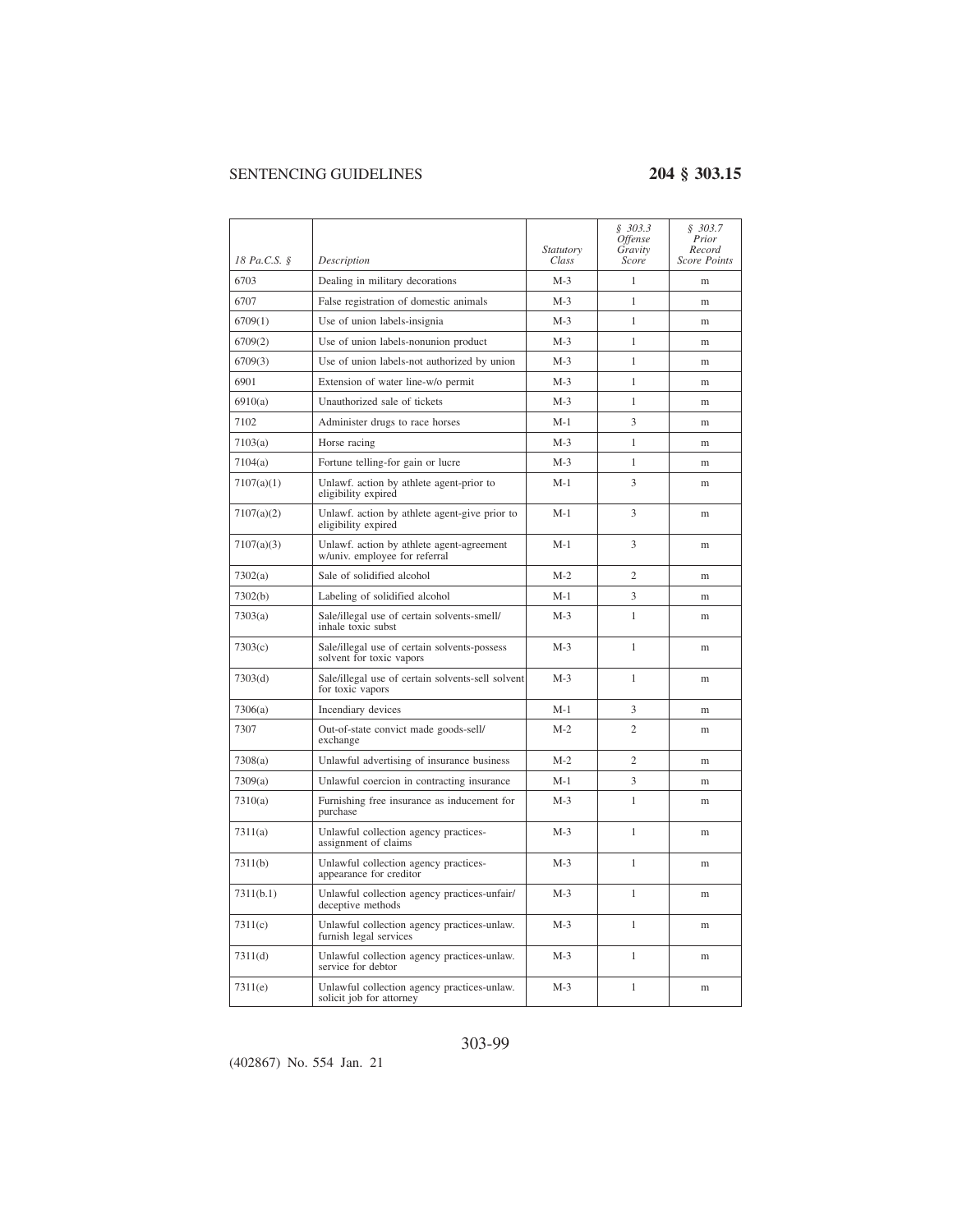| 18 Pa.C.S. § | Description                                                                          | <i>Statutory</i><br>Class | \$303.3<br><i><b>Offense</b></i><br>Gravity<br>Score | \$303.7<br>Prior<br>Record<br><b>Score Points</b> |
|--------------|--------------------------------------------------------------------------------------|---------------------------|------------------------------------------------------|---------------------------------------------------|
| 7311(f)      | Unlawful collection agency practices-unlaw.<br>coercion/intimidation                 | $M-3$                     | $\mathbf{1}$                                         | m                                                 |
| 7312(a)      | Debt pooling                                                                         | $M-3$                     | $\mathbf{1}$                                         | m                                                 |
| 7313(a)      | Buying/exchanging SNAP benefits<br>$(>= $1,000)$                                     | $F-3$                     | 5                                                    | 1                                                 |
| 7313(a)      | Buying/exchanging SNAP benefits $($1,000)$                                           | M-1                       | 3                                                    | m                                                 |
| 7314(a)      | Fraudulent traffic in SNAP benefits<br>$(>= 2.500)$                                  | $F-2$                     | $\overline{7}$                                       | $\overline{c}$                                    |
| 7314(a)      | Fraudulent traffic in SNAP benefits (\$1,000-<br>$<$ \$2,500)                        | $F-3$                     | 5                                                    | $\mathbf{1}$                                      |
| 7314(a)      | Fraudulent traffic in SNAP benefits<br>(< 1.000)                                     | $M-1$                     | 3                                                    | m                                                 |
| 7316(a)      | Keeping bucket-shop                                                                  | $M-3$                     | $\mathbf{1}$                                         | m                                                 |
| 7317(a)      | Accessories in conduct of bucket-shop                                                | $M-3$                     | 1                                                    | m                                                 |
| 7318(a)      | Maintaining premises of bucket-shop                                                  | $M-3$                     | 1                                                    | m                                                 |
| 7319(b)      | Bucket-shop contracts                                                                | $M-3$                     | $\mathbf{1}$                                         | m                                                 |
| 7321(a)      | Lie detector tests-require for employment                                            | $M-2$                     | $\overline{c}$                                       | m                                                 |
| 7322         | Demanding property/money to secure<br>employment                                     | $M-3$                     | $\mathbf{1}$                                         | m                                                 |
| 7323         | Discrimination on account of U.S. armed<br>forces uniform                            | $M-2$                     | $\overline{c}$                                       | m                                                 |
| 7324(b)      | Unlaw, sale of dissertations/etc.-sale of<br>assistance                              | $M-3$                     | 1                                                    | m                                                 |
| 7324(c)      | Unlaw, sale of dissertations/etc.-sale of<br>assignment                              | $M-3$                     | 1                                                    | m                                                 |
| 7324(d)      | Unlaw, sale of dissertations/etc.-distribution<br>for sale                           | M-3                       | 1                                                    | m                                                 |
| 7326(a)      | Disclosure of confidential tax information                                           | $M-3$                     | $\mathbf{1}$                                         | m                                                 |
| 7328(a)      | Operation of unauthorized bottle club                                                | $M-3$                     | $\mathbf{1}$                                         | m                                                 |
| 7503(a)      | Architects/engineers-interest in public works<br>contracts                           | $M-3$                     | 1                                                    | m                                                 |
| 7504(a)      | Appointment of special police                                                        | $M-3$                     | 1                                                    | m                                                 |
| 7507         | Breach of privacy-use stress monitor w/o<br>consent                                  | M-2                       | $\overline{c}$                                       | m                                                 |
| 7507.1(a)(1) | Invasion of privacy-view/photograph person<br>w/o consent (single violation)         | $M-3$                     | $\overline{c}$                                       | m                                                 |
| 7507.1(a)(1) | Invasion of privacy-view/photograph person<br>$w/o$ consent ( $>1$ violation)        | $M-2$                     | 3                                                    | m                                                 |
| 7507.1(a)(2) | Invasion of privacy-view/photograph intimate<br>parts w/o consent (single violation) | $M-3$                     | $\mathfrak{D}$                                       | m                                                 |
| 7507.1(a)(2) | Invasion of privacy-view/photograph intimate<br>parts w/o consent $(>1$ violation)   | $M-2$                     | 3                                                    | m                                                 |
| 7507.1(a)(3) | Invasion of privacy-transfer image (single<br>violation)                             | M-3                       | $\overline{c}$                                       | m                                                 |

303-100

(402868) No. 554 Jan. 21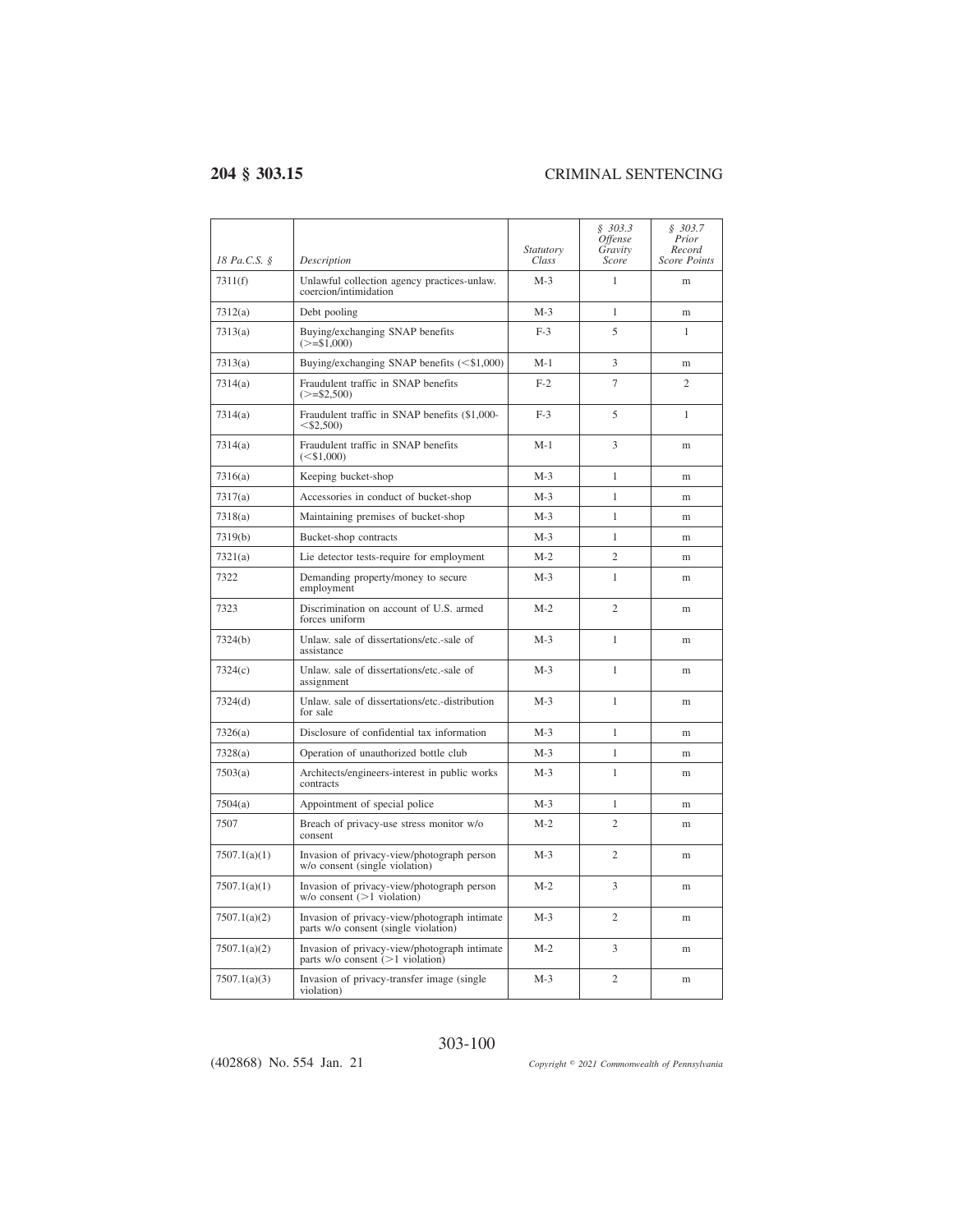|              |                                                                        | Statutory | \$303.3<br><i>Offense</i><br>Gravity | \$303.7<br>Prior<br>Record |
|--------------|------------------------------------------------------------------------|-----------|--------------------------------------|----------------------------|
| 18 Pa.C.S. § | Description                                                            | Class     | Score                                | Score Points               |
| 7507.1(a)(3) | Invasion of privacy-transfer image<br>$($ >1 violation)                | $M-2$     | 3                                    | m                          |
| 7508.2(a)    | Operate meth lab-cause chemical reaction                               | $F-2$     | 8                                    | $\overline{2}$             |
| 7508.2(a)    | Operate meth lab-cause chemical reaction<br>(w/in 1000 ft of school)   | $F-1$     | 9                                    | 3                          |
| 7509(a)      | Furnishing drug-free urine: unlaw. sale                                | $M-3$     | 1                                    | m                          |
| 7509(b)      | Furnishing drug-free urine: unlaw. use                                 | $M-3$     | $\mathbf{1}$                         | m                          |
| 7510(a)      | Municipal housing code avoidance (4th off)                             | $M-2$     | $\overline{2}$                       | m                          |
| 7510(a)      | Municipal housing code avoidance (5th/subsq<br>off)                    | M-1       | 3                                    | m                          |
| 7512(a)      | Criminal use of communication facility                                 | $F-3$     | 5                                    | 1                          |
| 7515(a)(1)   | Contingent compensation-compensate other                               | $M-3$     | $\mathbf{1}$                         | m                          |
| 7515(a)(2)   | Contingent compensation-agree to lobby                                 | $M-3$     | 1                                    | m                          |
| 7516(a)      | Greyhound racing-for remuneration                                      | $M-1$     | 3                                    | m                          |
| 7517(b)      | Commemorative service demonstration<br>activities                      | $M-3$     | $\mathbf{1}$                         | m                          |
| 7611(a)(1)   | Unlawful use of computer-access w/ intent to<br>disrupt function       | $F-3$     | $\overline{7}$                       | 1                          |
| 7611(a)(2)   | Unlawful use of computer-access/interfere/<br>damage/ destroy          | $F-3$     | $\overline{7}$                       | 1                          |
| 7611(a)(3)   | Unlawful use of computer-provide<br>password/ID code/ PIN/etc.         | $F-3$     | 7                                    | 1                          |
| 7612(a)      | Disruption of computer service                                         | $F-3$     | $\overline{7}$                       | 1                          |
| 7613(a)      | Computer theft                                                         | $F-3$     | $\overline{7}$                       | $\mathbf{1}$               |
| 7614(a)      | Unlawful duplication $(>\$2500)$                                       | $F-2$     | $\overline{7}$                       | $\overline{c}$             |
| 7614(a)      | Unlawful duplication $(\leq$ =\$2500)                                  | $F-3$     | 5                                    | 1                          |
| 7615(a)(1)   | Computer trespass-remove data/programs                                 | $F-3$     | $\overline{7}$                       | 1                          |
| 7615(a)(2)   | Computer trespass-cause malfunction                                    | $F-3$     | $\tau$                               | $\mathbf{1}$               |
| 7615(a)(3)   | Computer trespass-alter/erase data                                     | $F-3$     | $\overline{7}$                       | 1                          |
| 7615(a)(4)   | Computer trespass-transfer funds                                       | $F-3$     | 7                                    | 1                          |
| 7615(a)(5)   | Computer trespass-cause physical injury to<br>property                 | $F-3$     | $\overline{7}$                       | $\mathbf{1}$               |
| 7616(a)(1)   | Distribution of a computer virus-prevent/<br>disrupt operation         | $F-3$     | $\tau$                               | $\mathbf{1}$               |
| 7616(a)(2)   | Distribution of a computer virus-degrade/<br>destroy performance       | $F-3$     | 7                                    | 1                          |
| 7622         | Duty of internet provider-disable child porn<br>access (1st off)       | $M-3$     | $\mathbf{1}$                         | m                          |
| 7622         | Duty of internet provider-disable child porn<br>access (2nd off)       | $M-2$     | $\overline{c}$                       | m                          |
| 7622         | Internet service provider-disable child porn<br>access (3rd/subsq off) | $F-3$     | 5                                    | 1                          |

### 303-101

(402869) No. 554 Jan. 21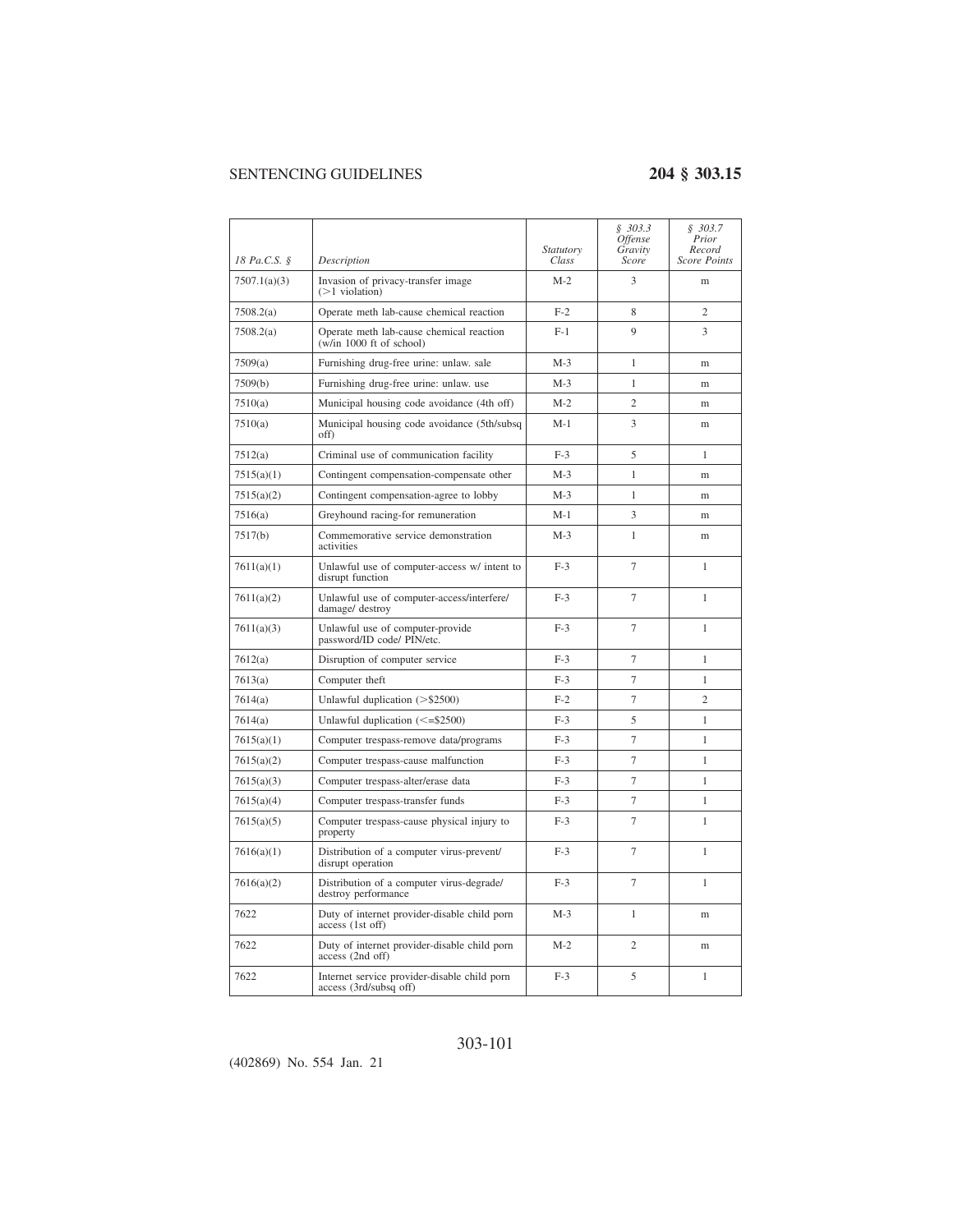| 18 Pa.C.S. §    | Description                                                                                   | Statutory<br>Class | \$303.3<br><i><b>Offense</b></i><br>Gravity<br>Score | \$303.7<br>Prior<br>Record<br><b>Score Points</b> |
|-----------------|-----------------------------------------------------------------------------------------------|--------------------|------------------------------------------------------|---------------------------------------------------|
| 7641(a)         | Computer-assisted remote harvesting of<br>animals                                             | $M-3$              | 1                                                    | m                                                 |
| 7661(a)(1)      | Unlaw. transmis. email-forge/falsify                                                          | $M-3$              | $\mathbf{1}$                                         | m                                                 |
| 7661(a)(1)      | Unlaw. transmis. email-forge/falsify<br>(malicious damage; $\ge$ =\$2500)                     | $F-3$              | 7                                                    | 1                                                 |
| 7661(a)(1)      | Unlaw. transmis. email-forge/falsify (reckless<br>damage; $>=$ \$2500)                        | $M-1$              | 5                                                    | m                                                 |
| 7661(a)(2)(i)   | Unlaw. transmis. email-sell software to falsify                                               | $M-3$              | $\mathbf{1}$                                         | m                                                 |
| 7661(a)(2)(i)   | Unlaw, transmis, email-sell software to falsify<br>(malicious damage; $>=$ \$2500)            | $F-3$              | 7                                                    | 1                                                 |
| 7661(a)(2)(i)   | Unlaw. transmis. email-sell software to falsify<br>$(reckless damage; >= $2500)$              | $M-1$              | 5                                                    | m                                                 |
| 7661(a)(2)(ii)  | Unlaw, transmis, email-sell software w/<br>limited purpose                                    | $M-3$              | 1                                                    | m                                                 |
| 7661(a)(2)(ii)  | Unlaw. transmis. email-sell software w/<br>limited purpose (malicious damage;<br>$>=$ \$2500) | $F-3$              | $\tau$                                               | 1                                                 |
| 7661(a)(2)(ii)  | Unlaw, transmis, email-sell software w/<br>limited purpose (reckless damage; $\ge$ =\$2500)   | $M-1$              | 5                                                    | m                                                 |
| 7661(a)(2)(iii) | Unlaw, transmis, email-sell software known<br>to falsify                                      | $M-3$              | 1                                                    | m                                                 |
| 7661(a)(2)(iii) | Unlaw, transmis, email-sell software known<br>to falsify (malicious damage; $>=$ \$2500)      | $F-3$              | $\tau$                                               | 1                                                 |
| 7661(a)(2)(iii) | Unlaw, transmis, email-sell software known<br>to falsify (reckless damage; $>=$ \$2500)       | $M-1$              | 5                                                    | m                                                 |
| 7702(1)         | Owning/operating/conducting a chop shop                                                       | $F-2$              | $\overline{7}$                                       | $\mathfrak{2}$                                    |
| 7702(2)         | Owning/operating/conducting a chop shop-<br>transfer/sell vehicle                             | $F-2$              | $\overline{7}$                                       | $\mathcal{D}_{\alpha}$                            |
| 7703            | Altered or illegally obtained property-veh ID<br>num                                          | $F-3$              | 5                                                    | 1                                                 |
| 7704            | Altered or illegally obtained property-<br>disposition                                        | $F-3$              | 5                                                    | $\mathbf{1}$                                      |

\*=subcategorized offenses. See § 303.3(b) m=other misdemeanor offense. See § 303.7(a)(5) Inchoates=Inchoate to 4 point PRS offenses. See § 303.7(a)(5) See §§ 303.7(c) and 303.8(b) for all other inchoates

# **MISCELLANEOUS OFFENSES**

## **(Child Abuse Reporting)**

| 23 Pa.C.S. § | Description                                                     | <i>Statutory</i><br>Class | \$303.3\$<br><i><b>Offense</b></i><br>Gravity<br>Score | \$303.7<br>Prior<br>Record<br>Score Points |
|--------------|-----------------------------------------------------------------|---------------------------|--------------------------------------------------------|--------------------------------------------|
| 4354(d)(2)   | Willful failure to pay child support (special<br>circumstances) | $M-3$                     |                                                        | m                                          |
| 6319(a)(2)   | Failure to report or to refer suspected child<br>abuse          | $F-3$                     |                                                        |                                            |
| 6319(a)(3)   | Failure to report or to refer suspected child<br>abuse          | $M-2$                     |                                                        | m                                          |

### 303-102

(402870) No. 554 Jan. 21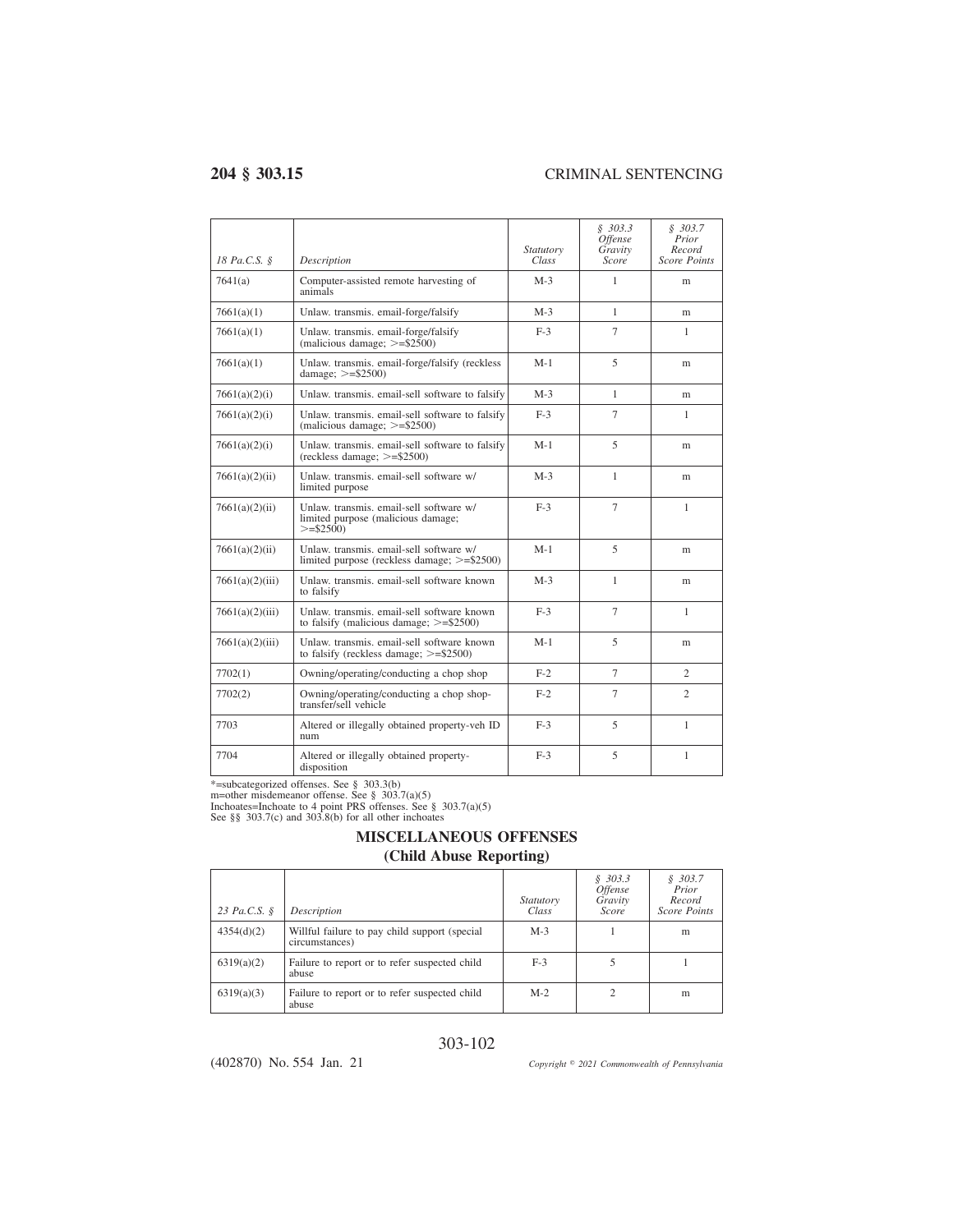| 23 Pa.C.S. § | Description                                                                                                                                                                                                                              | <i>Statutory</i><br>Class | \$303.3\$<br><i><b>Offense</b></i><br>Gravity<br>Score | \$303.7<br>Prior<br>Record<br><b>Score Points</b> |
|--------------|------------------------------------------------------------------------------------------------------------------------------------------------------------------------------------------------------------------------------------------|---------------------------|--------------------------------------------------------|---------------------------------------------------|
| 6319(b)      | Failure to report or to refer suspected child<br>abuse-continuing course of action                                                                                                                                                       | $F-3$                     | 5                                                      |                                                   |
| 6319(b)      | Failure to report or to refer suspected child<br>abuse-continuing course of action (child abuse)<br>if $F-1$ or higher)                                                                                                                  | $F-2$                     | 7                                                      | $\mathfrak{D}$                                    |
| 6319(c)      | Failure to report or to refer suspected child<br>abuse (2nd/subsq)                                                                                                                                                                       | $F-3$                     | 6                                                      |                                                   |
| 6319(c)      | Failure to report or to refer suspected child<br>abuse-child abuse if F-1 or higher (2nd/subsq)                                                                                                                                          | $F-2$                     | 7                                                      | 2                                                 |
| 6346(b)      | Willful failure to cooperate in investigation of<br>suspected child abuse (1st violation)                                                                                                                                                | $M-3$                     | $\overline{c}$                                         | m                                                 |
| 6346(b)      | Willful failure to cooperate in investigation of<br>suspected child abuse (subsq violation)<br>$\ldots$ at $\ldots$ $\ldots$ $\ldots$ $\ldots$ $\ldots$ $\ldots$ $\ldots$ $\ldots$ $\ldots$ $\ldots$ $\ldots$ $\ldots$ $\ldots$ $\ldots$ | $M-2$                     | 3                                                      | M                                                 |

m=other misdemeanor offense. See § 303.7(a)(5).

### **OPERATION OF BOATS**

| 30 Pa.C.S. § | Description                                                                                                  | Statutory<br>Class | \$303.3<br>Offense<br>Gravity<br><b>Score</b> | \$303.7<br>Prior<br>Record<br><b>Score Points</b> |
|--------------|--------------------------------------------------------------------------------------------------------------|--------------------|-----------------------------------------------|---------------------------------------------------|
| 5502(a)(1)   | Oper. watercraft under influence-general<br>impairment/incapable of safe operation (1st)<br>off)             | M                  | 1                                             | m                                                 |
| 5502(a)(1)   | Oper. watercraft under influence-general<br>impairment/incapable of safe operation (2nd<br>off)              | M                  | $\mathbf{1}$                                  | 1                                                 |
| 5502(a)(1)   | Oper. watercraft under influence-general<br>impairment/incapable of safe operation (3rd/<br>subsq off)       | $M-2$              | 3                                             | 1                                                 |
| 5502(a)(1)   | Oper. watercraft under influence-incapable of<br>safe operation: refused testing (1st off)                   | M                  | $\mathbf{1}$                                  | m                                                 |
| 5502(a)(1)   | Oper, watercraft under influence-incapable of<br>safe operation: refused testing (2nd off)                   | $M-1$              | 5                                             | 1                                                 |
| 5502(a)(1)   | Oper, watercraft under influence-incapable of<br>safe operation: refused testing (3rd/subsq off)             | $M-1$              | 5                                             | 1                                                 |
| 5502(a)(1)   | Oper, watercraft under influence-incapable of<br>safe operation: accident w/BI/SBI/death (1st<br>off)        | M                  | 1                                             | m                                                 |
| 5502(a)(1)   | Oper. watercraft under influence-incapable of<br>safe operation: accident w/BI/SBI/death (2nd<br>off)        | M                  | $\mathbf{1}$                                  | 1                                                 |
| 5502(a)(1)   | Oper. watercraft under influence-incapable of<br>safe operation: accident w/BI/SBI/death (3rd<br>off)        | $M-1$              | 5                                             | 1                                                 |
| 5502(a)(1)   | Oper. watercraft under influence-incapable of<br>safe operation: accident w/BI/SBI/death (4th/<br>subsq off) | $M-1$              | 5                                             | 1                                                 |
| 5502(a)(1)   | Oper, watercraft under influence-incapable of<br>safe operation: accident w/ damage (1st off)                | M                  | 1                                             | m                                                 |
| 5502(a)(1)   | Oper. watercraft under influence-incapable of<br>safe operation: accident w/ damage (2nd off)                | M                  | 1                                             | $\mathbf{1}$                                      |

## 303-103

(402871) No. 554 Jan. 21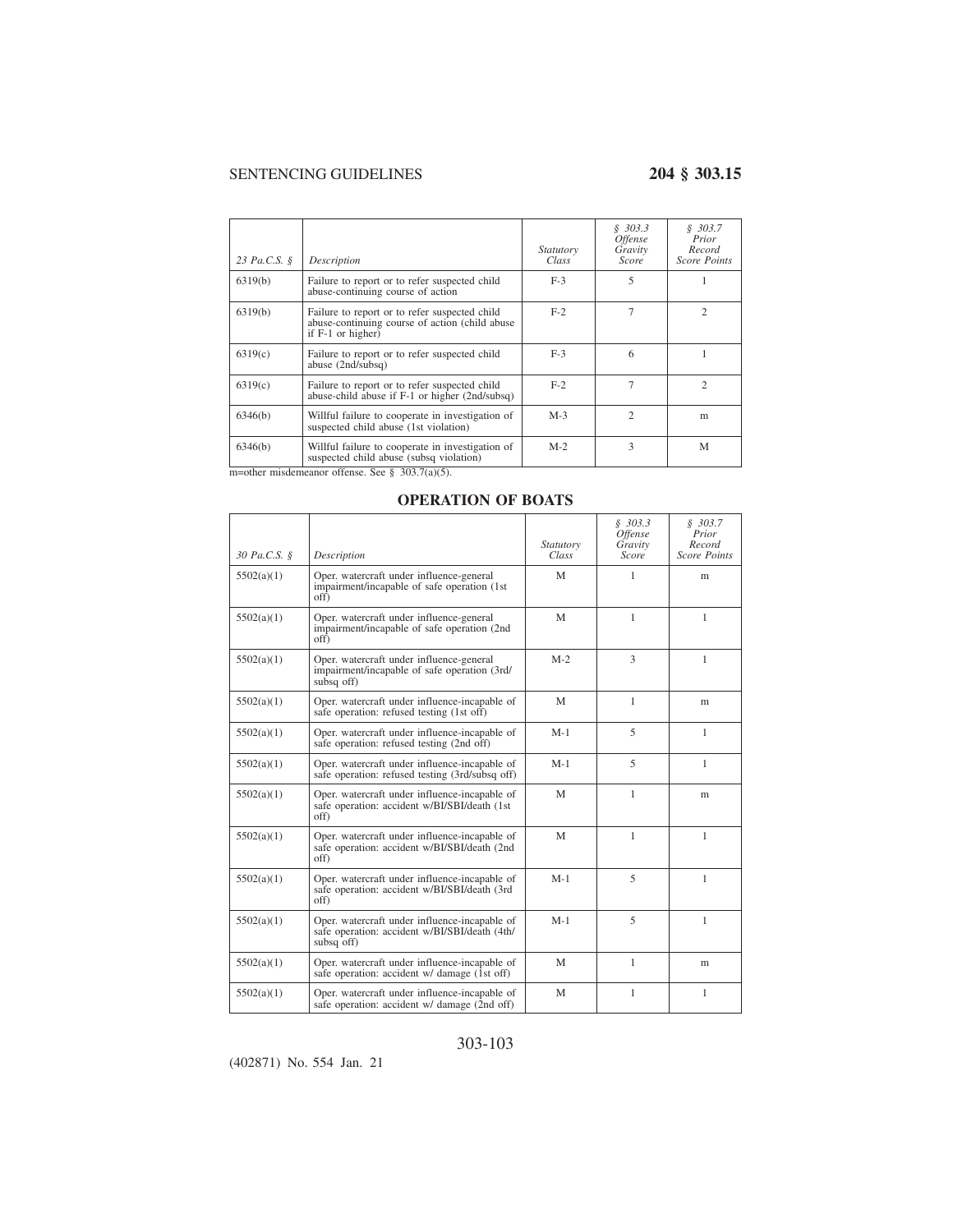| 30 Pa.C.S. §     | Description                                                                                                 | <i>Statutory</i><br>Class | \$303.3<br>Offense<br>Gravity<br>Score | \$303.7<br>Prior<br>Record<br><b>Score Points</b> |
|------------------|-------------------------------------------------------------------------------------------------------------|---------------------------|----------------------------------------|---------------------------------------------------|
| 5502(a)(1)       | Oper, watercraft under influence-incapable of<br>safe operation: accident w/ damage (3rd off)               | M-1                       | 5                                      | 1                                                 |
| 5502(a)(1)       | Oper, watercraft under influence-incapable of<br>safe operation: accident w/ damage (4th/subsq)<br>off)     | M-1                       | 5                                      | $\mathbf{1}$                                      |
| 5502(a)(1)       | Oper, watercraft under influence-general<br>impairment/incapable of safe operation<br>(passenger $\leq$ 18) | $M-1$                     | 5                                      | $\mathbf{1}$                                      |
| 5502(a)(2)       | Oper. watercraft under influence-general<br>impairment: BAC .08-<.10 (1st off)                              | M                         | 1                                      | m                                                 |
| 5502(a)(2)       | Oper. watercraft under influence-general<br>impairment: BAC .08-<.10 (2nd off)                              | M                         | 1                                      | 1                                                 |
| 5502(a)(2)       | Oper. watercraft under influence-general<br>impairment: BAC .08-<.10 (3rd/subsq off)                        | $M-2$                     | 3                                      | 1                                                 |
| 5502(a)(2)       | Oper. watercraft under influence-general<br>impairment: BAC .08- $<$ .10 (passenger $<$ 18)                 | $M-1$                     | 5                                      | $\mathbf{1}$                                      |
| 5502(a.1)        | Oper. watercraft under influence-high rate of<br>alcohol: BAC .10-<.16 (1st off)                            | M                         | $\mathbf{1}$                           | m                                                 |
| 5502(a.1)        | Oper. watercraft under influence-high rate of<br>alcohol: BAC .10-<.16 (2nd off)                            | M                         | $\mathbf{1}$                           | $\mathbf{1}$                                      |
| 5502(a.1)        | Oper. watercraft under influence-high rate of<br>alcohol: BAC .10-<.16 (3rd off)                            | $M-1$                     | 5                                      | $\mathbf{1}$                                      |
| 5502(a.1)        | Oper. watercraft under influence-high rate of<br>alcohol: BAC .10-<.16 (4th/subsq off)                      | $M-1$                     | 5                                      | $\mathbf{1}$                                      |
| 5502(a.1)        | Oper. watercraft under influence-high rate of<br>alcohol: BAC $.10 < .16$ (passenger $\leq 18$ )            | $M-1$                     | 5                                      | 1                                                 |
| 5502(a.2)        | Oper. watercraft under influence-highest rate<br>of alcohol: BAC $>=$ 16 (1st off)                          | M                         | $\mathbf{1}$                           | m                                                 |
| 5502(a.2)        | Oper. watercraft under influence-highest rate<br>of alcohol: BAC $\ge$ = .16 (2nd off)                      | $M-1$                     | 5                                      | $\mathbf{1}$                                      |
| 5502(a.2)        | Oper. watercraft under influence-highest rate<br>of alcohol: BAC $>=$ 16 (3rd/subsq off)                    | $M-1$                     | 5                                      | 1                                                 |
| 5502(a.2)        | Oper. watercraft under influence-highest rate<br>of alcohol: BAC = $> 0.16$ (passenger <18)                 | M-1                       | 5                                      | 1                                                 |
| 5502(a.3)        | Oper. watercraft under influence-controlled<br>substances (passenger $\leq$ 18)                             | M-1                       | 5                                      | 1                                                 |
| 5502(a.3)(1)(i)  | Oper. watercraft under influence-controlled<br>substances: Sched I (1st off)                                | М                         | 1                                      | m                                                 |
| 5502(a.3)(1)(i)  | Oper. watercraft under influence-controlled<br>substances: Sched I (2nd off)                                | $M-1$                     | 5                                      | $\mathbf{1}$                                      |
| 5502(a.3)(1)(i)  | Oper. watercraft under influence-controlled<br>substances: Sched I (3rd/subsq off)                          | $M-1$                     | 5                                      | 1                                                 |
| 5502(a.3)(1)(ii) | Oper. watercraft under influence-controlled<br>substances: Sched II/III (1st off)                           | М                         | 1                                      | m                                                 |
| 5502(a.3)(1)(ii) | Oper, watercraft under influence-controlled<br>substances: Sched II/III (2nd off)                           | $M-1$                     | 5                                      | 1                                                 |
| 5502(a.3)(1)(ii) | Oper. watercraft under influence-controlled<br>substances: Sched II/III (3rd/subsq off)                     | $M-1$                     | 5                                      | $\mathbf{1}$                                      |

### 303-104

(402872) No. 554 Jan. 21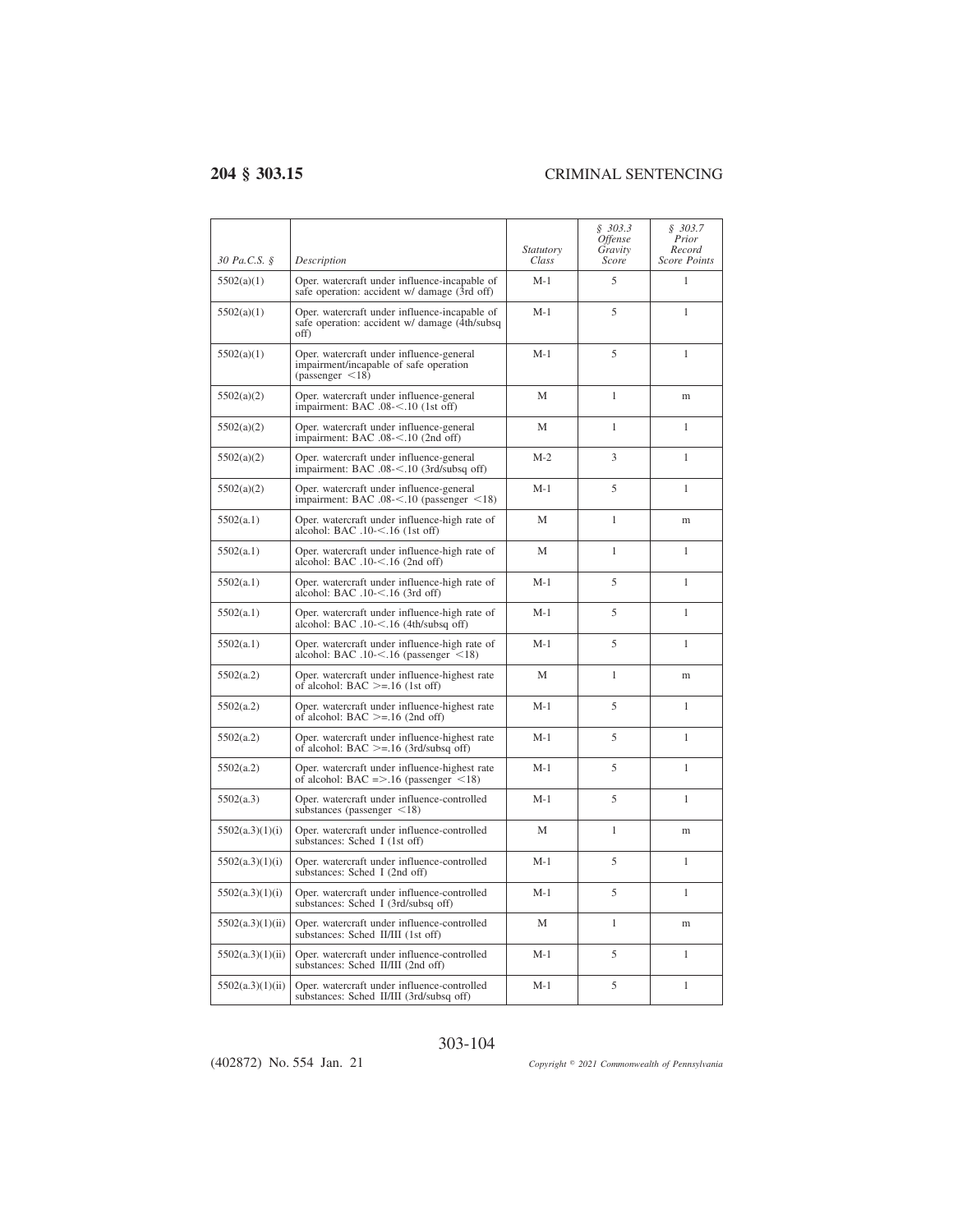|                   |                                                                                                                      | Statutory | \$303.3<br><i>Offense</i><br>Gravity | \$303.7<br>Prior<br>Record |
|-------------------|----------------------------------------------------------------------------------------------------------------------|-----------|--------------------------------------|----------------------------|
| 30 Pa.C.S. §      | Description                                                                                                          | Class     | Score                                | <b>Score Points</b>        |
| 5502(a.3)(1)(iii) | Oper. watercraft under influence-controlled<br>substances: metabolite of Sched I/II/III (1st<br>off)                 | М         | 1                                    | m                          |
| 5502(a.3)(1)(iii) | Oper. watercraft under influence-controlled<br>substances: metabolite of Sched I/II/III (2nd<br>off)                 | $M-1$     | 5                                    | 1                          |
| 5502(a.3)(1)(iii) | Oper. watercraft under influence-controlled<br>substances: metabolite of Sched I/II/III (3rd/<br>subsq off)          | $M-1$     | 5                                    | 1                          |
| 5502(a.3)(2)      | Oper. watercraft under influence-controlled<br>substances $\&$ incapable of safe operation (1st)<br>off)             | М         | $\mathbf{1}$                         | m                          |
| 5502(a.3)(2)      | Oper. watercraft under influence-controlled<br>substances & incapable of safe operation (2nd<br>off)                 | $M-1$     | 5                                    | 1                          |
| 5502(a.3)(2)      | Oper. watercraft under influence-controlled<br>substances & incapable of safe operation (3rd/<br>subsq off)          | $M-1$     | 5                                    | 1                          |
| 5502(a.3)(3)      | Oper. watercraft under influence-controlled<br>substances & alcohol & incapable of safe<br>operation (1st off)       | M         | $\mathbf{1}$                         | m                          |
| 5502(a.3)(3)      | Oper. watercraft under influence-controlled<br>substances & alcohol & incapable of safe<br>operation (2nd off)       | $M-1$     | 5                                    | $\mathbf{1}$               |
| 5502(a.3)(3)      | Oper. watercraft under influence-controlled<br>substances & alcohol & incapable of safe<br>operation (3rd/subsq off) | $M-1$     | 5                                    | $\mathbf{1}$               |
| 5502(a.3)(4)      | Oper. watercraft under influence-controlled<br>substances: solvent, etc. (1st off)                                   | M         | $\mathbf{1}$                         | m                          |
| 5502(a.3)(4)      | Oper. watercraft under influence-controlled<br>substances: solvent, etc. (2nd off)                                   | $M-1$     | 5                                    | 1                          |
| 5502(a.3)(4)      | Oper. watercraft under influence-controlled<br>substances: solvent, etc. (3rd/subsq off)                             | $M-1$     | 5                                    | 1                          |
| 5502(a.4)         | Oper. watercraft under influence-minor<br>operator (passenger $\leq$ 18)                                             | $M-1$     | 5                                    | 1                          |
| 5502(a.4)         | Oper. watercraft under influence-minor<br>operator (1st off)                                                         | М         | $\mathbf{1}$                         | m                          |
| 5502(a.4)         | Oper. watercraft under influence-minor<br>operator (2nd off)                                                         | М         | 1                                    | 1                          |
| 5502(a.4)         | Oper. watercraft under influence-minor<br>operator (3rd off)                                                         | $M-1$     | 5                                    | $\mathbf{1}$               |
| 5502(a.4)         | Oper. watercraft under influence-minor<br>operator (4th/subsq off)                                                   | $M-1$     | 5                                    | 1                          |
| 5502.1(a)         | Homicide by watercraft while operating under<br>influence                                                            | $F-2$     | 10                                   | $\overline{c}$             |
| 5502.2*           | Homicide by watercraft (when there is a<br>conviction for operating under the influence)                             | $M-1$     | 8                                    | $\mathbf{1}$               |
| 5502.2*           | Homicide by watercraft (when there is not a<br>conviction for operating under the influence)                         | M-1       | 6                                    | $\mathbf{1}$               |

## 303-105

(402873) No. 554 Jan. 21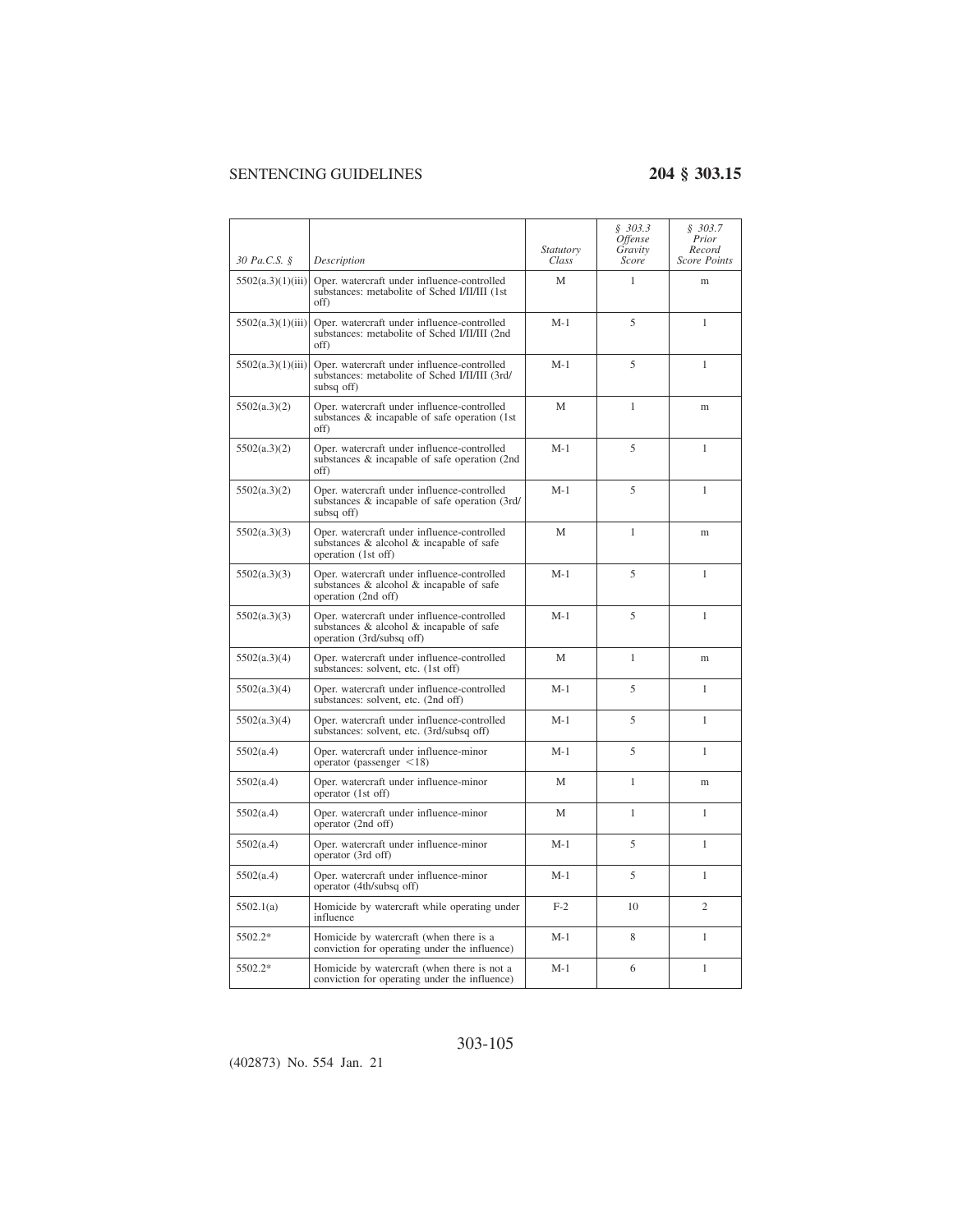| 30 Pa.C.S. § | Description                                                                   | <i>Statutory</i><br>Class | \$303.3<br><i>Offense</i><br>Gravity<br>Score | \$303.7<br>Prior<br>Record<br><b>Score Points</b> |
|--------------|-------------------------------------------------------------------------------|---------------------------|-----------------------------------------------|---------------------------------------------------|
| 5502.3(a)    | Aggravated assault by watercraft while<br>operating under influence           | $F-2$                     | 7                                             | $\mathfrak{D}$                                    |
| 5502.4(a)    | Aggravated assault by watercraft (SBI)                                        | $F-3$                     | 5                                             | 1                                                 |
| 5507(a)      | Duties of operators involved in boating<br>accidents-stop                     | $M-1$                     | 3                                             | m                                                 |
| 5507(a)      | Duties of operators involved in boating<br>accidents-stop (death)             | $F-3$                     | 5                                             | 1                                                 |
| 5507(b)      | Duties of operators involved in boating<br>accidents-give information         | $M-1$                     | 3                                             | m                                                 |
| 5507(b)      | Duties of operators involved in boating<br>accidents-give information (death) | $F-3$                     | 5                                             | 1                                                 |
| 5507(c)      | Duties of operators involved in boating<br>accidents-render aid               | $M-1$                     | 3                                             | m                                                 |
| 5507(c)      | Duties of operators involved in boating<br>accidents-render aid (death)       | $F-3$                     | $\overline{\phantom{0}}$                      | 1                                                 |
| 5507(d)      | Duties of operators involved in boating<br>accidents-stay                     | $M-1$                     | 3                                             | m                                                 |
| 5507(d)      | Duties of operators involved in boating<br>accidents-stay (death)             | $F-3$                     | 5                                             | 1                                                 |

\*=subcategorized offenses. See § 303.3(b) m=other misdemeanor offense. See § 303.7(a)(5)

### **GAME**

| 34 Pa.C.S. § | Description                                                                                  | <i>Statutory</i><br>Class | \$303.3\$<br><i>Offense</i><br>Gravity<br>Score | \$303.7<br>Prior<br>Record<br>Score Points |
|--------------|----------------------------------------------------------------------------------------------|---------------------------|-------------------------------------------------|--------------------------------------------|
| 2314(a)(2)   | Trespass on private property while hunting-no<br>authorization; defies order (2nd/subsq off) | М                         |                                                 | m                                          |

m=other misdemeanor offense. See § 303.7(a)(5)

### **DRUG ACT OFFENSES**

| 35P.S.<br>$$780-113$ | Description                                                                   | <i>Statutory</i><br>Class | \$303.3<br><i><b>Offense</b></i><br>Gravity<br><b>Score</b> | \$303.7<br>Prior<br>Record<br><b>Score Points</b> |
|----------------------|-------------------------------------------------------------------------------|---------------------------|-------------------------------------------------------------|---------------------------------------------------|
| (a)(1)               | Manufacture/sale/delivery-adulterated controlled<br>substance (1st off)       | M                         | 4                                                           | m                                                 |
| (a)(1)               | Manufacture/sale/delivery-adulterated controlled<br>substance (2nd/subsq off) | M                         | 4                                                           | m                                                 |
| (a)(2)               | Adulterate/misbrand-controlled substance (1st)<br>off)                        | M                         | 4                                                           | m                                                 |
| (a)(2)               | Adulterate/misbrand-controlled substance (2nd/<br>subsq off)                  | M                         | 4                                                           | m                                                 |
| (a)(3)               | False/misleading advertisement (1st off)                                      | M                         | $\overline{4}$                                              | m                                                 |
| (a)(3)               | False/misleading advertisement (2nd/subsq off)                                | M                         | 4                                                           | m                                                 |
| (a)(4)               | Removal/disposal-detained substance (1st off)                                 | M                         | 5                                                           | m                                                 |
| (a)(4)               | Removal/disposal-detained substance (2nd/<br>subsq off)                       | M                         | 5                                                           | m                                                 |

### 303-106

(402874) No. 554 Jan. 21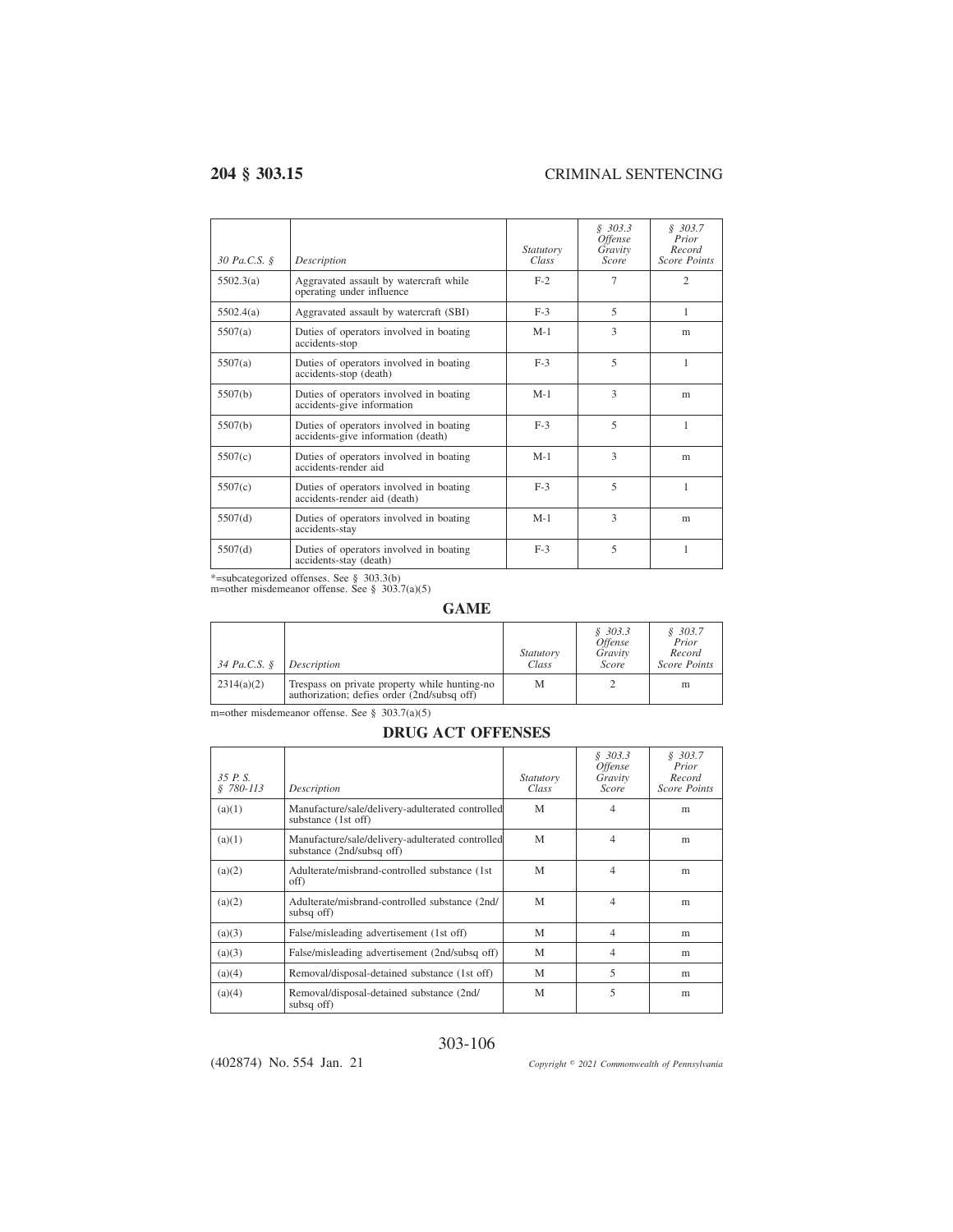| 35 P.S.<br>$$780-113$ | Description                                                                                       | Statutory<br>Class | \$303.3<br><i>Offense</i><br>Gravity<br>Score | \$303.7<br>Prior<br>Record<br><b>Score Points</b> |
|-----------------------|---------------------------------------------------------------------------------------------------|--------------------|-----------------------------------------------|---------------------------------------------------|
| (a)(5)                | Adulterate/destroy label-controlled substance<br>for sale (1st off)                               | M                  | $\overline{4}$                                | m                                                 |
| (a)(5)                | Adulterate/destroy label-controlled substance<br>for sale (2nd/subsq off)                         | M                  | $\overline{4}$                                | m                                                 |
| (a)(6)                | Forge/counterfeit w/ mark/ID symbol (1st off)                                                     | M                  | 5                                             | m                                                 |
| (a)(6)                | Forge/counterfeit w/ mark/ID symbol (2nd/<br>subsq off)                                           | М                  | 5                                             | m                                                 |
| (a)(7)                | Place trademark on controlled substance to<br>defraud (1st off)                                   | М                  | 5                                             | m                                                 |
| (a)(7)                | Place trademark on controlled substance to<br>defraud (2nd/subsq off)                             | М                  | 5                                             | m                                                 |
| (a)(8)                | Selling controlled substance w/ defrauded<br>trademark (1st off)                                  | M                  | 5                                             | m                                                 |
| (a)(8)                | Selling controlled substance w/ defrauded<br>trademark (2nd/subsq off)                            | M                  | 5                                             | <sub>m</sub>                                      |
| (a)(9)                | Selling trademark equipment to defraud (1st<br>off)                                               | М                  | 5                                             | m                                                 |
| (a)(9)                | Selling trademark equipment to defraud (2nd/<br>subsq off)                                        | M                  | 5                                             | m                                                 |
| (a)(10)               | Illegal sale of nonproprietary drug (1st off)                                                     | M                  | $\overline{4}$                                | m                                                 |
| (a)(10)               | Illegal sale of nonproprietary drug (2nd/subsq)<br>off)                                           | М                  | 4                                             | m                                                 |
| (a)(11)               | Illegal pharmacy operations (1st off)                                                             | M                  | 5                                             | m                                                 |
| (a)(11)               | Illegal pharmacy operations (2nd/subsq off)                                                       | М                  | 5                                             | m                                                 |
| $(a)(12)^*$           | Acquisition of controlled substance by fraud-<br>heroin $(>1000 g)$                               | F                  | 13                                            | 3                                                 |
| $(a)(12)^*$           | Acquisition of controlled substance by fraud-<br>heroin $(100-1000)$ g)                           | F                  | 11                                            | 3                                                 |
| $(a)(12)^*$           | Acquisition of controlled substance by fraud-<br>heroin $(50 - 100)$ g)                           | F                  | 10                                            | 3                                                 |
| $(a)(12)*$            | Acquisition of controlled substance by fraud-<br>heroin $(10 - 50 g)$                             | F                  | 8                                             | $\overline{c}$                                    |
| $(a)(12)^*$           | Acquisition of controlled substance by fraud-<br>heroin $(1 - 510 g)$                             | F                  | 7                                             | $\overline{c}$                                    |
| $(a)(12)^*$           | Acquisition of controlled substance by fraud-<br>heroin $(<1 g)$                                  | F                  | 6                                             | $\overline{c}$                                    |
| $(a)(12)^*$           | Acquisition of controlled substance by fraud-<br>other narcotics, Sched I & II ( $>1000$ g)       | F                  | 13                                            | 3                                                 |
| $(a)(12)^*$           | Acquisition of controlled substance by fraud-<br>other narcotics, Sched I & II ( $>1000$ pills)   | F                  | 13                                            | 3                                                 |
| $(a)(12)^*$           | Acquisition of controlled substance by fraud-<br>other narcotics, Sched I & II (100-1000 g)       | F                  | 11                                            | 3                                                 |
| $(a)(12)^*$           | Acquisition of controlled substance by fraud-<br>other narcotics, Sched I & II (100-1000 pills)   | F                  | 11                                            | 3                                                 |
| $(a)(12)^*$           | Acquisition of controlled substance by fraud-<br>other narcotics, Sched I & II (50- $\leq$ 100 g) | F                  | 10                                            | 3                                                 |

### 303-107

(402875) No. 554 Jan. 21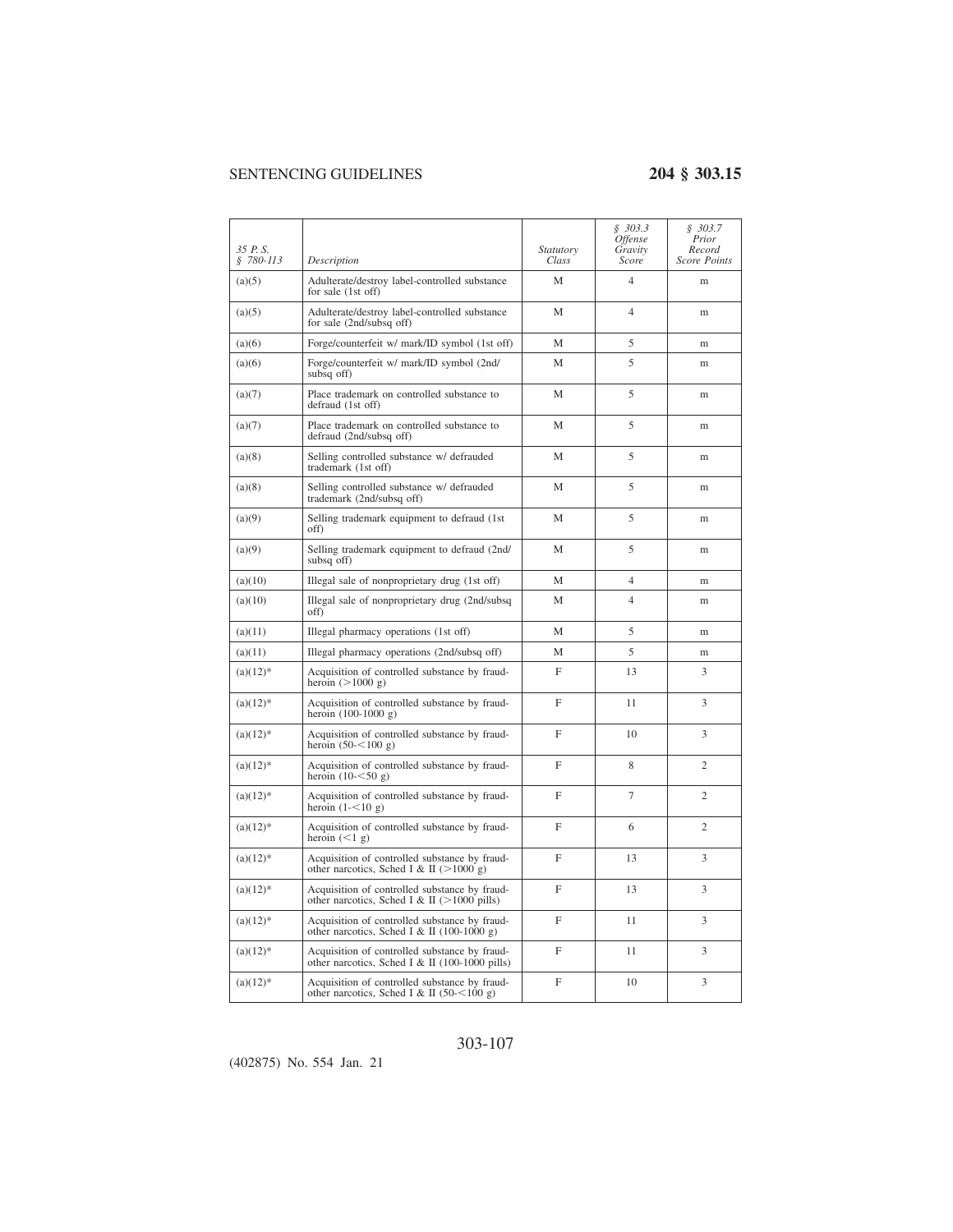| 35 P.S.<br>$$780-113$ | Description                                                                                        | Statutory<br>Class | \$303.3<br><i><b>Offense</b></i><br>Gravity<br>Score | \$303.7<br>Prior<br>Record<br><b>Score Points</b> |
|-----------------------|----------------------------------------------------------------------------------------------------|--------------------|------------------------------------------------------|---------------------------------------------------|
| $(a)(12)^*$           | Acquisition of controlled substance by fraud-<br>other narcotics, Sched I & II (50- $<$ 100 pills) | F                  | 10                                                   | $\overline{c}$                                    |
| $(a)(12)*$            | Acquisition of controlled substance by fraud-<br>other narcotics, Sched I & II (10- $\leq$ 50 g)   | F                  | 8                                                    | $\overline{2}$                                    |
| $(a)(12)*$            | Acquisition of controlled substance by fraud-<br>other narcotics, Sched I & II $(10-50)$ pills)    | F                  | 8                                                    | $\overline{2}$                                    |
| $(a)(12)^*$           | Acquisition of controlled substance by fraud-<br>other narcotics, Sched I & II $(1 - 10)$ g)       | F                  | $\overline{7}$                                       | $\overline{2}$                                    |
| $(a)(12)^*$           | Acquisition of controlled substance by fraud-<br>other narcotics, Sched I & II (1-<10 pills)       | $\mathbf{F}$       | $\overline{7}$                                       | $\overline{2}$                                    |
| $(a)(12)^*$           | Acquisition of controlled substance by fraud-<br>other narcotics, Sched I & II $(<1 g)$            | F                  | 6                                                    | $\overline{c}$                                    |
| $(a)(12)^*$           | Acquisition of controlled substance by fraud-<br>cocaine $(>1000 g)$                               | $\overline{F}$     | 13                                                   | 3                                                 |
| $(a)(12)^*$           | Acquisition of controlled substance by fraud-<br>cocaine $(100-1000)$ g)                           | F                  | 11                                                   | 3                                                 |
| $(a)(12)^*$           | Acquisition of controlled substance by fraud-<br>cocaine $(50 - 100 g)$                            | $\mathbf F$        | 10                                                   | 3                                                 |
| $(a)(12)^*$           | Acquisition of controlled substance by fraud-<br>cocaine $(10 - 50$ g)                             | F                  | 8                                                    | 3                                                 |
| $(a)(12)^*$           | Acquisition of controlled substance by fraud-<br>cocaine $(5 - 10 g)$                              | F                  | $\overline{7}$                                       | $\overline{2}$                                    |
| $(a)(12)^*$           | Acquisition of controlled substance by fraud-<br>cocaine $(2 - 5 g)$                               | F                  | 6                                                    | $\overline{c}$                                    |
| $(a)(12)^*$           | Acquisition of controlled substance by fraud-<br>cocaine $(< 2 g)$                                 | F                  | 5                                                    | $\overline{c}$                                    |
| $(a)(12)^*$           | Acquisition of controlled substance by fraud-<br>methamphetamine $(>1000 g)$                       | F                  | 13                                                   | 3                                                 |
| $(a)(12)^*$           | Acquisition of controlled substance by fraud-<br>methamphetamine $(100-1000 g)$                    | F                  | 11                                                   | 3                                                 |
| $(a)(12)*$            | Acquisition of controlled substance by fraud-<br>methamphetamine $(50 - 100)$ g)                   | $\mathbf{F}$       | 10                                                   | 3                                                 |
| $(a)(12)^*$           | Acquisition of controlled substance by fraud-<br>methamphetamine $(10 - 50g)$                      | $\mathbf{F}$       | 8                                                    | $\overline{c}$                                    |
| $(a)(12)^*$           | Acquisition of controlled substance by fraud-<br>methamphetamine $(2.5 - 10 g)$                    | F                  | $\overline{7}$                                       | $\overline{c}$                                    |
| $(a)(12)^*$           | Acquisition of controlled substance by fraud-<br>methamphetamine $(<2.5 g)$                        | F                  | 6                                                    | $\overline{2}$                                    |
| $(a)(12)*$            | Acquisition of controlled substance by fraud-<br>PCP $(>1000 g)$                                   | F                  | 13                                                   | 3                                                 |
| $(a)(12)^*$           | Acquisition of controlled substance by fraud-<br>PCP $(100-1000 g)$                                | F                  | 11                                                   | 3                                                 |
| $(a)(12)^*$           | Acquisition of controlled substance by fraud-<br>PCP $(50 - 100 g)$                                | F                  | 10                                                   | 3                                                 |
| $(a)(12)^*$           | Acquisition of controlled substance by fraud-<br>PCP $(10 - 50 g)$                                 | F                  | 8                                                    | $\overline{2}$                                    |

303-108

(402876) No. 554 Jan. 21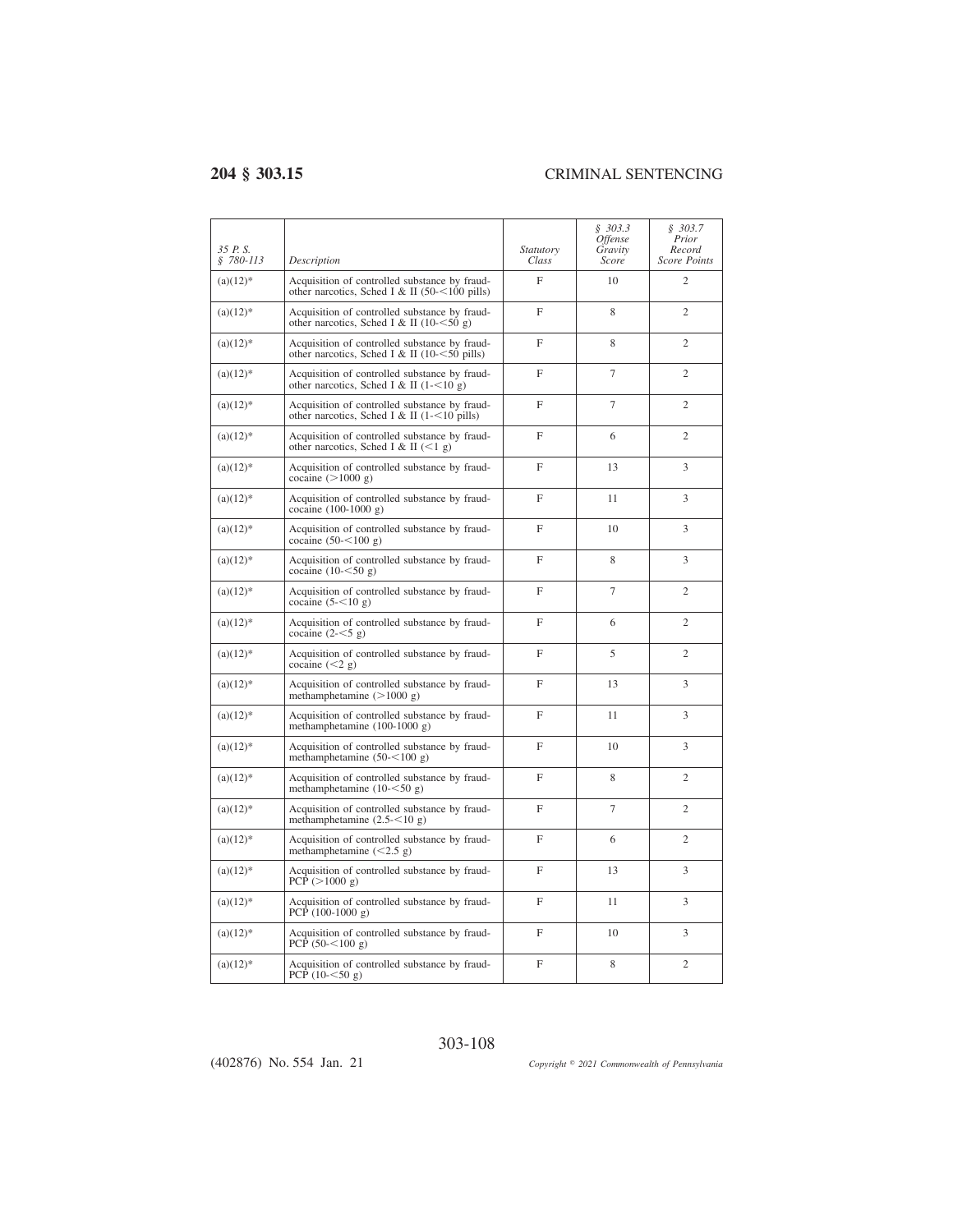| 35 P.S.<br>$$780-113$ | Description                                                                  | Statutory<br>Class | \$303.3<br><i><b>Offense</b></i><br>Gravity<br>Score | \$303.7<br>Prior<br>Record<br><b>Score Points</b> |
|-----------------------|------------------------------------------------------------------------------|--------------------|------------------------------------------------------|---------------------------------------------------|
| $(a)(12)^*$           | Acquisition of controlled substance by fraud-<br>PCP $(2.5 - 510)$ g)        | $\mathbf{F}$       | $\overline{7}$                                       | $\overline{c}$                                    |
| $(a)(12)*$            | Acquisition of controlled substance by fraud-<br>PCP $(<2.5 g)$              | $\mathbf{F}$       | 6                                                    | $\overline{c}$                                    |
| $(a)(12)^*$           | Acquisition of controlled substance by fraud-<br>MDMA (>1000 g)              | $\mathbf{F}$       | 13                                                   | 3                                                 |
| $(a)(12)*$            | Acquisition of controlled substance by fraud-<br>$MDMA (100-1000 g)$         | F                  | 11                                                   | 3                                                 |
| $(a)(12)^*$           | Acquisition of controlled substance by fraud-<br>MDMA $(50 - 100 g)$         | F                  | 10                                                   | 3                                                 |
| $(a)(12)^*$           | Acquisition of controlled substance by fraud-<br>MDMA $(10 - 50g)$           | $\mathbf{F}$       | 8                                                    | $\overline{2}$                                    |
| $(a)(12)^*$           | Acquisition of controlled substance by fraud-<br>MDMA $(2.5 - 10 g)$         | F                  | 7                                                    | $\overline{c}$                                    |
| $(a)(12)^*$           | Acquisition of controlled substance by fraud-<br>MDMA $(<2.5 g)$             | F                  | 6                                                    | $\overline{c}$                                    |
| $(a)(12)^*$           | Acquisition of controlled substance by fraud-<br>marijuana ( $>1000$ lbs.)   | F                  | 10                                                   | 3                                                 |
| $(a)(12)^*$           | Acquisition of controlled substance by fraud-<br>marijuana $($ >5000 plants) | $\mathbf{F}$       | 10                                                   | 3                                                 |
| $(a)(12)^*$           | Acquisition of controlled substance by fraud-<br>marijuana (50-1000 lbs.)    | $\mathbf{F}$       | 8                                                    | $\overline{2}$                                    |
| $(a)(12)^*$           | Acquisition of controlled substance by fraud-<br>marijuana (51-5000 plants)  | $\mathbf{F}$       | 8                                                    | $\overline{c}$                                    |
| $(a)(12)*$            | Acquisition of controlled substance by fraud-<br>marijuana $(10 - 50$ lbs.)  | F                  | 7                                                    | $\overline{c}$                                    |
| $(a)(12)^*$           | Acquisition of controlled substance by fraud-<br>marijuana (21-<51 plants)   | F                  | 7                                                    | $\mathfrak{2}$                                    |
| $(a)(12)^*$           | Acquisition of controlled substance by fraud-<br>marijuana $(1 - 10$ lbs.)   | $\mathbf{F}$       | 5                                                    | $\overline{2}$                                    |
| $(a)(12)^*$           | Acquisition of controlled substance by fraud-<br>marijuana (10-<21 plants)   | F                  | 5                                                    | $\overline{c}$                                    |
| $(a)(12)^*$           | Acquisition of controlled substance by fraud-<br>marijuana $(<1$ lb.)        | F                  | 3                                                    | $\overline{c}$                                    |
| $(a)(12)^*$           | Acquisition of controlled substance by fraud-<br>marijuana $(<10$ plants)    | $\mathbf{F}$       | 3                                                    | $\overline{c}$                                    |
| $(a)(12)^*$           | Acquisition of controlled substance by fraud-<br>Sched I                     | $\overline{F}$     | 5                                                    | $\overline{c}$                                    |
| $(a)(12)^*$           | Acquisition of controlled substance by fraud-<br>Sched II                    | $\mathbf{F}$       | 5                                                    | $\overline{2}$                                    |
| $(a)(12)^*$           | Acquisition of controlled substance by fraud-<br>Sched III                   | F                  | 5                                                    | $\overline{c}$                                    |
| $(a)(12)^*$           | Acquisition of controlled substance by fraud-<br>Sched IV                    | F                  | 5                                                    | 2                                                 |
| $(a)(12)^*$           | Acquisition of controlled substance by fraud-<br>Sched V                     | М                  | 3                                                    | m                                                 |
| (a)(13)               | Dispense drugs to dependent person (1st off)                                 | М                  | 4                                                    | m                                                 |

# 303-109

(402877) No. 554 Jan. 21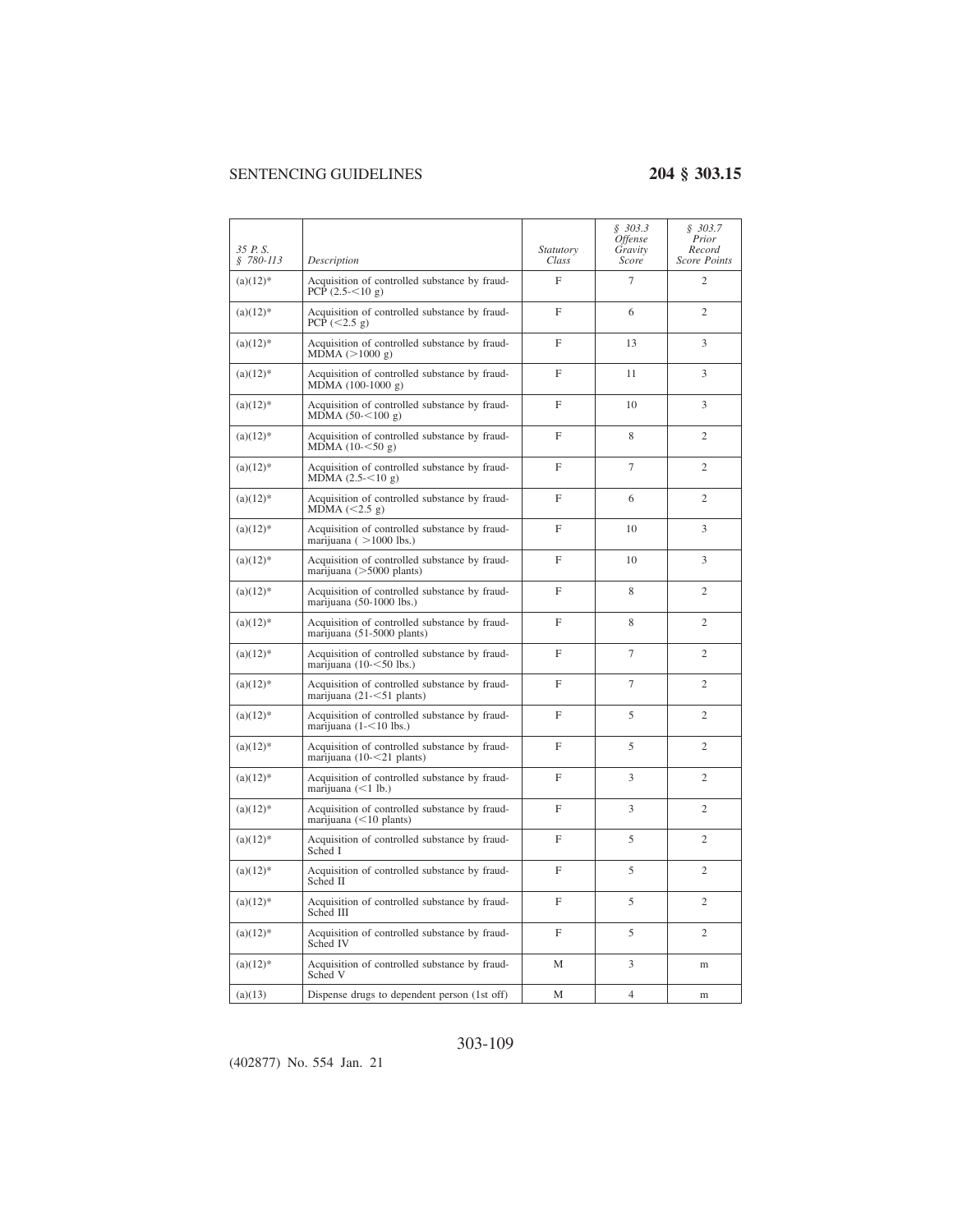$\overline{a}$ 

| 35 P.S.<br>$$780-113$ | Description                                                                            | <i>Statutory</i><br>Class | \$303.3<br><i>Offense</i><br>Gravity<br>Score | \$303.7<br>Prior<br>Record<br><b>Score Points</b> |
|-----------------------|----------------------------------------------------------------------------------------|---------------------------|-----------------------------------------------|---------------------------------------------------|
| (a)(13)               | Dispense drugs to dependent person (2nd/subsq<br>off)                                  | M                         | $\overline{4}$                                | m                                                 |
| $(a)(14)*$            | Delivery by practitioner-heroin $(>1000 g)$                                            | $\mathbf{F}$              | 13                                            | 3                                                 |
| $(a)(14)^*$           | Delivery by practitioner-heroin $(100-1000 g)$                                         | F                         | 11                                            | 3                                                 |
| $(a)(14)^*$           | Delivery by practitioner-heroin $(50 - 100)$ g)                                        | $\mathbf F$               | 10                                            | 3                                                 |
| $(a)(14)^*$           | Delivery by practitioner-heroin $(10 - 50 g)$                                          | F                         | 8                                             | $\overline{c}$                                    |
| $(a)(14)*$            | Delivery by practitioner-heroin $(1 - 10g)$                                            | F                         | $\overline{7}$                                | $\overline{c}$                                    |
| $(a)(14)^*$           | Delivery by practitioner-heroin $(< 1 g)$                                              | $\mathbf F$               | 6                                             | $\overline{c}$                                    |
| $(a)(14)^*$           | Delivery by practitioner-fentanyl and its<br>derivatives and analogues $(>=100 g)$     | $\mathbf{F}$              | 14                                            | 3                                                 |
| $(a)(14)^*$           | Delivery by practitioner-fentanyl and its<br>derivatives and analogues $(50 - 100)$ g) | $\mathbf{F}$              | 13                                            | 3                                                 |
| $(a)(14)^*$           | Delivery by practitioner-fentanyl and its<br>derivatives and analogues $(10 - 50$ g)   | F                         | 11                                            | $\mathfrak{2}$                                    |
| $(a)(14)^*$           | Delivery by practitioner-fentanyl and its<br>derivatives and analogues $(1 - 10 g)$    | $\mathbf{F}$              | 10                                            | $\overline{2}$                                    |
| $(a)(14)^*$           | Delivery by practitioner-fentanyl and its<br>derivatives and analogues $(<1$ g)        | $\mathbf{F}$              | 8                                             | $\overline{c}$                                    |
| $(a)(14)^*$           | Delivery by practitioner-other narcotics Sched I<br>& II $(>1000 \text{ g})$           | $\mathbf F$               | 13                                            | 3                                                 |
| $(a)(14)^*$           | Delivery by practitioner-other narcotics, Sched<br>I & II $(>1000 \text{ pills})$      | $\mathbf{F}$              | 13                                            | 3                                                 |
| $(a)(14)^*$           | Delivery by practitioner-other narcotics, Sched<br>$I & II$ (100-1000 g)               | F                         | 11                                            | 3                                                 |
| $(a)(14)^*$           | Delivery by practitioner-other narcotics, Sched<br>I & II $(100-1000 \text{ pills})$   | F                         | 11                                            | 3                                                 |
| $(a)(14)^*$           | Delivery by practitioner-other narcotics, Sched<br>I & II $(50 - 100)$ g)              | F                         | 10                                            | 3                                                 |
| $(a)(14)*$            | Delivery by practitioner-other narcotics, Sched<br>I & II $(50 - 100 \text{ pills})$   | $\mathbf{F}$              | 10                                            | $\overline{2}$                                    |
| $(a)(14)^*$           | Delivery by practitioner-other narcotics, Sched<br>I & II $(10 - 50g)$                 | $\overline{F}$            | 8                                             | $\overline{c}$                                    |
| $(a)(14)^*$           | Delivery by practitioner-other narcotics, Sched<br>I & II $(10 - 50$ pills)            | $\mathbf F$               | 8                                             | $\mathbf{2}$                                      |
| $(a)(14)^*$           | Delivery by practitioner-other narcotics, Sched<br>I & II $(1 - 510 g)$                | $\mathbf{F}$              | 7                                             | $\mathfrak{2}$                                    |
| $(a)(14)^*$           | Delivery by practitioner-other narcotics, Sched<br>I & II $(1 - 10$ pills)             | $\mathbf{F}$              | 7                                             | $\overline{c}$                                    |
| $(a)(14)^*$           | Delivery by practitioner-other narcotics, Sched<br>I & II $(1$ g)                      | F                         | 6                                             | $\mathfrak{2}$                                    |
| $(a)(14)*$            | Delivery by practitioner-cocaine $(>1000 g)$                                           | F                         | 13                                            | 3                                                 |
| $(a)(14)^*$           | Delivery by practitioner-cocaine $(100-1000 g)$                                        | $\mathbf F$               | 11                                            | 3                                                 |
| $(a)(14)*$            | Delivery by practitioner-cocaine $(50 - 100)$ g)                                       | F                         | 10                                            | 3                                                 |
| $(a)(14)^*$           | Delivery by practitioner-cocaine $(10 - 50 g)$                                         | F                         | 8                                             | $\overline{c}$                                    |

## 303-110

(402878) No. 554 Jan. 21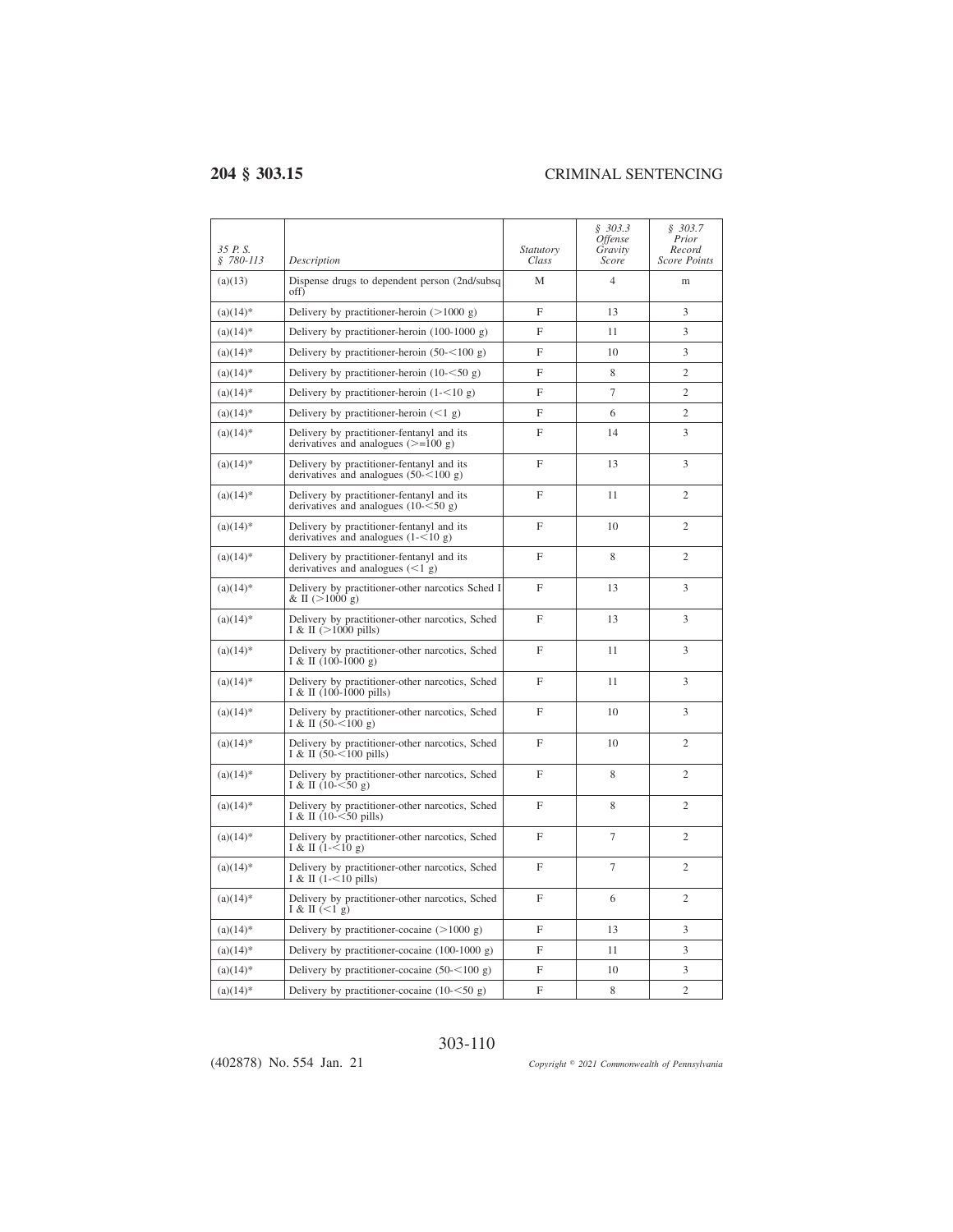$\overline{\phantom{a}}$ 

| 35 P.S.<br>$$780-113$ | Description                                                     | <i>Statutory</i><br>Class | \$303.3<br><i><b>Offense</b></i><br>Gravity<br>Score | \$303.7<br>Prior<br>Record<br>Score Points |
|-----------------------|-----------------------------------------------------------------|---------------------------|------------------------------------------------------|--------------------------------------------|
| $(a)(14)^*$           | Delivery by practitioner-cocaine $(5<10 \text{ g})$             | F                         | $\tau$                                               | 2                                          |
| $(a)(14)^*$           | Delivery by practitioner-cocaine $(2<5$ g)                      | F                         | 6                                                    | $\overline{c}$                             |
| $(a)(14)^*$           | Delivery by practitioner-cocaine $(< 2 g)$                      | F                         | 5                                                    | $\overline{2}$                             |
| $(a)(14)^*$           | Delivery by practitioner-methamphetamine<br>$(>1000 \text{ g})$ | F                         | 13                                                   | 3                                          |
| $(a)(14)^*$           | Delivery by practitioner-methamphetamine<br>$(100-1000 g)$      | $\overline{F}$            | 11                                                   | 3                                          |
| $(a)(14)^*$           | Delivery by practitioner-methamphetamine<br>$(50 - 5100 g)$     | $\mathbf{F}$              | 10                                                   | 3                                          |
| $(a)(14)^*$           | Delivery by practitioner-methamphetamine<br>$(10 - 50)$ g)      | $\mathbf{F}$              | 8                                                    | $\overline{2}$                             |
| $(a)(14)^*$           | Delivery by practitioner-methamphetamine<br>$(2.5 - 5.10)$ g)   | $\mathbf{F}$              | $\tau$                                               | $\overline{2}$                             |
| $(a)(14)^*$           | Delivery by practitioner-methamphetamine<br>(<2.5 g)            | F                         | 6                                                    | $\overline{2}$                             |
| $(a)(14)^*$           | Delivery by practitioner-PCP $(>1000 g)$                        | F                         | 13                                                   | 3                                          |
| $(a)(14)^*$           | Delivery by practitioner-PCP $(100-1000 g)$                     | F                         | 11                                                   | 3                                          |
| $(a)(14)^*$           | Delivery by practitioner-PCP $(50 - 100 g)$                     | F                         | 10                                                   | 3                                          |
| $(a)(14)^*$           | Delivery by practitioner-PCP $(10 - 50 g)$                      | $\overline{F}$            | 8                                                    | $\overline{2}$                             |
| $(a)(14)^*$           | Delivery by practitioner-PCP $(2.5 < 10 g)$                     | $\mathbf{F}$              | $\overline{7}$                                       | $\overline{2}$                             |
| $(a)(14)^*$           | Delivery by practitioner-PCP $(<2.5 g)$                         | F                         | 6                                                    | $\overline{2}$                             |
| $(a)(14)^*$           | Delivery by practitioner-MDMA $(>1000 g)$                       | F                         | 13                                                   | 3                                          |
| $(a)(14)^*$           | Delivery by practitioner-MDMA (100-1000 g)                      | F                         | 11                                                   | 3                                          |
| $(a)(14)^*$           | Delivery by practitioner-MDMA $(50 - 100)$ g)                   | F                         | 10                                                   | 3                                          |
| $(a)(14)^*$           | Delivery by practitioner-MDMA $(10 - 50 g)$                     | $\mathbf{F}$              | 8                                                    | $\mathfrak{2}$                             |
| $(a)(14)^*$           | Delivery by practitioner-MDMA $(2.5 < 10 g)$                    | F                         | $\overline{7}$                                       | $\overline{2}$                             |
| $(a)(14)^*$           | Delivery by practitioner-MDMA $(< 2.5 g)$                       | F                         | 6                                                    | $\overline{2}$                             |
| $(a)(14)^*$           | Delivery by practitioner-marijuana $(>1000$ lbs.)               | $\mathbf F$               | 10                                                   | 3                                          |
| $(a)(14)^*$           | Delivery by practitioner-marijuana (>5000<br>plants)            | F                         | 10                                                   | 3                                          |
| $(a)(14)^*$           | Delivery by practitioner-marijuana (50-1000<br>lbs.             | F                         | 8                                                    | $\mathfrak{2}$                             |
| $(a)(14)^*$           | Delivery by practitioner-marijuana (51-5000<br>plants)          | $\mathbf{F}$              | 8                                                    | $\overline{c}$                             |
| $(a)(14)^*$           | Delivery by practitioner-marijuana (10-<50<br>$lbs.$ )          | $\mathbf{F}$              | $\tau$                                               | $\mathfrak{2}$                             |
| $(a)(14)^*$           | Delivery by practitioner-marijuana (21-<51<br>plants)           | $\mathbf F$               | $7\phantom{.0}$                                      | $\mathfrak{2}$                             |
| $(a)(14)^*$           | Delivery by practitioner-marijuana $(1 - 10$ lbs.)              | F                         | 5                                                    | $\overline{2}$                             |
| $(a)(14)^*$           | Delivery by practitioner-marijuana $(10 - 21)$<br>plants)       | F                         | 5                                                    | $\overline{c}$                             |
| $(a)(14)^*$           | Delivery by practitioner-marijuana $(<1$ lb.)                   | F                         | 3                                                    | $\overline{c}$                             |

# 303-111

(402879) No. 554 Jan. 21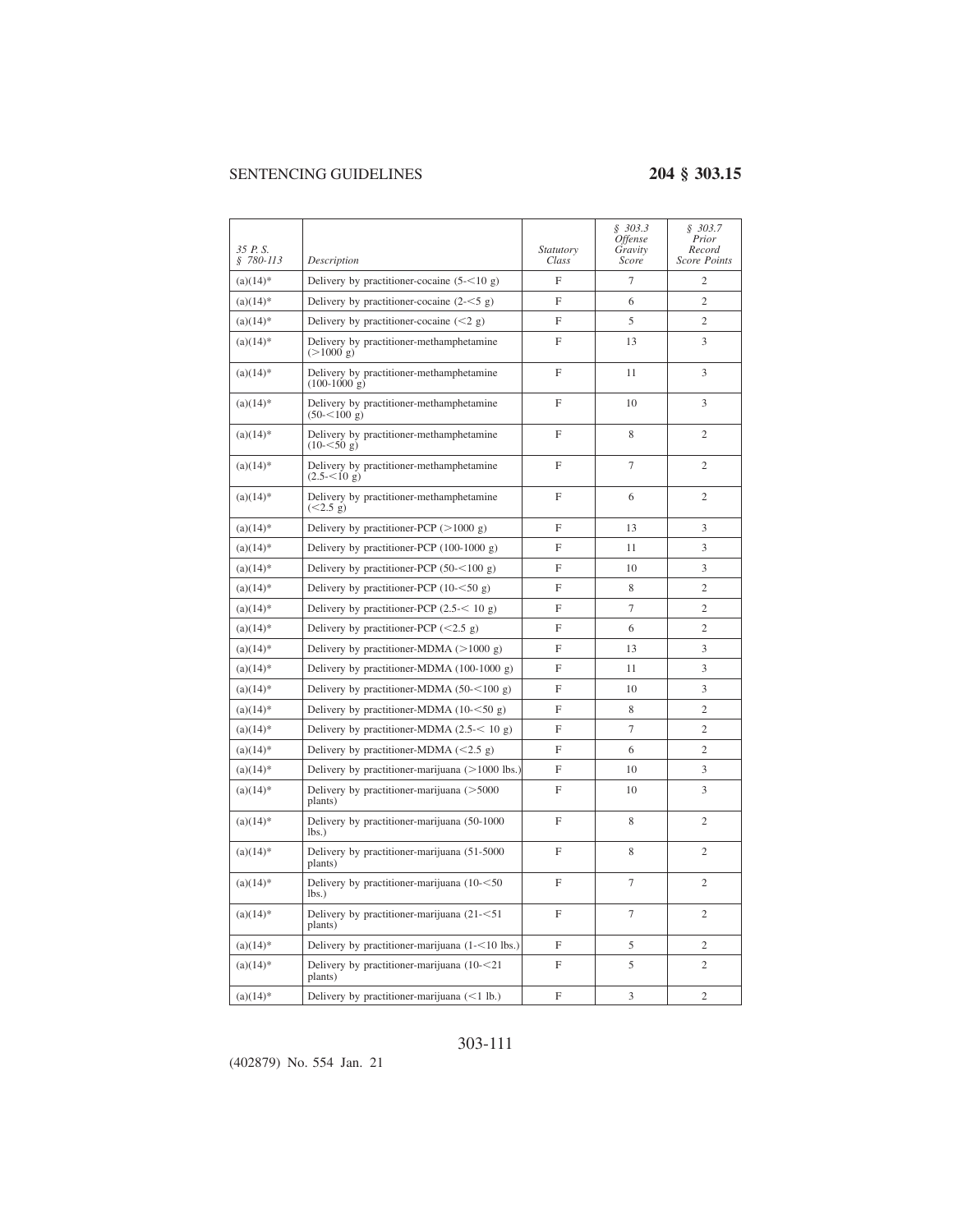| 35 P.S.<br>§ 780-113 | Description                                                     | <i>Statutory</i><br>Class | \$303.3\$<br><i>Offense</i><br>Gravity<br>Score | \$303.7<br>Prior<br>Record<br><b>Score Points</b> |
|----------------------|-----------------------------------------------------------------|---------------------------|-------------------------------------------------|---------------------------------------------------|
| $(a)(14)*$           | Delivery by practitioner-marijuana $(<10$ plants)               | F                         | 3                                               | $\overline{c}$                                    |
| $(a)(14)^*$          | Delivery by practitioner-Sched I                                | F                         | 5                                               | $\overline{c}$                                    |
| $(a)(14)^*$          | Delivery by practitioner-Sched II                               | F                         | 5                                               | $\overline{c}$                                    |
| $(a)(14)*$           | Delivery by practitioner-Sched III                              | F                         | 5                                               | $\overline{c}$                                    |
| $(a)(14)*$           | Delivery by practitioner-Sched IV                               | F                         | 5                                               | $\overline{2}$                                    |
| $(a)(14)^*$          | Delivery by practitioner-Sched V                                | М                         | 3                                               | m                                                 |
| (a)(15)              | Illegal retail sale-controlled substance (1st off)              | М                         | $\overline{4}$                                  | m                                                 |
| (a)(15)              | Illegal retail sale-controlled substance<br>(2nd/subsq off)     | M                         | $\overline{4}$                                  | m                                                 |
| (a)(16)              | Simple possession (1st off)                                     | М                         | 3                                               | m                                                 |
| (a)(16)              | Simple possession (2nd/subsq off)                               | M                         | 3                                               | m                                                 |
| (a)(16)              | Simple possession-GHB (1st off)                                 | $\mathbf F$               | 5                                               | $\overline{c}$                                    |
| (a)(16)              | Simple possession-GHB (2nd/sub off)                             | F                         | 5                                               | $\overline{c}$                                    |
| (a)(17)              | Dispense drugs w/o label by practitioner (1st<br>off)           | M                         | $\overline{4}$                                  | m                                                 |
| (a)(17)              | Dispense drugs w/o label by practitioner<br>$(2nd/subsq$ off)   | M                         | $\overline{4}$                                  | m                                                 |
| (a)(18)              | Illegal sale container (1st off)                                | M                         | $\overline{4}$                                  | m                                                 |
| (a)(18)              | Illegal sale container (2nd/subsq off)                          | M                         | $\overline{4}$                                  | m                                                 |
| (a)(19)              | Intentional unauthorized purchase (1st off)                     | M                         | 5                                               | m                                                 |
| (a)(19)              | Intentional unauthorized purchase (2nd/subsq)<br>off)           | М                         | 5                                               | m                                                 |
| (a)(20)              | Divulging trade secret (1st off)                                | М                         | $\overline{4}$                                  | m                                                 |
| (a)(20)              | Divulging trade secret (2nd/subsq off)                          | М                         | $\overline{4}$                                  | m                                                 |
| (a)(21)              | Failure to keep records (1st off)                               | M                         | $\overline{c}$                                  | m                                                 |
| (a)(21)              | Failure to keep records (2nd/subsq off)                         | M                         | $\overline{2}$                                  | m                                                 |
| (a)(22)              | Refusal of inspection (1st off)                                 | М                         | $\overline{2}$                                  | m                                                 |
| (a)(22)              | Refusal of inspection (2nd/subsq off)                           | М                         | $\overline{2}$                                  | m                                                 |
| (a)(23)              | Unauthorized removal of seals                                   | М                         | 5                                               | m                                                 |
| (a)(24)              | Failure to obtain license (1st off)                             | M                         | $\overline{2}$                                  | m                                                 |
| (a)(24)              | Failure to obtain license (2nd/subsq off)                       | M                         | $\overline{2}$                                  | m                                                 |
| (a)(25)              | Manufacture by unauthorized party                               | М                         | 5                                               | m                                                 |
| (a)(26)              | Distribution by registrant of Schedule I or II                  | М                         | 5                                               | m                                                 |
| (a)(27)              | Use of fictitious registration number                           | M                         | 5                                               | m                                                 |
| (a)(28)              | Furnish false application material                              | M                         | 5                                               | m                                                 |
| (a)(29)              | Production of counterfeit trademarks equipment                  | М                         | 5                                               | m                                                 |
| $(a)(30)*$           | Possession with intent to deliver-heroin<br>$(>1000 \text{ g})$ | $\mathbf F$               | 13                                              | 3                                                 |

303-112

(402880) No. 554 Jan. 21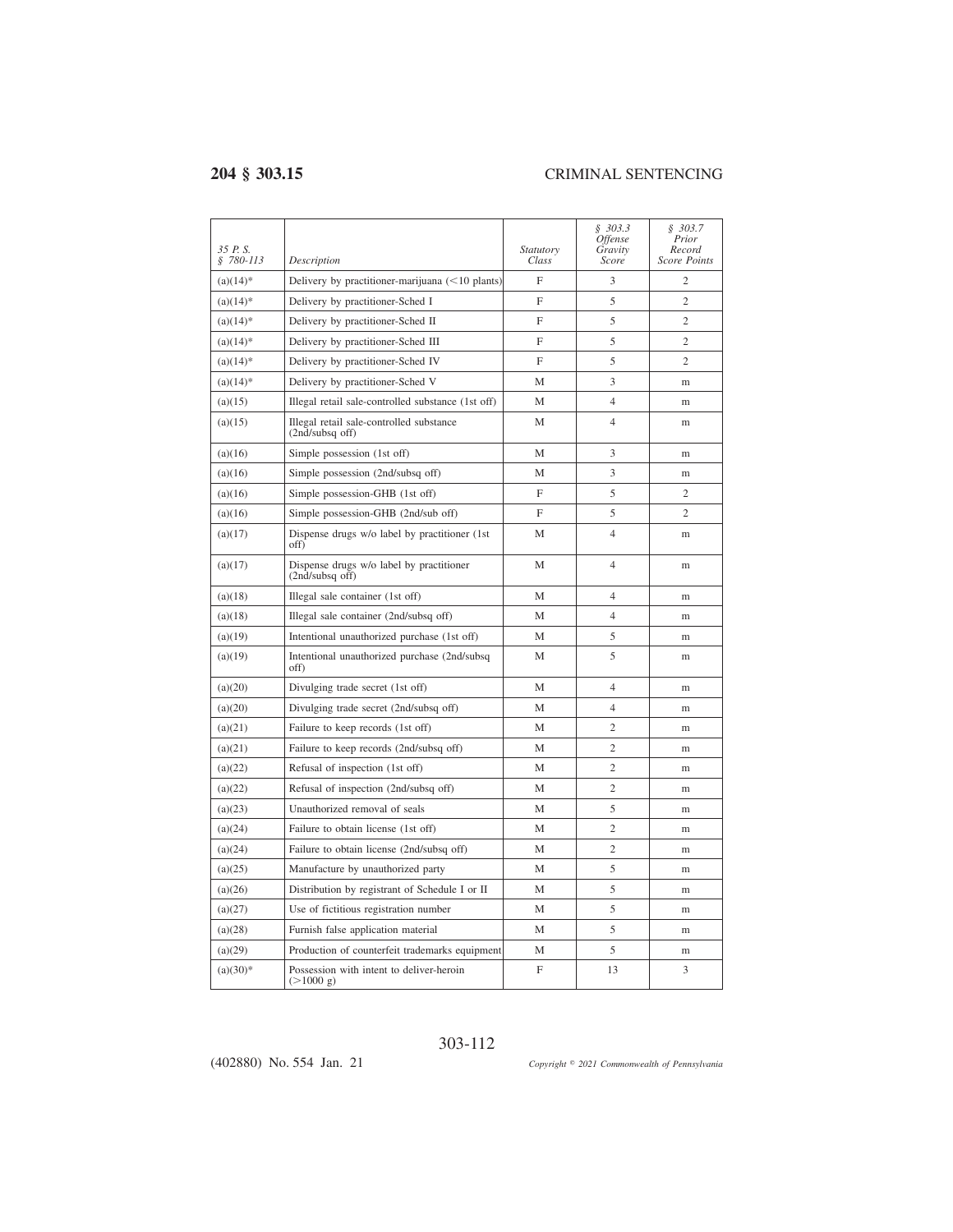| 35 P.S.<br>$$780-113$ | Description                                                                                         | <i>Statutory</i><br>Class | \$303.3<br><b>Offense</b><br>Gravity<br>Score | \$303.7<br>Prior<br>Record<br><b>Score Points</b> |
|-----------------------|-----------------------------------------------------------------------------------------------------|---------------------------|-----------------------------------------------|---------------------------------------------------|
| $(a)(30)*$            | Possession with intent to deliver-heroin<br>$(100-1000 g)$                                          | F                         | 11                                            | 3                                                 |
| $(a)(30)*$            | Possession with intent to deliver-heroin<br>$(50 - 100 g)$                                          | F                         | 10                                            | 3                                                 |
| $(a)(30)*$            | Possession with intent to deliver-heroin<br>$(10 - 50 g)$                                           | F                         | 8                                             | $\mathfrak{2}$                                    |
| $(a)(30)*$            | Possession with intent to deliver-heroin<br>$(1 - 510 \text{ g})$                                   | F                         | $\tau$                                        | $\overline{c}$                                    |
| $(a)(30)*$            | Possession with intent to deliver-heroin $(< 1 \text{ g})$                                          | F                         | 6                                             | 2                                                 |
| $(a)(30)$ *           | Possession with intent to deliver-fentanyl and<br>its derivatives and analogues $(>=100 \text{ g})$ | F                         | 14                                            | 3                                                 |
| $(a)(30)$ *           | Possession with intent to deliver-fentanyl and<br>its derivatives and analogues $(50 - 100)$ g)     | F                         | 13                                            | 3                                                 |
| $(a)(30)*$            | Possession with intent to deliver-fentanyl and<br>its derivatives and analogues $(10 - 50)$ g)      | F                         | 11                                            | $\overline{2}$                                    |
| $(a)(30)*$            | Possession with intent to deliver-fentanyl and<br>its derivatives and analogues $(1 - 10 g)$        | F                         | 10                                            | $\overline{c}$                                    |
| $(a)(30)*$            | Possession with intent to deliver-fentanyl and<br>its derivatives and analogues $(<1 g)$            | F                         | 8                                             | $\overline{c}$                                    |
| $(a)(30)$ *           | Possession with intent to deliver-other<br>narcotics, Sched I & II $(>1000 g)$                      | $\mathbf{F}$              | 13                                            | 3                                                 |
| $(a)(30)$ *           | Possession with intent to deliver-other<br>narcotics, Sched I & II (>1000 pills)                    | F                         | 13                                            | 3                                                 |
| $(a)(30)$ *           | Possession with intent to deliver-other<br>narcotics, Sched I & II (100-1000 g)                     | F                         | 11                                            | 3                                                 |
| $(a)(30)*$            | Possession with intent to deliver-other<br>narcotics, Sched I & II (100-1000 pills)                 | F                         | 11                                            | 3                                                 |
| $(a)(30)*$            | Possession with intent to deliver-other<br>narcotics, Sched I & II (50- $<$ 100 g)                  | $\mathbf F$               | 10                                            | 3                                                 |
| $(a)(30)*$            | Possession with intent to deliver-other<br>narcotics, Sched I & II (50- $\leq$ 100 pills)           | $\mathbf{F}$              | 10                                            | $\mathfrak{2}$                                    |
| $(a)(30)$ *           | Possession with intent to deliver-other<br>narcotics, Sched I & II (10-<50 g)                       | F                         | 8                                             | $\overline{c}$                                    |
| $(a)(30)$ *           | Possession with intent to deliver-other<br>narcotics, Sched I & II $(10-50)$ pills)                 | F                         | 8                                             | $\overline{c}$                                    |
| $(a)(30)$ *           | Possession with intent to deliver-other<br>narcotics, Sched I & II $(1 - 510)$ g)                   | F                         | $\overline{7}$                                | $\overline{c}$                                    |
| $(a)(30)*$            | Possession with intent to deliver-other<br>narcotics, Sched I & II (1-<10 pills)                    | F                         | $\overline{7}$                                | $\overline{2}$                                    |
| $(a)(30)*$            | Possession with intent to deliver-other<br>narcotics, Sched I & II $(<1 g)$                         | F                         | 6                                             | $\overline{c}$                                    |
| $(a)(30)*$            | Possession with intent to deliver-cocaine<br>(>1000 g)                                              | F                         | 13                                            | 3                                                 |
| $(a)(30)$ *           | Possession with intent to deliver-cocaine<br>$(100-1000 g)$                                         | F                         | 11                                            | 3                                                 |
| $(a)(30)$ *           | Possession with intent to deliver-cocaine<br>$(50 - 5100)$ g)                                       | F                         | 10                                            | 3                                                 |

# 303-113

(402881) No. 554 Jan. 21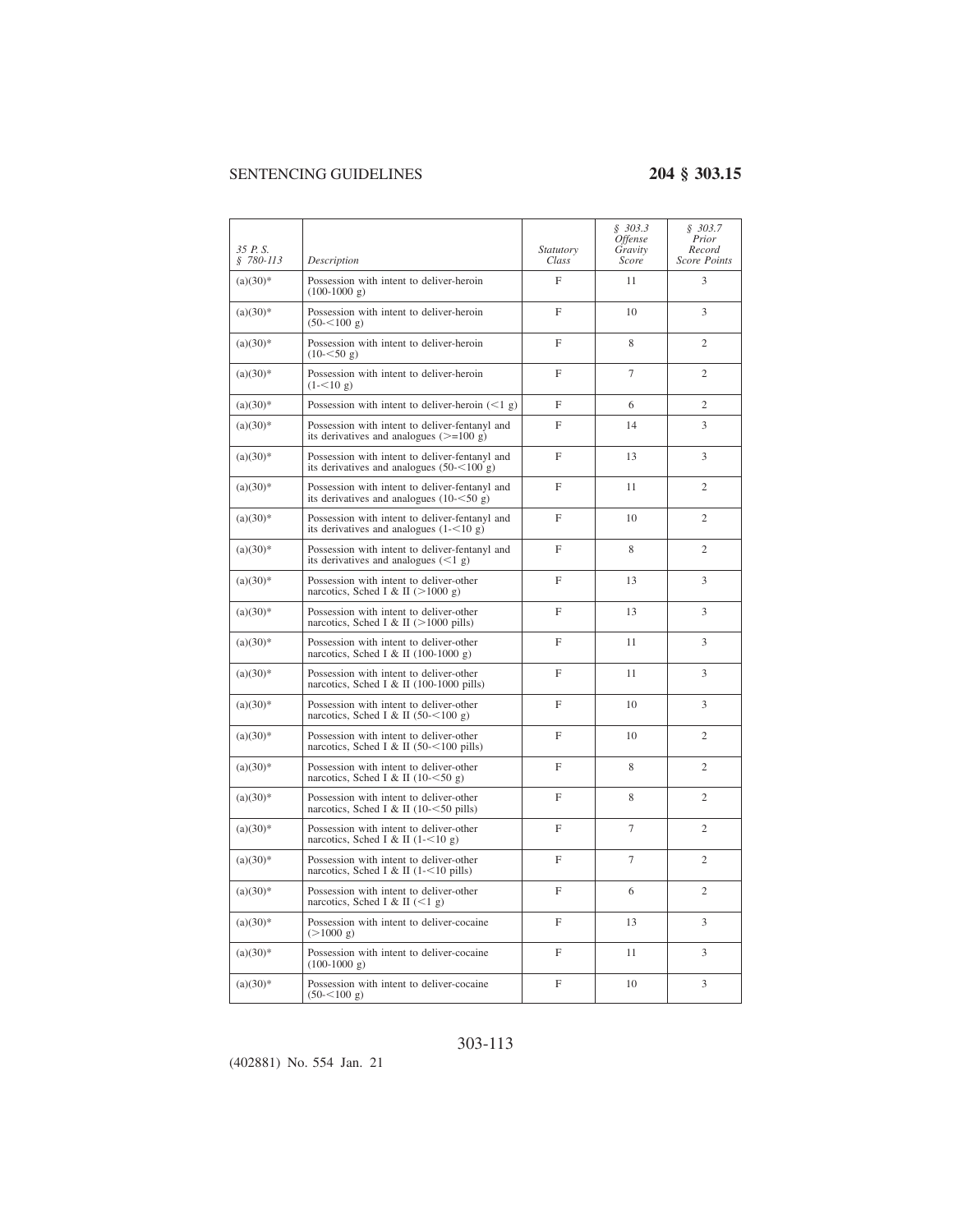| 35 P.S.<br>§ 780-113 | Description                                                           | Statutory<br>Class | \$303.3<br><i>Offense</i><br>Gravity<br>Score | \$303.7<br>Prior<br>Record<br><b>Score Points</b> |
|----------------------|-----------------------------------------------------------------------|--------------------|-----------------------------------------------|---------------------------------------------------|
| $(a)(30)$ *          | Possession with intent to deliver-cocaine<br>$(10 - 50 g)$            | F                  | 8                                             | $\overline{c}$                                    |
| $(a)(30)*$           | Possession with intent to deliver-cocaine<br>$(5 - 510 \text{ g})$    | F                  | 7                                             | $\overline{c}$                                    |
| $(a)(30)*$           | Possession with intent to deliver-cocaine<br>$(2 - 5g)$               | F                  | 6                                             | $\overline{c}$                                    |
| $(a)(30)*$           | Possession with intent to deliver-cocaine<br>(< 2 g)                  | F                  | 5                                             | $\overline{c}$                                    |
| $(a)(30)*$           | Possession with intent to deliver-<br>methamphetamine $(>1000 g)$     | F                  | 13                                            | 3                                                 |
| $(a)(30)*$           | Possession with intent to deliver-<br>methamphetamine (100-1000 g)    | F                  | 11                                            | 3                                                 |
| $(a)(30)*$           | Possession with intent to deliver-<br>methamphetamine $(50 - 100)$ g) | F                  | 10                                            | 3                                                 |
| $(a)(30)*$           | Possession with intent to deliver-<br>methamphetamine $(10 - 50 g)$   | F                  | 8                                             | $\overline{c}$                                    |
| $(a)(30)*$           | Possession with intent to deliver-<br>methamphetamine $(2.5 - 10 g)$  | F                  | $\overline{7}$                                | $\overline{2}$                                    |
| $(a)(30)$ *          | Possession with intent to deliver-<br>methamphetamine $(<2.5 g)$      | F                  | 6                                             | $\overline{c}$                                    |
| $(a)(30)*$           | Possession with intent to deliver-PCP<br>$(>1000 \text{ g})$          | F                  | 13                                            | 3                                                 |
| $(a)(30)*$           | Possession with intent to deliver-PCP<br>$(100-1000 g)$               | F                  | 11                                            | 3                                                 |
| $(a)(30)*$           | Possession with intent to deliver-PCP<br>$(50 - 100)$ g)              | F                  | 10                                            | 3                                                 |
| $(a)(30)$ *          | Possession with intent to deliver-PCP<br>$(10 - 50 g)$                | F                  | 8                                             | $\mathfrak{2}$                                    |
| $(a)(30)*$           | Possession with intent to deliver-PCP<br>$(2.5 - 510)$ g)             | F                  | 7                                             | $\overline{2}$                                    |
| $(a)(30)*$           | Possession with intent to deliver-PCP $(<2.5 g)$                      | F                  | 6                                             | $\mathfrak{2}$                                    |
| $(a)(30)*$           | Possession with intent to deliver-MDMA<br>(>1000 g)                   | F                  | 13                                            | 3                                                 |
| $(a)(30)*$           | Possession with intent to deliver-MDMA<br>$(100-1000 g)$              | F                  | 11                                            | 3                                                 |
| $(a)(30)*$           | Possession with intent to deliver-MDMA<br>$(50 - 5100)$ g)            | F                  | 10                                            | 3                                                 |
| $(a)(30)*$           | Possession with intent to deliver-MDMA<br>$(10 - 50 g)$               | F                  | 8                                             | $\overline{c}$                                    |
| $(a)(30)*$           | Possession with intent to deliver-MDMA<br>$(2.5 - 510)$ g)            | F                  | $\overline{7}$                                | $\overline{2}$                                    |
| $(a)(30)*$           | Possession with intent to deliver-MDMA<br>(<2.5 g)                    | F                  | 6                                             | $\overline{2}$                                    |
| $(a)(30)*$           | Possession with intent to deliver-marijuana<br>$(>1000$ lbs.)         | F                  | 10                                            | 3                                                 |
| $(a)(30)*$           | Possession with intent to deliver-marijuana<br>$($ >5000 plants)      | F                  | 10                                            | 3                                                 |

## 303-114

(402882) No. 554 Jan. 21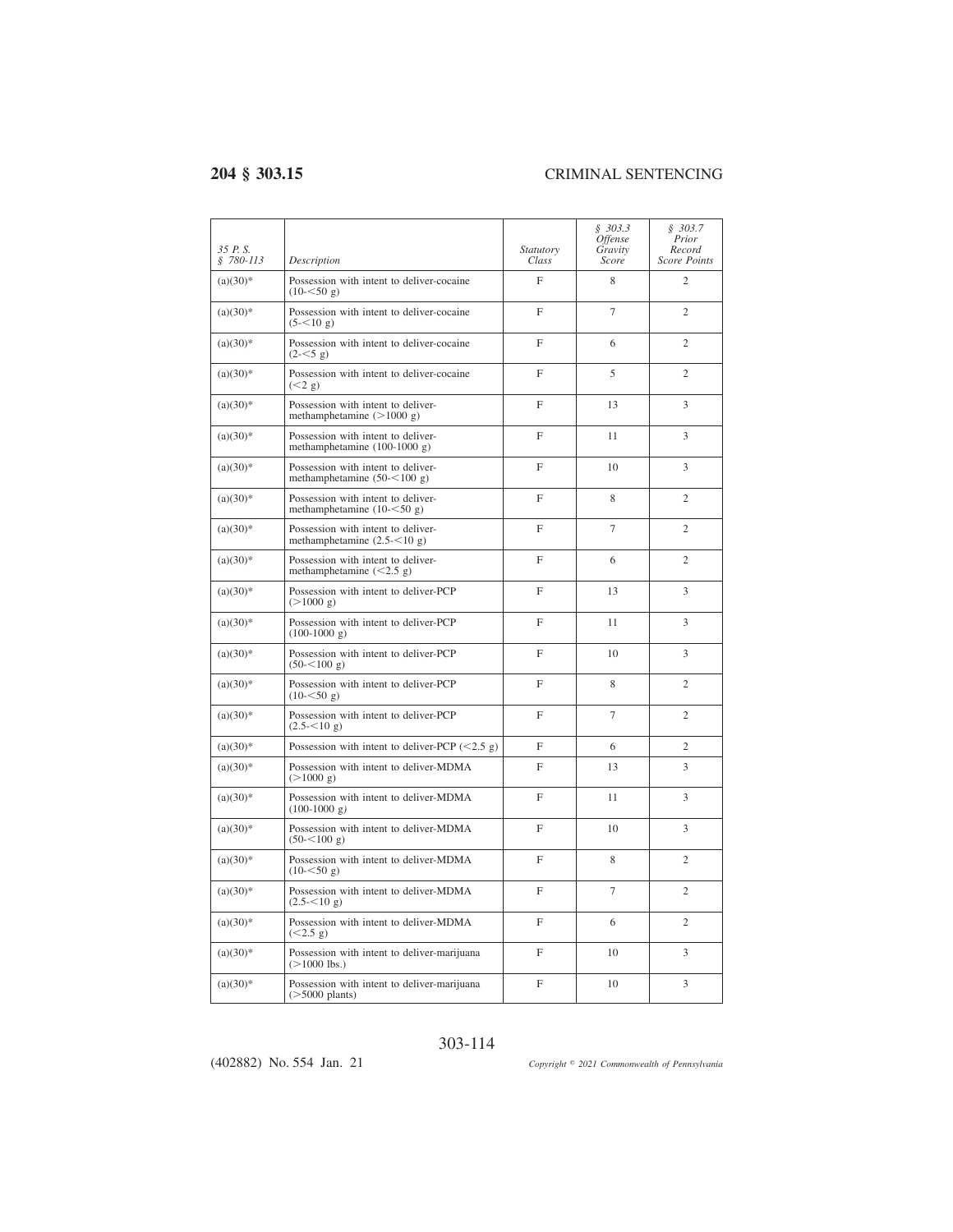| 35 P.S.<br>$$780-113$ | Description                                                                                                        | Statutory<br>Class | \$303.3<br><i>Offense</i><br>Gravity<br>Score | \$303.7<br>Prior<br>Record<br><b>Score Points</b> |
|-----------------------|--------------------------------------------------------------------------------------------------------------------|--------------------|-----------------------------------------------|---------------------------------------------------|
| $(a)(30)*$            | Possession with intent to deliver-marijuana<br>$(50-1000$ lbs.)                                                    | F                  | 8                                             | $\mathfrak{2}$                                    |
| $(a)(30)*$            | Possession with intent to deliver-marijuana<br>$(51-5000$ plants)                                                  | F                  | 8                                             | $\mathfrak{2}$                                    |
| $(a)(30)$ *           | Possession with intent to deliver-marijuana<br>$(10 - 50$ lbs.)                                                    | F                  | $\overline{7}$                                | $\overline{c}$                                    |
| $(a)(30)*$            | Possession with intent to deliver-marijuana<br>$(21 - 51$ plants)                                                  | F                  | $\overline{7}$                                | $\overline{2}$                                    |
| $(a)(30)*$            | Possession with intent to deliver-marijuana<br>$(1 - 510$ lbs.)                                                    | F                  | 5                                             | $\overline{c}$                                    |
| $(a)(30)*$            | Possession with intent to deliver-marijuana<br>$(10 - 21$ plants)                                                  | F                  | 5                                             | $\overline{c}$                                    |
| $(a)(30)*$            | Possession with intent to deliver-marijuana<br>$(<1$ lb.)                                                          | F                  | 3                                             | $\overline{2}$                                    |
| $(a)(30)*$            | Possession with intent to deliver-marijuana<br>$(<10$ plants)                                                      | F                  | 3                                             | $\mathfrak{2}$                                    |
| $(a)(30)*$            | Possession with intent to deliver-Sched I<br>$(>=100 \text{ g})$                                                   | F                  | $\overline{7}$                                | $\overline{2}$                                    |
| $(a)(30)*$            | Possession with intent to deliver-Sched I<br>(<100 g)                                                              | F                  | 5                                             | $\overline{c}$                                    |
| $(a)(30)*$            | Possession with intent to deliver-Sched II                                                                         | F                  | 5                                             | $\overline{2}$                                    |
| $(a)(30)$ *           | Possession with intent to deliver-Sched III                                                                        | F                  | 5                                             | $\overline{c}$                                    |
| $(a)(30)*$            | Possession with intent to deliver-Sched IV                                                                         | F                  | 5                                             | $\mathfrak{2}$                                    |
| $(a)(30)*$            | Possession with intent to deliver-Sched V                                                                          | M                  | 3                                             | m                                                 |
| (a)(31)               | Possession-small amt. of marijuana<br>$\left(<=30 \text{ g}/\leq=8 \text{ g} \text{ hashish}\right)$               | М                  | $\mathbf{1}$                                  | m                                                 |
| (a)(31)               | Possession-small amt. of marijuana<br>$\approx$ =30 g/ $\lt$ =8 g hashish): personal use                           | M                  | 1                                             | m                                                 |
| (a)(31)               | Possession-small amt. of marijuana<br>$\epsilon$ =30 g/ $\epsilon$ =8 g hashish: intent to distribute,<br>not sell | M                  | 1                                             | m                                                 |
| (a)(31)               | Possession-small amt. of marijuana<br>$\approx$ =30 g/ $\lt$ =8 g hashish): distribution, not sale                 | M                  | 1                                             | m                                                 |
| (a)(32)               | Possession-drug paraphernalia                                                                                      | M                  | 1                                             | m                                                 |
| (a)(33)               | Possession w/ intent to deliver paraphernalia-<br>under 18/3 yrs or more junior                                    | $M-2$              | $\overline{4}$                                | m                                                 |
| (a)(33)               | Possession w/ intent to deliver paraphernalia-<br>not to a minor                                                   | М                  | 3                                             | m                                                 |
| (a)(34)               | Place ad for sale of drug paraphernalia                                                                            | M                  | $\mathbf{1}$                                  | m                                                 |
| (a)(34)               | Place ad for sale of drug paraphernalia-GHB                                                                        | F                  | 5                                             | $\overline{2}$                                    |
| (a)(35)(i)            | Illegal sale of noncontrolled substance-intent to<br>distribute                                                    | F                  | 5                                             | $\overline{2}$                                    |
| (a)(35)(ii)           | Illegal sale of noncontrolled substance-<br>represent as controlled substance                                      | F                  | 5                                             | $\mathfrak{2}$                                    |
| (a)(35)(iii)          | Illegal sale of noncontrolled substance-<br>distribute for redistribution                                          | F                  | 5                                             | $\mathfrak{2}$                                    |

# 303-115

(402883) No. 554 Jan. 21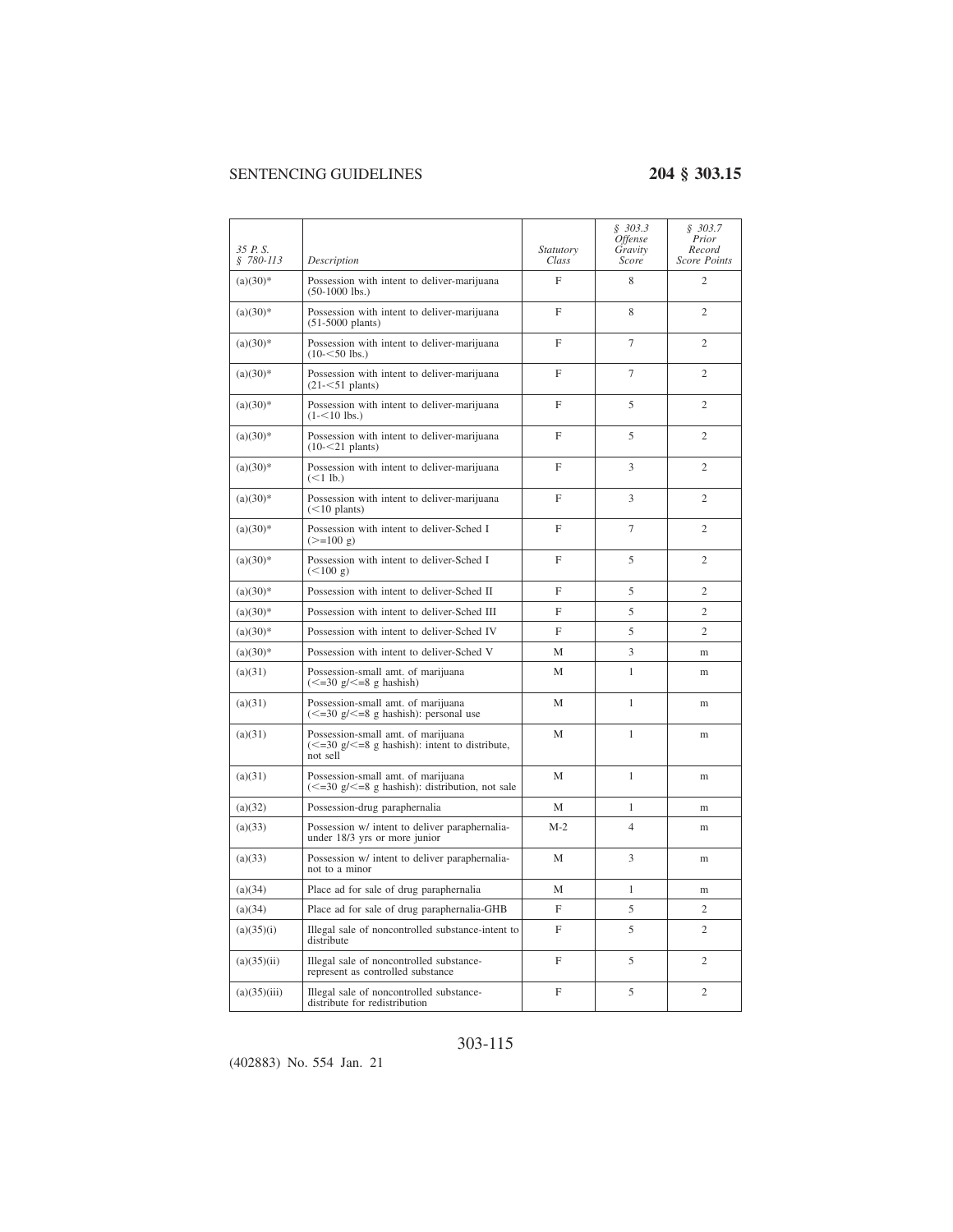| 35 P.S<br>\$780-113 | Description                                                                              | Statutory<br>Class | \$303.3<br><i><b>Offense</b></i><br>Gravity<br><b>Score</b> | \$303.7<br>Prior<br>Record<br><b>Score Points</b> |
|---------------------|------------------------------------------------------------------------------------------|--------------------|-------------------------------------------------------------|---------------------------------------------------|
| (a)(36)             | Possession w/ intent to deliver-designer drugs                                           | F                  | 5                                                           | 2                                                 |
| (a)(37)             | Possession $>30$ doses-anabolic steroid (1st off)                                        | M                  | 4                                                           | m                                                 |
| (a)(37)             | Possession > 30 doses-anabolic steroid (2nd/<br>subsq off)                               | M                  | 4                                                           | m                                                 |
| (a)(38)(II)         | Unlawful manufacture-methamphetamine<br>(BI of child $\leq$ 18)                          | $F-2$              | $\mathbf Q$                                                 | $\overline{c}$                                    |
| (a)(38)(I)          | Unlawful manufacture-methamphetamine<br>$\left(\text{child} < 18 \text{ present}\right)$ | $F-3$              | $\overline{7}$                                              | 1                                                 |
| (a)(39)             | Possess ephedrine, etc. w/ intent to manuf.<br>methamphetamine (1st off)                 | M                  | $\mathfrak{D}$                                              | m                                                 |
| (a)(39)             | Possess ephedrine, etc. w/ intent to manuf.<br>methamphetamine (2nd/subsq off)           | M                  | $\mathcal{D}_{\alpha}$                                      | m                                                 |
| (a)(40)             | Retail sale-product containing ephedrine, etc.<br>$(1st$ off)                            | M                  | $\mathfrak{2}$                                              | m                                                 |
| (a)(40)             | Retail sale-product containing ephedrine, etc.<br>$(2nd/subsq$ off)                      | M                  | $\overline{c}$                                              | m                                                 |

m=other misdemeanor offense. See § 303.7(a)(5).

| 35 P.S.<br>$$780-113.1$ | Description                                                            | Statutory<br>Class | \$303.3<br><i><b>Offense</b></i><br>Gravity<br><b>Score</b> | \$303.7<br>Prior<br>Record<br><b>Score Points</b> |
|-------------------------|------------------------------------------------------------------------|--------------------|-------------------------------------------------------------|---------------------------------------------------|
| (a)(1)(i)               | Possess liquefied ammonia-purpose other than<br>agriculture/industrial | M                  | 3                                                           | m                                                 |
| (a)(1)(ii)              | Possess liquefied ammonia-unapproved<br>container                      | M                  | 3                                                           | m                                                 |
| (a)(2)                  | Possess liquefied ammonia-intent to manuf<br>controlled substance      | F                  | 5                                                           |                                                   |
| (a)(3)                  | Possess red phosphorous-intent to manuf<br>controlled substance        | F                  | 5                                                           |                                                   |
| (a)(4)                  | Possess esters/salts/etc. w/ intent to manuf<br>controlled substance   | F                  | 5                                                           | C                                                 |

| 35 P.S.<br>$$780-113.4$ | Description                                                              | <i>Statutory</i><br>Class | \$303.3<br><i><b>Offense</b></i><br>Gravity<br><b>Score</b> | \$303.7<br>Prior<br>Record<br><b>Score Points</b> |
|-------------------------|--------------------------------------------------------------------------|---------------------------|-------------------------------------------------------------|---------------------------------------------------|
| (a)(1)                  | Operate meth lab-create chemical reaction                                | $F-2$                     |                                                             |                                                   |
| (a)(3)                  | Operate meth lab-create chemical reaction<br>$(w/in 1000$ ft. of school) | $F-1$                     | 8                                                           |                                                   |
| (b)(1)                  | Operate meth lab-stores/disposes substance<br>used in manuf.             | $F-3$                     |                                                             |                                                   |

303-116

(402884) No. 554 Jan. 21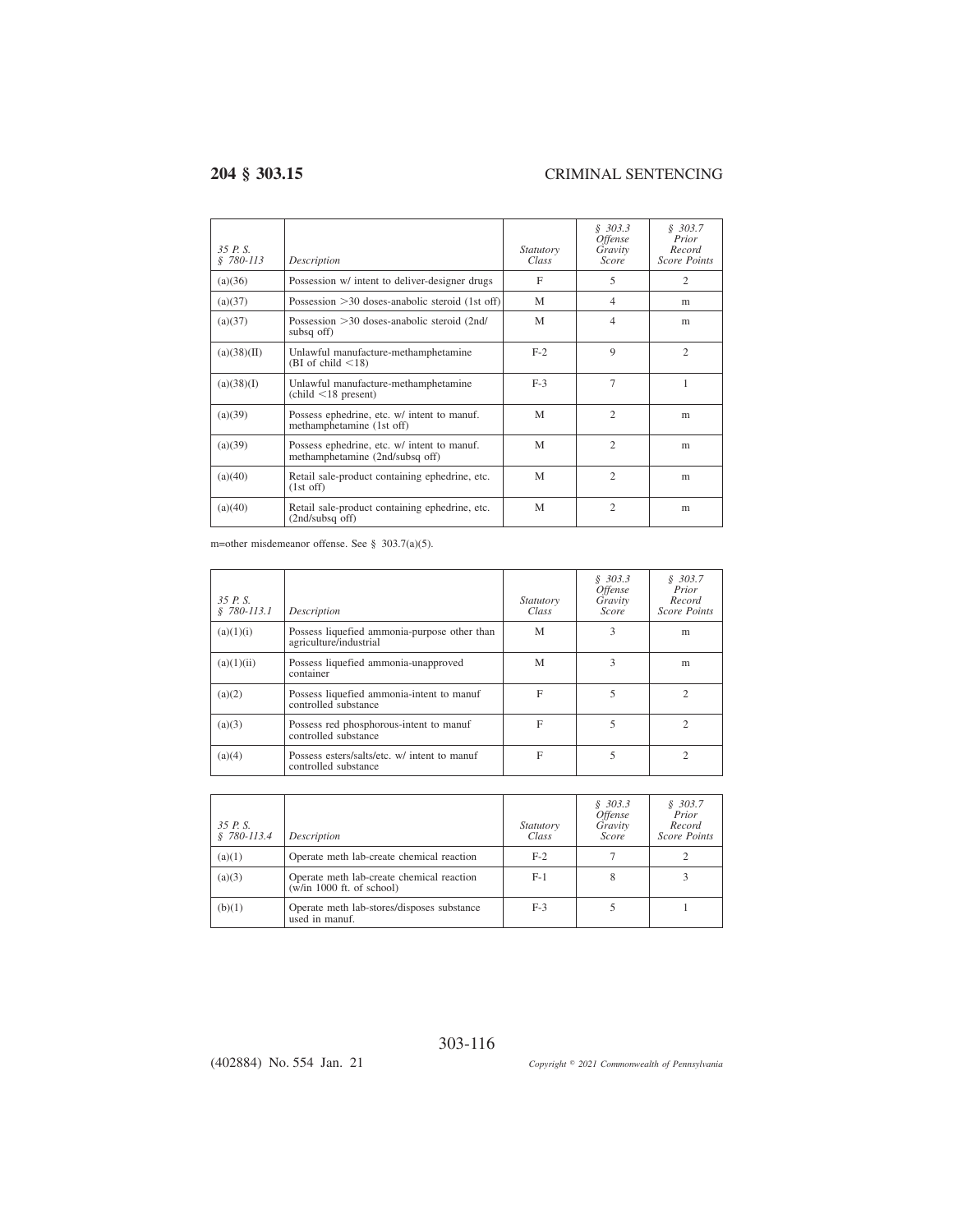| 35 P.S.                  | Description                                                  | <i>Statutory</i><br>Class | \$303.3<br><i><b>Offense</b></i><br>Gravity<br>Score | \$303.7<br>Prior<br>Record<br><b>Score Points</b> |
|--------------------------|--------------------------------------------------------------|---------------------------|------------------------------------------------------|---------------------------------------------------|
| $6018.101-$<br>6018.1002 | Solid Waste Management Act                                   |                           |                                                      |                                                   |
|                          | Knowingly transports, etc. hazardous waste<br>without permit | $F-1$                     | 9                                                    |                                                   |
|                          | Transports, etc. hazardous waste without permit              | $F-2$                     | $\overline{7}$                                       | $\overline{2}$                                    |
|                          | Violation of Act, DER Order, etc.                            | $M-3$                     |                                                      | m                                                 |
| $691.1 -$<br>691.1001    | Clean Streams Law                                            |                           |                                                      |                                                   |
|                          | Violation of Act, DER Order, etc.                            | $M-3$                     | 1                                                    | m                                                 |
| $4001 - 4015$            | Air Pollution Control Act                                    |                           |                                                      |                                                   |
|                          | Knowingly releases hazardous air pollutant                   | $F-1$                     | 9                                                    | 1                                                 |
|                          | Violation of Act, DER Order, etc.                            | $M-2$                     | $\overline{c}$                                       | m                                                 |
|                          | Negligently releases hazardous air pollution                 | $M-3$                     |                                                      | m                                                 |

m=other misdemeanor offense. See § 303.7(a)(5).

## **JUDICIAL CODE**

| 42 $Pa.C.S.$ $\delta$ | Description                                                                     | Statutory<br>Class | \$303.3<br><i><b>Offense</b></i><br>Gravity<br>Score | \$303.7<br>Prior<br>Record<br><b>Score Points</b> |
|-----------------------|---------------------------------------------------------------------------------|--------------------|------------------------------------------------------|---------------------------------------------------|
| 4583.1(a)(1)          | Agg. jury tampering-employ force/violence<br>(charged crime Mur 1/Mur 2/F-1)    | $F-1$              | 11                                                   | $\overline{4}$                                    |
| 4583.1(a)(1)          | Agg. jury tampering-employ force/violence<br>$(charged crime F-2)$              | $F-2$              | $\mathbf Q$                                          | $\overline{c}$                                    |
| 4583.1(a)(1)          | Agg. jury tampering-employ force/violence<br>(any other charged crime)          | $F-3$              | $\overline{7}$                                       | 1                                                 |
| 4583.1(a)(2)          | Agg. jury tampering-pecuniary/benefit<br>(charged crime Mur 1/Mur 2/F-1)        | $F-1$              | 11                                                   | $\overline{4}$                                    |
| 4583.1(a)(2)          | Agg. jury tampering-pecuniary/benefit<br>(charged crime F-2)                    | $F-2$              | $\mathbf Q$                                          | $\overline{c}$                                    |
| 4583.1(a)(2)          | Agg. jury tampering-pecuniary/benefit<br>(any other charged crime)              | $F-3$              | $\tau$                                               | 1                                                 |
| 4583.1(a)(3)          | Agg. jury tampering-further conspiracy<br>(charged crime Mur 1/Mur 2/F-1)       | $F-1$              | 11                                                   | $\overline{4}$                                    |
| 4583.1(a)(3)          | Agg. jury tampering-further conspiracy<br>(charged crime F-2)                   | $F-2$              | 9                                                    | $\mathcal{L}$                                     |
| 4583.1(a)(3)          | Agg. jury tampering-further conspiracy<br>(any other charged crime)             | $F-3$              | $\overline{7}$                                       | 1                                                 |
| 4583.1(a)(4)          | Agg. jury tampering-accept pecuniary benefit<br>(charged crime Mur 1/Mur 2/F-1) | $F-1$              | 11                                                   | $\overline{4}$                                    |
| 4583.1(a)(4)          | Agg. jury tampering-accept pecuniary benefit<br>(charged crime $F-2$ )          | $F-2$              | 9                                                    | $\overline{c}$                                    |
| 4583.1(a)(4)          | Agg. jury tampering-accept pecuniary benefit<br>(any other charged crime)       | $F-3$              | $\tau$                                               | 1                                                 |

## 303-117

(402885) No. 554 Jan. 21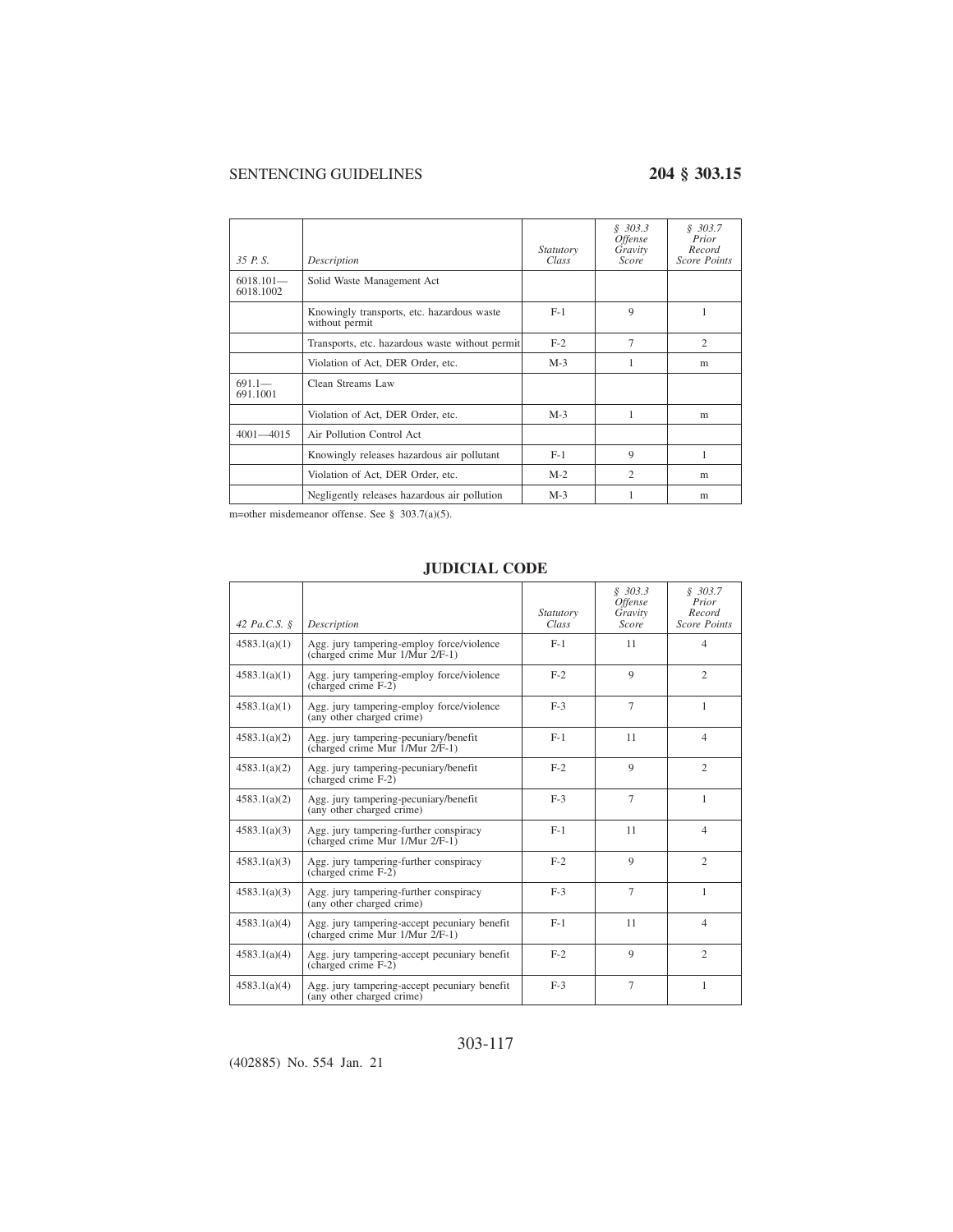$\overline{\phantom{0}}$ 

| 75 Pa.C.S. §      | Description                                                                                                                                                                                                                                                                                                                                    | <i>Statutory</i><br>Class | \$303.3<br><i><b>Offense</b></i><br>Gravity<br>Score | \$303.7<br>Prior<br>Record<br><b>Score Points</b> |
|-------------------|------------------------------------------------------------------------------------------------------------------------------------------------------------------------------------------------------------------------------------------------------------------------------------------------------------------------------------------------|---------------------------|------------------------------------------------------|---------------------------------------------------|
| 1543(b)(1)(iii)   | Drive w/ suspended/revoked license as<br>condition of ARD/conviction for DUI (3rd/<br>subsq off)                                                                                                                                                                                                                                               | $M-3$                     | 1                                                    | m                                                 |
| 1543(b)(1.1)(ii)  | Drive w/ susp. lic. & BAC $>=0.02\%$ /or under<br>influence of controlled subst. (2nd off)                                                                                                                                                                                                                                                     | $M-3$                     | 1                                                    | m                                                 |
| 1543(b)(1.1)(iii) | Drive w/ susp. lic. & BAC $\geq$ =0.02%/or under<br>influence of controlled subst. (3rd/subsq off)                                                                                                                                                                                                                                             | $M-1$                     | 3                                                    | m                                                 |
| 1571(a.1)         | Violations concerning licenses-agents issuing<br>altered driver's license                                                                                                                                                                                                                                                                      | $F-3$                     | 5                                                    | $\mathbf{1}$                                      |
| 1571(a)(5)        | Violations concerning licenses-exhibit<br>fictitious driver's license                                                                                                                                                                                                                                                                          | $M-1$                     | 3                                                    | m                                                 |
| 3105(g)(2)        | Unauth, operation of preemptive device                                                                                                                                                                                                                                                                                                         | $M-3$                     | 1                                                    | m                                                 |
| 3367              | Racing on highways (2nd/subsq off)                                                                                                                                                                                                                                                                                                             | М                         | 1                                                    | m                                                 |
| 3712(a)           | Abandonment of vehicles-on highway (3rd/<br>subsq off)                                                                                                                                                                                                                                                                                         | $M-3$                     | 1                                                    | m                                                 |
| 3712(b)           | Abandonment of vehicles-public/private<br>property (3rd/subsq off)                                                                                                                                                                                                                                                                             | $M-3$                     | 1                                                    | m                                                 |
| 3712.2(a)         | Stripping abandoned vehicles (2nd/subsq off)                                                                                                                                                                                                                                                                                                   | $F-3$                     | 5                                                    | 1                                                 |
| 3712.2(a)         | Stripping abandoned vehicles (1st off)                                                                                                                                                                                                                                                                                                         | $M-3$                     | 1                                                    | m                                                 |
| $3732(a)*$        | Homicide by vehicle-w/ one additional factor<br>from each of the following two categories<br>present during the criminal incident: 1) DUI<br>conviction or texting (75-3316) and 2) active<br>work zone (75-3326), emergency vehicle<br>(75-3325), or emergency response area<br>$(75-3327)$                                                   | $F-31$                    | 10                                                   | 1                                                 |
| $3732(a)*$        | Homicide by vehicle-w/ one additional factor<br>from each of the following two categories<br>present during the criminal incident: 1) DUI<br>conviction or texting (75-3316) and 2)<br>required to be licensed (75-1501), operating<br>privilege suspended/revoked (75-1543)                                                                   | $F-3$                     | 10                                                   | 1                                                 |
| $3732(a)*$        | Homicide by vehicle-w/ one additional factor<br>from each of the following two categories<br>present during the criminal incident: 1)<br>required to be licensed (75-1501), operating<br>privilege suspended/revoked (75-1543) and<br>2) active work zone (75-3326), emergency<br>vehicle (75-3325), or emergency response area<br>$(75-3327)$ | $F-31$                    | 8                                                    | 1                                                 |
| $3732(a)*$        | Homicide by vehicle-w/ one additional factor<br>present during the criminal incident: DUI<br>conviction, texting (75-3316), required to be<br>licensed (75-1501), operating privilege<br>suspended/revoked (75-1543), active work<br>zone (75-3326), emergency vehicle (75-3325),<br>or emergency response area (75-3327)                      | $F-31$                    | 8                                                    | 1                                                 |
| $3732(a)*$        | Homicide by vehicle                                                                                                                                                                                                                                                                                                                            | $F-3$                     | 6                                                    | 1                                                 |

303-118

## **VEHICLE LAW OFFENSES**

(402886) No. 554 Jan. 21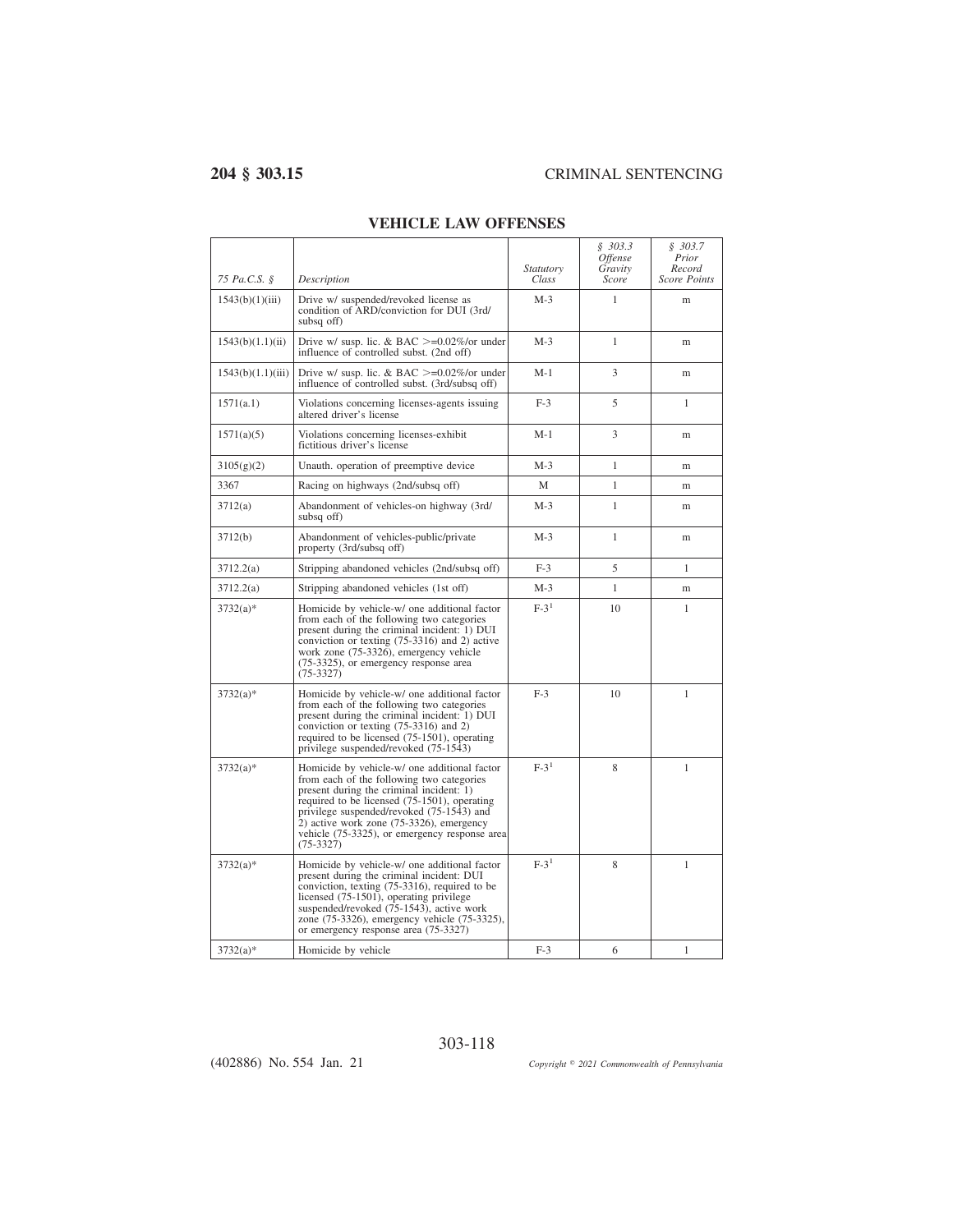| 75 Pa.C.S. §     | Description                                                                                                                                                                                                                                                                                                                                                   | <i>Statutory</i><br>Class | \$303.3\$<br><i>Offense</i><br>Gravity<br>Score | \$303.7<br>Prior<br>Record<br><b>Score Points</b> |
|------------------|---------------------------------------------------------------------------------------------------------------------------------------------------------------------------------------------------------------------------------------------------------------------------------------------------------------------------------------------------------------|---------------------------|-------------------------------------------------|---------------------------------------------------|
| $3732.1(a)*$     | Aggravated assault by vehicle w/ one<br>additional factor from each of the following<br>two categories present during the criminal<br>incident: 1) DUI conviction or texting<br>$(75-3316)$ and 2) active work zone $(75-3326)$ ,<br>emergency vehicle (75-3325), or emergency<br>response area (75-3327)                                                     | $F-3^2$                   | 9                                               | 1                                                 |
| $3732.1(a)*$     | Aggravated assault by vehicle w/ one<br>additional factor from each of the following<br>two categories present during the criminal<br>incident: 1) DUI conviction or texting<br>$(75-3316)$ and 2) required to be licensed<br>(75-1501), operating privilege suspended/<br>revoked (75-1543)                                                                  | $F-3^2$                   | 9                                               | 1                                                 |
| $3732.1(a)*$     | Aggravated assault by vehicle w/ one<br>additional factor from each of the following<br>two categories present during the criminal<br>incident: 1) required to be licensed<br>(75-1501), operating privilege suspended/<br>revoked (75-1543) and 2) active work zone<br>$(75-3326)$ , emergency vehicle $(75-3325)$ , or<br>emergency response area (75-3327) | $F-3^2$                   | $\overline{7}$                                  | 1                                                 |
| $3732.1(a)*$     | Aggravated assault by vehicle w/ one<br>additional factor present during the criminal<br>incident: DUI conviction, texting (75-3316),<br>required to be licensed (75-1501), operating<br>privilege suspended/revoked (75-1543), active<br>work zone (75-3326), emergency vehicle<br>(75-3325), or emergency response area<br>$(75-3327)$                      | $F-3$                     | $\overline{7}$                                  | 1                                                 |
| $3732.1(a)*$     | Aggravated assault by vehicle                                                                                                                                                                                                                                                                                                                                 | $F-3$                     | 5                                               | 1                                                 |
| 3733(a)          | Fleeing or eluding police officer                                                                                                                                                                                                                                                                                                                             | $M-2$                     | $\overline{c}$                                  | m                                                 |
| 3733(a)          | Fleeing or eluding police officer-with DUI/<br>cross state line/high-speed chase                                                                                                                                                                                                                                                                              | $F-3$                     | 5                                               | 1                                                 |
| 3735(a)(1)(i)    | Homicide by vehicle while DUI                                                                                                                                                                                                                                                                                                                                 | $F-2$                     | 10                                              | 2                                                 |
| 3735(a)(1)(ii)   | Homicide by vehicle while DUI (prior DUI)                                                                                                                                                                                                                                                                                                                     | $F-1$                     | 11                                              | 3                                                 |
| 3735.1(a)        | Aggravated assault by vehicle while DUI                                                                                                                                                                                                                                                                                                                       | $F-2$                     | 9                                               | $\overline{c}$                                    |
| $3735.1(a.1)$ *  | Aggravated assault by vehicle while DUI-<br>required to be licensed (75-1501) or operating<br>privilege suspended/revoked (75-1543)                                                                                                                                                                                                                           | $F-2$                     | 10                                              | 2                                                 |
| 3742(a)          | Accident involving death/personal injury-<br>failure to stop (death)                                                                                                                                                                                                                                                                                          | $F-2$                     | 9                                               | $\overline{c}$                                    |
| 3742(a)          | Accident involving death/personal injury-<br>failure to stop $(S\overline{BI})$                                                                                                                                                                                                                                                                               | $F-3$                     | 5                                               | 1                                                 |
| 3742(a)          | Accident involving death/personal injury-<br>failure to stop (injury)                                                                                                                                                                                                                                                                                         | M-1                       | 3                                               | m                                                 |
| $3742.1(a)(1)$ * | Accident involving death/personal injury-not<br>properly licensed (death)                                                                                                                                                                                                                                                                                     | $F-3$                     | 6                                               | 1                                                 |
| $3742.1(a)(1)$ * | Accident involving death/personal injury-not<br>properly licensed (SBI)                                                                                                                                                                                                                                                                                       | $F-3$                     | 5                                               | $\mathbf{1}$                                      |
| 3742.1(a)(1)     | Accident involving death/personal injury-not<br>properly licensed                                                                                                                                                                                                                                                                                             | M-2                       | 2                                               | m                                                 |

# 303-119

(402887) No. 554 Jan. 21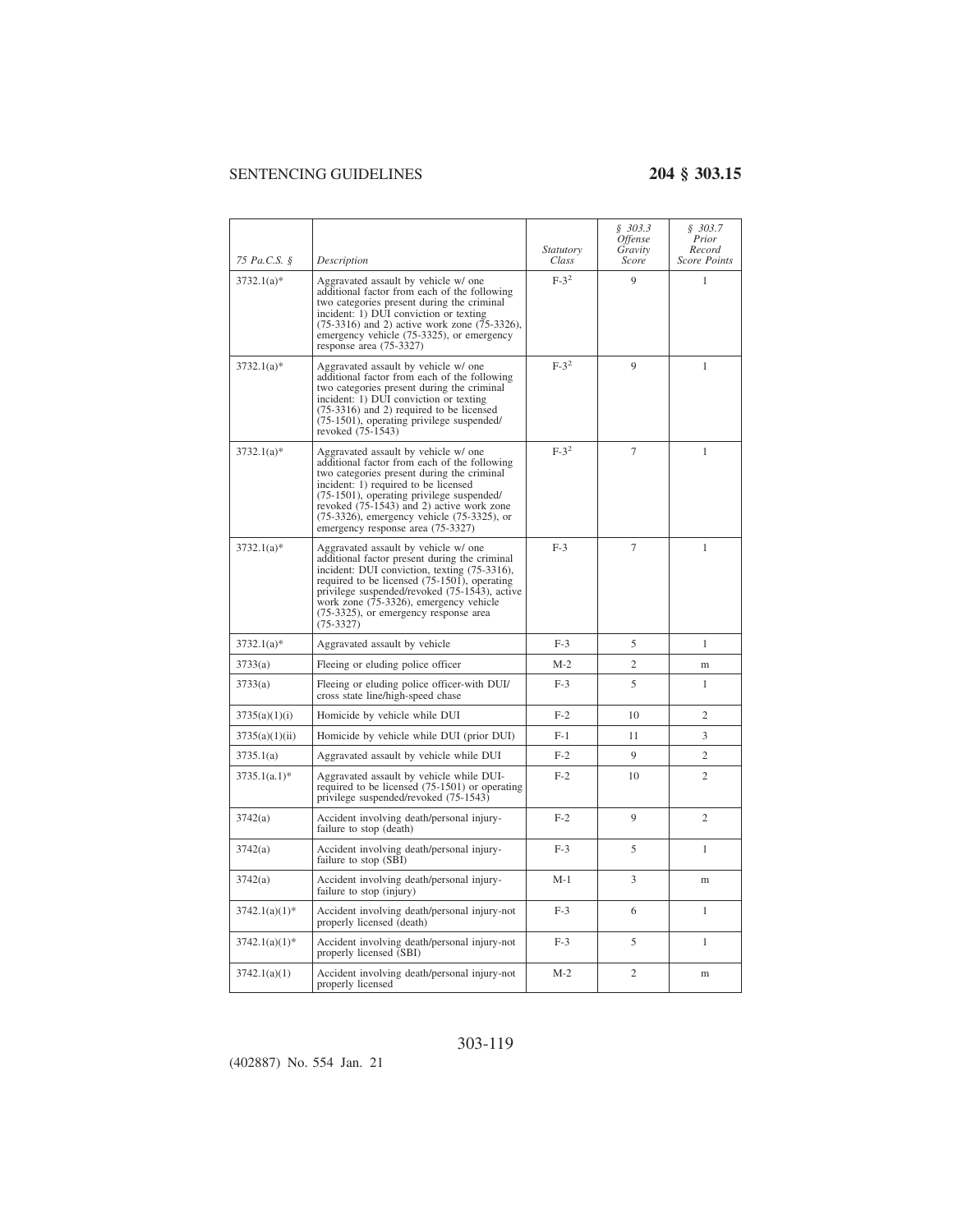$\overline{a}$ 

| 75 Pa.C.S. § | Description                                                                                                         | <i>Statutory</i><br>Class | \$303.3<br><i><b>Offense</b></i><br>Gravity<br>Score | \$303.7<br>Prior<br>Record<br><b>Score Points</b> |
|--------------|---------------------------------------------------------------------------------------------------------------------|---------------------------|------------------------------------------------------|---------------------------------------------------|
| 3742.1(a)(2) | Accident involving death/personal injury-not<br>properly licensed: acting with negligence<br>(death)                | $M-2$                     | 3                                                    | m                                                 |
| 3742.1(a)(2) | Accident involving death/personal injury-not<br>properly licensed: acting with negligence<br>(SBI)                  | $M-3$                     | $\overline{c}$                                       | m                                                 |
| 3743(a)      | Accident involving damage to attended<br>vehicle or property                                                        | $M-3$                     | 1                                                    | m                                                 |
| 3802         | Driving under the influence of alcohol or<br>controlled substance (DUI) (See mandatory<br>provisions $\S$ 303.9(i)) |                           |                                                      | \$303.7(a)                                        |
| 3802(a)(1)   | DUI-general impairment/incapable of safe<br>driving (1st off)                                                       | М                         | 1                                                    | m                                                 |
| 3802(a)(1)   | DUI-general impairment/incapable of safe<br>driving $(2nd$ off)                                                     | M                         | 1                                                    | $\mathbf{1}$                                      |
| 3802(a)(1)   | DUI-general impairment/incapable of safe<br>driving (3rd off)                                                       | $M-2$                     | 3                                                    | 1                                                 |
| 3802(a)(1)   | DUI-general impairment/incapable of safe<br>driving (4th/subsq off)                                                 | $F-3$                     | 6                                                    | $\mathbf{1}$                                      |
| 3802(a)(1)   | DUI-general impairment/incapable of safe<br>driving (prior conviction 75-3735)                                      | $F-3$                     | 6                                                    | 1                                                 |
| 3802(a)(1)   | DUI-general impairment/incapable of safe<br>driving (minor occupant; 1st/2nd off)                                   | $M-1$                     | 5                                                    | 1                                                 |
| 3802(a)(1)   | DUI-general impairment/incapable of safe<br>driving (minor occupant; 3rd/subsq off)                                 | $F-3$                     | 6                                                    | 1                                                 |
| 3802(a)(1)   | DUI-incapable of safe driving: refused testing<br>$(1st$ off)                                                       | М                         | 1                                                    | m                                                 |
| 3802(a)(1)   | DUI-incapable of safe driving: refused testing<br>$(2nd$ off)                                                       | $M-1$                     | 5                                                    | $\mathbf{1}$                                      |
| 3802(a)(1)   | DUI-incapable of safe driving: refused testing<br>(3rd/subsq off)                                                   | $F-3$                     | 6                                                    | $\mathbf{1}$                                      |
| 3802(a)(1)   | DUI-incapable of safe driving: refused testing<br>(prior conviction 75-3735)                                        | $F-3$                     | 6                                                    | $\mathbf{1}$                                      |
| 3802(a)(1)   | DUI-incapable of safe driving: refused testing<br>(minor occupant; 1st/2nd off)                                     | $M-1$                     | 5                                                    | 1                                                 |
| 3802(a)(1)   | DUI-incapable of safe driving: refused testing<br>(minor occupant; 3rd/subsq off)                                   | $F-3$                     | 6                                                    | 1                                                 |
| 3802(a)(1)   | DUI-incapable of safe driving: accident w/BI/<br>SBI/death (1st off)                                                | M                         | 1                                                    | m                                                 |
| 3802(a)(1)   | DUI-incapable of safe driving: accident w/BI/<br>SBI/death (2nd off)                                                | М                         | $\mathbf{1}$                                         | $\mathbf{1}$                                      |
| 3802(a)(1)   | DUI-incapable of safe driving: accident w/BI/<br>SBI/death (3rd off)                                                | $M-1$                     | 5                                                    | $\mathbf{1}$                                      |
| 3802(a)(1)   | DUI-incapable of safe driving: accident w/BI/<br>SBI/death (4th/subsq off)                                          | $F-3$                     | 6                                                    | $\mathbf{1}$                                      |
| 3802(a)(1)   | DUI-incapable of safe driving: accident w/BI/<br>SBI/death (prior conviction 75-3735)                               | $F-3$                     | 6                                                    | $\mathbf{1}$                                      |

(402888) No. 554 Jan. 21

*2021 Commonwealth of Pennsylvania*

## 303-120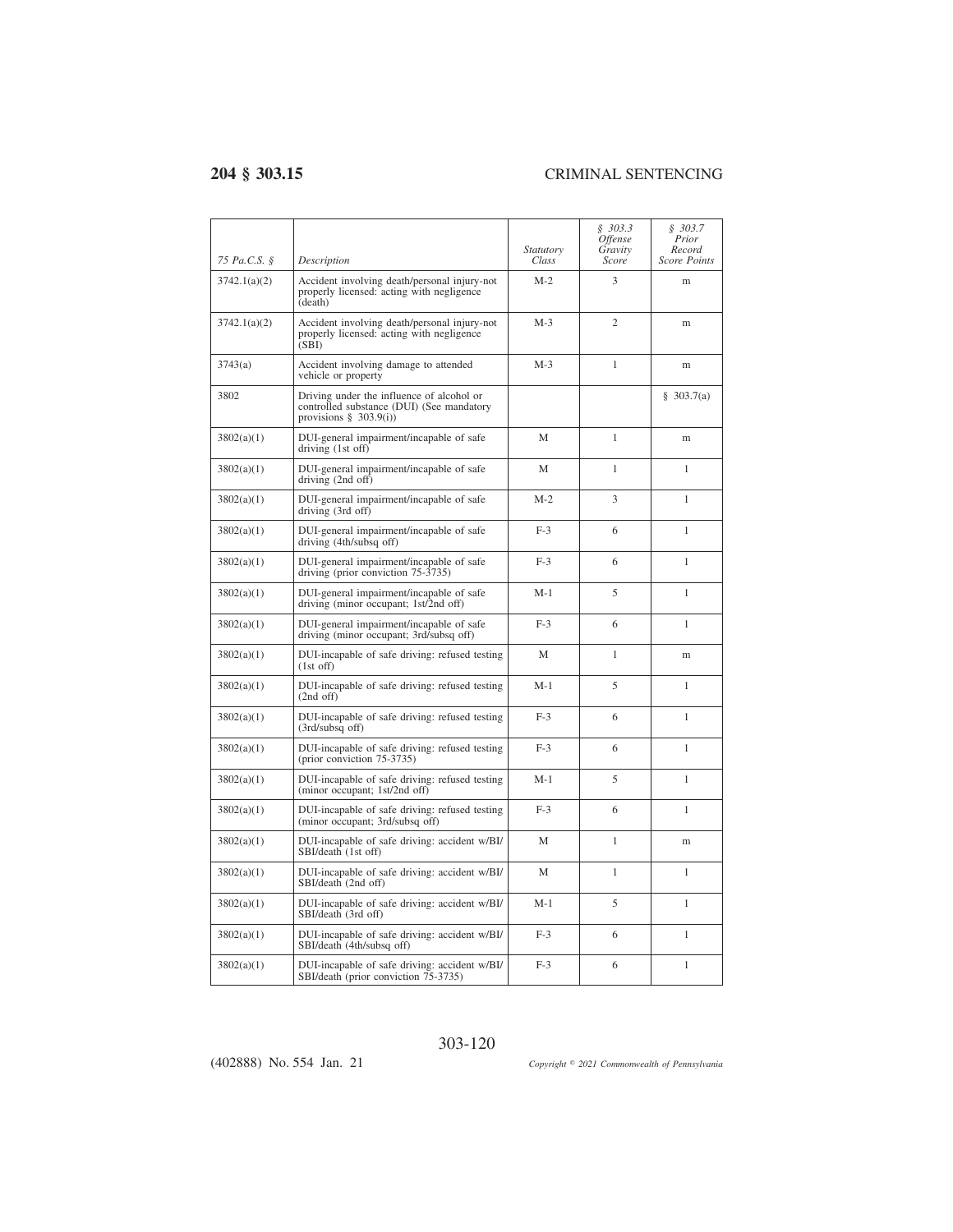|               |                                                                                                 | <i>Statutory</i> | \$303.3<br><i>Offense</i><br>Gravity | \$303.7<br>Prior<br>Record |
|---------------|-------------------------------------------------------------------------------------------------|------------------|--------------------------------------|----------------------------|
| 75 Pa.C.S. §  | Description                                                                                     | Class            | Score                                | <b>Score Points</b>        |
| 3802(a)(1)    | DUI-incapable of safe driving: accident w/BI/<br>SBI/death (minor occupant; 1st/2nd off)        | $M-1$            | 5                                    | 1                          |
| 3802(a)(1)    | DUI-incapable of safe driving: accident w/BI/<br>SBI/death (minor occupant; 3rd/subsq off)      | $F-3$            | 6                                    | 1                          |
| 3802(a)(1)    | DUI-incapable of safe driving: damage to<br>vehicle/property (1st off)                          | M                | 1                                    | m                          |
| 3802(a)(1)    | DUI-incapable of safe driving: damage to<br>vehicle/property (2nd off)                          | M                | 1                                    | 1                          |
| 3802(a)(1)    | DUI-incapable of safe driving: damage to<br>vehicle/property (3rd off)                          | M-1              | 5                                    | 1                          |
| 3802(a)(1)    | DUI-incapable of safe driving: damage to<br>vehicle/property (4th/subsq off)                    | $F-3$            | 6                                    | 1                          |
| 3802(a)(1)    | DUI-incapable of safe driving: damage to<br>vehicle/property (prior conviction 75-3735)         | $F-3$            | 6                                    | $\mathbf{1}$               |
| 3802(a)(1)    | DUI-incapable of safe driving: damage to<br>vehicle/property (minor occupant; 1st/2nd off)      | $M-1$            | 5                                    | $\mathbf{1}$               |
| 3802(a)(1)    | DUI-incapable of safe driving: damage to<br>vehicle/property (minor occupant; 3rd/subsq<br>off) | $F-3$            | 6                                    | 1                          |
| 3802(a)(2)    | DUI-general impairment: BAC .08-<.10<br>$(1st$ off)                                             | M                | 1                                    | m                          |
| 3802(a)(2)    | DUI-general impairment: BAC .08-<.10<br>$(2nd$ off)                                             | M                | $\mathbf{1}$                         | $\mathbf{1}$               |
| 3802(a)(2)    | DUI-general impairment: BAC .08-<.10<br>$(3rd \text{ off})$                                     | $M-2$            | 3                                    | 1                          |
| 3802(a)(2)    | DUI-general impairment: BAC .08-<.10<br>(4th/subsq off)                                         | $F-3$            | 6                                    | 1                          |
| 3802(a)(2)    | DUI-general impairment: BAC .08-<.10<br>(prior conviction 75-3735)                              | $F-3$            | 6                                    | 1                          |
| 3802(a)(2)    | DUI-general impairment: BAC .08-<.10<br>(minor occupant; 1st/2nd off)                           | $M-1$            | 5                                    | 1                          |
| $3802$ (a)(2) | DUI-general impairment: BAC .08-<.10<br>(minor occupant; 3rd/subsq off)                         | $F-3$            | 6                                    | 1                          |
| 3802(b)       | DUI-high rate of alcohol: BAC .10-< .16<br>$(1st$ off)                                          | М                | 1                                    | m                          |
| 3802(b)       | DUI-high rate of alcohol: BAC .10-< .16<br>$(2nd$ off)                                          | М                | 1                                    | 1                          |
| 3802(b)       | DUI-high rate of alcohol: BAC .10-< .16<br>$(3rd$ off)                                          | $M-1$            | 5                                    | 1                          |
| 3802(b)       | DUI-high rate of alcohol: BAC .10-<.16<br>$(4th/subsq$ off)                                     | $F-3$            | 6                                    | $\mathbf{1}$               |
| 3802(b)       | DUI-high rate of alcohol: BAC .10-<.16<br>(prior conviction 75-3735)                            | $F-3$            | 6                                    | 1                          |
| 3802(b)       | DUI-high rate of alcohol: BAC .10-<.16<br>(minor occupant; 1st/2nd off)                         | $M-1$            | 5                                    | 1                          |
| 3802(b)       | DUI-high rate of alcohol: BAC .10-<.16<br>(minor occupant; 3rd/subsq off)                       | $F-3$            | 6                                    | 1                          |

## 303-121

(402889) No. 554 Jan. 21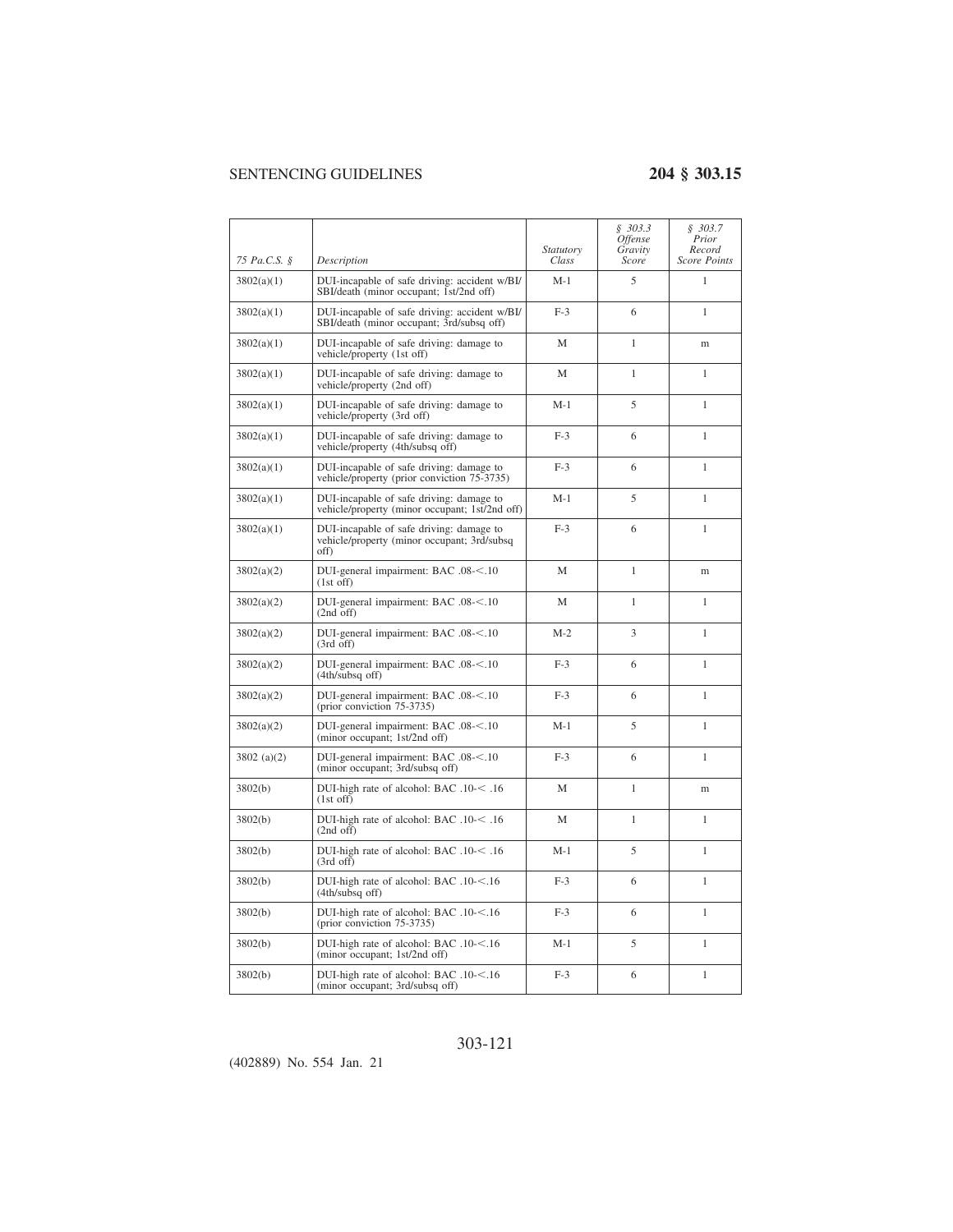$\overline{a}$ 

| 75 Pa.C.S. §    | Description                                                                                | Statutory<br>Class | \$303.3<br>Offense<br>Gravity<br>Score | \$303.7<br>Prior<br>Record<br><b>Score Points</b> |
|-----------------|--------------------------------------------------------------------------------------------|--------------------|----------------------------------------|---------------------------------------------------|
| 3802(c)         | DUI-highest rate of alcohol: $BAC \geq 16$<br>$(1st$ off)                                  | M                  | 1                                      | m                                                 |
| 3802(c)         | DUI-highest rate of alcohol: $BAC >= 16$<br>$(2nd$ off)                                    | $M-1$              | 5                                      | $\mathbf{1}$                                      |
| 3802(c)         | DUI-highest rate of alcohol: $BAC \geq 1.16$<br>(3rd/subsq off)                            | $F-3$              | 6                                      | 1                                                 |
| 3802(c)         | DUI-highest rate of alcohol: $BAC >= 16$<br>(prior conviction 75-3735)                     | $F-3$              | 6                                      | 1                                                 |
| 3802(c)         | DUI-highest rate of alcohol: $BAC \geq 1.16$<br>(minor occupant; 1st/2nd off)              | $M-1$              | 5                                      | 1                                                 |
| 3802(c)         | DUI-highest rate of alcohol: $BAC \geq 1.16$<br>(minor occupant; 3rd/subsq off)            | $F-3$              | 6                                      | 1                                                 |
| 3802(d)(1)(i)   | DUI-controlled substances: Sched I (1st off)                                               | М                  | 1                                      | m                                                 |
| 3802(d)(1)(i)   | DUI-controlled substances: Sched I (2nd off)                                               | $M-1$              | 5                                      | $\mathbf{1}$                                      |
| 3802(d)(1)(i)   | DUI-controlled substances: Sched I (3rd/subsq<br>off)                                      | $F-3$              | 6                                      | 1                                                 |
| 3802(d)(1)(i)   | DUI-controlled substances: Sched I (prior)<br>conviction 75-3735)                          | $F-3$              | 6                                      | $\mathbf{1}$                                      |
| 3802(d)(1)(i)   | DUI-controlled substances: Sched I (minor<br>occupant; 1st/2nd off))                       | $M-1$              | 5                                      | $\mathbf{1}$                                      |
| 3802(d)(1)(i)   | DUI-controlled substances: Sched I (minor<br>occupant; 3rd/subsq off)                      | $F-3$              | 6                                      | 1                                                 |
| 3802(d)(1)(ii)  | DUI-controlled substances: Sched II/III<br>$(1st$ off)                                     | M                  | 1                                      | m                                                 |
| 3802(d)(1)(ii)  | DUI-controlled substances: Sched II/III<br>$(2nd$ off)                                     | $M-1$              | 5                                      | 1                                                 |
| 3802(d)(1)(ii)  | DUI-controlled substances: Sched II/III<br>(3rd/subsa off)                                 | $F-3$              | 6                                      | $\mathbf{1}$                                      |
| 3802(d)(1)(ii)  | DUI-controlled substances: Sched II/III<br>(prior conviction 75-3735)                      | $F-3$              | 6                                      | $\mathbf{1}$                                      |
| 3802(d)(1)(ii)  | DUI-controlled substances: Sched II/III<br>(minor occupant; 1st/2nd off))                  | $M-1$              | 5                                      | $\mathbf{1}$                                      |
| 3802(d)(1)(ii)  | DUI-controlled substances: Sched II/III<br>(minor occupant;3rd/subsq off)                  | $F-3$              | 6                                      | $\mathbf{1}$                                      |
| 3802(d)(1)(iii) | DUI-controlled substances: metabolite of<br>Sched I/II/III (1st off)                       | M                  | $\mathbf{1}$                           | m                                                 |
| 3802(d)(1)(iii) | DUI-controlled substances: metabolite of<br>Sched I/II/III (2nd off)                       | $M-1$              | 5                                      | $\mathbf{1}$                                      |
| 3802(d)(1)(iii) | DUI-controlled substances: metabolite of<br>Sched I/II/III (3rd/subsq off)                 | $F-3$              | 6                                      | $\mathbf{1}$                                      |
| 3802(d)(1)(iii) | DUI-controlled substances: metabolite of<br>Sched I/II/III (prior conviction 75-3735)      | $F-3$              | 6                                      | 1                                                 |
| 3802(d)(1)(iii) | DUI-controlled substances: metabolite of<br>Sched I/II/III (minor occupant; 1st/2nd off)   | $M-1$              | 5                                      | $\mathbf{1}$                                      |
| 3802(d)(1)(iii) | DUI-controlled substances: metabolite of<br>Sched I/II/III (minor occupant; 3rd/subsq off) | $F-3$              | 6                                      | 1                                                 |

(402890) No. 554 Jan. 21

*2021 Commonwealth of Pennsylvania*

## 303-122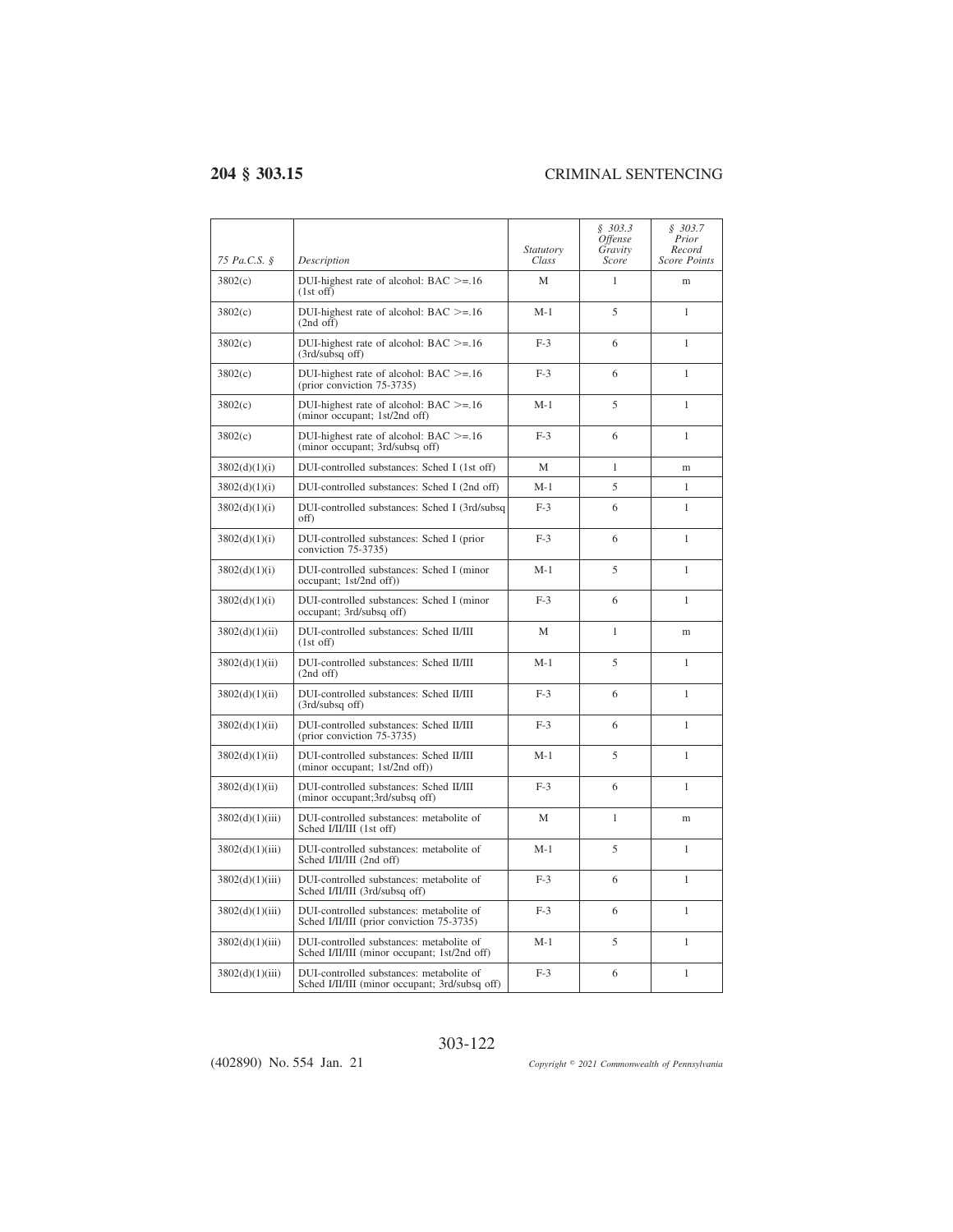|              |                                                                                                       | Statutory | \$303.3<br>Offense<br>Gravity | \$303.7<br>Prior<br>Record |
|--------------|-------------------------------------------------------------------------------------------------------|-----------|-------------------------------|----------------------------|
| 75 Pa.C.S. § | Description                                                                                           | Class     | Score                         | Score Points               |
| 3802(d)(2)   | DUI-controlled substances & incapable of<br>safe driving (1st off)                                    | M         | 1                             | m                          |
| 3802(d)(2)   | DUI-controlled substances & incapable of<br>safe driving (2nd off)                                    | $M-1$     | 5                             | 1                          |
| 3802(d)(2)   | DUI-controlled substances & incapable of<br>safe driving (3rd/subsq off)                              | $F-3$     | 6                             | $\mathbf{1}$               |
| 3802(d)(2)   | DUI-controlled substances & incapable of<br>safe driving (prior conviction 75-3735)                   | $F-3$     | 6                             | 1                          |
| 3802(d)(2)   | DUI-controlled substances & incapable of<br>safe driving (minor occupant; 1st/2nd off)                | $M-1$     | 5                             | 1                          |
| 3802(d)(2)   | DUI-controlled substances & incapable of<br>safe driving (minor occupant; 3rd/subsq off)              | $F-3$     | 6                             | 1                          |
| 3802(d)(3)   | DUI-controlled substances & alcohol<br>&incapable of safe driving (1st off)                           | М         | 1                             | m                          |
| 3802(d)(3)   | DUI-controlled substances & alcohol &<br>incapable of safe driving (2nd off)                          | $M-1$     | 5                             | 1                          |
| 3802(d)(3)   | DUI-controlled substances & alcohol &<br>incapable of safe driving (3rd/subsq off)                    | $F-3$     | 6                             | $\mathbf{1}$               |
| 3802(d)(3)   | DUI-controlled substances & alcohol &<br>incapable of safe driving (prior conviction<br>$75 - 3735$   | $F-3$     | 6                             | 1                          |
| 3802(d)(3)   | DUI-controlled substances & alcohol &<br>incapable of safe driving (minor occupant;<br>$1st/2nd$ off) | $M-1$     | 5                             | 1                          |
| 3802(d)(3)   | DUI-controlled substances & alcohol &<br>incapable of safe driving (minor occupant;<br>3rd/subsq off) | $F-3$     | 6                             | 1                          |
| 3802(d)(4)   | DUI-controlled substances: solvent, etc.<br>$(1st$ off)                                               | M         | $\mathbf{1}$                  | m                          |
| 3802(d)(4)   | DUI-controlled substances: solvent, etc.<br>$(2nd$ off)                                               | $M-1$     | 5                             | 1                          |
| 3802(d)(4)   | DUI-controlled substances: solvent, etc.<br>(3rd/subsq off)                                           | $F-3$     | 6                             | 1                          |
| 3802(d)(4)   | DUI-controlled substances: solvent, etc. (prior<br>conviction 75-3735)                                | $F-3$     | 6                             | $\mathbf{1}$               |
| 3802(d)(4)   | DUI-controlled substances: solvent, etc.<br>(minor occupant; 1st/2nd off)                             | $M-1$     | 5                             | 1                          |
| 3802(d)(4)   | DUI-controlled substances: solvent, etc.<br>(minor occupant; 3rd/subsq off)                           | $F-3$     | 6                             | 1                          |
| 3802(e)      | DUI-minor driver (1st off)                                                                            | М         | 1                             | m                          |
| 3802(e)      | DUI-minor driver (2nd off)                                                                            | М         | 1                             | 1                          |
| 3802(e)      | DUI-minor driver (3rd off)                                                                            | $M-1$     | 5                             | $\mathbf{1}$               |
| 3802(e)      | DUI-minor driver (4th/subsq off)                                                                      | $F-3$     | 6                             | $\mathbf{1}$               |
| 3802(e)      | DUI-minor driver (prior conviction 75-3735)                                                           | $F-3$     | 6                             | $\mathbf{1}$               |
| 3802(e)      | DUI-minor driver (minor occupant; 1st/2nd<br>off)                                                     | M-1       | 5                             | $\mathbf{1}$               |

## 303-123

(402891) No. 554 Jan. 21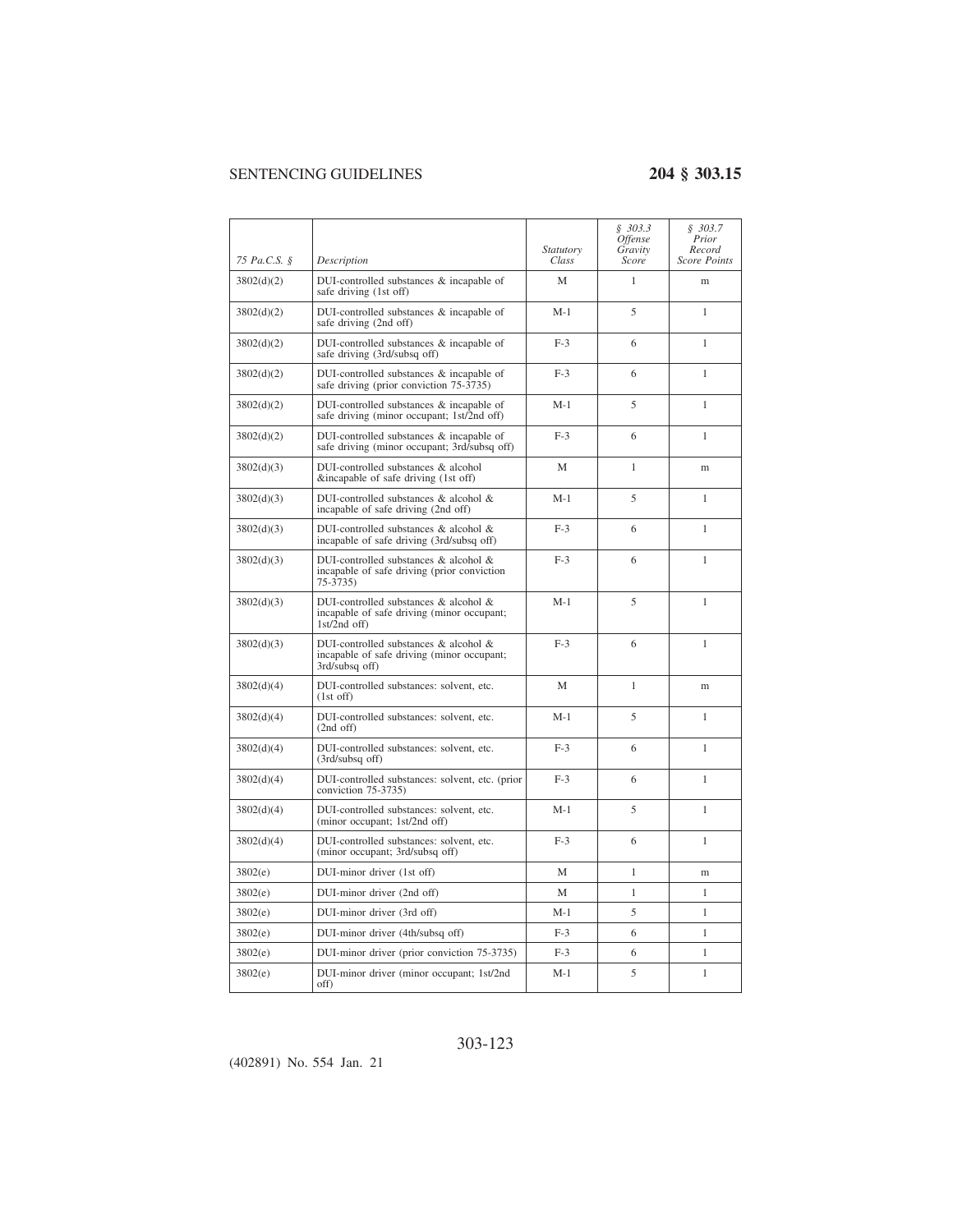| 75 Pa.C.S. §     | Description                                                                                      | <i>Statutory</i><br>Class | \$303.3<br><i><b>Offense</b></i><br>Gravity<br>Score | \$303.7<br>Prior<br>Record<br><b>Score Points</b> |
|------------------|--------------------------------------------------------------------------------------------------|---------------------------|------------------------------------------------------|---------------------------------------------------|
| 3802(e)          | DUI-minor driver (minor occupant; 3rd/subsq<br>off)                                              | $F-3$                     | 6                                                    | 1                                                 |
| 3802(f)(1)(i)    | DUI-commercial vehicles (1st off)                                                                | М                         | $\mathbf{1}$                                         | m                                                 |
| 3802(f)(1)(i)    | DUI-commercial vehicles (2nd off)                                                                | М                         | 1                                                    | 1                                                 |
| 3802 $(f)(1)(i)$ | DUI-commercial vehicles (3rd off)                                                                | $M-1$                     | 5                                                    | $\mathbf{1}$                                      |
| 3802(f)(1)(i)    | DUI-commercial vehicles (4th/subsq off)                                                          | $F-3$                     | 6                                                    | $\mathbf{1}$                                      |
| 3802(f)(1)(i)    | DUI-commercial vehicles (prior conviction<br>75-3735)                                            | $F-3$                     | 6                                                    | 1                                                 |
| 3802(f)(1)(i)    | DUI-commercial vehicles (minor occupant;<br>$1st/2nd$ off)                                       | $M-1$                     | 5                                                    | $\mathbf{1}$                                      |
| 3802(f)(1)(i)    | DUI-commercial vehicles (minor occupant;<br>3rd/subsq off)                                       | $F-3$                     | 6                                                    | 1                                                 |
| 3802(f)(1)(ii)   | DUI-school vehicles (1st off)                                                                    | М                         | 1                                                    | m                                                 |
| 3802(f)(1)(ii)   | DUI-school vehicles (2nd off)                                                                    | M                         | 1                                                    | 1                                                 |
| 3802(f)(1)(ii)   | DUI-school vehicles (3rd off)                                                                    | $M-1$                     | 5                                                    | 1                                                 |
| 3802(f)(1)(ii)   | DUI-school vehicles (4th/subsq off)                                                              | $F-3$                     | 6                                                    | $\mathbf{1}$                                      |
| 3802(f)(1)(ii)   | DUI-school vehicles (prior conviction<br>$75 - 3735$                                             | $F-3$                     | 6                                                    | 1                                                 |
| 3802(f)(1)(ii)   | DUI-school vehicles (minor occupant; 1st/2nd<br>off)                                             | $M-1$                     | 5                                                    | $\mathbf{1}$                                      |
| 3802(f)(1)(ii)   | DUI-school vehicles (minor occupant; 3rd/<br>subsq off)                                          | $F-3$                     | 6                                                    | $\mathbf{1}$                                      |
| 3802(f)(2)       | DUI-commercial/school vehicles & incapable<br>of safe driving (1st off)                          | М                         | $\mathbf{1}$                                         | m                                                 |
| 3802(f)(2)       | DUI-commercial/school vehicles & incapable<br>of safe driving (2nd off)                          | M                         | $\mathbf{1}$                                         | $\mathbf{1}$                                      |
| 3802(f)(2)       | DUI-commercial/school vehicles & incapable<br>of safe driving (3rd off)                          | $M-1$                     | 5                                                    | $\mathbf{1}$                                      |
| 3802(f)(2)       | DUI-commercial/school vehicles & incapable<br>of safe driving (4th/subsq off)                    | $F-3$                     | 6                                                    | 1                                                 |
| 3802(f)(2)       | DUI-commercial/school vehicles & incapable<br>of safe driving (prior conviction 75-3735)         | $F-3$                     | 6                                                    | 1                                                 |
| 3802(f)(2)       | DUI-commercial/school vehicles & incapable<br>of safe driving (minor occupant; 1st/2nd off)      | $M-1$                     | 5                                                    | 1                                                 |
| 3802(f)(2)       | DUI-commercial/school vehicles & incapable<br>of safe driving (minor occupant; 3rd/subsq<br>off) | $F-3$                     | 6                                                    | 1                                                 |
| 3802(f)(3)       | DUI-commercial/school vehicles & controlled<br>substances (1st off)                              | М                         | 1                                                    | m                                                 |
| 3802(f)(3)       | DUI-commercial/school vehicles & controlled<br>substances (2nd off)                              | M                         | 1                                                    | 1                                                 |
| 3802(f)(3)       | DUI-commercial/school vehicles & controlled<br>substances (3rd off)                              | $M-1$                     | 5                                                    | 1                                                 |
| 3802(f)(3)       | DUI-commercial/school vehicles & controlled<br>substances (4th/subsq)                            | $F-3$                     | 6                                                    | 1                                                 |

303-124

(402892) No. 554 Jan. 21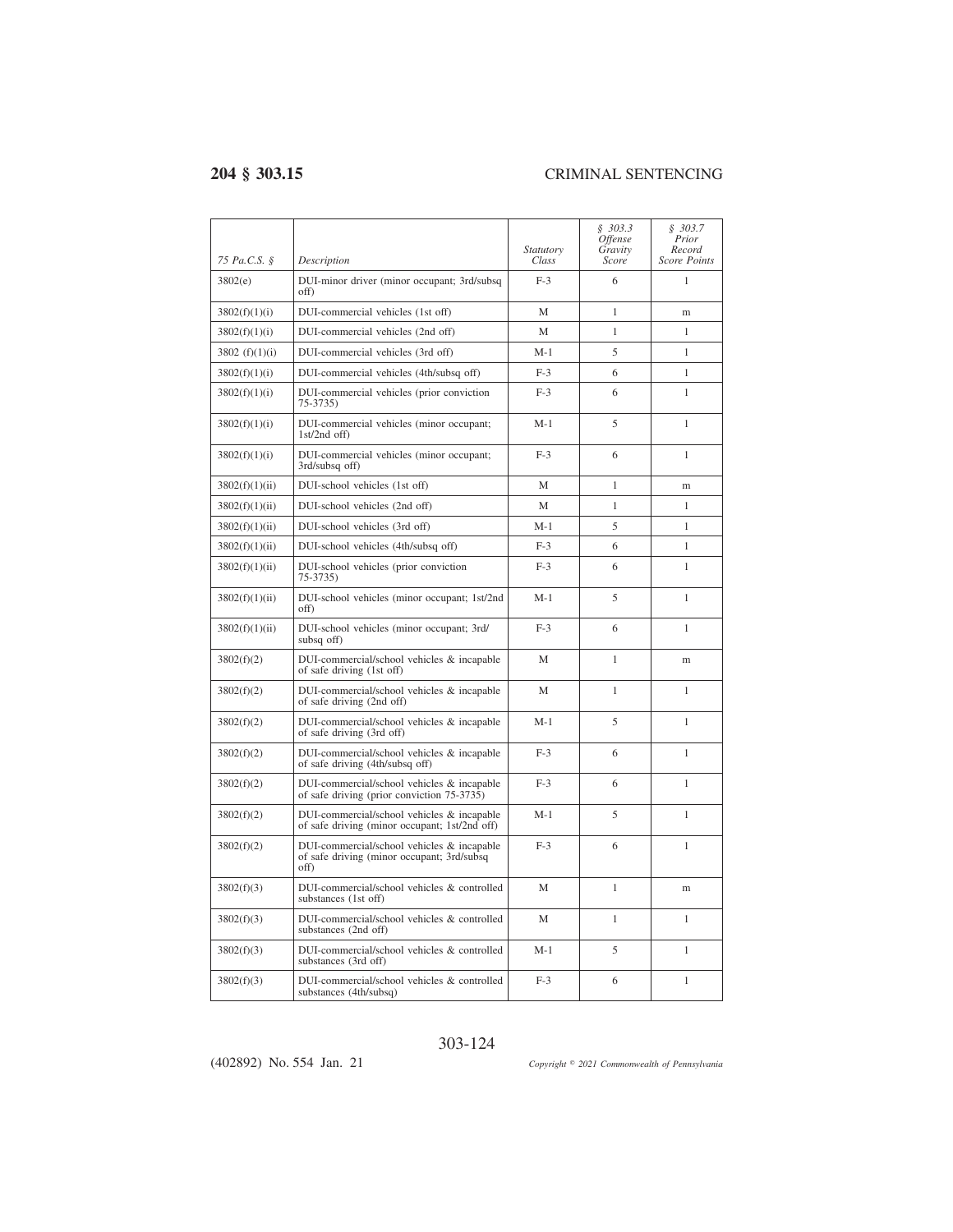| 75 Pa.C.S. § | Description                                                                                            | Statutory<br>Class | \$303.3<br>Offense<br>Gravity<br>Score | \$303.7<br>Prior<br>Record<br><b>Score Points</b> |
|--------------|--------------------------------------------------------------------------------------------------------|--------------------|----------------------------------------|---------------------------------------------------|
| 3802(f)(3)   | DUI-commercial/school vehicles & controlled<br>substances (prior conviction 75-3735)                   | $F-3$              | 6                                      | $\mathbf{1}$                                      |
| 3802(f)(3)   | DUI-commercial/school vehicles & controlled<br>substances (minor occupant; 1st/2nd off)                | $M-1$              | 5                                      | $\mathbf{1}$                                      |
| 3802(f)(3)   | DUI-commercial/school vehicles & controlled<br>substances (minor occupant; 3rd/subsq off)              | $F-3$              | 6                                      | $\mathbf{1}$                                      |
| 3802(f)(4)   | DUI-commercial/school vehicles & controlled<br>substances & alcohol (1st off)                          | M                  | 1                                      | m                                                 |
| 3802(f)(4)   | DUI-commercial/school vehicles & controlled<br>substances & alcohol (2nd off)                          | M                  | 1                                      | 1                                                 |
| 3802(f)(4)   | DUI-commercial/school vehicles & controlled<br>substances & alcohol (3rd off)                          | $M-1$              | 5                                      | $\mathbf{1}$                                      |
| 3802(f)(4)   | DUI-commercial/school vehicles & controlled<br>substances & alcohol (4th/subsq off)                    | $F-3$              | 6                                      | $\mathbf{1}$                                      |
| 3802(f)(4)   | DUI-commercial/school vehicles & controlled<br>substances & alcohol (prior conviction<br>75-3735)      | $F-3$              | 6                                      | 1                                                 |
| 3802(f)(4)   | DUI-commercial/school vehicles & controlled<br>substances & alcohol (minor occupant;<br>$1st/2nd$ off) | $M-1$              | 5                                      | $\mathbf{1}$                                      |
| 3802(f)(4)   | DUI-commercial/school vehicles & controlled<br>substances & alcohol (minor occupant;<br>3rd/subsq off) | $F-3$              | 6                                      | $\mathbf{1}$                                      |
| 3808(a)(1)   | Illegally operating motor vehicle not equipped<br>with ignition interlock-no BAC                       | M                  | $\mathbf{1}$                           | m                                                 |
| 3808(a)(2)   | Illegally operating motor vehicle not equipped<br>with ignition interlock-BAC $>=$ 025)                | $M-3$              | 1                                      | m                                                 |
| 3808(b)      | Tampering with ignition interlock system-<br>using/providing breath sample                             | M                  | 1                                      | m                                                 |
| 6308(d)      | Investigation by police officers-records                                                               | $M-3$              | 1                                      | m                                                 |
| 6503.1       | Habitual offenders                                                                                     | $M-2$              | $\overline{c}$                         | m                                                 |
| 7111         | Deal in titles/plates for stolen vehicles                                                              | M-1                | 3                                      | m                                                 |
| 7112         | False report of theft or conversion of vehicle                                                         | $M-3$              | $\mathbf{1}$                           | m                                                 |
| 7121         | False application for title or registration                                                            | $M-1$              | 3                                      | m                                                 |
| 7122         | Altered/forged/counterfeit title/plates                                                                | M-1                | 3                                      | m                                                 |
| 8306(b)      | Willful violation-hazardous materials<br>transportation regs (1st off)                                 | $M-3$              | 1                                      | m                                                 |
| 8306(c)      | Subsq willful violation-hazardous materials<br>transportation regs (w/in 2 yrs)                        | $M-2$              | $\overline{2}$                         | m                                                 |

\*=subcategorized offenses. See § 303.3(b). m=other misdemeanor offense. See § 303.7(a)(5).

<sup>1</sup> statutory maximum increased by 5 years if offense occurred in active work zone or if also convicted of 75

§ 1501, 75 § 1543, 75 § 3316, 75 § 3325 or 75 § 3327 (maximum=12 years)<br><sup>2</sup> statutory maximum increased by 2 years if offense occurred in active work zone or if also convicted of 75<br>§ 1501, 75 § 1543, 75 § 3316, 75 § 3325

(402893) No. 554 Jan. 21

303-125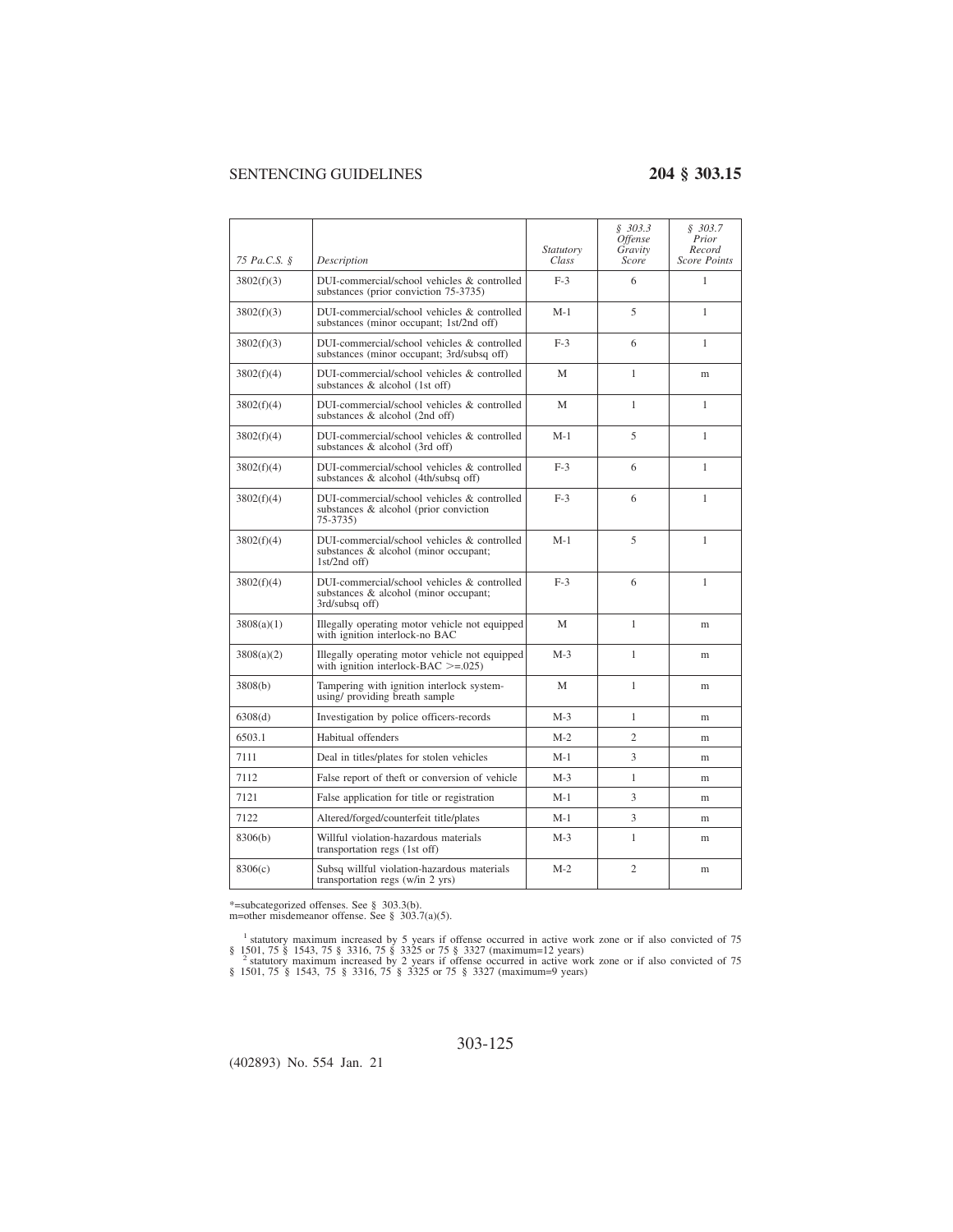| <b>Omnibus Assignments</b>                      | Statutory<br>Class            | \$303.3<br><i>Offense</i><br>Gravity<br>Score | \$303.7<br>Prior<br>Record<br>Points |
|-------------------------------------------------|-------------------------------|-----------------------------------------------|--------------------------------------|
| Offenses not otherwise listed and new offenses: | $F-1$                         | 8                                             | 3                                    |
|                                                 | $F-2$                         | $\overline{7}$                                | $\overline{2}$                       |
|                                                 | $F-3$                         | 5                                             | 1                                    |
|                                                 | Felony Not<br>Classified      | 5                                             |                                      |
|                                                 |                               |                                               |                                      |
|                                                 | $M-1$                         | 3                                             | m                                    |
|                                                 | $M-2$                         | $\overline{2}$                                | m                                    |
|                                                 | $M-3$                         | 1                                             | m                                    |
|                                                 | Misdemeanor<br>Not Classified | 1                                             | m                                    |

## **OMNIBUS ASSIGNMENTS**

## **Source**

The provisions of this § 303.15 adopted February 15, 1994, effective August 12, 1994, 24 Pa.B. 2483; amended March 14, 1997, effective June 13, 1997, 27 Pa.B. 1252; corrected March 28, 1997, 27 Pa.B. 1548; corrected May 16, 1997, 27 Pa.B. 2413; amended February 9, 2005, effective June 3, 2005, 35 Pa.B. 1508; corrected April 29, 2005, effective June 3, 2005, 35 Pa.B. 2599; amended September 5, 2008, effective December 5, 2008, 38 Pa.B. 4971; amended September 13, 2012, effective December 28, 2012, 42 Pa.B. 6072; amended June 6, 2013, effective September 27, 2013, 43 Pa.B. 3655; amended June 27, 2014, effective September 26, 2014, 44 Pa.B. 4071; amended June 26, 2015, effective September 25, 2015, 45 Pa.B. 3457; amended June 1, 2017, effective December 1, 2017, applicable to all sentences for offenses committed on or after January 1, 2018, 47 Pa.B. 5141; amended December 14, 2017, effective June 1, 2018, 48 Pa.B. 716; amended September 6, 2019, effective January 1, 2020, 49 Pa.B. 5110; amended September 25, 2020, effective January 1, 2021, 50 Pa.B. 5341. Immediately preceding text appears at serial pages (399090) to (399179).

### **Cross References**

This section cited in 204 Pa. Code § 303.2 (relating to procedure for determining the guideline sentence); 204 Pa. Code § 303.3 (relating to Offense Gravity Score—general); 204 Pa. Code § 303.4 (relating to Prior Record Score—categories); 204 Pa. Code § 303.7 (relating to Prior Record Score guideline points scoring); 204 Pa. Code § 303.8 (relating to Prior Record Score—miscellaneous); 204 Pa. Code § 303.9 (relating to guideline sentence recommendation: general); 204 Pa. Code § 303.10 (relating to guideline sentence recommendations: enhancements); 204 Pa. Code § 303.16(a) (relating to Basic Sentencing Matrix); and 204 Pa. Code § 307.1 (relating to preliminary provisions).

303-126

(402894) No. 554 Jan. 21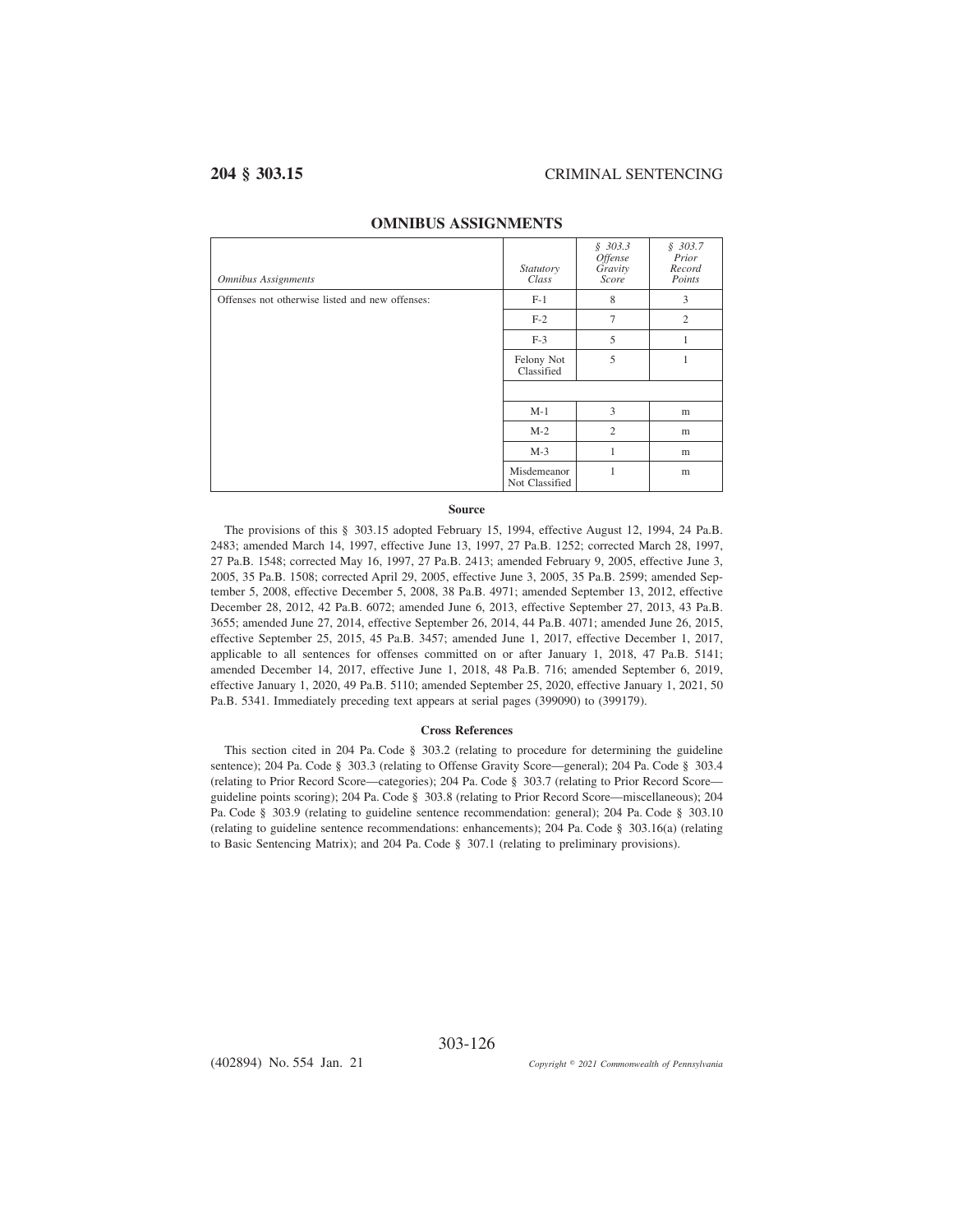## **§ 303.16(a). Basic Sentencing Matrix.**

|                |                |                                           |                                           |                                             |                                             | <b>Prior Record Score</b>            |                                         |             |              |                |
|----------------|----------------|-------------------------------------------|-------------------------------------------|---------------------------------------------|---------------------------------------------|--------------------------------------|-----------------------------------------|-------------|--------------|----------------|
| Level          | OGS            | $\overline{\mathfrak{o}}$                 | $\overline{\mathbf{1}}$                   | $\overline{2}$                              | 3                                           | 4                                    | $\overline{5}$                          | <b>RFEL</b> | <b>REVOC</b> | <b>AGG/MIT</b> |
|                | 14             | <b>72-SL</b>                              | 84-SL                                     | 96-SL                                       | 120-SL                                      | 168-SL                               | 192-SL                                  | 204-SL      | <b>SL</b>    | $-/-12$        |
|                | 13             | 60-78                                     | 66-84                                     | 72-90                                       | 78-96                                       | 84-102                               | 96-114                                  | 108-126     | 240          | $+/- 12$       |
| <b>LEVEL 5</b> | 12             | 48-66                                     | 54-72                                     | 60-78                                       | 66-84                                       | 72-90                                | 84-102                                  | 96-114      | 120          | $+/- 12$       |
|                | 11             | 36-54                                     | 42-60                                     | 48-66                                       | 54-72                                       | 60-78                                | 72-90                                   | 84-102      | 120          | $+/- 12$       |
|                | 10             | $22 - 36$                                 | $30 - 42$                                 | 36-48                                       | $42 - 54$                                   | 48-60                                | 60-72                                   | $72 - 84$   | 120          | $+/- 12$       |
|                | $\mathsf g$    | $12 - 24$                                 | 18-30                                     | 24-36                                       | $30 - 42$                                   | 36-48                                | 48-60                                   | 60-72       | 120          | $+/- 12$       |
| <b>LEVEL 4</b> | 8              | $9 - 16$                                  | $12 - 18$                                 | $15 - 21$                                   | $18 - 24$                                   | $21 - 27$                            | $27 - 33$                               | 40-52       | <b>NA</b>    | $+/-9$         |
|                | $\overline{7}$ | $6 - 14$                                  | $9 - 16$                                  | $12 - 18$                                   | $15 - 21$                                   | $18 - 24$                            | $24 - 30$                               | $35 - 45$   | <b>NA</b>    | $+/- 6$        |
| <b>LEVEL 3</b> | $\,6$          | $3 - 12$                                  | $6 - 14$                                  | $9 - 16$                                    | $12 - 18$                                   | $15 - 21$                            | $21 - 27$                               | $27 - 40$   | <b>NA</b>    | $+/- 6$        |
|                | 5              | $RS-9$<br>P <sub>2</sub><br>$(225 - 250)$ | $1 - 12$                                  | $3 - 14$                                    | $6 - 16$                                    | $9 - 16$                             | $12 - 18$                               | 24-36       | <b>NA</b>    | $+/-3$         |
| LEVEL 2        | $\overline{4}$ | $RS-3$<br>P1<br>$(100 - 125)$             | $RS-9$<br>P <sub>2</sub><br>$(225 - 250)$ | $RS-<12$<br>P <sub>2</sub><br>$(300 - 325)$ | $3 - 14$                                    | $6 - 16$                             | $9 - 16$                                | $21 - 30$   | <b>NA</b>    | $+/-3$         |
|                | 3              | $RS-1$<br><b>P1</b><br>$(50 - 75)$        | RS-6<br><b>P1</b><br>$(150 - 175)$        | RS-9<br>P <sub>2</sub><br>$(225 - 250)$     | $RS-<12$<br>P <sub>2</sub><br>$(300 - 325)$ | $3 - 14$                             | $6 - 16$                                | $12 - 18$   | <b>NA</b>    | $+/-3$         |
|                | $\overline{2}$ | RS<br>$(25-50)$                           | $RS-2$<br>P1<br>$(75-100)$                | $RS-3$<br>P <sub>1</sub><br>$(100 - 125)$   | $RS-4$<br>P <sub>1</sub><br>$(125 - 150)$   | $RS-6$<br><b>P1</b><br>$(150 - 175)$ | $1-9$                                   | $6 - 12$    | <b>NA</b>    | $+/-3$         |
| LEVEL 1        | $\mathbf{1}$   | <b>RS</b><br>$(25-50)$                    | $RS-1$<br>P <sub>1</sub><br>$(50-75)$     | $RS-2$<br>P <sub>1</sub><br>$(75-100)$      | $RS-3$<br>P <sub>1</sub><br>$(100 - 125)$   | $RS-4$<br>P1<br>$(125 - 150)$        | $RS-6$<br>P <sub>1</sub><br>$(150-175)$ | $3 - 6$     | <b>NA</b>    | $+/-3$         |

Restorative Sanctions (RS) are non-confinement sentence recommendation (204 Pa. Code § 303.9(f))

Could without further penalty (42 Pa.C.S. § 9723)<br>
Fines (18 Pa.C.S. § 1723)<br>
Fines (18 Pa.C.S. § 1101) including Fines/Community Service Guidelines (204 Pa. Code § 303.14(a)(4))

rines (16 Pa.C.S. <sub>S</sub> 1101) including rines/Community Service Guidelines (204 Pa. Code § 303.14(a)(4))<br>Community Service (range of hours), including Fines/Community Service Guidelines (204 Pa. Code § 303.14(a)(4))<br>Probatio

Confinement sentence recommendations (204 Pa. Code § 303.9(e)) are ranges of minimum terms in months<br>Confinement in state faciitly (§ 303.9(e)(1))

Confinement in state facility (§ 303.9(e)(1))<br>
Confinement in state facility (§ 303.9(e)(2), (3))<br>
Probation with restrictive conditions (§ 303.9(e)(2), (3))<br>
Probation with restrictive conditions (§ 303.9(e)(2), (3))<br>
Pro

PRIVATE SERVICE CONSULTER THE RELEASEMENT OF THE SERVICE CONSULTER THE SERVICE OF THE SERVICE OF THE SERVICE OF THE SERVICE CONSULTER THE SERVICE CONSULTER THE SERVICE CONSULTER SERVICE CONSULTER SERVICE CONSULTER CONSULTE

Probation supervision period = Recommended aggregate term not to exceed 10 years.

Omnibus Offense Gravity Score (OGS) assignments. See Omnibus policy (§ 303.3(f)) and OGS assignments (§ 303.15):  $M3 = OGS 1$  $M2 = OGS2$  $M1 = OGS3$ 

| $F3 = OGS5$ | $F2 = OGS$ 7 | $F1 = OGS 8$ | F1 (maximum>20 years) = OGS 10 |
|-------------|--------------|--------------|--------------------------------|
|             |              |              |                                |

303-127

(402895) No. 554 Jan. 21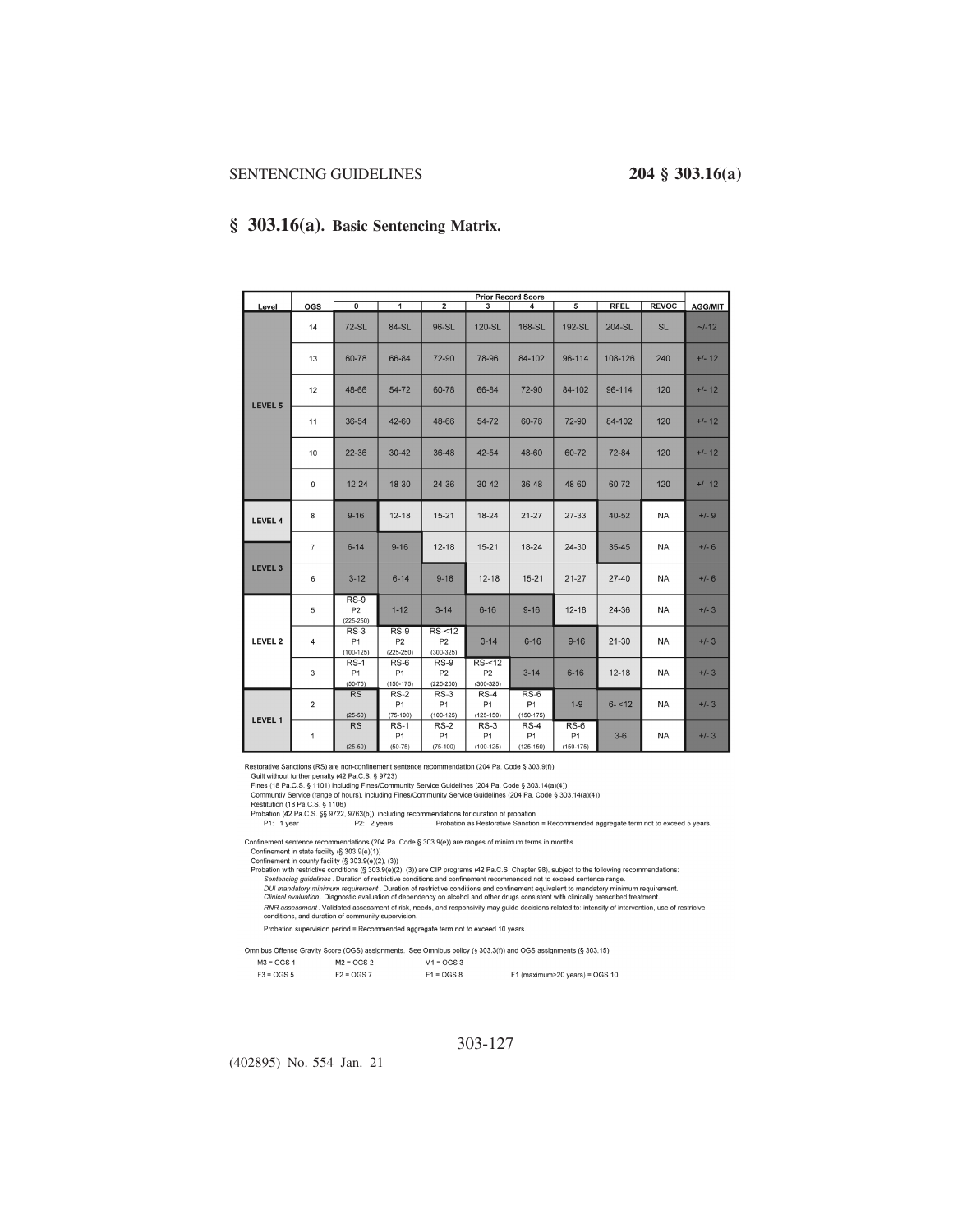### **Source**

The provisions of this § 303.16(a) adopted February 15, 1994, effective August 12, 1994, 24 Pa.B. 2483; amended March 14, 1997, effective June 13, 1997, 27 Pa.B. 1252; amended February 9, 2005, effective June 3, 2005, 35 Pa.B. 1508; amended September 5, 2008, effective December 5, 2008, 38 Pa.B. 4971; amended September 13, 2012, effective December 28, 2012, 42 Pa.B. 6072; renumbered as § 303.16(a) and amended June 6, 2013, effective September 27, 2013, 43 Pa.B. 3655; corrected April 4, 2014, effective September 27, 2013, 44 Pa.B. 1967; amended June 26, 2015, effective September 25, 2015, 45 Pa.B. 3457; amended June 1, 2017, effective December 1, 2017, applicable to all sentences for offenses committed on or after January 1, 2018, 47 Pa.B. 5141; amended September 6, 2019, effective January 1, 2020, 49 Pa.B. 5110; amended September 25, 2020, effective January 1, 2021, 50 Pa.B. 5341. Immediately preceding text appears at serial pages (399180) to (399181).

### **Notes of Decisions**

### *Consecutive Sentence*

In imposing a sentence, the trial judge may determine whether, given the facts of a particular case, a sentence should run consecutive to or concurrent with another sentence being imposed; trial judge clearly disclosed his reasons for sentencing appellant to consecutive sentences, i.e., appellant sold an unregistered security to 69 elderly victims, defrauding them of over \$2.5 million and causing them great hardship and financial distress. *Commonwealth v. Perry*, 883 A.2d 599, 603—604 (Pa. Super. 2005).

### *Ineffective Assistance of Counsel*

Trial counsel rendered ineffective assistance by not filing a post-sentence motion challenging excessiveness of defendant's sentence for drug offenses; defendant was sentenced to a minimum of 120 months which was over five times the aggravated sentence of 22 months. *Commonwealth v. Green*, 957 A.2d 1238, 1242 (Pa. Super. 2008).

### *Range of Sentence*

The standard range designated in the sentencing guidelines is the standard range for the minimum sentence. *Dunn v. Colleran*, 247 F.3d 450 (3rd Cir. 2001).

### *Sentencing Outside Guideline Recommendations*

Sentencing court abused its discretion in imposing the statutory maximum sentences on each respective criminal court where the court failed to make a legally sufficient contemporaneous statement on the record and where the court advanced reasons for imposing a sentence in the aggravated range and then imposed sentence outside of the guidelines. *Commonwealth v. Wagner*, 702 A.2d 1084 (Pa. Super. 1997).

### **Cross References**

This section cited in 204 Pa. Code § 303.9 (relating to guideline sentence recommendation: general).

303-128

(402896) No. 554 Jan. 21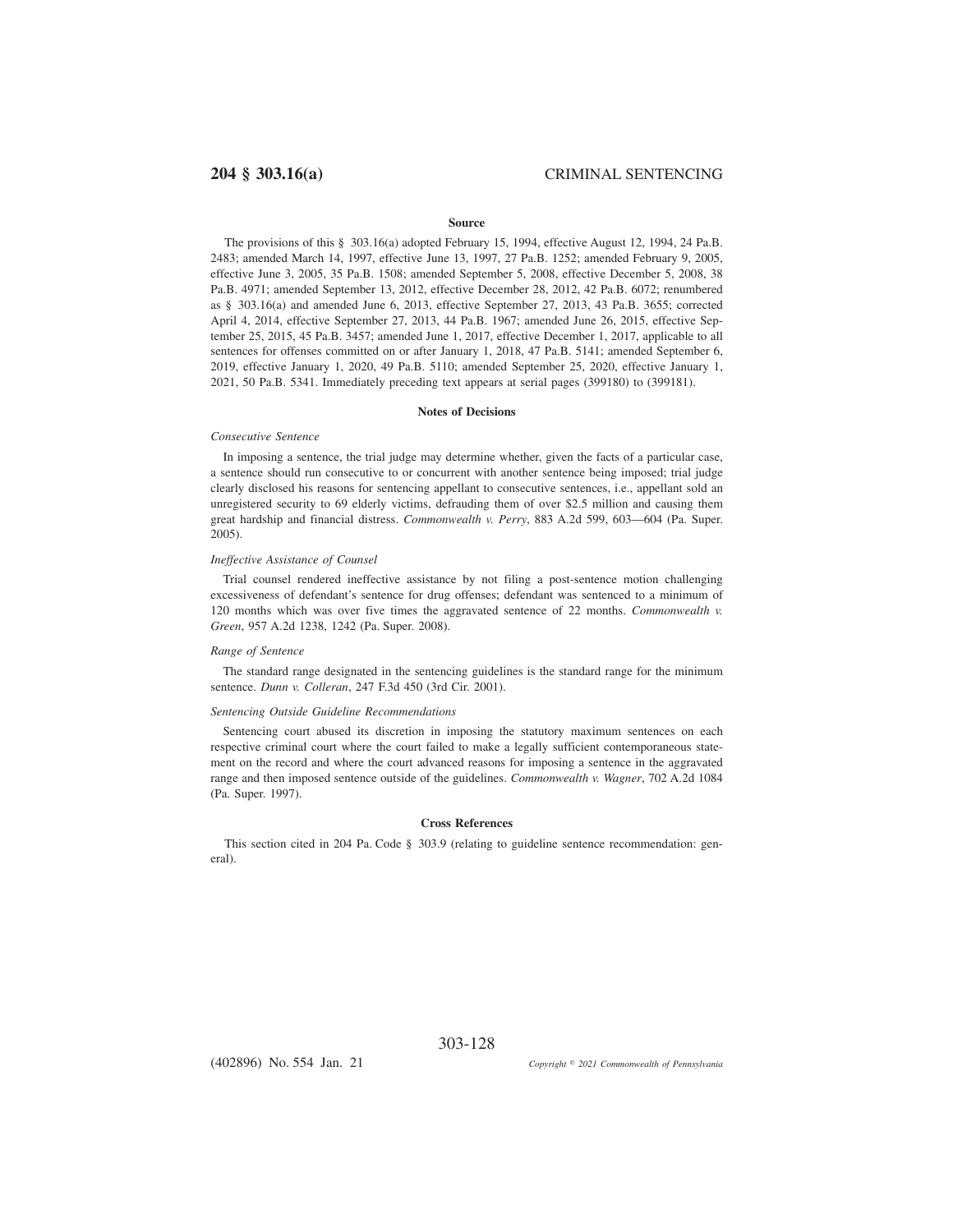## **§ 303.16(b). Basic Sentencing Matrix for Offenders Convicted of 1st or 2nd Degree Murder.**

| Sentencing Guideline Recommendations for Murder of 1st or 2nd Degree |     |                           |                  |                  |                  |                  |                  |                  |                  |         |
|----------------------------------------------------------------------|-----|---------------------------|------------------|------------------|------------------|------------------|------------------|------------------|------------------|---------|
|                                                                      | OGS | <b>Prior Record Score</b> |                  |                  |                  |                  |                  |                  |                  |         |
|                                                                      |     | 0                         |                  | $\overline{2}$   | 3                | 4                | 5                | <b>RFEL</b>      | <b>REVOC</b>     | Agg/Mit |
| Murder of 1st Degree                                                 |     |                           |                  |                  |                  |                  |                  |                  |                  |         |
| Offender >=18                                                        | 15  | LWOP or<br>Death          | LWOP or<br>Death | LWOP or<br>Death | LWOP or<br>Death | LWOP or<br>Death | LWOP or<br>Death | LWOP or<br>Death | LWOP or<br>Death | N/A     |
| Offender Age 15 to < 18                                              | 15  | 420-Life                  | 456-Life         | 492-Life         | 552-Life         | 612-Life         | 672-Life         | 732-Life         | LWOP             | $+/60$  |
| Offender Age <15                                                     | 15  | 300-Life                  | 324-Life         | 348-Life         | 396-Life         | 444-Life         | 492-Life         | 540-Life         | LWOP             | $+148$  |
|                                                                      |     |                           |                  |                  |                  |                  |                  |                  |                  |         |
| Murder of 2nd Degree                                                 |     |                           |                  |                  |                  |                  |                  |                  |                  |         |
| Offender >=18                                                        | 15  | LWOP                      | LWOP             | LWOP             | LWOP             | LWOP             | LWOP             | LWOP             | LWOP             | N/A     |
| Offender Age 15 to < 18                                              | 15  | 360-624                   | 384-624          | 408-624          | 444-624          | 480-624          | 516-624          | 552-624          | 588-624          | $+/36$  |
| Offender Age <15                                                     | 15  | 240-588                   | 252-588          | 264-588          | 288-588          | 312-588          | 336-588          | 360-588          | 384-588          | $+124$  |

1. Murder of the 1st Degree also includes 1st Degree Murder of Unborn Child and 1st Degree Murder of Law Enforcement Officer

2. Murder of the 2nd Degree also includes 2nd Degree Murder of Unborn Child and 2nd Degree Murder of Law Enforcement Officer

3. LWOP = Life without Parole

4. The Offense Gravity Score (OGS) of 15 is assigned only for Murder 1 and Murder 2.

5. Commonwealth must provide reasonable notice to offender of its intention to seek a sentence of life imprisonment without parole for Murder of 1st Degree when committed by an offender under age 18 (18 Pa.C.S. § 1102.1(b)).

6. Recommendations for Murder 1 and 2 apply to offenders under age 18 at the time of the offense and the conviction occurred after June 24, 2012.

### **Source**

The provisions of this § 303.16(b) adopted June 6, 2013, effective September 27, 2013, 43 Pa.B. 3655; amended June 27, 2014, effective September 26, 2014, 44 Pa.B. 4071; amended June 26, 2015, effective September 25, 2015, 45 Pa.B. 3457; amended September 6, 2019, effective January 1, 2020, 49 Pa.B. 5110; amended September 25, 2020, effective January 1, 2021, 50 Pa.B. 5341. Immediately preceding text appears at serial page (399182).

## **Cross References**

This section cited in 204 Pa. Code § 303.9 (relating to guideline sentence recommendation: gen2eral).

(402897) No. 554 Jan. 21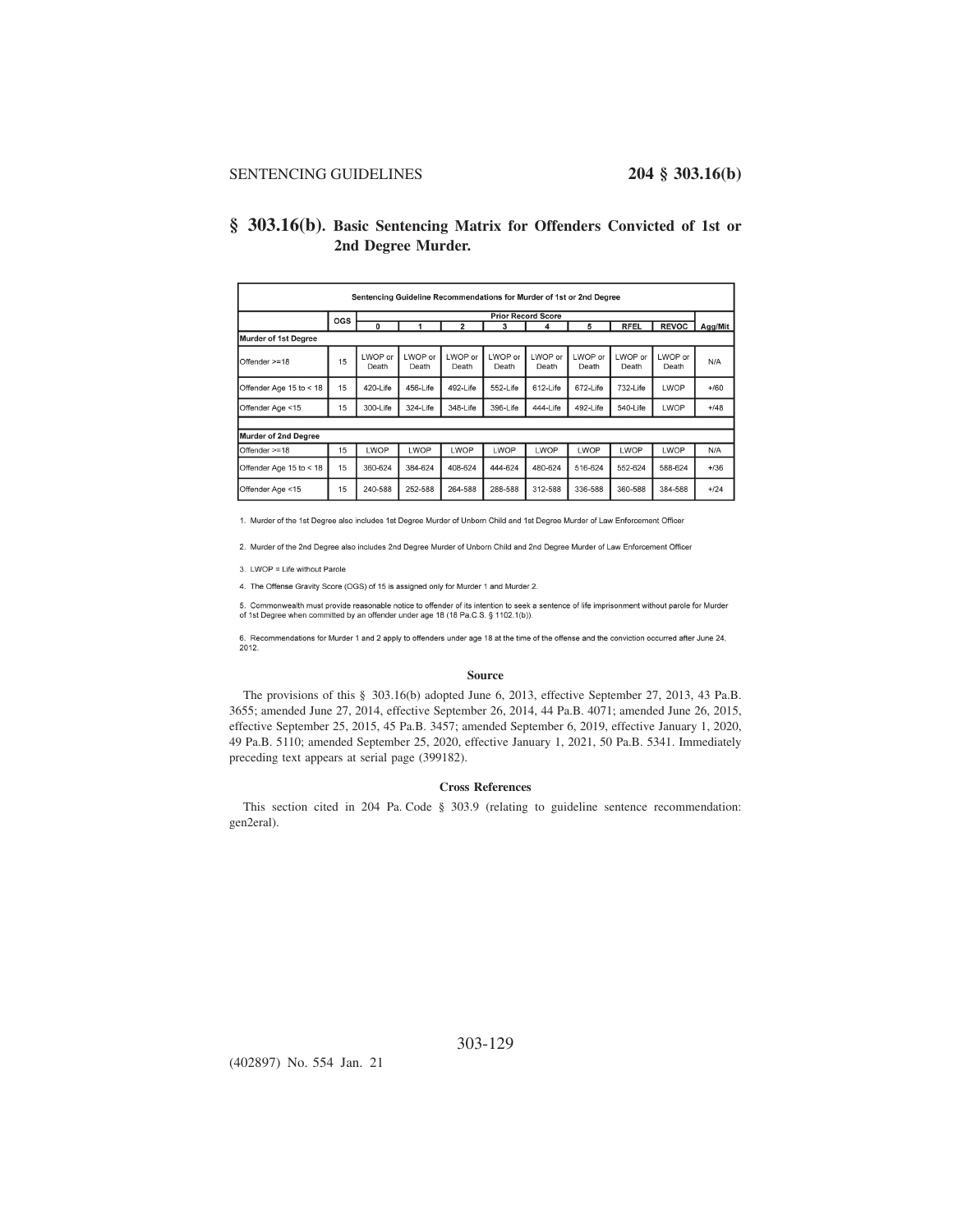|            |                | Deadly    |           | <b>Prior Record Score</b> |                |           |           |           |             |              |                |  |
|------------|----------------|-----------|-----------|---------------------------|----------------|-----------|-----------|-----------|-------------|--------------|----------------|--|
| Level      | <b>OGS</b>     | Weapon    | 0         |                           | $\overline{2}$ | 3         | 4         | 5         | <b>RFEL</b> | <b>REVOC</b> | <b>AGG/MIT</b> |  |
|            | 14             | Possessed | 81-SL     | 93-SL                     | 105-SL         | 129-SL    | 177-SL    | 201-SL    | 213-SL      | 240          | $-/- 12$       |  |
|            | 13             | Possessed | 69-87     | 75-93                     | 81-99          | 87-105    | 93-111    | 105-123   | 117-135     | 240          | $+/-12$        |  |
| Level      | 12             | Possessed | 57-75     | 63-81                     | 69-87          | 75-93     | 81-99     | 93-111    | 105-123     | 120          | $+/-12$        |  |
| 5          |                | Possessed | 45-63     | 51-69                     | 57-75          | 63-81     | 69-87     | 81-99     | 93-111      | 120          | $+/-12$        |  |
|            | 10             | Possessed | $31 - 45$ | 39-51                     | 45-57          | 51-63     | 57-69     | 69-81     | 81-93       | 120          | $+/-12$        |  |
|            | 9              | Possessed | $21 - 33$ | 27-39                     | 33-45          | 39-51     | 45-57     | 57-69     | 69-81       | 120          | $+/-12$        |  |
| Level      | 8              | Possessed | $15 - 22$ | $18 - 24$                 | $21 - 27$      | 24-30     | $27 - 33$ | 33-39     | 46-58       | <b>NA</b>    | $+/-9$         |  |
| 4          | 7              | Possessed | $12 - 20$ | $15 - 22$                 | $18 - 24$      | $21 - 27$ | $24 - 30$ | 30-36     | $41 - 51$   | <b>NA</b>    | $+/-6$         |  |
|            | 6              | Possessed | $9 - 18$  | $12 - 20$                 | $15 - 22$      | $18 - 24$ | $21 - 27$ | $27 - 33$ | 33-46       | <b>NA</b>    | $+/-6$         |  |
|            | 5              | Possessed | $6 - 15$  | $7 - 18$                  | $9 - 20$       | $12 - 22$ | $15 - 22$ | $18 - 24$ | $30 - 42$   | <b>NA</b>    | $+/-3$         |  |
|            | 4              | Possessed | $3-6$     | $3 - 12$                  | $3 - 15$       | $6 - 17$  | $9 - 19$  | $12 - 19$ | 24-33       | <b>NA</b>    | $+/-3$         |  |
| Level<br>3 | 3              | Possessed | $3 - 4$   | $3-9$                     | $3 - 12$       | $3 - 15$  | $6 - 17$  | $9 - 19$  | $15 - 21$   | <b>NA</b>    | $+/-3$         |  |
|            | $\overline{2}$ | Possessed | $3 - 3$   | $3-5$                     | $3-6$          | $3 - 7$   | $3 - 9$   | $4 - 12$  | $9 - 15$    | <b>NA</b>    | $+/-3$         |  |
|            |                | Possessed | $3 - 3$   | $3 - 4$                   | $3 - 5$        | $3-6$     | $3 - 7$   | $3-9$     | $6 - 9$     | <b>NA</b>    | $+/-3$         |  |

**§ 303.17(a). Deadly Weapon Enhancement/Possessed Matrix.**

1. Level 3 and Level 4 indicate restrictive intermediate punishments may be substituted for incarceration.

2. When probation with restrictive conditions is appropriate, the duration of the restrictive intermediate punishment program(s) shall not exceed the quideline ranges.

3. In no case where the enhancement is applied may the mitigated sentence recommendation be lower than the duration of the enhancement of the standard range described in § 303.10(a)(5) (i.e., OGS 1-4 = 3 months; OGS 5-8 = 6 months; OGS 9-14 = 9 months). See § 303.13(b)(6).

4. All numbers in sentence recommendations suggest months of minimum confinement pursuant to 42 Pa.C.S. § 9755(b) and § 9756(b).

5. If the standard range includes the statutory limit, there is no aggravated recommendation.

6. If any recommendation is longer than the statutory limit, see § 303.9(q).

### **Source**

The provisions of this § 303.17(a) adopted March 14, 1997, effective June 13, 1997, 27 Pa.B. 1252; corrected March 28, 1997, 27 Pa.B. 1548; amended February 9, 2005, effective June 3, 2005, 35 Pa.B. 1508; amended September 5, 2008, effective December 5, 2008, 38 Pa.B. 4971; amended September 13, 2012, effective December 28, 2012, 42 Pa.B. 6072; renumbered as § 303.17(a) and amended June 6, 2013, effective September 27, 2013, 43 Pa.B. 3655; amended June 27, 2014, effective September 26, 2014, 44 Pa.B. 4071; amended June 26, 2015, effective September 25, 2015, 45 Pa.B. 3457; amended September 6, 2019, effective January 1, 2020, 49 Pa.B. 5110; amended September 25, 2020, effective January 1, 2021, 50 Pa.B. 5341. Immediately preceding text appears at serial page (399183).

## **Cross References**

This section cited in 204 Pa. Code § 303.10 (relating to guideline sentence recommendations: enhancements).

303-130

(402898) No. 554 Jan. 21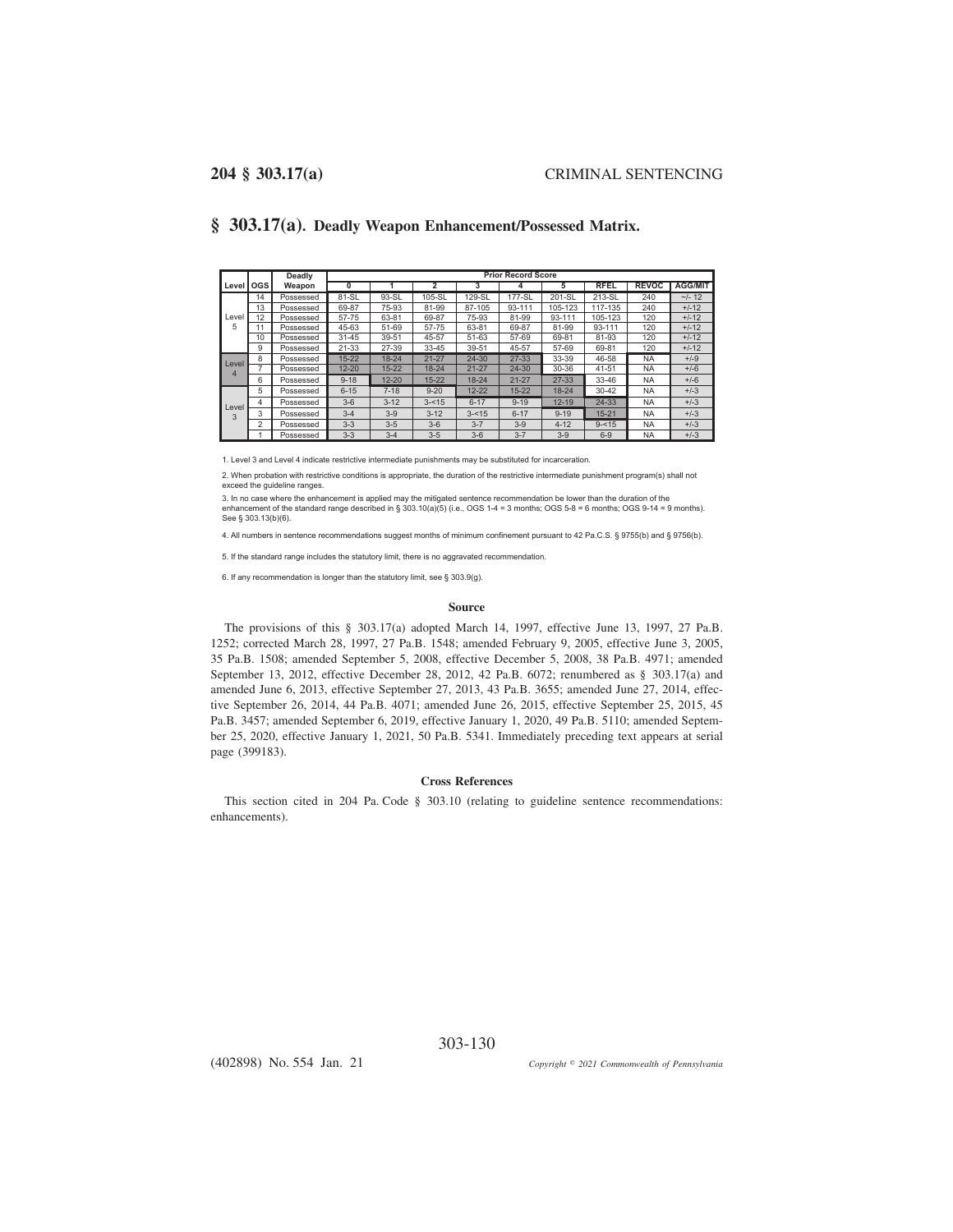|                |                 | Deadly | <b>Prior Record Score</b> |           |                |           |           |           |             |              |                |  |  |
|----------------|-----------------|--------|---------------------------|-----------|----------------|-----------|-----------|-----------|-------------|--------------|----------------|--|--|
| Level OGS      |                 | Weapon | $\overline{0}$            | 1         | $\overline{2}$ | 3         | 4         | 5         | <b>RFEL</b> | <b>REVOC</b> | <b>AGG/MIT</b> |  |  |
|                | 14              | Used   | 90-SL                     | 102-SL    | 114-SL         | 138-SL    | 186-SL    | 210-SL    | 222-SL      | <b>SL</b>    | $-/- 12$       |  |  |
|                | 13              | Used   | 78-96                     | 84-102    | 90-108         | 96-114    | 102-120   | 114-132   | 126-144     | 240          | $+/-12$        |  |  |
| Level          | 12              | Used   | 66-84                     | 72-90     | 78-96          | 84-102    | 90-108    | 102-120   | 114-132     | 120          | $+/-12$        |  |  |
| 5              | 11              | Used   | 54-72                     | 60-78     | 66-84          | 72-90     | 78-96     | 90-108    | 102-120     | 120          | $+/-12$        |  |  |
|                | 10 <sup>1</sup> | Used   | 40-54                     | 48-60     | 54-66          | 60-72     | 66-78     | 78-90     | 90-102      | 120          | $+/-12$        |  |  |
|                | 9               | Used   | $30 - 42$                 | 36-48     | 42-54          | 48-60     | 54-66     | 66-78     | 78-90       | 120          | $+/-12$        |  |  |
|                | 8               | Used   | $21 - 28$                 | 24-30     | 27-33          | 30-36     | 33-39     | 39-45     | 52-64       | NA           | $+/-9$         |  |  |
| Level          | $\overline{7}$  | Used   | 18-26                     | $21 - 28$ | $24 - 30$      | $27 - 33$ | 30-36     | 36-42     | 47-57       | <b>NA</b>    | $+/-6$         |  |  |
| $\overline{4}$ | 6               | Used   | $15 - 24$                 | 18-26     | $21 - 28$      | $24 - 30$ | $27 - 33$ | 33-39     | 39-52       | <b>NA</b>    | $+/-6$         |  |  |
|                | 5               | Used   | $12 - 21$                 | $13 - 24$ | $15 - 26$      | $18 - 28$ | $21 - 28$ | $24 - 30$ | 36-48       | <b>NA</b>    | $+/-3$         |  |  |
|                | 4               | Used   | $6 - 9$                   | $6 - 15$  | $6 - 18$       | $9 - 20$  | $12 - 22$ | $15 - 22$ | $27 - 36$   | <b>NA</b>    | $+/-3$         |  |  |
| Level          | 3               | Used   | $6 - 7$                   | $6 - 12$  | $6 - 15$       | $6 - 18$  | $9 - 20$  | $12 - 22$ | $18 - 24$   | <b>NA</b>    | $+/-3$         |  |  |
| 3              | $\overline{2}$  | Used   | $6 - 6$                   | $6 - 8$   | $6-9$          | $6 - 10$  | $6 - 12$  | $7 - 15$  | $12 - 18$   | <b>NA</b>    | $+/-3$         |  |  |
|                | 1               | Used   | $6-6$                     | $6 - 7$   | $6 - 8$        | $6 - 9$   | $6 - 10$  | $6 - 12$  | $9 - 12$    | <b>NA</b>    | $+/-3$         |  |  |

## **§ 303.17(b). Deadly Weapon Enhancement/Used Matrix.**

1. Level 3 and Level 4 indicate restrictive intermediate punishments may be substituted for incarceration

2. When probation with restrictive conditions is appropriate, the duration of the restrictive intermediate punishment program shall not exceed the guideline ranges.

3. In no case where the enhancement is applied may the mitigated sentence recommendation be lower than the duration of the<br>enhancement of the standard range described in § 303.10(a)(6) (i.e., OGS 1-4 = 6 months; OGS 5-8 = months). See § 303.13(b)(6).

4. All numbers in sentence recommendations suggest months of minimum confinement pursuant to 42 Pa.C.S. § 9755(b) and § 9756(b).

5. If the standard range includes the statutory limit, there is no aggravated recommendation.

6. If any recommendation is longer than the statutory limit, see § 303.9(g).

### **Source**

The provisions of this § 303.17(b) adopted March 14, 1997, effective June 13, 1997, 27 Pa.B. 1252; corrected March 28, 1997, 27 Pa.B. 1548; amended February 9, 2005, effective June 3, 2005, 35 Pa.B. 1508; amended September 5, 2008, effective December 5, 2008, 38 Pa.B. 4971; amended September 13, 2012, effective December 28, 2012, 42 Pa.B. 6072; renumbered as § 303.17(b) and amended June 6, 2013, effective September 27, 2013, 43 Pa.B. 3655; amended June 27, 2014, effec-tive September 26, 2014, 44 Pa.B. 4071; amended June 26, 2015, effective September 25, 2015, 45 Pa.B. 3457; amended September 6, 2019, effective January 1, 2020, 49 Pa.B. 5110; amended September 25, 2020, effective January 1, 2021, 50 Pa.B. 5341. Immediately preceding text appears at serial page (399184).

### **Notes of Decisions**

### *Sentence Outside Guidelenes' Recommendations*

Where the defendant fired a deadly weapon in connection with the offense to which he entered a guilty plea, and the court noted the standard range in light of the deadly weapon enhancement, the court's imposition of a sentence beyond the standard range was an abuse of discretion where the record indicates the judge failed to consider all factors relevant to the determination of a proper sentence. *Commonwealth v. Ritchey*, 779 A.2d 1183 (Pa. Super. 2001).

### **Cross References**

This section cited in 204 Pa. Code § 303.10 (relating to guideline sentence recommendations: enhancements).

303-131

(402899) No. 554 Jan. 21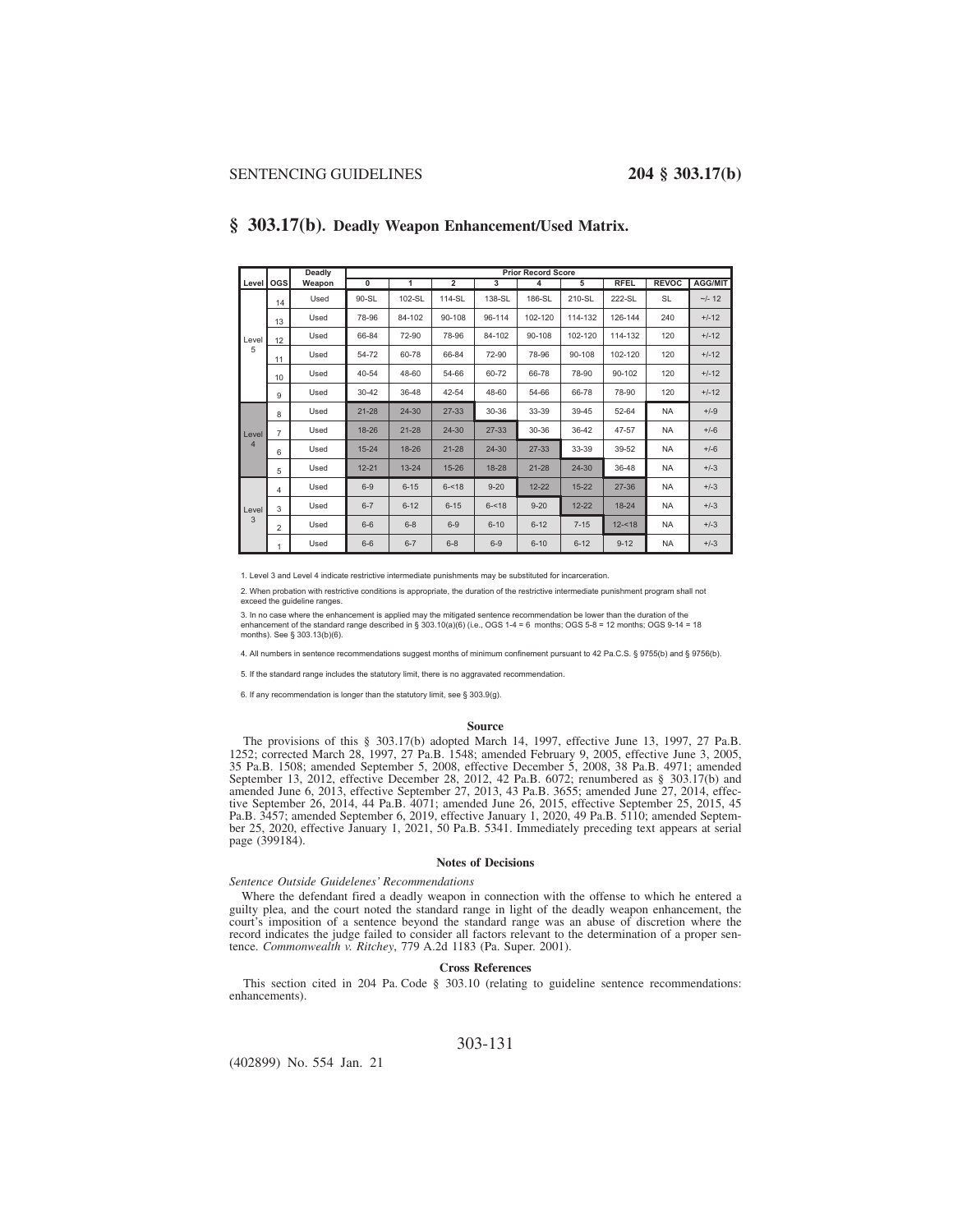|                |                |           | <b>Prior Record Score</b> |                |            |            |            |             |              |         |  |  |
|----------------|----------------|-----------|---------------------------|----------------|------------|------------|------------|-------------|--------------|---------|--|--|
| Level I        | <b>OGS</b>     | 0         | 1                         | $\overline{2}$ | 3          | 4          | 5          | <b>RFEL</b> | <b>REVOC</b> | Agg/Mit |  |  |
|                | 14             | 78-SL     | 90-SL                     | 102-SL         | SL         | SL         | <b>SL</b>  | SL          | <b>SL</b>    | $-1-12$ |  |  |
| 5              | 13             | $66 - 90$ | $72 - 96$                 | 78 - 102       | $84 - 108$ | $90 - 114$ | $102 - SL$ | $114 - SL$  | SL           | $+/-12$ |  |  |
|                | 12             | 54-78     | 60-84                     | 66-90          | 72-96      | 78-102     | 90-114     | 102-SL      | <b>SL</b>    | $+/-12$ |  |  |
|                | 11             | $42 - 66$ | $48 - 72$                 | $54 - 78$      | $60 - 84$  | $66 - 90$  | $78 - 102$ | $90 - 114$  | 120          | $+/-12$ |  |  |
|                | 10             | $28 - 48$ | $36 - 54$                 | $42 - 60$      | $48 - 66$  | $54 - 72$  | $66 - 84$  | $78 - 96$   | 120          | $+/-12$ |  |  |
| $\overline{4}$ | 9              | $18 - 36$ | $24 - 42$                 | $30 - 48$      | $36 - 54$  | $42 - 60$  | $54 - 72$  | $66 - 84$   | 120          | $+/-12$ |  |  |
|                | 8              | $15 - 28$ | $18 - 30$                 | $21 - 33$      | $24 - 36$  | $27 - 39$  | $33 - 45$  | $46 - 64$   | <b>NA</b>    | $+/-9$  |  |  |
|                | $\overline{7}$ | $12 - 26$ | $15 - 28$                 | $18 - 30$      | $21 - 33$  | $24 - 36$  | $30 - 42$  | $41 - 57$   | NA           | $+/-6$  |  |  |
|                | 6              | $9 - 24$  | $12 - 26$                 | $15 - 28$      | $18 - 30$  | $21 - 33$  | $27 - 39$  | $33 - 52$   | <b>NA</b>    | $+/-6$  |  |  |
| 3              | 5              | $6 - 21$  | $7 - 24$                  | $9 - 26$       | $12 - 28$  | $15 - 28$  | $18 - 30$  | $30 - 48$   | <b>NA</b>    | $+/-3$  |  |  |
|                | 4              | $6 - 15$  | $6 - 21$                  | $6 - 24$       | $9 - 26$   | $12 - 28$  | $15 - 28$  | $27 - 42$   | NA           | $+/-3$  |  |  |
|                | 3              | $6 - 13$  | $6 - 18$                  | $6 - 21$       | $6 - 24$   | $9 - 26$   | $12 - 28$  | $18 - 30$   | NA           | $+/-3$  |  |  |

## **§ 303.18(a). School Enhancement Matrix.**

1. This enhancement may only be applied to violations of  $35$  P.S. § 780-113(a)(14) and (a)(30).

2. Levels 3 and 4 indicate restrictive intermediate punishments may be substituted for incarceration.

3. When restrictive conditions of probation are appropriate, the duration of the restrictive intermediate punishment program shall not exceed the guideline ranges.

4. The mitigated recommendation is never less than six months (§ 303.10(b)).

5. All numbers in sentence recommendations suggest months of minimum confinement pursuant to 42 Pa.C.S. § 9755(b) and  $$9756(b).$ 

6. If the standard range includes the statutory limit, there is no aggravated recommendation.

7. If any recommendation is longer than the statutory limit, see  $\S$  303.9(g).

### **Source**

The provisions of this § 303.18(a) adopted September 13, 2012, effective December 28, 2012, 42 Pa.B. 6072; renumbered as § 303.18(a) and amended June 6, 2013, effective September 27, 2013, 43 Pa.B. 3655; amended June 27, 2014, effective September 26, 2014, 44 Pa.B. 4071; amended June 26, 2015, effective September 25, 2015, 45 Pa.B. 3457; amended September 6, 2019, effective January 1, 2020, 49 Pa.B. 5110; amended September 25, 2020, effective January 1, 2021, 50 Pa.B. 5341. Immediately preceding text appears at serial page (399185).

### **Cross References**

This section cited in 204 Pa. Code § 303.10 (relating to guideline sentence recommendations: enhancements).

303-132

(402900) No. 554 Jan. 21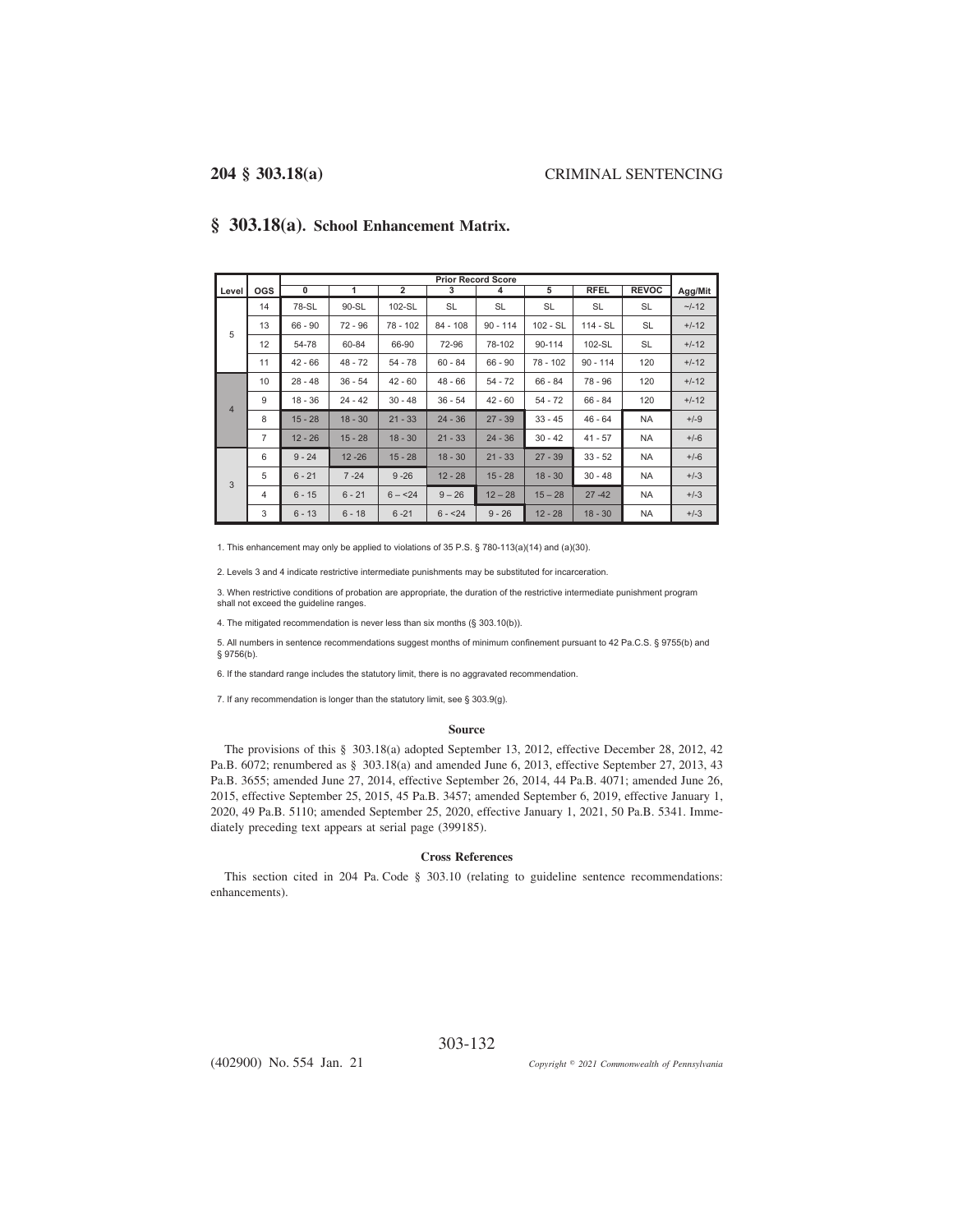|                |                | <b>Prior Record Score</b> |           |                |            |            |            |             |              |         |
|----------------|----------------|---------------------------|-----------|----------------|------------|------------|------------|-------------|--------------|---------|
| Level          | <b>OGS</b>     | 0                         | 1         | $\overline{2}$ | 3          | 4          | 5          | <b>RFEL</b> | <b>REVOC</b> | Agg/Mit |
|                | 14             | 84 - SL                   | $96 - SL$ | $108 - SL$     | SL         | <b>SL</b>  | SL         | <b>SL</b>   | SL           | $-1-12$ |
|                | 13             | $72 - 102$                | 78 - 108  | $84 - 114$     | $90 - 120$ | $96 - SL$  | 108 - SL   | <b>SL</b>   | <b>SL</b>    | $+/-12$ |
| 5              | 12             | $60 - 90$                 | $66 - 96$ | $72 - 102$     | 78 - 108   | $84 - 114$ | $96 - SL$  | $108 - SL$  | <b>SL</b>    | $+/-12$ |
|                | 11             | $48 - 78$                 | $54 - 84$ | $60 - 90$      | $66 - 96$  | $72 - 102$ | $84 - 114$ | $96 - 120$  | 120          | $+/-12$ |
|                | 10             | $34 - 60$                 | $42 - 66$ | $48 - 72$      | $54 - 78$  | $60 - 84$  | $72 - 96$  | $84 - 108$  | 120          | $+/-12$ |
|                | 9              | $24 - 48$                 | $30 - 54$ | $36 - 60$      | $42 - 66$  | $48 - 72$  | $60 - 84$  | 72 - 96     | 120          | $+/-12$ |
|                | 8              | $21 - 40$                 | $24 - 42$ | $27 - 45$      | $30 - 48$  | $33 - 51$  | $39 - 57$  | $52 - 76$   | <b>NA</b>    | $+/-9$  |
|                | $\overline{7}$ | $18 - 38$                 | $21 - 40$ | $24 - 42$      | $27 - 45$  | $30 - 48$  | $36 - 54$  | $47 - 69$   | NA           | $+/-6$  |
| $\overline{4}$ | 6              | $15 - 36$                 | $18 - 38$ | $21 - 40$      | $24 - 42$  | $27 - 45$  | $33 - 51$  | $39 - 64$   | <b>NA</b>    | $+/-6$  |
|                | 5              | $12 - 33$                 | $13 - 36$ | $15 - 38$      | $18 - 40$  | $21 - 40$  | $24 - 42$  | $36 - 60$   | <b>NA</b>    | $+/-3$  |
|                | 4              | $12 - 27$                 | $12 - 33$ | $12 - 36$      | $15 - 38$  | $18 - 40$  | $21 - 40$  | $33 - 54$   | <b>NA</b>    | $+/-3$  |
|                | 3              | $12 - 25$                 | $12 - 30$ | $12 - 33$      | $12 - 36$  | $15 - 38$  | $18 - 40$  | $24 - 42$   | NA           | $+/-3$  |

## **§ 303.18(b). Youth Enhancement Matrix.**

1. This enhancement may only be applied to violations of  $35$  P.S. § 780-113(a)(14) and (a)(30).

2. Level 4 indicates restrictive intermediate punishments may be substituted for incarceration.

3. When restrictive conditions of probation are appropriate, the duration of the restrictive intermediate punishment program shall not exceed the guideline ranges.

4. The mitigated recommendation is never less than twelve months (§ 303.10(b)).

5. All numbers in sentence recommendations suggest months of minimum confinement pursuant to 42 Pa.C.S. § 9755(b) and § 9756(b).

6. If the standard range includes the statutory limit, there is no aggravated recommendation.

7. If any recommendation is longer than the statutory limit, see § 303.9(g).

### **Source**

The provisions of this § 303.18(b) adopted June 6, 2013, effective September 27, 2013, 43 Pa.B. 3655; amended June 27, 2014, effective September 26, 2014, 44 Pa.B. 4071; amended June 26, 2015, effective September 25, 2015, 45 Pa.B. 3457; amended September 6, 2019, effective January 1, 2020, 49 Pa.B. 5110; amended September 25, 2020, effective January 1, 2021, 50 Pa.B. 5341. Immediately preceding text appears at serial page (399186).

## **Cross References**

This section cited in 204 Pa. Code § 303.10 (relating to guideline sentence recommendations: enhancements).

(402901) No. 554 Jan. 21

303-133